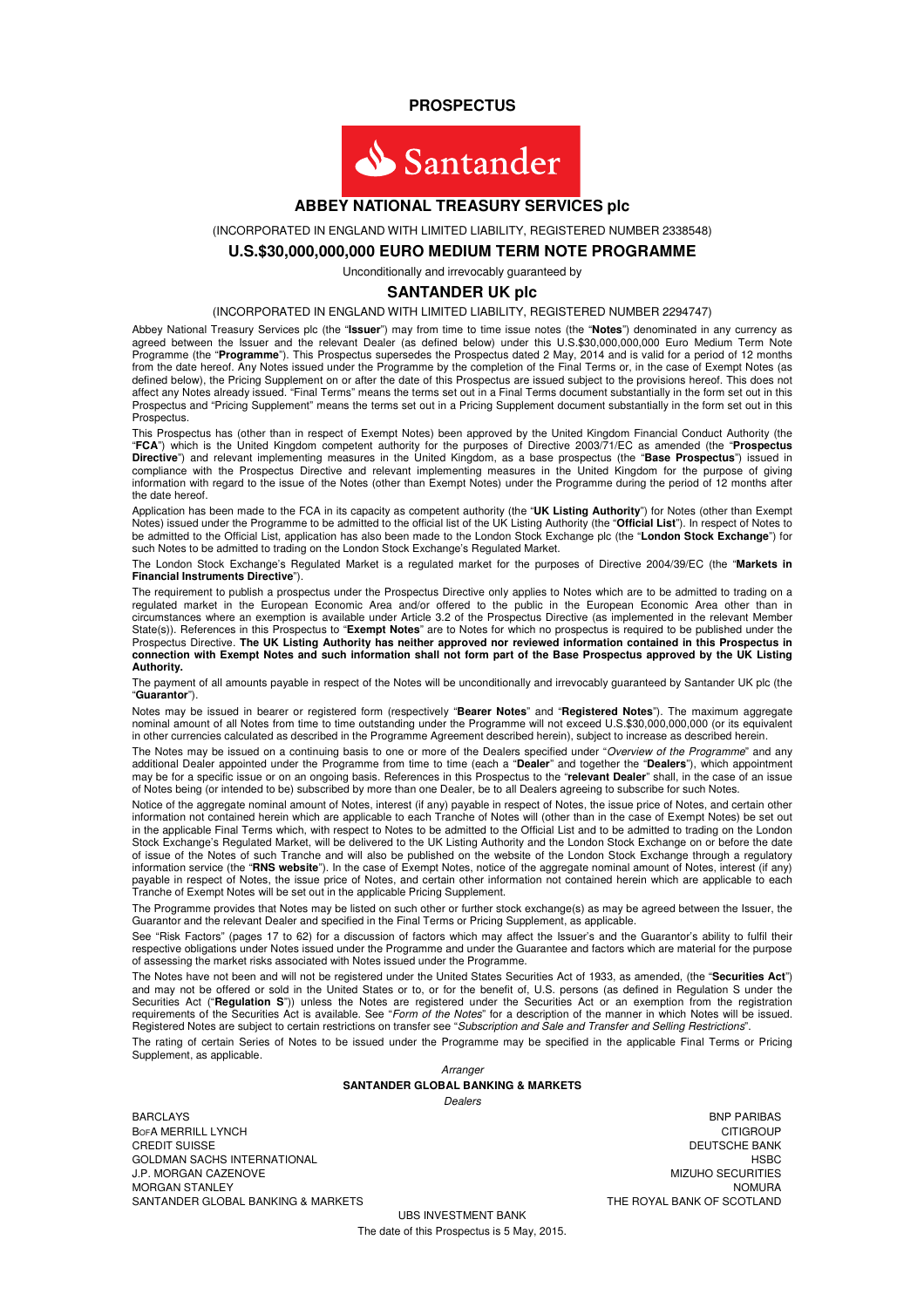In this document references to "**Santander UK**" and the "**Guarantor**" are references to Santander UK plc; references to "**ANTS**" and the "**Issuer**" are references to Abbey National Treasury Services plc; and references to the "**Santander UK Group**" and the "**Group**" are references to Santander UK and its subsidiaries. References to "**Banco Santander**" are references to Banco Santander, S.A. and references to the "**Banco Santander Group**" are references to Banco Santander and its subsidiaries.

In this document references to "**Moody's**" are to Moody's Investors Service Limited; references to "**S&P**" are to Standard & Poor's Credit Market Services Europe Limited; and references to "Fitch" are to Fitch Ratings Ltd. Each of Moody's, S&P and Fitch is established in the European Union and registered under Regulation 1060/2009/EC of the European Parliament and of the Council of 16 September, 2009 on credit rating agencies (as amended) (the "**CRA Regulation**"). In general, European regulated investors are restricted from using a rating for regulatory purposes if such rating is not issued by a credit rating agency established in the European Union and registered under the CRA Regulation unless the rating is provided by a credit rating agency operating in the European Union before 7 June, 2010 which has submitted an application for registration in accordance with the CRA Regulation and such registration is not refused. Credit ratings are not a recommendation to buy, sell or hold securities and may be subject to suspension, reduction or withdrawal at any time by the assigning rating agency.

In this document references to the "**Prospectus Directive**" are references to Directive 2003/71/EC (as amended, including by Directive 2010/73/EU), and includes any relevant implementing measure in a relevant Member State of the European Economic Area.

**The Issuer and the Guarantor (the "Responsible Persons") accept responsibility for the information contained in this Prospectus and the Final Terms (or, in the case of Exempt Notes, the Pricing Supplement) for each Tranche of Notes issued under the Programme. To the best of the knowledge of the Responsible Persons (each having taken all reasonable care to ensure that such is the case) the information contained in this Prospectus is in accordance with the facts and does not omit anything likely to affect the import of such information.** 

**Neither the Dealers nor the Trustee have independently verified the information contained herein. Accordingly, no representation, warranty or undertaking, express or implied, is made and no responsibility or liability is accepted by the Dealers or the Trustee as to the accuracy or completeness of the information contained or incorporated in this Prospectus or any other information provided by the Issuer or the Guarantor in connection with the Programme. No Dealer or the Trustee accepts any liability in relation to the information contained or incorporated by reference in this Prospectus or any other information provided by the Issuer or the Guarantor in connection with the Programme.** 

**No person is or has been authorised by the Issuer or the Guarantor to give any information or to make any representation not contained in or not consistent with this Prospectus or any other information supplied in connection with the Programme or the Notes and, if given or made, such information or representation must not be relied upon as having been authorised by the Issuer, the Guarantor, any of the Dealers or the Trustee.** 

**Neither this Prospectus nor any other information supplied in connection with the Programme or any Notes (i) is intended to provide the basis of any credit or other evaluation or (ii) should be considered as a recommendation by the Issuer, the Guarantor, any of the Dealers or the Trustee that any recipient of this Prospectus or any**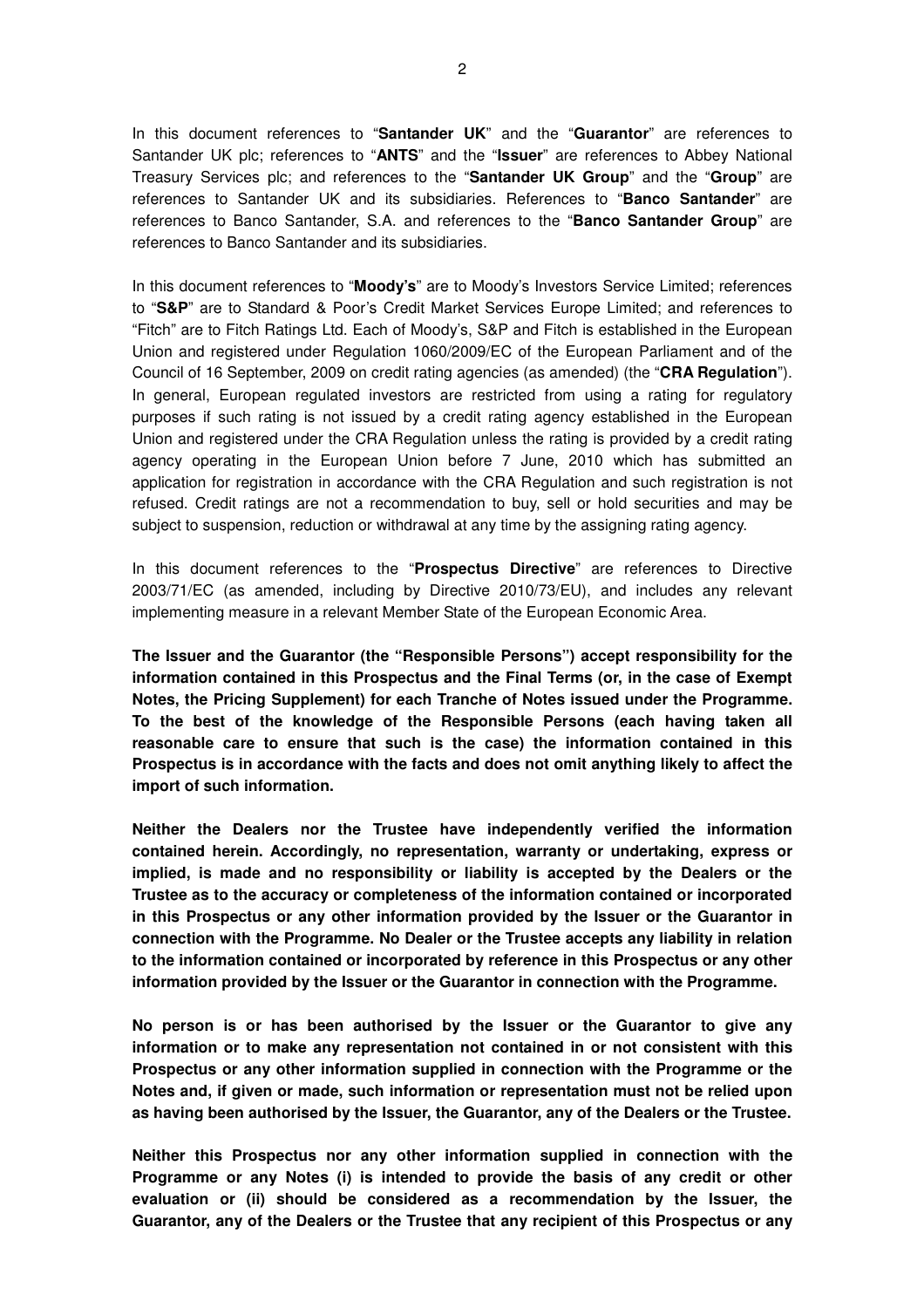**other information supplied in connection with the Programme or any Notes should purchase any Notes. Each investor contemplating purchasing any Notes should make its own independent investigation of the financial condition and affairs, and its own appraisal of the creditworthiness, of the Issuer and the Guarantor. Neither this Prospectus nor any other information supplied in connection with the Programme or the issue of any Notes constitutes an offer or invitation by or on behalf of the Issuer, the Guarantor, any of the Dealers or the Trustee to any person to subscribe for or to purchase any Notes.** 

**Neither the delivery of this Prospectus nor the offering, sale or delivery of any Notes shall in any circumstances imply that the information contained herein concerning the Issuer and/or the Guarantor is correct at any time subsequent to the date hereof or that any other information supplied in connection with the Programme is correct as of any time subsequent to the date indicated in the document containing the same. The Dealers and the Trustee expressly do not undertake to review the financial condition or affairs of the Issuer or the Guarantor during the life of the Programme or to advise any investor in the Notes of any information coming to their attention. Investors should review, inter alia, the most recently published documents incorporated by reference in this Prospectus when deciding whether or not to purchase any Notes.**

**The Notes, not in registered form, are subject to U.S. tax law requirements and may not be offered, sold or delivered within the United States or its possessions or to or for the account or benefit of U.S. persons, except in certain transactions permitted by U.S. tax regulations. Terms used in this paragraph have the meanings given to them by the U.S. Internal Revenue Code of 1986 and the U.S. Treasury regulations promulgated thereunder.** 

**Notwithstanding anything in this Prospectus to the contrary, each prospective investor (and each employee, representative or other agent of the prospective investor) may disclose to any and all persons, without limitation of any kind, the U.S. tax treatment and U.S. tax structure of any offering and all materials of any kind (including opinions or other tax analyses) that are provided to the prospective investor relating to such U.S. tax treatment and U.S. tax structure, other than any information for which nondisclosure is reasonably necessary in order to comply with applicable securities laws.** 

**Persons into whose possession offering material comes must inform themselves about and observe any such restrictions. This Prospectus does not constitute, and may not be used for or in connection with, an offer to any person to whom it is unlawful to make such an offer or a solicitation by anyone not authorised so to act.** 

**This Prospectus does not constitute an offer to sell or the solicitation of an offer to buy any Notes in any jurisdiction to any person to whom it is unlawful to make the offer or solicitation in such jurisdiction. The distribution of this Prospectus and the offer or sale of Notes may be restricted by law in certain jurisdictions. The Issuer, the Guarantor, the Dealers and the Trustee do not represent that this Prospectus may be lawfully distributed, or that any Notes may be lawfully offered, in compliance with any applicable registration or other requirements in any such jurisdiction, or pursuant to an exemption available thereunder, or assume any responsibility for facilitating any such distribution or offering, or that all actions have been taken by the Issuer, the Guarantor, the Dealers or the Trustee which would permit a public offering of any Notes or distribution of this Prospectus in any jurisdiction where action for that purpose is required. In particular, no**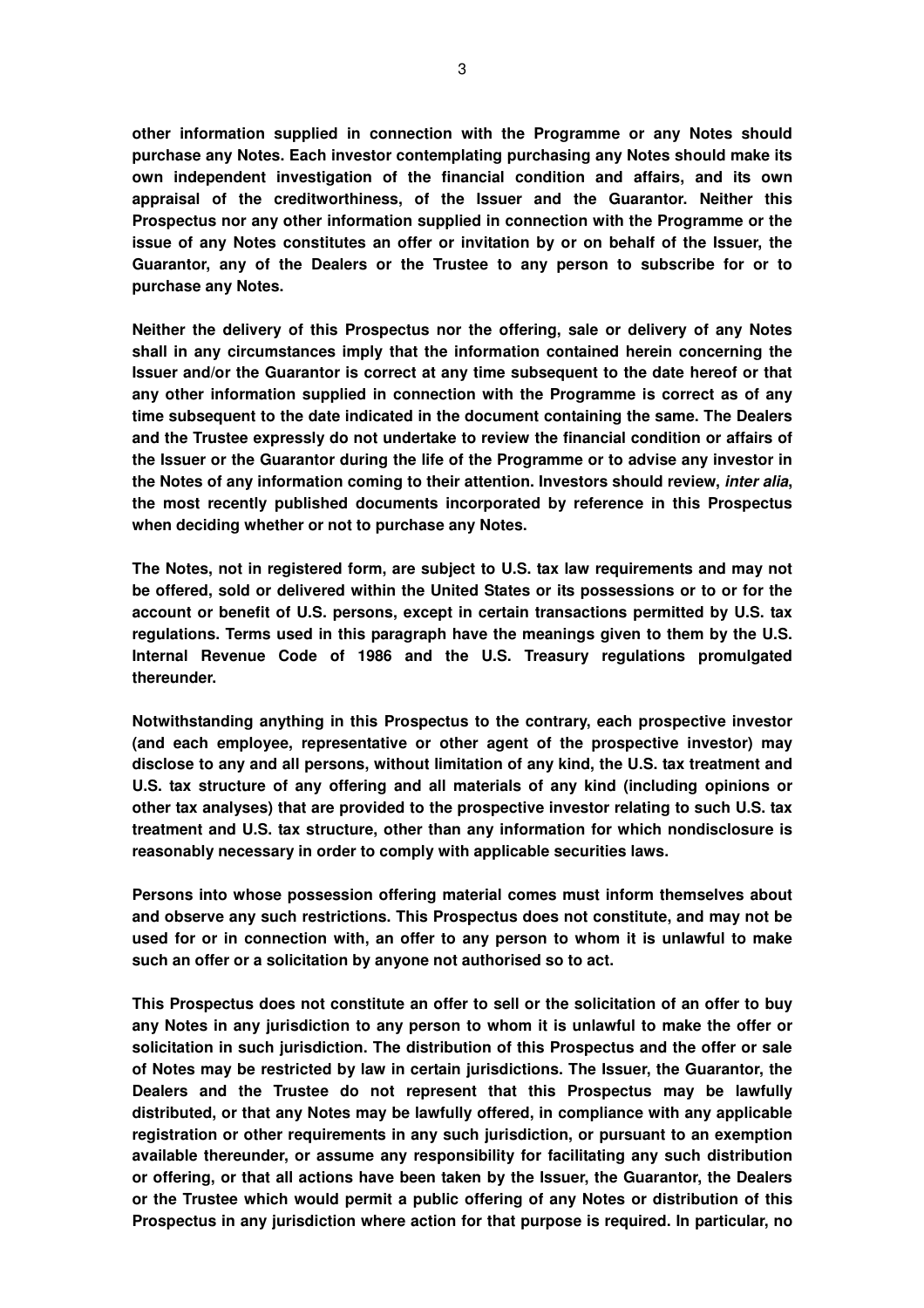**action has been taken by the Issuer, the Guarantor, the Dealers or the Trustee which would permit a public offering of any Notes or distribution of this Prospectus in any jurisdiction where action for that purpose is required. Accordingly, no Notes may be offered or sold, directly or indirectly, and neither this Prospectus nor any advertisement or other offering material may be distributed or published in any jurisdiction, except under circumstances that will result in compliance with any applicable laws and regulations. Persons into whose possession this Prospectus or any Notes may come must inform themselves about, and observe, any such restrictions on the distribution of this Prospectus and the offering and sale of Notes. In particular, there are restrictions on the distribution of this Prospectus and the offer or sale of Notes in the United States, the European Economic Area, the United Kingdom, Australia, Canada, Japan, Hong Kong, Ireland, Singapore and Poland, see "Subscription and Sale and Transfer and Selling Restrictions".** 

**In making an investment decision, investors must rely on their own examination of the Issuer and the Guarantor and the terms of the Notes being offered, including the merits and risks involved.** 

**Certain of the Dealers and their affiliates have engaged and may in the future engage in investment banking and/or commercial banking transactions with, and may perform services for the Issuer, the Guarantor and their respective affiliates. In addition, in the ordinary course of their business activities, the Dealers and their affiliates may make or hold a broad array of investments and actively trade debt and equity securities (or related derivative securities) and financial instruments (including bank loans) for their own account and for the accounts of their customers. Such investments and securities activities may involve securities and/or instruments of the Issuer, the Guarantor or any of their respective affiliates. Certain of the Dealers or their affiliates that have a lending relationship with the Issuer and/or the Guarantor routinely hedge their credit exposure to the Issuer and the Guarantor consistent with their customary risk management policies. Typically, such Dealers and their affiliates would hedge such exposure by entering into transactions which consist of either the purchase of credit default swaps or the creation of short positions in securities, including potentially the Notes. Any such short positions could adversely affect future trading prices of the Notes. The Dealers and their affiliates may also make investment recommendations and/or publish or express independent research views in respect of such securities or financial instruments and may hold, or recommend to clients that they acquire, long and/or short positions in such securities and instruments.** 

**None of the Dealers, the Issuer, the Guarantor and the Trustee makes any representation to any investor in the Notes regarding the legality of its investment under any applicable laws. Any investor in the Notes should satisfy itself that it is able to bear the economic risk of an investment in the Notes for an indefinite period of time.** 

#### **U.S. INFORMATION**

**The Notes have not been approved or disapproved by the United States Securities and Exchange Commission or any other securities commission or other regulatory authority in the United States, nor have the foregoing authorities approved this Prospectus or confirmed the accuracy or determined the adequacy of the information contained in this Prospectus. Any representation to the contrary is unlawful.**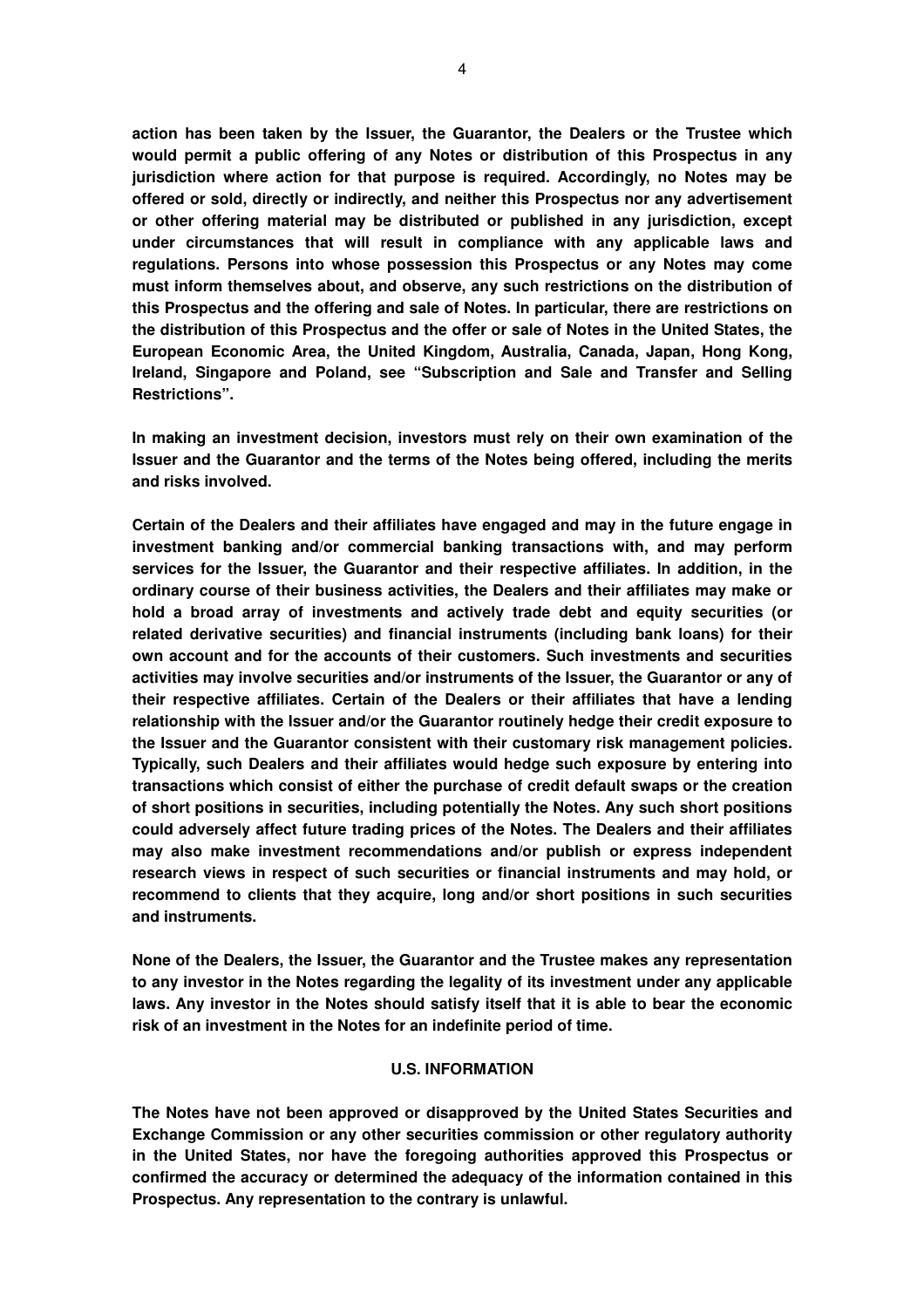**This Prospectus may be distributed on a confidential basis in the United States to a limited number of Qualified Institutional Buyers ("QIBs") as defined in Rule 144A under the Securities Act ("Rule 144A") for informational use solely in connection with the consideration of the purchase of the Notes being offered hereby. Its use for any other purpose in the United States is not authorised. It may not be copied or reproduced in whole or in part nor may it be distributed or any of its contents disclosed to anyone other than the prospective investors to whom it is originally submitted.** 

**Registered Notes may be offered or sold within the United States only to QIBs in transactions exempt from the registration requirements under the Securities Act. Each U.S. purchaser of Registered Notes is hereby notified that the offer and sale of any Registered Notes to it may be made in reliance upon the exemption from the registration requirements of the Securities Act provided by Rule 144A.** 

**Each purchaser or holder of Notes represented by a Rule 144A Global Note or any Notes issued in registered form in exchange or substitution therefor (together "Rule 144A Notes") will be deemed, by its acceptance or purchase of any such Rule 144A Notes, to have made certain representations and agreements intended to restrict the resale or other transfer of such Notes as set out in "Subscription and Sale and Transfer and Selling Restrictions". Unless otherwise stated, terms used in this paragraph have the meanings given to them in "Form of the Notes".** 

### **NOTICE TO NEW HAMPSHIRE RESIDENTS**

**Neither the fact that a registration statement or an application for a licence has been filed under Chapter 421-B of the New Hampshire revised statutes with the State of New Hampshire nor the fact that a security is effectively registered or a person is licensed in the State of New Hampshire constitutes a finding by the Secretary of State of New Hampshire that any document filed under Chapter 421-B is true, complete and not misleading. Neither any such fact nor the fact that an exemption or exception is available for a security or a transaction means that the Secretary of State has passed in any way upon the merits or qualifications of, or recommended or given approval to, any person, security or transaction. It is unlawful to make, or cause to be made, to any prospective purchaser, customer or client any representation inconsistent with the provisions of this paragraph.** 

#### **AVAILABLE INFORMATION**

**To permit compliance with Rule 144A in connection with any resales or other transfers of Notes that are "restricted securities" within the meaning of the Securities Act, the Issuer has undertaken in the Trust Deed to furnish, upon the request of a holder of such Notes or any beneficial interest therein, to such holder or to a prospective purchaser designated by him, the information required to be delivered under Rule 144A(d)(4) under the Securities Act if, at the time of the request, the Issuer and the Guarantor are neither reporting companies under Section 13 or 15(d) of the U.S. Securities Exchange Act of 1934, as amended, (the "Exchange Act") nor exempt from reporting pursuant to Rule 12g3-2(b) thereunder. The Guarantor and the Issuer are currently reporting companies under the Exchange Act.**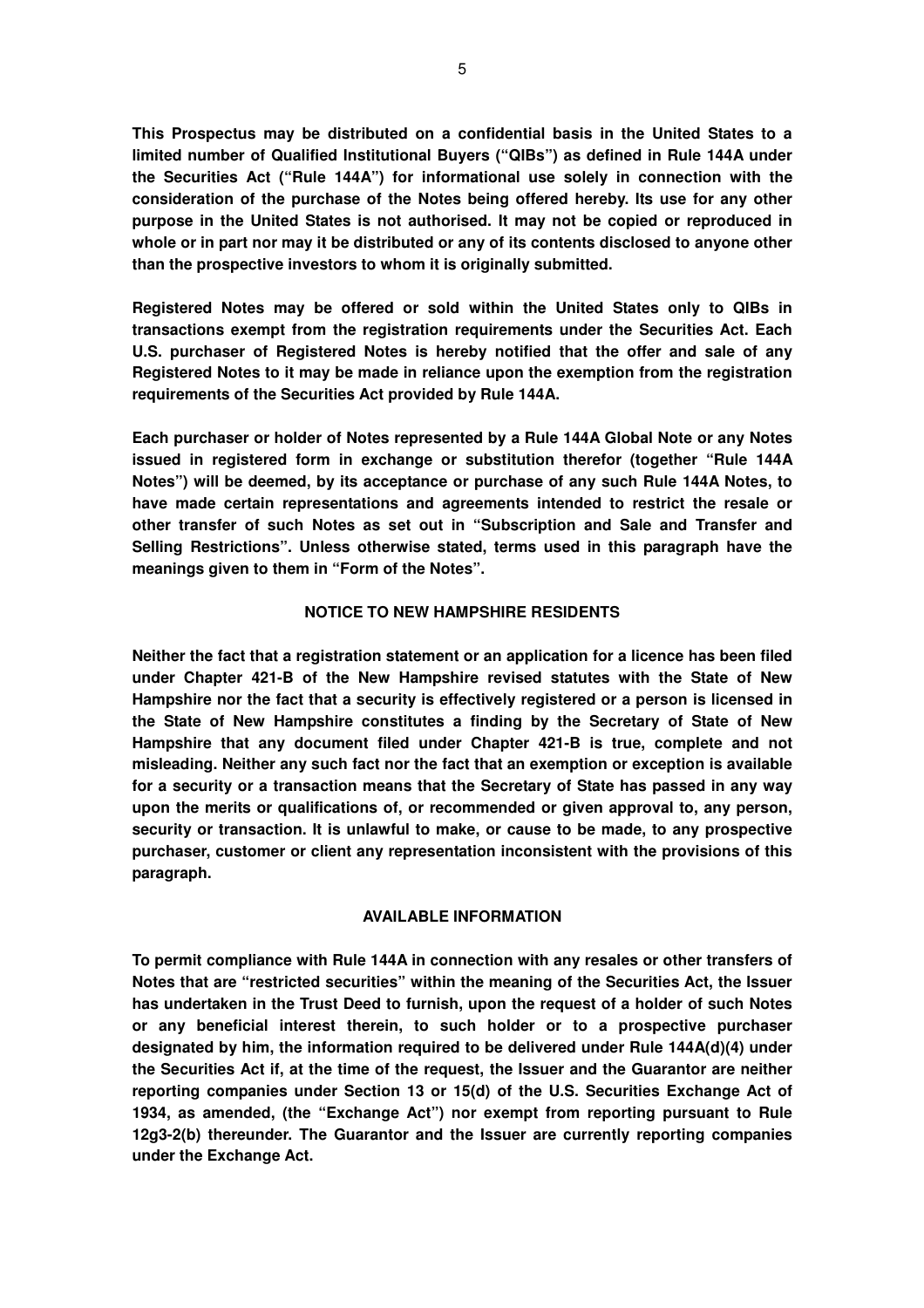### **SERVICE OF PROCESS AND ENFORCEMENT OF CIVIL LIABILITIES**

**The Issuer and the Guarantor are companies incorporated in England. All of their directors reside outside the United States and all or a substantial portion of the assets of the Issuer and the Guarantor are located outside the United States. As a result, it may not be possible for investors to effect service of process outside England upon the Issuer or the Guarantor, or to enforce judgments against them obtained in the United States predicated upon civil liabilities of the Issuer or the Guarantor or such directors under laws other than English, including any judgment predicated upon United States federal securities laws. The Issuer and the Guarantor have been advised by Slaughter and May, their English solicitors, that there is doubt as to the enforceability in England in original actions or in actions for enforcement of judgments of United States courts of civil liabilities predicated solely upon the federal securities laws of the United States.** 

### **PRESENTATION OF FINANCIAL AND OTHER INFORMATION**

**All references in this document to "U.S. dollars", "U.S.\$" and "\$" are to the currency of the United States of America, to "Sterling" and "£" are to the currency of the United Kingdom and to "euro" and "€" are to the currency introduced at the start of the third stage of European economic and monetary union pursuant to the Treaty on the Functioning of the European Union, as amended.** 

**From 1 January, 2005 each of the Issuer and the Guarantor maintains its financial books and records and prepares its financial statements in Sterling in accordance with International Financial Reporting Standards ("IFRS") as issued by the International Accounting Standards Board ("IASB"), including interpretations issued by the IFRS Interpretations Committee ("IFRIC") of the IASB that, under European Regulations, are effective and available for early adoption at the Issuer and Guarantor's reporting date. The Issuer and Guarantor have complied with IFRS as adopted by the European Union and as applied in accordance with the provisions of the Companies Act 2006.** 

#### **STABILISATION**

**In connection with the issue of any Tranche of Notes, one or more relevant Dealers (the "Stabilisation Manager(s)") (or persons acting on behalf of any Stabilisation Manager(s)) may over-allot Notes or effect transactions with a view to supporting the market price of the Notes at a level higher than that which might otherwise prevail. However, there is no assurance that the Stabilisation Manager(s) (or persons acting on behalf of a Stabilisation Manager) will undertake stabilisation action. Any stabilisation action may begin on or after the date on which adequate public disclosure of the terms of the offer of the relevant Tranche of Notes is made and, if begun, may be ended at any time, but it must end no later than the earlier of 30 days after the issue date of the relevant Tranche of Notes and 60 days after the date of the allotment of the relevant Tranche of Notes. Any stabilisation action or over- allotment must be conducted by the relevant Stabilisation Manager(s) (or person(s) acting on behalf of any Stabilisation Manager(s)) in accordance with all applicable laws and rules.**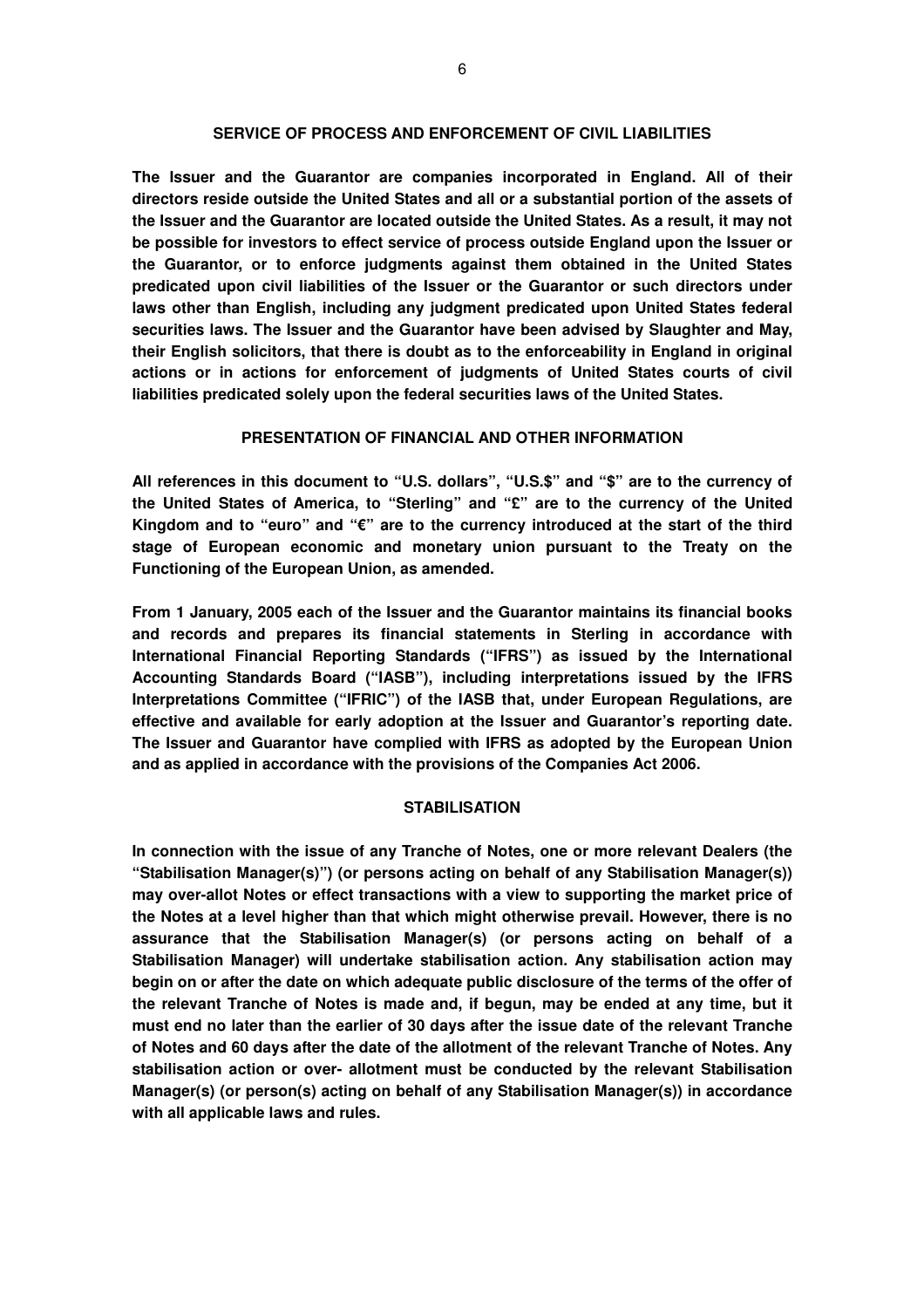# **TABLE OF CONTENTS**

|                                                                | Page |
|----------------------------------------------------------------|------|
| DOCUMENTS INCORPORATED BY REFERENCE                            | 8    |
| OVERVIEW OF THE PROGRAMME                                      | 11   |
| <b>RISK FACTORS</b>                                            | 16   |
| FORM OF THE NOTES                                              | 62   |
| <b>FORM OF FINAL TERMS</b>                                     | 69   |
| FORM OF PRICING SUPPLEMENT                                     | 83   |
| TERMS AND CONDITIONS OF THE NOTES                              | 100  |
| <b>USE OF PROCEEDS</b>                                         | 147  |
| DESCRIPTION OF THE ISSUER ABBEY NATIONAL TREASURY SERVICES PLC | 148  |
| DESCRIPTION OF SANTANDER UK PLC                                | 151  |
| <b>BOOK-ENTRY CLEARANCE SYSTEMS</b>                            | 157  |
| <b>TAXATION</b>                                                | 162  |
| SUBSCRIPTION AND SALE AND TRANSFER AND SELLING RESTRICTIONS    | 172  |
| <b>GENERAL INFORMATION</b>                                     | 184  |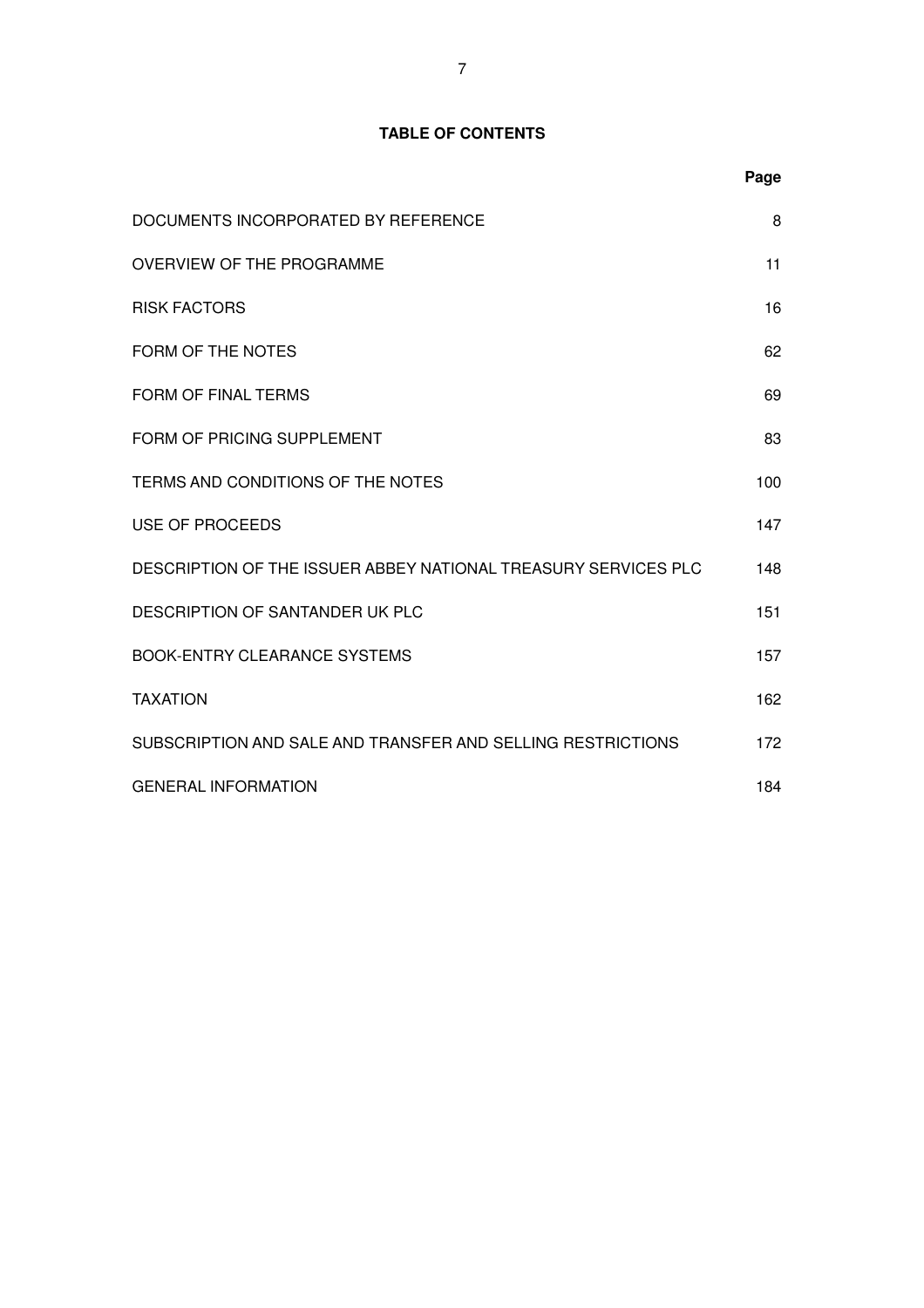### **DOCUMENTS INCORPORATED BY REFERENCE**

The following documents which have previously been published or are published simultaneously with this Prospectus and have been approved by the FSA or the FCA or filed with it shall be incorporated in, and form part of, this Prospectus and the Base Prospectus set out in this Prospectus and approved by the FCA for the purpose of the Prospectus Directive:

- (1) the (i) audited consolidated annual financial statements of the Issuer as at and for the financial year ended 31 December, 2014, which appear on pages 99 to 169; (ii) "Risk Review" appearing on pages 24 to 89, with the exception of any section which is marked as unaudited; and (iii) section entitled "Material Contracts" on page 189, in each case, of the Issuer's Annual Report and Accounts as at and for the year ended 31 December, 2014;
- (2) the (i) audited consolidated annual financial statements of the Issuer as at and for the financial year ended 31 December, 2013, which appear on pages 106 to 183; (ii) information on pages 25 to 96 of the Risk Management Report, except for those items marked as unaudited; (iii) section entitled "Sources and uses of liquidity and funding" on page 22; and (iv) section entitled "Material Contracts" on page 202, in each case, of the Issuer's Annual Report and Accounts as at and for the year ended 31 December, 2013;
- (3) the (i) the audited consolidated annual financial statements of the Group (including the audited financial statements of the Guarantor) as at and for the financial year ended 31 December, 2014, which appear on pages 219 to 326; (ii) "Risk Review" appearing on pages 25 to 144, with the exception of any section which is marked as unaudited; (iii) audited information in the "Directors' Report" on page 183; (iv) section entitled "Events after the balance sheet date" in the "Directors' Report" on page 183; and (v) section entitled "Material Contracts" on page 347, in each case, of the Guarantor's Annual Report and Accounts as at and for the year ended 31 December, 2014;
- (4) the (i) the audited consolidated annual financial statements of the Group (including the audited financial statements of the Guarantor) as at and for the financial year ended 31 December, 2013, which appear on pages 201 to 316; (ii) information on pages 61 to 163 of the Risk Management Report, except for those items marked as unaudited; (iii) section entitled "FCA Remuneration Disclosures" on pages 197 to 200; (iv) audited information in the "Directors' Report" on page 191; (v) section entitled "UK Government Schemes" on page 57; (vi) section entitled "Sources of liquidity and funding" on page 57; and (vii) section entitled "Material Contracts" on page 335, in each case, of the Guarantor's Annual Report and Accounts as at and for the year ended 31 December, 2013; and
- (5) the unaudited consolidated financial information of the Guarantor appearing in Appendix 3 on page 21 of the Quarterly Management Statement of Santander UK Group Holdings plc, the immediate parent company of the Guarantor, as at and for the three months ended 31 March, 2015,

provided also that any statement contained in a document all or the relevant portion of which is incorporated by reference herein shall be modified or superseded for the purpose of this Prospectus to the extent that a statement contained in this Prospectus modifies or supersedes such earlier statement (whether expressly, by implication or otherwise). Any statement so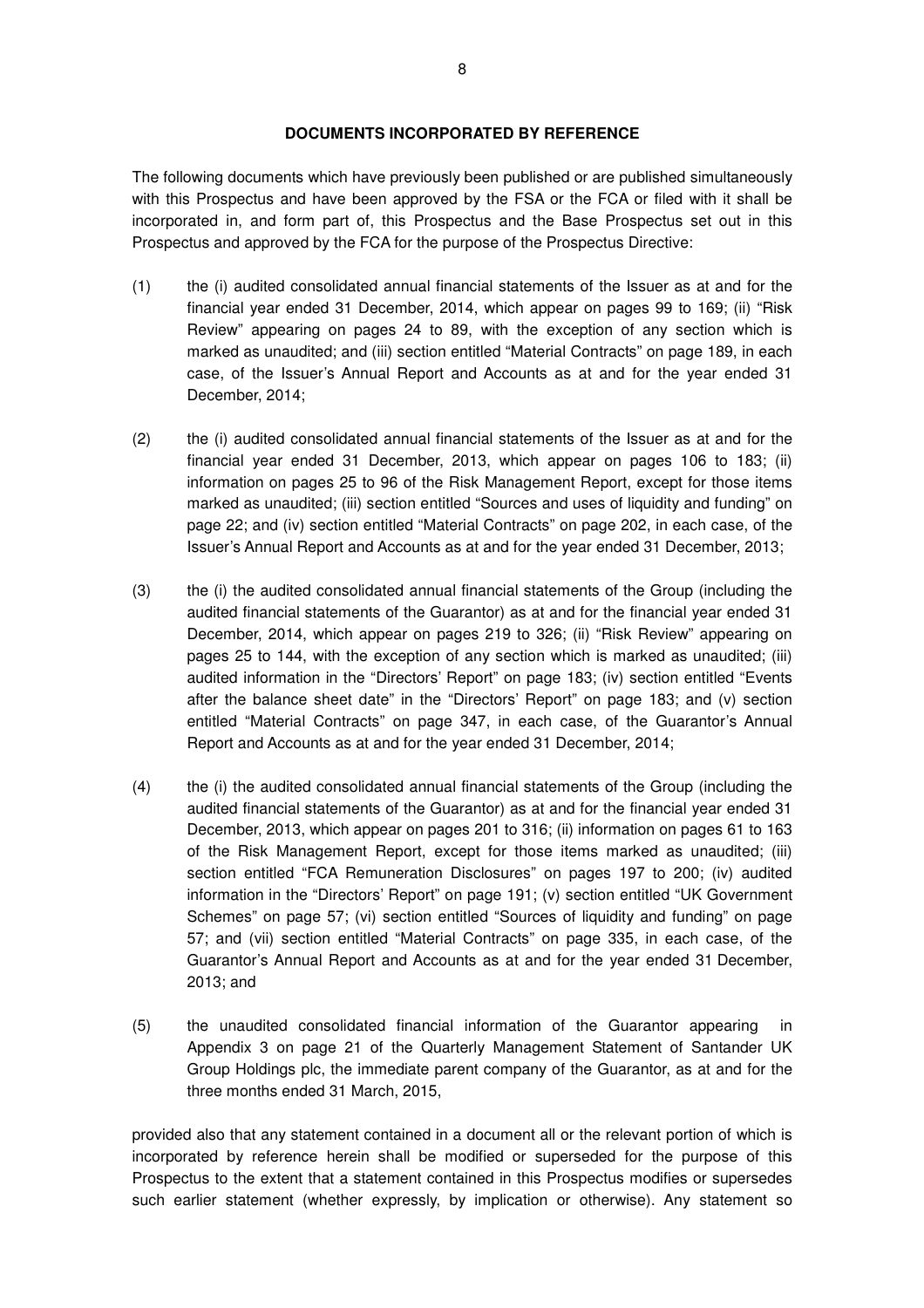modified or superseded shall not, except as so modified or superseded, constitute part of this Prospectus.

The following Terms and Conditions of the Notes shall be incorporated by reference in, and form part of, this Prospectus:

- (6) the Terms and Conditions of the Notes set out on pages 26 to 51 of the Information Memorandum dated 29 March, 2004;
- (7) the Terms and Conditions of the Notes set out on pages 26 to 52 of the Information Memorandum dated 11 April, 2005;
- (8) the Terms and Conditions of the Notes set out on pages 34 to 59 of the Information Memorandum dated 5 August, 2005;
- (9) the Terms and Conditions of the Notes set out on pages 36 to 63 of the Prospectus dated 22 June, 2006;
- (10) the Terms and Conditions of the Notes set out on pages 36 to 63 of the Prospectus dated 18 May, 2007;
- (11) the Terms and Conditions of the Notes set out on pages 50 to 79 of the Prospectus dated 26 March, 2008;
- (12) the Terms and Conditions of the Notes set out on pages 54 to 85 of the Prospectus dated 14 April, 2009;
- (13) the Terms and Conditions of the Notes set out on pages 61 to 93 of the Prospectus dated 5 May, 2010;
- (14) the Terms and Conditions of the Notes set out on pages 67 to 97 of the Prospectus dated 20 April, 2011;
- (15) the Terms and Conditions of the Notes set out on pages 71 to 102 of the Prospectus dated 18 April, 2012;
- (16) the Terms and Conditions of the Notes set out on pages 56 to 83 of the Prospectus dated 2 May, 2013; and
- (17) the Terms and Conditions of the Notes set out on pages 71 to 99 of the Prospectus dated 2 May, 2014.

Any statement contained herein or in a document which is incorporated by reference herein shall be modified or superseded for the purpose of this Prospectus to the extent that a subsequent statement which is deemed to be incorporated by reference herein or contained herein modifies or supersedes such earlier statement (whether expressly, by implication or otherwise), (provided, however, that such statement shall only form part of the Base Prospectus to the extent that it is contained in a document all of the relevant portion of which is incorporated by reference by way of a supplement proposed in accordance with Article 16 of the Prospectus Directive). Any statement so modified or superseded shall not, except as so modified or superseded, constitute part of this Prospectus.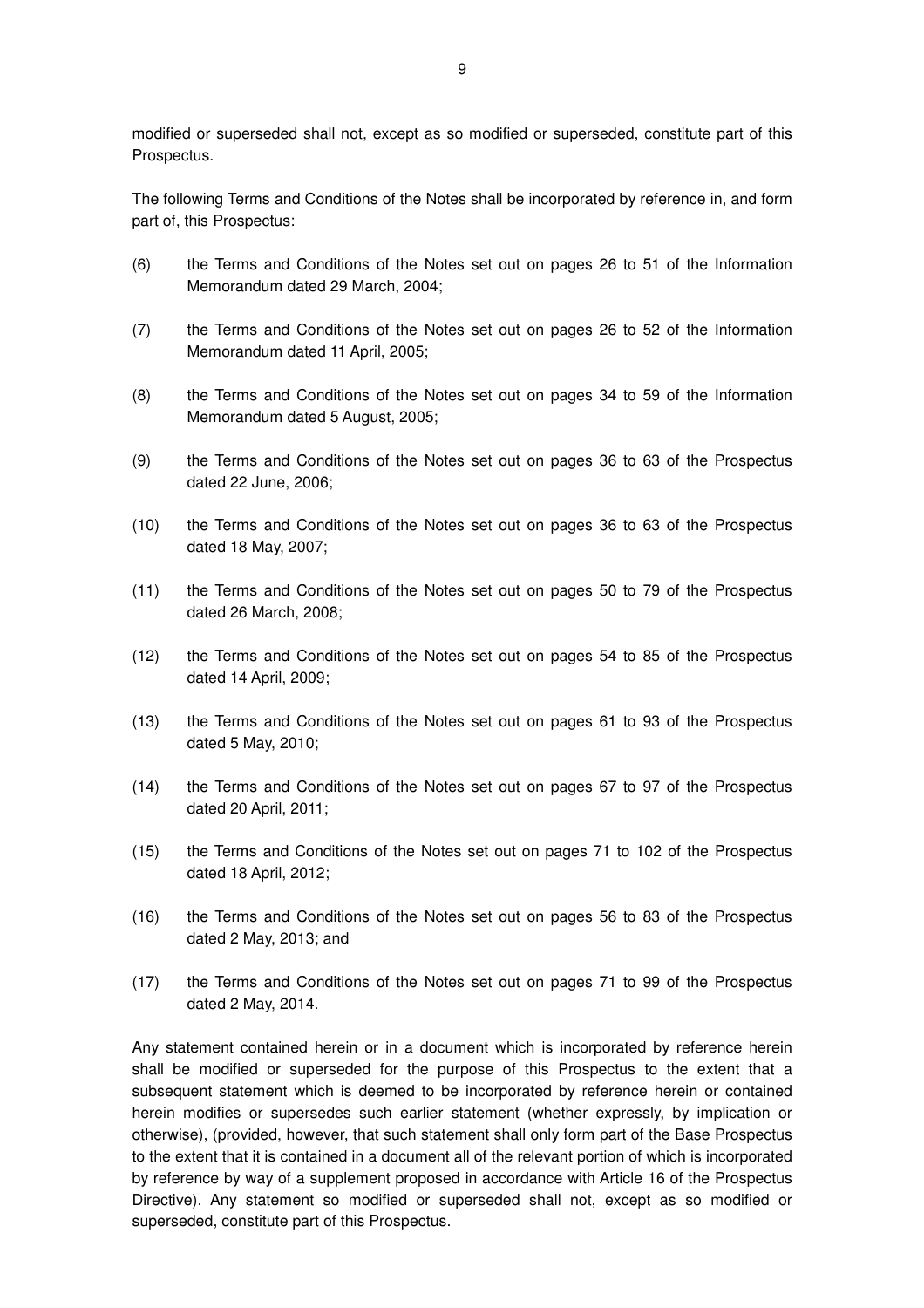Copies of the documents incorporated by reference in this Prospectus, listed in (1) to (17) above, are available for viewing at: http://www.santander.co.uk/uk/about-santander-uk/investorrelations.

Any documents themselves incorporated by reference in the documents incorporated by reference in this Prospectus shall not form part of this Prospectus.

The Issuer and the Guarantor will, in the event of any significant new factor, material mistake or inaccuracy relating to information included in this Prospectus which is capable of affecting the assessment of any Notes, prepare a supplement to this Prospectus or publish a new Prospectus for use in connection with any subsequent issue of Notes. The Issuer and the Guarantor have undertaken to the Dealers in the Programme Agreement (as defined in "Subscription and Sale and Transfer and Selling Restrictions" herein) that they will comply with section 87G of the UK Financial Services and Markets Act 2000 (the "**FSMA**").

Certain information contained in the documents listed above has not been incorporated by reference in this Prospectus. Such information is either (i) not considered by the Issuer and the Guarantor to be relevant for prospective investors in the Notes to be issued under the Programme or (ii) is covered elsewhere in this Prospectus.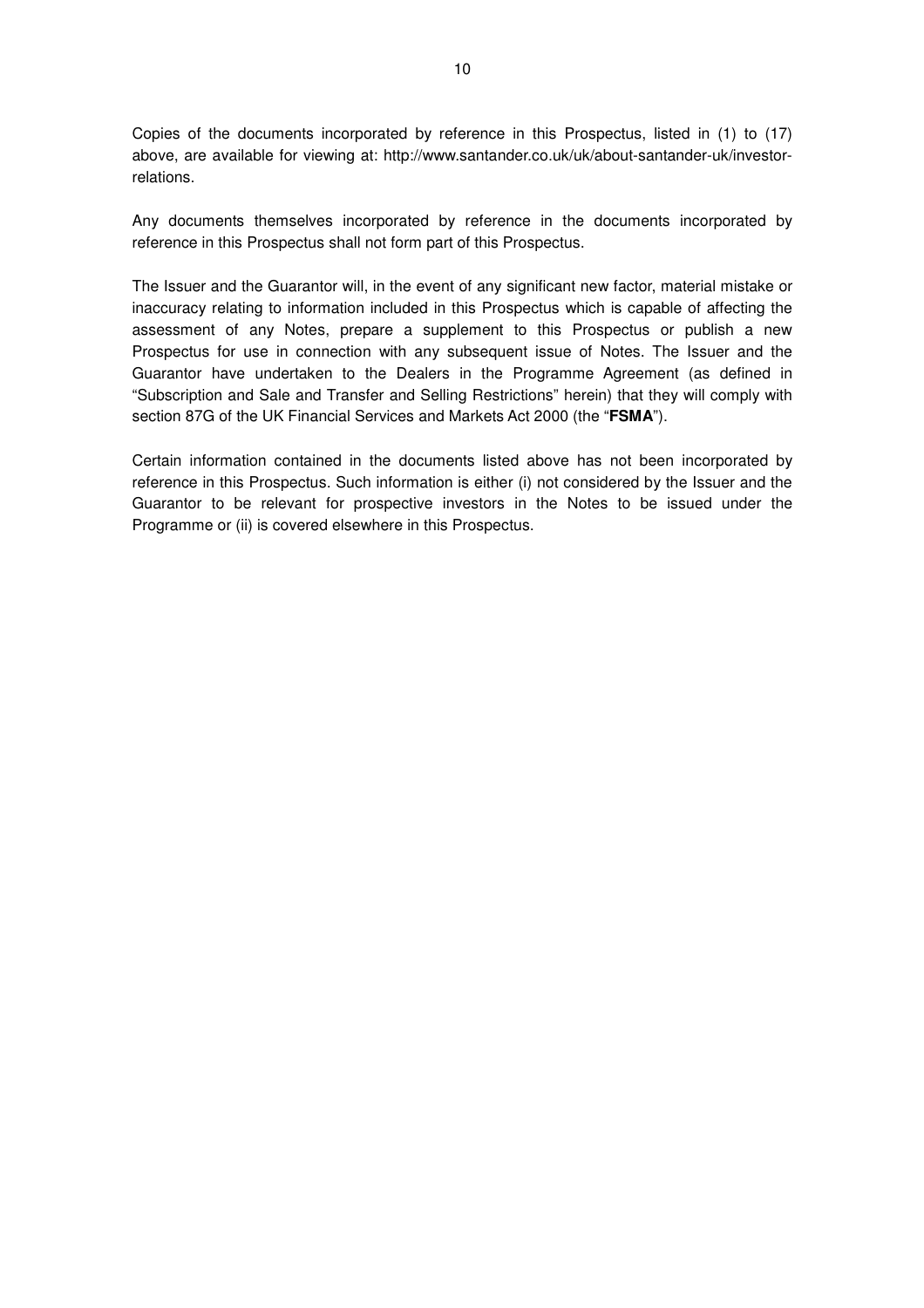**The following overview does not purport to be complete and is taken from, and is qualified in its entirety by, the remainder of this Prospectus and, in relation to the terms and conditions of any particular Tranche of Notes, the applicable Final Terms (or, in the case of Exempt Notes, the applicable Pricing Supplement).** 

This Overview constitutes a general description of the Programme for the purposes of Article 22.5(3) of Commission Regulation (EC) No 809/2004, as amended, implementing the Prospectus Directive.

Words and expressions defined in "Form of the Notes" and "Terms and Conditions of the Notes" shall have the same meanings in this overview.

**Issuer: Abbey National Treasury Services plc (including any Designated)** Branch)

**Guarantor:** Santander UK plc

- **Description of Issuer and Guarantor:**  The Guarantor is the immediate parent company of the Santander UK plc Group which provides financial services in the UK. The Guarantor was incorporated in England and Wales in 1988. The Issuer is a wholly owned subsidiary of the Guarantor and was incorporated in England and Wales in 1989. The Guarantor and the Issuer form part of the Banco Santander Group.
- **Risk Factors:** There are certain factors that may affect the Issuer's and the Guarantor's ability to fulfil their obligations under Notes issued under the Programme. These are set out under "Risk Factors - Business Risk Factors" below and include risks concerning (i) the creditworthiness of the Issuer and the Guarantor, (ii) general economic conditions, (iii) competition in the financial services industry, (iv) regulatory and legislative change and (v) operational risks. In addition, there are certain factors set out under "Risk Factors - Risks relating to the Notes" below which are material for the purpose of assessing the market risks associated with Notes issued under the Programme, including (i) there being no assurance that a trading market for the Notes will develop or be maintained, (ii) that the Notes may be redeemed prior to their maturity, (iii) the fact that the Notes are subject to certain transfer restrictions, (iv) that the Issuer and Guarantor may rely on paying agents and clearing systems and (v) the loss of all or part of a Noteholder's anticipated return due, *inter alia*, to Notes bearing a fixed-to-floating (or floating-to-fixed) rate of interest, an inverse floating rate of interest, a capped or variable rate of interest or to payments of interest on Notes being determined by reference to a formula or other reference factor, as specified in the applicable Final Terms (or, in the case of Exempt Notes, the applicable Pricing Supplement).

**Description: Euro Medium Term Note Programme**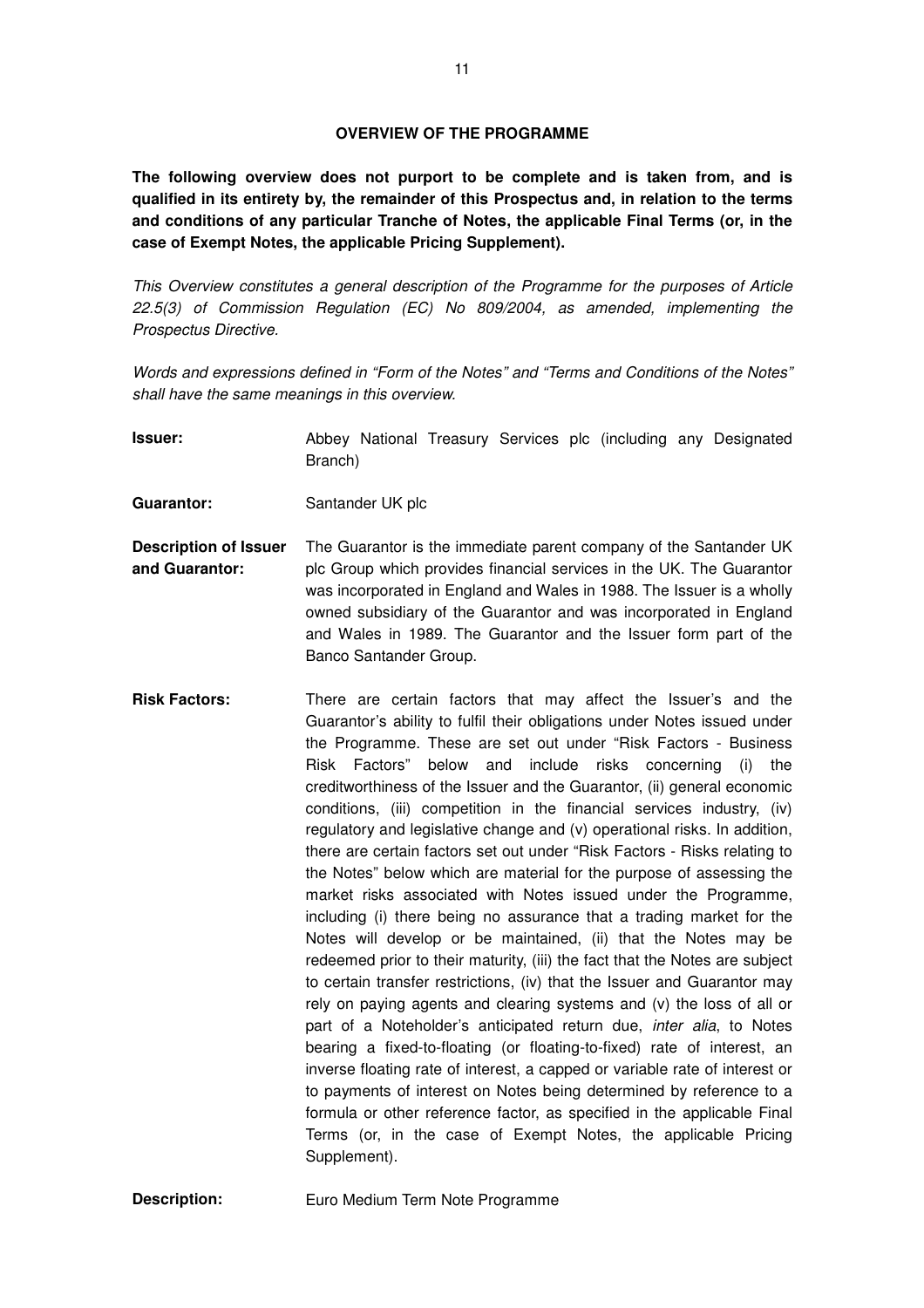| Arranger:                                            | Banco Santander, S.A.                                                                                                                                                                                                                                                                                                                                                                                                                                                                                                                                |
|------------------------------------------------------|------------------------------------------------------------------------------------------------------------------------------------------------------------------------------------------------------------------------------------------------------------------------------------------------------------------------------------------------------------------------------------------------------------------------------------------------------------------------------------------------------------------------------------------------------|
| Dealers:                                             | Banco Santander, S.A.<br>Barclays Bank PLC<br><b>BNP Paribas</b><br>Citigroup Global Markets Limited<br>Credit Suisse Securities (Europe) Limited<br>Deutsche Bank AG, London Branch<br>Goldman Sachs International<br><b>HSBC Bank plc</b><br>J.P. Morgan Securities plc<br>Merrill Lynch International<br>Mizuho International plc<br>Morgan Stanley & Co. International plc<br>Nomura International plc<br>The Royal Bank of Scotland plc<br><b>UBS Limited</b><br>and any other Dealers appointed in accordance with the Programme<br>Agreement. |
| <b>Certain Restrictions:</b>                         | Each issue of Notes denominated in a currency in respect of which<br>particular laws, guidelines, regulations, restrictions or reporting<br>requirements apply will only be issued in circumstances which comply<br>with such laws, guidelines, regulations, restrictions or reporting<br>requirements from time to time (see "Subscription and Sale and<br>Transfer and Selling Restrictions").                                                                                                                                                     |
| Trustee:                                             | The Law Debenture Trust Corporation p.l.c.                                                                                                                                                                                                                                                                                                                                                                                                                                                                                                           |
| <b>Issuing and Principal</b><br><b>Paying Agent:</b> | Citibank, N.A., London Branch.                                                                                                                                                                                                                                                                                                                                                                                                                                                                                                                       |
| <b>Registrar:</b>                                    | Citigroup Global Markets Deutschland AG.                                                                                                                                                                                                                                                                                                                                                                                                                                                                                                             |
| <b>Programme Size:</b>                               | Up to U.S.\$30,000,000,000 (or its equivalent) outstanding at any time.<br>The Issuer and the Guarantor may increase the amount of the<br>Programme in accordance with the terms of the Programme<br>Agreement.                                                                                                                                                                                                                                                                                                                                      |
| <b>Distribution:</b>                                 | The Notes may be distributed by way of private or public placement<br>and in each case on a syndicated or non-syndicated basis.                                                                                                                                                                                                                                                                                                                                                                                                                      |
| <b>Currencies:</b>                                   | Any currency indicated in the applicable Final Terms (or, in the case of<br>Exempt Notes, the applicable Pricing Supplement).                                                                                                                                                                                                                                                                                                                                                                                                                        |
| <b>Maturities:</b>                                   | Subject to any applicable legal or regulatory restrictions and the rules<br>from time to time of any relevant central bank (or equivalent body),<br>such maturity as indicated in the applicable Final Terms (or, in the case<br>of Exempt Notes, the applicable Pricing Supplement).                                                                                                                                                                                                                                                                |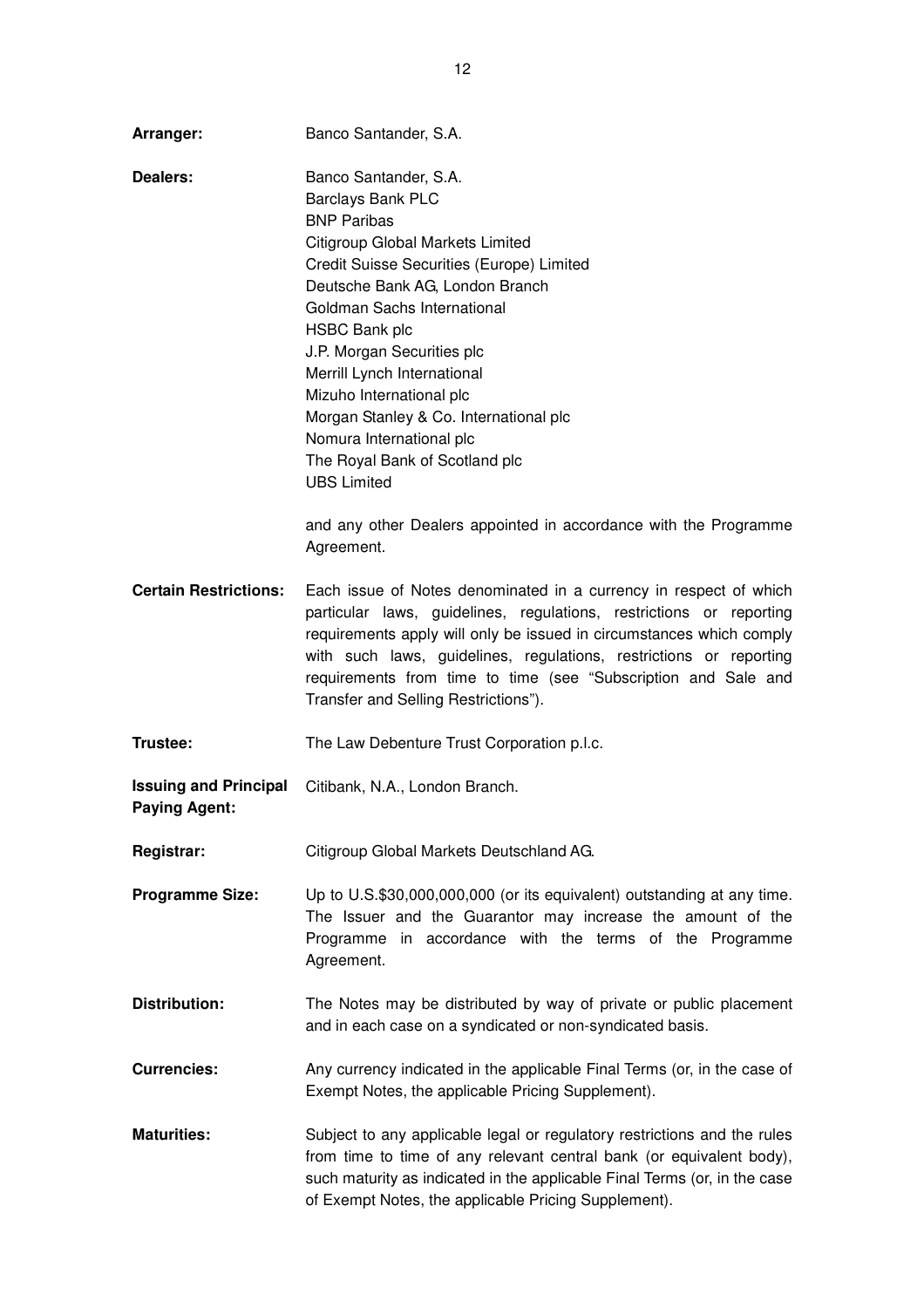- **Issue Price:** Notes may be issued at an issue price which is at par or at a discount to, or premium over, par.
- **Form of Notes:** The Notes will be issued in bearer or registered (or inscribed) form as described in "Form of the Notes". Notes issued in bearer form may also be issued in new global note (NGN) form. Registered Notes will not be exchangeable for Bearer Notes or vice versa.
- **Fixed Rate Notes:** Interest on Fixed Rate Notes will be payable on such date or dates as indicated in the applicable Final Terms (or, in the case of Exempt Notes, the applicable Pricing Supplement) and on redemption and will be calculated on the basis of such Day Count Fraction as may be agreed between the Issuer and the relevant Dealer.
- **Floating Rate Notes:** Floating Rate Notes will bear interest at a rate:
	- (1) determined on the same basis as the floating rate under a notional interest rate swap transaction in the relevant Specified Currency governed by an agreement incorporating the 2006 ISDA Definitions (as published by the International Swaps and Derivatives Association, Inc., and as amended and updated as at the Issue Date of the first Tranche of the Notes of the relevant Series); or
	- (2) determined on the basis of a reference rate appearing on the agreed screen page of a commercial quotation service; or
	- (3) equal to a fixed rate minus a rate based upon a reference rate such as the London interbank offered rate.

The Margin (if any) relating to such floating rate will be indicated in the applicable Final Terms (or, in the case of Exempt Notes, the applicable Pricing Supplement).

**Convertible Interest Basis Notes:**  Convertible Interest Basis Notes may be converted from one interest and/or payment basis to another if so provided in the applicable Final Terms (or, in the case of Exempt Notes, the applicable Pricing Supplement).

**Other provisions in relation to Floating Rate Notes, Variable Interest Notes and**  Floating Rate Notes, Variable Interest Notes and Convertible Interest Basis Notes may also have a maximum interest rate, a minimum interest rate or both.

**Convertible Interest Basis Notes:**  Interest on Floating Rate Notes, Variable Interest Notes and Convertible Interest Basis Notes in respect of each Interest Period, as agreed prior to issue by the Issuer and the relevant Dealer, will be payable on such Interest Payment Dates, and may be calculated on the basis of such Day Count Fraction, as indicated in the applicable Final Terms (or, in the case of Exempt Notes, the applicable Pricing Supplement).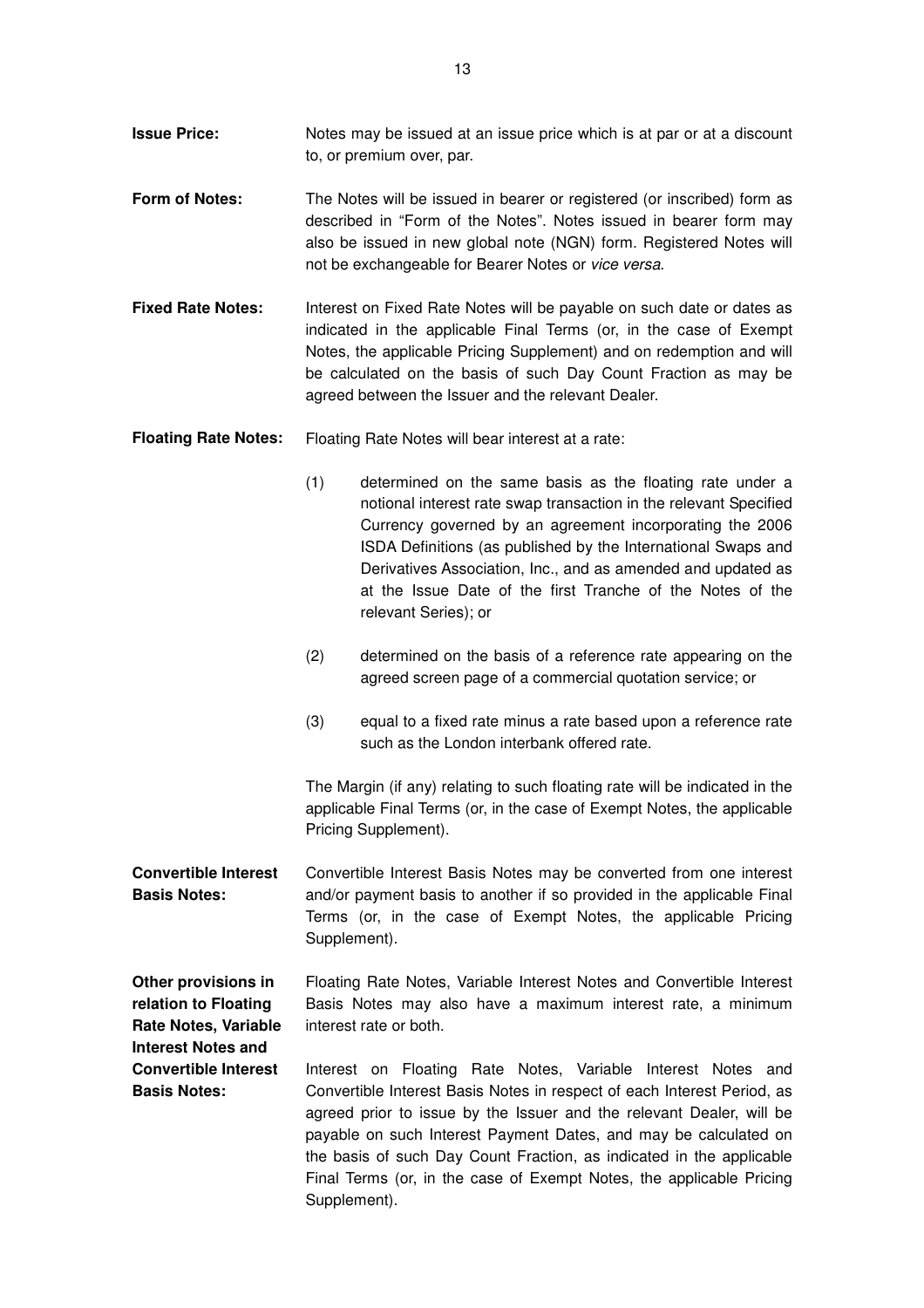**Zero Coupon/Discount Notes:**  Zero Coupon Notes and Discount Notes will be offered and sold at a discount to their nominal amount and, in the case of Zero Coupon Notes, will not bear interest.

- **Exempt Notes:** The Issuer may issue Exempt Notes. The Issuer may agree with any Dealer that Exempt Notes may be issued in a form not contemplated by the Terms and Conditions of the Notes, in which event the relevant provisions will be included in the applicable Pricing Supplement.
- **Redemption:** The applicable Final Terms (or, in the case of Exempt Notes, the applicable Pricing Supplement) will indicate either that the relevant Notes cannot be redeemed prior to their stated maturity (other than for taxation reasons or following an Event of Default) or that such Notes will be redeemable at the option of the Issuer and/or the Noteholders upon giving notice to the Noteholders or the Issuer, as the case may be, on a date or dates specified prior to such stated maturity or automatically upon the occurrence of certain specified events and at a price or prices and on such other terms as may be agreed between the Issuer and the relevant Dealer and indicated in the applicable Final Terms (or, in the case of Exempt Notes, the applicable Pricing Supplement).
- **Denomination of Notes:**  Notes will be issued in such denominations as indicated in the applicable Final Terms (or, in the case of Exempt Notes, the applicable Pricing Supplement) save that the minimum denomination of each Note will be such as may be allowed or required from time to time by the relevant central bank (or equivalent body) or any laws or regulations applicable to the relevant Specified Currency, see "Certain Restrictions" in this Overview. In addition, the minimum denomination of each Note (other than an Exempt Note) will be €100,000 (or, if the Notes are denominated in a currency other than euro, the equivalent amount in such currency).

No sales of Rule 144A Notes in the United States to any one purchaser will be for less than U.S.\$200,000.

- **Taxation:** All payments in respect of the Notes will be made without withholding of or deduction for or on account of taxes imposed by the relevant tax jurisdiction, subject as provided in Condition 7. In the event that any such withholding or deduction is required by law, the Issuer or, as the case may be, the Guarantor will, save in certain circumstances provided in Condition 7, be required to pay additional amounts to cover the amounts so deducted.
- **Status of the Notes:** The Notes will constitute direct, unconditional and unsecured obligations of the Issuer and will rank without preference among themselves and, subject as aforesaid, pari passu with all other outstanding unsecured and unsubordinated obligations of the Issuer, present and future, but, in the event of insolvency, only to the extent permitted by laws relating to creditors' rights.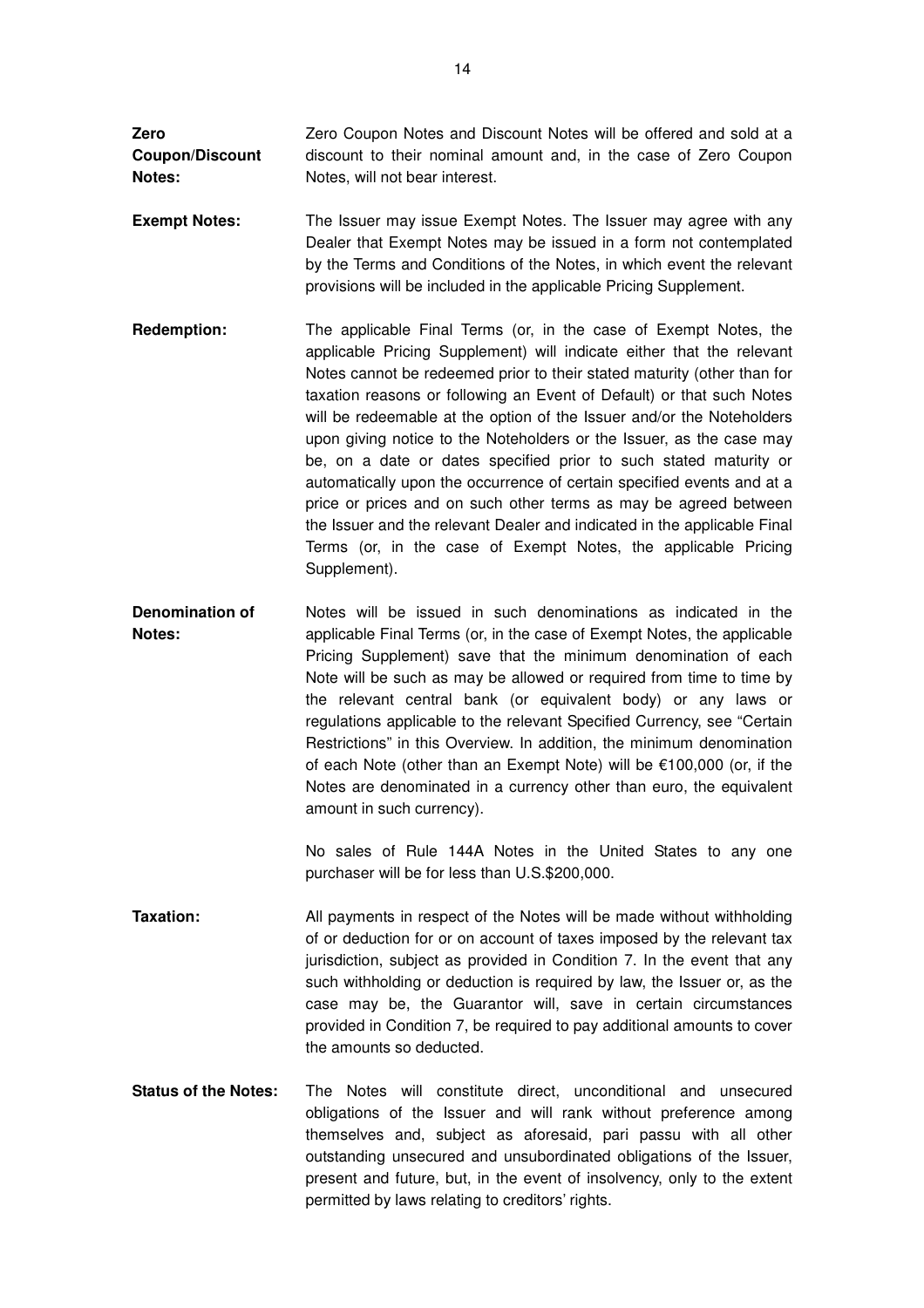- **Guarantee:** The Notes will be unconditionally and irrevocably guaranteed by the Guarantor. The obligations of the Guarantor under such guarantee will constitute direct, unconditional and unsecured obligations of the Guarantor and will rank without any preference among themselves and, subject as aforesaid, pari passu with all other outstanding unsecured and unsubordinated obligations of the Guarantor, present and future, but, in the event of insolvency, only to the extent permitted by laws relating to creditors' rights.
- **Rating:** The rating of the Notes (if any) to be issued under the Programme will be specified in the applicable Final Terms (or, in the case of Exempt Notes, the applicable Pricing Supplement).
- Listing: **Application has been made for Notes (other than Exempt Notes)** issued under the Programme to be admitted to the Official List and trading on the London Stock Exchange's Regulated Market. The Notes may also be listed on such other or further stock exchange(s) as indicated in the applicable Final Terms (or, in the case of Exempt Notes, the applicable Pricing Supplement) in relation to each Series.
- **Governing Law:** The Notes and any non-contractual obligations arising out of or in connection therewith will be governed by, and construed in accordance with, English law.
- **Selling Restrictions:** There are restrictions on the offer, sale and transfer of Notes in certain jurisdictions, including in the United States, the European Economic Area, the United Kingdom, Australia, Japan, Hong Kong, Ireland, Singapore, Canada and Poland and such other restrictions as may be required in connection with the offering and sale of a particular Tranche of Notes (see "Subscription and Sale and Transfer and Selling Restrictions").

Neither the Trust Deed constituting the Notes nor the Terms and Conditions of the Notes will contain any negative pledge covenant by the Issuer or any events of default other than those set out in Condition 9 (which do not include, inter alia, a cross default provision).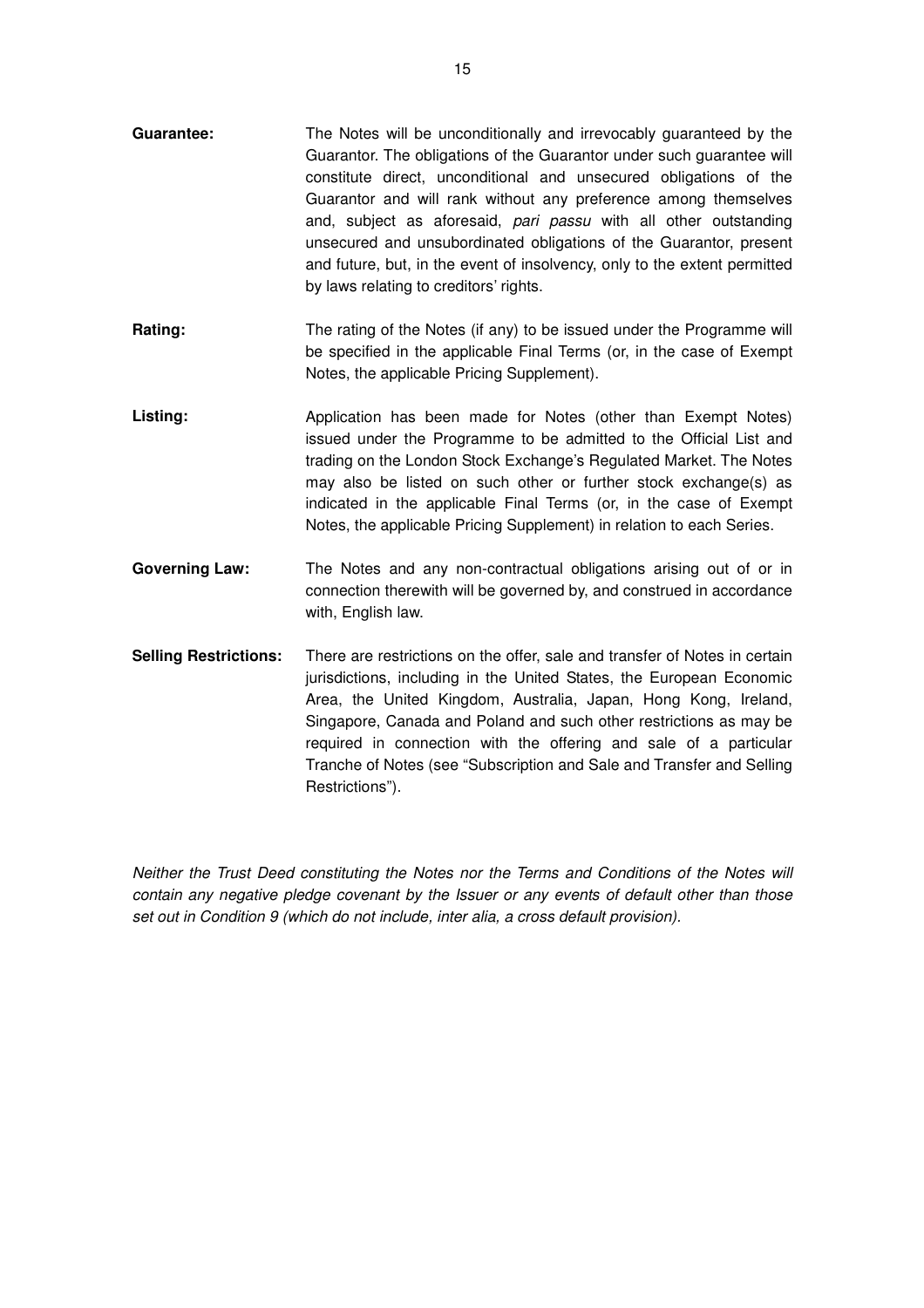#### **RISK FACTORS**

In purchasing Notes, investors assume the risk that the Issuer and the Guarantor may become insolvent or otherwise be unable to make all payments due in respect of the Notes. There is a wide range of factors which individually or together could result in the Issuer and the Guarantor becoming unable to make all payments due in respect of the Notes. It is not possible to identify all such factors or to determine which factors are most likely to occur, as the Issuer and the Guarantor may not be aware of all relevant factors and certain factors which they currently deem not to be material may become material as a result of the occurrence of events outside the Issuer's and the Guarantor's control. The Issuer and the Guarantor believe that the factors described below represent the principal risks inherent in investing in Notes issued under the Programme.

Prospective investors should also read the detailed information set out elsewhere in this Prospectus and reach their own views prior to making any investment decision.

Words and expressions defined in the "Terms and Conditions of the Notes" below or elsewhere in this Prospectus have the same meanings in this section.

#### **Business Risk Factors**

The Group relies on recruiting, retaining and developing appropriate senior management and skilled personnel

The Group's continued success depends in part on the continued service of key members of the Group's management team. The ability to continue to attract, train, motivate and retain highly qualified and talented professionals is a key element of the Group's strategy. The successful implementation of the Group's growth strategy depends on the availability of skilled management, both at the Group's head office and in each of the Group's business units. If the Group or one of the Group's business units or other functions fails to staff its operations appropriately, or loses one or more of its key senior executives and fails to replace them in a satisfactory and timely manner, the Group's business, financial condition and results of operations, including control and operational risks, may be adversely affected.

In addition, the financial services industry has and may continue to experience more stringent regulation of employee compensation, which could have an adverse effect on the Group's ability to hire or retain the most qualified employees. If the Group fails or is unable to attract and appropriately train, motivate and retain qualified professionals, the Group's business may also be adversely affected.

#### The Group is vulnerable to disruptions and volatility in the global financial markets

Over the past seven years, financial systems worldwide have experienced difficult credit and liquidity conditions and disruptions leading to reduced liquidity, greater volatility (such as volatility in spreads) and, in some cases, a lack of price transparency on interbank lending rates. Uncertainties remain concerning the outlook and the future economic environment despite recent improvements in certain segments of the global economy, including the United Kingdom (the "UK"). There can be no assurance that economic conditions in these segments will continue to improve or that the global economic condition as a whole will improve significantly or at all. Such economic uncertainties could have a negative impact on the Group's business and results of operations. The acute economic risks in the eurozone are being addressed by on-going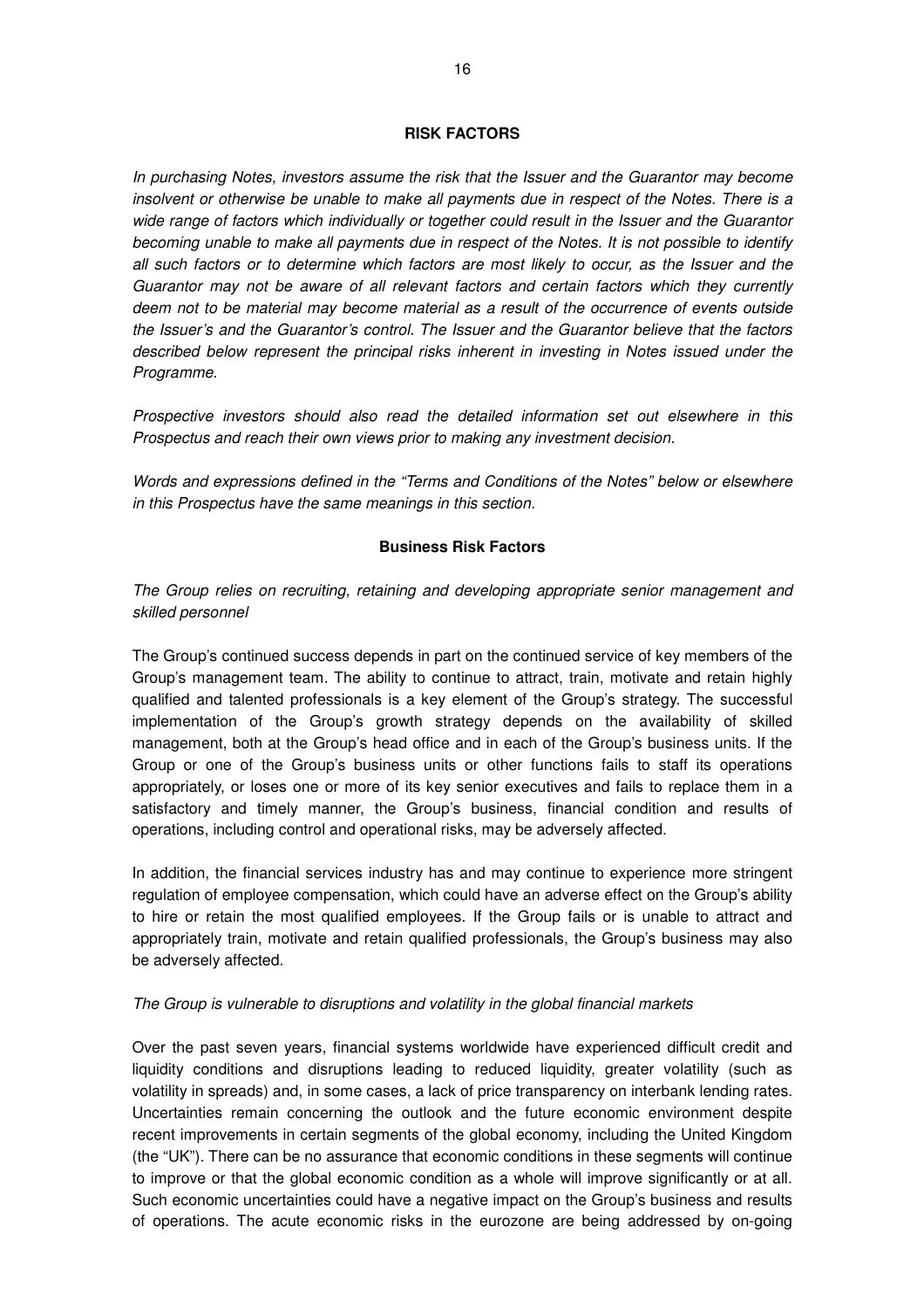policy initiatives, and the prospects for many of the European economies are improving. Investors remain cautious and a slowing or failing of the economic recovery would likely aggravate the adverse effects of difficult economic and market conditions on the Group and on others in the financial services industry.

In particular, the Group may face, among others, the following risks related to any future economic downturn:

- Increased regulation of the Group's industry. Compliance with such regulation may increase the Group's costs, may affect the pricing of the Group's products and services, and limit the Group's ability to pursue business opportunities.
- Reduced demand for the Group's products and services.
- Inability of the Group's borrowers to comply fully or in a timely manner with their existing obligations.
- The process the Group uses to estimate losses inherent in the Group's credit exposure requires complex judgements, including forecasts of economic conditions and how such economic conditions may impair the ability of the Group's borrowers to repay their loans. The degree of uncertainty concerning economic conditions may adversely affect the accuracy of the Group's estimates, which may, in turn, impact the reliability of the process and the sufficiency of the Group's loan loss allowances.
- The value and liquidity of the portfolio of investment securities that the Group holds may be adversely affected.
- Any worsening of the global economic conditions may delay the recovery of the international financial industry and impact the Group's operating results, financial condition and prospects.
- Adverse macroeconomic shocks may negatively impact the household income of the Group's retail customers, which may adversely affect the recoverability of the Group's retail loans, and result in increased loan losses.

Continued or worsening disruption and volatility in the global financial markets could have a material adverse effect on the Group, including the Group's ability to access capital and liquidity on financial terms acceptable to the Group, if at all. If capital markets financing ceases to become available, or becomes excessively expensive, the Group may be forced to raise the rates it pays on deposits to attract more customers and become unable to maintain certain liability maturities. Any such increase in capital markets funding costs or deposit rates could have a material adverse effect on the Group's interest margins, liquidity and profitability.

If all or some of the foregoing risks were to materialise, this could have a material adverse effect on the Group.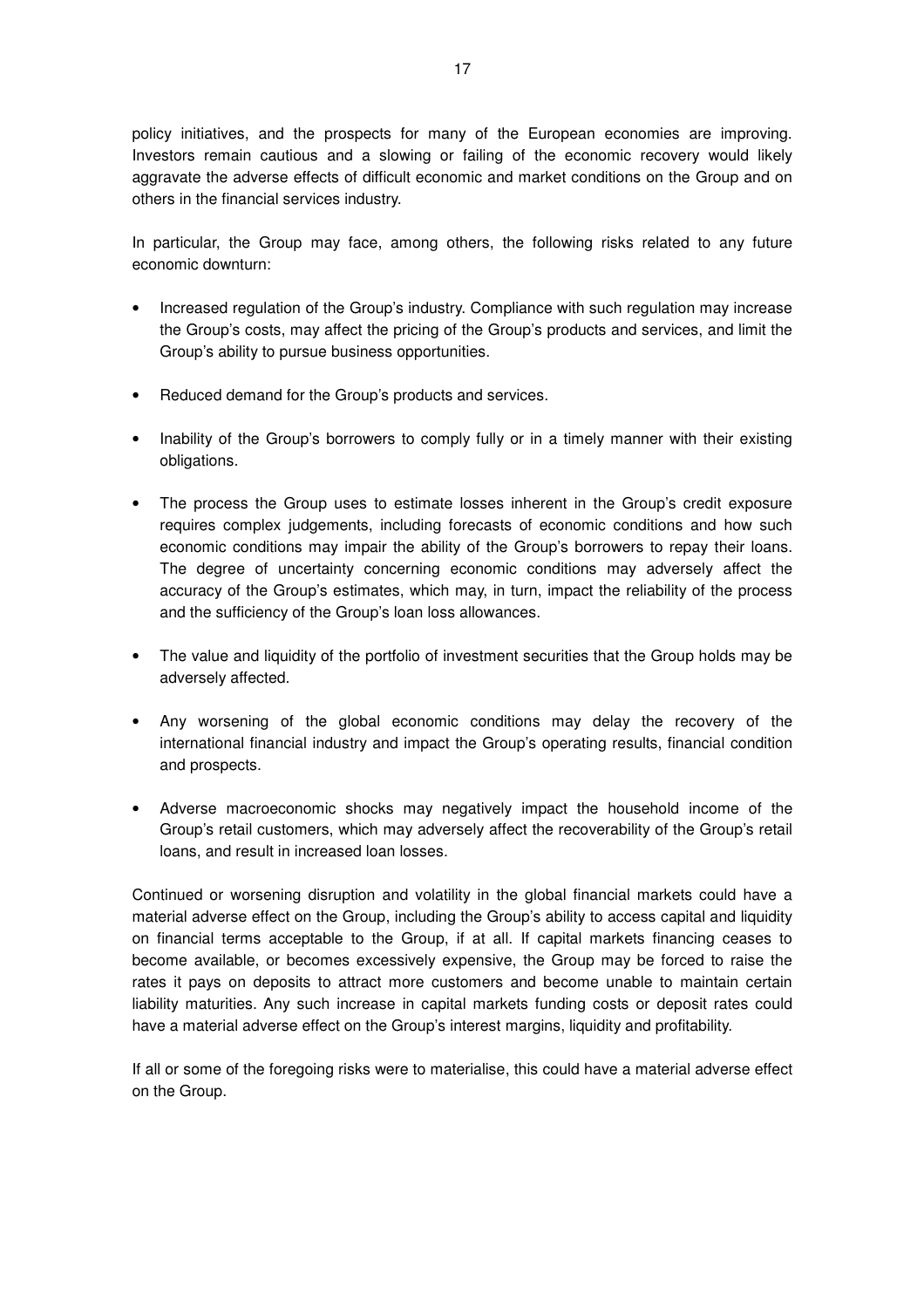The Group's operating results, financial condition and prospects may be materially impacted by economic conditions in the UK

The Group's business activities are concentrated in the UK and the Group offers a range of banking and financial products and services to UK retail and corporate customers. As a consequence, the Group's operating results, financial condition and prospects are significantly affected by the general economic conditions in the UK.

The Group's financial performance is intrinsically linked to the UK economy and the economic confidence of consumers and businesses. The UK economic recovery, along with its concomitant impacts on the Group's profitability, remain a risk. Conversely, a strengthened UK economic performance may increase the possibility of a higher interest rate environment. In such a scenario, other market participants might offer more competitive product pricing resulting in increased customer attrition.

Adverse changes in global growth may pose the risk of a further slowdown in the UK's principal export markets which would have an adverse effect on the broader UK economy.

In addition, adverse changes in the credit quality of the Group's borrowers and counterparties or a general deterioration in UK or global economic conditions could reduce the recoverability and value of the Group's assets and require an increase in the level of provisions for bad and doubtful debts. Likewise, a significant reduction in the demand for the Group's products and services could negatively impact the Group's business and financial condition. UK economic conditions and uncertainties may have an adverse effect on the quality of the Group's loan portfolio and may result in a rise in delinquency and default rates. There can be no assurance that the Group will not have to increase the Group's provisions for loan losses in the future as a result of increases in non-performing loans and/or for other reasons beyond the Group's control. Material increases in the Group's provisions for loan losses and write-offs/charge-offs could have an adverse effect on the Group's operating results, financial condition and prospects.

The UK government has taken measures to address the rising and high level of national debt, including reducing its borrowing and public spending cuts. Credit quality could be adversely affected by a renewed increase in unemployment. Any related significant reduction in the demand for the Group's products and services could have a material adverse effect on the Group's operating results, financial condition and prospects.

### Exposure to UK political developments could have a material adverse effect on the Group

Any significant changes in UK government policies or political structure could have an impact on the Group's business, including as a result of the UK general election in 2015. In particular, the second half of 2014 saw increased debate around the UK's relationship with the European Union ("EU"), including in the context of the general election. The outcome of any future UK political developments, including but not limited to any changes in government structure and policies, could affect the fiscal, monetary and regulatory landscape to which the Group is subject and therefore no assurance can be given that the Group's operating results, financial condition and prospects would not be adversely impacted as a result.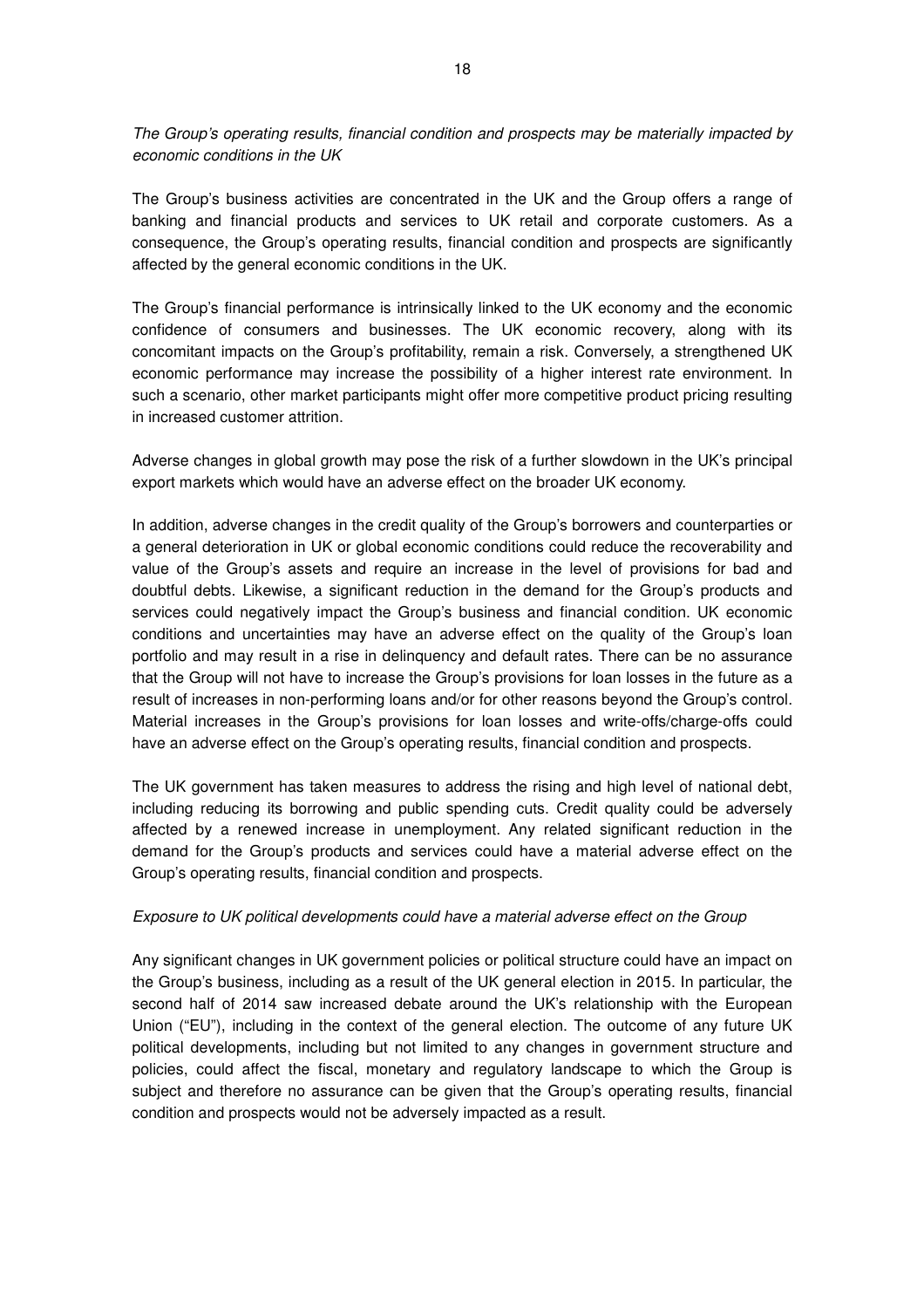The Group is subject to regulatory capital and leverage requirements that could limit the Group's operations, and changes to these requirements may further limit and adversely affect the Group's operating results, financial condition and prospects

The Group is subject to capital adequacy requirements applicable to banks and banking groups under directly applicable EU legislation and as adopted by the Prudential Regulation Authority ("PRA") of the Bank of England. The Group is required to maintain a minimum ratio of Common Equity Tier 1 capital to risk-weighted assets (instead of Core Tier 1 capital to risk-weighted assets), Tier 1 capital to risk-weighted assets, total capital to risk-weighted assets and Tier 1 capital to total adjusted assets for leverage monitoring purposes. Any failure by the Group to maintain such ratios may result in administrative actions or sanctions; these could potentially include requirements on the Group to cease all or certain lines of new business, to raise new capital resources or, in certain circumstances, a requirement for the Group's existing capital instruments (potentially including the Group's debt securities) to be subjected to bail-in or write down (see the risk factor entitled "Bail-in and write down powers under the Banking Act and the BRRD" for further detail").

The PRA requires the capital resources of large UK banks to be maintained at levels which exceed the base capital requirements prescribed by its rules, and following the PRA 2013 capital shortfall exercise, the Group has been required to hold Common Equity Tier 1 capital reserves equivalent to at least 7 per cent. of the Group's risk-weighted assets and to maintain a minimum 3 per cent. Tier 1 leverage ratio. From 1 January, 2015 further increases to capital requirements have been implemented by the PRA, partly informed by the concurrent stress testing process conducted by the PRA in 2014 and planned to be conducted annually thereafter. In the future, the PRA could, through supervisory actions (beyond the changes described below), require UK banks, including the Group, to increase their capital resources further, and could also increase capital ratios as part of the exercise of UK macro-prudential capital regulation tools.

The Capital Requirements Directive IV ("CRD IV Directive") and the Capital Requirements Regulation ("CRD IV Regulation" and together with the CRD IV Directive, "CRD IV") legislative package implemented the changes prepared by the Basel Committee on Banking Supervision (the "Basel Committee") to the capital adequacy framework, known as "Basel III" in the European Union. The CRD IV Regulation is directly applicable in each member state of the European Union (each a "Member State") and does not therefore require national implementing measures, whilst the CRD IV Directive must be implemented by Member States. CRD IV was published in the Official Journal on 27 June, 2013 and came into effect on 1 January, 2014, with particular requirements to be fully effective by 2019. CRD IV substantially reflects the Basel III capital and liquidity standards and facilitates the applicable implementation timeframes. On 19 December, 2013, the PRA published its rules and supervisory statements associated with the implementation of CRD IV, which cover prudential rules for banks, building societies and investment firms. Certain issues, however, continue to remain under discussion and certain details remain to be clarified in further binding technical standards to be issued by the European Banking Authority, which creates uncertainty as to the final impact of CRD IV capital requirements on the Group.

The Financial Policy Committee of the Bank of England ("FPC") set the counter-cyclical capital buffer rate at 0 per cent. from October 2014 and then subsequently announced on 16 December, 2014 that the counter-cyclical buffer rate would remain at 0 per cent and as of the announcement on 26 March, 2015, it remains at 0 per cent. The UK Government has stated that it intends that the FPC should also be able to require the PRA to impose additional specific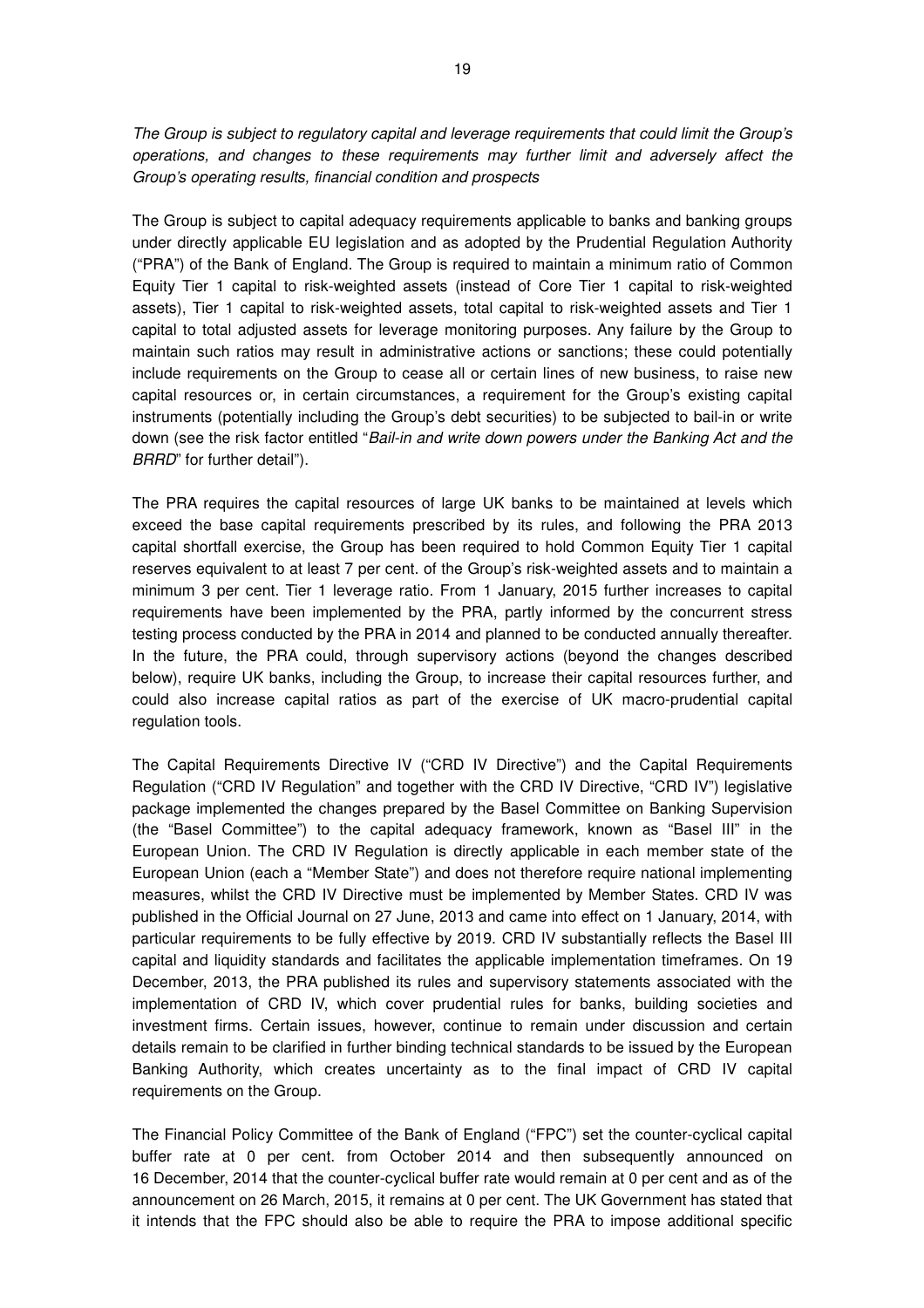capital requirements on banks to address risks to the UK market for banking services and the UK Government has indicated that it intends to provide the FPC with powers to direct the PRA to set leverage ratio requirements and buffers. The Bank of England, acting through the FPC, undertook a review of the leverage ratio during 2014, the results of which were published on 31 October, 2014. The FPC recommended that it should have the power to direct the PRA to set (i) a minimum leverage ratio requirement; (ii) a supplementary leverage ratio buffer; and (iii) a counter-cyclical leverage ratio buffer and recommended that the PRA establish a supplementary leverage ratio buffer requirement for major domestic UK banks equal to 35 per cent. of each bank's risk-weighted systemic buffer. HM Treasury has consulted on draft legislation granting the FPC new powers of direction over the PRA in line with the FPC's recommendations and published a paper, dated January 2014, explaining the outcome of this consultation. The final scope of this framework, and the precise timing for its introduction, is currently unclear, however the FPC has recommended that its leverage ratio framework should be applied to systemically important institutions as soon as practicable, and to all other PRA-regulated firms in 2018, subject to a review of international progress in 2017. The FPC published a draft policy statement in February 2015 to be considered alongside Parliament's scrutiny of the associated secondary legislation. Action taken in the future by the FPC in exercise of any such powers could result in the regulatory capital requirements applied to the Group being increased.

Regulators in the UK and worldwide have also proposed that additional capital requirements should be applied to systemically important institutions to ensure that there is sufficient loss absorbing and recapitalisation capacity available in resolution. The Financial Services (Banking Reform) Act 2013 (the "Banking Reform Act") amended the Financial Services and Markets Act 2000 ("FSMA") and provides HM Treasury with the power to require a bank to issue any type of debt instruments or to ensure that any part of its debt consists of debt instruments of a particular kind. This power is in addition to the regulatory capital requirements under CRD IV. HM Treasury has indicated that it intends to use this power, as appropriate, to impose requirements for firms to meet total loss-absorbing capacity ("TLAC") requirements proposed by the Financial Stability Board or in accordance with the EU Bank Recovery and Resolution Directive ("BRRD") and Minimum Requirement for Eligible Liabilities ("MREL") requirements. HM Treasury has consulted on a draft order that will regulate the exercise of this power on institutions, although in July 2014 it announced that the finalisation of detailed requirements would be delayed pending international agreement in relation to TLAC and MREL requirements. The power is expected to become exercisable on or before 1 January, 2016, at which time the power may be used to introduce TLAC and MREL requirements affecting the Group. In addition, since 31 December, 2014, the PRA has had the power under the FSMA to make rules requiring a parent undertaking of a bank to make arrangements to facilitate the exercise of resolution powers, including a power to require a group to issue debt instruments. Such powers could have an impact on the liquidity of the Group's debt instruments and could materially increase the Group's cost of funding.

In addition to the above, regulators in the UK and worldwide have produced a range of proposals for future legislative and regulatory changes which could force the Group to comply with certain operational restrictions or take steps to raise further capital, or could increase the Group's expenses, or otherwise adversely affect the Group's operating results, financial condition and prospects. These include:

• the introduction of recovery and resolution planning requirements (popularly known as "living wills") for banks and other financial institutions as contingency planning for the failure of a financial institution that may affect the stability of the financial system, as set out in the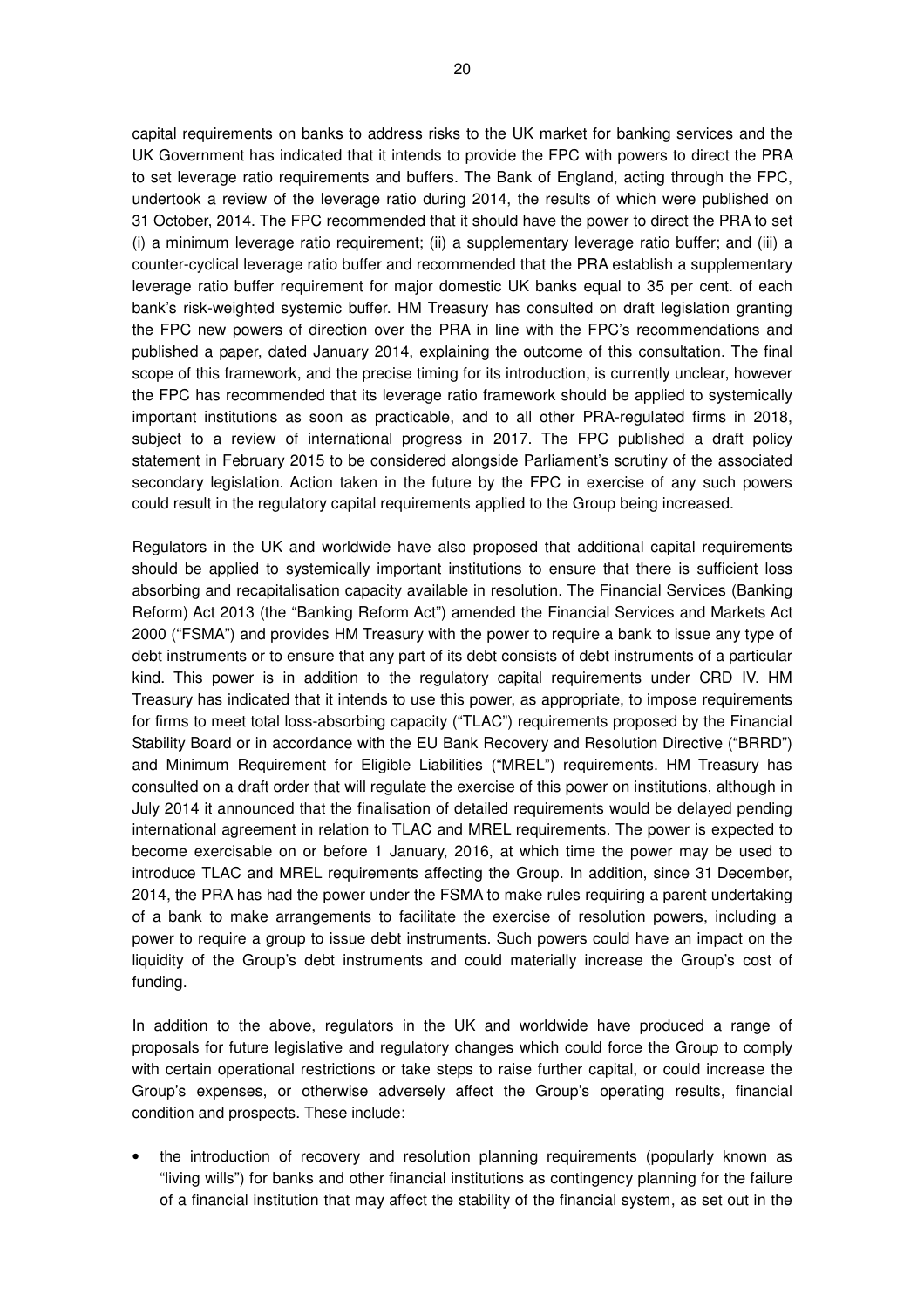PRA's final rules on recovery and resolution planning which came into force on 1 January, 2014;

- the introduction of more regular and detailed reporting obligations;
- a move to pre-funding of the deposit protection scheme in the UK;
- proposed revisions to the approaches for determining trading book capital requirements and banking book risk-weighted assets from the Basel Committee; and
- proposed revisions to the standardised approach to credit risk ("Standardised Approach") by the Basel Committee to address certain weaknesses in the Standardised Approach identified by the Basel Committee. These weaknesses include an over-reliance on external credit ratings, a lack of risk sensitivity and a lack of comparability and misalignment of treatment with exposures risk weighted under the internal ratings-based ("IRB") approach to credit risk. Among other revisions, the Basel Committee is proposing to impose a Standardised Approach floor on modelled credit risk capital requirements with the aims of: (i) constraining variation in risk-weighted assets across banks using the IRB approach (with respect to portfolios with similar risk profiles); and (ii) protecting against the risk that modelled parameters result in capital requirements that are too low.

These measures could have a material adverse effect on the Group's operating results, and consequently, on the Group's business, financial condition and prospects. There is a risk that changes to the UK's capital adequacy regime (including any increase to the minimum leverage ratio) may result in increased minimum capital requirements, which could reduce available capital for business purposes and thereby adversely affect the Group's cost of funding, profitability and ability to pay dividends, continue organic growth (including increased lending), or pursue acquisitions or other strategic opportunities (alternatively the Group could restructure the Group's balance sheet to reduce the capital charges incurred pursuant to the PRA's rules in relation to the assets held, or raise additional capital but at increased cost and subject to prevailing market conditions). In addition, changes to the eligibility criteria for Tier 1 and Tier 2 capital may affect the Group's ability to raise Tier 1 and Tier 2 capital and impact the recognition of existing Tier 1 and Tier 2 capital resources in the calculation of the Group's capital position. Furthermore increased capital requirements may negatively affect the Group's return on equity and other financial performance indicators.

The Group's business could be affected if the Group's capital is not managed effectively or if these measures limit the Group's ability to manage the Group's balance sheet and capital resources effectively or to access funding on commercially acceptable terms. Effective management of the Group's capital position is important to the Group's ability to operate the Group's business, to continue to grow organically and to pursue the Group's business strategy.

The Group is subject to liquidity requirements that could limit the Group's operations, and changes to these requirements may further limit and adversely affect the Group's operating results, financial condition and prospects

On 5 October, 2009, the Financial Services Authority ("FSA") published liquidity rules that significantly broadened the scope of the existing liquidity regime. These were designed to enhance regulated firms' liquidity risk management practices. As part of these reforms, the FSA implemented requirements for financial institutions to hold prescribed levels of specified liquid assets and have in place other sources of liquidity to address institution-specific and market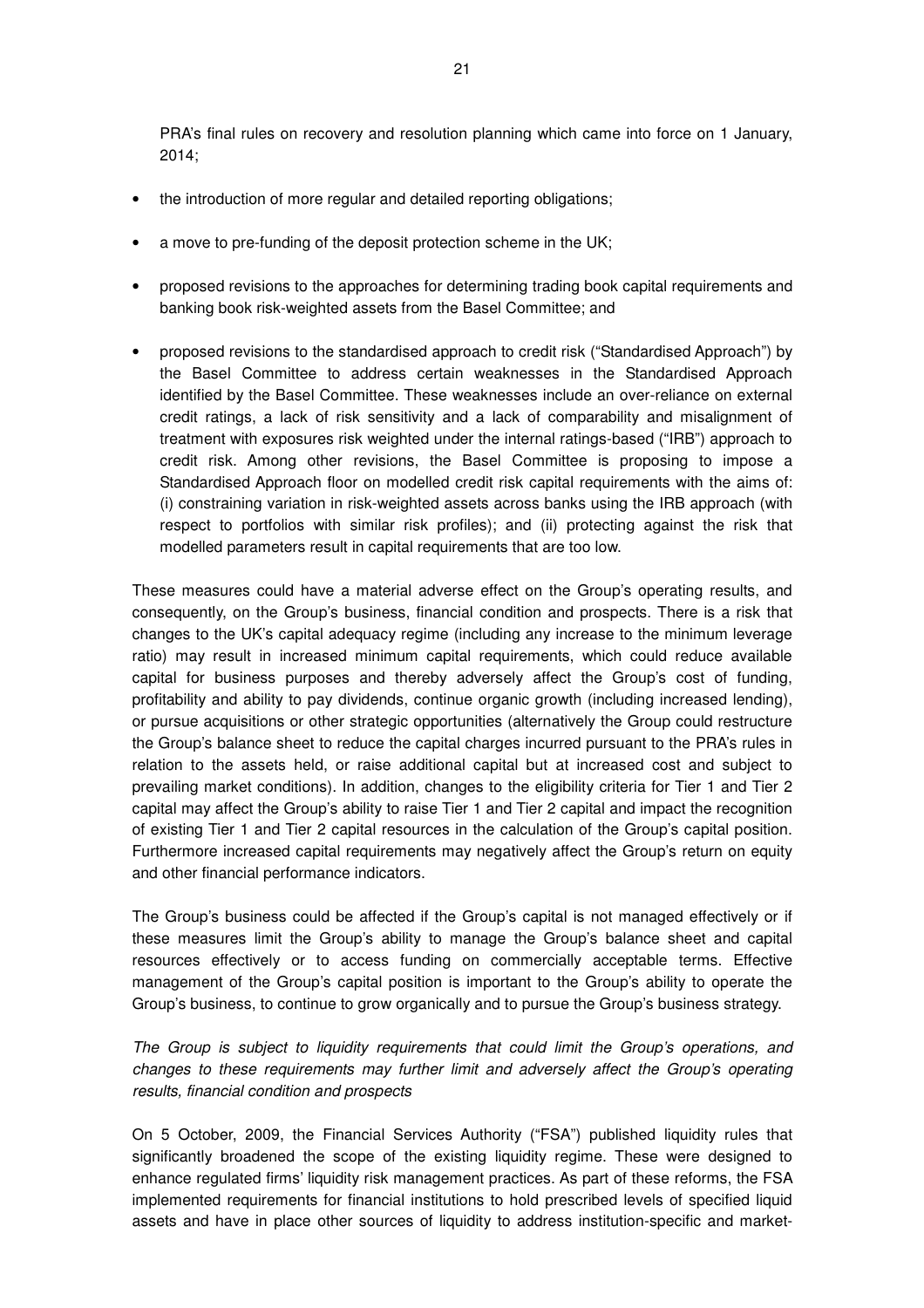wide liquidity risks that institutions may face in short-term and prolonged stress scenarios. These rules have applied to the Santander UK since June 2010 with some subsequent technical revisions. These rules will continue to apply to Santander UK until implementation of the Basel III standards.

As from 1 April, 2013, the PRA, an independent subsidiary of the Bank of England, took over the responsibility for micro-prudential regulation of financial institutions from the FSA. The PRA currently operates its own liquidity rules based on the following elements:

- principles of self-sufficiency and adequacy of liquidity resources;
- enhanced systems and control requirements;
- quantitative requirements, including Individual Liquidity Adequacy Standards, coupled with a narrow definition of liquid assets; and
- frequent regulatory reporting.

The Group currently meets the minimum requirements set by the PRA. However, there can be no assurance that future changes to such requirements would not adversely impact on the Group's operating results financial condition and prospects.

Under CRD IV, banks will be required to meet two new liquidity standards, comprising the Liquidity Coverage Ratio ("LCR") and the Net Stable Funding Ratio ("NSFR") metrics, which are aimed to promote:

- the short-term resilience of banks' liquidity risk profiles by ensuring they have sufficient highquality liquid assets to survive a significant stress scenario; and
- a longer-term resilience by creating incentives for banks to fund their activities with more stable sources of funding on an on-going basis.

### LCR

The LCR is intended to ensure that a bank maintains an adequate level of unencumbered, high quality liquid assets which can be used to offset the net cash outflows the bank could encounter under a short-term significant liquidity stress scenario.

The LCR will be introduced in 2015 and the minimum requirement under CRD IV will begin at 60 per cent. on 1 October, 2015, rising by 10 percentage points on each of 1 January, 2016 and 1 January, 2017 and by 20 percentage points to reach 100 per cent. on 1 January, 2018. The PRA published a consultation on implementation of the liquidity rules in November 2014, which proposes that an 80 per cent. requirement should apply from October 2015, rising to 90% on 1 January, 2017. This consultation closed on 27 February, 2015. The PRA intends to publish a policy statement with feedback, final rules and a supervisory statement in the second quarter of 2015.

### **NSFR**

In October 2014, the Basel Committee published its final standard of the NSFR which will take effect on 1 January, 2018. The NSFR is defined as the amount of available stable funding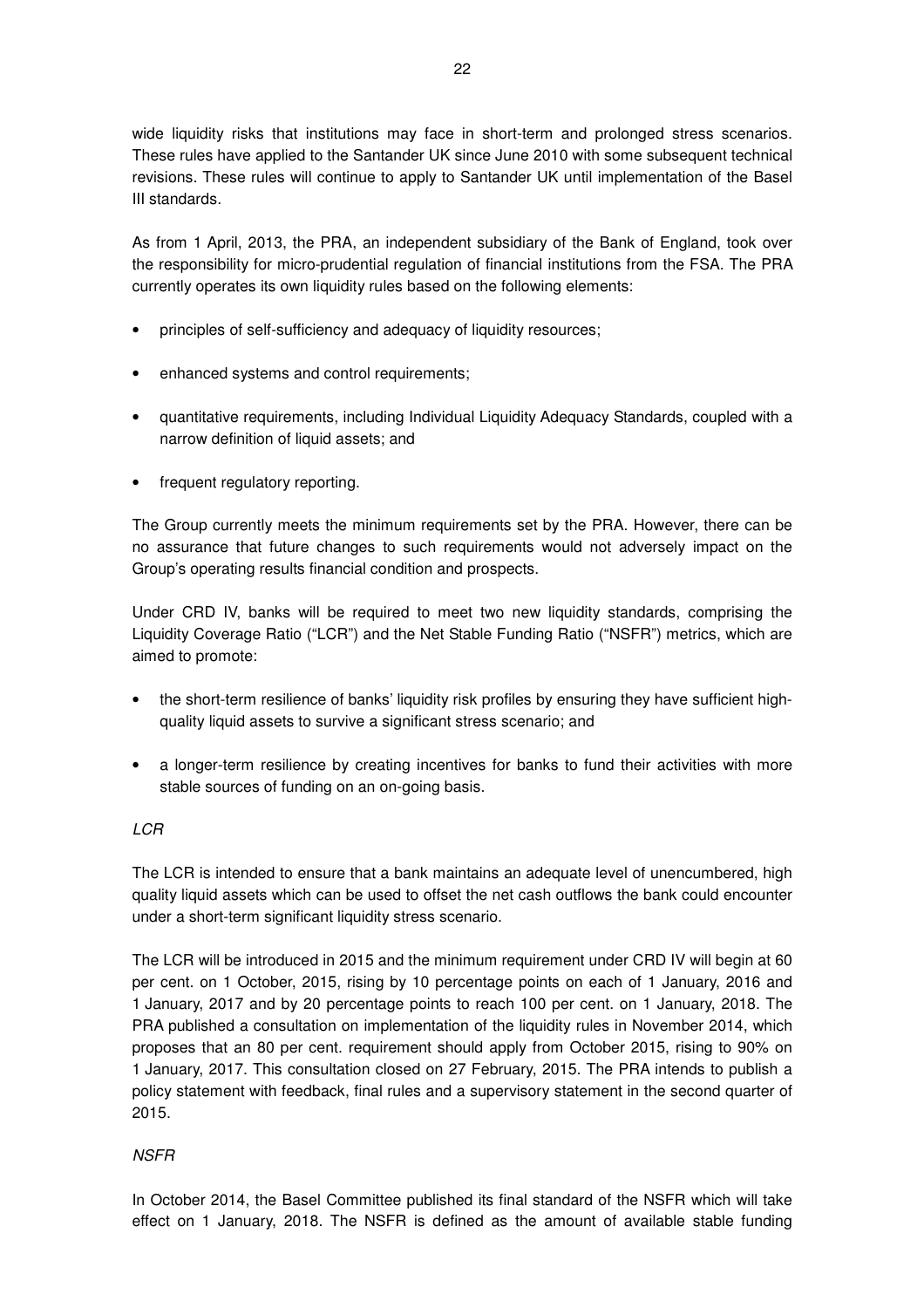relative to the amount of required stable funding. Banks are expected to hold a NSFR of at least 100 per cent. on an on-going basis and report its NSFR at least quarterly. Ahead of its planned implementation on 1 January, 2018, the NSFR will remain subject to an observation period.

There is a risk that implementing and maintaining existing and new liquidity requirements, such as through enhanced liquidity risk management systems, may incur significant costs, and more stringent requirements to hold liquid assets may materially affect the Group's lending business as more funds may be required to acquire or maintain a liquidity buffer, thereby reducing future profitability. This could in turn adversely impact the Group's operating results, financial condition and prospects.

### Exposure to UK Government debt could have a material adverse effect on the Group

Like many other UK banks, the Group's principal banking entity Santander UK invests in debt securities of the UK Government largely for liquidity purposes. As of 31 December, 2014, approximately 1 per cent. of the Group's total assets and 22 per cent. of its securities portfolio were comprised of debt securities issued by the UK Government. Any failure by the UK Government to make timely payments under the terms of these securities, or a significant decrease in their market value, will have a material adverse effect on the Group.

## The Group may suffer adverse effects as a result of the economic and sovereign debt tensions in the eurozone

Eurozone markets and economies continue to show signs of fragility and volatility, with recession in some national economies. Interest rate differentials among eurozone countries indicate continued doubts about some governments' ability to fund themselves and affect borrowing rates in those economies. Further, the possibility remains that one or more eurozone countries could depart from the euro or that the euro could be abandoned as a currency altogether, which could have negative effects on both existing contractual relations and the fulfilment of obligations by the Group, the Group's counterparties and/or the Group's customers. This in turn would have a material adverse effect on the Group's operating results, financial condition and prospects.

There is currently no established legal or practical framework to facilitate a Member State's exit from the euro. Apart from the exit process, uncertainties that heighten the risk of redenomination include how an exiting Member State would deal with its existing eurodenominated assets and liabilities and the valuation of any newly-adopted currency against the euro. A break-up of the eurozone could be associated with a deterioration in the economic and financial environment in the UK and could have a material adverse impact on the whole financial sector, creating new challenges in sovereign and corporate lending and resulting in significant disruptions in financial activities at both the market and retail levels. This could materially and adversely affect the Group's operating results, financial condition and prospects.

The European Central Bank ("ECB") and European Council have taken actions in 2012 and 2013 with the aim of reducing the risk of contagion in the eurozone and beyond. These included the creation of the Open Market Transaction facility of the ECB and the decision by eurozone governments to progress towards the creation of a banking union. In January 2015, the ECB announced an extensive quantitative easing scheme. The scheme comprises a €60bn-a-month bond-buying programme across the eurozone, such programme to last until at least September 2016, with a potential for extension if inflation in the eurozone does not meet the ECB target of 2 per cent. Notwithstanding these measures, a significant number of financial institutions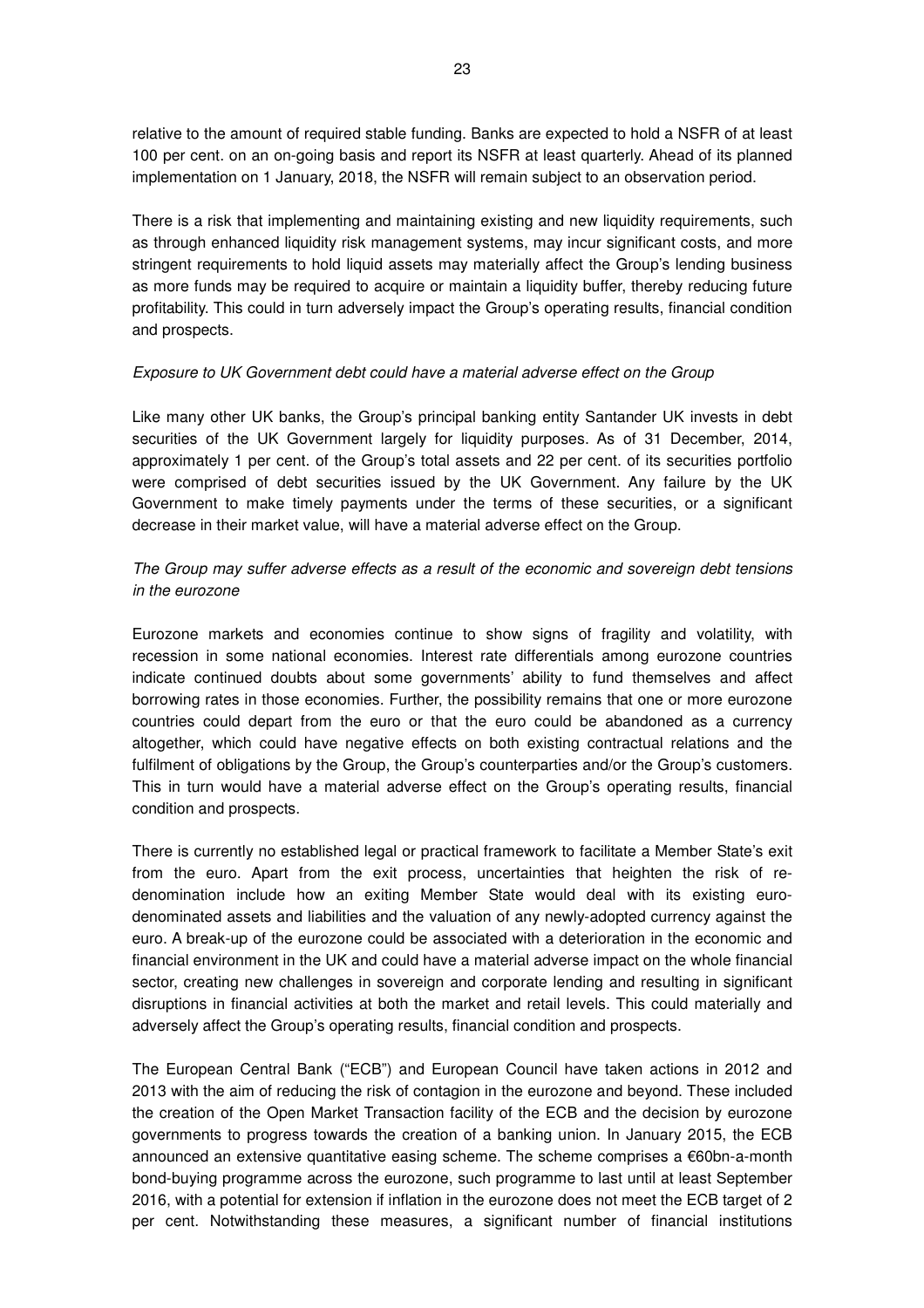throughout Europe have substantial exposures to sovereign debt issued by eurozone nations, which are under financial stress. Should any of those nations default on their debt, or experience a significant widening of credit spreads, major financial institutions and banking systems throughout Europe could be destabilised, resulting in the further spread of the recent economic crisis.

The high cost of capital for some European governments impacted the wholesale markets in the UK, which resulted in an increase in the cost of retail funding and greater competition in the savings market. In the absence of a permanent resolution of the eurozone crisis, conditions could deteriorate.

Although the Group conducts the majority of the Group's business in the UK, the Group has direct and indirect exposure to financial and economic conditions throughout the eurozone economies. In addition, general financial and economic conditions in the UK, which directly affect the Group's operating results, financial condition and prospects, may deteriorate as a result of conditions in the eurozone.

### The Group is exposed to risks faced by other financial institutions

The Group routinely transacts with counterparties in the financial services industry, including brokers and dealers, commercial banks, investment banks, mutual funds, hedge funds and other institutional clients. Defaults by, and even rumours or questions about the solvency of certain financial institutions and the financial services industry generally, have led to marketwide liquidity problems and could lead to losses or defaults by other institutions. Many of the routine transactions the Group enters into expose the Group to significant credit risk in the event of default by one of the Group's significant counterparties. The European sovereign debt crisis and the risk it poses to financial institutions throughout Europe have had, and may continue to have, an adverse effect on interbank financial transactions in general. A default by a significant financial counterparty, or liquidity problems in the financial services industry generally, could have a material adverse effect on the Group.

## Liquidity and funding risks are inherent in the Group's business and could have a material adverse effect on the Group

Liquidity risk is the risk that the Group, although solvent, either does not have available sufficient financial resources to meet the Group's obligations as they fall due or can secure them only at excessive cost. This risk is inherent in any retail and commercial banking business as carried out by the Group and can be heightened by a number of enterprise-specific factors, including over-reliance on a particular source of funding, changes in credit ratings or marketwide phenomena such as market dislocation. While the Group implements liquidity management processes to seek to mitigate and control these risks, unforeseen systemic market factors in particular make it difficult to eliminate completely these risks. Adverse constraints in the supply of liquidity, including inter-bank lending, which arose between 2009 and 2013, materially and adversely affected the cost of funding the Group's business, and extreme liquidity constraints may affect the Group's operations and limited growth. There can be no assurance that such constraints will not reoccur.

Disruption and volatility in the global financial markets could have a material adverse effect on the Group's ability to access capital and liquidity on financial terms acceptable to the Group.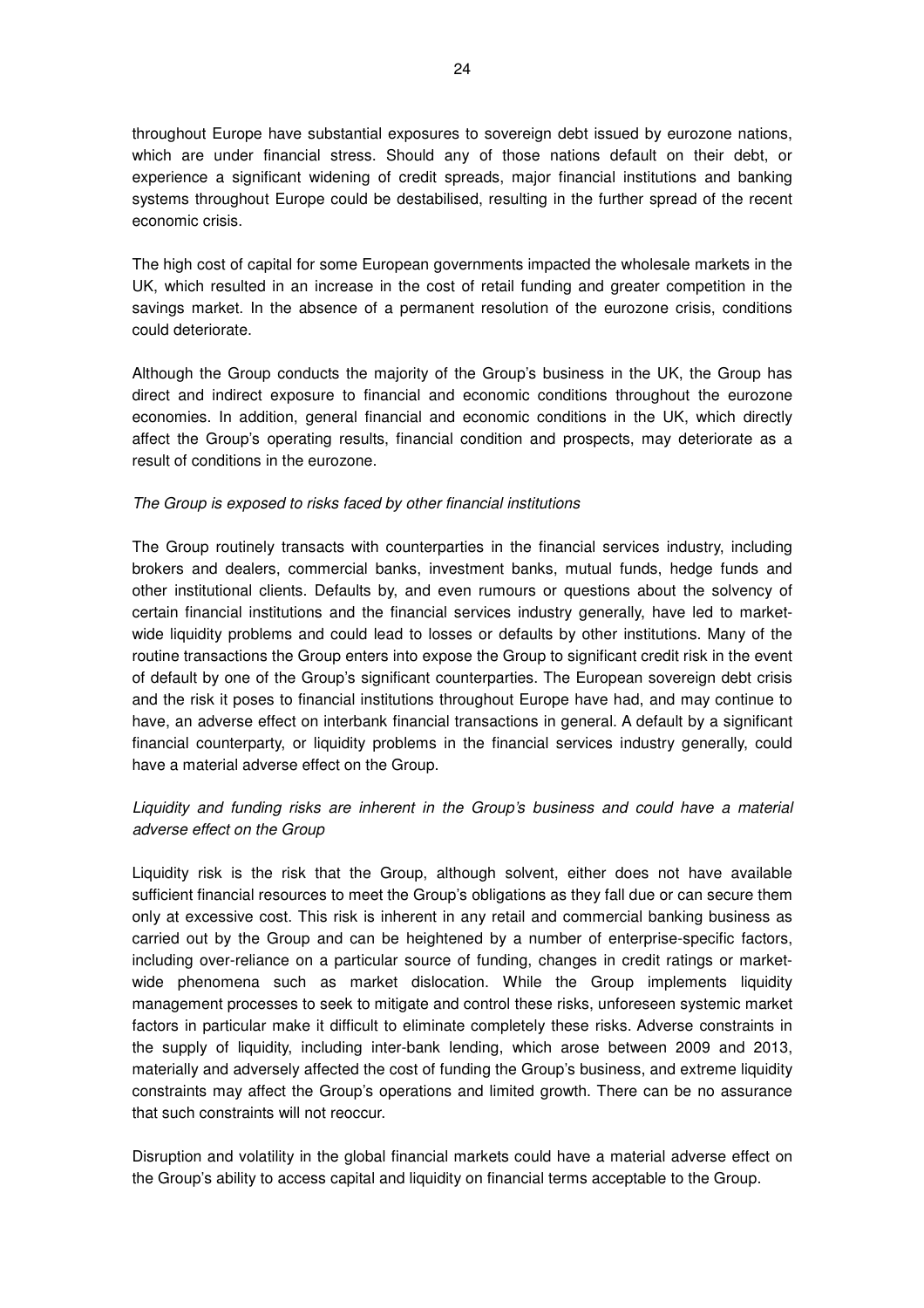The Group's cost of obtaining funding is directly related to prevailing market interest rates and to the Group's credit spreads. Increases in interest rates and the Group's credit spreads can significantly increase the cost of the Group's funding. Changes in the Group's credit spreads are market-driven, and may be influenced by market perceptions of the Group's creditworthiness. Changes to interest rates and the Group's credit spreads occur continuously and may be unpredictable and highly volatile.

If wholesale markets financing ceases to become available, or becomes excessively expensive, the Group may be forced to raise the rates the Group pays on deposits, with a view to attracting more customers, and/or to sell assets, potentially at depressed prices. The persistence or worsening of these adverse market conditions or an increase in base interest rates could have a material adverse effect on the Group's ability to access liquidity and cost of funding (whether directly or indirectly).

Although central banks around the world have made coordinated efforts to increase liquidity in the financial markets and have in place additional facilities, by taking measures such as increasing the amounts they lend directly to financial institutions, lowering interest rates and ensuring that currency swaps markets remain liquid, it is only gradually becoming known internationally how long these central bank schemes will continue or on what terms. The ECB has yet to clarify its long-term approach to liquidity support, although in the second half of 2014 it initiated the purchase of covered bonds and asset backed securities. In January 2015, the ECB announced an extensive quantitative easing scheme. The scheme comprises a €60bn-amonth bond-buying programme across the eurozone, such programme to last until at least September 2016, with a potential for extension if inflation in the eurozone does not meet the ECB target of 2 per cent.

In October 2013, the Bank of England updated its Sterling Monetary Framework to provide more transparent liquidity insurance support in exceptional circumstances. The Indexed Long-Term Repo Facility will now be available to support regular bank requirements for liquidity while the Discount Window Facility has been reinforced as support for banks experiencing idiosyncratic stress. The Collateralised Term Repo Facility will be made available to support markets in the event of a market wide liquidity stress.

The Bank of England and HM Treasury announced changes to the terms of the Funding for Lending Scheme ("FLS") on 28 November, 2013 to re-focus its incentives in the revised scheme towards supporting business lending in 2014. The FLS extension allowed participants to draw from the scheme from February 2014 until January 2015, but household lending in 2014 no longer generated any additional borrowing allowances as it did in the initial scheme. Instead, additional allowances only reflected lending to businesses in 2014. Any initial borrowing allowances in the FLS extension already earned by household and business lending in 2013 were unaffected. On 2 December, 2014, the Bank of England and HM Treasury announced a further extension of the FLS to allow participants to borrow from the FLS until January 2016, with incentives to boost lending skewed towards small and medium sized enterprises. As at 31 December, 2014, the Group plc had drawn £2.2bn of UK treasury bills under the FLS.

The availability of Bank of England facilities for UK financial institutions, to the extent that they provide the Group with access to cheaper and more attractive funding than other sources, reduces the Group's reliance on retail and/or wholesale markets. To the extent that the Group makes use of Bank of England facilities, any significant reduction or withdrawal of those facilities would increase the Group's funding costs.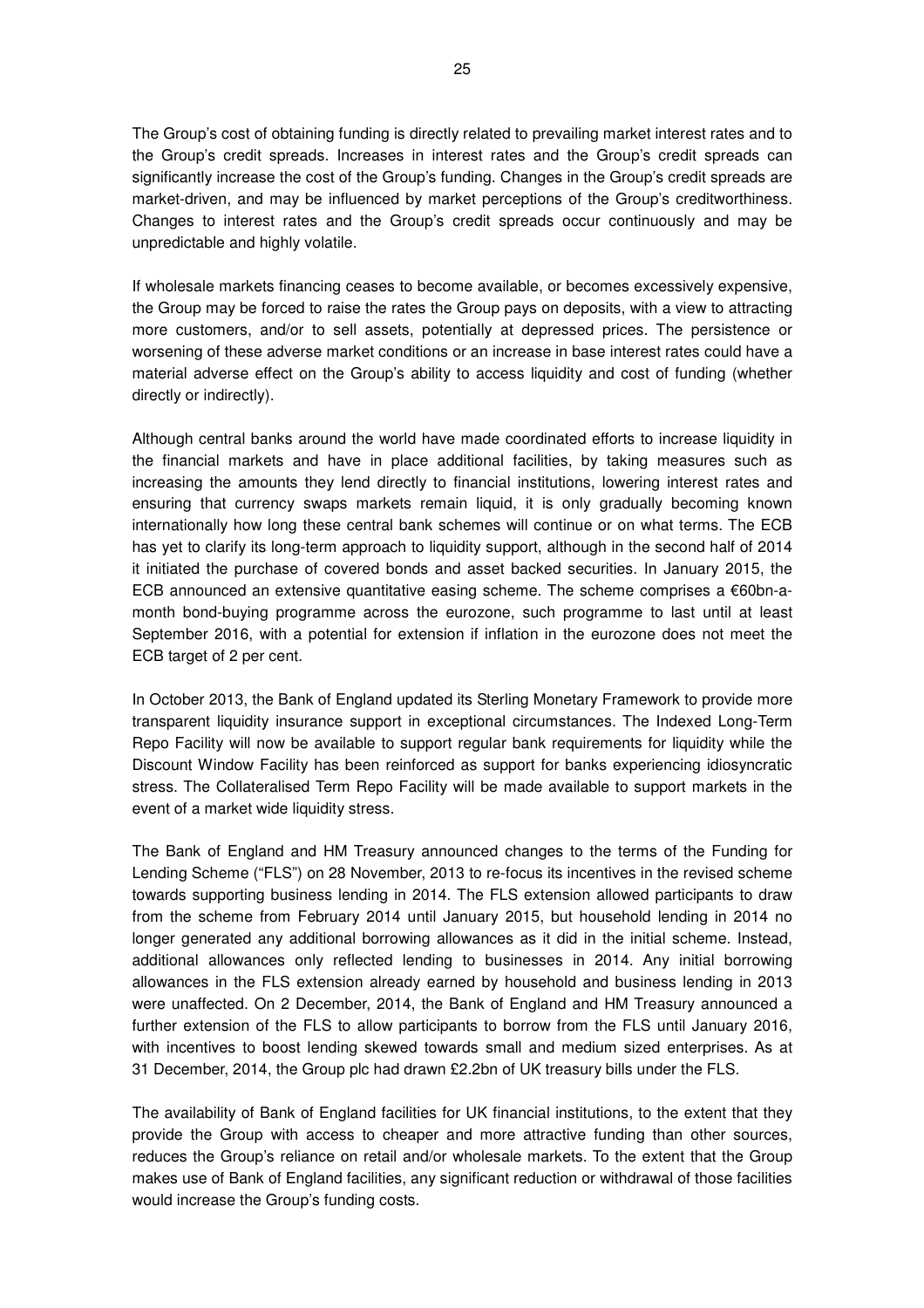Each of the factors described above: the persistence or worsening of adverse market conditions, and the lack of availability, or withdrawal, of such central bank schemes or an increase in base interest rates, could have a material adverse effect on the Group's liquidity and the cost of funding (whether directly or indirectly).

The Group aims for a funding structure that is consistent with the Group's assets, avoids excessive reliance on short term wholesale funding, attracts enduring commercial deposits and provides diversification in products and tenor. The Group therefore relies, and will continue to rely, on commercial deposits to fund a significant proportion of lending activities. The ongoing availability of this type of funding is sensitive to a variety of factors outside the Group's control, such as general economic conditions and the confidence of commercial depositors in the economy, in general, and in the financial services industry, and the availability and extent of deposit guarantees, as well as competition between banks for deposits. Any of these factors could significantly increase the amount of commercial deposit withdrawals in a short period of time, thereby reducing the Group's ability to access commercial deposit funding on appropriate terms, or at all, in the future.

A sudden or unexpected shortage of funds in the banking system could lead to increased funding costs, a reduction in the term of funding instruments or require the Group to liquidate certain assets. If these circumstances were to arise, this could have a material adverse effect on the Group's operating results, financial condition and prospects.

An adverse movement in the Group's external credit rating would likely increase the Group's cost of funding, require the Group to post additional collateral or take other actions under some of the Group's derivative contracts and adversely affect the Group's interest margins and results of operations

Credit ratings can in some instances affect the cost and other terms upon which the Group are able to obtain funding. Credit rating agencies regularly evaluate the Group, and their credit ratings of the Group and the Group's debt in issue are based on a number of factors, including the Group's financial strength and that of the UK economy and conditions affecting the financial services industry generally.

Any downgrade in the Group's credit ratings could increase the Group's borrowing costs and could require the Group to post additional collateral or take other actions under some of the Group's derivative contracts, and could limit the Group's access to capital markets and adversely affect the Group's commercial business. For example, a credit rating downgrade could adversely affect the Group's ability to sell or market certain of the Group's products, engage in certain longer-term transactions and derivatives transactions and retain the Group's customers, particularly customers who need a minimum rating threshold in order to invest.

In addition, under the terms of certain of the Group's derivative contracts, the Group may be required to maintain a minimum credit rating or otherwise the Group's counterparties may be able to terminate such contracts. Any of these results of a credit rating downgrade could, in turn, reduce the Group's liquidity and have an adverse effect on the Group, including the Group's operating results, financial condition and prospects. For example, the Group estimates that as at 31 December, 2014, if Fitch, Moody's and Standard & Poor were concurrently to downgrade its long-term credit ratings by one notch, and thereby trigger a short-term credit rating downgrade, this could result in an outflow of £5.9bn of cash and collateral. A hypothetical two notch downgrade would result in a further outflow of £1.2bn of cash and collateral.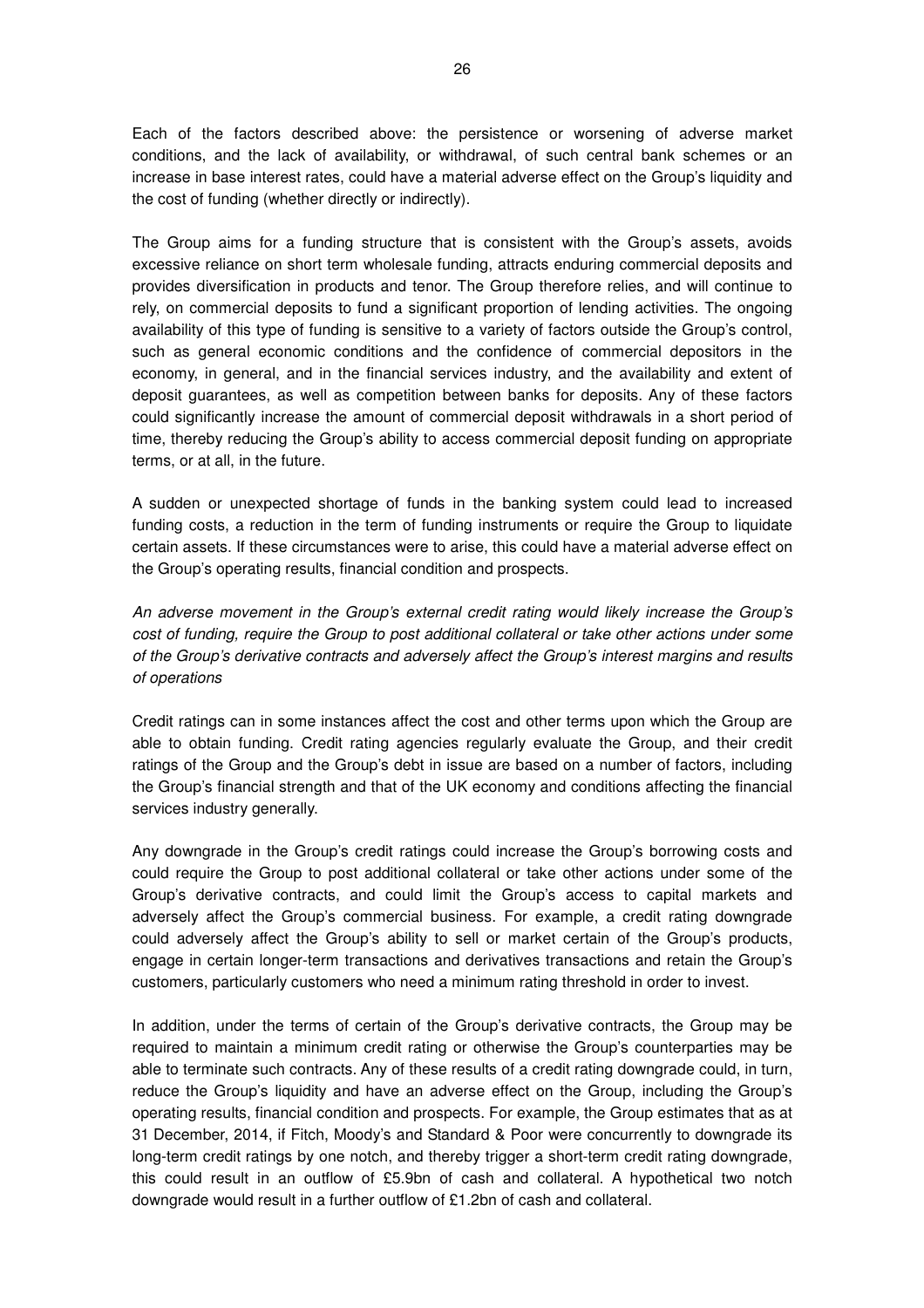However, while certain potential impacts are contractual and quantifiable, the full consequences of a credit rating downgrade are inherently uncertain, as they depend upon numerous dynamic, complex and inter-related factors and assumptions, including market conditions at the time of any downgrade, whether any downgrade of a firm's long-term credit rating precipitates downgrades to its short-term credit rating, and assumptions about the potential behaviours of various customers, investors and counterparties. Actual outflows could be higher or lower than this hypothetical example, depending upon certain factors including any management or restructuring actions that could be taken to reduce cash outflows and the potential liquidity impact from a loss of unsecured funding (such as from money market funds) or loss of secured funding capacity.

Although unsecured and secured funding stresses are included in the Group's stress testing scenarios and a portion of the Group's total liquid assets is held against these risks, it is still the case that a credit rating downgrade could have a material adverse effect on the Group. In addition, if certain counterparties terminated derivative contracts with the Group, and the Group was unable to replace such contracts, the Group's market risk profile could be altered.

Included in the current long-term credit ratings of Santander UK, which cross guarantees the Issuer, from Moody's and Standard & Poor's are two credit rating notches of ratings support, arising from an assumption by the rating agencies of UK Government intervention and of support for the bank should it be at risk of failing. On 3 February, 2015, Standard & Poor's placed on CreditWatch with negative implications the long-term ratings of Santander UK and many other banks in the UK, Germany and Austria, including those of the Group's main UK peers. CreditWatch with negative implications highlights Standard & Poor's opinion regarding the potential direction of a rating. These rating actions followed Standard & Poor's review of government support in countries which had fully implemented the BRRD. Standard & Poor's view is that there is a reduced likelihood of extraordinary government support being made available to UK banks in the future. It is therefore possible that Santander UK's long-term credit rating could be downgraded by up to two credit rating notches by Standard & Poor's in the first half of 2015. If a downgrade of any of the Group's entities' long-term credit ratings (whether by Standard & Poor's and/or other rating agencies) were to occur, it could also impact the Group's short-term credit ratings. With the removal of systemic support by the UK Government, all things being equal, the impact on the Group's long-term credit-rating could potentially increase the cost of some of the Group's wholesale borrowing and the Group's ability to secure both long-term and short-term funding may be reduced.

Likewise, a downgrade of the UK sovereign credit rating, or the perception that such a downgrade may occur, may have a material adverse effect on the Group's operating results, financial condition, prospects and the marketability and trading value of the Group's securities. This might also impact on the Group's own credit rating, borrowing costs and the Group's ability to secure funding. A UK sovereign credit rating downgrade or the perception that such a downgrade may occur could also have a material effect in depressing consumer confidence, restricting the availability, and increasing the cost, of funding for individuals and companies, further depressing economic activity, increasing unemployment and/or reducing asset prices.

In light of the difficulties in the financial services industry and the financial markets, there can be no assurance that the credit rating agencies will maintain the Group's current credit ratings or outlooks. The Group's failure to maintain favourable credit ratings and outlooks could increase the Group's cost of funding and adversely affect the Group's interest margins, which could have a material adverse effect on the Group.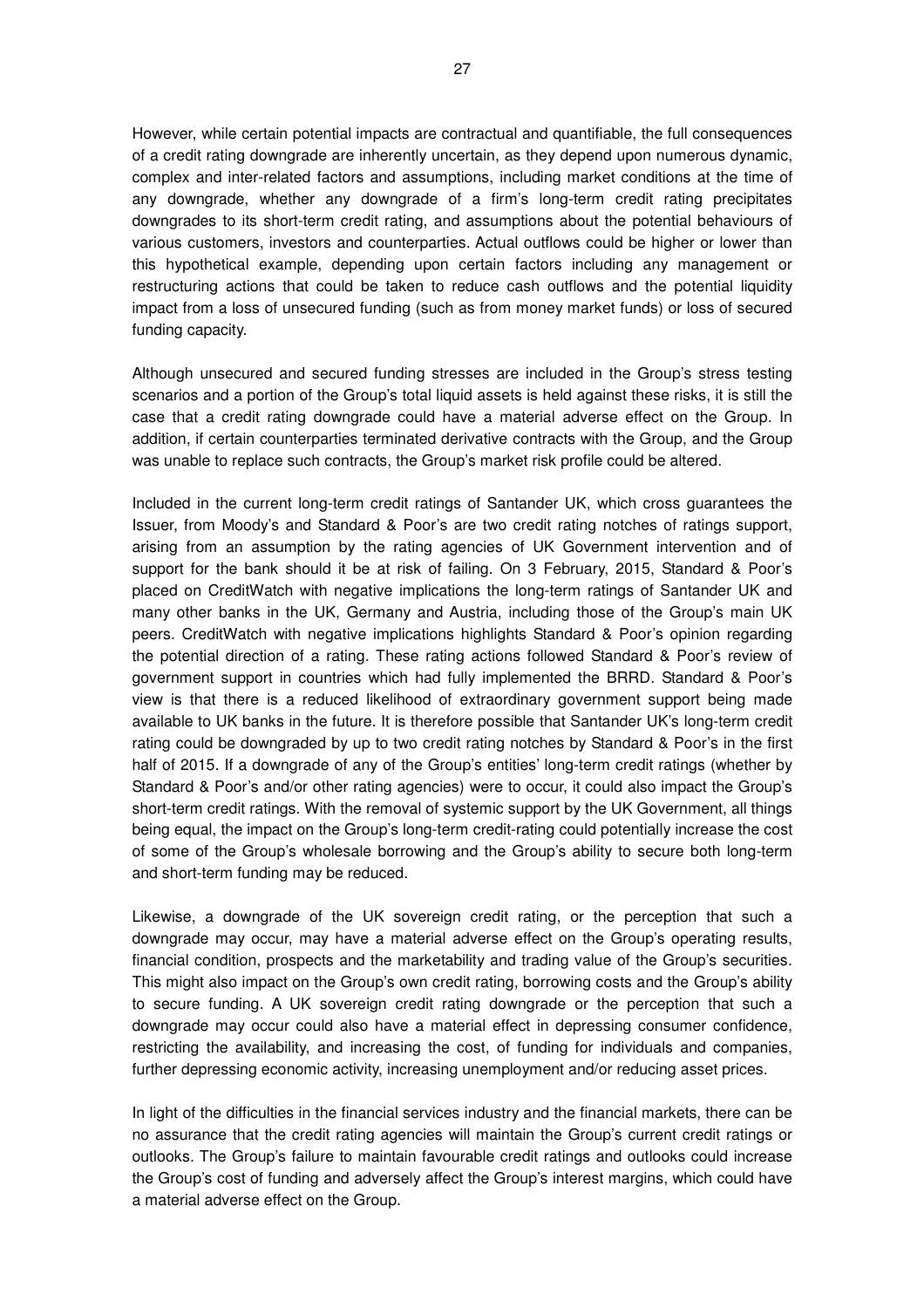The Group's financial results are subject to fluctuations in interest rates and other market conditions, which may materially adversely affect the Group

Market risk refers to the probability of variations in the Group's net interest income or in the market value of the Group's assets and liabilities due to volatility of interest rates, exchange rates or equity prices. Changes in interest rates would affect the following areas, among others, of the Group's business:

- net interest income;
- the volume of loans originated:
- the market value of the Group's securities holdings;
- gains from sales of loans and securities; and
- gains and losses from derivatives.

Variations in short-term interest rates could affect the Group's net interest income, which comprises the majority of the Group's revenue, reducing the Group's growth rate and potentially resulting in losses. When interest rates rise, the Group may be required to pay higher interest on the Group's floating-rate borrowings while interest earned on the Group's fixed-rate assets does not rise as quickly, which could cause profits to grow at a reduced rate or decline in some parts of the Group's portfolio. Interest rates are highly sensitive to many factors beyond the Group's control, including increased regulation of the financial sector, monetary policies, domestic and international economic and political conditions and other factors.

Increases in interest rates may reduce the volume of loans the Group originates. Sustained high interest rates have historically discouraged customers from borrowing and have resulted in increased delinquencies in outstanding loans and deterioration in the quality of assets. Increases in interest rates may also reduce the propensity of the Group's customers to prepay or refinance fixed-rate loans, reduce the value of the Group's financial assets and reduce gains or require the Group to record losses on sales of the Group's loans or securities.

If interest rates decrease, although this is likely to reduce the Group's funding costs, it is likely to compress the Group's interest margin, as well as adversely impact the Group's income from investments in securities and loans with similar maturities, which could have a negative effect on the Group's operating results, financial condition and prospects.

The market value of a security with a fixed interest rate generally decreases when prevailing interest rates rise, which may have an adverse effect on the Group's earnings and financial condition. In addition, the Group may incur costs (which, in turn, will impact the Group's results) as the Group implements strategies to reduce future interest rate exposure. The market value of an obligation with a floating interest rate can be adversely affected when interest rates increase, due to a lag in the implementation of re-pricing terms or an inability to refinance at lower rates.

The Group is also exposed to foreign exchange rate risk as a result of mismatches between assets and liabilities denominated in different currencies. Fluctuations in the exchange rate between currencies may negatively affect the Group's earnings and value of the Group's assets and securities. The Group's capital is stated in pound sterling and the Group does not fully hedge the Group's capital position against changes in currency exchange rates. Although the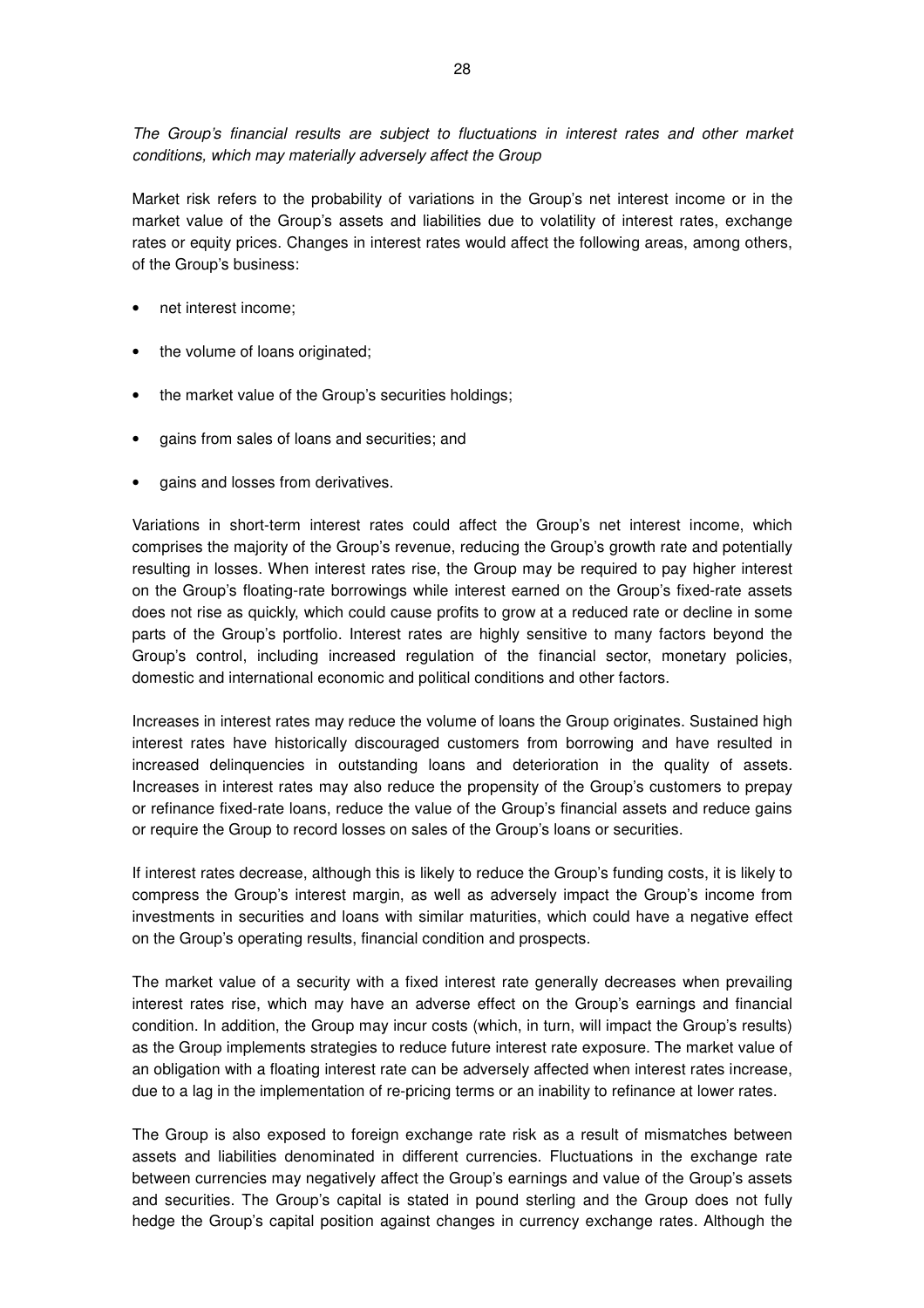Group seeks to hedge most of the Group's currency risk, through hedging and purchase of cross-currency swaps, these hedges do not eliminate currency risk and the Group can make no assurance that the Group will not suffer adverse financial consequences as a result of currency fluctuations. Significant exchange rate volatility and the depreciation of the pound sterling in particular could have an adverse impact on the Group's results of operations and the Group's ability to meet the Group's US dollar and euro-denominated obligations, and which could have a material adverse effect on the Group's operating results, financial condition and prospects.

The Group is also exposed to equity price risk in connection with the Group's trading investments in equity securities as part of the Group's normal course of business as a commercial bank. The performance of financial markets may cause changes in the value of the Group's investment and trading portfolios. The volatility of world equity markets, due to the continued economic uncertainty and sovereign debt tensions, has had a particularly strong impact on the financial sector. Continued volatility may affect the value of the Group's investments in entities in this sector and, depending on their fair value and future recovery expectations, could become a permanent impairment, which would be subject to write-offs against the Group's results. To the extent any of these risks materialise, the Group's net interest income or the market value of the Group's assets and liabilities could be adversely affected.

Market conditions have resulted in, and could continue to result in, material changes to the estimated fair values of the Group's financial assets. Negative fair value adjustments could have a material adverse effect on the Group's operating results, financial condition and prospects

In the past seven years, financial markets have been subject to significant stress resulting in steep falls in perceived or actual financial asset values, particularly due to volatility in global financial markets and the resulting widening of credit spreads. The Group has material exposures to securities, loans and other investments that are recorded at fair value and are therefore exposed to potential negative fair value adjustments. Asset valuations in future periods, reflecting then prevailing market conditions, may result in negative changes in the fair values of the Group's financial assets and these may also translate into increased impairments. In addition, the value ultimately realised by the Group on disposal may be lower than the current fair value. Any of these factors could require the Group to record negative fair value adjustments, which may have a material adverse effect on the Group's operating results, financial condition and prospects.

In addition, to the extent that fair values are determined using financial valuation models, such values may be inaccurate or subject to change, as the data used by such models may not be available or may become unavailable due to changes in market conditions, particularly for illiquid assets and in times of economic instability. In such circumstances, the Group's valuation methodologies require the Group to make assumptions, judgements and estimates in order to establish fair value.

This is a challenging task as reliable assumptions are difficult to make and are inherently uncertain. Moreover, valuation models are complex, making them inherently imperfect predictors of actual results. Any consequential impairments or write-downs could have a material adverse effect on the Group's operating results, financial condition and prospects.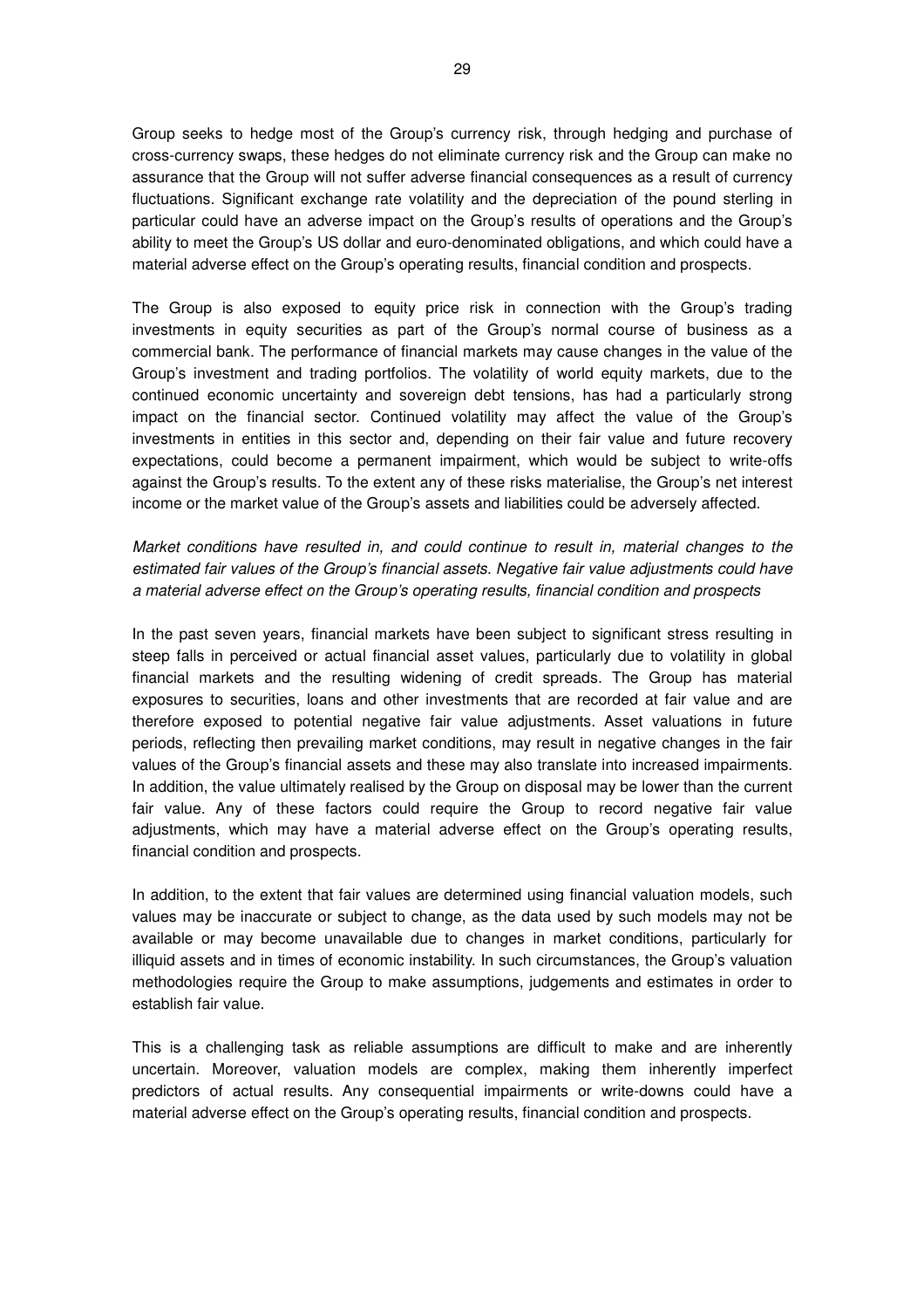Failure to successfully implement and continue to improve the Group's credit risk management systems could materially and adversely affect the Group's business

As a commercial banking group, one of the main types of risks inherent in the Group's business is credit risk. For example, an important feature of the Group's credit risk management system is to employ the Group's own credit rating system to assess the particular risk profile of a customer. This system is primarily generated internally but, in the case of counterparties with a global presence, also builds off the credit assessment assigned by other Banco Santander group members. As this process involves detailed analyses of the customer or credit risk, taking into account both quantitative and qualitative factors, it is subject to human error. In exercising their judgement, the Group's employees may not always be able to assign a correct credit rating to a customer or credit risk, which may result in the Group's exposure to higher credit risks than indicated by the Group's risk rating system.

In addition, the Group has refined the Group's credit policies and guidelines to address potential risks associated with particular industries or types of customers, such as affiliated entities and group customers. However, the Group may not be able to detect these risks before they occur, or the Group's employees may not be able to effectively implement the Group's credit policies and guidelines due to limited tools available to the Group, which may increase the Group's credit risk. Failure to effectively implement, consistently follow or continuously refine the Group's credit risk management system may result in an increase in the level of non-performing loans and a higher risk exposure for the Group, which could have a material adverse effect on the Group.

## The Group is subject to various risks associated with the Group's derivative transactions that could have a material adverse effect on the Group

Certain Group entities enter into derivative transactions for trading purposes as well as for hedging purposes. The Group is subject to various risks associated with these transactions, including market risk, operational risk, basis risk (the risk of loss associated with variations in the spread between the asset yield and the funding and/or hedge cost) and credit or counterparty risk (the risk of insolvency or other inability of the counterparty to a particular transaction to perform its obligations thereunder, including providing sufficient collateral).

Market practices and documentation for derivative transactions in the UK may differ from those in other countries. In addition, the execution and performance of these transactions depends on the Group's ability to develop adequate control and administration systems and to hire and retain qualified personnel. Moreover, the Group's ability to adequately monitor, analyse and report derivative transactions continues to depend, to a great extent, on the Group's information technology systems. This factor further increases the risks associated with these transactions and could have a material adverse effect on the Group.

## Operational risks, including risks relating to data and information collection, processing, storage and security are inherent in the Group's business

The Group's businesses depend on the ability to process a large number of transactions efficiently and accurately, and on the Group's ability to rely on the Group's people, digital technologies, computer and email services, software and networks, as well as the secure processing, storage and transmission of confidential and other information in the Group's computer systems and networks. The proper functioning of financial control, accounting or other data collection and processing systems is critical to the Group's businesses and to the Group's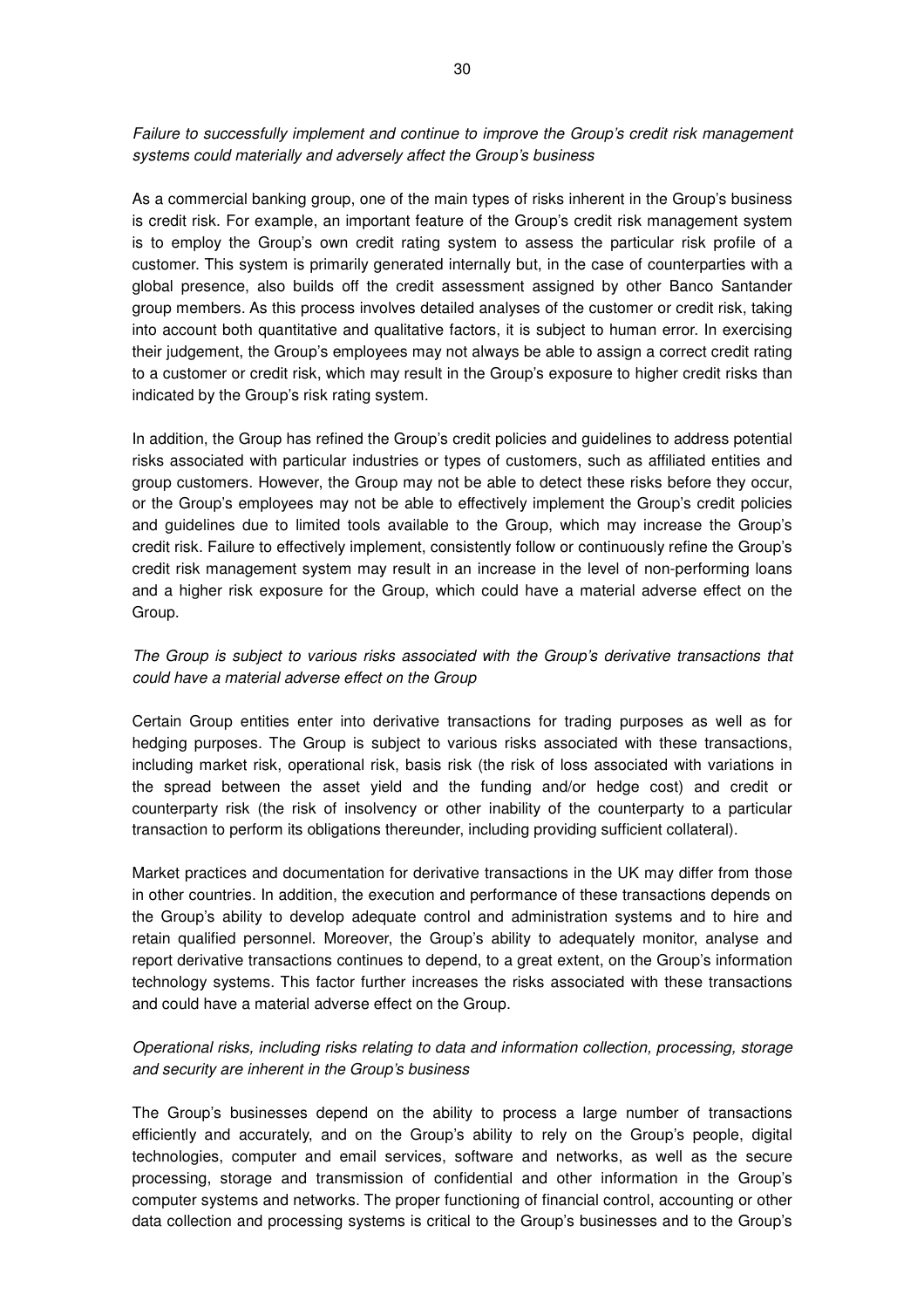ability to compete effectively. Losses can result from inadequate personnel, human error, inadequate or failed internal control processes and systems or from external events that interrupt normal business operations. The Group also faces the risk that the design of the Group's controls and procedures prove to be inadequate or are circumvented. Although the Group works with the Group's clients, vendors, service providers, counterparties and other third parties to develop secure transmission capabilities and prevent against information security risk, the Group routinely exchanges personal, confidential and proprietary information by electronic means, and the Group may be the target of attempted hacking. If the Group cannot maintain an effective data collection, management and processing system, the Group may be materially and adversely affected.

### Infrastructure and technology resilience

The Group takes protective measures and continuously monitors and develops the Group's systems to safeguard the Group's technology infrastructure and data from misappropriation or corruption, but the Group's systems, software and networks nevertheless may be vulnerable to unauthorised access, misuse, computer viruses or other malicious code and other events that could have a security impact. An interception, misuse or mishandling of personal, confidential or proprietary information sent to or received from a client, vendor, service provider, counterparty or third party could result in legal liability, regulatory action and reputational harm. Furthermore, the Group may be required to expend significant additional resources to modify the Group's protective measures or to investigate and remediate vulnerabilities or other exposures. There can be no assurance that the Group will not suffer material losses from operational risks in the future, including those relating to any security breaches.

### Cyber security

In particular, the Group has in recent years seen computer systems of companies and organisations being targeted, not only by cyber criminals, but also by activists and rogue states. The Group continues to face a host of cyber threats and as attempted attacks continue to evolve in scope and sophistication, the Group may incur significant costs in the Group's attempt to modify or enhance the Group's protective measures against such attacks, or to investigate or remediate any vulnerability or resulting breach. If the Group fails to effectively manage the Group's cyber security risk, e.g. by failing to update the Group's systems and processes in response to new threats, this could harm the Group's reputation and adversely affect the Group's operating results, financial condition and prospects.

### Procedure and policy compliance

The Group also manages and holds confidential personal information of customers in the conduct of the Group's banking operations. Although the Group has procedures and controls to safeguard personal information in the Group's possession, unauthorised disclosures could subject the Group to legal actions and administrative sanctions as well as damages that could materially and adversely affect the Group's operating results, financial condition and prospects.

Further, the Group's businesses are exposed to risk from potential non-compliance with policies, employee misconduct or negligence and fraud, which could result in regulatory sanctions and serious reputational or financial harm. In recent years, a number of multinational financial institutions have suffered material losses due to the actions of 'rogue traders' or other employees. It is not always possible to deter or prevent employee misconduct, and the precautions the Group takes to detect and prevent this activity may not always be effective.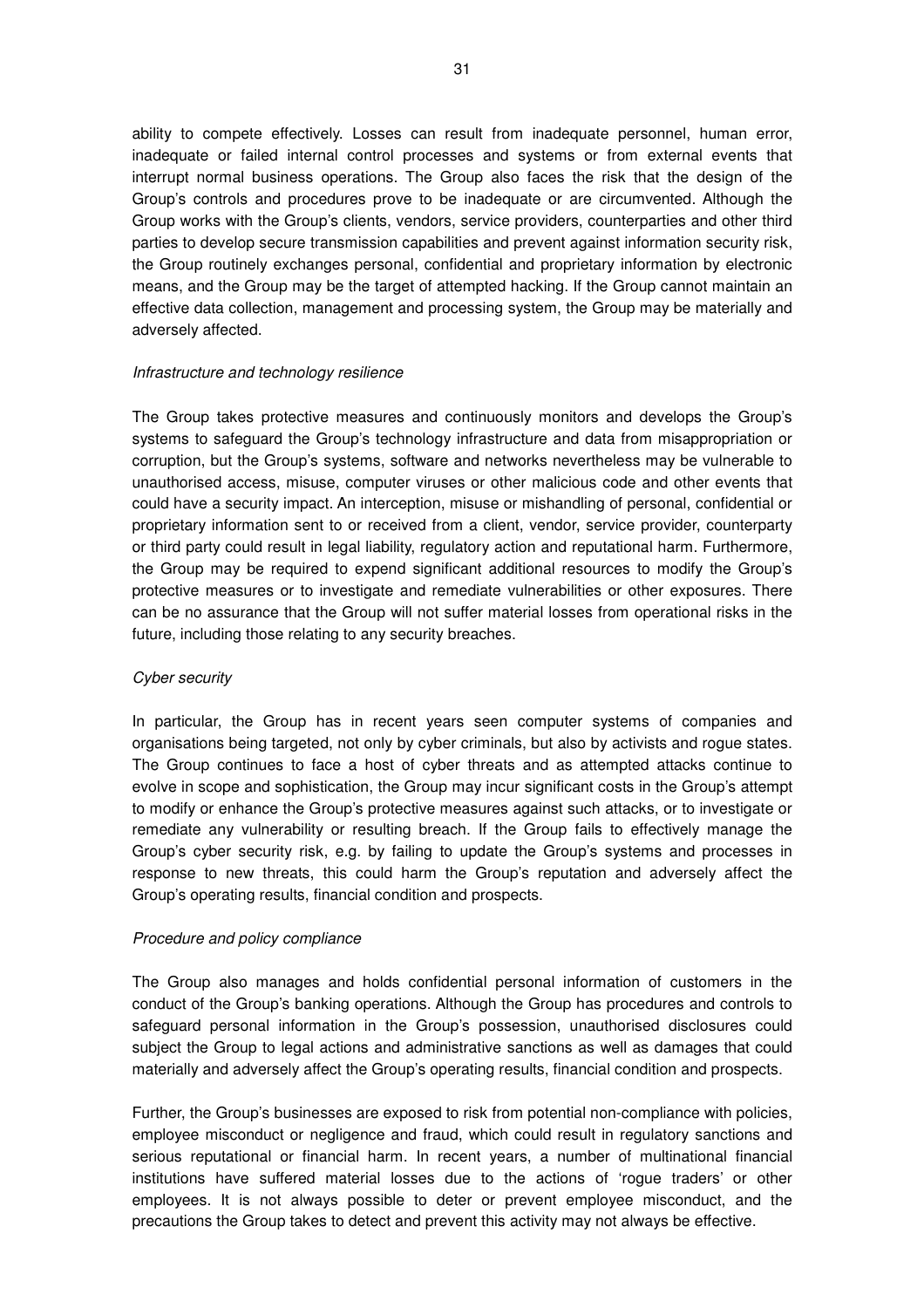The Group may be required to report events related to information security issues (including any cyber security issues), events where customer information may be compromised, unauthorised access and other security breaches, to the relevant regulatory authorities. Any material disruption or slowdown of the Group's systems could cause information, including data related to customer requests, to be lost or to be delivered to the Group's clients with delays or errors, which could reduce demand for the Group's services and products and could materially and adversely affect the Group.

Any failure to effectively improve or upgrade the Group's information technology infrastructure and management information systems in a timely manner could have a material adverse effect on the Group

The Group's businesses and the Group's ability to remain competitive depends to a significant extent upon the functionality of the Group's information technology systems (including Partenon, the global banking information technology platform utilised by Santander UK and Banco Santander, S.A), and on the Group's ability to upgrade and expand the capacity of the Group's information technology on a timely and cost-effective basis. The proper functioning of the Group's financial control, risk management, credit analysis and reporting, accounting, customer service and other information technology systems, as well as the communication networks between the Group branches and main data processing centres, are critical to the Group's businesses and the Group's ability to compete. The Group must continually make significant investments and improvements in the Group's information technology infrastructure in order to remain competitive. The Group cannot be certain that in the future the Group will be able to maintain the level of capital expenditure necessary to support the improvement, expansion or upgrading of the Group's information technology infrastructure as effectively as the Group's competitors; this may result in a loss of the competitive advantages that the Group believes the Group's information technology systems provide. Any failure to effectively improve, expand or upgrade the Group's information technology infrastructure and management information systems in a timely manner could have a material adverse effect on the Group.

## The Group may be exposed to unidentified or unanticipated risks despite the Group's risk management policies, procedures and methods

The management of risk is an integral part of the Group's activities. The Group seeks to monitor and manage the Group's risk exposure through a variety of risk reporting systems. While the Group employs a broad and diversified set of risk monitoring and risk mitigation techniques, such techniques and strategies may not be fully effective in mitigating its risk exposure in all economic market environments or against all types of risk, including risks that the Group fails to identify or anticipate.

Some of the Group's qualitative tools and metrics for managing risk are based upon the Group's use of observed historical market behaviour. The Group applies statistical and other tools to these observations to arrive at quantifications of the Group's risk exposures. These qualitative tools and metrics may fail to predict future risk exposures. These risk exposures could, for example, arise from factors the Group does not anticipate or correctly evaluate in the Group's statistical models. This would limit the Group's ability to manage the Group's risks. The Group's losses thus could be significantly greater than the historical measures indicate. In addition, the Group's quantified modelling does not take all risks into account. The Group's more qualitative approach to managing those risks could prove insufficient, exposing the Group to material, unanticipated losses. If existing or potential customers believe the Group's risk management is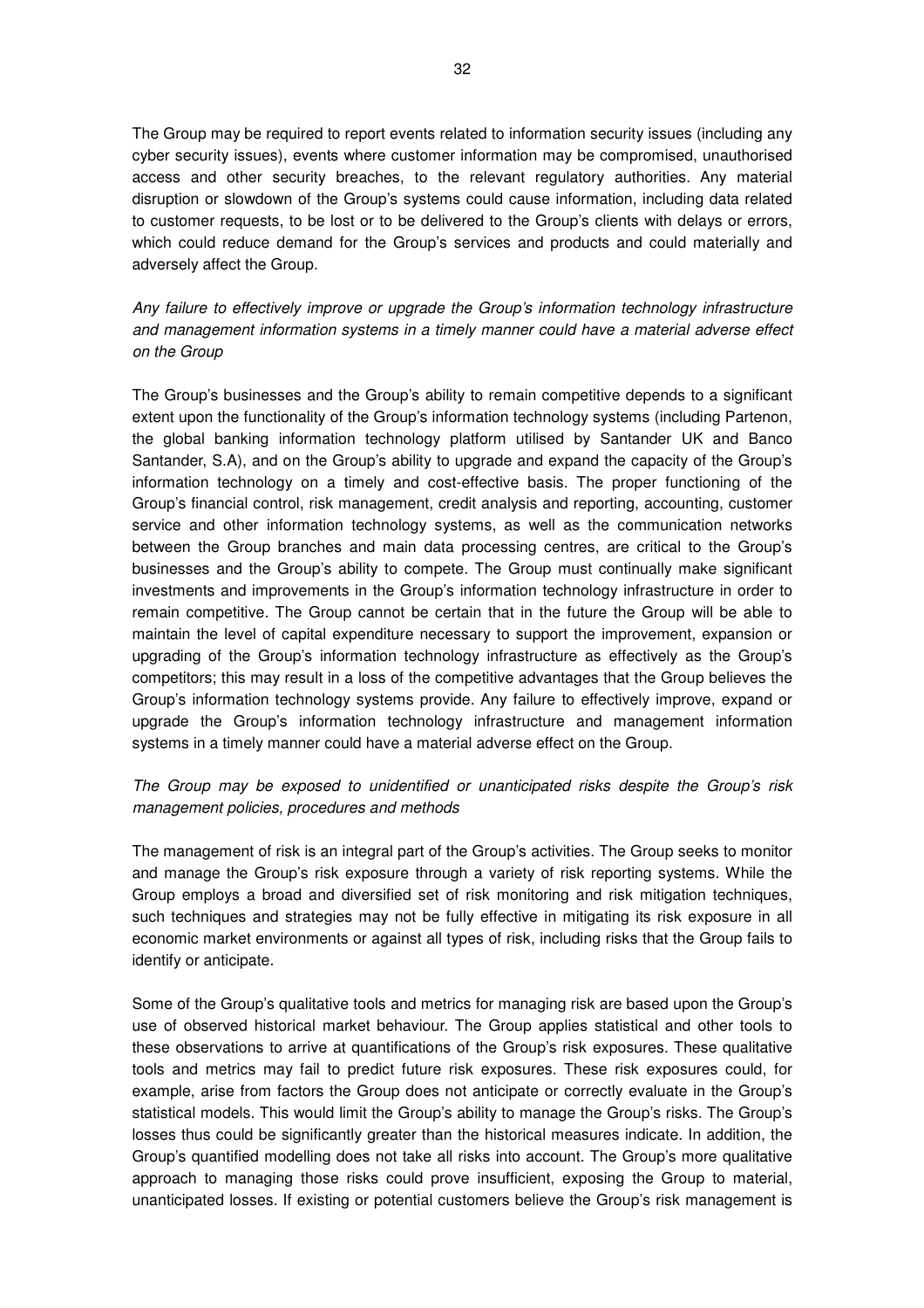inadequate, they could take their business elsewhere. This could have a material adverse effect on the Group's operating results, financial condition and prospects.

#### Competition with other financial institutions could adversely affect the Group

The Group faces substantial competition in all parts of its business, including in originating loans and in attracting deposits. The competition in originating loans comes principally from other domestic and foreign banks, mortgage banking companies, consumer finance companies, insurance companies and other lenders and purchasers of loans. The market for UK financial services is highly competitive and the recent financial crisis continues to reshape the banking landscape in the UK, particularly the financial services and mortgage markets, reinforcing both the importance of a retail deposit funding base and the strong capitalisation of an institution. Lenders have moved increasingly towards a policy of concentrating on the highest quality customers and there is strong competition for these customers. The supply of credit is more limited for those potential customers without a large deposit or good credit history.

The Group expects competition to intensify in response to consumer demand, technological changes, the impact of consolidation, regulatory actions and other factors. In particular, the Independent Commission on Banking (the "ICB"), chaired by Sir John Vickers, recommended that steps be taken to increase competition in the personal and small business banking sector (including, for example, strengthening the objectives of the Financial Conduct Authority (the "FCA") (as successor to the FSA) for the role of conduct supervision, such that it is obliged to regulate in a manner which promotes competition). On 19 December, 2011, HM Treasury published its response to the ICB report, agreeing with the majority of the ICB's recommendations. The Financial Services Act 2012 amended the FSMA with effect from 1 April, 2013 to include in the FCA's operational objectives the objective of promoting effective competition in the interests of consumers in the markets for regulated financial services. A strong political and regulatory will to foster consumer choice in retail financial services could lead to even greater competition in the UK personal and small business banking sectors. For further detail, see the risk factor entitled '*The Group is subject to substantial regulation and* governmental oversight which could adversely affect the Group's business and operations'.

Increasing competition could require that the Group increases its rates offered on deposits or lower the rates it charges on loans, which could also have a material adverse effect on the Group, including the Group's profitability. It may also negatively affect the Group's business results and prospects by, among other things, limiting its ability to increase the Group's customer base and expand the Group's operations and increasing competition for investment opportunities.

In addition, if the Group's customer service levels were perceived by the market to be materially below those of the Group's competitor financial institutions, the Group could lose existing and potential business. If the Group is not successful in retaining and strengthening customer relationships, it may lose market share, incur losses on some or all of the Group's activities or fail to attract new deposits or retain existing deposits, which could have a material adverse effect on the Group's operating results, financial condition and prospects.

If financial markets remain unstable, financial institution consolidation may continue. Financial institution consolidation could also result from the UK Government disposing of its stake in those financial institutions it currently controls. Such consolidation could adversely affect the Group's operating results, financial condition and prospects. There can be no assurance that this increased competition will not adversely affect the Group's growth prospects, and therefore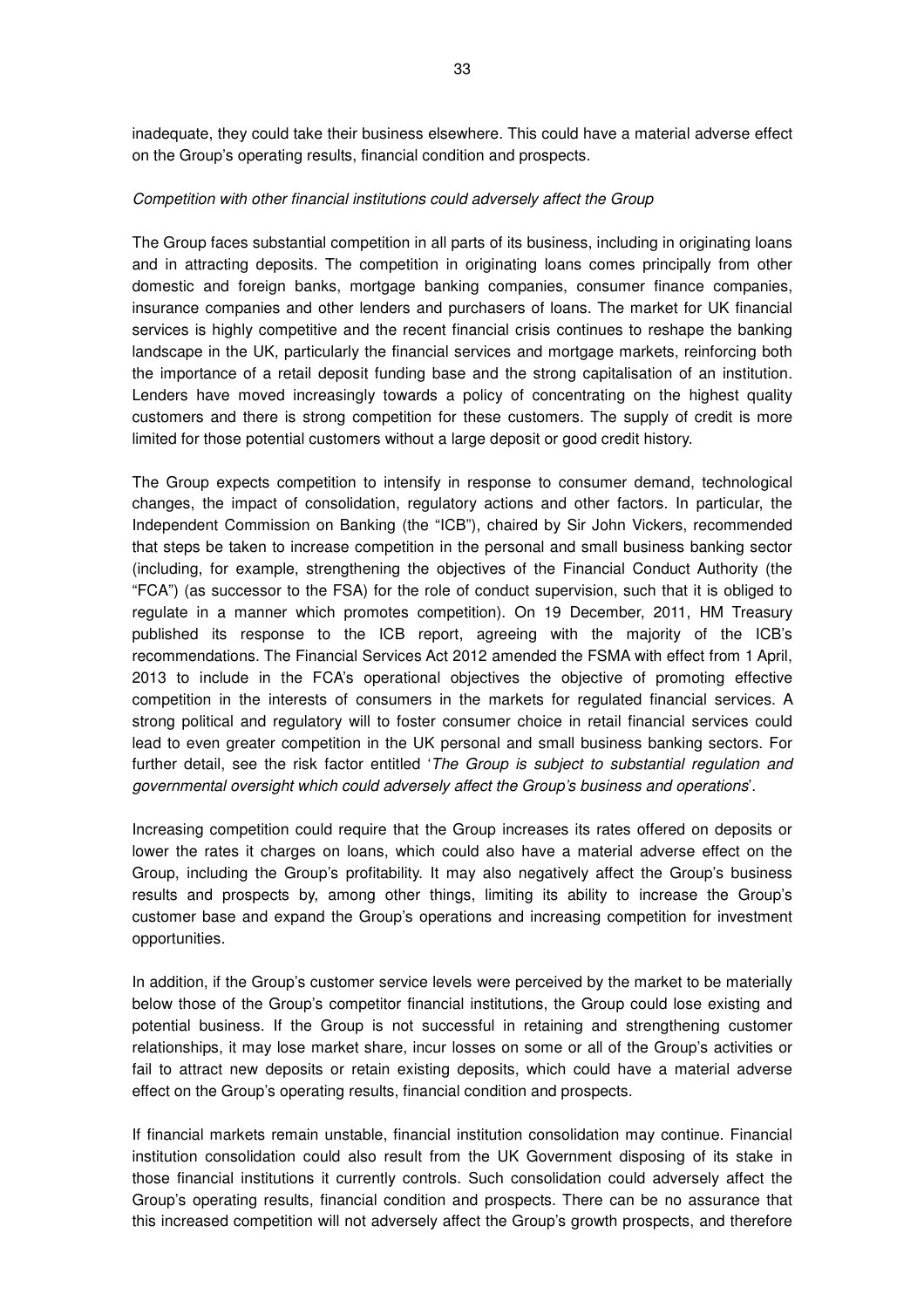the Group's operations. The Group also faces competition from non-bank competitors, such as supermarkets, department stores and technology firms, and generally from other loan or credit providers.

The Group's ability to maintain the Group's competitive position depends, in part, on the success of new products and services the Group offers the Group's customers and the Group's ability to continue offering products and services from third parties, and the Group may not be able to manage various risks the Group faces as the Group expands the Group's range of products and services that could have a material adverse effect on the Group

The success of the Group's operations and the Group's profitability depends, in part, on the success of new products and services the Group offers the Group's customers. However, the Group cannot guarantee that the Group's new products and services will be responsive to customer demands or successful once they are offered to the Group's customers, or that they will be successful in the future. In addition, the Group's customers' needs or desires may change over time, and such changes may render the Group's products and services obsolete, outdated or unattractive, and the Group may not be able to develop new products that meet the Group's customers' changing needs. If the Group cannot respond in a timely fashion to the changing needs of the Group's customers, the Group may lose customers, which could in turn materially and adversely affect the Group.

As the Group expands the range of the Group's products and services, some of which may be at an early stage of development in the UK market, the Group will be exposed to new and potentially increasingly complex risks, including conduct risk and development expenses. The Group's employees and risk management systems, as well as the Group's experience and that of the Group's partners, may not be sufficient or adequate to enable the Group to properly handle or manage such risks. In addition, the cost of developing products that are not launched is likely to affect the Group's operating results.

Further, the Group's customers may raise complaints and seek redress if they consider that they have suffered loss from the Group's products and services; for example, as a result of any alleged misselling or incorrect application of the terms and conditions of a particular product. This could in turn subject the Group to the risk of potential legal action by the Group's customers and intervention by the Group's regulators. For further detail on the Group's legal and regulatory risk exposures, see the risk factors entitled "The Group is exposed to risk of loss from legal and regulatory proceedings" and "Potential intervention by the FCA, the PRA or an overseas regulator may occur, particularly in response to customer complaints".

Any or all of the above factors, individually or collectively, could have a material adverse effect on the Group.

If the Group is unable to effectively control the level of non-performing or poor credit quality loans in the future, or if the Group's loan loss reserves are insufficient to cover future loan losses, this could have a material adverse effect on the Group

Risks arising from changes in credit quality and the recoverability of loans and amounts due from counterparties are inherent in a wide range of the Group's businesses. Non-performing or low credit quality loans have in the past, and can continue to, negatively impact the Group's operating results, financial condition and prospects. The Group cannot be sure that the Group will be able to effectively control the level of impaired loans in the Group's total loan portfolio. In particular, the amount of the Group's reported non-performing loans may increase in the future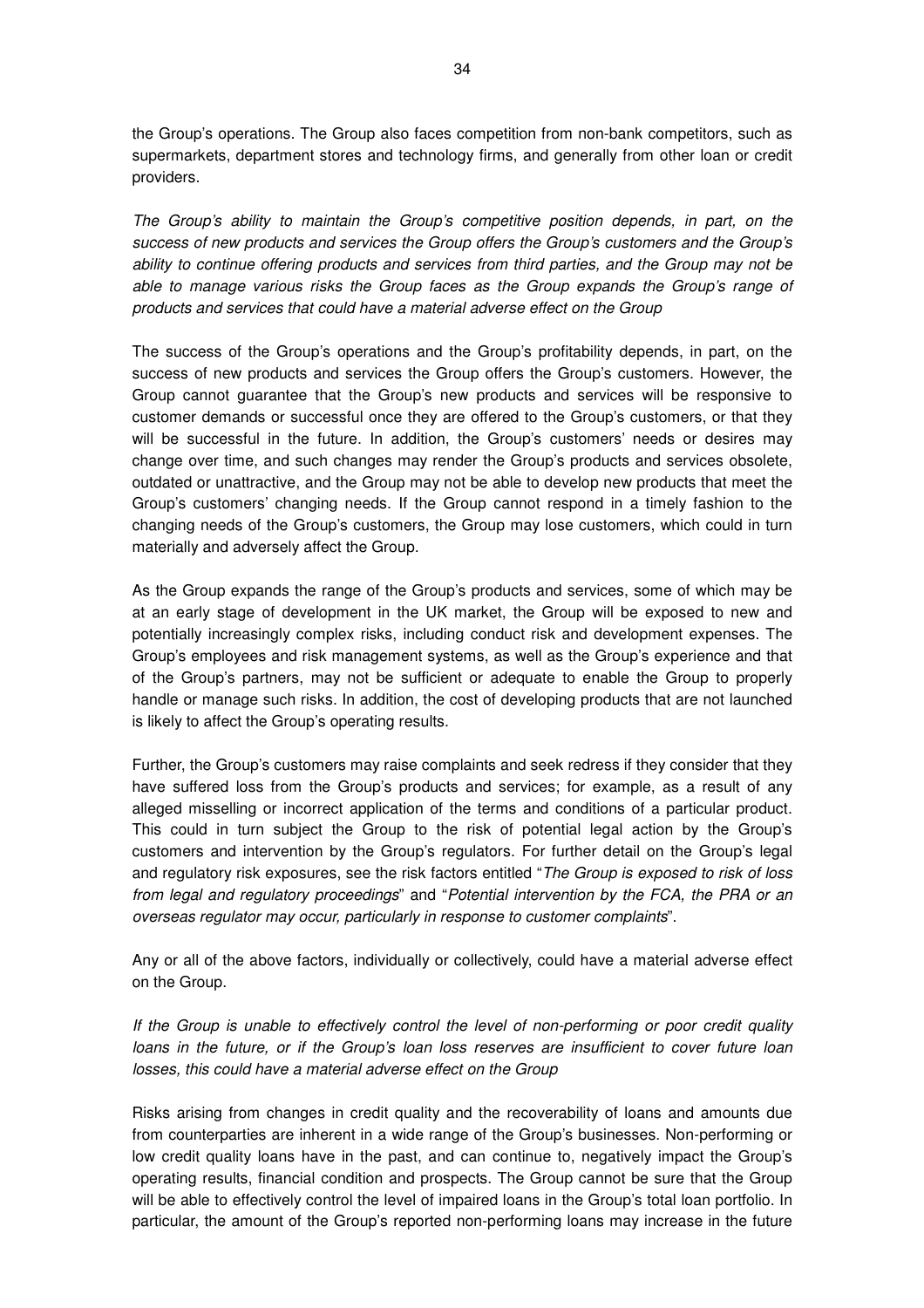as a result of growth in the Group's total loan portfolio, including as a result of loan portfolios that the Group may acquire in the future, or factors beyond the Group's control, such as adverse changes in the credit quality of the Group's borrowers and counterparties, a general deterioration in the UK or global economic conditions, the impact of political events, events affecting certain industries or events affecting financial markets and global economies.

The Group's current loan loss reserves may not be adequate to cover an increase in the amount of non-performing loans or any future deterioration in the overall credit quality of the Group's total loan portfolio. The Group's loan loss reserves are based on the Group's current assessment of and expectations concerning various factors affecting the quality of the Group's loan portfolio. These factors include, among other things, the Group's borrowers' financial condition, repayment abilities and repayment intentions, the realisable value of any collateral, the prospects for support from any guarantor, government macroeconomic policies, interest rates and the legal and regulatory environment. As the recent global financial crisis has demonstrated, many of these factors are beyond the Group's control. As a result, there is no precise method for predicting loan and credit losses, and the Group cannot provide any assurance that the Group's loan loss reserves will be sufficient to cover actual losses.

If the Group's assessment of and expectations concerning the above mentioned factors differ from actual developments, if the quality of the Group's total loan portfolio deteriorates, for any reason, or if the future actual losses exceed the Group's estimates of incurred losses, the Group may be required to increase the Group's loan loss reserves, which may adversely affect the Group. If the Group is unable to control or reduce the level of the Group's non-performing or poor credit quality loans, this could have a material adverse effect on the Group.

Interest rates payable on a significant portion of the Group's outstanding mortgage loan products fluctuate over time due to, among other factors, changes in the Bank of England base rate. As a result borrowers with variable interest rate mortgage loans are exposed to increased monthly payments when the related mortgage interest rate adjusts upward. Similarly, borrowers of mortgage loans with fixed or introductory rates adjusting to variable rates after an initial period are exposed to the risk of increased monthly payments at the end of this period. Over the last few years both variable and fixed interest rates have been at relatively low levels, which has benefited borrowers of new loans and those repaying existing variable rate loans regardless of special or introductory rates. Future increases in borrowers' required monthly payments may result in higher delinquency rates and losses in the future. Borrowers seeking to avoid these increased monthly payments by refinancing their mortgage loans may no longer be able to find available replacement loans at comparably low interest rates. These events, alone or in combination, may contribute to higher delinquency rates and losses for the Group.

## The Group's loan portfolio is subject to risk of prepayment, which could have a material adverse effect on the Group

The Group's loan portfolio is subject to prepayment risk, which results from the ability of a borrower or issuer to pay a debt obligation prior to maturity. Generally, in a declining interest rate environment, prepayment activity increases, which reduces the weighted average lives of the Group's earning assets and could have a material adverse effect on the Group. The Group would also be required to amortise net premiums into income over a shorter period of time, thereby reducing the corresponding asset yield and net interest income. Prepayment risk also has a significant adverse impact on credit card and collateralised mortgage loans, since prepayments could shorten the weighted average life of these assets, which may result in a mismatch in the Group's funding obligations and reinvestment at lower yields. Prepayment risk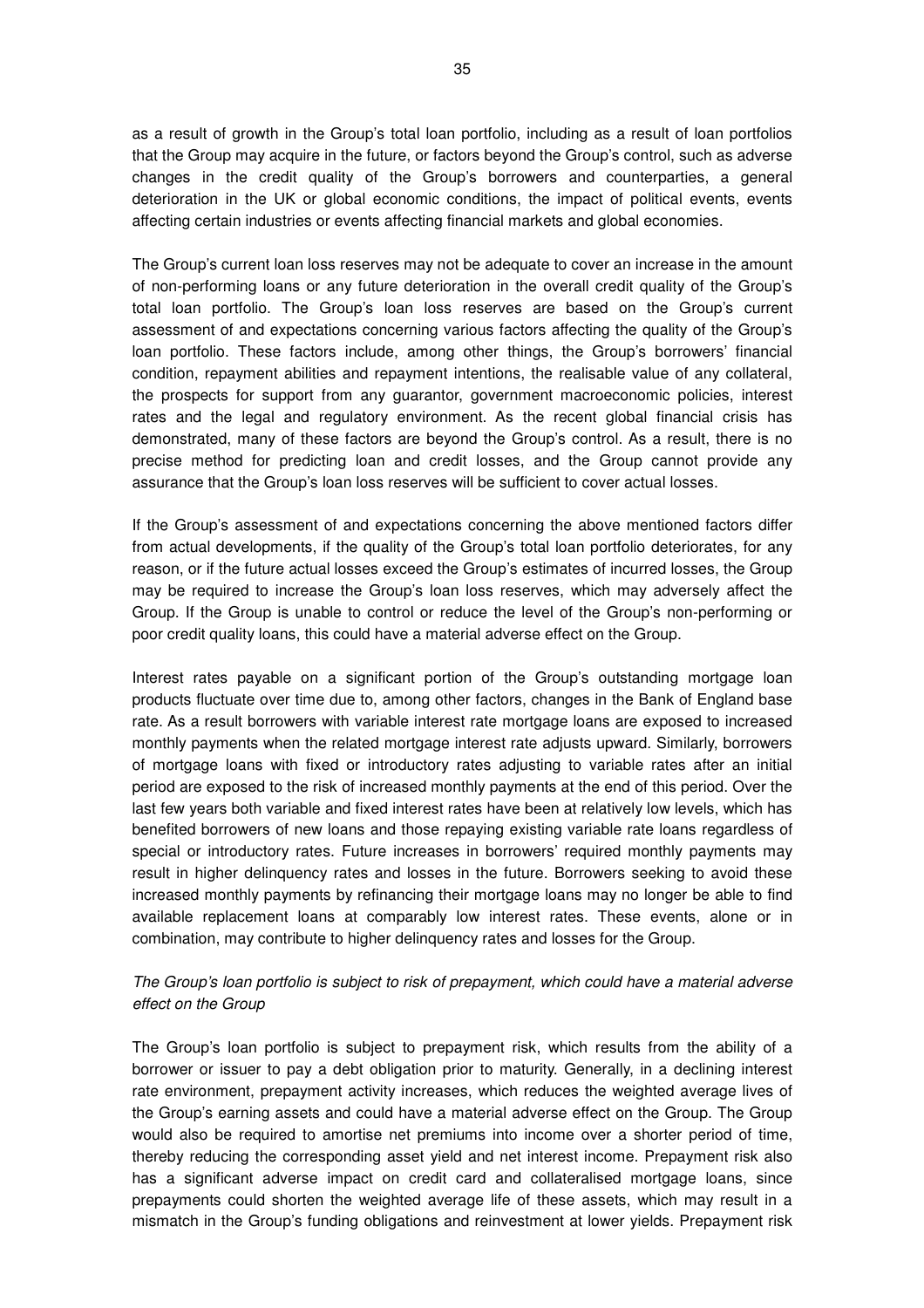is inherent to the Group's commercial activity and an increase in prepayments could have a material adverse effect on the Group.

The value of the collateral, including real estate, securing the Group's loans may not be sufficient, and the Group may be unable to realise the full value of the collateral securing its loan portfolio

The value of the collateral securing the Group's loan portfolio may significantly fluctuate or decline due to factors beyond its control, including macroeconomic factors affecting the UK's economy. The residential mortgage loan portfolio of Santander UK and its subsidiaries is one of Santander UK and its subsidiaries' principal assets, comprising 79 per cent. of Santander UK and its subsidiaries' loan portfolio as of 31 December, 2014. As a result, the Group is highly exposed to developments in the residential property market in the UK.

The housing market performed stronger than anticipated in 2014, with an increase in both house prices and the volume of property transactions. However, these increases have not so far resulted in strong growth in net mortgage lending in the market. Any further increase in house prices may be limited by the high level of prices relative to household earnings given the continued weakness seen in real earnings growth. The depth of the previous house price declines as well as the continuing uncertainty as to the extent and sustainability of the UK economic recovery will mean that losses could be incurred on loans should they go into possession.

The value of the collateral securing the Group's loan portfolio may also be adversely affected by force majeure events such as natural disasters like floods or landslides. Any force majeure event may cause widespread damage and could have an adverse impact on the economy of the affected region and may therefore impair the asset quality of the Group's loan portfolio in that area.

The Group may also not have sufficiently up-to-date information on the value of collateral, which may result in an inaccurate assessment for impairment losses of the Group's loans secured by such collateral. If any of the above were to occur, the Group may need to make additional provisions to cover actual impairment losses of the Group's loans, which may materially and adversely affect the Group's operating results, financial condition and prospects.

The Group has a core strategy to develop the Group's operations organically and through acquisitions, but if the Group is unable to manage such development effectively, this could have an adverse impact on the Group's profitability

The Group allocates management and planning resources to develop strategic plans for organic development, and to identify possible acquisitions and disposals and areas for restructuring the Group's businesses. The Group cannot provide assurance that the Group will, in all cases, be able to manage the Group's growth effectively or deliver the Group's strategic development objectives. Challenges that may result from the Group's strategic development decisions include the Group's ability to:

- manage efficiently the Group's operations and employees of expanding businesses;
- maintain or grow the Group's existing customer base;
- assess the value, strengths and weaknesses of investment or acquisition candidates;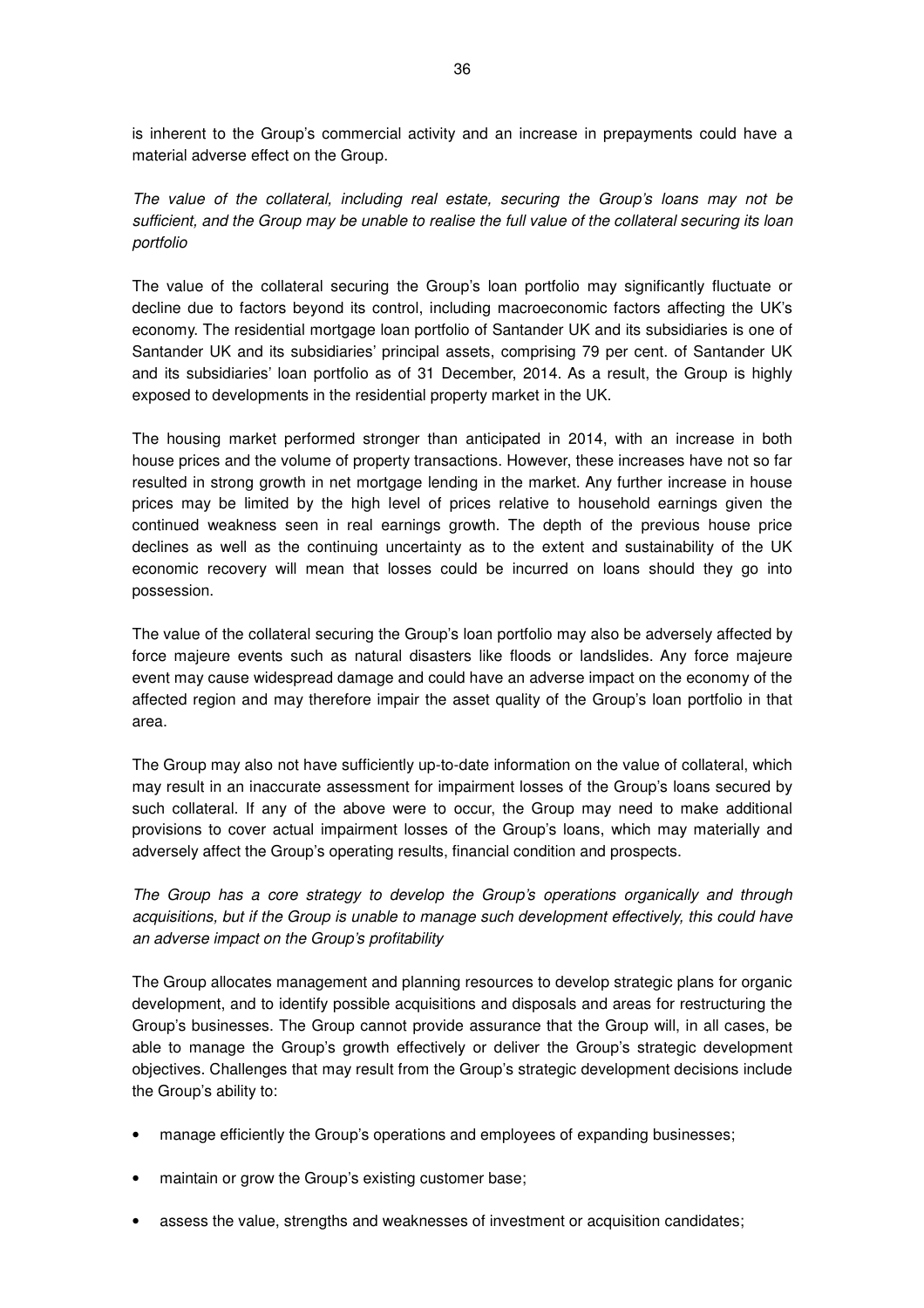- finance strategic opportunities, investments or acquisitions;
- fully integrate strategic investments, or newly-established entities or acquisitions, in line with the Group's strategy;
- align the Group's current information technology systems adequately with those of an enlarged group;
- apply the Group's risk management policy effectively to an enlarged group; and
- manage a growing number of entities without over-committing management or losing key personnel.

Any failure to manage the Group's development effectively, including any or all of the above challenges associated with the Group's development plans, could have a material adverse effect on the Group's operating results, financial condition and prospects.

From time to time, the Group evaluates acquisition and partnership opportunities that the Group believes could offer additional value to the Group's shareholders and are consistent with the Group's business strategy. However, the Group may not be able to identify suitable acquisition or partnership candidates, and the Group may not be able to acquire promising targets or form partnerships on favourable terms or at all. Furthermore preparations for acquisitions that the Group does not complete can be disruptive. The Group bases the its assessment of potential acquisitions and partnerships on limited and potentially inexact information and on assumptions with respect to value, operations, profitability and other matters that may prove to be incorrect. The Group's ability to benefit from any such acquisitions and partnerships will depend in part on the Group's successful integration of those businesses. Such integration entails significant risks such as challenges in retaining the customers and employees of the acquired businesses, unforeseen difficulties in integrating operations and systems and unexpected liabilities or contingencies such as legal claims. The Group can give no assurances that the Group's expectations with regards to integration and synergies will materialise. In addition, any acquisition or venture could result in the loss of key employees and inconsistencies in standards, controls, procedures and policies.

Moreover, the success of the acquisition or venture will at least in part be subject to a number of political, economic and other factors that are beyond the Group's control. Any or all of these factors, individually or collectively, could have a material adverse effect on the Group.

## Goodwill impairments may be required in relation to acquired businesses

The Group has made business acquisitions in recent years and may make further acquisitions in the future. It is possible that the goodwill which has been attributed, or may be attributed, to these businesses may have to be written-down if its valuation assumptions are required to be reassessed as a result of any deterioration in their underlying profitability, asset quality and other relevant matters. Impairment testing in respect of goodwill is performed annually, more frequently if there are impairment indicators present, and comprises a comparison of the carrying amount of the cash-generating unit with its recoverable amount. Goodwill impairment does not however affect the Group's regulatory capital. Whilst no impairment of goodwill was recognised in 2013 or 2014, there can be no assurances that the Group will not have to write down the value attributed to goodwill in the future, which would adversely affect the Group's results and net assets.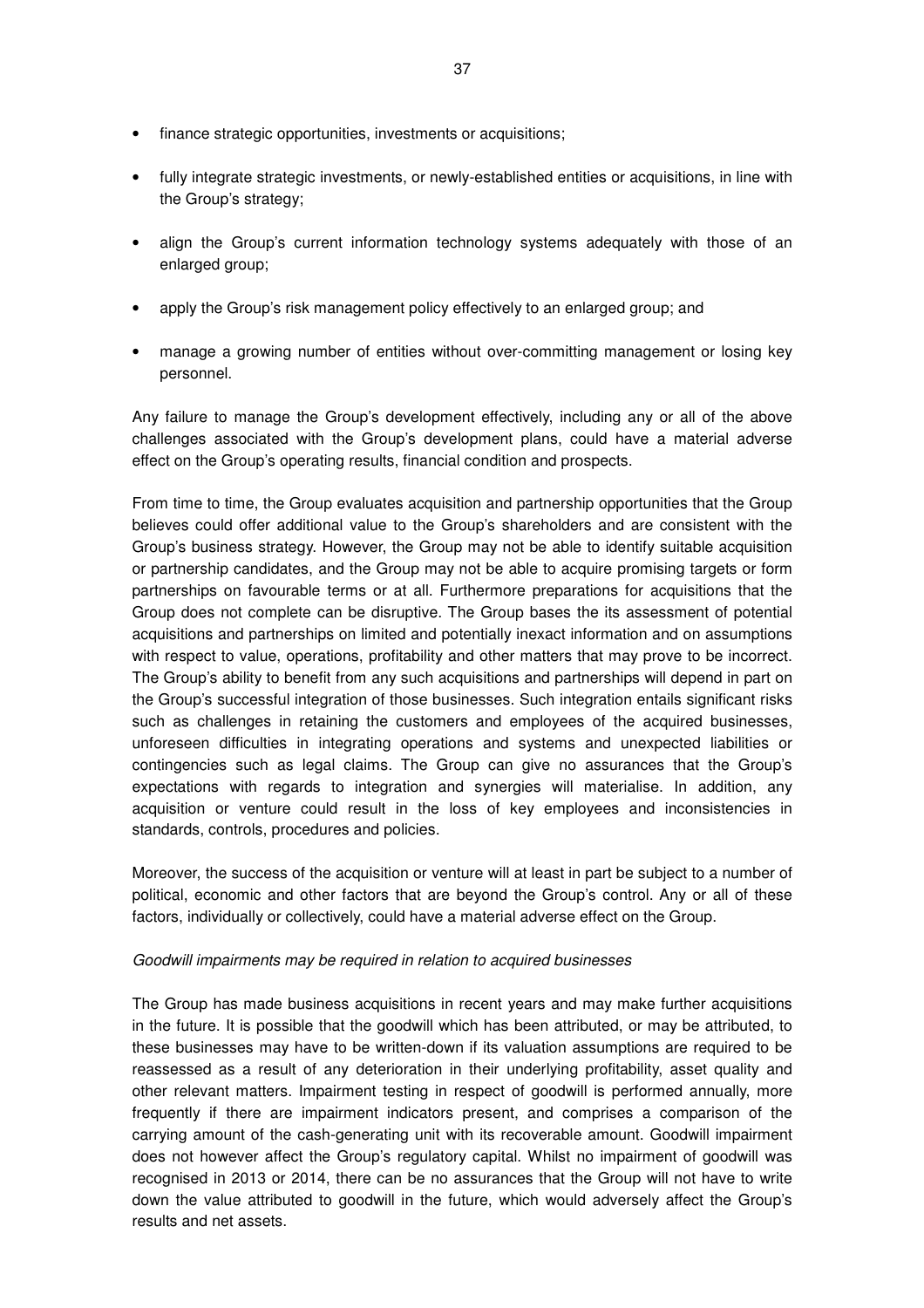The Group is subject to substantial regulation and governmental oversight which could adversely affect the Group's business and operations

#### Supervision and new regulation

As a financial institution, the Group is subject to extensive financial services laws, regulations, administrative actions and policies in the UK, the European Union and each other location in which the Group operates, including in the United States. As well as being subject to UK regulation, as part of the Banco Santander group, the Group is also impacted indirectly through regulation by the Banco de España (the Bank of Spain) and, at a corporate level, by the ECB (following the introduction of the Single Supervisory Mechanism in November 2014). The statutes, regulations and policies to which the Group is subject may be changed at any time. In addition, the interpretation and the application of those laws and regulations by regulators are also subject to change. Extensive legislation affecting the financial services industry has recently been adopted in regions that directly or indirectly affect the Group's business, including Spain, the United States, the European Union, Latin America and other jurisdictions, and new regulations are in the process of being implemented. The manner in which those laws and related regulations are applied to the operations of financial institutions is still evolving. Moreover, to the extent these recently adopted regulations are implemented inconsistently in the UK, the Group may face higher compliance costs. Any legislative or regulatory actions and any required changes to the Group's business operations resulting from such legislation and regulations could result in significant loss of revenue, limit the Group's ability to pursue business opportunities in which the Group might otherwise consider engaging and limit the Group's ability to provide certain products and services. They may also affect the value of assets that the Group holds, requiring the Group to increase the Group's prices and therefore reduce demand for the Group's products, impose additional compliance and other costs on the Group or otherwise adversely affect the Group's businesses. Accordingly, there can be no assurance that future changes in regulations or in their interpretation or application will not adversely affect the Group.

During recent periods of market turmoil, there have been unprecedented levels of government and regulatory intervention and scrutiny, and changes to the regulations governing financial institutions and the conduct of business. In addition, in light of the financial crisis, regulatory and governmental authorities are considering, or may consider, further enhanced or new legal or regulatory requirements intended to prevent future crises or otherwise assure the stability of institutions under their supervision. This intensive approach to supervision has been maintained by the PRA and the FCA (as successor regulatory authorities to the FSA).

Recent proposals and measures taken by governmental, tax and regulatory authorities and further future changes in supervision and regulation, in particular in the UK, which are beyond the Group's control, could materially affect the Group's business, the value of assets and operations and result in significant increases in operational costs. Products and services offered by the Group could also be affected. Changes in UK legislation and regulation to address the stability of the financial sector may also affect the competitive position of Santander UK, particularly if such changes are implemented before international consensus is reached on key issues affecting the industry, for instance in relation to capital requirements, including leverage and TLAC requirements (and the MREL), liquidity risk management and also the UK Government's introduction of the bank levy. Although the Group works closely with the Group's regulators and continually monitors the situation, future changes in law, regulation, fiscal or other policies can be unpredictable and are beyond the Group's control. No assurance can be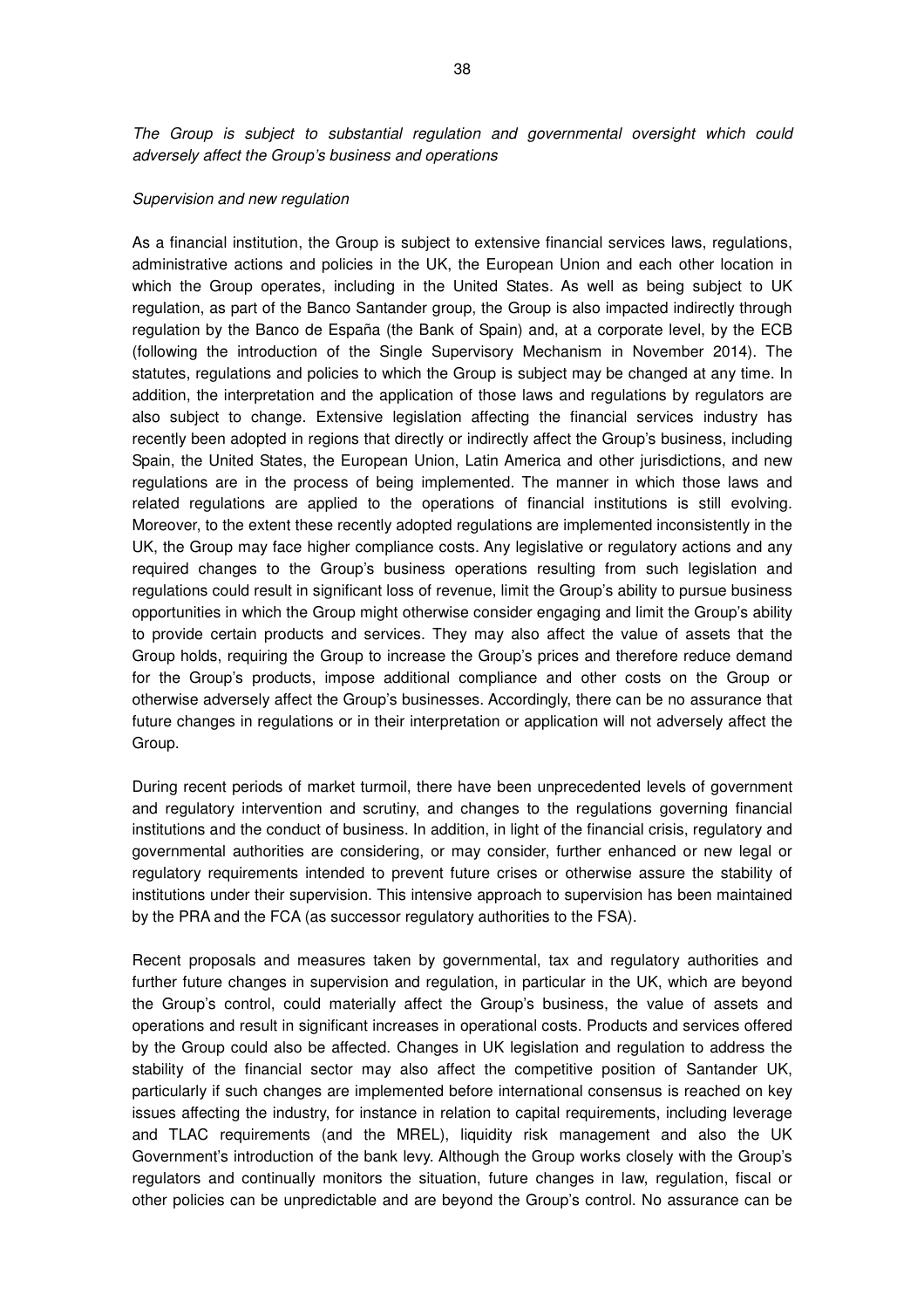given generally that laws or regulations will be adopted, enforced or interpreted in a manner that will not have an adverse effect on the Group's business.

### Banking Reform

On 18 December, 2013, the Banking Reform Act was enacted. Among other things, the Banking Reform Act either directly, or through amendments to FSMA:

- provides HM Treasury and the PRA powers to implement the ICB recommendations including by introducing requirements for ring-fencing of core retail banking activities pursuant to which UK banks that undertake significant retail deposit taking activities (including the Group) will be required to place these deposit taking activities into a ringfenced bank;
- introduces a Senior Managers Regime and Certification Regime, replacing the Approved Persons Regime established under FSMA (as amended by the Financial Services Act 2012);
- introduces a new criminal offence for reckless misconduct in the management of a bank;
- establishes a new Payment Systems Regulator; and
- amends the Banking Act 2009 (the "Banking Act") to include a bail-in stabilisation power forming part of the special resolution regime. For further information, see the risk factor entitled "Bail-in and write-down powers under the Banking Act and the BRRD".

Secondary legislation setting out the scope of the ring fence required by the Banking Reform Act was adopted in 2014, and the PRA and the FCA are currently developing their rules in relation to the ring-fencing requirements. In January 2015, affected banks submitted preliminary plans for ring-fencing to the PRA and the FCA in response to their consultation paper on legal structure, governance and the continuity of services and facilities. Further consultations containing key details of the regime are expected in late 2015, with final rules anticipated in 2016. As the regulatory framework is still being developed, there remain key uncertainties around the final scope and effect of the requirements and, consequently, as to the specific effect on the Group, including in relation to the scope of permissible intragroup exposures. Consequently, it is too early to assess the full impact of the Banking Reform Act and any ancillary secondary legislation. However, it is expected that changes to the Group's structure and business, for example, will be necessary for the Group to comply with the Banking Reform Act, and such changes could have an adverse effect on the Group's operating results, financial condition and prospects.

Further detail on the potential risks posed by the Banking Reform Act can be found in the risk factors entitled "The Banking Act may adversely affect the Group's business" and "Bail-in and write-down powers under the Banking Act and the BRRD".

### European Structural Reform

On 29 January, 2014, the European Commission (the "Commission") published proposals on structural measures to improve the resilience of EU credit institutions which included potential separation of certain trading activities from retail banking activities and a ban on proprietary trading. The proposal currently contemplates that Member States that have already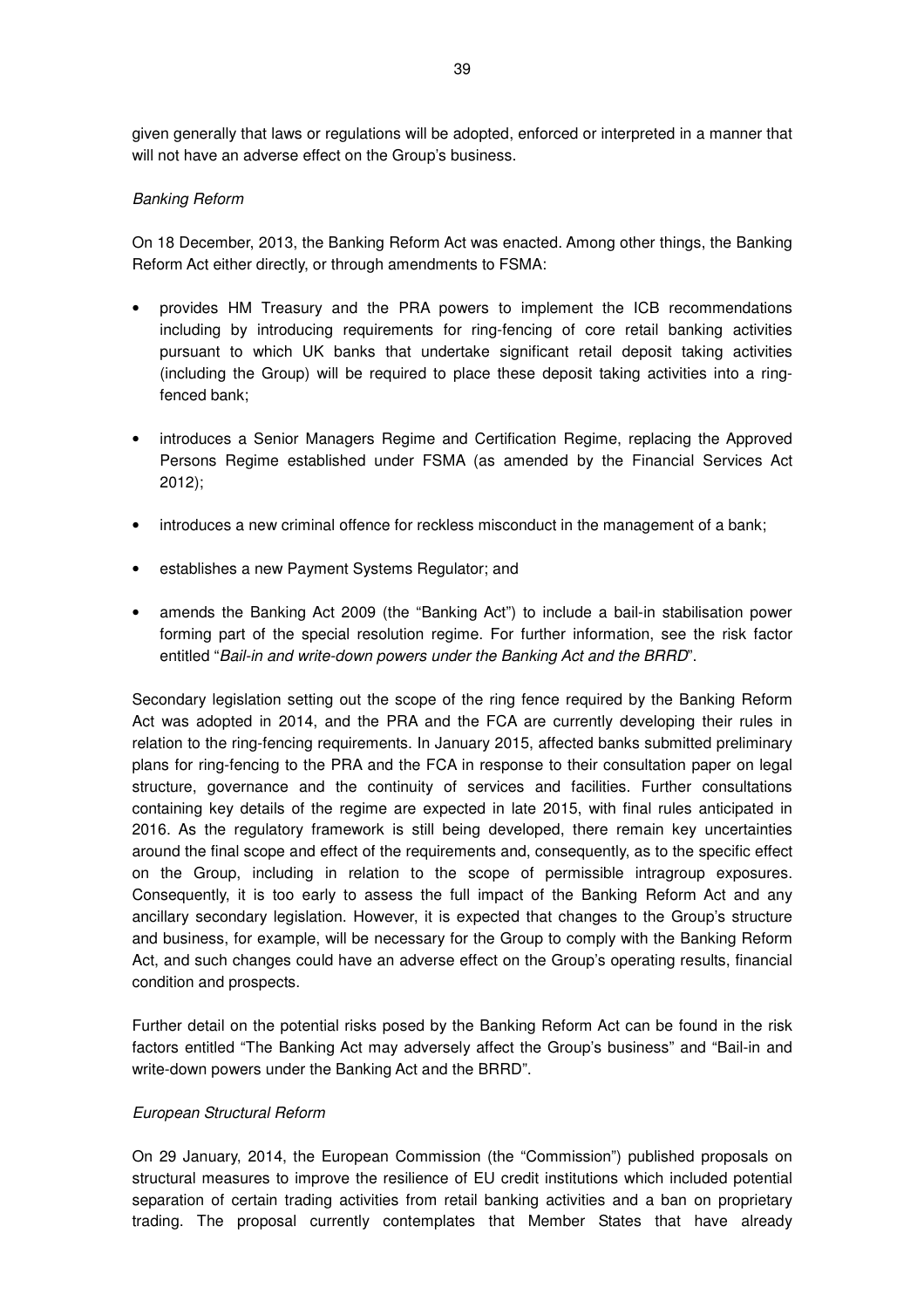implemented ring-fencing legislation, such as the UK, may apply for a derogation from the separation of trading activities provisions included in the proposals if they can satisfy the Commission that such local legislation meets the objectives and requirements set out in the EU proposal. On 7 January, 2015, the European Parliament's Committee on Economic and Monetary Affairs published a draft report proposing amendments to the Commission's proposal, including a proposed removal of the derogation. The Commission proposal envisages that the draft Regulation will be adopted by June 2015 and that the separation requirements will become effective on 1 July, 2018. The adoption of this proposal in its current, or in an amended, form may require further changes to the Group's structure and business and could require the Group to modify the Group's plans in connection with compliance with the Banking Reform Act.

### US Regulation

In the United States, the Dodd-Frank Wall Street Reform and Consumer Protection Act (the "Dodd-Frank Act") enacted in 2010, has been implemented in part and continues to be implemented by various US federal regulatory agencies. The Dodd-Frank Act, among other things, imposes a new regulatory framework on swap transactions, including swaps of the sort that the Group enters into, requires regulators to adopt new rules governing the retention of credit risk by securitisers or originators of securitisations and significantly expands the coverage and scope of regulations that limit affiliate transactions within a banking organisation. Abbey National Treasury Services plc became provisionally registered as a swap dealer with the CFTC on 4 November, 2013. Although many significant regulations applicable to swap dealers are already in effect, some of the most important rules, such as margin requirements for uncleared swaps, have not yet been implemented and the Group continues to assess how compliance with these new rules will affect the Group's business.

In October 2014, US regulators adopted a joint final rule requiring sponsors of asset-backed securitisation transactions, which would include Santander UK in relation to its residential mortgage-backed securities programmes, to retain 5 per cent. of the credit risk of the assets subject to the securitisation. At a general level, the rule permits sponsors to satisfy the risk retention requirement through the acquisition and retention of either 5 per cent. (measured by fair value) of the most subordinated interest in the securitisation, or 5 per cent. (measured by nominal value) of each tranche of interests issued by the securitisation, or some combination of the two. The rule also permits certain exceptions and methods of compliance in respect of specific types of asset-backed securities transactions. The final rule will take effect for residential mortgage-backed securities transactions on 24 December, 2015, and on 24 December, 2016 for other securitisation transactions.

Within the Dodd-Frank Act, the so-called Volcker Rule prohibits 'banking entities', including the Group, from engaging in certain forms of proprietary trading or from sponsoring or investing in certain covered funds, in each case subject to certain exemptions, including exemptions permitting foreign banking entities to engage in trading and fund activities that take place solely outside of the United States. The final rules contain exclusions and certain exemptions for market-making, hedging, underwriting, trading in US government and agency obligations as well as certain foreign government obligations, trading solely outside the US, and also permit ownership interests in certain types of funds to be retained. On 10 December, 2013, the US bank regulators issued final regulations implementing the Volcker Rule, and the Federal Reserve also issued an order extending the conformance period for all banking entities until 21 July, 2015. On 18 December, 2014 the US Federal Reserve announced an additional extension of the conformance period that would give banking entities until 21 July, 2016 to conform investments in and relationships with covered funds and foreign funds that may be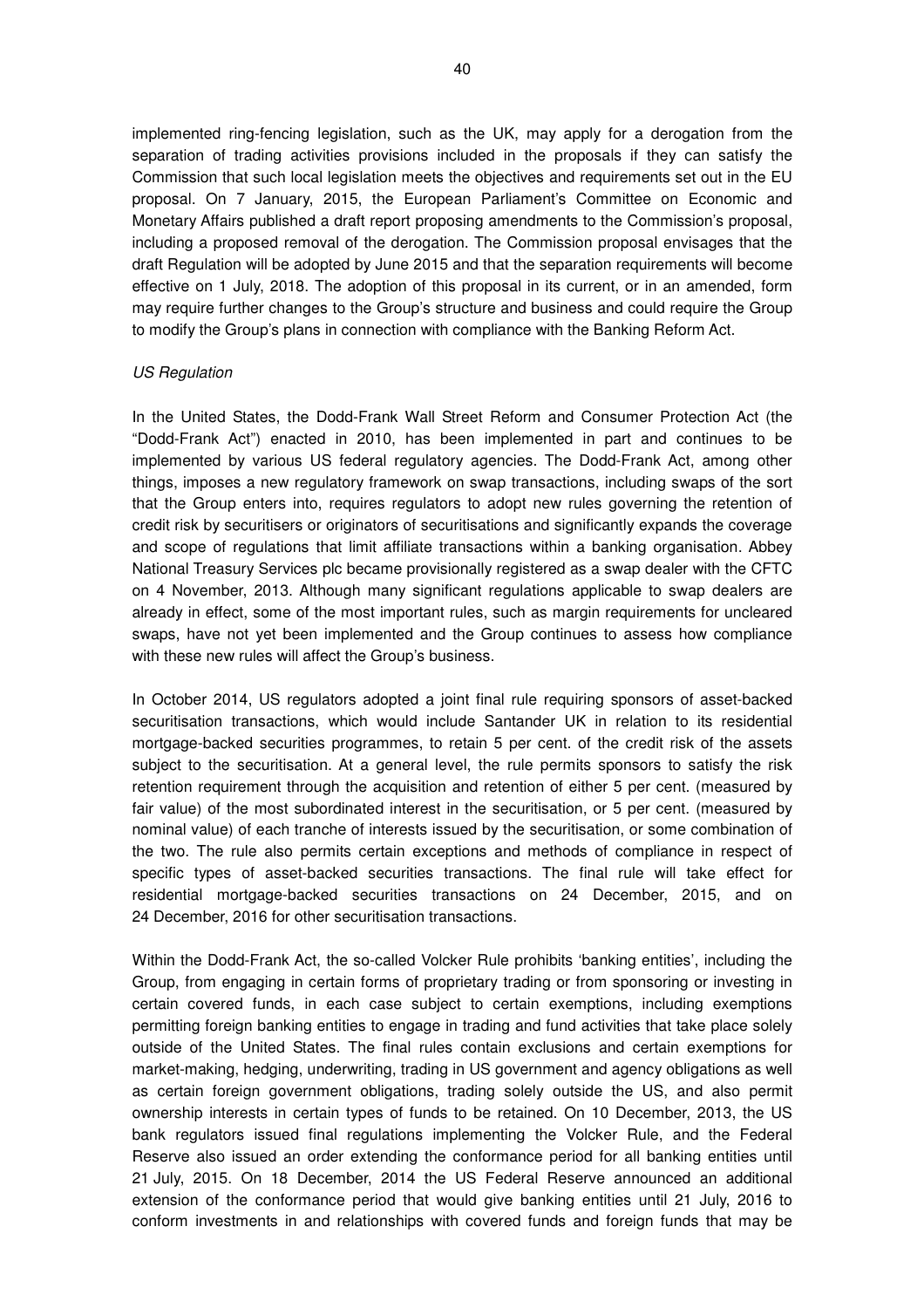subject to the Volcker Rule and that were in place prior to 31 December, 2013, and additional extensions are possible. Banking entities must bring their activities and investments into compliance with the requirements of the Volcker Rule by the end of the applicable conformance period. The Group is assessing how the final implementing regulations for the Volcker Rule will affect the Group's businesses and have been developing and implementing plans to bring affected businesses into compliance.

Each of these aspects of the Dodd-Frank Act, as well as the changes in the US banking regulations, may directly and indirectly impact various aspects of the Group's business. The full spectrum of risks that the Dodd-Frank Act, including the Volcker Rule, pose to the Group is not yet known, however, such risks could be material and the Group could be materially and adversely affected by them.

### **Competition**

In the UK and elsewhere, there is continuing political, competitive and regulatory scrutiny of the banking industry and, in particular, retail banking. Political involvement in the regulatory process, in the behaviour and governance of the UK banking sector and in the major financial institutions in which the UK Government has a direct financial interest is likely to continue. Under the Enterprise Regulatory Reform Act 2013 the Office of Fair Trading ("OFT") and the Competition Commission were replaced by the Competition and Markets Authority ("CMA") on 1 April, 2014. The CMA is now the UK's main competition authority responsible for ensuring that competition and markets work well for consumers. In addition, under the Banking Reform Act, as of 1 April, 2015, the FCA has the power to enforce against breaches of the Competition Act 1998 and to refer markets to the CMA for in-depth investigation in the areas of financial services in the UK.

Following a market study and review, the CMA is currently undertaking a Market Investigation into competition in the personal current account and SME retail banking markets that has a statutory deadline of May 2016. Given the wide ranging powers available to the CMA, this investigation may result in significant industry-wide remedies. In addition, the FCA has recently undertaken, and is undertaking, a number of competition related studies and reviews. As of 1 April, 2015, the Payments Systems Regulator also has an objective and powers equivalent to those of the FCA to promote competition in the payments industry. The resolution of a number of issues, including regulatory reforms, investigations and reviews and court cases, affecting the UK financial services industry, could have an adverse effect on the Group's operating results, financial condition and prospects, or the Group's relations with the Group's customers and potential customers.

# The structure of the financial regulatory authorities in the UK and the UK regulatory framework that applies to the Group has been reformed and reorganised and the Group is subject to any potential resulting uncertainty and changes to the UK regulatory regime in general

Under the Financial Services Act 2012, the UK Government introduced a range of structural reforms to UK financial regulatory bodies. As a result of those reforms, as of 1 April, 2013, the Group's primary micro-prudential supervisor is the PRA, while its conduct supervisor is the FCA. Key changes which took effect in 2014 included the transfer of consumer credit regulation to the FCA from the OFT on 1 April, 2014, and the creation of the Payment Systems Regulator as an autonomous subsidiary of the FCA on 1 April, 2014, which took effect as an economic regulator from 1 April, 2015.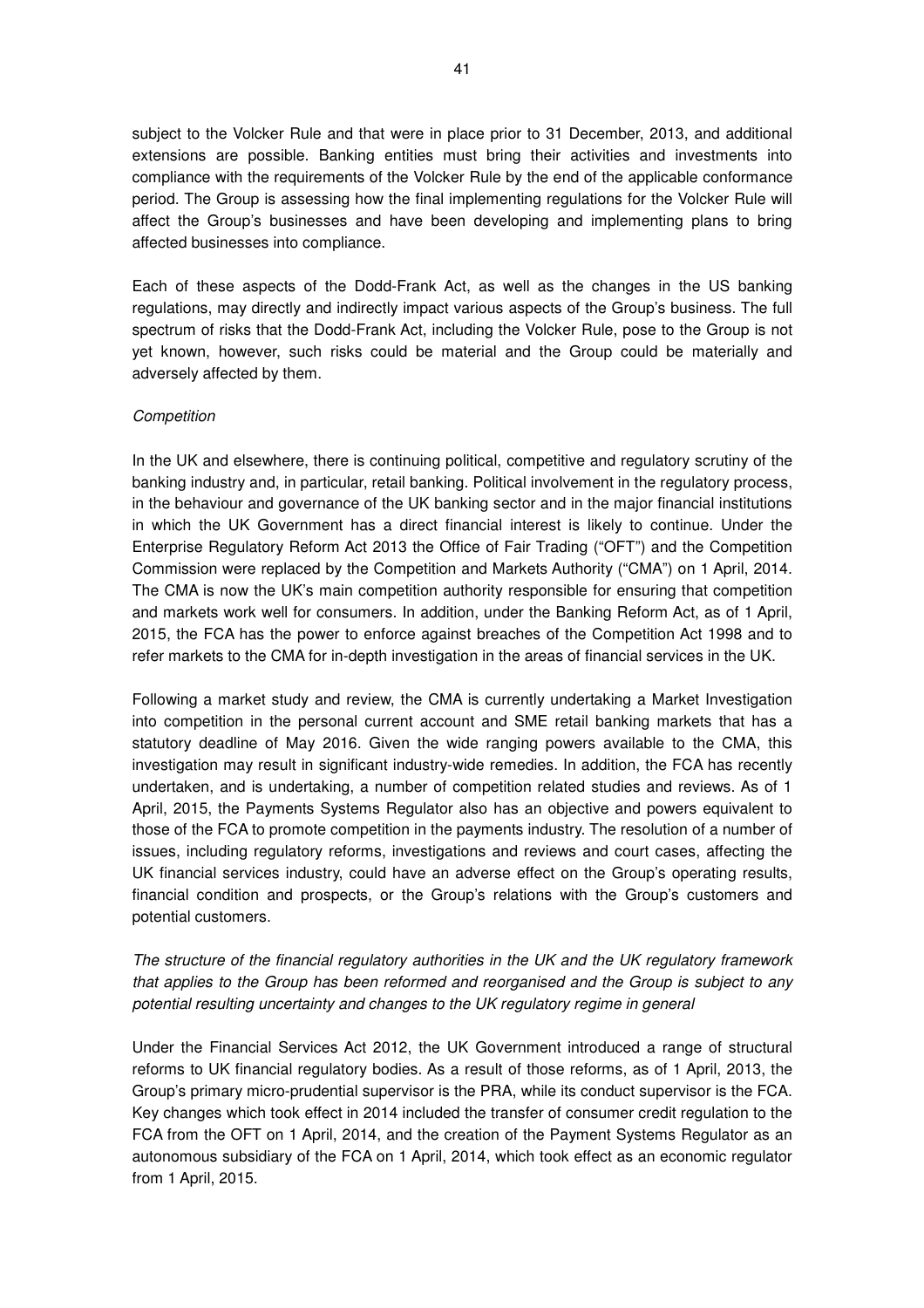Within the current regulatory framework the Group is subject to each regulator's respective supervisory regimes and approaches, and any policy development, change or new regulation which may be brought in. In turn the UK regulatory framework is subject to amendment or change by the UK Government (as occurred following the 2010 general election, when the FSA was abolished and replaced by the current PRA/FCA structure).

The Financial Services Act 2012 also established the FPC within the Bank of England responsible for macro-prudential regulation and with a statutory objective to contribute to the achievement by the Bank of England of its financial stability objective and otherwise supporting the UK Government's economic policy. In addition to monitoring the stability of the UK financial system, the FPC may exercise its statutory powers to give directions or make recommendations to the PRA and/or FCA. While the FPC is not permitted to give directions or make recommendations in relation to a specific regulated institution, any such directions and/or recommendations could impact on the UK banking sector, which includes the Group.

Various reforms to the mortgage lending and personal loans market have been proposed which could require significant implementation costs or changes to the Group's business strategy

### Mortgage Lending

In December 2011, the FSA published a consultation paper that consolidated proposals arising out of its wide-ranging "mortgage market review", which was launched in October 2009 to consider strengthening rules and guidance on, among other things, affordability assessments, product regulation, arrears charges and responsible lending.

The final rules in relation to the FCA Mortgage Market Review ("MMR") came into force on 26 April, 2014. These rules require a number of material changes to the mortgages sales process both in terms of advice provision in nearly all scenarios and significantly enhanced affordability assessment and evidencing. The new rules permit interest-only loans. However, there is a clear requirement for a clearly understood and credible strategy for repaying the capital (evidence of which the lender must obtain before making the loan).

The impact of the changes is now largely clear and in line with other lenders, the reforms presaged a period of significant change for the mortgage lending business requiring changes to mortgage sales delivery systems, associated documentation and the risk assessment of prospective mortgage customers. Santander UK has implemented certain changes to implement the MMR requirements. However, there can be no assurance that it will not make any future changes to its mortgage lending business, whether as a result of the MMR or other mortgage lending reforms, and that such changes would not adversely affect it.

In March 2011, the Commission published a proposal for a directive on credit agreements relating to residential immovable property for consumers (the "Mortgage Credit Directive"). The Mortgage Credit Directive was published in the Official Journal on 28 February, 2014 and must be implemented by Member States by 21 March, 2016. The Mortgage Credit Directive requires, among other things, standard pre-contractual information, calculation of the annual percentage rate of charge in accordance with a prescribed formula, and a right of the borrower to make early repayment. HM Treasury and the FCA each published consultations in September 2014 on the necessary legislation and rules required to implement the Mortgage Credit Directive in the UK. HM Treasury published a consultation response and final draft legislation in January 2015. The UK has decided to implement the Mortgage Credit Directive into UK law by way of the Mortgage Credit Directive Order (the "MCD Order") which was published on 26 March, 2015.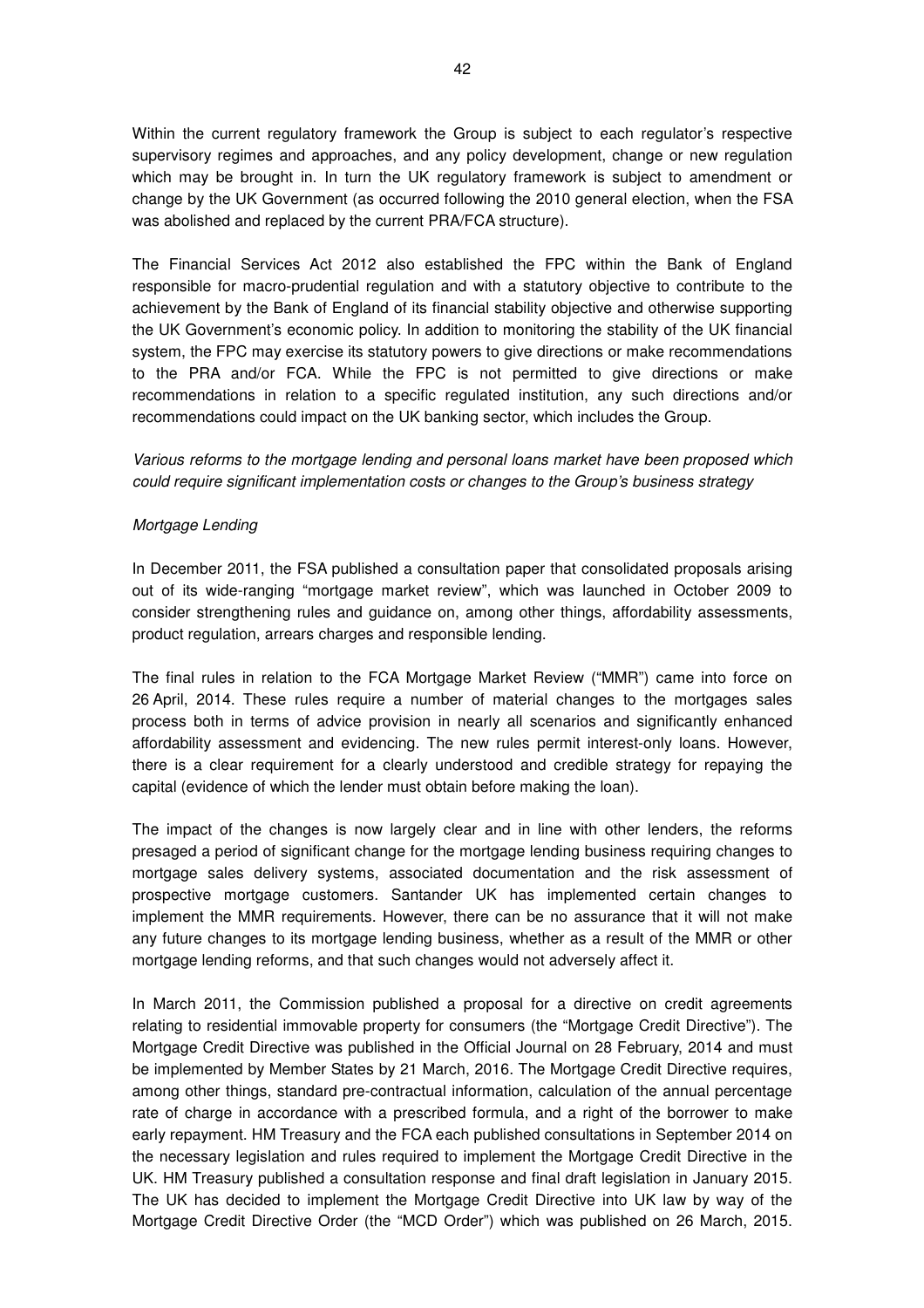The MCD Order will come into effect in phases, with the first provisions coming into force on 6 April, 2015, followed by the second phase on 20 April, 2015 with the subsequent phases coming into force on 21 September, 2015 and 21 December, 2015 in order to meet the 21 March, 2016 final implementation deadline. Until the MCD Order fully comes into force and the FCA rules are finalised, it is not certain what effect the adoption and implementation of the Mortgage Credit Directive will have on Santander UK's mortgage business. As a result, Santander UK may be required to make further changes to its mortgage lending business to comply with the reforms and such reforms could therefore have an adverse effect on the Group's operating results, financial condition and prospects.

## Consumer Credit

On 1 April, 2014, consumer credit regulation (which includes regulation of new and existing second charge mortgages), was transferred from the OFT to the FCA in accordance with the provisions under the Financial Services Act 2012. Firms that held an OFT licence and had registered with the FCA by 31 March, 2014, including Santander UK, have been granted an interim permission under the new regime and must apply to the FCA for full authorisation during an application period notified by the FCA. Under the new regime: (i) carrying on certain creditrelated activities (including in relation to servicing credit agreements) otherwise than in accordance with permission from the FCA will render the credit agreement unenforceable without FCA approval; and (ii) the FCA has the power to make rules providing that contracts made in contravention of its rules on cost and duration of credit agreements, or in contravention of its product intervention rules, are unenforceable. If Santander UK is not granted full authorisation by the FCA, or if the FCA were to impose certain conditions attached to such authorisation, this could have an adverse effect on the Group's operating results, financial condition and prospects.

## The Group is exposed to risk of loss from legal and regulatory proceedings

The Group faces various issues that may give rise to risk of loss from legal and regulatory proceedings. These issues, including inappropriately dealing with potential conflicts of interest, and legal and regulatory requirements, could result in claims against the Group or subject the Group to regulatory enforcement actions, fines and/or penalties. The current regulatory environment, with its increased supervisory focus and associated enforcement activity, combined with uncertainty about the evolution of the regulatory regime, may lead to material operational and compliance costs. These include the risk that:

- the Bank of England, the PRA and the FCA, HM Treasury, HM Revenue & Customs ("HMRC"), the CMA, the Information Commissioner's Office, the Financial Ombudsman Service ("FOS") or the courts, may determine that certain aspects of the Group's business have not been or are not being conducted in accordance with applicable laws or regulations, or, in the case of the FOS, with what is fair and reasonable in the FOS's opinion;
- the alleged misselling of financial products, such as Payment Protection Insurance ("PPI"), including as a result of having sales practices and/or rewards structures that are deemed to have been inappropriate, results in enforcement action (including fines) or requires the Group to amend sales processes, withdraw products or provide restitution to affected customers, all of which may require additional provisions to be recorded in the Group's financial statements and could adversely impact future revenues from affected products;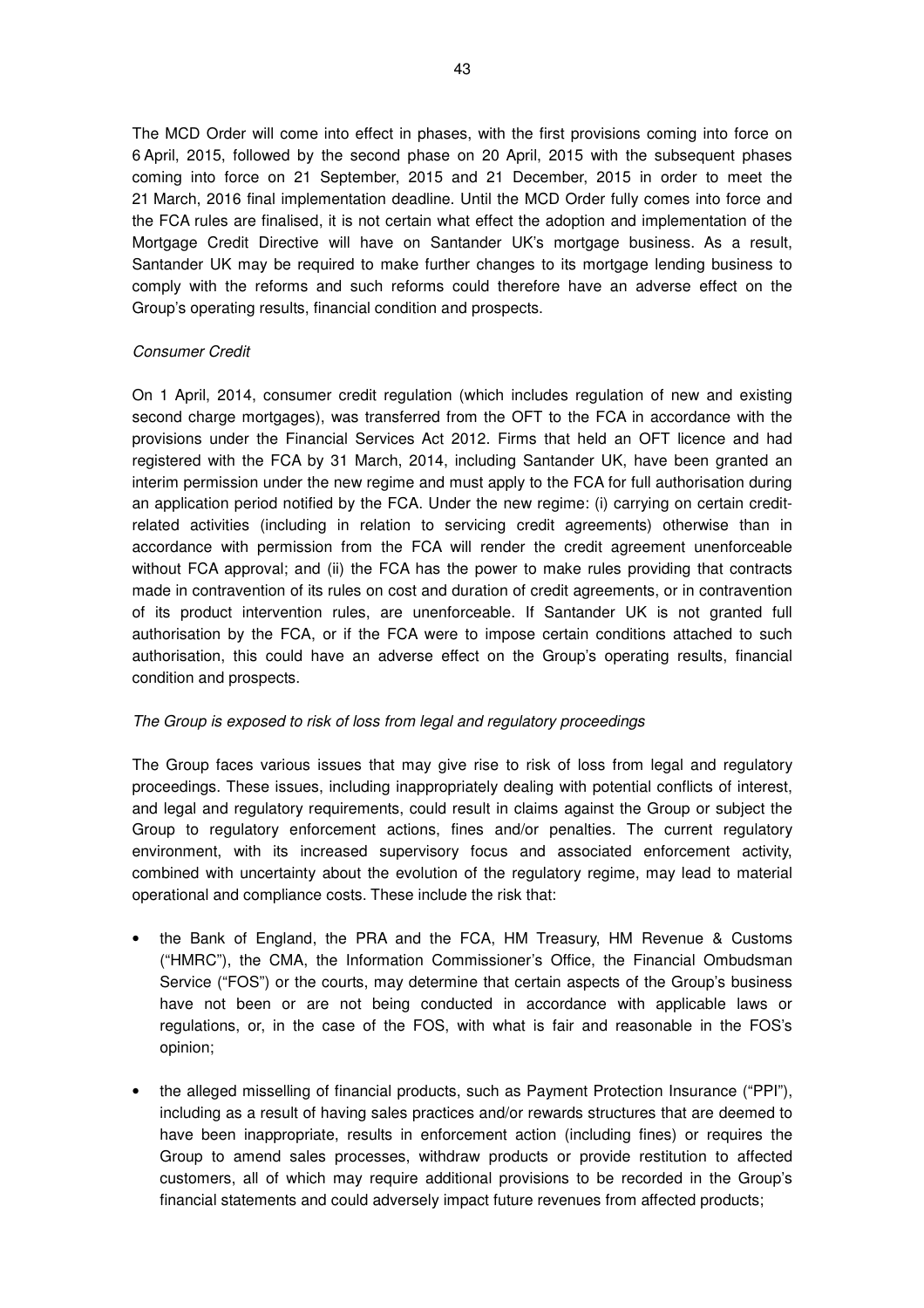- the Group holds accounts for entities that might be or are subject to interest from various regulators, including the UK's Serious Fraud Office, regulators in the US and elsewhere. The Group is not currently subject to any investigation into the Group as a result of any such enquiries, but cannot exclude the possibility of the Group's conduct being reviewed as part of any such investigation; and
- the Group may be liable for damages to third parties harmed by the conduct of the Group's business.

The Group is from time to time subject to certain claims and party to certain legal proceedings in the normal course of the Group's business, including in connection with the Group's lending activities, relationships with the Group's employees and other commercial or tax matters. These can be brought against the Group under UK regulatory processes or in the UK courts, or under regulatory processes in other jurisdictions, such as the European Union and the United States, where some Group entities operate. In view of the inherent difficulty of predicting the outcome of legal matters, particularly where the claimants seek very large or indeterminate damages, or where the cases present novel legal theories, involve a large number of parties or are in the early stages of discovery, the Group cannot state with confidence what the eventual outcome of these pending matters will be or what the eventual loss, fines and/or penalties related to each pending matter may be and these pending matters are not disclosed by name because they are under assessment. The Group believes that it has made adequate provisions related to these various claims and legal proceedings. These provisions are reviewed periodically. However, in light of the uncertainties involved in such claims and proceedings, there can be no assurance that the ultimate resolution of these matters will not exceed the provisions currently accrued by the Group. As a result, the outcome of a particular matter may be material to the Group's operating results for a particular period, depending upon, among other factors, the size of the loss or liability imposed and the Group's level of income for that period.

The FCA carries out regular and frequent reviews of the conduct of business by financial institutions including banks. An adverse finding by a regulator could result in the need for extensive changes in systems and controls, business policies, and practices coupled with suspension of sales, withdrawal of services, customer redress, fines and reputational damage.

Failure to manage these risks adequately could have a material adverse effect on the Group's reputation, operating results, financial condition and prospects.

# Potential intervention by the FCA, the PRA or an overseas regulator may occur, particularly in response to customer complaints

The PRA and the FCA now have a more outcome-focused regulatory approach than their predecessor the FSA. This involves more proactive enforcement and more punitive penalties for infringement. As a result, the Group and other PRA and/or FCA-authorised firms face increased supervisory intrusion and scrutiny (resulting in increasing internal compliance costs and supervision fees), and in the event of a breach of their regulatory obligations are likely to face more stringent penalties.

In particular, the FCA has a strong focus on consumer protection, and it is taking a more interventionist approach in its increasing scrutiny of product terms and conditions. FSMA (as amended by the Financial Services Act 2012) gives the FCA the power to make temporary product intervention rules either to improve a firm's systems and controls in relation to product design, product management and implementation, or to address problems identified with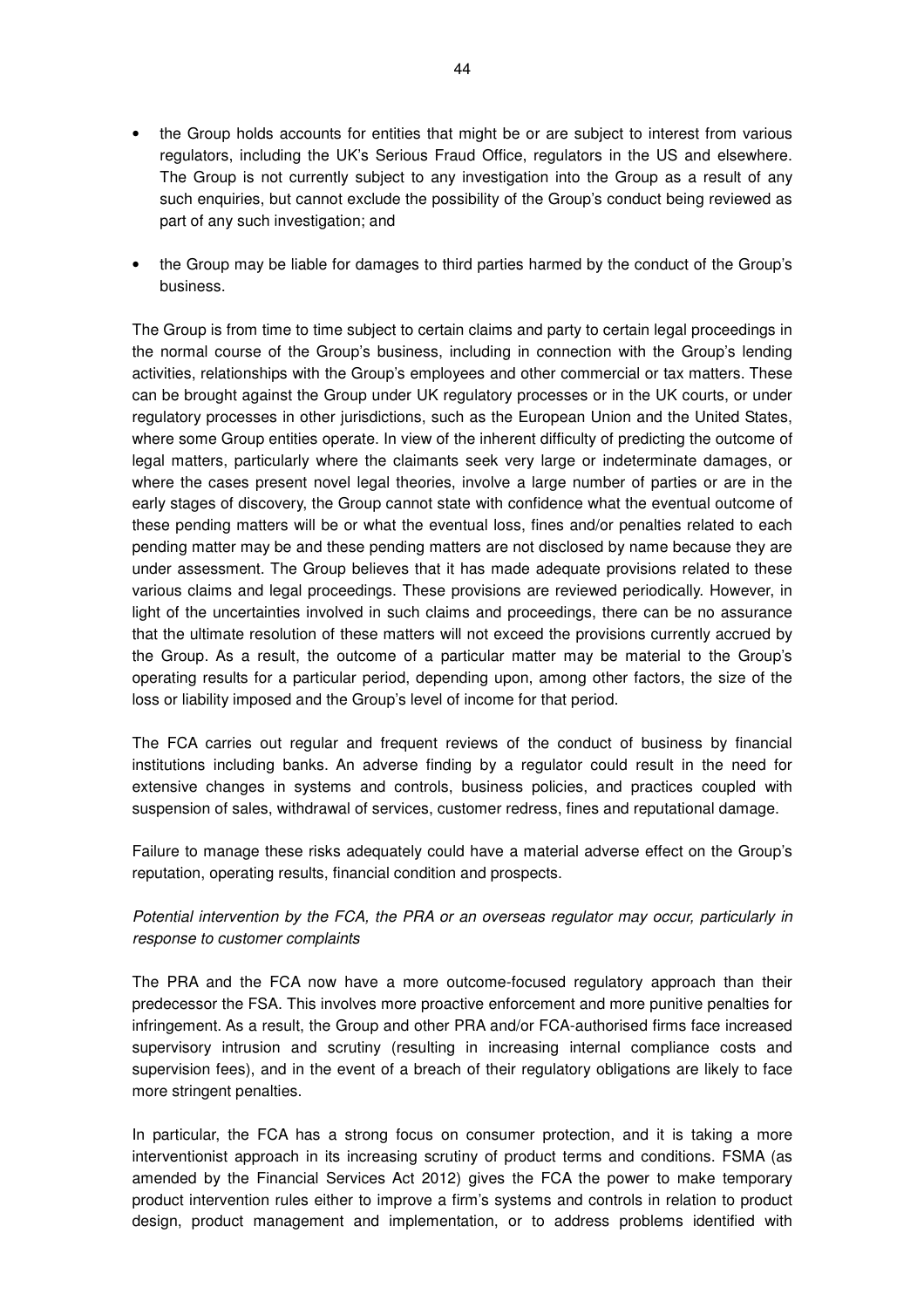products which may potentially cause significant detriment to consumers because of certain product features or firms' flawed governance and distribution strategies. Such rules may prevent firms from entering into product agreements with consumers until such problems have been rectified.

The regulatory regime requires the Group to be in compliance across all aspects of the Group's business, including the training, authorisation and supervision of personnel, systems, processes and documentation. If the Group fails to be compliant with relevant regulations, there is a risk of an adverse impact on the Group's business from sanctions, fines or other action imposed by the regulatory authorities. Customers of financial services institutions, including the Group's customers, may seek redress if they consider that they have suffered loss as a result of the misselling of a particular product, or through incorrect application of the terms and conditions of a particular product. Given the inherent unpredictability of litigation and the evolution of judgements by the FOS, it is possible that an adverse outcome in some matters could have a material adverse effect on the Group's operating results, financial condition and prospects arising from any penalties imposed or compensation awarded, together with the costs of defending such an action.

Under the Financial Services Act 2010, the FCA has the power to require authorised firms, including the Group, to establish a customer redress scheme if it considers that consumers have suffered loss or damage as a consequence of a regulatory failing, including misselling.

In recent years there have been several industry-wide issues in which the FSA (now the FCA) has intervened directly. One such issue is the misselling of PPI. In August 2010, the FSA published a policy statement entitled "The assessment and redress of Payment Protection Insurance complaints" (the "Policy Statement"). The Policy Statement contained rules which altered the basis on which regulated firms (including Santander UK and certain Group entities) must consider and deal with complaints in relation to the sale of PPI and potentially increased the amount of compensation payable to customers whose complaints are upheld. A legal challenge of these rules by the British Bankers' Association was unsuccessful. In light of this and the consequential increase in claims levels, Santander UK performed a detailed review of its provision requirements in the first half of 2011 and, as a result, revised its provision for PPI complaint liabilities to reflect the new information. The overall effect of the above was a substantial increase in the provision requirement for 2011. No additional provisions were made for PPI in 2012 or in 2013. In 2014, a total charge of £140m, including related costs, was made for further conduct remediation. Of this, £95m related to PPI, following a review of recent claims activity, which indicated that claims are now expected to continue for longer than originally anticipated. The FCA has announced that it will gather evidence on current trends in PPI to assess the current process for PPI complaints. It will consider whether any new intervention is necessary and report on the matter in the summer of 2015.

Given the above, the ultimate financial impact on the Group of the claims arising from PPI complaints is still uncertain and will depend on a number of factors, including the implementation of the Policy Statement, the rate at which new complaints arise, the length of any complaints, the content and quality of the complaints (including the availability of supporting evidence) and the average uphold rates and redress costs. The Group can make no assurance that expenses associated with PPI complaints will not exceed the provision it has made relating to these claims. More generally, the Group can make no assurance that its estimates for potential liabilities, based on the key assumptions it used, are correct, and the reserves taken as a result may prove inadequate. If the Group were to incur additional expenses that exceed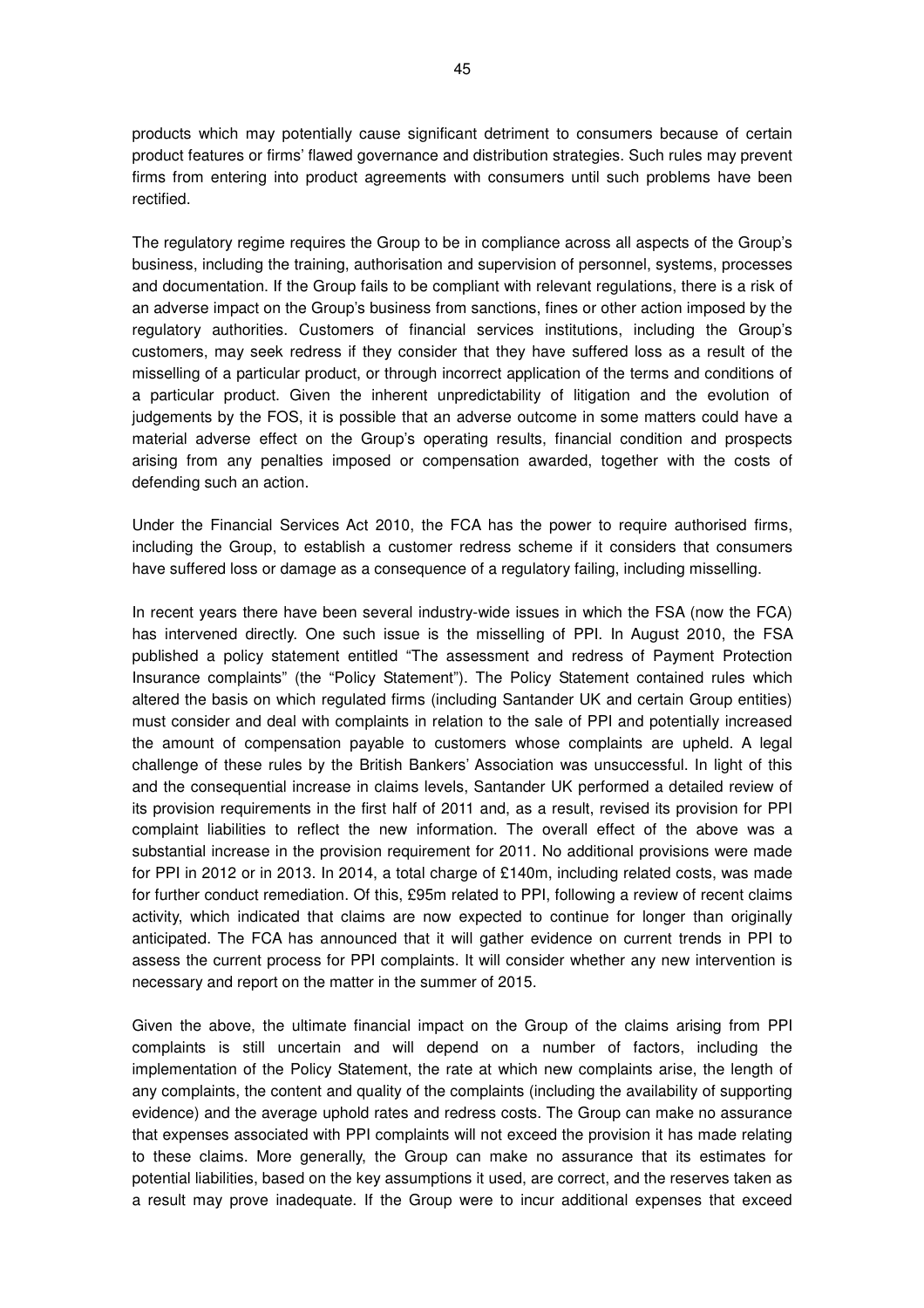provisions for PPI liabilities or other provisions were to be incurred, these expenses could have a material adverse effect on the Group's operating results, financial condition and prospects.

All the above is similarly relevant to any future industry-wide misselling or other issues that could affect the Group, such as the sale of other retail financial products and interest-rate derivative products sold to SMEs. This may lead from time to time to: (i) significant direct costs or liabilities (including in relation to misselling); and (ii) changes in the practices of such businesses which benefit customers at a cost to shareholders.

Decisions taken by the FOS (or any overseas equivalent that has jurisdiction) could, if applied to a wider class or grouping of customers, have a material adverse effect on the Group's operating results, financial condition and prospects.

The Financial Services and Markets Act 2000 (Designated Consumer Bodies) Order 2013 (the "Order") was made on 16 December 2013 and came into force on 1 January, 2014. The Order designates the National Association of Citizens Advice Bureaux, the Consumers' Association, the General Consumer Council for Northern Ireland and the National Federation of Self Employed and Small Businesses as consumer bodies that may submit a "super-complaint" to the FCA. A "super-complaint" is a complaint made by any of these designated consumer bodies to the FCA on behalf of consumers of financial services where it considers that a feature, or a combination of features, of the market for financial services in the UK is seriously damaging the interests of these customers. Complaints about damage to the interests of individual consumers will continue to be dealt with by the FOS. If a "super-complaint" were made against a Group entity by a designated consumer body under the Order, any response published or action taken by the FCA could have a material adverse effect on its operating results, financial condition and prospects.

#### The Banking Act may adversely affect the Group's business

The Banking Act came into force on 21 February, 2009. The special resolution regime set out in the Banking Act provides HM Treasury, the Bank of England, the PRA and the FCA (and their successor bodies) with a variety of powers for dealing with UK deposit taking institutions (and, in certain circumstances, their holding companies) that are failing or likely to fail, including: (i) to take a bank or bank holding company into temporary public ownership; (ii) to transfer all or part of the business of a bank to a private sector purchaser; or (iii) to transfer all or part of the business of a bank to a "bridge bank". The special resolution regime also comprises a separate insolvency procedure and administration procedure each of which is of specific application to banks. These insolvency and administration measures may be invoked prior to the point at which an application for insolvency proceedings with respect to a relevant institution could be made.

In addition, pursuant to recent amendments made to the Banking Act, which came into force on 1 August, 2014, provision has been made for, various tools to be used in respect of a wider range of UK entities, including investment firms and certain banking group companies, provided that certain conditions are met. Secondary legislation specifies that the Banking Act powers can be applied to investment firms that are required to hold initial capital of €730,000 or more and to certain UK incorporated non-bank companies in the Group.

If an instrument or order were made under the Banking Act in respect of Santander UK, such instrument or order (as the case may be) may (among other things): (i) result in a compulsory transfer of shares or other securities or property of Santander UK; (ii) impact on the rights of the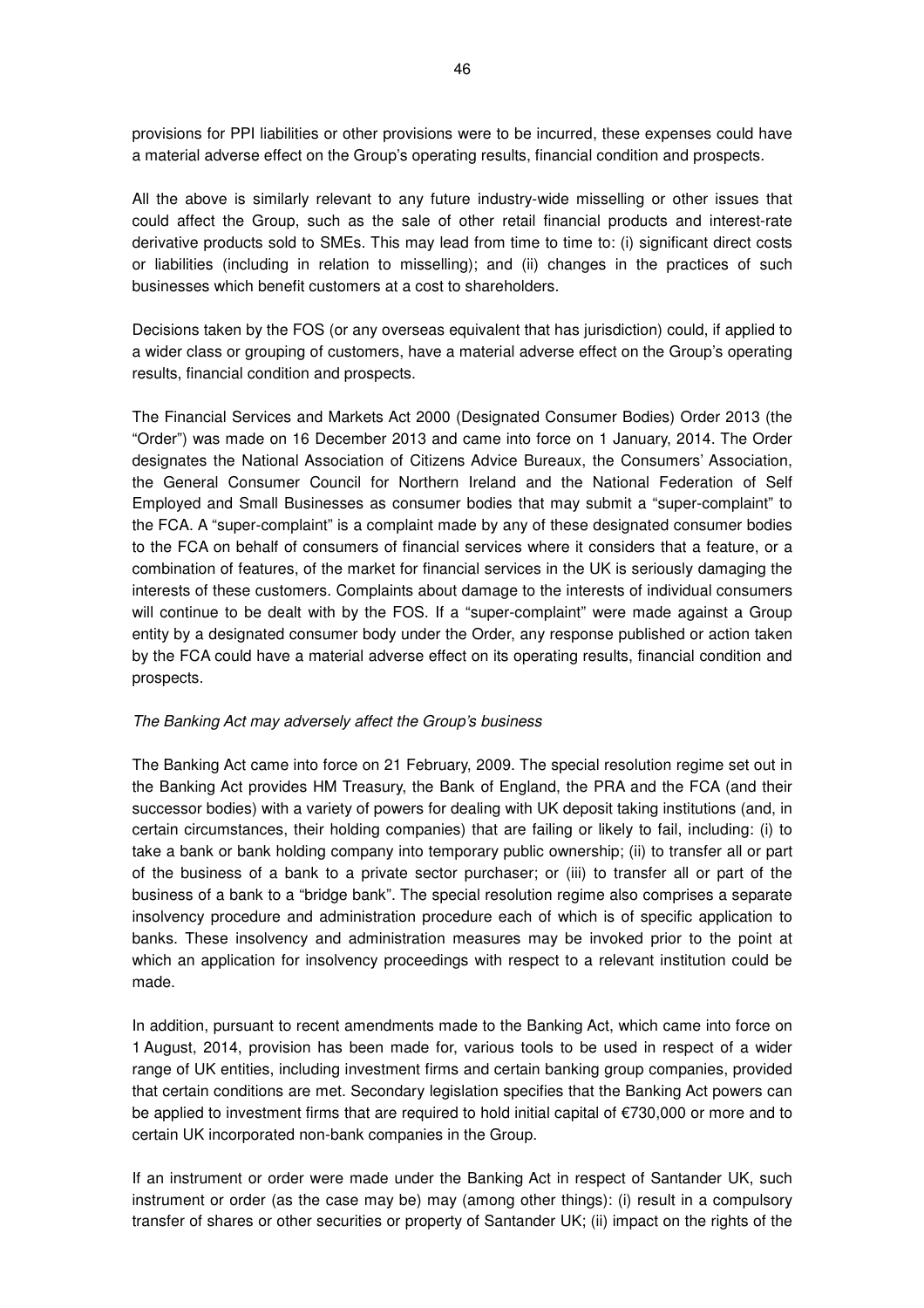holders of shares or other securities in Santander UK or result in the nullification or modification of the terms and conditions of such shares or securities; or (iii) result in the de-listing of the Santander UK's shares and/or other securities. In addition, such an order may affect matters in respect of Santander UK and/or other aspects of the Santander UK's shares or other securities, which may negatively affect the ability of Santander UK to meet its obligations in respect of such shares or securities.

Further, amendments to the Insolvency Act 1986 and secondary legislation have introduced changes to the treatment and ranking of certain debts with the result that certain eligible deposits will rank in priority to the claims of ordinary (i.e. non-preferred) unsecured creditors in the event of an insolvency. This may negatively affect the ability of Santander UK to meet its obligations in respect of its unsecured creditors in an insolvency scenario.

### Bail-in and write down powers under the Banking Act and the BRRD

The Banking Reform Act as of 31 December, 2014 amended the Banking Act to introduce a UK 'bail-in power'. On 6 May, 2014, the Council of the European Union adopted the BRRD, which contains a similar bail-in power and requires Member States to provide resolution authorities with the power to write down the claims of unsecured creditors of a failing institution and to convert unsecured debt claims to equity (subject to certain parameters). The UK Government decided to implement the BRRD bail-in power from 1 January, 2015. The new PRA and FCA rules and supervisory statements took effect from 19 January, 2015, with the exception of the rules that require a contractual clause recognising bail-in powers in foreign law liabilities. These rules are being phased in starting with the first phase, which applies to debt instruments, having commenced on 19 February, 2015. The second phase, which applies to all other relevant liabilities will commence on 1 January, 2016.

The UK bail-in power is an additional power available to the UK resolution authorities under the special resolution regime provided for in the Banking Act to enable them to recapitalise a failed institution by allocating losses to such institution's shareholders and unsecured creditors subject to the rights of such shareholders and unsecured creditors to be compensated under a bail-in compensation order, which is based on the principle that such creditors should receive no less favourable treatment than they would have received, had the bank entered into insolvency immediately before the coming into effect of the bail-in power. The bail-in power includes the power to cancel or write down (in whole or in part) certain liabilities or modify the terms of certain contracts for the purposes of reducing or deferring the liabilities of a UK bank entity under resolution and the power to convert certain liabilities from one form to another. The conditions for use of the UK bail-in power are generally that (i) the regulator determines the relevant UK bank entity is failing or likely to fail; (ii) it is not reasonably likely that any other action can be taken to avoid such a UK bank entity's failure; and (iii) the relevant UK resolution authority determines that it is in the public interest to exercise the bail-in power. Certain liabilities are excluded from the scope of the bail-in powers, including liabilities to the extent that they are secured.

According to the Banking Act, as well as similar principles in the BRRD, the relevant UK resolution authority should have regard to the insolvency treatment principles when exercising the UK bail-in power. The insolvency treatment principles are that (i) the exercise of the UK bailin power should be consistent with treating all liabilities of the bank in accordance with the priority that they would enjoy on a liquidation and (ii) any creditors who would have equal priority on a liquidation should bear losses on an equal footing with each other. HM Treasury may, by order, specify further matters or principles to which the relevant UK resolution authority must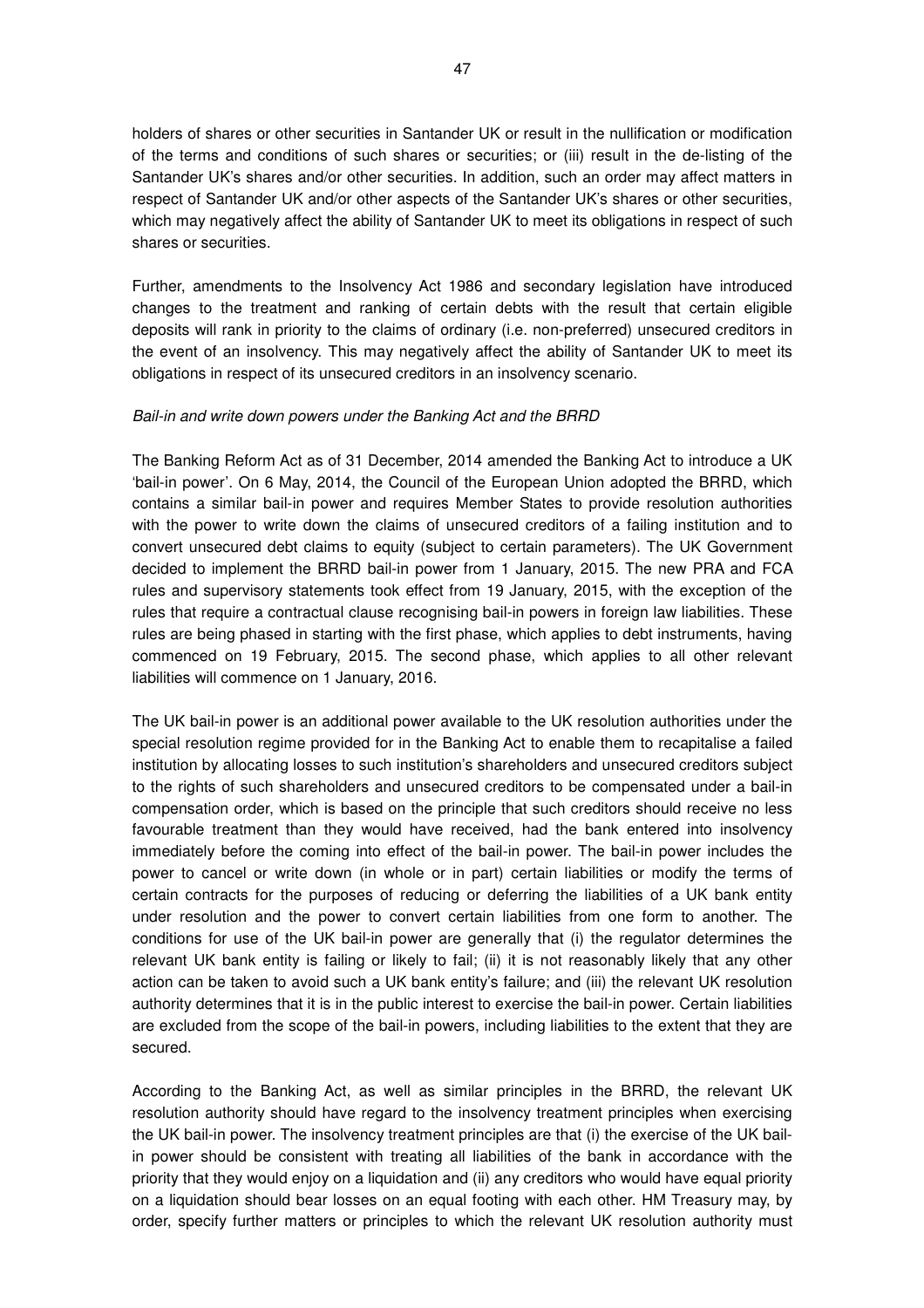have regard when exercising the UK bail-in power. These principles may be specified in addition to, or instead of the insolvency treatment principles. If the relevant UK resolution authority departs from the insolvency treatment principles when exercising the UK bail-in power, it must report to the Chancellor of the Exchequer stating the reasons for its departure.

The bail-in power under the Banking Act and the BRRD may potentially be exercised in respect of any unsecured debt securities issued by a financial institution under resolution or by a relevant member of the Group, regardless of when they were issued. Accordingly, the bail-in power under the Banking Act and the BRRD could be exercised in respect of the Group's debt securities. The occurrence of circumstances in which bail-in powers would need to be exercised in respect of the Group would likely have a negative impact on the Group's business.

The BRRD also contains a mandatory write down power which requires Member States to grant powers to resolution authorities to recapitalise institutions and/or their EEA parent holding companies that are in severe financial difficulty or at the point of non-viability by permanently writing down Tier 1 or Tier 2 capital instruments issued by such institutions and/or their EEA parent holding companies, or converting those capital instruments into shares. The mandatory write down provision has been implemented in the UK through the Banking Act. Before determining that any institution has reached a point of non-viability (and accordingly, before taking any form of resolution action or applying any resolution power set out in the BRRD), the UK resolution authorities have the power (and are obliged when specified conditions are determined to have been met) to write down, or convert Tier 1 and Tier 2 capital instruments issued by that institution into CET1 capital instruments. These measures could be applied to certain of the Group's debt securities; the occurrence of circumstances in which write down powers would need to be exercised in respect of the Group would be likely to have a negative impact on the Group's business.

In addition, the BRRD provides for resolution authorities to have the power to require institutions and groups to make structural changes to ensure legal and operational separation of "critical functions" from other functions where necessary, or to require institutions to limit or cease existing or proposed activities in certain circumstances. If used in respect of Santander UK, the Group or its holding company, these ex ante powers could have a negative impact on the Group's business.

# The Group is responsible for contributing to compensation schemes in the UK in respect of banks and other authorised financial services firms that are unable to meet their obligations to customers

In the UK, the Financial Services Compensation Scheme ("FSCS") was established under FSMA and is the UK's statutory fund of last resort for customers of authorised financial services firms. The FSCS can pay compensation to customers if a PRA or FCA-authorised firm is unable, or likely to be unable, to pay claims against it (for instance, an authorised bank is unable to pay claims by depositors). The FSCS is funded by levies on firms authorised by the PRA or the FCA, including Santander UK and other members of the Group.

Following the default of a number of authorised financial services firms since 2008, the FSCS borrowed funds totalling approximately £18bn from HM Treasury to meet the compensation costs for customers of those firms. It is expected that the substantial majority of the principal will be repaid from funds the FSCS levies from asset sales, surplus cash flow or other recoveries in relation to assets of the firms that defaulted. However, the FSCS estimates that the assets of these failed institutions are insufficient, and, to the extent that there remains a shortfall, is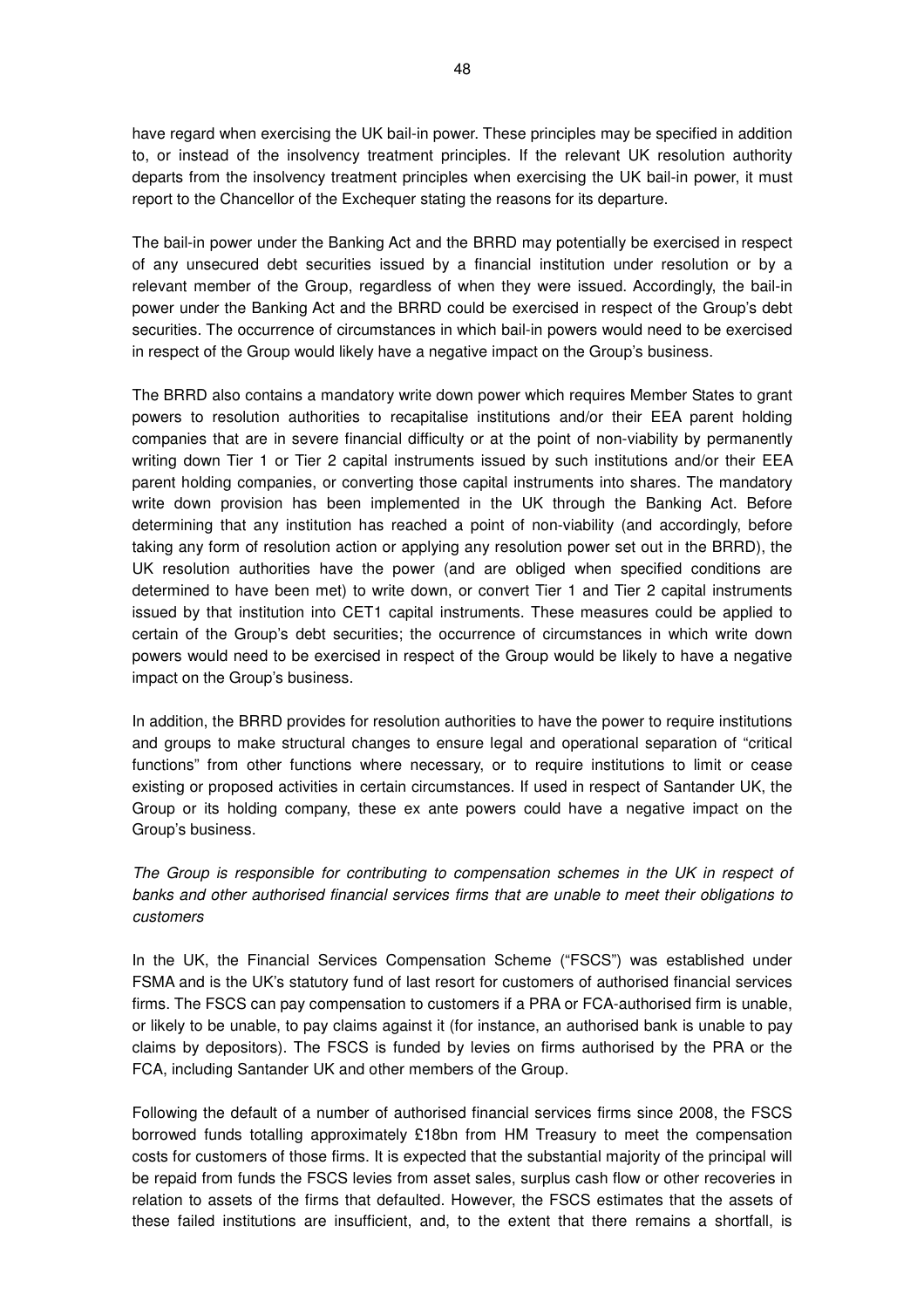recovering this shortfall by levying firms authorised by the PRA or the FCA in instalments. The first instalment was in scheme year 2013/14, and Santander UK made a first capital contribution in August 2013. The second instalment was in scheme year 2014/15, and Santander UK made a second capital contribution in August 2014. For the year ended 31 December 2014, Santander UK charged £91m to the income statement in respect of the costs of the FSCS.

In the event that the FSCS raises further funds from authorised firms or increases the levies to be paid by such firms or the frequency at which the levies are to be paid, the associated cost to the Group may have a material adverse effect on the Group's operating results, financial condition and prospects. The recent measures taken to protect the depositors of deposit-taking institutions involving the FSCS, such as the borrowing from HM Treasury mentioned above, have resulted in a significant increase in the levies made by the FSCS on the industry and such levies may continue to go up if similar measures are required to protect depositors of other institutions. In addition, following amendments to the preferred credit status of depositors that came into force on 31 December, 2014, the FSCS stands in the place of depositors of a failing institution and has preferred status over an institution's other creditors.

In addition, regulatory reform initiatives in the UK and internationally may result in further changes to the FSCS, which could result in additional costs and risks for the Group. For instance, in July 2013, the Council of the European Union announced its intention that revisions to the EU Deposit Guarantee Scheme Directive should be adopted by the end of 2013. The recast EU Deposit Guarantee Scheme Directive (the "DGSD"), which was published in the Official Journal on 12 June, 2014 and entered into force on 2 July, 2014, introduced a tighter definition of deposits and includes a requirement that the Deposit Guarantee Scheme pay customers within a week and a requirement that banks must be able to provide information on the aggregated deposits of a depositor. These revisions are likely to affect the methodology employed by the FSCS for determining levies on institutions. In addition, the DGSD also requires Member States to ensure that by 3 July, 2014 the available financial means of deposit guarantee schemes reach a minimum target level of 0.8 per cent. of the covered deposits of their members and requires deposit guarantee schemes to be ex-ante funded. In October 2014, the PRA published a consultation paper on the implementation of the DGSD. In its consultation paper, the PRA confirmed the UK Government's announced intention to use the existing bank levy to meet the ex-ante funding requirements in the DGSD. Changes as a result of this may affect the profitability of Santander UK (and other Group entities required to contribute to the FSCS).

FSCS levies are collected by the FCA as part of a single payment by firms covering the FCA, the PRA, the FOS and the FSCS fees. It is possible that future policy of the FSCS and future levies on the firms authorised by the FCA or PRA may differ from those at present and that this could lead to a period of some uncertainty for Group entities. In addition, it is possible that other jurisdictions where the Group operates could introduce or amend their similar compensation, contributory or reimbursement schemes. As a result of any such developments, the Group may incur additional costs and liabilities which may adversely affect the Group's operating results, financial condition and prospects.

The Group may fail to detect or prevent money laundering and other financial crime activities due to not correctly identifying the Group's financial crime risks and failing to implement effective controls to mitigate those risks. This could expose the Group to heavy fines, additional regulatory scrutiny, increased liability and reputational risk. The Group is obligated to comply with applicable anti-money laundering ("AML"), anti-terrorism, sanctions and other laws and regulations in the jurisdictions in which the Group operates. These laws and regulations require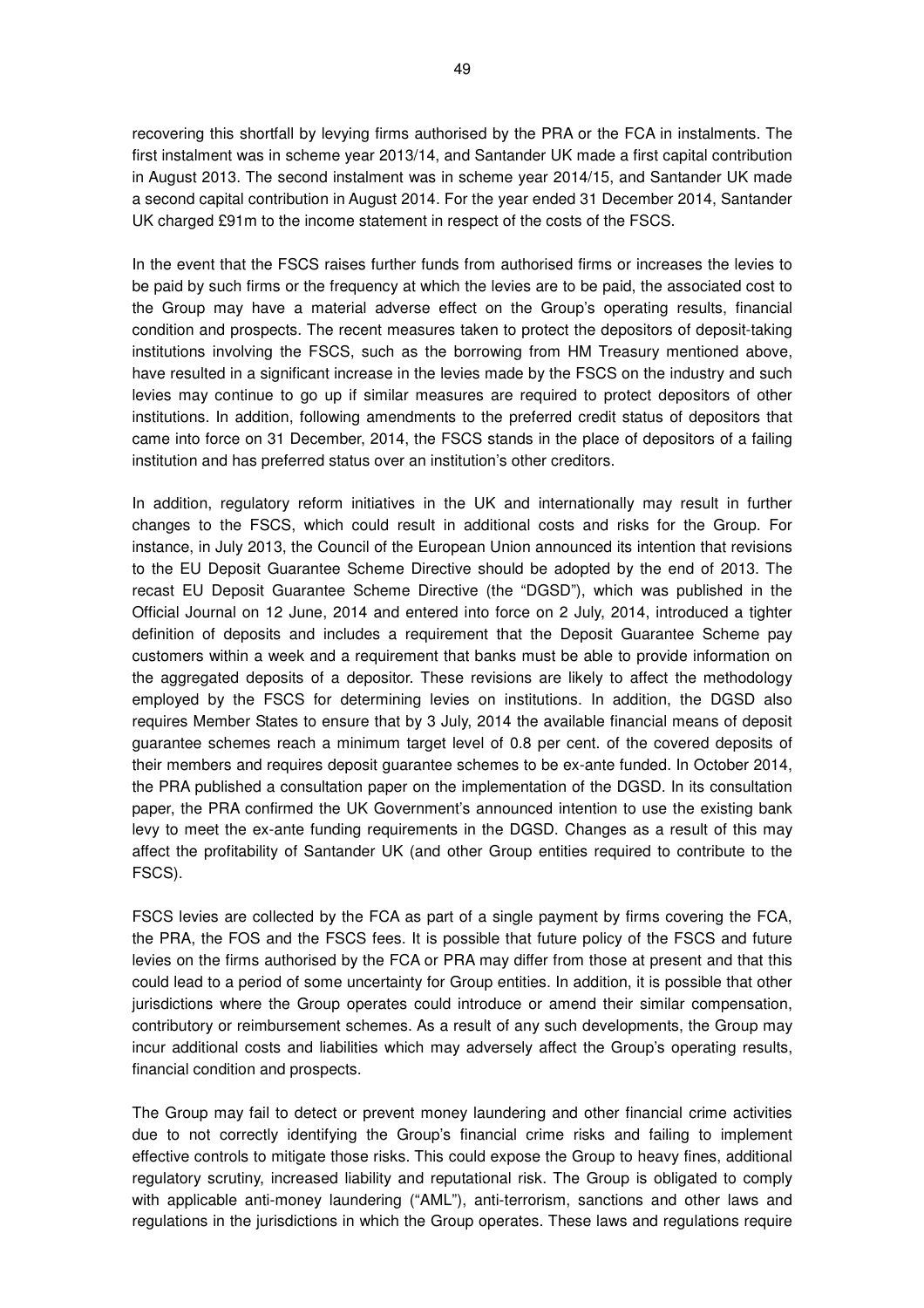the Group, among other things, to conduct full customer due diligence regarding sanctions and politically-exposed person screening, keep the Group's customer, account and transaction information up to date and have implemented effective financial crime policies and procedures detailing what is required from those responsible. The Group's requirements also include AML training for the Group's staff, reporting suspicious transactions and activity to appropriate law enforcement following full investigation by the Suspicious Activity Reporting Unit.

Financial crime has become the subject of enhanced regulatory scrutiny and supervision by regulators globally. AML sanctions, laws and regulations are increasingly complex and detailed and have become the subject of enhanced regulatory supervision, requiring improved systems, sophisticated monitoring and skilled compliance personnel.

The Group has developed policies and procedures aimed at detecting and preventing the use of the Group's banking network for money laundering and financial crime related activities. These require implementation and embedding within the business effective controls and monitoring which require on-going changes to systems and operational activities. Financial crime is continually evolving, and the expectation of regulators is increasing. This requires similarly proactive and adaptable responses from the Group so that the Group is able to effectively deter threats and criminality. Even known threats can never be fully eliminated, and there will be instances where the Group may be used by other parties to engage in money laundering and other illegal or improper activities. In addition, the Group relies heavily on the Group's staff to assist the Group by spotting such activities and reporting them, and the Group's staff have varying degrees of experience in recognising criminal tactics and understanding the level of sophistication of criminal organisations. Where the Group outsources any of the Group's customer due diligence, customer screening or anti financial crime operations, the Group remains responsible and accountable for full compliance and any breaches. Where the Group is unable to apply the necessary scrutiny and oversight there remains a risk of regulatory breach.

Where the Group is unable to fully comply with applicable laws, regulations and expectations the Group's regulators and relevant law enforcement agencies have the ability and authority to impose significant fines and other penalties on the Group, including requiring a complete review of the Group's business systems, day to day supervision by external consultants and ultimately the revocation of the Group's banking licence.

The reputational damage to the Group's business and global brand would be severe if the Group was found to have breached AML or sanctions requirements. The Group's reputation could also suffer if the Group is unable to protect the Group's customers or the Group's business from being used by criminals for illegal or improper purposes.

### Changes in taxes and other assessments may adversely affect the Group

The tax and other assessment regimes to which the Group's customers and the Group is subject are regularly reformed, or subject to proposed reforms. Such reforms include changes in the rate of assessments and, occasionally, enactment of temporary taxes, the proceeds of which may be earmarked for designated governmental purposes. The effects of these changes and any other changes that result from enactment of additional tax reforms have not been, and cannot be, quantified and there can be no assurance that these reforms will not, once implemented, have an adverse effect upon the Group's business. Furthermore, such changes may produce uncertainty in the financial system, increasing the cost of borrowing and contributing to the increase in the Group's non-performing credit portfolio.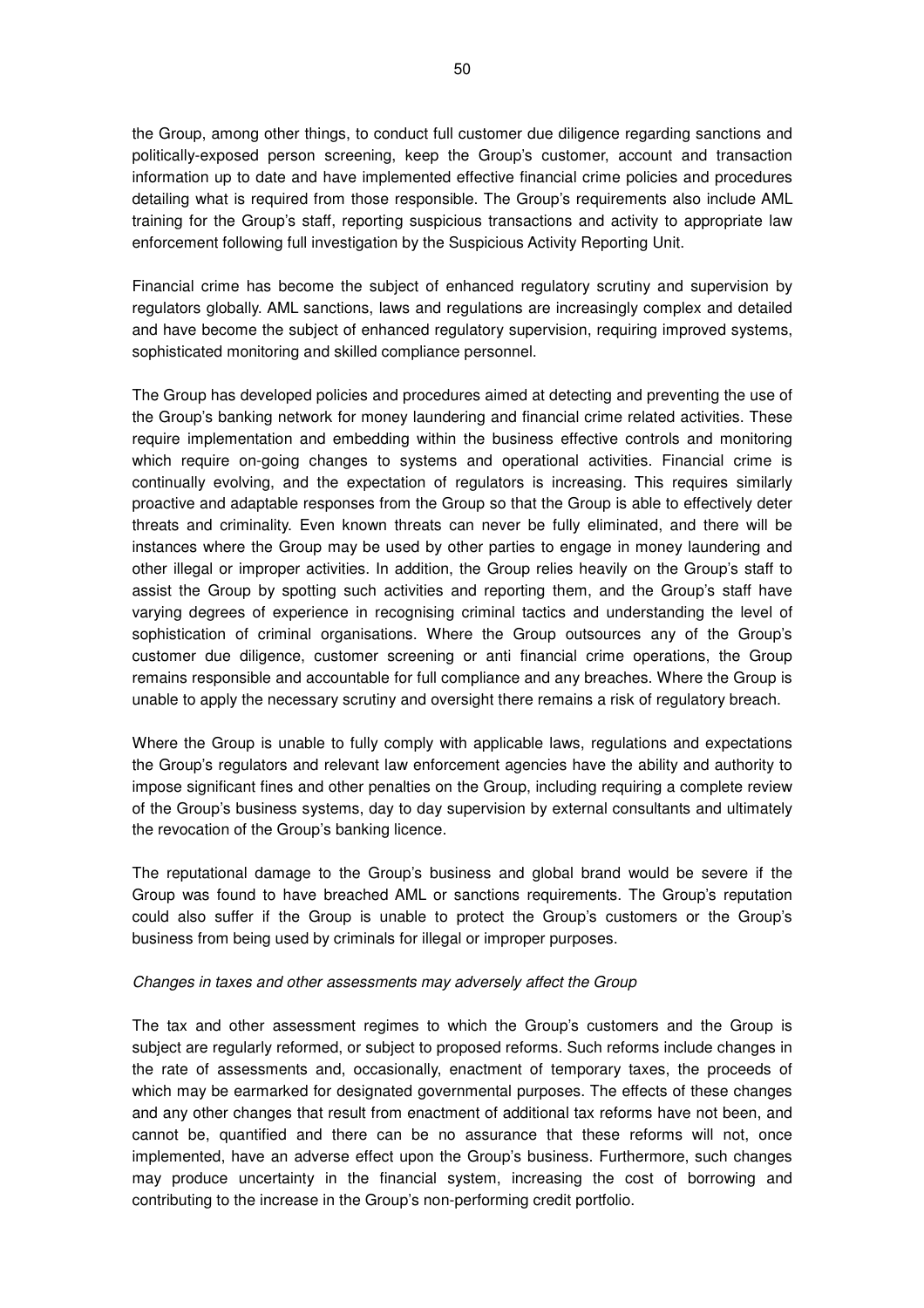The following paragraphs discuss three major reforms (the Bank Levy, FATCA and possible future changes in the taxation of banking groups in the European Union) which could have a material adverse effect on the Group's operating results, financial condition and prospects, and the competitive position of UK banking groups, including the Group.

## Bank Levy

HM Treasury introduced an annual UK bank levy (the "Bank Levy") via legislation in the Finance Act 2011. The Bank Levy is imposed on (amongst other entities) UK banking groups and subsidiaries, and therefore applies to the Group. The amount of the Bank Levy is based on a bank's total liabilities, excluding (amongst other things) Tier 1 capital, insured retail deposits and repos secured on sovereign debt. A reduced rate is applied to longer-term liabilities. As part of the 2015 Budget, the rate of the Bank Levy was increased from 0.156 per cent. to 0.21 per cent. from 1 April, 2015, the fourth increase since it was introduced.

### **FATCA**

Sections 1471 through 1474 of the US Internal Revenue Code of 1986 ("FATCA") impose a reporting regime and potentially a 30 per cent. withholding tax with respect to certain payments to any non-US financial institution (a "foreign financial institution" or "FFI" (as defined by FATCA)) that (i) does not become a "Participating FFI" by entering into an agreement with the US Internal Revenue Service (the "IRS") to provide the IRS with certain information in respect of its account holders and investors; and (ii) is not otherwise exempt from or in deemed compliance with FATCA. Santander UK and the Issuer are classified as FFIs.

Final regulations implementing FATCA were issued in 2013. The reporting and withholding regime will be phased in over time. Withholding began on 1 July, 2014 for certain payments from sources within the United States and it will begin on 1 January, 2017 for payments of gross proceeds on assets that could generate US source dividend or interest and as early as 1 January, 2017 for "foreign passthru payments" (a term not yet defined).

The United States and the UK have entered into an agreement for the implementation of FATCA (the "US-UK IGA") under which Santander UK and the Issuer will be treated as Reporting Financial Institutions (as defined therein). The Group does not anticipate that these entities will be required to deduct any tax under FATCA from payments on the securities that the Group issues. Each relevant Group entity subject to the US-UK IGA will, however, need to comply with certain due diligence and reporting requirements to HMRC. Holders of securities that the Group issues therefore may be required to provide information and tax documentation, as well as that of their direct or indirect owners, and this information may be reported to the Commissioners for HMRC, and ultimately to the IRS. There can be no assurance that any such Group entity will be treated as a Reporting Financial Institution or that in the future the Group would not be required to deduct tax under FATCA from payments the Group makes on certain financial products.

Further, additional rules similar to FATCA have been implemented in other jurisdictions and the UK has entered into information sharing agreements based on FATCA with its Crown Dependencies and Overseas Territories. The Crown Dependency and Gibraltar agreements are reciprocal and will require UK Financial Institutions to identify customers who are tax residents of the Crown Dependencies and Gibraltar (and vice versa). The commencement date for these agreements was the same as for FATCA, i.e., 1 July, 2014.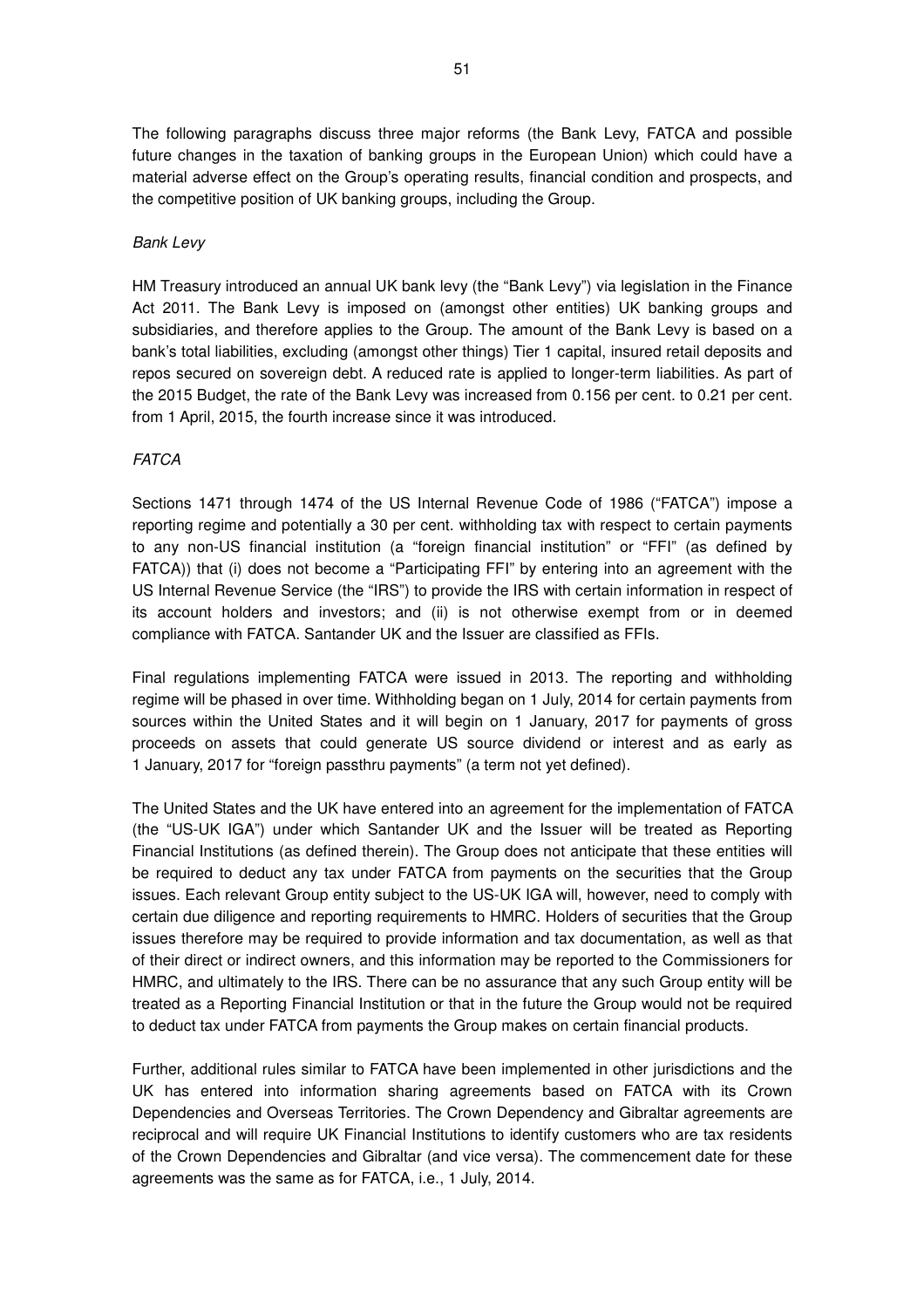Similarly, the Organisation for Economic Co-operation and Development ("OECD") has developed a draft common reporting standard and model competent authority agreement to enable the multilateral, automatic exchange of financial account information. Under the OECD Common Reporting Standard ("CRS") Financial Institutions will be required to identify and report the tax residence status of customers in the 90-plus countries that have endorsed the plans. Fifty-eight countries have committed to be early adopters going live in 2016, with first information exchanges expected by the end of September 2017. In December 2014, the European Union incorporated the CRS into a revised Directive on Administration Cooperation (Council Directive 2014/107/EU amending Directive 2011/16/EU) ("DAC") providing the CRS with a legal basis within the EU. EU Member States must adopt and publish legislation necessary to comply with the revised DAC by 31 December, 2015, and must comply with the revised DAC's provisions from 1 January, 2016. The required systemic solutions to meet this multilateral context require significant lead times to build and implement.

Unlike FATCA, CRS does not include a potential withholding element. Therefore the Group's main risks are reputational and commercial.

### European Taxation

As of 1 August, 2012, pursuant to the French amending finance law for 2012, a financial transaction tax in France was introduced (the "French Financial Transaction Tax"). The French Financial Transaction Tax applies to certain transactions, referenced to, or in relation with, French listed shares where the relevant issuer's stock market capitalisation exceeds one billion euro. The French Financial Transaction Tax rate is 0.2 per cent. of the sale price of the transaction.

Similarly, on 24 December, 2012, pursuant to paragraphs 491 to 500 of Article 1 of the Italian Law 288, a financial transaction tax in Italy was introduced (the "Italian Financial Transaction Tax"). The Italian Financial Transaction Tax commenced on 1 March, 2013 for transactions in Italian equity instruments from 1 July, 2013 for Italian equity derivatives. The Italian Financial Transaction Tax rate is between 0.2 per cent. and 0.1 per cent. of the sale price of the transaction.

On 14 February, 2013, the Commission published a proposal (the "Commission Proposal") for a Directive for a common system of financial transactions taxes ("EU Financial Transaction Tax" or "FTT") in Belgium, Germany, Estonia, Greece, Spain, France, Italy, Austria, Portugal, Slovenia and Slovakia (the "Participating Member States"). Under the Commission's proposal, the FTT could apply in certain circumstances to persons both within and outside of the Participating Member States. Generally it would apply to certain dealings in securities where at least one party to the transaction is a financial institution established in a Participating Member State. A financial institution may be, or may be deemed to be, "established" in a Participating Member State in a broad range of circumstances, including (i) by transacting with a person established in a Participating Member State or (ii) where the financial instrument which is subject to the dealings is issued in a Participating Member State. Whilst the UK is not a Participating Member State, the directive proposals are broad and as such may impact transactions completed by financial institutions operating in non-Participating Member States. The Group is still assessing the proposals to determine the likely impact on the Group.

Joint statements issued in 2014 by the Participating Member States indicate an intention to implement the FTT by 1 January, 2016. However, the FTT proposal remains subject to negotiation between the Participating Member States and the scope of any such tax is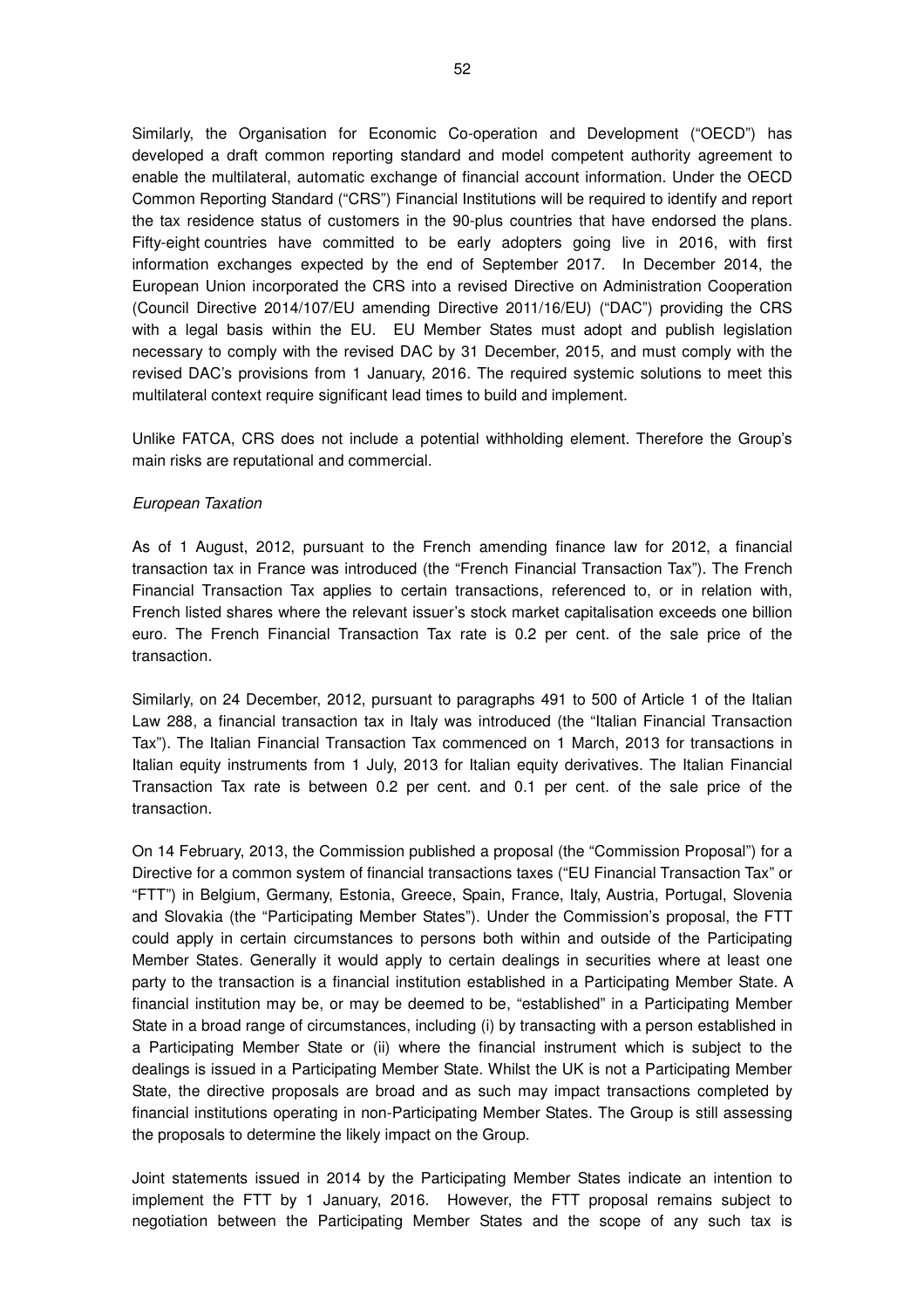uncertain. It may therefore be altered prior to any implementation. Additional Member States may decide to participate. The Group is still assessing the proposal and the likely impact on the Group.

# Changes in Santander UK's pension liabilities and obligations could have a materially adverse effect on the Group

Santander UK provides retirement benefits for many of the Group's former and current employees in the UK through a number of defined benefit pension schemes established under trust. Santander UK is the principal employer under these schemes, but it has only limited control over the rate at which it pays into such schemes. Under the UK statutory funding requirements employers are usually required to contribute to the schemes at the rate they agree with the scheme trustees, although if they cannot agree, such rate can be set by the Pensions Regulator. The scheme trustees may, in the course of discussions about future valuations, seek higher employer contributions. The scheme trustees' power in relation to the payment of pension contributions depends on the terms of the trust deed and rules governing the pension schemes.

The Pensions Regulator has the power to issue a financial support direction to companies within a group in respect of the liability of employers participating in the UK defined benefit pension plans where that employer is a service company, or is otherwise "insufficiently resourced" (as defined for the purposes of the relevant legislation). As some of the employers within the Group are service companies, if they become insufficiently resourced, other companies within the Group which are connected with or an associate of those employers are at risk of a financial support direction in respect of those employers' liabilities to the defined benefit pension schemes in circumstances where the Pensions Regulator properly considers it reasonable to issue one. Such a financial support direction could require the companies to guarantee or provide security for the pension liabilities of those employers, or could require additional amounts to be paid into the relevant pension schemes in respect of them.

The Pensions Regulator can also issue contribution notices if it is of the opinion that an employer has taken actions, or failed to take actions, deliberately designed to avoid meeting its pension promises or which are materially detrimental to the scheme's ability to meet its pension promises. A contribution notice can be moved to any company that is connected with or an associate of such employer in circumstances where the Regulator considers it reasonable to issue. The risk of a contribution notice being imposed may inhibit the Group's freedom to restructure or to undertake certain corporate activities.

In a judgment handed down on 18 December, 2013, the UK High Court has held that, where multiple group companies are potential targets for the Pensions Regulator's power to issue contribution notices, the aggregate total of the contributions required by those notices is not limited to the amount required to fully fund the deficit in the relevant pension scheme under section 75 of the Pensions Act 1995 ("Section 75"). Although such a limit still applies in relation to a single contribution notice, this judgment means that, where there is more than one target for the Pensions Regulator's powers, each of the contribution notices it could issue to those targets can be for the full amount of the Section 75 funding deficit and, further, the scheme may, under such multiple contribution notices, recover more than the actual or notional employer debt, potentially creating a surplus for the scheme. The UK High Court's decision reopens the issue of schemes having a superior priority position over other creditors and further legal developments are expected as a result of the December 2013 judgement.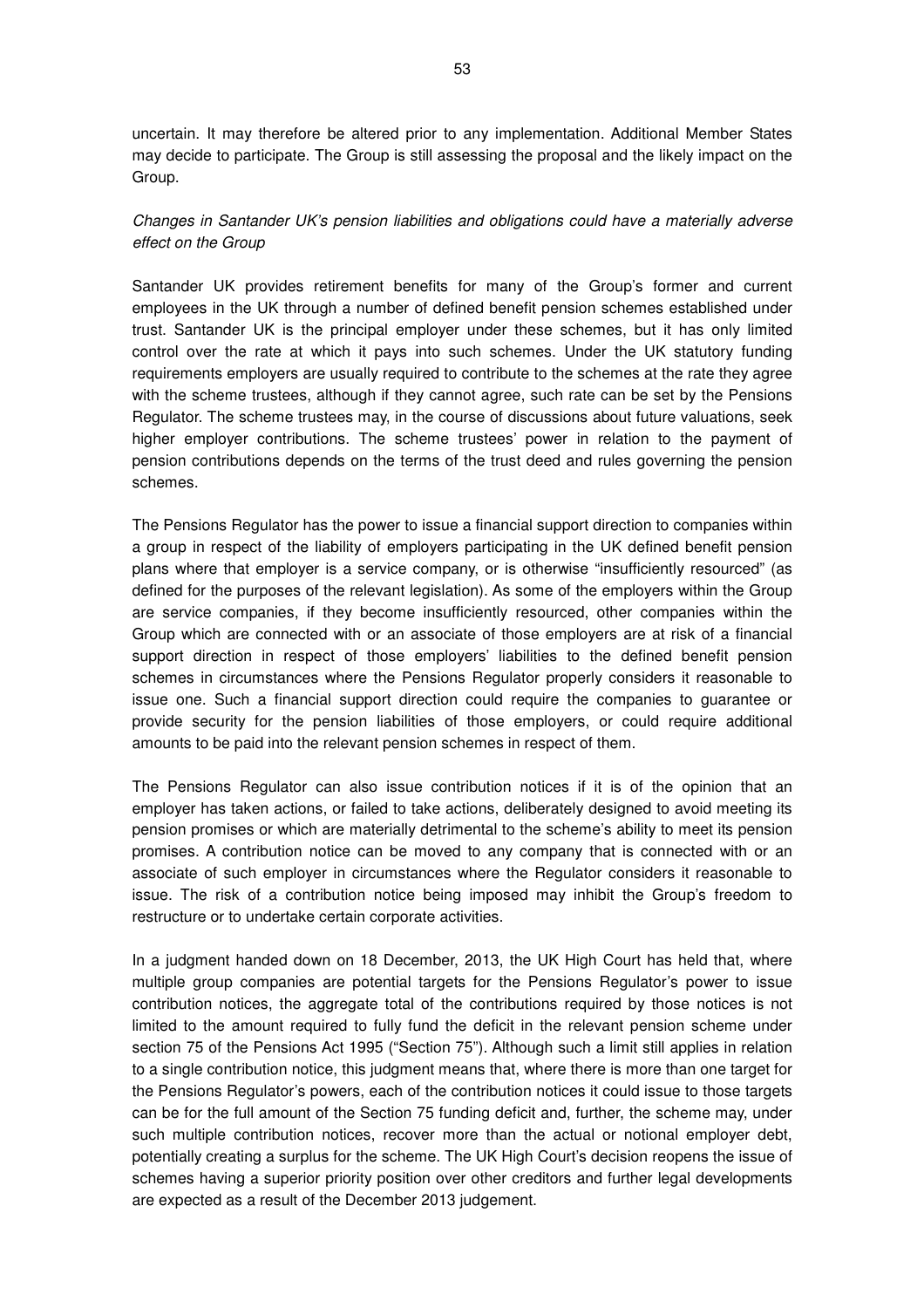Should the value of assets to liabilities in respect of the defined benefit schemes operated by Santander UK record a deficit, due to a reduction in the value of the pension fund assets (depending on the performance of financial markets) or an increase in the pension fund liabilities due to changes in mortality assumptions, the rate of increase of salaries, discount rate assumptions, inflation, the expected rate of return on plan assets, or other factors, could result in Santander UK having to make increased contributions to reduce or satisfy the deficits which would divert resources from use in other areas of its business and reduce its capital resources. While the Group can control a number of the above factors, there are some over which it has no or limited control. Although the trustees of the defined benefit pension schemes are obliged to consult with Santander UK before changing the pension schemes' investment strategy, the trustees have the final say and ultimate responsibility for investment strategy rests with them. The Group's principal defined pension scheme is the Santander (UK) Group Pension Scheme and its corporate trustee is Santander (UK) Group Pension Scheme Trustee Limited (the "Pension Scheme Trustee"), a wholly-owned subsidiary of Santander UK. As at 31 December, 2014, the Pension Scheme Trustee had 14 directors, comprising seven Santander UK appointed directors and seven member-elected directors. Investment decisions are delegated by the Pension Scheme Trustee to a common investment fund, managed by Santander (CF) Trustee Limited, a private limited company owned by seven Pension Scheme Trustee directors, four appointed by Santander UK and three by the Pension Scheme Trustee. The Pension Scheme Trustee directors' principal duty, within the investment powers delegated to them, is to act in the best interest of the members of the Group Pension Scheme and not that of Santander UK. Any increase in the Group's pension liabilities and obligations could have a material adverse effect on the Group's operating results, financial condition and prospects.

The ongoing changes in the UK supervision and regulatory regime and particularly the implementation of the ICB's recommendations may require Santander UK to make changes to its structure and business which could have an impact on its pension schemes or liabilities. For a discussion of the ICB's recommendations, see the risk factor entitled "The Group is subject to substantial regulation and governmental oversight which could adversely affect the Group's business and operations".

### Damage to the Group's reputation could cause harm to the Group's business prospects

Maintaining a positive reputation is critical to the Group attracting and maintaining customers, investors and employees and conducting business transactions with counterparties. Damage to reputation of the Group or Banco Santander, S.A. (as the majority shareholder in the Group), the reputation of affiliates operating under the "Santander" brand or any of the Group's other brands or the reputation of the UK or Spain could therefore cause significant harm to the Group's business and prospects. Harm to the Group's reputation can arise directly or indirectly from numerous sources, including, among others, employee misconduct, litigation, failure to deliver minimum standards of service and quality, compliance failures, breach of legal or regulatory requirements, unethical behaviour (including adopting inappropriate sales and trading practices), and the activities of customers and counterparties. Further, negative publicity regarding the Group, whether or not true, may result in harm to the Group's operating results, financial condition and prospects.

Actions by the financial services industry generally or by certain members of, or individuals in, the industry can also affect the Group's reputation. For example, the role played by financial services firms in the financial crisis and the seeming shift towards increasing regulatory supervision and enforcement has caused public perception of the Group and others in the financial services industry to decline.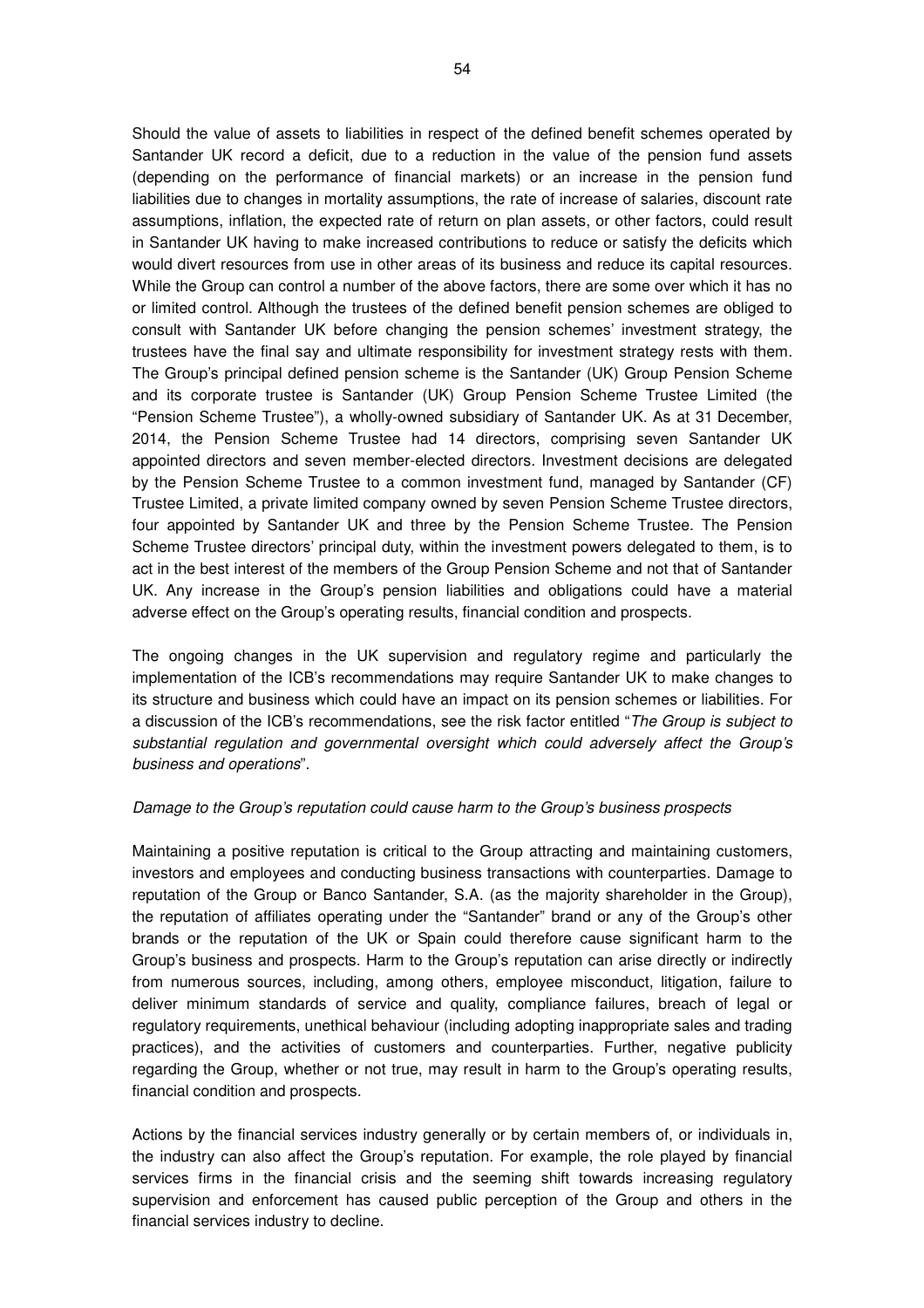The Group could suffer significant reputational harm if the Group fails to properly identify and manage potential conflicts of interest. Management of potential conflicts of interest has become increasingly complex as the Group expands the Group's business activities through more transactions, obligations and interests with and among the Group's customers. The failure to adequately address, or the perceived failure to adequately address, conflicts of interest could affect the willingness of customers to deal with the Group, or give rise to litigation or enforcement actions against the Group. Therefore, there can be no assurance that conflicts of interest will not arise in the future that could cause material harm to the Group.

The Group's financial statements are based in part on assumptions and estimates which, if inaccurate, could cause material misstatement of the results of the Group's operations and financial condition

The preparation of financial statements requires management to make judgements, estimates and assumptions that affect the reported amounts of assets, liabilities, income and expenses. Due to the inherent uncertainty in making estimates, actual results reported in future periods may be based upon amounts which differ from those estimates. Estimates, judgements and assumptions are continually evaluated and are based on historical experience and other factors, including expectations of future events that are believed to be reasonable under the circumstances. Revisions to accounting estimates are recognised in the period in which the estimate is revised and in any future periods affected. The accounting policies deemed critical to the Group's results and financial condition, based upon materiality and significant judgements and estimates, include impairment of loans and advances, valuation of financial instruments, goodwill impairment, provision for conduct remediation and pensions.

The valuation of financial instruments measured at fair value can be subjective, in particular where models are used which include unobservable inputs. Given the uncertainty and subjectivity associated with valuing such instruments it is possible that the results of the Group's operations and financial condition could be materially misstated if the estimates and assumptions used prove to be inaccurate.

If the judgement, estimates and assumptions the Group uses in preparing the Group's consolidated financial statements are subsequently found to be incorrect, there could be a material effect on the Group's results of operations and a corresponding effect on the Group's funding requirements and capital ratios.

# Disclosure controls and procedures over financial reporting may not prevent or detect all errors or acts of fraud

Disclosure controls and procedures over financial reporting are designed to reasonably assure that information required to be disclosed by the Group entities, such as Santander UK and Abbey National Treasury Services plc, in reports filed or submitted under the Exchange Act is accumulated and communicated to management, and recorded, processed, summarised and reported within the time periods specified in the US Securities and Exchange Commission's rules and forms. The Group adopted the Committee of Sponsoring Organisations of the Treadway Commission internal control – integrated framework with effect from 15 December, 2014, replacing the previous framework. The revised framework is designed to recognise the many changes in business and operating environments since the issuance of the original framework and is intended to broaden and enhance the application of controls over financial reporting.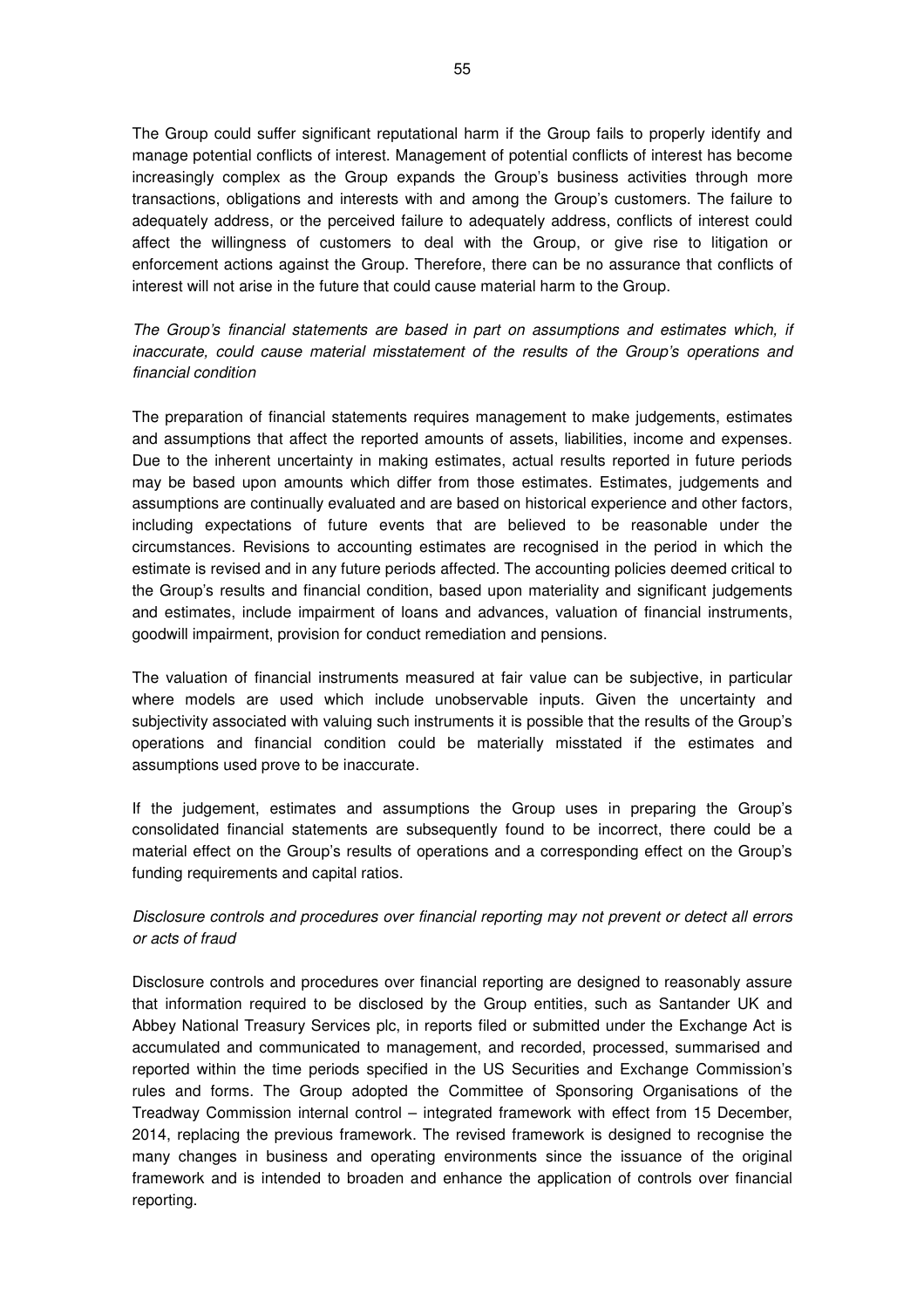There are however inherent limitations to the effectiveness of any system of disclosure controls and procedures, including the possibility of human error and the circumvention or overriding of the controls and procedures. Accordingly, even effective disclosure controls and procedures can only provide reasonable assurance of achieving their control objectives.

Consequently, the Group's businesses are exposed to risk from potential non-compliance with policies, employee misconduct or negligence and fraud, which could result in regulatory sanctions and serious reputational or financial harm. In recent years, a number of multinational financial institutions have suffered material losses due to the actions of 'rogue traders' or other employees. It is not always possible to deter employee misconduct and the precautions the Group takes to prevent and detect this activity may not always be effective. As a result of the inherent limitations in the control system, misstatements due to error or fraud may occur and not be detected.

### Changes in accounting standards could impact reported earnings

The accounting standard setters and other regulatory bodies periodically change the financial accounting and reporting standards that govern the preparation of the Group's consolidated financial statements. These changes can materially impact how the Group records and reports the Group's financial condition and results of operations. In some cases, the Group could be required to apply a new or revised standard retroactively, resulting in the restatement of prior period financial statements.

### The Group relies on third parties for important infrastructure support, products and services

Third party vendors provide key components of the Group's business infrastructure such as loan and deposit servicing systems, internet connections and network access. Any problems caused by these third parties, including as a result of them not providing the Group their services for any reason, or performing their services poorly, could adversely affect the Group's ability to deliver products and services to customers and otherwise conduct business. Replacing these third party vendors could also entail significant delays and expense.

# The Group engages in transactions with the Group's subsidiaries or affiliates that others may not consider to be on an arm's-length basis

The Group and the Group's subsidiaries and affiliates have entered into a number of services agreements pursuant to which the Group renders services, such as administrative, accounting, finance, treasury, legal services and others. The Group relies upon certain outsourced services (including information technology support, maintenance and consultancy services in connection with Partenon) provided by certain other members of the Banco Santander group.

English law applicable to public companies and financial groups and institutions, as well as the Group's articles of association, provide for several procedures designed to ensure that the transactions entered into, with or among the Group's financial subsidiaries, do not deviate from prevailing market conditions for those types of transactions, including the requirement that the Group's board of directors approve such transactions. The Group is likely to continue to engage in transactions with the Group's subsidiaries or affiliates (including the Group's controlling shareholder). Future conflicts of interest between the Group and any of the Group's subsidiaries or affiliates, or among the Group's subsidiaries and affiliates, may arise, which conflicts are not required to be and may not be resolved in the Group's favour.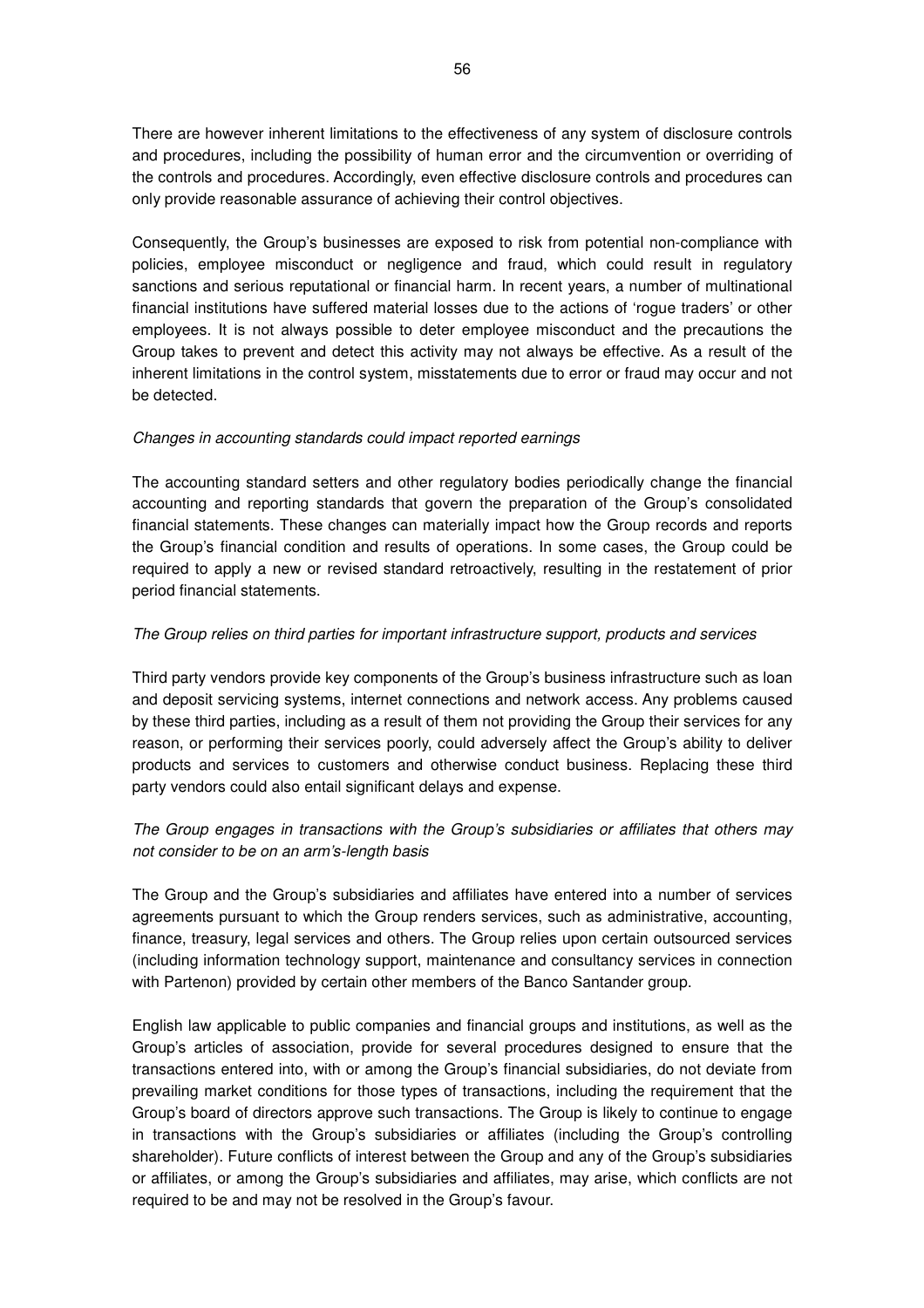## **Risks relating to the Notes**

In this context the following specific risks have been identified as areas for focus:

The Issuer and the Guarantor cannot assure a trading market for the Notes will ever develop or be maintained

The Issuer may issue Notes in different series with different terms in amounts that are to be determined. Such Notes may be unlisted or listed on a recognised stock exchange and there can be no assurance that an active trading market will develop for any series of Notes. There can also be no assurance regarding the ability of Noteholders to sell their Notes or the price at which such holders may be able to sell their Notes. If a trading market were to develop, the Notes could trade at prices that may be higher or lower than the initial offering price and this may result in a return that is greater or less than the interest rate on the Notes, depending on many factors, including:

- the Group's financial results;
- any change in the Issuer's or the Guarantor's creditworthiness;
- the market for similar securities;
- the method of calculating the principal, premium and interest in respect of the Notes;
- the time remaining to the majority of the Notes;
- the outstanding amount of the Notes;
- the redemption features of the Notes; and
- the level, direction and volatility of market interest rates generally.

In addition, certain Notes have a more limited trading market and experience more price volatility because they were designed for specific investment objectives or strategies. There may be a limited number of buyers when an investor decides to sell such Notes. This may affect the price an investor receives for such Notes or the ability of an investor to sell such Notes at all.

## Risks associated with redemption of the Notes

If the applicable Final Terms (or, in the case of Exempt Notes, the applicable Pricing Supplement) specify that the Notes are redeemable at the option of an Issuer, or are otherwise subject to mandatory redemption, the Issuer may (in the case of optional redemption) or must (in the case of mandatory redemption) choose to redeem such Notes at times when prevailing interest rates may be relatively low. Accordingly, an investor generally will not be able to reinvest the redemption proceeds in a comparable security at an effective interest rate as high as that of the Notes.

## The yield to maturity of the Notes may be adversely affected by redemptions by the Issuer

The yield to maturity of each class of Notes will depend mostly on: (i) the amount and timing of the repayment of principal on the Notes and (ii) the price paid by the Noteholders of each class.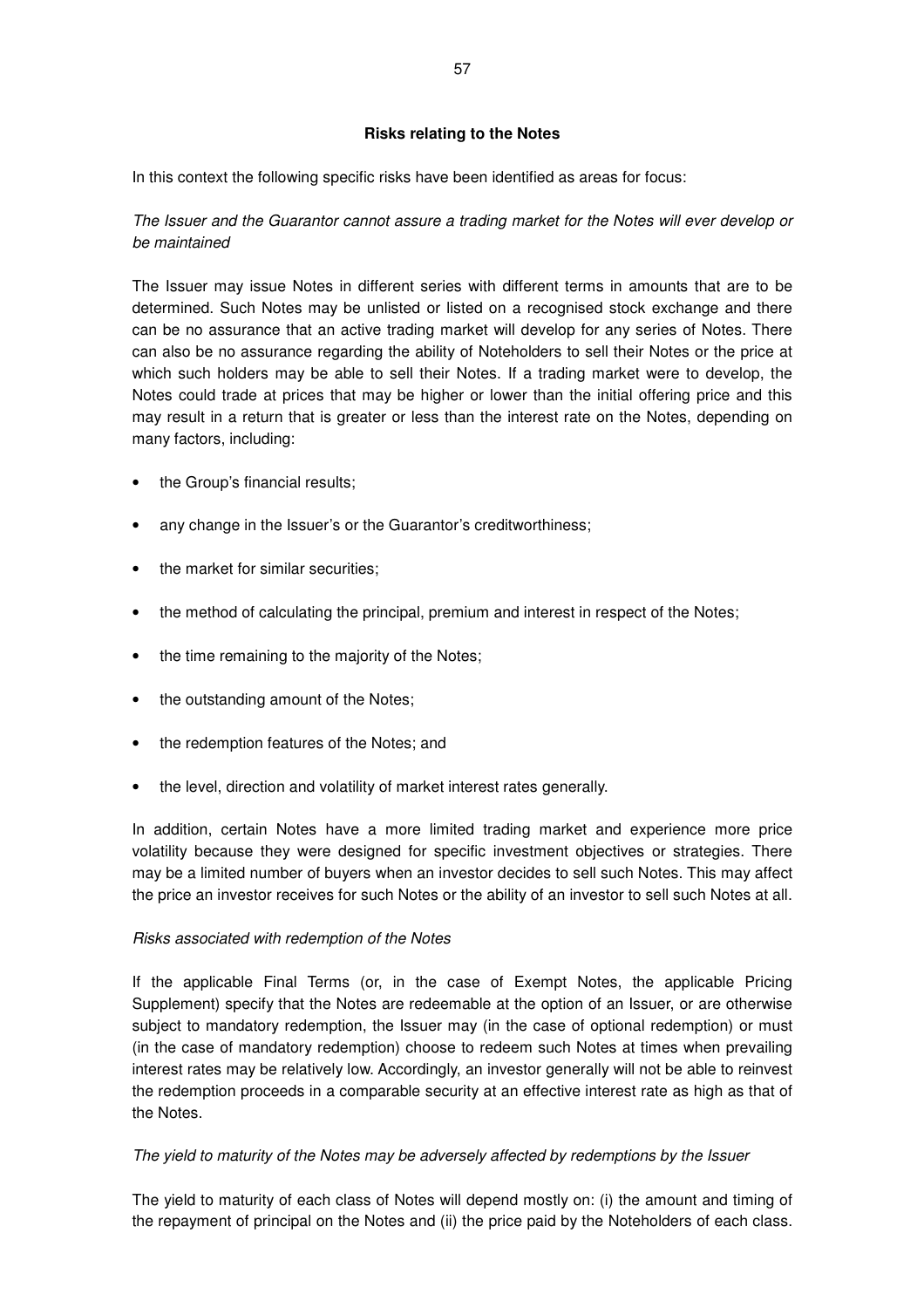The yield to maturity of the Notes may be adversely affected by a higher or lower than anticipated rate of redemptions on the Notes.

# The Notes are subject to selling and transfer restrictions that may affect the existence and liquidity of any secondary market in the Notes

The Notes have not been, and will not be, registered under the Securities Act or any other securities laws. Accordingly, the Notes are subject to certain restrictions on the resale and other transfer thereof as set forth under "Subscription and Sale and Transfer and Selling Restrictions". As a result of such restrictions, the Issuer and the Guarantor cannot be certain of the existence of a secondary market for the Notes or the liquidity of such market if one develops. Consequently, a Noteholder must be able to bear the economic risk of an investment in such Notes for an indefinite period of time.

# The Issuer and the Guarantor may rely on third parties and the Noteholders may be adversely affected if such third party fails to perform their obligations

The Issuer and the Guarantor may be a party to contracts with a number of other third parties that have agreed to perform services in relation to the Notes. For example, a paying agent and the agent bank have agreed to provide payment and calculation services in connection with the Notes; and Euroclear and Clearstream, Luxembourg have in respect of Bearer Global Notes in NGN form, agreed, inter alia, to accept such Bearer Global Notes as eligible for settlement and to properly service the same, and to maintain up to date records in respect of the total amount outstanding of such Bearer Global Notes in NGN form. In the event that any relevant third party was to fail to perform its obligations under the respective agreements to which it is a party, the Noteholders may be adversely affected.

# If the United Kingdom joins the European Monetary Union prior to the maturity of the Notes, the Issuer and the Guarantor cannot assure the Noteholders that this would not adversely affect payments on the Notes

It is possible that prior to the maturity of the Notes the United Kingdom may become a participating member state in the European economic and monetary union and the euro may become the lawful currency of the United Kingdom. In that event (i) all amounts payable in respect of any Notes denominated in pounds sterling may become payable in euro; (ii) applicable provisions of law may allow or require the Issuer to re-denominate such Notes into euro and take additional measures in respect of such Notes; and (iii) the introduction of the euro as the lawful currency of the United Kingdom may result in the disappearance of published or displayed rates for deposits in pounds sterling used to determine the rates of interest on such notes or changes in the way those rates are calculated, quoted and published or displayed. It cannot be said with certainty what effect, if any, adoption of the euro by the United Kingdom would have on investors in the Notes.

### Notes where denominations involve integral multiples: definitive Notes

In relation to any issue of Notes which have denominations consisting of a minimum Specified Denomination plus one or more higher integral multiples of another smaller amount, it is possible that such Notes may be traded in amounts that are not integral multiples of such minimum Specified Denomination. In such a case a holder who, as a result of trading such amounts, holds an amount which is less than the minimum Specified Denomination in his account with the relevant clearing system at the relevant time may not receive a definitive Note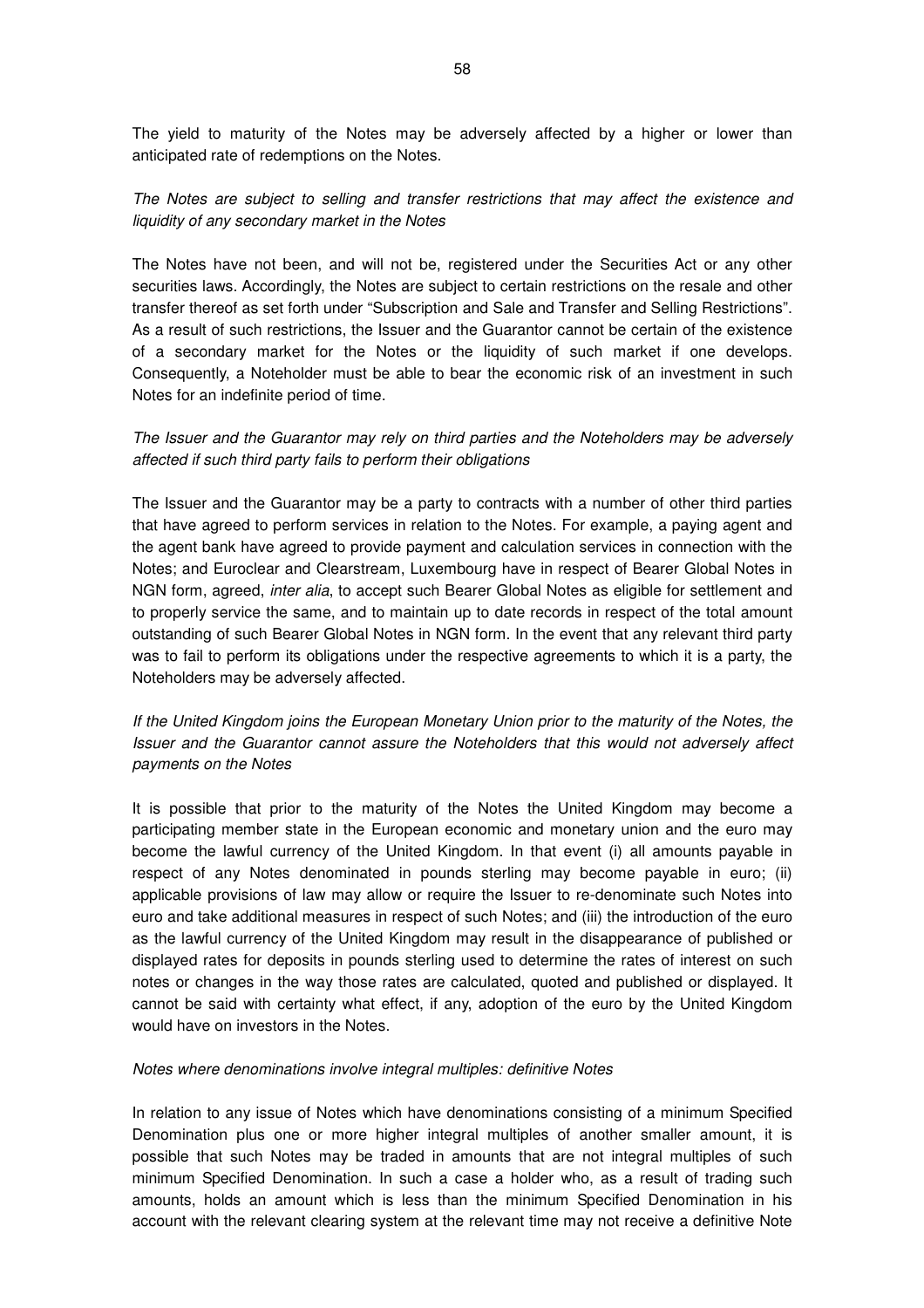in respect of such holding (should definitive Notes be printed) and would need to purchase a principal amount of Notes such that its holding amounts to a Specified Denomination.

If definitive Notes are issued, holders should be aware that definitive Notes which have a denomination that is not an integral multiple of the minimum Specified Denomination may be illiquid and difficult to trade.

#### EU Savings Directive

Under Council Directive 2003/48/EC on the taxation of savings income (the "Savings Directive"), each Member State is required to provide to the tax authorities of another Member State details of certain payments of interest or similar income paid or secured by a person established within its jurisdiction to or for the benefit of an individual resident in that other Member State or certain limited types of entities established in that other Member State.

For a transitional period, Austria is required (unless during that period it elects otherwise) to operate a withholding system in relation to such payments. The end of the transitional period is dependent upon the conclusion of certain other agreements relating to information exchange with certain other countries. A number of non-EU countries and territories including Switzerland have adopted similar measures (a withholding system in the case of Switzerland).

On 24 March, 2014, the Council of the European Union adopted a Council Directive (the "**Amending Directive**") amending and broadening the scope of the requirements described above. The Amending Directive requires Member States to apply these new requirements from 1 January, 2017, and if they were to take effect the changes would expand the range of payments covered by the Savings Directive, in particular to include additional types of income payable on securities. They would also expand the circumstances in which payments that indirectly benefit an individual resident in a Member State must be reported or subject to withholding. This approach would apply to payments made to, or secured for, persons, entities or legal arrangements (including trusts) where certain conditions are satisfied, and may in some cases apply where the person, entity or legal arrangement is established or effectively managed outside of the European Union.

However, the European Commission has proposed the repeal of the Savings Directive from 1 January, 2017 in the case of Austria and from 1 January, 2016 in the case of all other Member States (subject to ongoing requirements to fulfil administrative obligations such as the reporting and exchange of information relating to, and accounting for withholding taxes on, payments made before those dates). This is to prevent overlap between the Savings Directive and a new automatic exchange of information regime to be implemented under Council Directive 2011/16/EU on Administrative Cooperation in the field of Taxation (as amended by Council Directive 2014/107/EU). The proposal also provides that, if it proceeds, Member States will not be required to apply the new requirements of the Amending Directive.

If a payment were to be made or collected through a Member State which has opted for a withholding system and an amount of, or in respect of, tax were to be withheld from that payment, neither the Issuer nor any Paying Agent nor any other person would be obliged to pay additional amounts with respect to any Note as a result of the imposition of such withholding tax. The Issuer is required to maintain a Paying Agent in a Member State that is not obliged to withhold or deduct tax pursuant to the Savings Directive.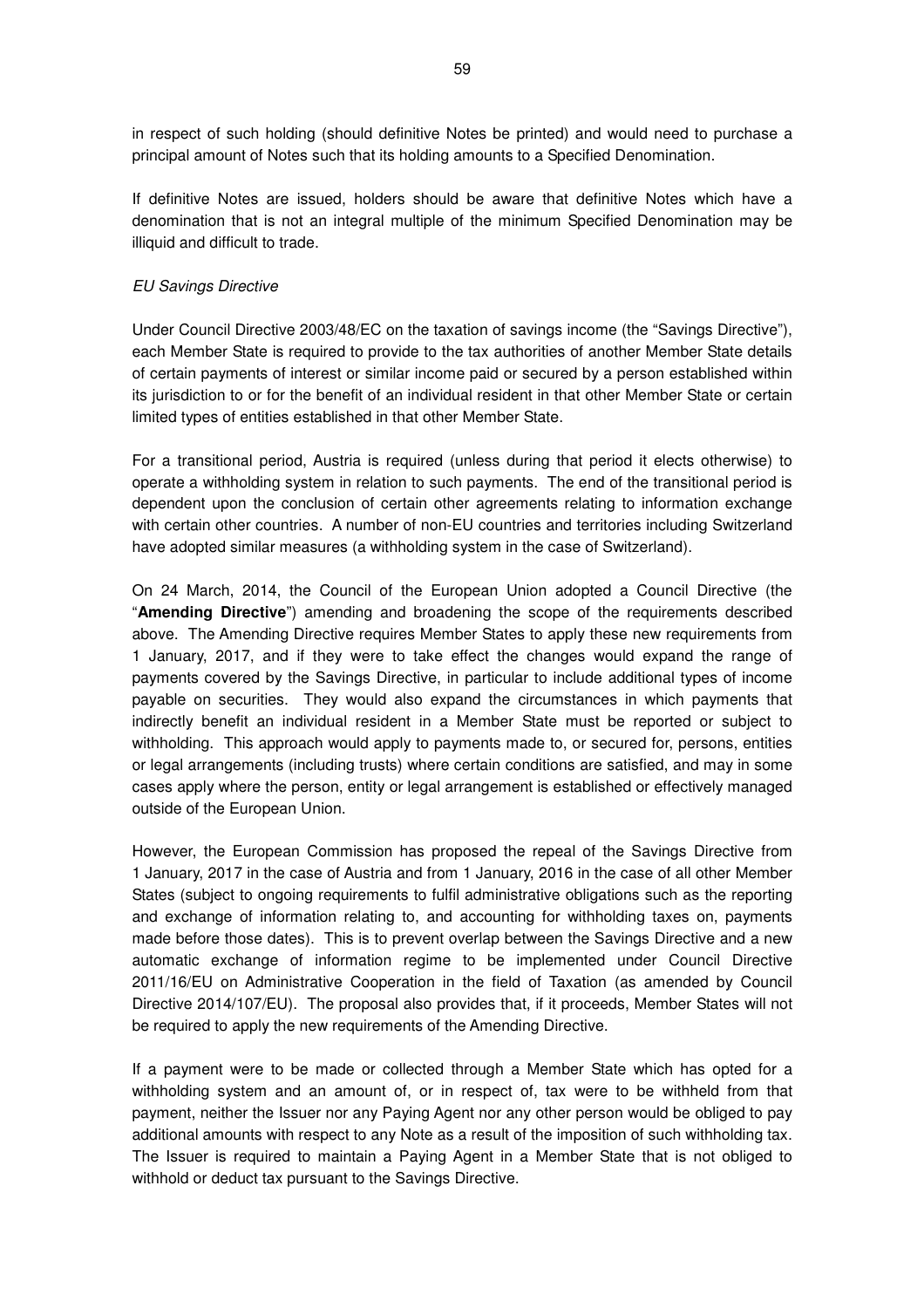The Savings Directive does not preclude Member States from levying other types of withholding tax.

### **FATCA**

The Issuer expects to satisfy the conditions of the US-UK IGA and accordingly does not expect to be required to deduct any tax under FATCA. However, the Issuer will be subject to certain due diligence and reporting requirements under the US-UK IGA and therefore holders of the Notes may be required to provide information and tax documentation regarding their identities, as well as that of their direct or indirect owners, and this information may be reported to the Commissioners for HMRC, and ultimately to the IRS. There can be no assurance that the Issuer will be treated as satisfying the conditions of the US-UK IGA or that in the future it would not be required to deduct tax under FATCA from foreign passthru payments on the Notes.

If an amount in respect of FATCA were to be deducted or withheld either against the Issuer or from interest, principal or other payments on the Notes, neither the Issuer nor any paying agent nor any other person would, pursuant to the conditions of the Notes, be required to pay additional amounts as a result of the deduction or withholding of such tax. FATCA is particularly complex and its application is uncertain at this time.

### **Risks relating to:**

#### Fixed Rate Notes

Investment in Fixed Rate Notes involves the risk that subsequent changes in the market interest rates may adversely affect the value of the Fixed Rate Notes.

### Fixed /Floating Rate Notes

Fixed/Floating Rate Notes may bear interest at a rate that converts from a fixed rate to a floating rate or vice versa. If the rate converts from a fixed rate to a floating rate, the spread on the Fixed/Floating Rate Notes may be less favourable than then prevailing spreads on comparable Floating Rate Notes relating to the same reference rate. In addition, the new floating rate at any time may be lower than the interest rates payable on other Notes. If the rate converts from a floating rate to a fixed rate, the fixed rate may be lower than the then prevailing interest rates payable on the Notes.

#### Inverse Floating Rate Notes

Inverse Floating Rate Notes have an interest rate equal to a fixed rate minus a rate based upon a reference rate such as the London Interbank Offered Rate ("LIBOR"). The market value of Inverse Floating Rate Notes typically is more volatile than the market value of other more conventional floating rate debt securities based on the same reference rate (and with otherwise comparable terms). Inverse Floating Rate Notes are more volatile because an increase in the reference rate not only decreases the interest rate payable on the Notes, but may also reflect an increase in prevailing interest rates, which may further adversely affect the market value of these Notes.

### Capped Floating Rate Notes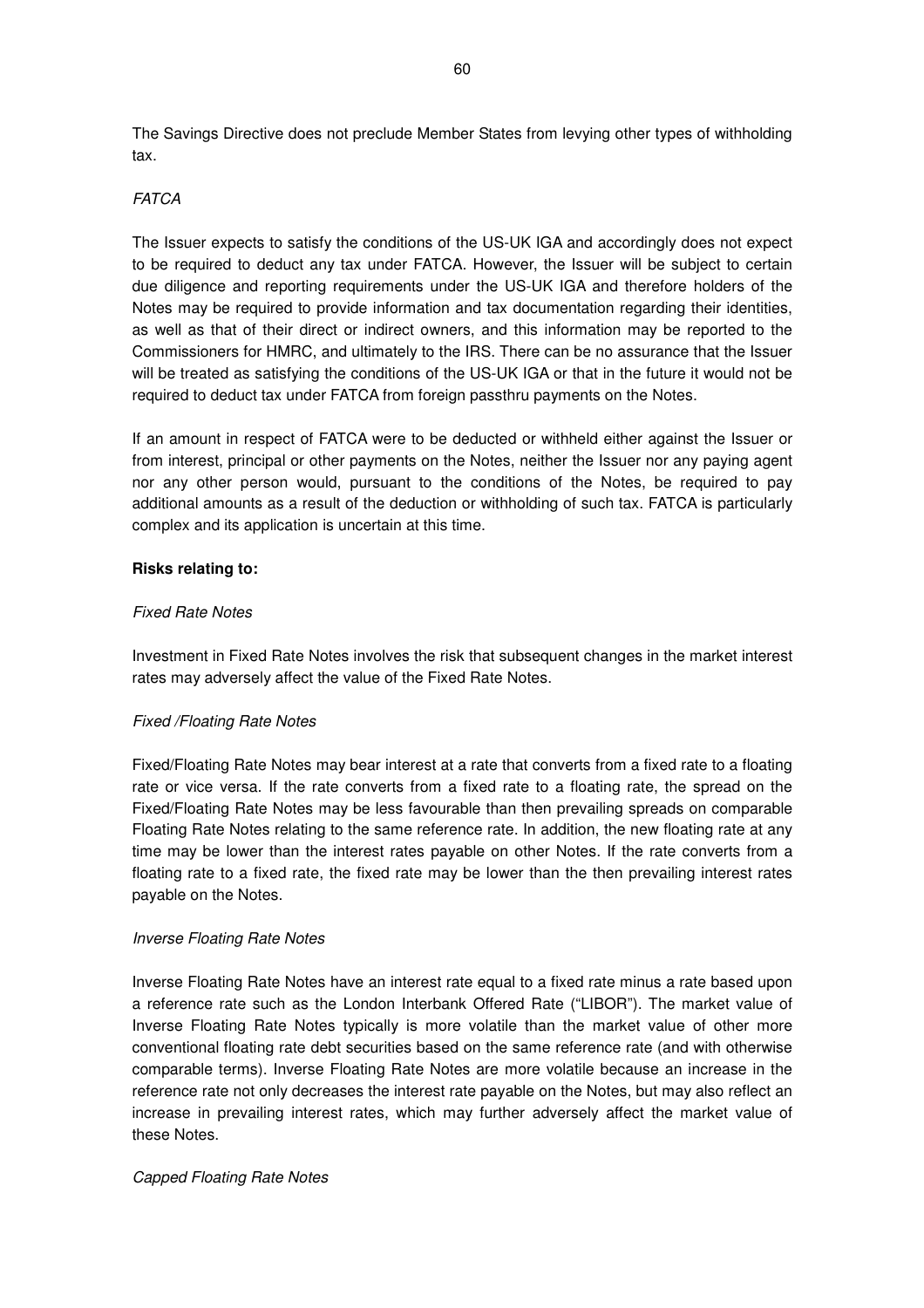Capped Floating Rate Notes usually have an interest rate equal to the sum of a reference rate such as LIBOR and the specified margin (if any) subject to a maximum specified rate. The maximum amount of interest payable in respect of these Notes will occur when the sum of the reference rate and the specified margin (if any) equals the maximum specified rate. Investors in Capped Floating Rate Notes will therefore not benefit from any increase in the relevant reference rate which, when the specified margin is added to such reference rate, would otherwise cause such interest rate to exceed the maximum specified rate. The market value of these Notes would therefore typically fall the closer the sum of the relevant reference rate and the margin is to the maximum specified rate.

### Leveraged Floating Rate Notes

Notes with floating interest rates can be volatile investments. If they are structured to include multipliers, or caps or floors, or any combination of those features, their market value may be more volatile than those for securities that do not include these features.

### Variable Interest Notes

The market value of Variable Interest Notes may be more volatile than for securities that do not determine the accrual of interest on the basis of an underlying reference rate. The investor may receive substantially less interest than the rate of accrual interest specified in the applicable Final Terms (or, in the case of Exempt Notes, the applicable Pricing Supplement) or no interest at all on such Variable Interest Notes.

### Notes issued at a substantial discount or premium

The market value of securities issued at a substantial discount or premium from their principal amount tend to fluctuate more in relation to general changes in interest rates than do prices for conventional interest-bearing securities. Generally, the longer the remaining term of the securities, the greater the price volatility as compared to conventional interest-bearing securities with comparable maturities.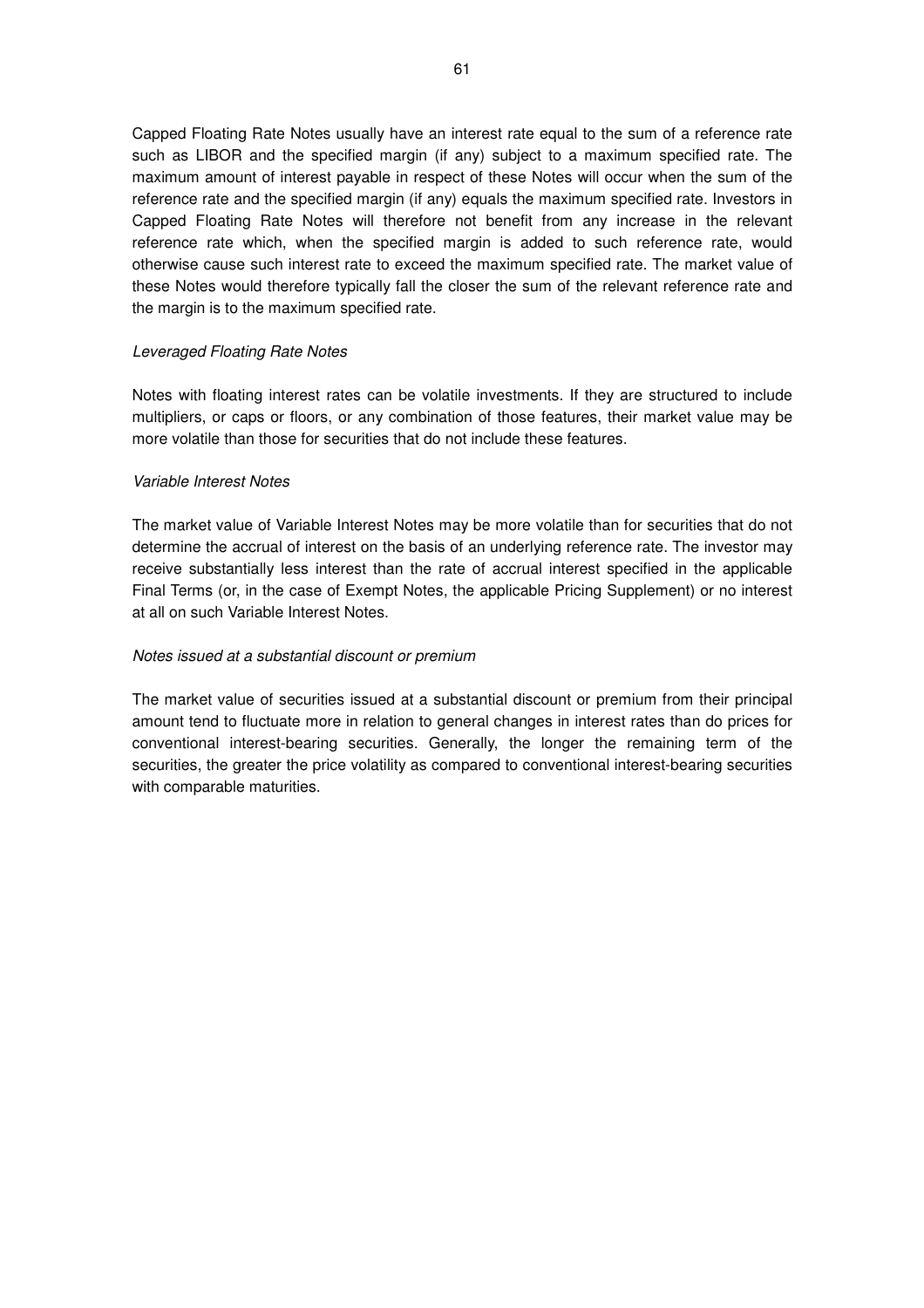# **FORM OF THE NOTES**

Any reference in this section to "applicable Final Terms" shall be deemed to include a reference to "applicable Pricing Supplement" where relevant.

The Notes of each Series will be in either bearer form or registered (or inscribed) form. Bearer Notes will be issued outside the United States in reliance on Regulation S and Registered Notes will be issued both outside the United States in reliance on the exemption from registration provided by Regulation S and within the United States in reliance on Rule 144A.

# Bearer Notes

Each Tranche of Bearer Notes will be initially represented by either a temporary bearer global note (a "Temporary Bearer Global Note") or a permanent bearer global note (a "Permanent Bearer Global Note" and, together with the Temporary Bearer Global Note, the "Bearer Global Notes") as indicated in the applicable Final Terms, which, in either case, will:

- (i) if the Bearer Global Notes are intended to be issued in new global note ("NGN") form, as stated in the applicable Final Terms, be delivered on or prior to the original issue date of the Tranche to a common safekeeper (the "Common Safekeeper") for Euroclear Bank S.A./N.V. ("Euroclear") and Clearstream Banking, societe anonyme ("Clearstream, Luxembourg"); and
- (ii) if the Bearer Global Notes are not intended to be issued in NGN form, be delivered on or prior to the original issue date of the Tranche to a common depositary for Euroclear and Clearstream, Luxembourg.

Where the Bearer Global Notes issued in respect of any Tranche are in NGN form, the relevant clearing system(s) will be notified whether or not such Bearer Global Notes are intended to be held in a manner which would allow Eurosystem eligibility. Any indication that the Bearer Global Notes are to be so held does not necessarily mean that the Notes of the relevant Tranche will be recognised as eligible collateral for Eurosystem monetary policy and intra-day credit operations by the Eurosystem either upon issue or at any times during their life as such recognition depends upon satisfaction of the Eurosystem eligibility criteria. The Common Safekeeper for NGNs will either be Euroclear or Clearstream, Luxembourg or another entity approved by Euroclear and Clearstream, Luxembourg.

# Exchange

In respect of each Tranche of Notes in respect of which a Temporary Bearer Global Note is issued, on and after the date (the "Exchange Date") which is 40 days after the Temporary Bearer Global Note is issued, interests in such Temporary Bearer Global Note will be exchangeable (free of charge) upon a request as described therein for either:

- (i) interests in a Permanent Bearer Global Note of the same Series, or
- (ii) definitive Bearer Notes of the same Series with, where applicable, interest coupons and talons attached (as indicated in the applicable Final Terms and subject, in the case of definitive Bearer Notes, to such notice period as is specified in the applicable Final Terms).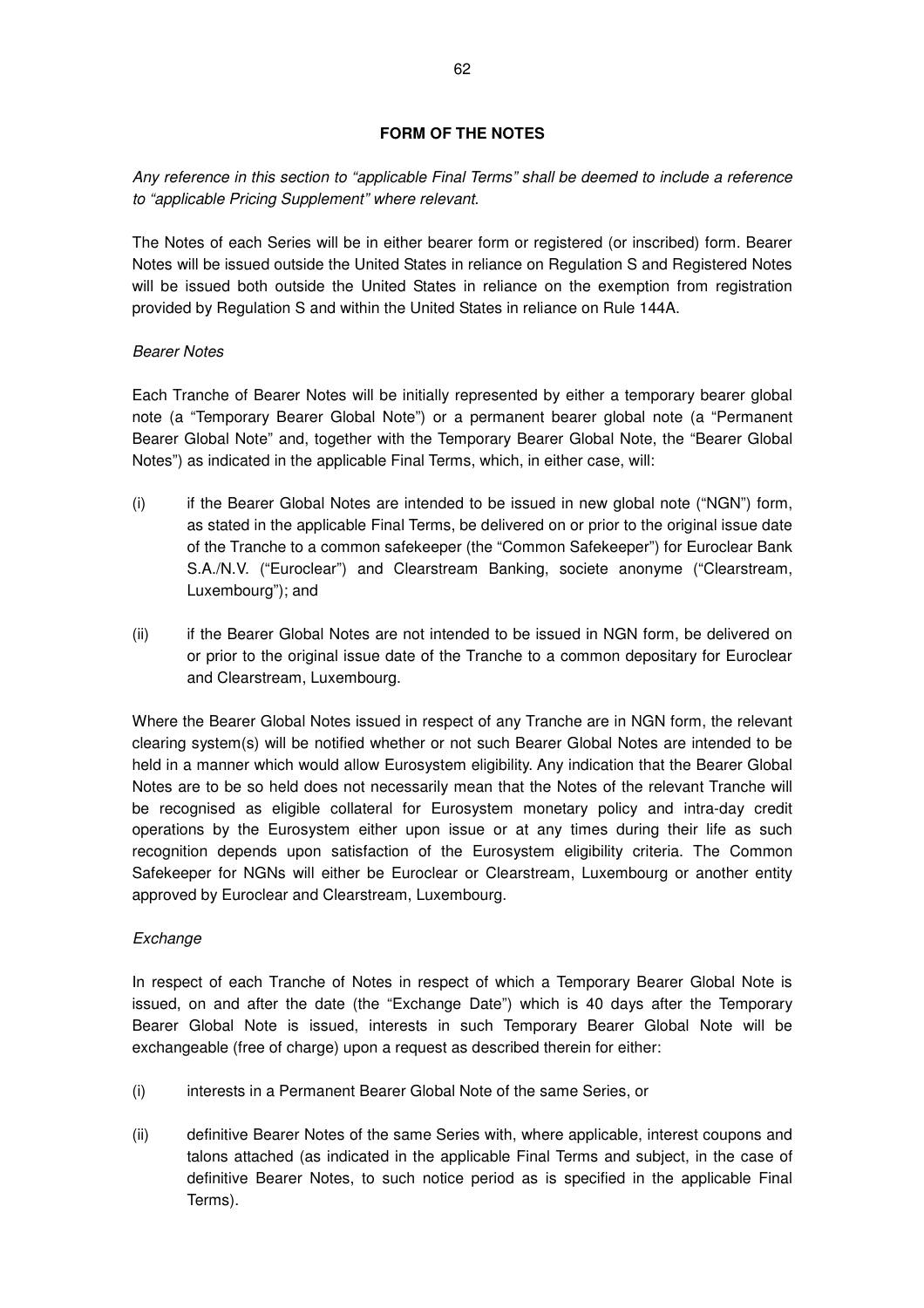In each case such exchange shall be made against certification of beneficial ownership as described above, unless such certification has already been given. Purchasers in the United States and certain U.S. persons will not be able to receive definitive Bearer Notes. The holder of a Temporary Bearer Global Note will not be entitled to collect any payment of interest, principal or other amount due on or after the Exchange Date unless, upon due presentation and certification, exchange of the Temporary Bearer Global Note for an interest in a Permanent Bearer Global Note or for definitive Bearer Notes is improperly withheld or refused.

The applicable Final Terms will specify that a Permanent Bearer Global Note will be exchangeable (free of charge), in whole but not in part, for definitive Bearer Notes with, where applicable, interest coupons and talons attached upon either:

- (1) not less than 60 days' written notice from Euroclear and/or Clearstream, Luxembourg (acting on the instructions of any holder of an interest in such Permanent Bearer Global Note) to the Principal Paying Agent, or
- (2) only upon the occurrence of an Exchange Event (as defined below).

No definitive Bearer Notes will be sent by post or otherwise delivered to any location in the United States or its possessions in connection with such exchange.

The exchange of a Permanent Bearer Global Note for definitive Bearer Notes upon notice from Euroclear and/or Clearstream, Luxembourg (acting on the instructions of any holder of an interest in such Permanent Bearer Global Note) should not be expressed to be applicable in the applicable Final Terms if the Bearer Notes are issued with a minimum Specified Denomination such as €100,000 (or its equivalent in another currency) plus one or more higher integral multiples of another smaller amount such as  $€1,000$  (or its equivalent in another currency). Furthermore, such Specified Denomination construction is not permitted in relation to any issue of Bearer Notes which is to be represented on issue by a Temporary Bearer Global Note exchangeable for definitive Bearer Notes.

For these purposes, "Exchange Event" means that:

- (1) an Event of Default (as defined in Condition 9) has occurred and is continuing,
- (2) the Issuer has been notified that both Euroclear and Clearstream, Luxembourg have been closed for business for a continuous period of 14 days (other than by reason of holiday, statutory or otherwise) or have announced an intention permanently to cease business or have in fact done so and, in any such case, no alternative clearing system satisfactory to the Issuer, the Principal Paying Agent and the Trustee is available, or
- (3) the Issuer or the Guarantor has or will become subject to adverse tax consequences which would not be suffered were the Notes represented by the Permanent Bearer Global Note in definitive form.

The Issuer will promptly give notice to the Noteholders in accordance with Condition 13 if an Exchange Event occurs. In the event of the occurrence of an Exchange Event, Euroclear and/or Clearstream, Luxembourg (acting on the instructions of any holder of an interest in such Permanent Bearer Global Note) or the Trustee may give notice to the Principal Paying Agent requesting exchange and, in the event of the occurrence of an Exchange Event as described in (3) above, the Issuer or the Guarantor may also give notice to the Principal Paying Agent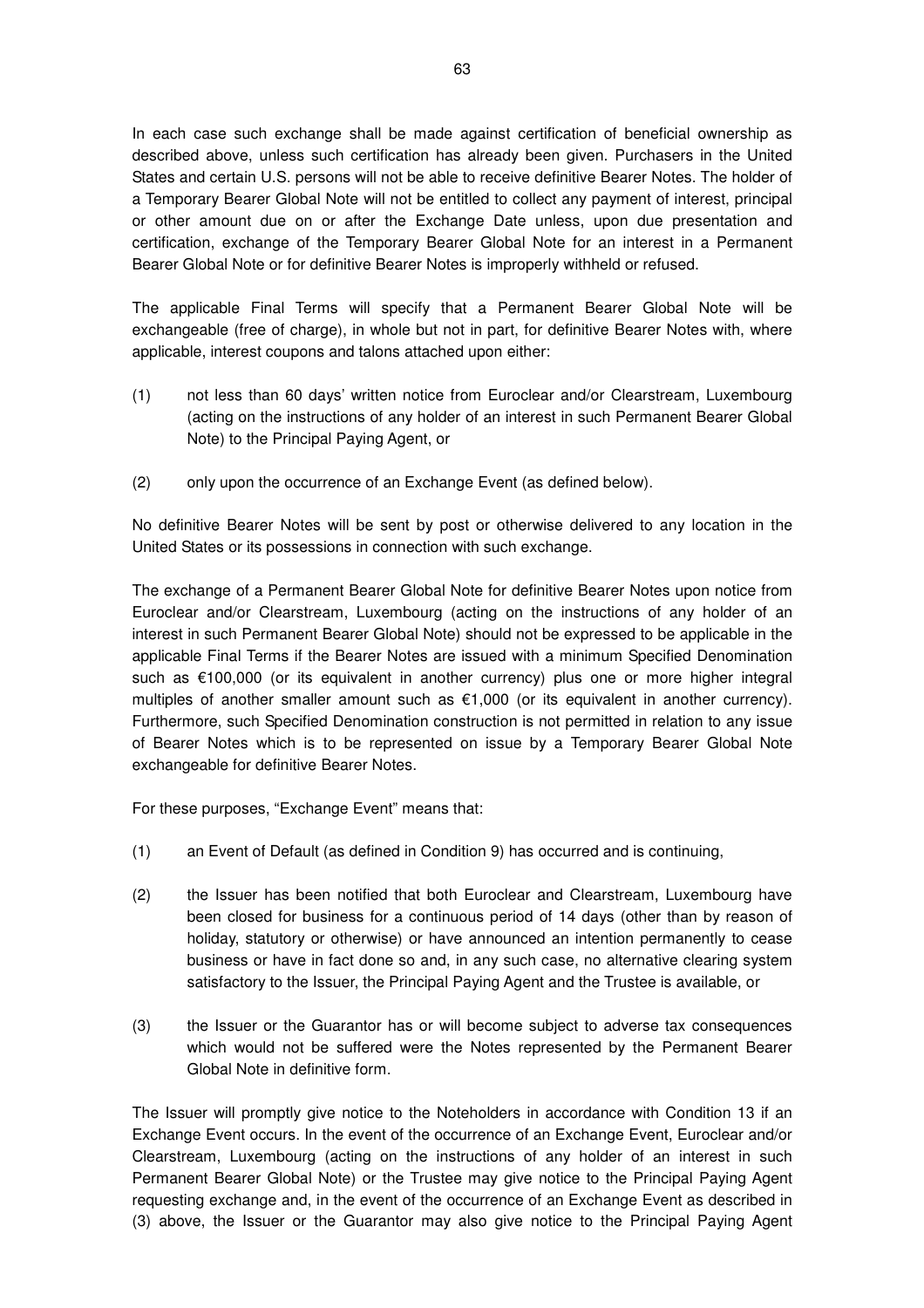requesting exchange. Any such exchange shall occur not later than 45 days after the date of receipt of the first relevant notice by the Principal Paying Agent.

#### **Payments**

Whilst any Bearer Note is represented by a Temporary Bearer Global Note, payments of principal, interest (if any) and any other amount payable in respect of the Notes due prior to the Exchange Date (as defined above) will be made against presentation of the Temporary Bearer Global Note (if the Temporary Bearer Global Note is not intended to be issued in NGN form) only to the extent that certification (in a form to be provided) to the effect that the beneficial owners of interests in such Bearer Note are not U.S. persons or persons who have purchased for resale to any U.S. person, as required by U.S. Treasury regulations, has been received by Euroclear and/or Clearstream, Luxembourg and Euroclear and/or Clearstream, Luxembourg, as applicable, has given a like certification (based on the certifications it has received) to the Principal Paying Agent.

Payments of principal, interest (if any) or any other amounts on a Permanent Bearer Global Note will be made through Euroclear and/or Clearstream, Luxembourg against presentation or surrender (as the case may be) of the Permanent Bearer Global Note (if the Permanent Bearer Global Note is not intended to be issued in NGN form) without any requirement for certification.

### Legends Concerning United States Persons

The following legend will appear on all Bearer Notes which have an original maturity of more than 365 days and on all Talons and Coupons relating to such Notes:

"ANY UNITED STATES PERSON WHO HOLDS THIS OBLIGATION WILL BE SUBJECT TO LIMITATIONS UNDER THE UNITED STATES INCOME TAX LAWS, INCLUDING THE LIMITATIONS PROVIDED IN SECTIONS 165(j) AND 1287(a) OF THE INTERNAL REVENUE CODE."

The sections referred to provide that United States persons, with certain exceptions, will not be entitled to deduct any loss on Bearer Notes, Talons and Coupons and will not be entitled to capital gains treatment of any gain on any sale, disposition, redemption or payment of principal in respect of such Notes, Talons and Coupons.

The term "United States person", as used in this paragraph and in the preceding paragraph, has the meaning set forth in the Internal Revenue Code and the U.S. Treasury regulations thereunder.

#### **Transfers**

Notes which are represented by a Bearer Global Note will only be transferable in accordance with the rules and procedures for the time being of Euroclear or Clearstream, Luxembourg, as the case may be.

### Registered Notes

Registered Notes offered and sold in reliance on Regulation S may only be offered and sold to non-U.S. persons outside the United States and will initially be represented by a global note in registered form, without interest coupons or talons (a "Regulation S Global Note" and, together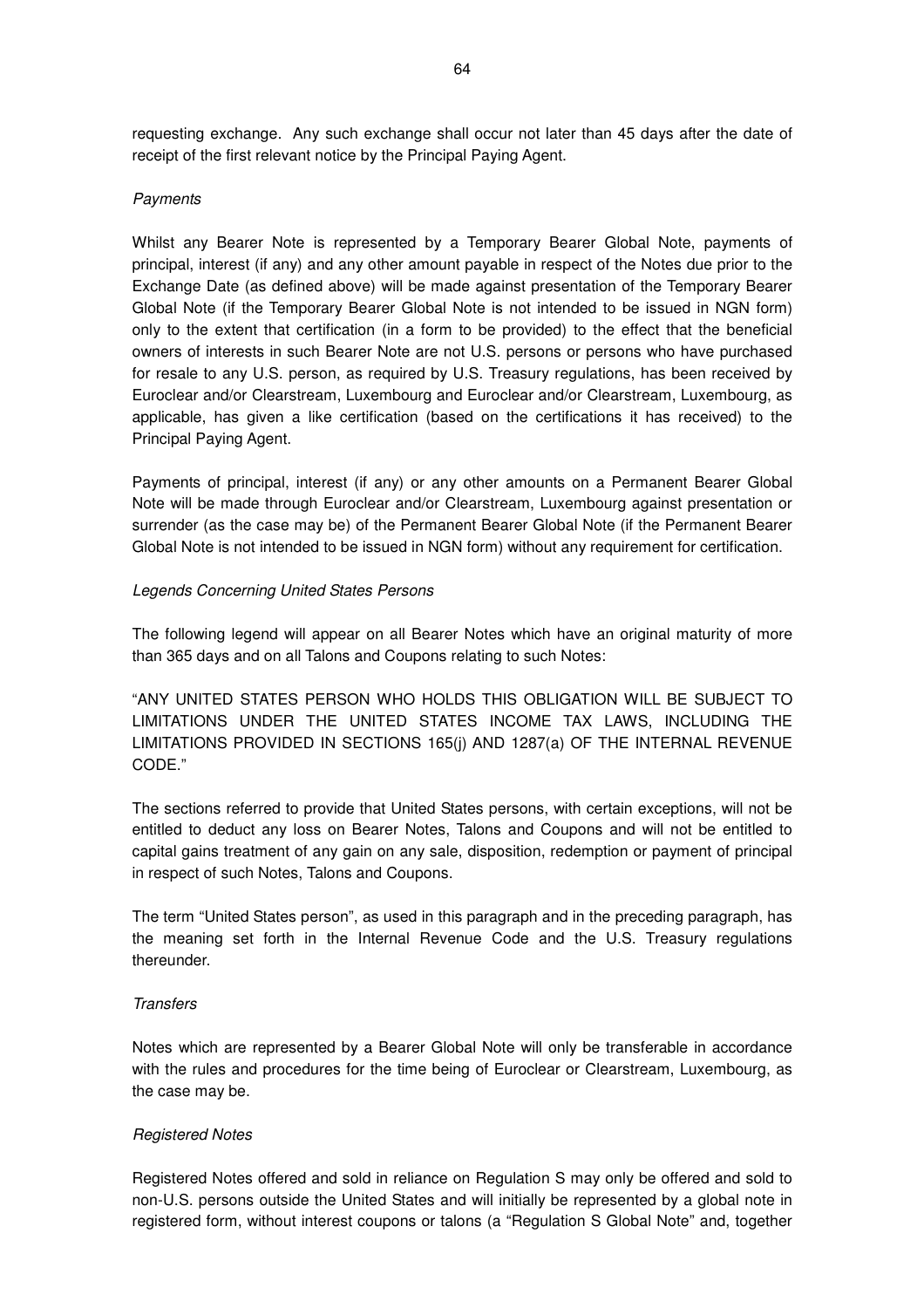with any Notes issued in registered form in exchange or substitution therefore, the "Regulation S Notes") which will be deposited with a common depositary, common safekeeper or depositary, as the case may be, for, and registered in the name of a common nominee or nominee of, Euroclear and Clearstream, Luxembourg or such other clearing system as may be agreed between the Issuer and the relevant Dealer and specified in the Final Terms, or in the name of a nominee of the common safekeeper. Prior to expiry of the Distribution Compliance Period (as defined in "Terms and Conditions of the Notes") applicable to each Tranche of Notes, beneficial interests in a Regulation S Global Note may not be offered or sold to, or for the account or benefit of, a U.S. person save as otherwise provided in Condition 2 and may not be held otherwise than through Euroclear or Clearstream, Luxembourg (or such other clearing system as may be agreed between the Issuer and the relevant Dealer and specified in the Final Terms) and such Regulation S Global Note will bear a legend regarding such restrictions on transfer.

Registered Notes offered and sold in reliance on Rule 144A may only be offered and sold in the United States or to U.S. persons in private transactions to "qualified institutional buyers" within the meaning of Rule 144A under the Securities Act ("QIBs") and will be represented by a global note in registered form, without interest coupons or talons (a "Rule 144A Global Note" and, together with a Regulation S Global Note, the "Registered Global Notes") which will be deposited with a custodian for, and registered in the name of a nominee of, The Depository Trust Company ("DTC").

Where a Registered Global Note issued in respect of any Tranche is intended to be held under the new safekeeping structure ("NSS"), the relevant clearing system(s) will be notified whether or not such Registered Global Note is intended to be held in a manner which would allow Eurosystem eligibility. Any indication that a Registered Global Note is to be so held under NSS does not necessarily mean that the Registered Notes of the relevant Tranche will be recognised as eligible collateral for Eurosystem monetary policy and intra-day credit operations by the Eurosystem either upon issue or at any times during their life as such recognition depends upon satisfaction of the Eurosystem eligibility criteria. The common safekeeper for a Registered Global Note held under NSS will either be Euroclear or Clearstream, Luxembourg or another entity approved by Euroclear and Clearstream, Luxembourg.

## **Exchange**

Persons holding beneficial interests in Registered Global Notes will be entitled or required, as the case may be, under the circumstances described below, to receive physical delivery of definitive Notes in registered form.

Interests in a Registered Global Note will be exchangeable (free of charge), in whole but not in part, for definitive Registered Notes without interest coupons or talons attached only upon the occurrence of an Exchange Event. For these purposes, "Exchange Event" means that:

- (1) an Event of Default (as defined in Condition 9) has occurred and is continuing;
- (2) in the case of Notes represented by a Rule 144A Global Note only, DTC has notified the Issuer that it is unwilling or unable to continue to act as depository for the Notes and no alternative clearing system satisfactory to the Issuer, the Principal Paying Agent, the Registrar and the Trustee is available;
- (3) in the case of Notes represented by a Rule 144A Global Note only, DTC has ceased to constitute a clearing agency registered under the Exchange Act or in the case of Notes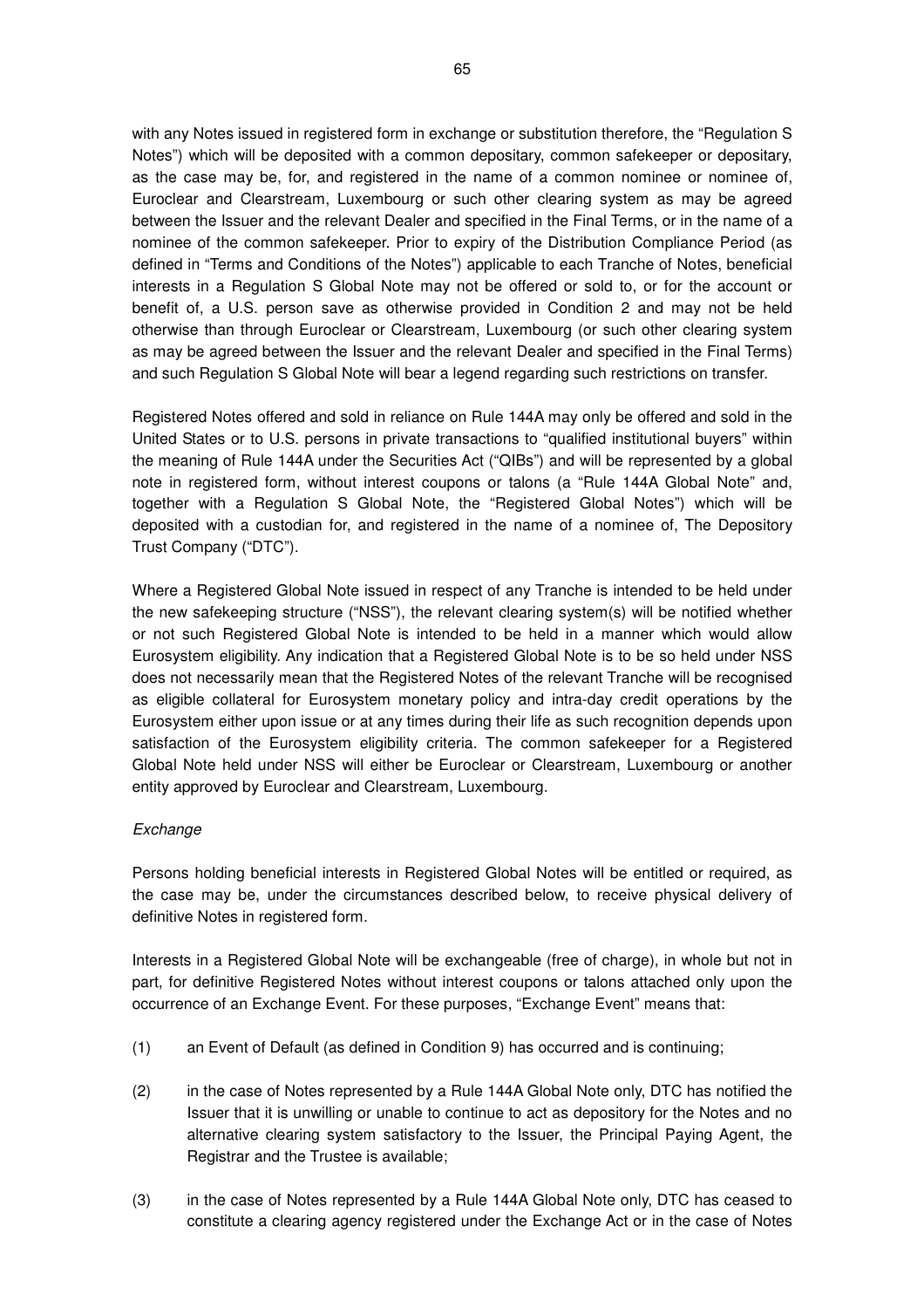represented by a Regulation S Global Note only, the Issuer has been notified that both Euroclear and Clearstream, Luxembourg have been closed for business for a continuous period of 14 days (other than by reason of holiday, statutory or otherwise) or have announced an intention permanently to cease business or have in fact done so and, in any such case, no alternative clearing system satisfactory to the Issuer, the Principal Paying Agent, the Registrar and the Trustee is available; or

(4) the Issuer or the Guarantor has or will become subject to adverse tax consequences which would not be suffered were the Notes represented by the Registered Global Note in definitive form.

The Issuer will promptly give notice to the Noteholders in accordance with Condition 13 if an Exchange Event occurs. In the event of the occurrence of an Exchange Event, DTC, Euroclear and/or Clearstream, Luxembourg (each acting on the instructions of any holder of an interest in such Registered Global Note) or the Trustee may give notice to the Registrar requesting exchange and, in the event of the occurrence of an Exchange Event as described in (4) above, the Issuer or the Guarantor may also give notice to the Registrar requesting exchange. Any such exchange shall occur not later than 10 days after the date of receipt of the first relevant notice by the Registrar.

### **Payments**

Payments of principal, interest and any other amount in respect of the Registered Global Notes will, in the absence of provision to the contrary, be made to the person(s) shown on the Register on the relevant Record Date (each as defined in Condition  $5(d)$ ) as the registered holder(s) of the Registered Global Notes. None of the Issuer, the Guarantor, the Trustee, any Paying Agent and the Registrar will have any responsibility or liability for any aspect of the records relating to or payments or deliveries made on account of beneficial ownership interests in the Registered Global Notes or for maintaining, supervising or reviewing any records relating to such beneficial ownership interests.

Payments of principal, interest or any other amount in respect of the Registered Notes in definitive form will, in the absence of provision to the contrary, be made to the persons shown on the Register on the relevant Record Date (as defined in Condition  $5(d)$ ) immediately preceding the due date for payment in the manner provided in that Condition.

## **Transfers**

Interests in a Registered Global Note may, subject to compliance with all applicable restrictions, be transferred to a person who wishes to hold such interest in another Registered Global Note. The Rule 144A Notes will be subject to certain restrictions on transfer set forth therein and will bear a legend regarding such restrictions. No beneficial owner of an interest in a Registered Global Note will be able to transfer such interest, except in accordance with the applicable procedures of DTC, Euroclear and Clearstream, Luxembourg, in each case to the extent applicable. **Registered Notes are also subject to the restrictions on transfer set forth therein and will bear a legend regarding such restrictions, see "Subscription and Sale and Transfer and Selling Restrictions"**.

All transfers of Registered Notes and entries on the Register are subject to the detailed regulations concerning the transfer of Registered Notes set out in Schedule 4 to the Agency Agreement. The regulations may be changed by the Issuer with the prior written approval of the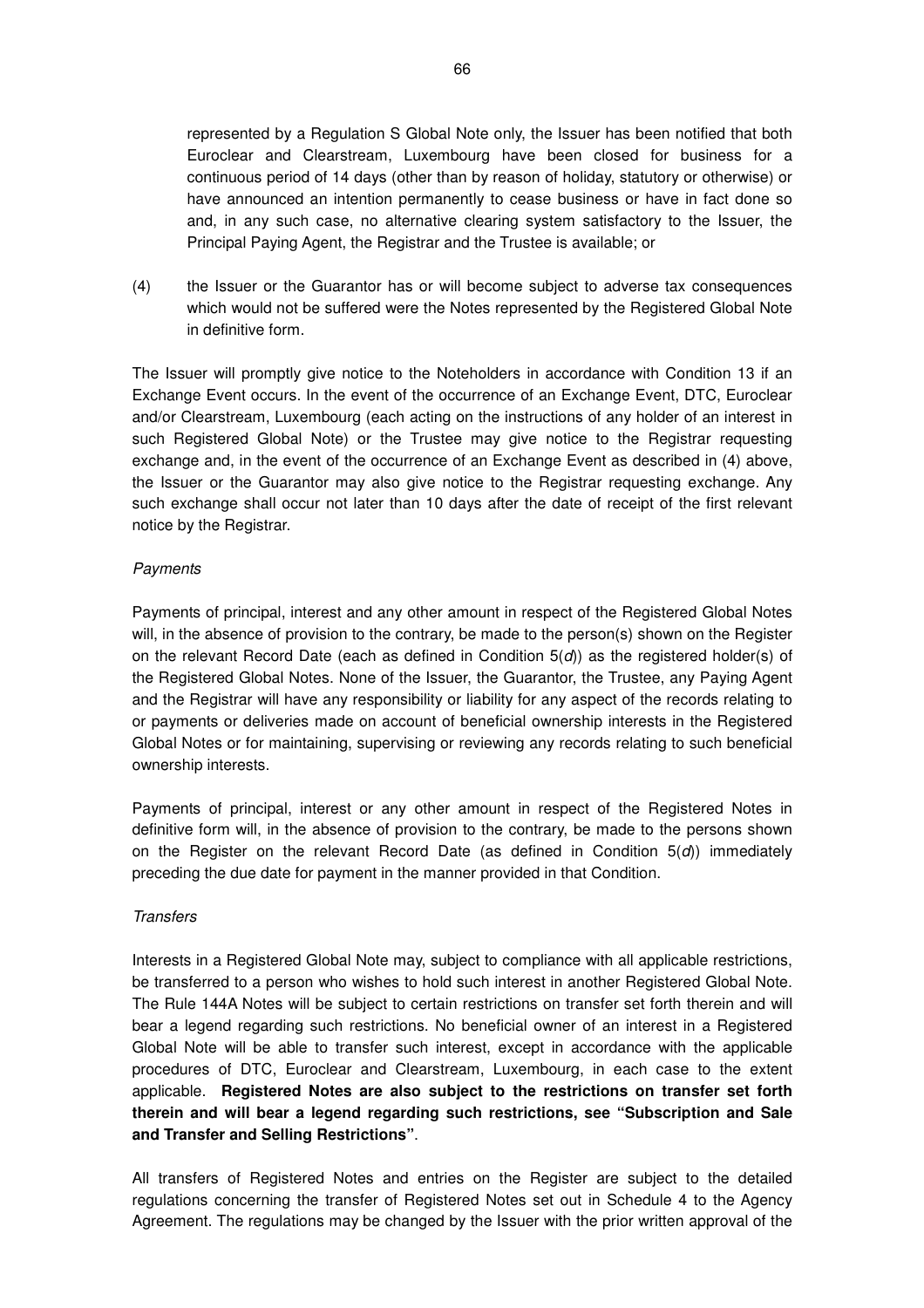Trustee, the Registrar and the Transfer Agent. A copy of the current regulations will be made available for inspection during usual business hours and upon reasonable notice at the principal office of the Trustee and at the Specified Office of each of the Paying Agents.

#### General

Pursuant to the Agency Agreement (as defined under "Terms and Conditions of the Notes"), the Principal Paying Agent shall arrange that, where a further Tranche of Notes is issued which is intended to form a single Series with an existing Tranche of Notes at a point after the Issue Date of the further Tranche, the Notes of such further Tranche shall be assigned a common code and ISIN and, where applicable, a CUSIP and CINS number which are different from the common code, ISIN, CUSIP and CINS assigned to Notes of any other Tranche of the same Series until such time as the Tranches are consolidated and form a single Series, which shall not be prior to the expiry of the Distribution Compliance Period (as defined in "Terms and Conditions of the Notes") applicable to the Notes of such Tranche.

For so long as any of the Notes is represented by a Bearer Global Note or a Regulation S Global Note held on behalf of or, as the case may be, registered in the name of a common nominee for, Euroclear, and/or Clearstream, Luxembourg (or, as the case may be, a nominee for the common safekeeper), each person (other than Euroclear or Clearstream, Luxembourg) who is for the time being shown in the records of Euroclear or of Clearstream, Luxembourg as the holder of a particular nominal amount of such Notes (in which regard any certificate or other document issued by Euroclear or Clearstream, Luxembourg as to the nominal amount of such Notes standing to the account of any person shall be conclusive and binding for all purposes save in the case of manifest error) shall be treated by the Issuer, the Guarantor, the Trustee, the Paying Agents, the Transfer Agents and the Registrar as the holder of such nominal amount of such Notes for all purposes other than with respect to the payment of principal or interest on such nominal amount of such Notes, for which purpose the bearer of the relevant Bearer Global Note or the registered holder of the relevant Regulation S Global Note shall be treated by the Issuer, the Guarantor, the Trustee, the Paying Agents, the Transfer Agents and the Registrar as the holder of such nominal amount of such Notes in accordance with and subject to the terms of the relevant Global Note and the expressions "Noteholder" and "holder of Notes" and related expressions shall be construed accordingly.

For so long as any of the Notes is represented by a Rule 144A Global Note registered in the name of DTC or its nominee, each person who is for the time being shown in the records of DTC or such nominee as the holder of a particular nominal amount of such Notes shall be treated by the Issuer, the Guarantor, the Trustee, the Paying Agents, the Registrar and the Transfer Agents as the holder of such nominal amount of such Notes for all purposes other than with respect to the payment of principal or interest on, or voting, giving consents or making requests in respect of, such nominal amount of such Notes, for which purpose DTC or, in the case of payments only, its nominee shall be treated by the Issuer, the Guarantor, the Trustee, the Principal Paying Agent, the Paying Agents, the Registrar and the Transfer Agents as the holder of such nominal amount of such Notes in accordance with and subject to the terms of such Rule 144A Global Note; and the expressions "Noteholder" and "holder of Notes" and related expressions shall be construed accordingly.

Any reference herein to DTC, Euroclear and/or Clearstream, Luxembourg shall, whenever the context so permits, except in relation to Notes issued in NGN form or held under the New Safekeeping Structure for registered global securities, be deemed to include a reference to any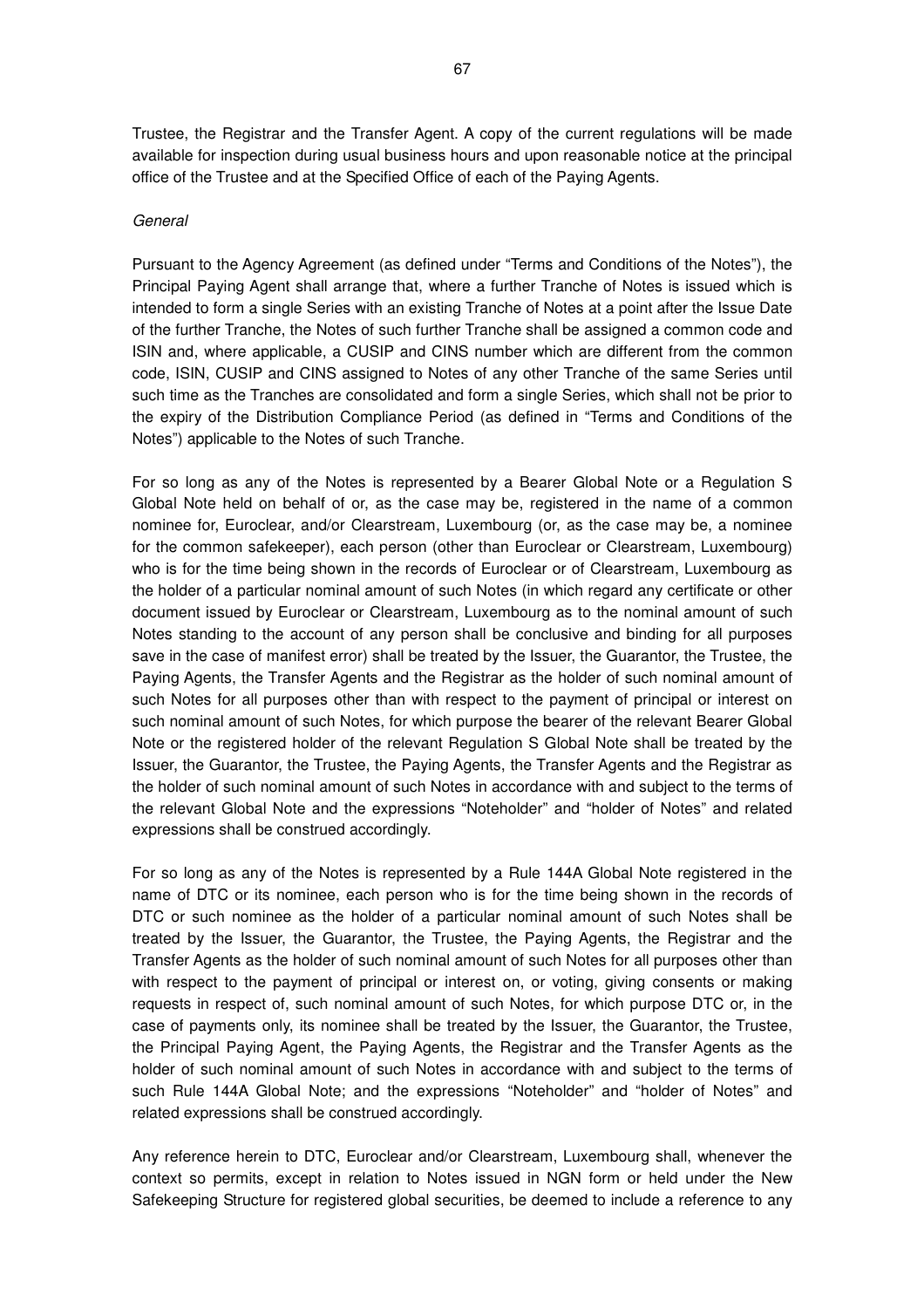successor operator and/or successor clearing system and/or any additional or alternative clearing system specified in the applicable Final Terms.

Any reference herein to the common depositary, depositary or, as applicable, common safekeeper shall, whenever the context so permits, be deemed to include references to any successor common depositary, depositary or, as applicable, common safekeeper or any additional or alternative common depositary, depositary or, as applicable, common safekeeper as is approved by the Issuer, the Guarantor, the Principal Paying Agent, the Registrar and the Trustee.

Any reference herein to the nominee or, as applicable, common nominee shall, whenever the context so permits, be deemed to include references to any successor nominee or, as applicable, common nominee or any additional or alternative nominee or, as applicable, common nominee as is approved by the Issuer, the Guarantor, the Principal Paying Agent, the Registrar and the Trustee.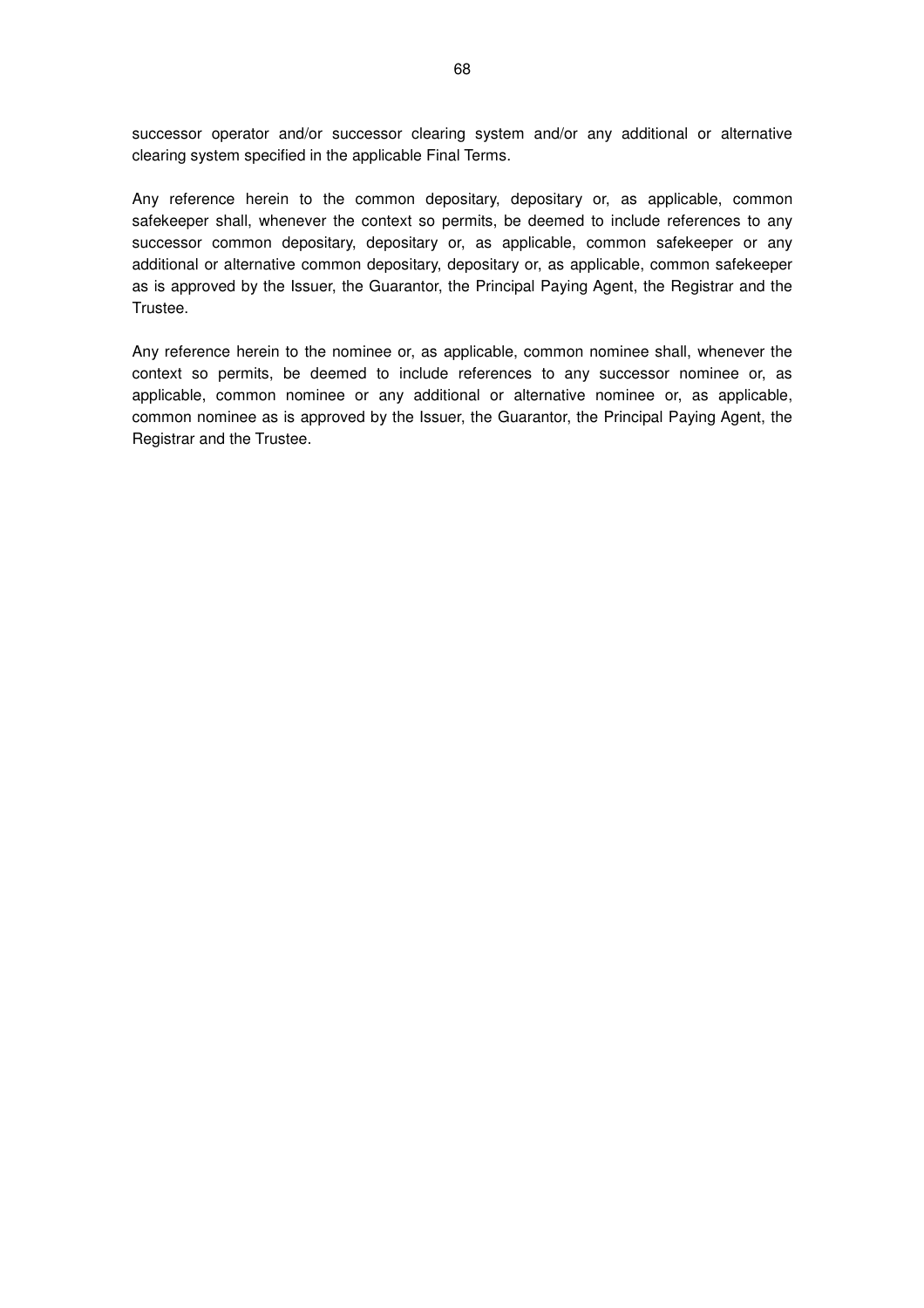## **FORM OF FINAL TERMS**

Set out below is the form of Final Terms which will be completed for each Tranche of Notes which are not Exempt Notes and which are issued under the Programme with a denomination of at least €100,000 (or its equivalent in another currency) pursuant to this Prospectus.

[Date]

**PLEASE CAREFULLY READ THE PROSPECTUS AND THE RISK FACTORS IN THE PROSPECTUS. EACH INVESTOR SHOULD CONSULT ITS OWN FINANCIAL AND LEGAL ADVISORS ABOUT THE RISKS ASSOCIATED WITH AN INVESTMENT IN THE NOTES AND THE SUITABILITY OF AN INVESTMENT IN THE NOTES IN LIGHT OF THEIR PARTICULAR CIRCUMSTANCES.** 

## **ABBEY NATIONAL TREASURY SERVICES plc**

# **Issue of [Nominal Amount of Tranche] [Title of Notes] Guaranteed by Santander UK plc under the U.S.\$30,000,000,000 Euro Medium Term Note Programme**

# **PART A – CONTRACTUAL TERMS**

[Terms used herein shall be deemed to be defined as such for the purposes of the Terms and Conditions (the "Conditions") set forth in the Prospectus dated [ ] [and the supplements] to it dated [ ]] which [together] constitute[s] a base prospectus for the purposes of the Prospectus Directive. This document constitutes the Final Terms of the Notes described herein for the purposes of Article 5.4 of the Prospectus Directive and must be read in conjunction with the Prospectus[, as supplemented]. Full information on the Issuer, the Guarantor and the offer of the Notes is only available on the basis of the combination of these Final Terms and the Prospectus[, as supplemented]. The Prospectus [and the supplements] to it] [has / have] been published on the website http://www.aboutsantander.co.uk/investors.aspx.]

[Terms used herein shall be deemed to be defined as such for the purposes of the Terms and Conditions (the "Conditions") set forth in the Prospectus/[Information Memorandum] dated [ ] [and the supplement[s] to it dated []] which are incorporated by reference in the Prospectus dated [ ]. This document constitutes the Final Terms of the Notes described herein for the purposes of Article 5.4 of the Prospectus Directive and must be read in conjunction with the Prospectus dated [ ] [and the supplement[s] to it dated [ ]] which [together] constitute[s] a base prospectus for the purposes of the Prospectus Directive. Full information on the Issuer, the Guarantor and the offer of the Notes is only available on the basis of the combination of these Final Terms and the Prospectus dated [ ] [and the supplement[s] to it dated [ ]]. Copies of such Information Memoranda and Prospectus [and the supplements] to [it] [them] have been published on the website http://www.aboutsantander.co.uk/investors.aspx.]

- 1. (i) Issuer: Abbey National Treasury Services plc
	- (ii) Designated Branch: [[ ]/Not Applicable]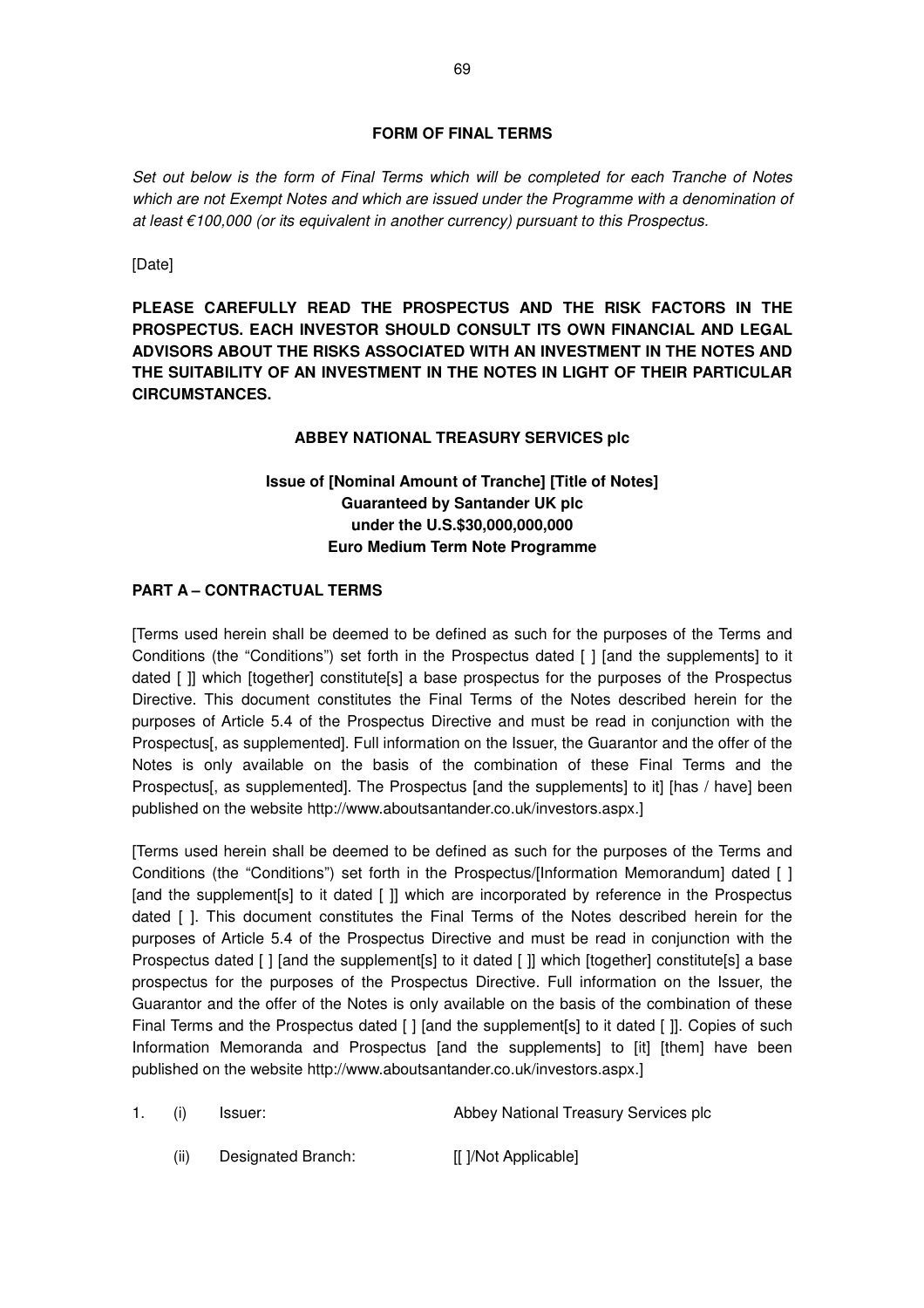|    | (iii)                          | Guarantor:                                                                   | Santander UK plc                                                                                                                                                                                                                                                                                     |
|----|--------------------------------|------------------------------------------------------------------------------|------------------------------------------------------------------------------------------------------------------------------------------------------------------------------------------------------------------------------------------------------------------------------------------------------|
| 2. | (i)                            | Series Number:                                                               | $\left[\right]$                                                                                                                                                                                                                                                                                      |
|    | (ii)                           | Tranche Number:                                                              | $\Box$                                                                                                                                                                                                                                                                                               |
|    | (iii)                          | Date on which the Notes will be<br>consolidated and form a single<br>Series: | The Notes will be consolidated and form a single<br>with [ ] on [the Issue Date/exchange of the<br>Series: Temporary Bearer Global Note for<br>interests in the Permanent Bearer Global Note,<br>as referred to in paragraph 22 below, which is<br>expected to occur on or about []][Not Applicable] |
| 3. |                                | <b>Specified Currency or Currencies:</b>                                     | $\Box$                                                                                                                                                                                                                                                                                               |
| 4. |                                | Nominal Amount:                                                              |                                                                                                                                                                                                                                                                                                      |
|    | (i)                            | Tranche:                                                                     | $\lceil$                                                                                                                                                                                                                                                                                             |
|    | (ii)                           | Series:                                                                      | $\lceil$                                                                                                                                                                                                                                                                                             |
| 5. | <b>Issue Price of Tranche:</b> |                                                                              | [] per cent. of the Nominal Amount [plus accrued<br>interest from[ ]]                                                                                                                                                                                                                                |
| 6. | (i)                            | <b>Specified Denominations:</b>                                              | $\left[\right]$                                                                                                                                                                                                                                                                                      |
|    | (ii)                           | <b>Calculation Amount</b>                                                    | $\Box$                                                                                                                                                                                                                                                                                               |
| 7. | (i)                            | <b>Issue Date:</b>                                                           | $\left[\right]$                                                                                                                                                                                                                                                                                      |
|    | (ii)                           | Interest Commencement Date<br>(if different from the Issue<br>Date):         | [[ ]/Not Applicable]                                                                                                                                                                                                                                                                                 |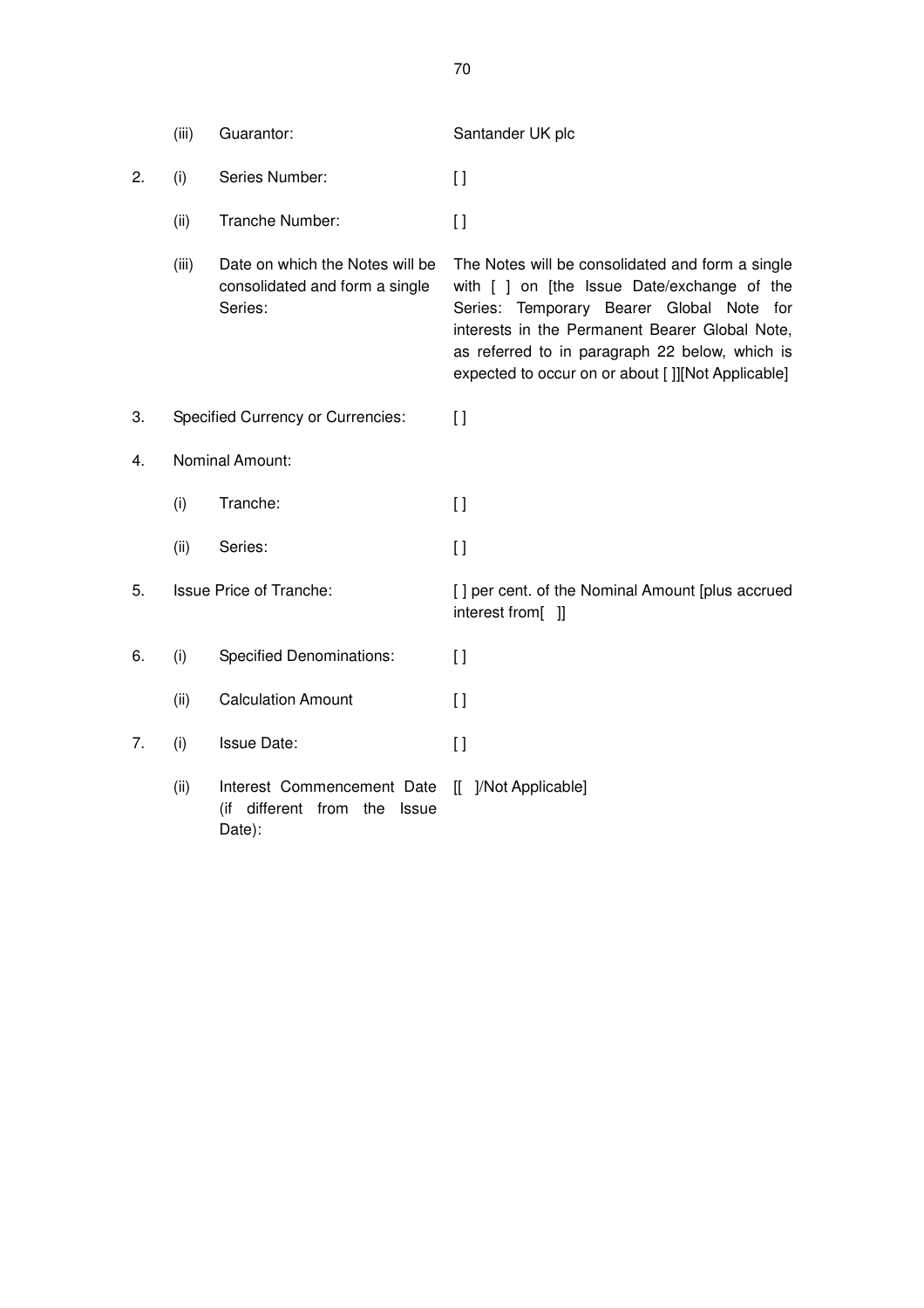| 8.  | <b>Maturity Date:</b>     | [[ ][not] subject to adjustment [in accordance with<br>the Business Day Convention set out in<br>paragraph [14(iii)/15(vi)/16(iii)/17(iii)]<br>below]/[Interest Payment Date falling in or<br>nearest to []]                                                                                                                                                                                                                                                                                                                                                                                                                                                                                                                                                                                                                                                                                                                                                                                                                                                                                                                                                                                                                         |
|-----|---------------------------|--------------------------------------------------------------------------------------------------------------------------------------------------------------------------------------------------------------------------------------------------------------------------------------------------------------------------------------------------------------------------------------------------------------------------------------------------------------------------------------------------------------------------------------------------------------------------------------------------------------------------------------------------------------------------------------------------------------------------------------------------------------------------------------------------------------------------------------------------------------------------------------------------------------------------------------------------------------------------------------------------------------------------------------------------------------------------------------------------------------------------------------------------------------------------------------------------------------------------------------|
| 9.  | <b>Interest Basis:</b>    | [[] per cent. Fixed Rate]<br>[[[] month []LIBOR/EURIBOR/HIBOR/ SIBOR]<br>+/- [] per cent. Floating Rate]<br>[[] per cent. minus [[] month []LIBOR/<br>EURIBOR/HIBOR/SIBOR] Inverse Floating Rate]<br>[[] x [] month [[]LIBOR/EURIBOR/HIBOR/<br>SIBOR] Leveraged Floating Rate]<br>[[] per cent. minus ([[] x [] month [[] LIBOR/<br>EURIBOR/HIBOR/SIBOR]) Leveraged Inverse<br><b>Floating Rate]</b><br>[Zero Coupon/Discount]<br>[Floating Rate: EONIA Linked Interest]<br>[Floating Rate: CMS Linked Interest]<br>[Variable Interest]<br>[Convertible Interest Basis]<br>[In respect of the period from (and including) [the<br>Interest Commencement Date]/[] to (but<br>excluding) [], [[] per cent. per annum Fixed<br>Rate]/[[] month [<br>]LIBOR/EURIBOR/HIBOR/SIBOR] +/- [ ] per<br>cent. Floating Rate]/[[] per cent. minus [] month<br>[ ]LIBOR/EURIBOR/HIBOR/SIBOR] Inverse<br>Floating Rate]/[[ ] x [ ] month [ ]LIBOR/<br>EURIBOR/HIBOR/SIBOR] Leveraged Floating<br>Rate]/[[] per cent. minus ([] x [[] month [<br> LIBOR/EURIBOR/HIBOR/SIBOR]) Leveraged<br>Inverse Floating Rate]/[Floating Rate: EONIA<br>Linked Interest]/[Floating Rate: CMS Linked<br>Interest]]<br>(See paragraph[s] [11/14/15/16/17/18] below) |
| 10. | Redemption/Payment Basis: | Subject to any purchase and cancellation or<br>early redemption, the Notes will be redeemed on<br>the Maturity Date at [ ] per cent. of their nominal<br>amount                                                                                                                                                                                                                                                                                                                                                                                                                                                                                                                                                                                                                                                                                                                                                                                                                                                                                                                                                                                                                                                                      |
| 11. | Change of Interest Basis: | [Applicable (See paragraphs 9 above<br>and<br>$[14/15/17/18]$ below)/[Not Applicable]]                                                                                                                                                                                                                                                                                                                                                                                                                                                                                                                                                                                                                                                                                                                                                                                                                                                                                                                                                                                                                                                                                                                                               |
| 12. | Put/Call Options:         | [Investor Put]<br>[Issuer Call]<br>[(See paragraph[s] [19/20] below)]                                                                                                                                                                                                                                                                                                                                                                                                                                                                                                                                                                                                                                                                                                                                                                                                                                                                                                                                                                                                                                                                                                                                                                |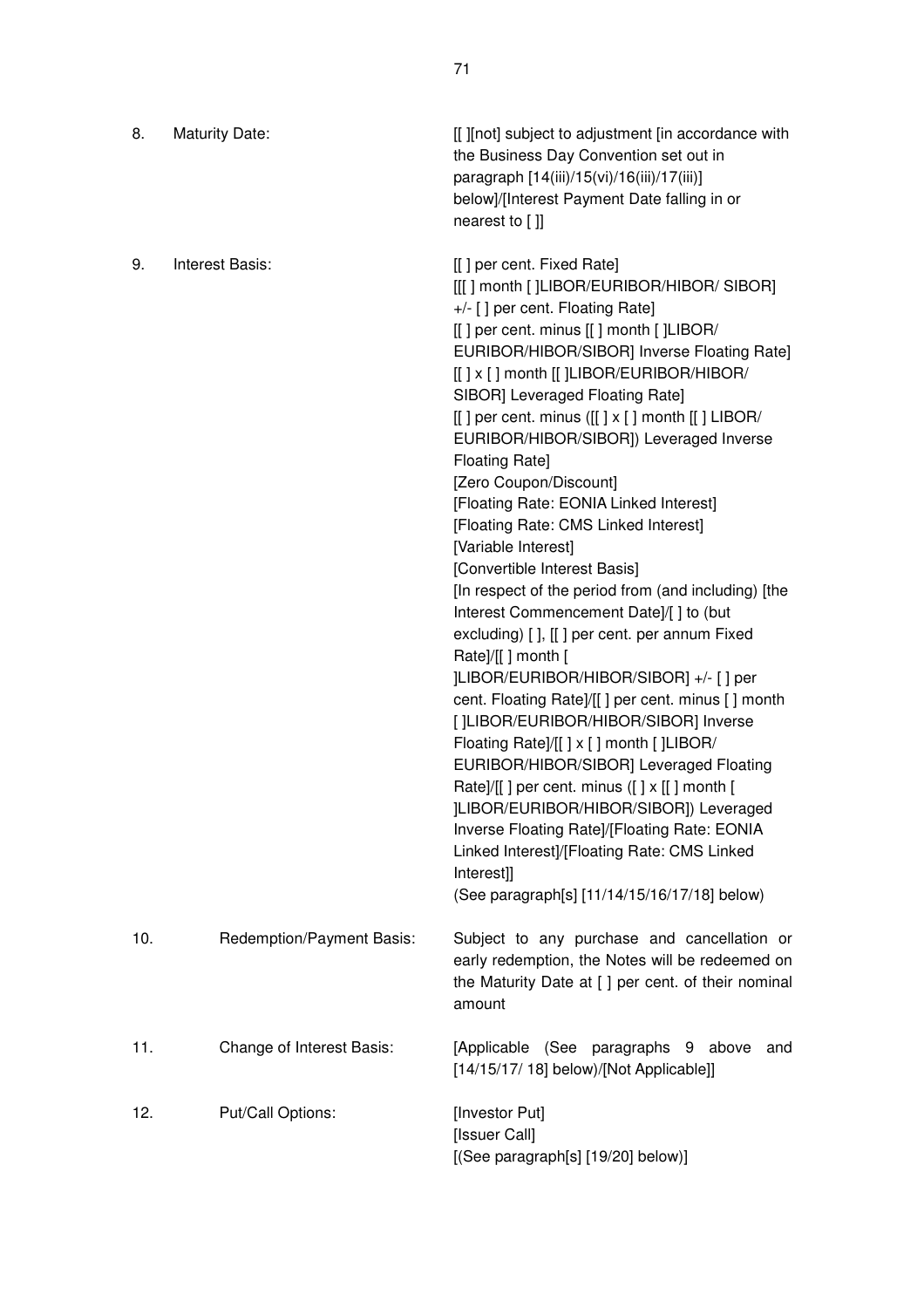| 13.                                              |                                   | Date of [Board] approval for<br>issuance of Notes and<br>Guarantee obtained: | [[] [and [], respectively]]/[Not Applicable]                                                                                                                                             |  |  |  |  |  |
|--------------------------------------------------|-----------------------------------|------------------------------------------------------------------------------|------------------------------------------------------------------------------------------------------------------------------------------------------------------------------------------|--|--|--|--|--|
| PROVISIONS RELATING TO INTEREST (IF ANY) PAYABLE |                                   |                                                                              |                                                                                                                                                                                          |  |  |  |  |  |
| 14.                                              | <b>Fixed Rate Note Provisions</b> |                                                                              | [Applicable/Not Applicable] [Applicable in respect]<br>of the period from [the Interest Commencement<br>Date]/ $[$ [to $[$ ]]                                                            |  |  |  |  |  |
|                                                  | (i)                               | Rate(s) of Interest:                                                         | [[] per cent. per annum payable [annually/semi-<br>annually/quarterly/[ ]] in arrear on each Interest<br>Payment Date]                                                                   |  |  |  |  |  |
|                                                  |                                   |                                                                              | [In respect of the period from (and including) [the<br>Interest Commencement Date]/[ ] to<br>(but<br>excluding) [], [] per cent. per annum Fixed Rate]                                   |  |  |  |  |  |
|                                                  | (ii)                              | Interest Payment Date(s):                                                    | [] in each year [commencing on [] and ending<br>on the Maturity Date[, subject to adjustment in<br>accordance with the Business Day Convention<br>specified in paragraph 14(iii) below]] |  |  |  |  |  |
|                                                  |                                   |                                                                              | [There will be a [short/long] first interest period<br>from, and including, the Interest Commencement<br>Date to, but excluding, [] (the "Stub Period")]                                 |  |  |  |  |  |
|                                                  |                                   |                                                                              | [There will be a [short/long] final interest period<br>from, and including, [ ] to, but excluding, the<br>Maturity Date (the "Stub Period").]                                            |  |  |  |  |  |
|                                                  | (iii)                             | <b>Business Day Convention:</b>                                              | [Following Business Day Convention/Modified<br>Following Business Day Convention/Preceding<br><b>Business Day Convention]</b>                                                            |  |  |  |  |  |
|                                                  | (iv)                              | Business Day(s):<br>Additional Business Centre(s):                           | $\mathfrak{g}$<br>$\Box$                                                                                                                                                                 |  |  |  |  |  |
|                                                  | (v)                               | Fixed Coupon Amount(s) in<br>respect of definitive Fixed Rate<br>Notes:      | [[] per Calculation Amount]                                                                                                                                                              |  |  |  |  |  |
|                                                  |                                   |                                                                              | [In respect of the period from (and including) [the<br>Interest Commencement<br>Date]/ $\begin{bmatrix} 1 \\ 1 \end{bmatrix}$ to<br>(but<br>excluding) [ ], [ ] per Calculation Amount]  |  |  |  |  |  |
|                                                  | (vi)                              | Broken Amount(s) in respect of<br>definitive Fixed Rate Notes:               | [In respect of the Stub Period, [] per Calculation<br>Amount, payable on the Interest Payment Date                                                                                       |  |  |  |  |  |

[Not Applicable]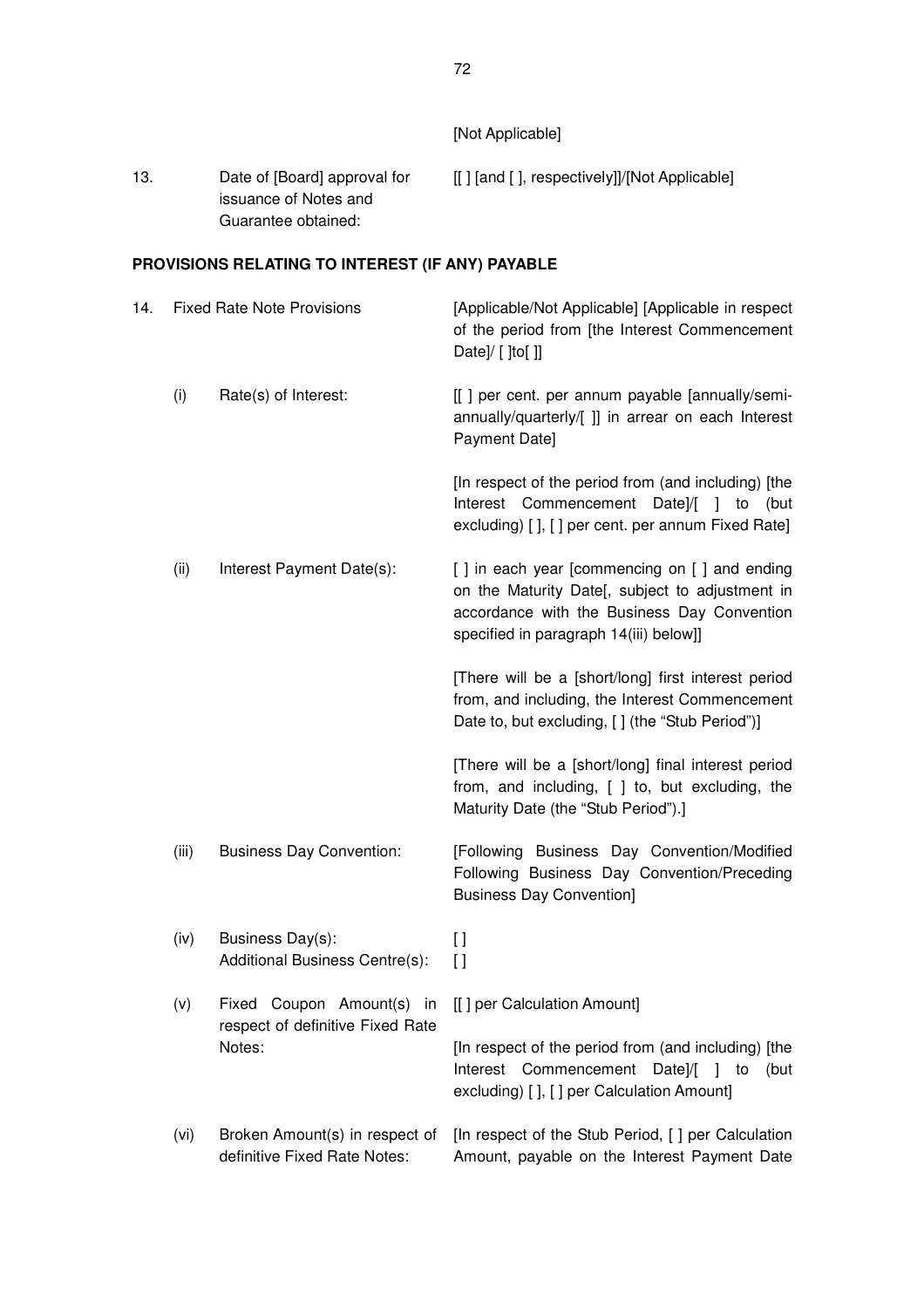|     |        |       |                                                                                     | falling on []]/[Not Applicable]                                                                                                                                    |
|-----|--------|-------|-------------------------------------------------------------------------------------|--------------------------------------------------------------------------------------------------------------------------------------------------------------------|
|     | (vii)  |       | Day Count Fraction:                                                                 | [30/360]<br>Actual/Actual (ICMA)<br>RBA Bond Basis] [adjusted/unadjusted]                                                                                          |
|     | (viii) |       | Determination Date(s):                                                              | [[] in each year]/[Not Applicable]                                                                                                                                 |
| 15. |        |       | <b>Floating Rate Note Provisions</b>                                                | [Applicable/Not Applicable] [Applicable in respect<br>of the period from [the Interest Commencement<br>Date]/ $[$ [to $[$ ]]                                       |
|     | (i)    |       | <b>Straight Floating Rate:</b>                                                      | [Applicable/Not Applicable]                                                                                                                                        |
|     | (ii)   |       | Inverse Floating Rate:                                                              | [Applicable/Not Applicable]<br>Set IFRN Rate: [] per cent.                                                                                                         |
|     | (iii)  |       | Leveraged Floating Rate:                                                            | [Applicable/Not Applicable]<br>Leverage Factor: []                                                                                                                 |
|     | (iv)   | Rate: | Leveraged Inverse Floating                                                          | [Applicable/Not Applicable]<br>Leverage Factor: []<br>Set IFRN Rate: [] per cent.                                                                                  |
|     | (v)    |       | Interest Period(s)/<br>Interest Payment Dates:                                      | $\Box$<br>[There will be a [short/long] first interest period<br>from, and including, the Interest Commencement<br>Date to, but excluding, [] (the "Stub Period")] |
|     |        |       |                                                                                     | [There will be a [short/long] last interest period<br>from, and including, [] to, but excluding, the<br>Maturity Date (the "Stub Period")]                         |
|     | (vi)   |       | <b>Business Day Convention:</b>                                                     | [Following Business Day Convention/Modified<br>Following Business Day Convention/Preceding<br><b>Business Day Convention/Floating Rate</b><br>Convention]          |
|     | (vii)  |       | Business Day(s):<br>Additional Business Centre(s):                                  | $\mathfrak{g}$<br>$\Box$                                                                                                                                           |
|     | (viii) |       | Manner in which the Rate of<br>Interest and Interest Amount is<br>to be determined: | [Screen Rate Determination/ISDA Determination]                                                                                                                     |
|     | (ix)   |       | Screen Rate Determination:                                                          |                                                                                                                                                                    |
|     |        | (A)   | Reference Rate:                                                                     | [[] month []LIBOR/EURIBOR/HIBOR/SIBOR]/                                                                                                                            |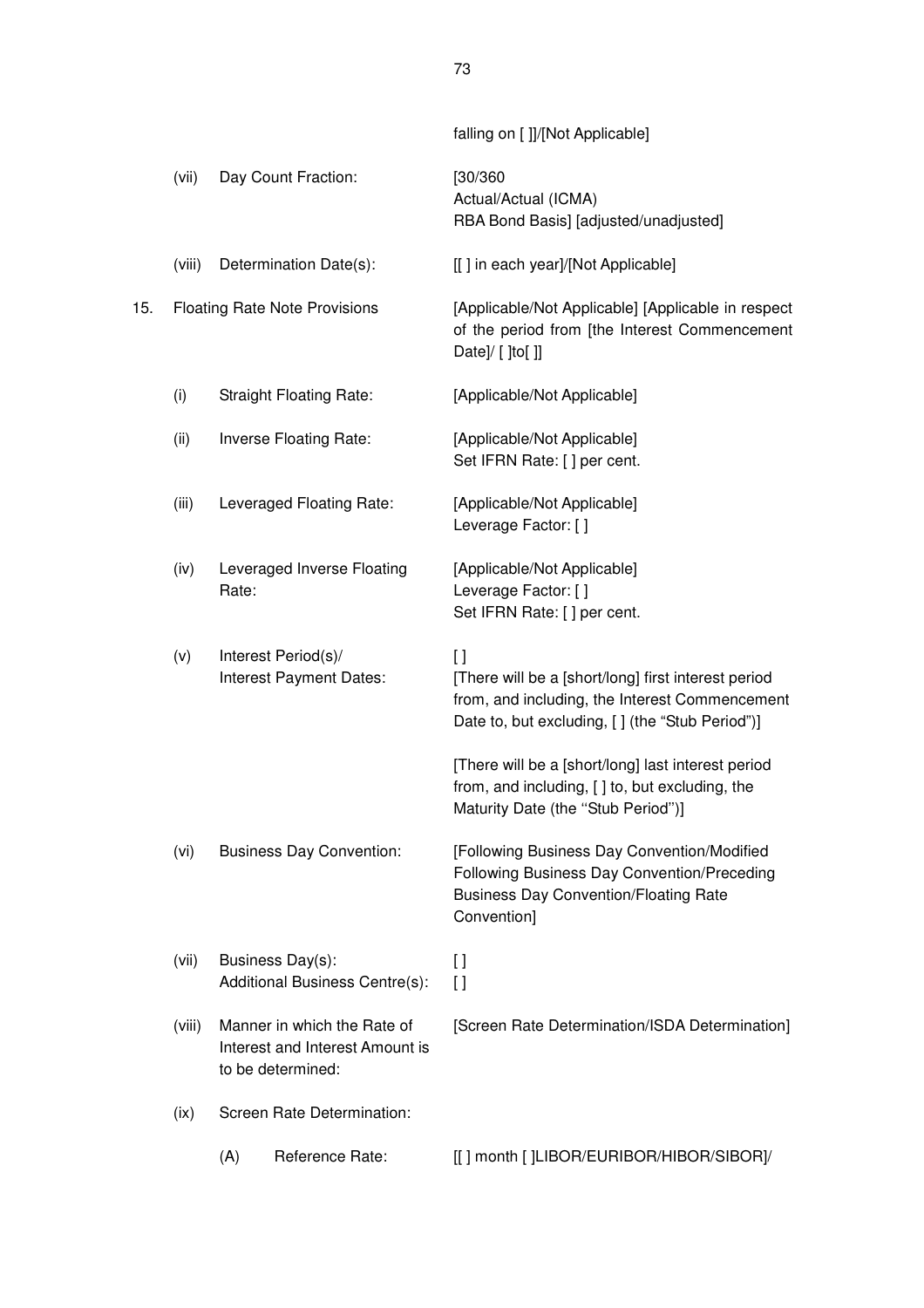[EONIA]/[CMS Reference Rate]

|     | (B) | <b>Interest Determination</b><br>Date(s): | $\left[ \ \right]$     |                                                                                                                    |
|-----|-----|-------------------------------------------|------------------------|--------------------------------------------------------------------------------------------------------------------|
|     | (C) | Relevant Screen Page:                     | $\mathfrak{g}$         |                                                                                                                    |
|     | (D) | Interpolation for Stub<br>Period:         |                        | [Applicable for the Stub Period]/[Not Applicable]                                                                  |
|     |     |                                           |                        | Reference Rate 1: [[] month<br>[]LIBOR/EURIBOR/HIBOR/SIBOR]/[Not<br>Applicable]                                    |
|     |     |                                           |                        | Relevant Screen Page 1: [ ]/[Not<br>Applicable]                                                                    |
|     |     |                                           |                        | Reference Rate 2: [[] month<br>[]LIBOR/EURIBOR/HIBOR/SIBOR]/[Not<br>Applicable]                                    |
|     |     |                                           |                        | Relevant Screen Page 2: [ ]/[Not<br>Applicable]                                                                    |
|     | (E) | Reference Currency:                       |                        | [[ ]/Not Applicable]                                                                                               |
|     | (F) | <b>Relevant Centre:</b>                   |                        | [[ ]/Not Applicable]                                                                                               |
|     | (G) | Designated Maturity:                      |                        | [[ ]/Not Applicable]                                                                                               |
|     | (H) | <b>Determination Time:</b>                |                        | [[] [a.m./p.m.] ([] time)]/[Not Applicable]                                                                        |
|     | (1) | <b>CMS Rate Fixing</b><br>Centre(s):      | $\left[ \ \right]$     |                                                                                                                    |
| (x) |     | ISDA Determination:                       |                        |                                                                                                                    |
|     | (A) | Floating Rate Option:                     | $\left[ \quad \right]$ |                                                                                                                    |
|     | (B) | Designated Maturity:                      | $\left[ \ \right]$     |                                                                                                                    |
|     | (C) | <b>Reset Date:</b>                        |                        | [], subject to adjustment in accordance with<br>the Reset Date Business Day Convention<br>referred to in E) below] |
|     | (D) | Interpolation for Stub<br>Period:         |                        | Applicable for the Stub Period]/[Not Applicable]                                                                   |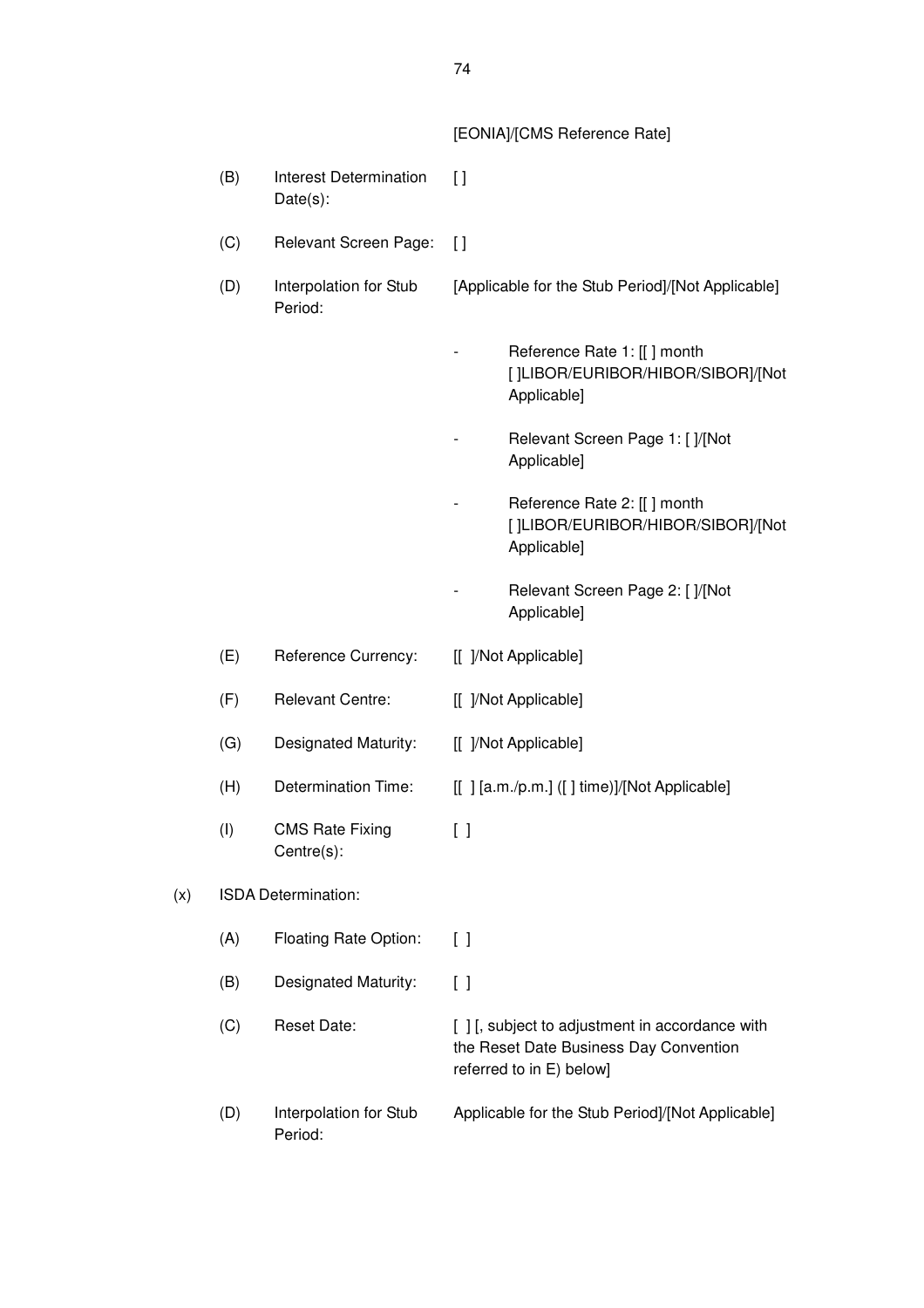|     |                   |            |                                               |                       | Floating Rate Option 1: []                                                                                                                                                            |
|-----|-------------------|------------|-----------------------------------------------|-----------------------|---------------------------------------------------------------------------------------------------------------------------------------------------------------------------------------|
|     |                   |            |                                               |                       | Designated Maturity 1: []                                                                                                                                                             |
|     |                   |            |                                               |                       | Reset Date 1: [] [, subject to adjustment<br>in accordance with the Reset Date<br>Business Day Convention referred to in<br>(E) below]                                                |
|     |                   |            |                                               |                       | Floating Rate Option 2: []                                                                                                                                                            |
|     |                   |            |                                               |                       | Designated Maturity 2: []                                                                                                                                                             |
|     |                   |            |                                               |                       | Reset Date 2: [ ] [, subject to adjustment<br>in accordance with the Reset Date<br>Business Day Convention referred to in<br>(E) below]                                               |
|     |                   | (E)        | <b>Reset Date Business</b><br>Day Convention: | Convention]           | [Following Business Day Convention/Modified<br>Following Business Day Convention/Preceding<br><b>Business Day Convention/Floating Rate</b>                                            |
|     | (x <sub>i</sub> ) | Margin(s): |                                               | annum]                | [[plus/minus] [] per cent. per annum]<br>[In respect of the period from (and including) [the<br>Interest Commencement Date]/[] to (but<br>excluding) [], [plus/minus][] per cent. per |
|     | (xii)             |            | Minimum Rate of Interest:                     |                       | [] per cent. per annum                                                                                                                                                                |
|     | (xiii)            |            | Maximum Rate of Interest:                     |                       | [] per cent. per annum                                                                                                                                                                |
|     | (xiv)             |            | Day Count Fraction:                           | Actual/360<br>30E/360 | [Actual/Actual (ISDA)<br>Actual/Actual (ICMA)<br>Actual/365 (Fixed)<br>[30/360][360/360][Bond Basis]<br>30E/360 (ISDA)]<br>[adjusted/unadjusted]                                      |
|     | (xv)              |            | Determination Date(s):                        |                       | [[] in each year]/[Not Applicable]                                                                                                                                                    |
| 16. |                   | Provisions | Zero Coupon/Discount Note                     |                       | [Applicable/Not Applicable]                                                                                                                                                           |
|     | (i)               |            | <b>Stated Yield:</b>                          |                       | [] per cent. per annum                                                                                                                                                                |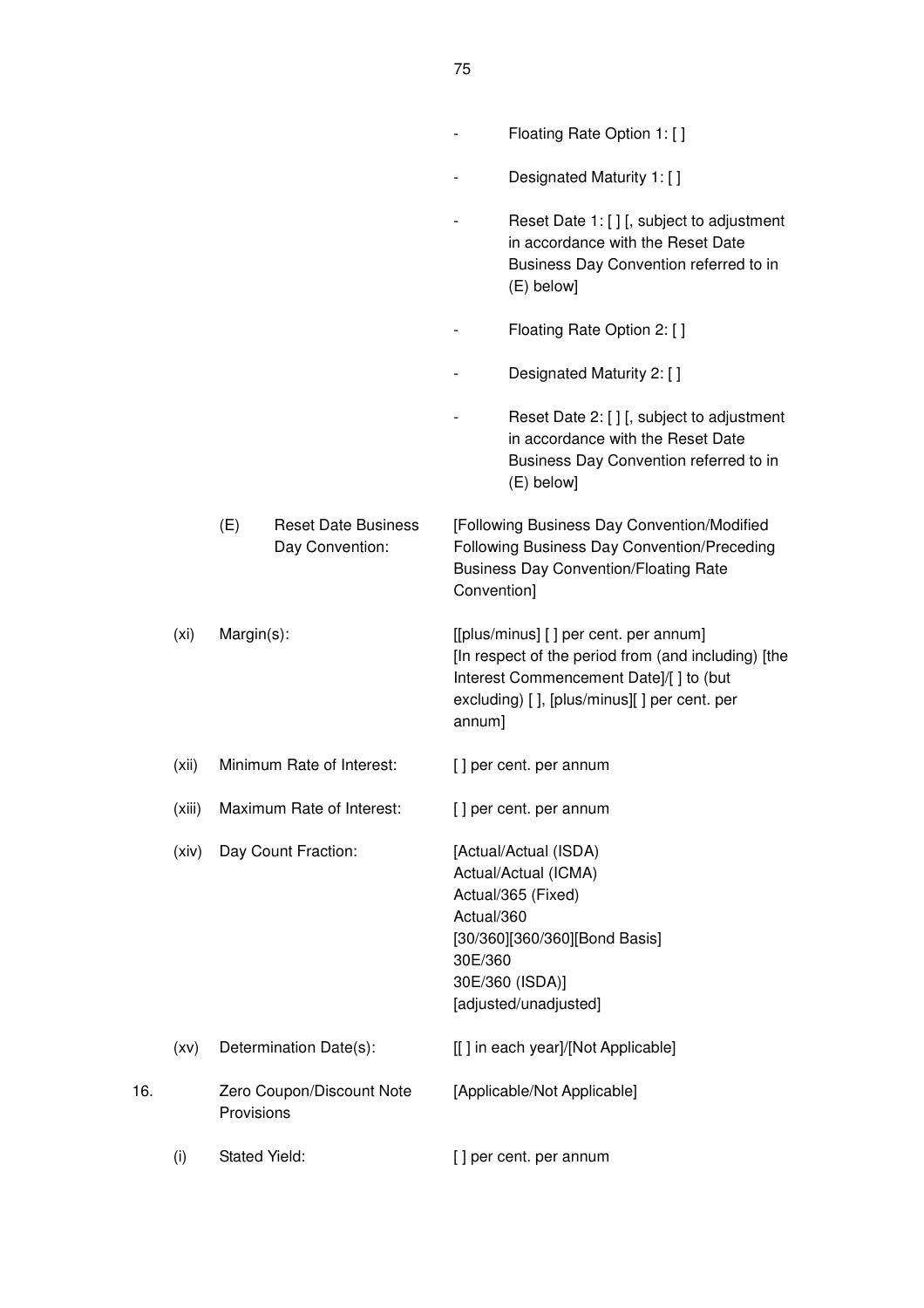|     | (ii)  | <b>Issue Price:</b>             |                                                                                    | $[ \ ]$                                                                                                                                                                                                                      |
|-----|-------|---------------------------------|------------------------------------------------------------------------------------|------------------------------------------------------------------------------------------------------------------------------------------------------------------------------------------------------------------------------|
|     | (iii) | <b>Business Day Convention:</b> |                                                                                    | [Following Business Day Convention/Modified<br>Following Business Day Convention/Preceding<br><b>Business Day Convention]</b>                                                                                                |
|     | (iv)  |                                 | Business Day(s):<br>Additional Business Centre(s):                                 | $\mathfrak{g}$<br>$\left[\right]$                                                                                                                                                                                            |
|     | (v)   |                                 | Day Count Fraction in relation<br>to Early Redemption Amounts<br>and late payment: | [Actual/Actual (ICMA)<br>30/360<br>Actual/360<br>Actual/365 (Fixed)]<br>[adjusted/unadjusted]                                                                                                                                |
| 17. |       | Provisions                      | Variable Interest Note                                                             | [Applicable/Not Applicable]                                                                                                                                                                                                  |
|     | (i)   |                                 | Accrual Interest Rate(s):                                                          | [[] per cent. Fixed Rate]<br>[[[ ]LIBOR/EURIBOR/HIBOR/SIBOR] +/- [ ] per<br>cent. Floating Rate]<br>[In respect of the period from (and including) [the<br>Interest Commencement Date]/[ ] to (but<br>excluding) $[]$ , $[]$ |
|     |       | (A)                             | Screen Rate<br>Determination:                                                      | [Applicable/Not Applicable]                                                                                                                                                                                                  |
|     |       |                                 | Reference Rate:                                                                    | [[[] month []LIBOR/EURIBOR/HIBOR/<br>SIBOR]/Not Applicable]                                                                                                                                                                  |
|     |       |                                 | <b>Interest Determination</b><br>$Date(s)$ :                                       | [[ ]/Not Applicable]                                                                                                                                                                                                         |
|     |       |                                 | Relevant Screen Page:                                                              | [[ ]/Not Applicable]                                                                                                                                                                                                         |
|     |       | (B)                             | ISDA Determination:                                                                | [Applicable/Not Applicable]                                                                                                                                                                                                  |
|     |       |                                 | Floating Rate Option:                                                              | $\left[\right]$                                                                                                                                                                                                              |
|     |       |                                 | Designated Maturity:                                                               | $\mathfrak{g}$                                                                                                                                                                                                               |
|     |       |                                 | <b>Reset Date:</b>                                                                 | [] [, subject to adjustment in accordance with the<br>Reset Date Business Day Convention referred to<br>below]                                                                                                               |
|     |       |                                 | <b>Reset Date Business</b><br>Day Convention:                                      | [Following Business Day Convention/Modified<br>Following Business Day Convention/Preceding<br><b>Business Day Convention/Floating Rate</b>                                                                                   |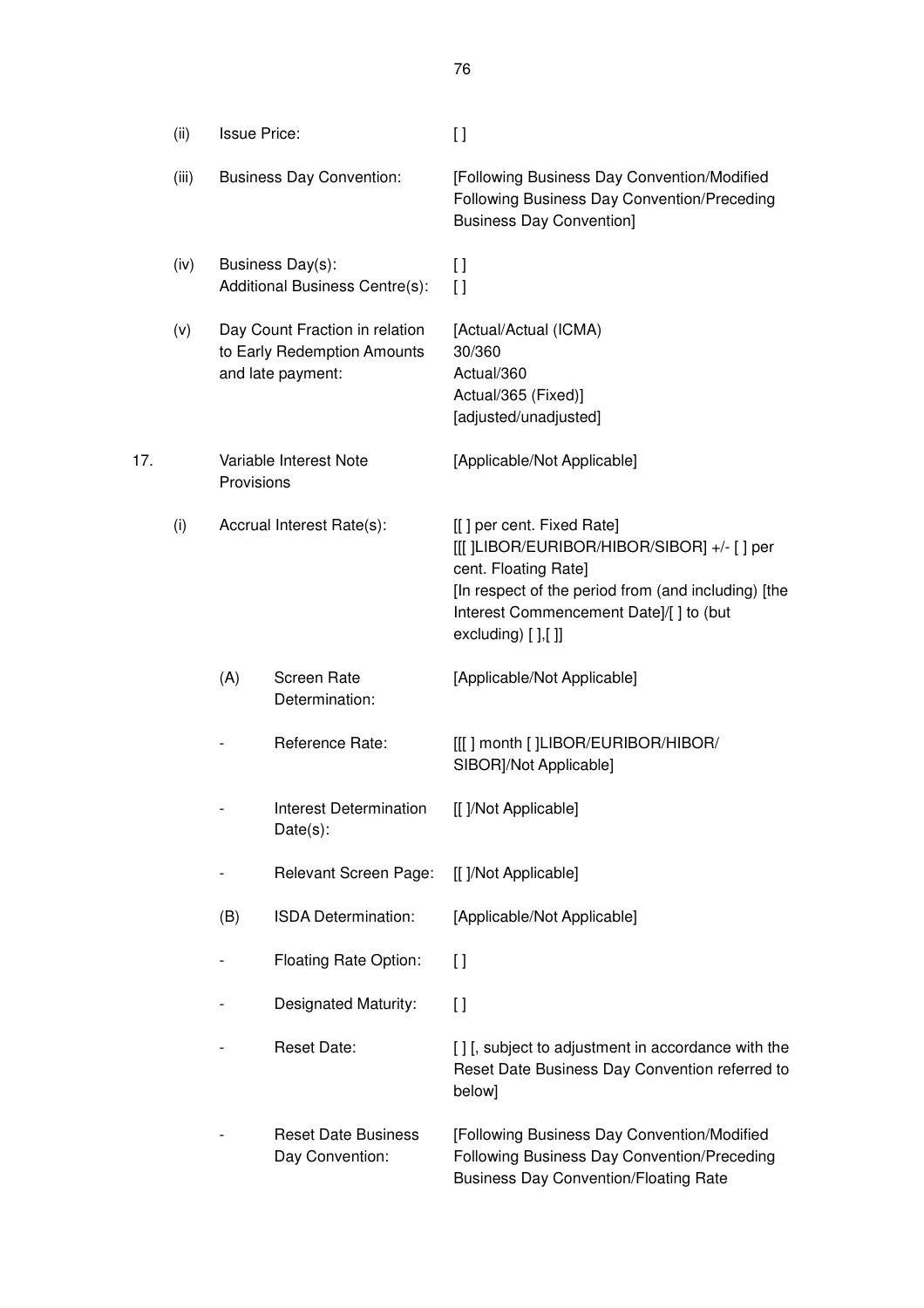# Convention]

|        | (C) | Margin:                                                | []/[Not Applicable]                                                                                                                                       |
|--------|-----|--------------------------------------------------------|-----------------------------------------------------------------------------------------------------------------------------------------------------------|
|        | (D) | Minimum Rate of<br>Interest:                           | [[] per cent. per annum/Not Applicable]                                                                                                                   |
|        | (E) | Maximum Rate of<br>Interest:                           | [[] per cent. per annum/Not Applicable]                                                                                                                   |
| (ii)   |     | Interest Period(s)/Interest<br>Payment Dates:          | $\lceil$                                                                                                                                                  |
| (iii)  |     | <b>Business Day Convention:</b>                        | [Following Business Day Convention/Modified<br>Following Business Day Convention/Preceding<br><b>Business Day Convention/Floating Rate</b><br>Convention] |
| (iv)   |     | <b>Business Day:</b><br>Additional Business Centre(s): | $\lceil$<br>$\Box$                                                                                                                                        |
| (v)    |     | Day Count Fraction:                                    | [Actual/Actual (ISDA)<br>Actual/Actual (ICMA)<br>Actual/365 (Fixed)<br>30/360 30E/360<br>30E/360 (ISDA)]<br>[adjusted/unadjusted]                         |
| (vi)   |     | Determination Date(s):                                 | [[] in each year]/[Not Applicable]                                                                                                                        |
| (vii)  |     | Underlying Reference Rate:                             | [[] month []LIBOR/EURIBOR/HIBOR/SIBOR]/<br>[EONIA]/[CMS Reference Rate]                                                                                   |
|        |     |                                                        | Relevant Screen Page: []                                                                                                                                  |
|        |     |                                                        | Reference Currency: [[ ]/Not Applicable]                                                                                                                  |
|        |     |                                                        | Relevant Centre: [[ ]/Not Applicable]                                                                                                                     |
|        |     |                                                        | Designated Maturity: [[ ]/Not Applicable]                                                                                                                 |
|        |     |                                                        | Determination Time: [[ ]/Not Applicable]                                                                                                                  |
| (viii) |     | Lower Barrier(s):                                      | $[ \ ]$                                                                                                                                                   |
| (ix)   |     | Upper Barrier(s):                                      | [In respect of the period from (and including) [the<br>Interest Commencement Date]/[ ] to (but<br>excluding) [ ],[ ]]                                     |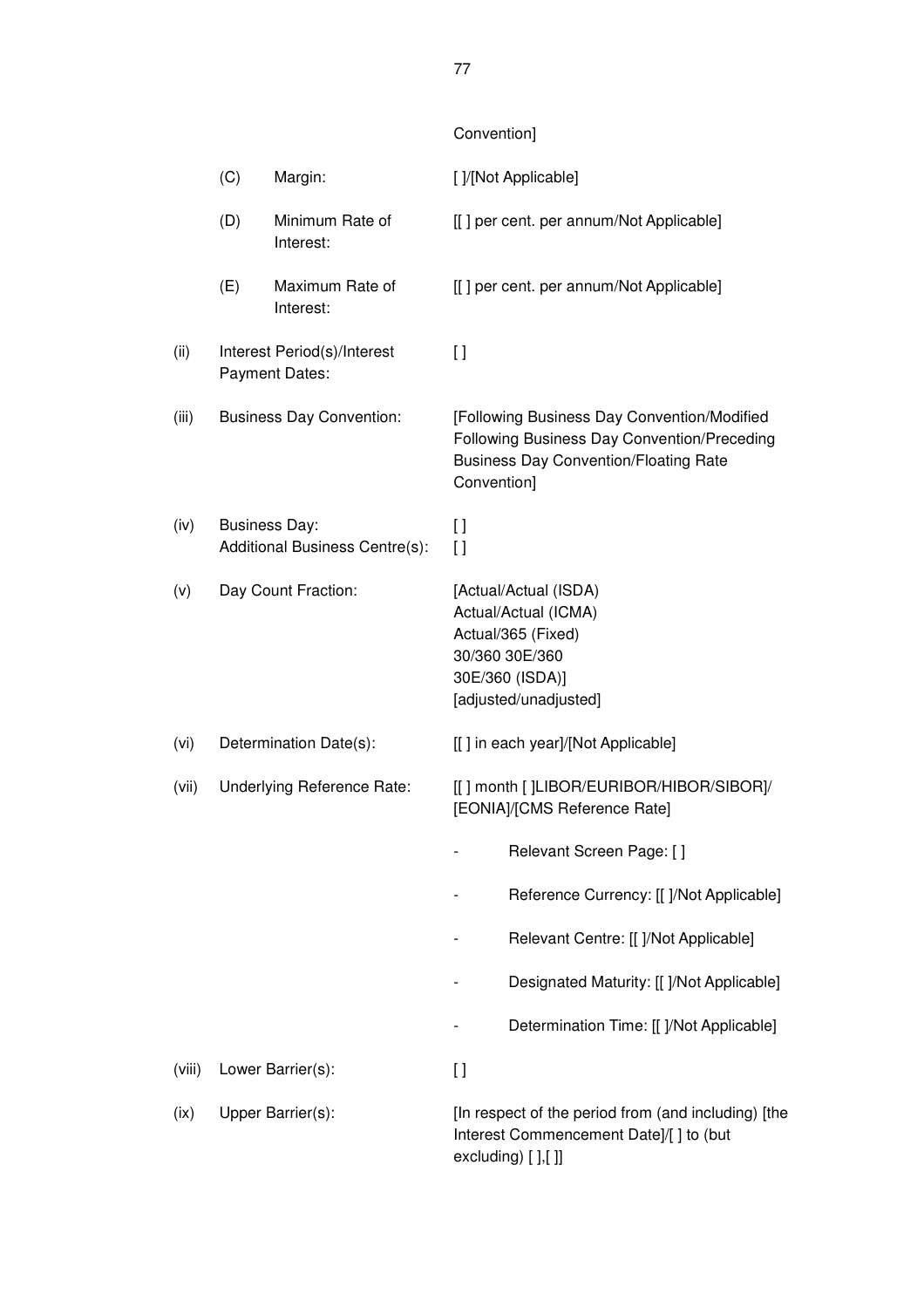|     | (x)   | Rate Cut-off Date:                           | [The [] [Fixing Business Day]/[calendar day]<br>prior to the Interest Payment Date falling at the<br>end of the relevant Interest Period] |
|-----|-------|----------------------------------------------|-------------------------------------------------------------------------------------------------------------------------------------------|
|     | (xi)  | <b>Additional Fixing Business</b><br>Centre: | [[ ]/Not Applicable]                                                                                                                      |
| 18. |       | Convertible Interest Basis Provisions:       | [Applicable/Not Applicable]                                                                                                               |
|     | (i)   | <b>First Interest Basis:</b>                 | [[Fixed Rate/Floating Rate/Variable Interest] in<br>accordance with paragraph [14/15/17] above and<br>Condition 4(c)]                     |
|     | (ii)  | Second Interest Basis:                       | [[Fixed Rate/Floating Rate/Variable Interest] [in]<br>accordance with paragraph [14/15/17] above and<br>Condition 4(c)]                   |
|     | (iii) | Interest Basis Conversion<br>Date:           | [] [subject to adjustment in accordance with the<br>Business Day Convention][subject to no<br>adjustment]                                 |

# **PROVISIONS RELATING TO REDEMPTION**

| 19. | <b>Issuer Call</b> |            |                               | [Applicable/Not Applicable]                                                                                                                                                                                                                    |
|-----|--------------------|------------|-------------------------------|------------------------------------------------------------------------------------------------------------------------------------------------------------------------------------------------------------------------------------------------|
|     | (i)                |            | Optional Redemption Date(s):  | $\Box$                                                                                                                                                                                                                                         |
|     | (ii)               | Amount(s): | <b>Optional Redemption</b>    | [[[] per cent. of [t]/[T]he outstanding aggregate<br>nominal amount of Notes in []] (if Notes are<br>represented by a Global Note), [ ] per cent. of<br>the Calculation Amount/[] per Calculation<br>Amount (if Notes are in definitive form)] |
|     | (iii)              |            | If redeemable in part:        | [Applicable/Not Applicable]                                                                                                                                                                                                                    |
|     |                    | (1)        | Minimum Redemption<br>Amount: | [[] (if Notes are represented by a Global<br>Note), [ ] per Calculation Amount (if Notes are<br>in definitive form)]                                                                                                                           |
|     |                    | (2)        | Maximum<br>Redemption Amount: | [[] (if Notes are represented by a Global<br>Note), [] per Calculation Amount (if Notes are<br>in definitive form)]                                                                                                                            |
|     |                    | (3)        | Minimum period:               | $[]$ days                                                                                                                                                                                                                                      |
|     | (iv)               |            | Notice periods:               | Minimum period: [] [calendar days]/[Business<br>Days]<br>Maximum period: [] [calendar days]/[Business                                                                                                                                          |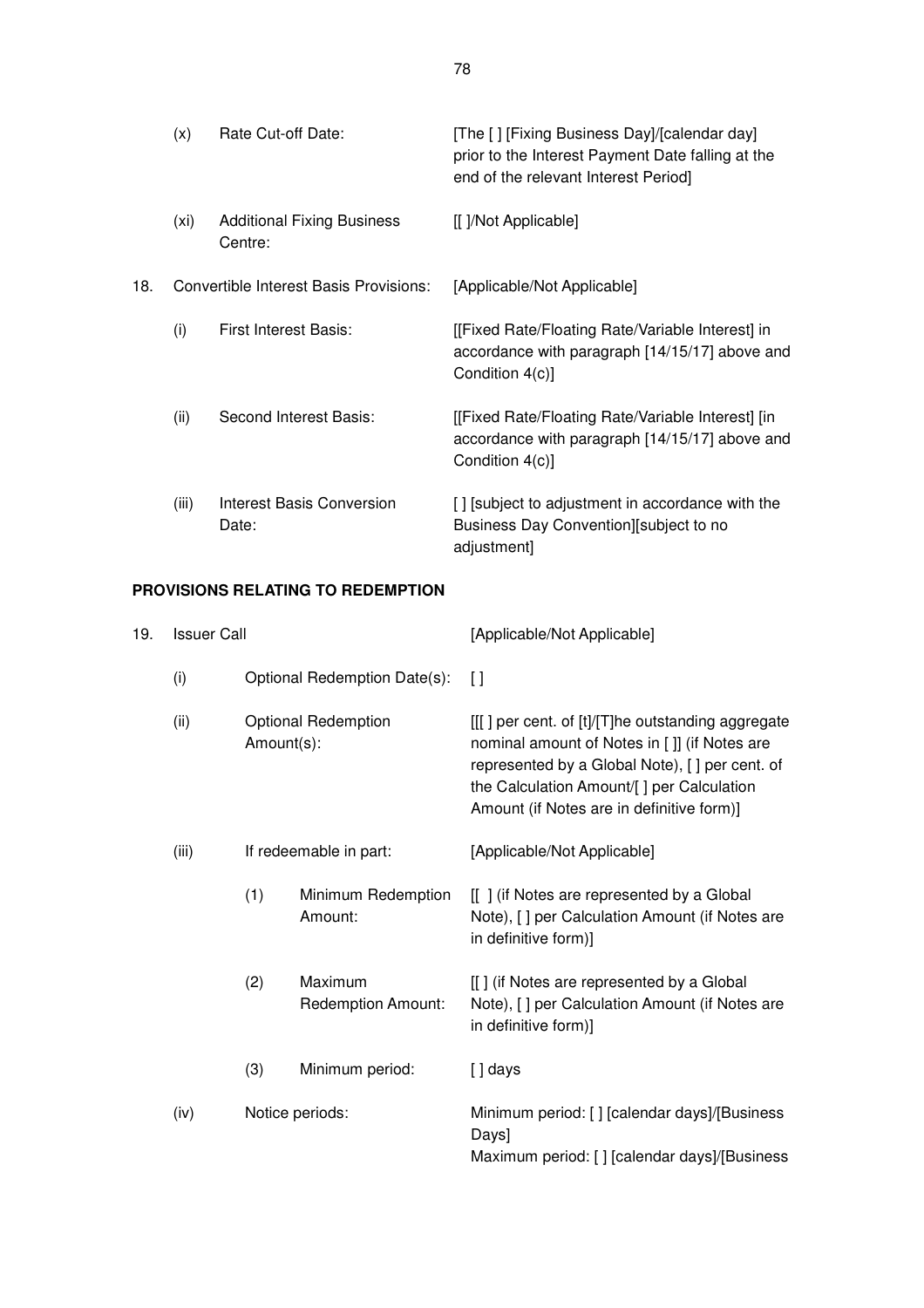Days]

| 20. | <b>Investor Put</b> |                                          | [Applicable/Not Applicable]                                                                                                                                                                                                                    |
|-----|---------------------|------------------------------------------|------------------------------------------------------------------------------------------------------------------------------------------------------------------------------------------------------------------------------------------------|
|     | (i)                 | Optional Redemption Date(s):             | $\Box$                                                                                                                                                                                                                                         |
|     | (ii)                | <b>Optional Redemption</b><br>Amount(s): | [[[] per cent. of [t]/[T]he outstanding aggregate<br>nominal amount of Notes in [ ]] (if Notes are<br>represented by a Global Note), [] per cent. of<br>the Calculation Amount/[] per Calculation<br>Amount (if Notes are in definitive form)  |
|     | (iii)               | Notice periods:                          | Minimum period: [] [calendar days]/[Business<br>Days]<br>Maximum period: [] [calendar days]/[Business<br>Days]                                                                                                                                 |
| 21. |                     | Final Redemption Amount:                 | [[[] per cent. of [t]/[T]he outstanding aggregate<br>nominal amount of Notes in []] (if Notes are<br>represented by a Global Note), [ ] per cent. of<br>the Calculation Amount/[] per Calculation<br>Amount (if Notes are in definitive form)] |

## **GENERAL PROVISIONS APPLICABLE TO THE NOTES**

| Form of Notes: | [Bearer Notes:                                                                                                                                                                                                                                  |
|----------------|-------------------------------------------------------------------------------------------------------------------------------------------------------------------------------------------------------------------------------------------------|
|                | Temporary Bearer Global Note exchangeable<br>for a Permanent Bearer Global Note which is<br>exchangeable for definitive Bearer Notes [on<br>60 days' notice given at any time/only upon an<br>Exchange Event at the expense of the<br>Issuer]]. |
|                | Temporary Bearer Global Note exchangeable<br>for definitive Bearer Notes on and after the<br>Exchange Date.]                                                                                                                                    |
|                | [Permanent Bearer Global Note exchangeable<br>for definitive Bearer Notes [on 60 days' notice<br>given at any time/only upon an Exchange<br>Event at the expense of the Issuer]].                                                               |
|                | [Registered Notes:                                                                                                                                                                                                                              |
|                | Regulation S Global Note ([] of the Nominal<br>Amount registered in the name of a nominee<br>for [a common despositary for Euroclear and<br>Clearstream, Luxembourg/a common                                                                    |
|                |                                                                                                                                                                                                                                                 |

79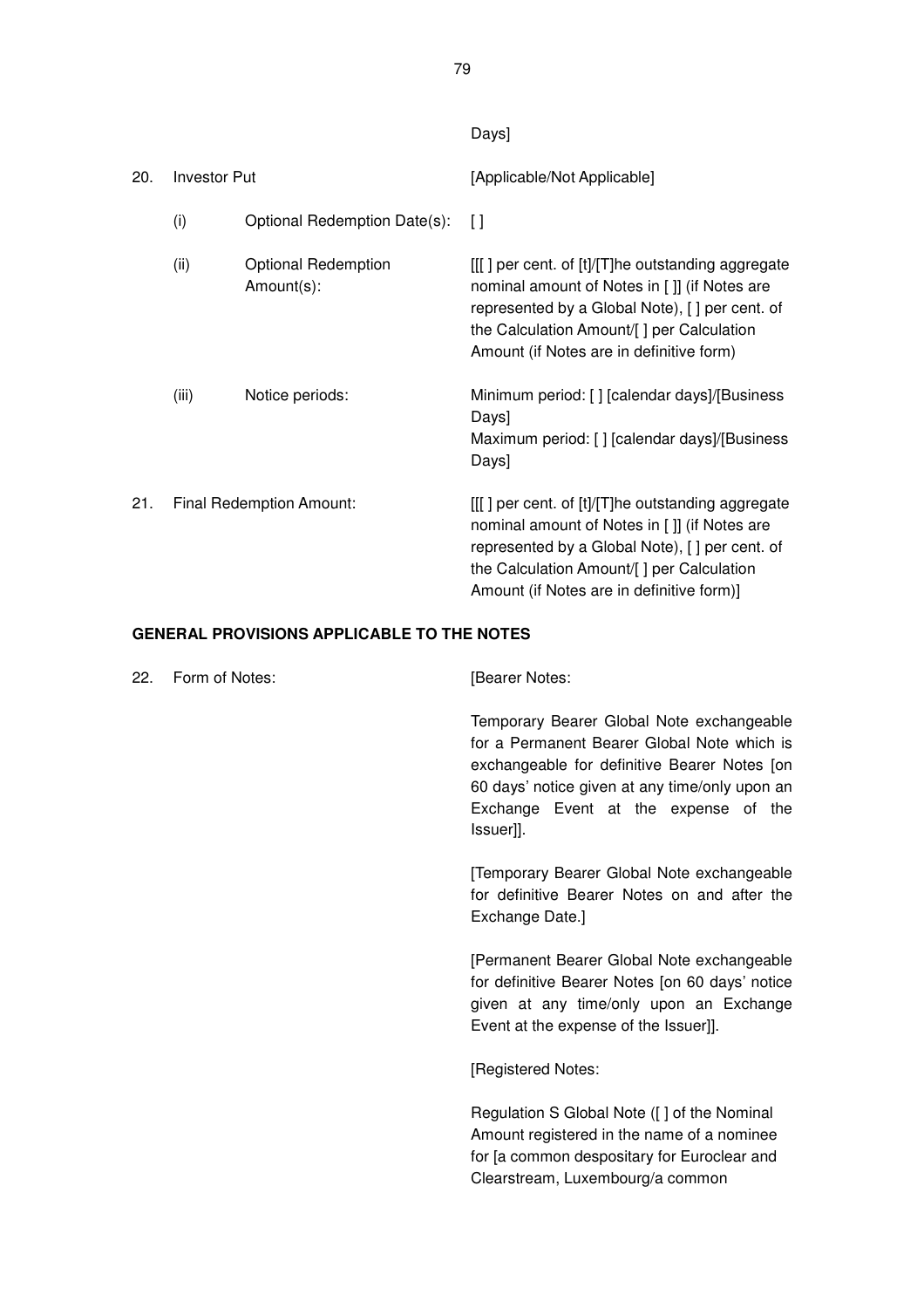safekeeper for Euroclear and Clearstream, Luxembourg])/Rule 144A Global Note[s] ([ ] of the Nominal Amount) registered in the name of a nominee for DTC]

| 23. | New Global Note:           | [Yes/No]                                                                               |
|-----|----------------------------|----------------------------------------------------------------------------------------|
| 24. | <b>Calculation Agent:</b>  | [ ]/[Not Applicable]                                                                   |
| 25. | Determination Agent:       | [ ]/[Not Applicable]                                                                   |
| 26. | U.S. Selling Restrictions: | [Reg. S. Compliance Category 2; TEFRA<br>D/TEFRA C/TEFRA/Not Applicable; Rule<br>144A] |

 $\equiv$ 

Signed on behalf of the Issuer and the Guarantor:

By: ………………………………………………….. Duly authorised for and on behalf of the Issuer

By: ………………………………………………….. Duly authorised for and on behalf of the Guarantor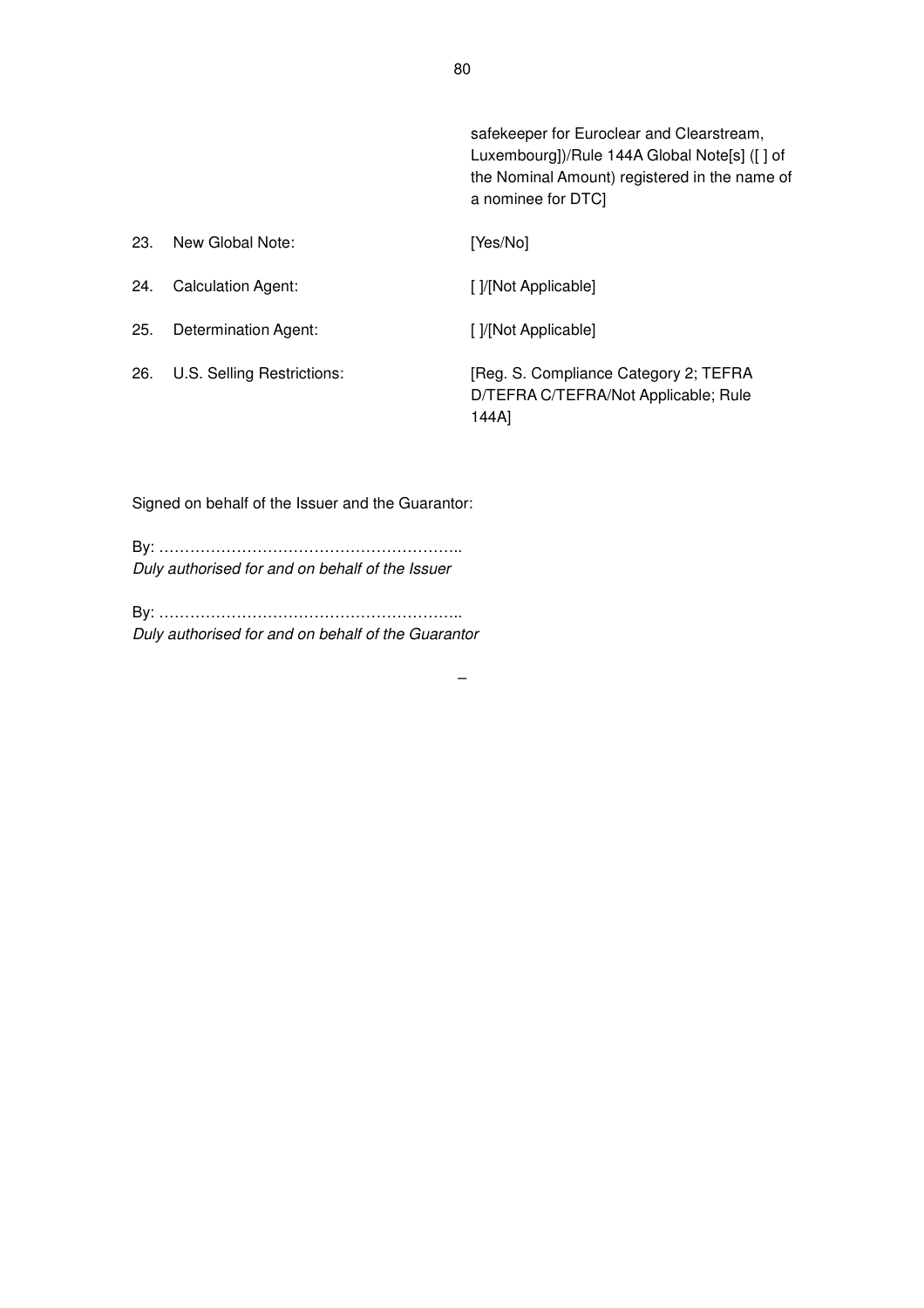### **PART B - OTHER INFORMATION**

#### **1. LISTING**

| (i)  | Listing and Admission to<br>trading:                              | Application has been made by the Issuer (or<br>on its behalf) for the Notes to be admitted to<br>trading on the London Stock Exchange's<br>Regulated Market and listing on the Official<br>List of the UK Listing Authority with effect from<br>[on or about [the Issue Date]]. |
|------|-------------------------------------------------------------------|---------------------------------------------------------------------------------------------------------------------------------------------------------------------------------------------------------------------------------------------------------------------------------|
| (ii) | Estimate of total expenses<br>related to admission to<br>trading: | Γl                                                                                                                                                                                                                                                                              |

### **2. RATINGS**

Ratings: [The Notes [are expected to] have the following ratings: [S & P: [ ]] [Moody's: [ ]] [[Fitch]: [ ]]] [Not Applicable]

## **3. INTERESTS OF NATURAL AND LEGAL PERSONS INVOLVED IN THE ISSUE**

[Save for any fees payable to [ ] (the ["Dealer[s]"]/["Manager[s]"]), no person involved in the issue of the Notes has an interest material to the offer. The [Manager[s]/Dealer[s]] and their affiliates have engaged, and may in the future engage, in investment banking and/or commercial banking transactions with, and may perform other services for, the Issuer and the Guarantor and their affiliates in the ordinary course of business.]

#### **4. YIELD (Fixed Rate Notes only)**

Indication of yield: [ ]

#### **5. OPERATIONAL INFORMATION**

- (i) ISIN Code: [ ]
- (ii) Common Code: [ ]
- (iii) CUSIP Code: [ ]
- (iv) Any clearing system(s) other than [[ ]/Not Applicable] Euroclear Bank S.A./N.V. and Clearstream Banking, societe anonyme and the relevant  $\lbrack$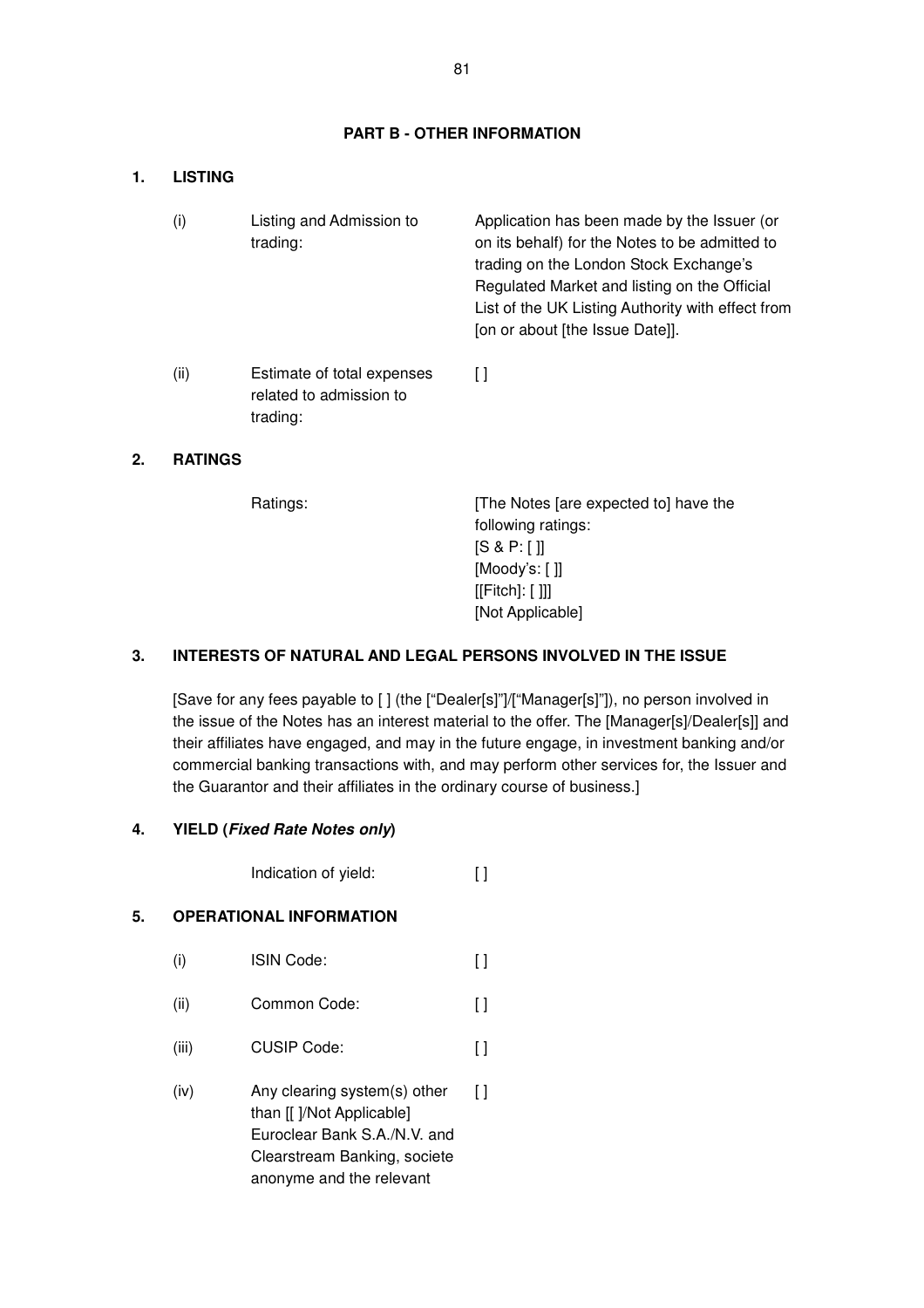identification number(s):

- (v) Delivery: Delivery [against/free of] payment [ ]
- (vi) Names and addresses of additional Paying Agent(s) (if any):

 $\overline{1}$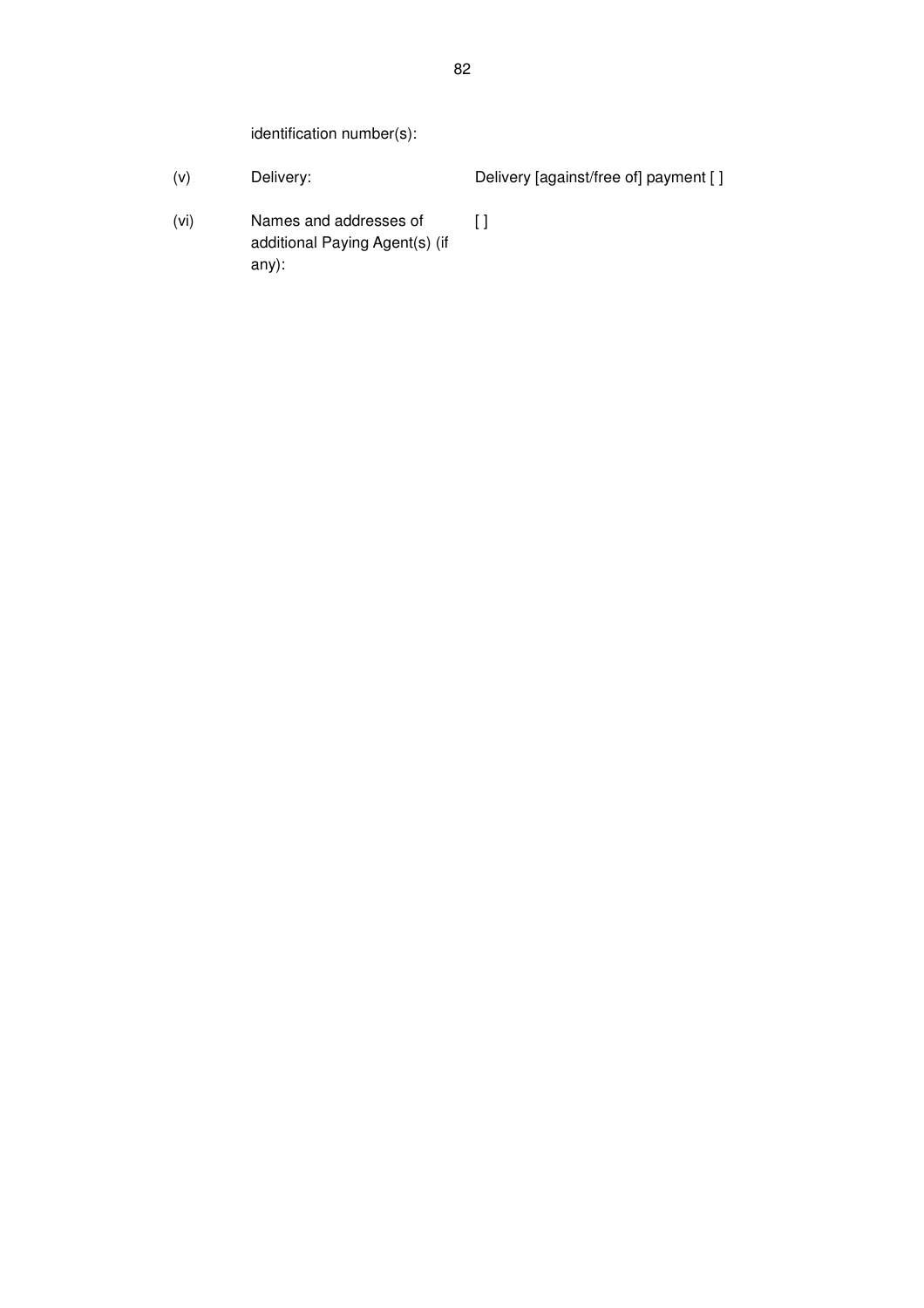## **FORM OF PRICING SUPPLEMENT**

Set out below is the form of Pricing Supplement which will be completed for each Tranche of Exempt Notes issued under the Programme (whatever their denomination) pursuant to this Prospectus.

[Date]

**NO PROSPECTUS IS REQUIRED IN ACCORDANCE WITH DIRECTIVE 2003/71/EC AS AMENDED FOR THE ISSUE OF NOTES DESCRIBED BELOW. THE UK LISTING AUTHORITY HAS NEITHER APPROVED NOR REVIEWED THIS PRICING SUPPLEMENT AND THIS PRICING SUPPLEMENT SHALL NOT FORM PART OF THE BASE PROSPECTUS APPROVED BY THE UK LISTING AUTHORITY.** 

**PLEASE CAREFULLY READ THE PROSPECTUS AND THE RISK FACTORS IN THE PROSPECTUS. EACH INVESTOR SHOULD CONSULT ITS OWN FINANCIAL AND LEGAL ADVISORS ABOUT THE RISKS ASSOCIATED WITH AN INVESTMENT IN THE NOTES AND THE SUITABILITY OF AN INVESTMENT IN THE NOTES IN LIGHT OF THEIR PARTICULAR CIRCUMSTANCES.** 

## **ABBEY NATIONAL TREASURY SERVICES plc**

## **Issue of [Nominal Amount of Tranche] [Title of Notes] Guaranteed by Santander UK plc under the U.S.\$30,000,000,000 Euro Medium Term Note Programme**

### **PART A - CONTRACTUAL TERMS**

Any person making or intending to make an offer of the Notes may only do so in circumstances in which no obligation arises for the Issuer, the Guarantor or any Dealer to publish a prospectus pursuant to Article 3 of the Prospectus Directive or to supplement a prospectus pursuant to Article 16 of the Prospectus Directive, in each case, in relation to such offer.

This document constitutes the Pricing Supplement for the Notes described herein. This document must be read in conjunction with the Prospectus dated [ ] [and the supplement[s] to it dated [ ]] (the "Prospectus"). Full information on the Issuer, the Guarantor and the offer of the Notes is only available on the basis of the combination of this Pricing Supplement and the Prospectus. Copies of the Prospectus may be obtained from http://www.aboutsantander.co.uk/investors.aspx.

Terms used herein shall be deemed to be defined as such for the purposes of the Conditions (the "Conditions") set forth in the Prospectus [dated [ ] which are incorporated by reference in the Prospectus].

- 1. (i) Issuer: Abbey National Treasury Services plc
	- (ii) Designated Branch: [[ ]/Not Applicable]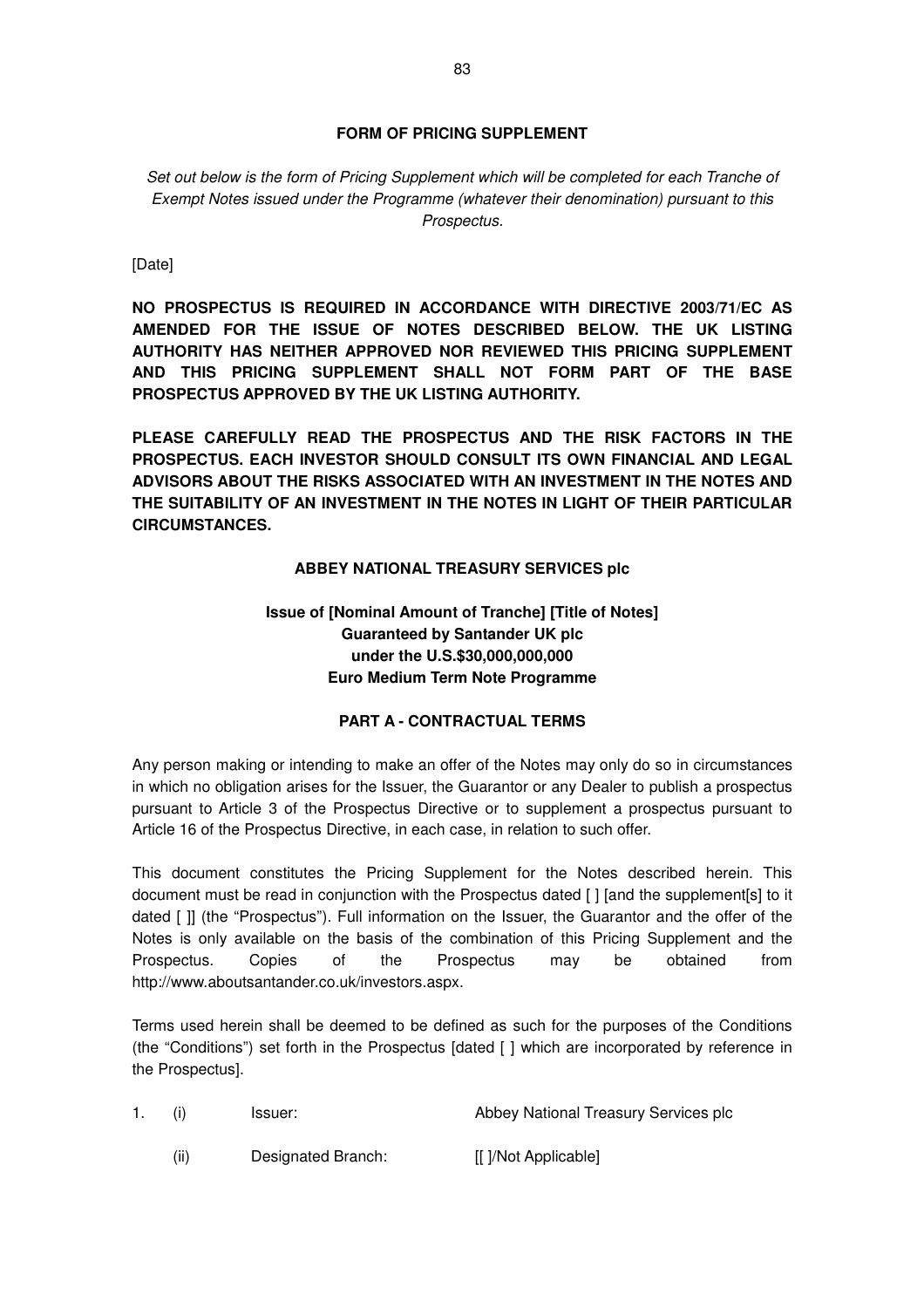|    | (iii)                  | Guarantor:                                                                   | Santander UK plc                                                                                                                                                                                                                                                                                        |
|----|------------------------|------------------------------------------------------------------------------|---------------------------------------------------------------------------------------------------------------------------------------------------------------------------------------------------------------------------------------------------------------------------------------------------------|
| 2. | (i)                    | Series Number:                                                               | $\left[ \ \right]$                                                                                                                                                                                                                                                                                      |
|    | (ii)                   | Tranche Number:                                                              |                                                                                                                                                                                                                                                                                                         |
|    | (iii)                  | Date on which the Notes will<br>be consolidated and form a<br>single Series: | The Notes will be consolidated and form a<br>single Series with [ ] on [the Issue<br>Date/exchange of the Temporary Bearer<br>Global Note for interests in the Permanent<br>Bearer Global Note, as referred to in<br>paragraph 22 below, which is expected to<br>occur on or about [ ]][Not Applicable] |
| 3. |                        | <b>Specified Currency or Currencies:</b>                                     | $[\ ]$                                                                                                                                                                                                                                                                                                  |
| 4. | <b>Nominal Amount:</b> |                                                                              |                                                                                                                                                                                                                                                                                                         |
|    | (i)                    | Tranche:                                                                     | $[\ ]$                                                                                                                                                                                                                                                                                                  |
|    | (ii)                   | Series:                                                                      | [ ]                                                                                                                                                                                                                                                                                                     |
| 5. |                        | <b>Issue Price of Tranche:</b>                                               | [] per cent. of the Nominal Amount [plus<br>accrued interest from []]                                                                                                                                                                                                                                   |
| 6. | (i)                    | <b>Specified Denominations:</b>                                              | $\left[ \ \right]$                                                                                                                                                                                                                                                                                      |
|    | (ii)                   | <b>Calculation Amount</b>                                                    | $\Box$                                                                                                                                                                                                                                                                                                  |
| 7. | (i)                    | <b>Issue Date:</b>                                                           | [ ]                                                                                                                                                                                                                                                                                                     |
|    | (ii)                   | <b>Interest Commencement Date</b><br>(if different from the Issue<br>Date):  | []/Not Applicable]                                                                                                                                                                                                                                                                                      |
| 8. | <b>Maturity Date:</b>  |                                                                              | [ ][not] subject to adjustment [in accordance<br>with the Business Day Convention set out in<br>paragraph 14(iii)/15(vi)/16(iii)/17(iii)]<br>below]/[Interest Payment Date falling in or<br>nearest to []]                                                                                              |
| 9. | <b>Interest Basis:</b> |                                                                              | [] per cent. Fixed Rate]                                                                                                                                                                                                                                                                                |
|    |                        |                                                                              | [[] month []LIBOR/EURIBOR/HIBOR/<br>SIBOR/specify other] +/- [] per cent. Floating<br>Rate]                                                                                                                                                                                                             |
|    |                        |                                                                              | [] per cent. minus [[] month []LIBOR/<br>EURIBOR/HIBOR/SIBOR/specify other]                                                                                                                                                                                                                             |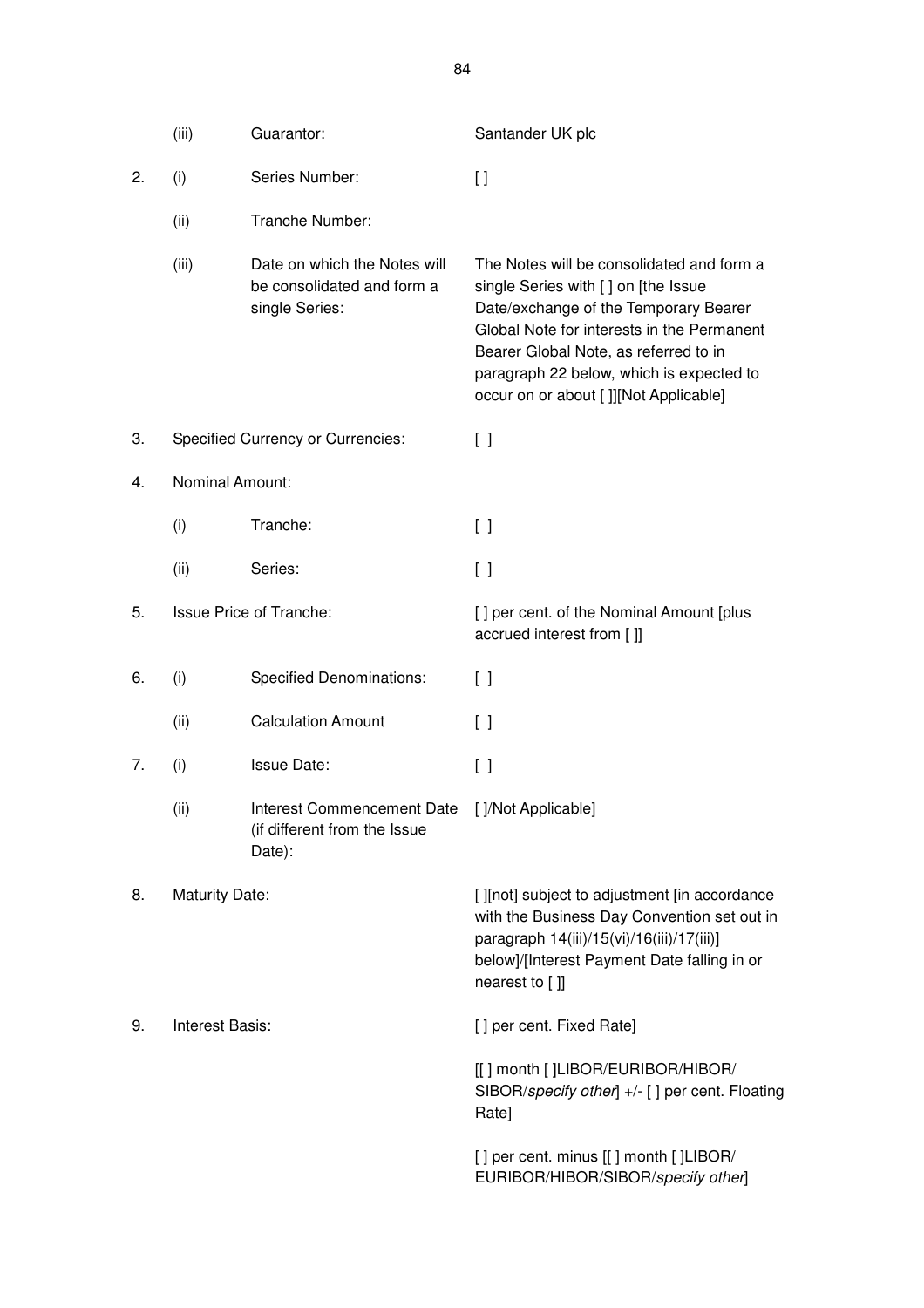#### Inverse Floating Rate]

[ ] x [ ] month [[ ]LIBOR/EURIBOR/HIBOR/

SIBOR/specify other] Leveraged Floating Rate]

 $[ ]$  per cent. minus  $([ ] \times [ ]$  month  $[ ] \cdot ]$  LIBOR/ EURIBOR/HIBOR/SIBOR/specify other]) Leveraged Inverse Floating Rate]

[Zero Coupon/Discount]

[Floating Rate: EONIA Linked Interest]

[Floating Rate: CMS Linked Interest]

[Variable Interest]

[Convertible Interest Basis]

[specify other]

[In respect of the period from (and including) [the Interest Commencement Date]/[] to (but excluding) ], [[ ] per cent. per annum Fixed Rate]/[[ ] month [ ]LIBOR/EURIBOR/HIBOR/SIBOR/ specify other] +/- [ ] per cent. Floating Rate]/[[ ] per cent. minus [ ] month [ ]LIBOR/EURIBOR/ HIBOR/SIBOR/specify other] Inverse Floating Rate]/ $[[ ] x [ ]$  month  $[ ]$ ]LIBOR/EURIBOR/HIBOR/ SIBOR/specify other] Leveraged Floating Rate]/[[] per cent. minus ([ ] x [[ ] month [ ]LIBOR/ EURIBOR/HIBOR/SIBOR/specify other])

Leveraged Inverse Floating Rate]/[Floating Rate: EONIA Linked Interest]/[Floating Rate: CMS Linked Interest]] [specify other]

(See paragraph[s] [11/14/15/16/17/18] below)

10. Redemption/Payment Basis: Subject to any purchase and cancellation or early redemption, the Notes will be redeemed on the Maturity Date at [ ] per cent. of their

nominal amount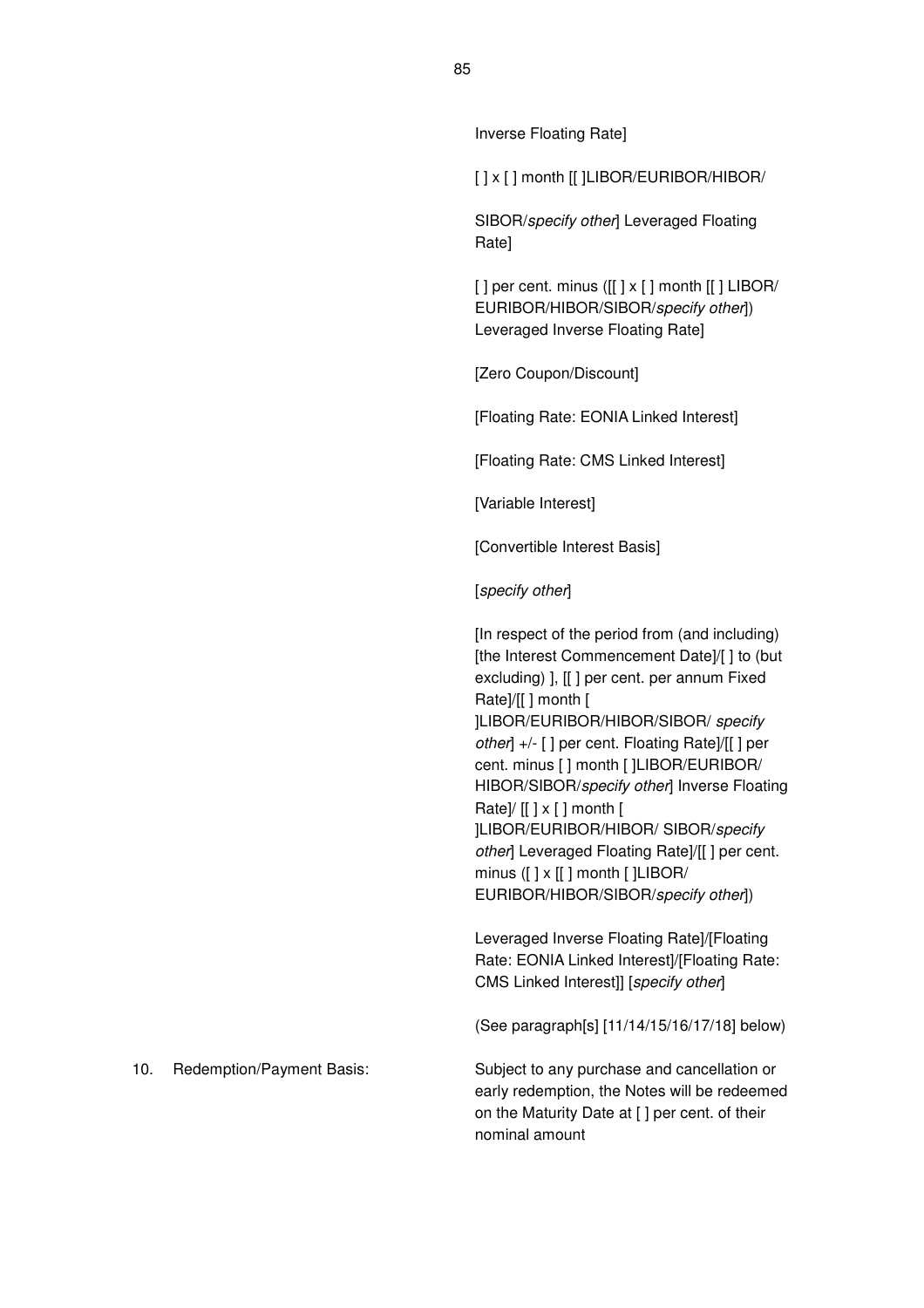| 11. | Change of Interest Basis:                                                 | [Applicable (See paragraphs 9 above and<br>$[14/15/17/18]$ below)/[Not Applicable]]             |
|-----|---------------------------------------------------------------------------|-------------------------------------------------------------------------------------------------|
| 12. | Put/Call Options:                                                         | [Investor Put]<br>[Issuer Call]<br>$[$ (See paragraph $[s]$ [19/20] below)]<br>[Not Applicable] |
| 13. | Date of [Board] approval for issuance of<br>Notes and Guarantee obtained: | [[] [and [], respectively]]/[Not Applicable]                                                    |

# **PROVISIONS RELATING TO INTEREST (IF ANY) PAYABLE**

| 14. |       | <b>Fixed Rate Note Provisions</b>              | [Applicable/Not Applicable] [Applicable in<br>respect of the period from [the Interest<br>Commencement Date]/ [ ]to[ ]]                                                                     |  |
|-----|-------|------------------------------------------------|---------------------------------------------------------------------------------------------------------------------------------------------------------------------------------------------|--|
|     | (i)   | Rate(s) of Interest:                           | [[] per cent. per annum payable<br>[annually/semi-annually/quarterly/[]] in arrear<br>on each Interest Payment Date]                                                                        |  |
|     |       |                                                | [In respect of the period from (and including)<br>[the Interest Commencement Date]/[ ] to (but<br>excluding) [], [] per cent. per annum Fixed<br>Rate]                                      |  |
|     | (ii)  | Interest Payment Date(s):                      | [] in each year [commencing on [] and<br>ending on the Maturity Date[, subject to<br>adjustment in accordance with the Business<br>Day Convention specified in paragraph 14(iii)<br>below]] |  |
|     |       |                                                | [There will be a [short/long] first interest<br>period from, and including, the Interest<br>Commencement Date to, but excluding, [ ]<br>(the "Stub Period")]                                |  |
|     |       |                                                | [There will be a [short/long] final interest<br>period from, and including, [ ] to, but<br>excluding, the Maturity Date (the "Stub<br>Period").]                                            |  |
|     | (iii) | <b>Business Day Convention:</b>                | [Following Business Day Convention/Modified<br><b>Following Business Day</b><br><b>Convention/Preceding Business Day</b><br>Convention/specify other]                                       |  |
|     | (iv)  | Business Day(s):<br><b>Additional Business</b> | $[ \ ]$                                                                                                                                                                                     |  |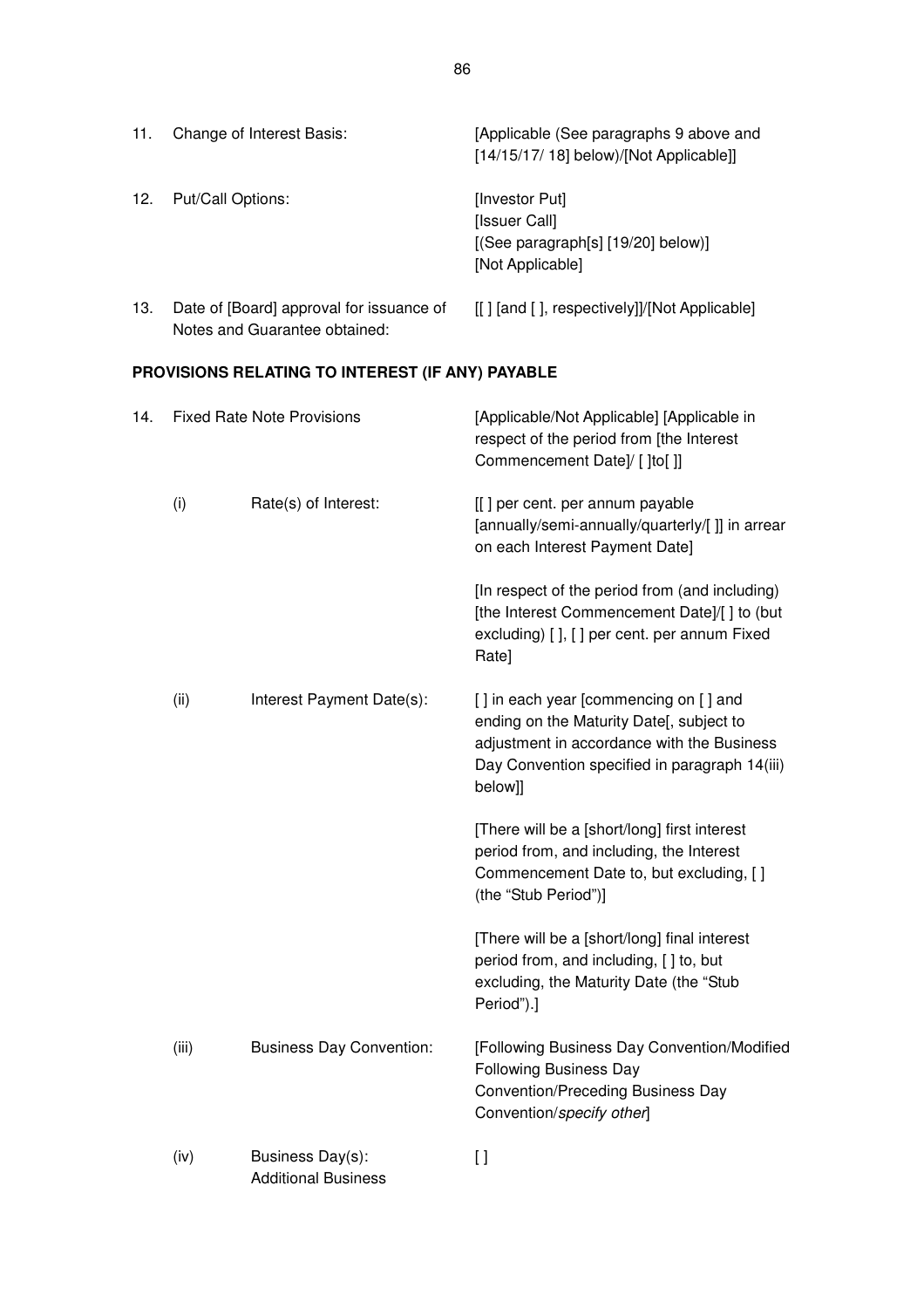|     |        | Centre(s):                                                                                                       | $\left[ \ \right]$                                                                                                                                                  |  |
|-----|--------|------------------------------------------------------------------------------------------------------------------|---------------------------------------------------------------------------------------------------------------------------------------------------------------------|--|
|     | (v)    | Fixed Coupon Amount(s) in<br>respect of definitive Fixed                                                         | [[] per Calculation Amount]                                                                                                                                         |  |
|     |        | Rate Notes:                                                                                                      | [In respect of the period from (and including)<br>[the Interest Commencement Date]/[] to (but<br>excluding) [ ], [ ] per Calculation Amount]                        |  |
|     | (vi)   | Broken Amount(s) in respect<br>of definitive Fixed Rate Notes:                                                   | [In respect of the Stub Period, [] per<br>Calculation Amount, payable on the Interest<br>Payment Date falling on []]/[Not Applicable]                               |  |
|     | (vii)  | Day Count Fraction:                                                                                              | [30/360]<br>Actual/Actual (ICMA)<br>RBA Bond Basis/specify other]<br>[adjusted/unadjusted]                                                                          |  |
|     | (viii) | Determination Date(s):                                                                                           | [[] in each year]/[Not Applicable]                                                                                                                                  |  |
|     | (ix)   | Other terms relating to the<br>method of calculating interest<br>for Fixed Rate Notes which<br>are Exempt Notes: | [None/Give details]                                                                                                                                                 |  |
| 15. |        | <b>Floating Rate Note Provisions</b>                                                                             | [Applicable/Not Applicable] [Applicable in<br>respect of the period from [the Interest<br>Commencement Date]/ [ ]to[ ]]                                             |  |
|     | (i)    | <b>Straight Floating Rate:</b>                                                                                   | [Applicable/Not Applicable]                                                                                                                                         |  |
|     | (ii)   | Inverse Floating Rate:                                                                                           | [Applicable/Not Applicable]<br>Set IFRN Rate: [] per cent.                                                                                                          |  |
|     | (iii)  | Leveraged Floating Rate:                                                                                         | [Applicable/Not Applicable]<br>Leverage Factor: []                                                                                                                  |  |
|     | (iv)   | Leveraged Inverse Floating<br>Rate:                                                                              | [Applicable/Not Applicable]                                                                                                                                         |  |
|     |        |                                                                                                                  | Leverage Factor: []                                                                                                                                                 |  |
|     |        |                                                                                                                  | Set IFRN Rate: [] per cent.                                                                                                                                         |  |
|     | (v)    | Interest Period(s)/<br>Interest Payment Dates:                                                                   | I l<br>[There will be a [short/long] first interest<br>period from, and including, the Interest<br>Commencement Date to, but excluding, [ ]<br>(the "Stub Period")] |  |
|     |        |                                                                                                                  | [There will be a [short/long] last interest                                                                                                                         |  |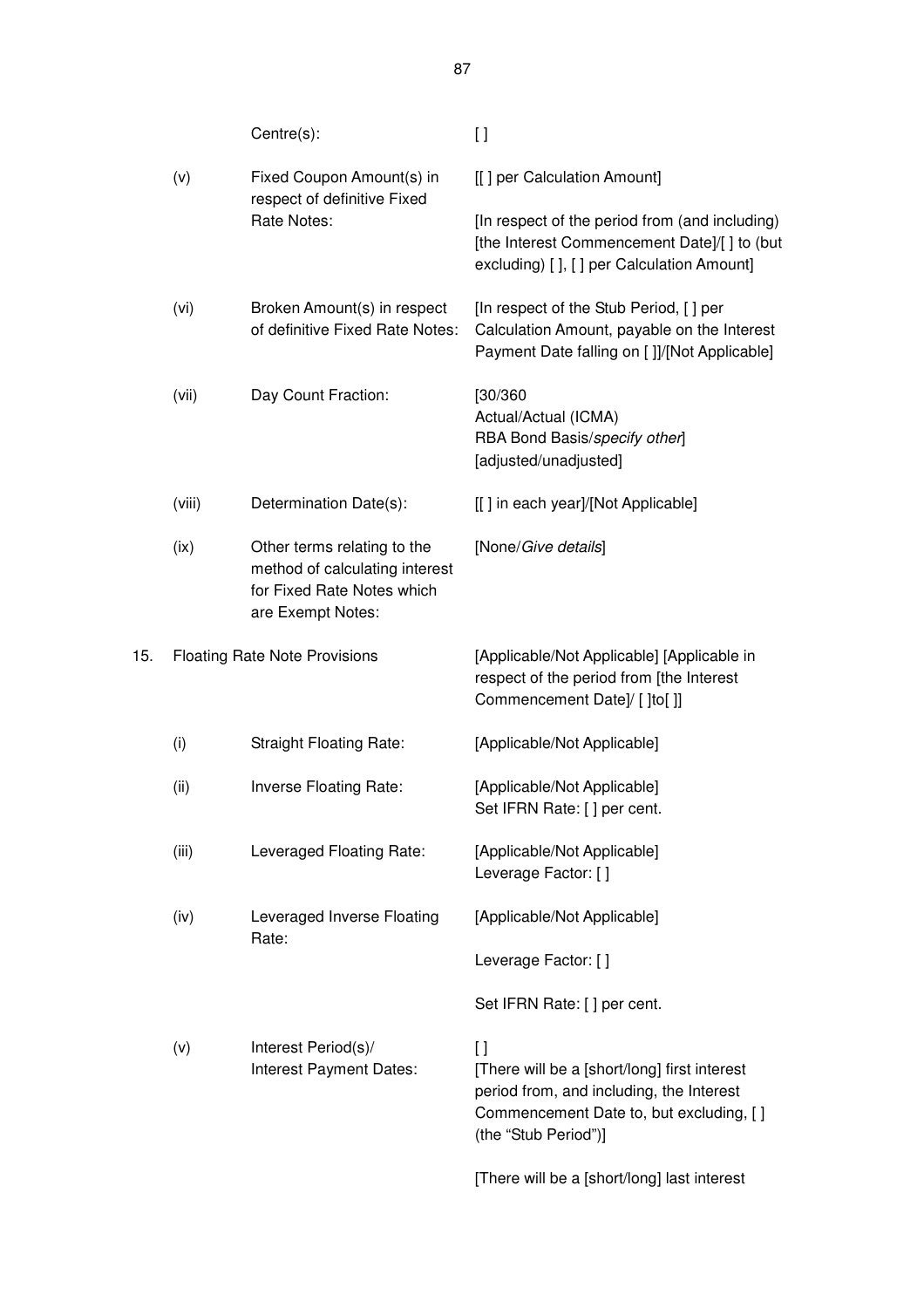|        |     |                                                                                     | Period")]          | period from, and including, [] to, but<br>excluding, the Maturity Date (the "Stub                                                                                |
|--------|-----|-------------------------------------------------------------------------------------|--------------------|------------------------------------------------------------------------------------------------------------------------------------------------------------------|
| (vi)   |     | <b>Business Day Convention:</b>                                                     | other]             | [Following Business Day Convention/Modified<br><b>Following Business Day</b><br>Convention/Preceding Business Day<br>Convention/Floating Rate Convention/specify |
| (vii)  |     | Business Day(s):<br><b>Additional Business</b><br>Centre(s):                        |                    |                                                                                                                                                                  |
| (viii) |     | Manner in which the Rate of<br>Interest and Interest Amount<br>is to be determined: |                    | [Screen Rate Determination/ISDA<br>Determination/specify other]                                                                                                  |
| (ix)   |     | Screen Rate Determination:                                                          |                    |                                                                                                                                                                  |
|        | (A) | Reference Rate:                                                                     | $[[]$ month $[$    | ]LIBOR/EURIBOR/HIBOR/SIBOR]/[EONIA]/<br>[CMS Reference Rate/specify other]                                                                                       |
|        | (B) | Interest<br>Determination<br>Date(s):                                               | $\lceil$           |                                                                                                                                                                  |
|        | (C) | <b>Relevant Screen</b><br>Page:                                                     | $\left[ \ \right]$ |                                                                                                                                                                  |
|        | (D) | Interpolation for Stub<br>Period:                                                   | Applicable]        | [Applicable for the Stub Period]/[Not                                                                                                                            |
|        |     |                                                                                     |                    | Reference Rate 1: [[ ] month [<br>]LIBOR/EURIBOR/HIBOR/SIBOR/spe<br>cify other]/[Not Applicable]                                                                 |
|        |     |                                                                                     |                    | Relevant Screen Page 1: [ ]/[Not<br>Applicable]                                                                                                                  |
|        |     |                                                                                     |                    | Reference Rate 2: [[ ] month [<br>]LIBOR/EURIBOR/HIBOR/SIBOR/spe<br>cify other]/[Not Applicable]                                                                 |
|        |     |                                                                                     |                    | Relevant Screen Page 2: [ ]/[Not<br>Applicable] ]/Not Applicable]                                                                                                |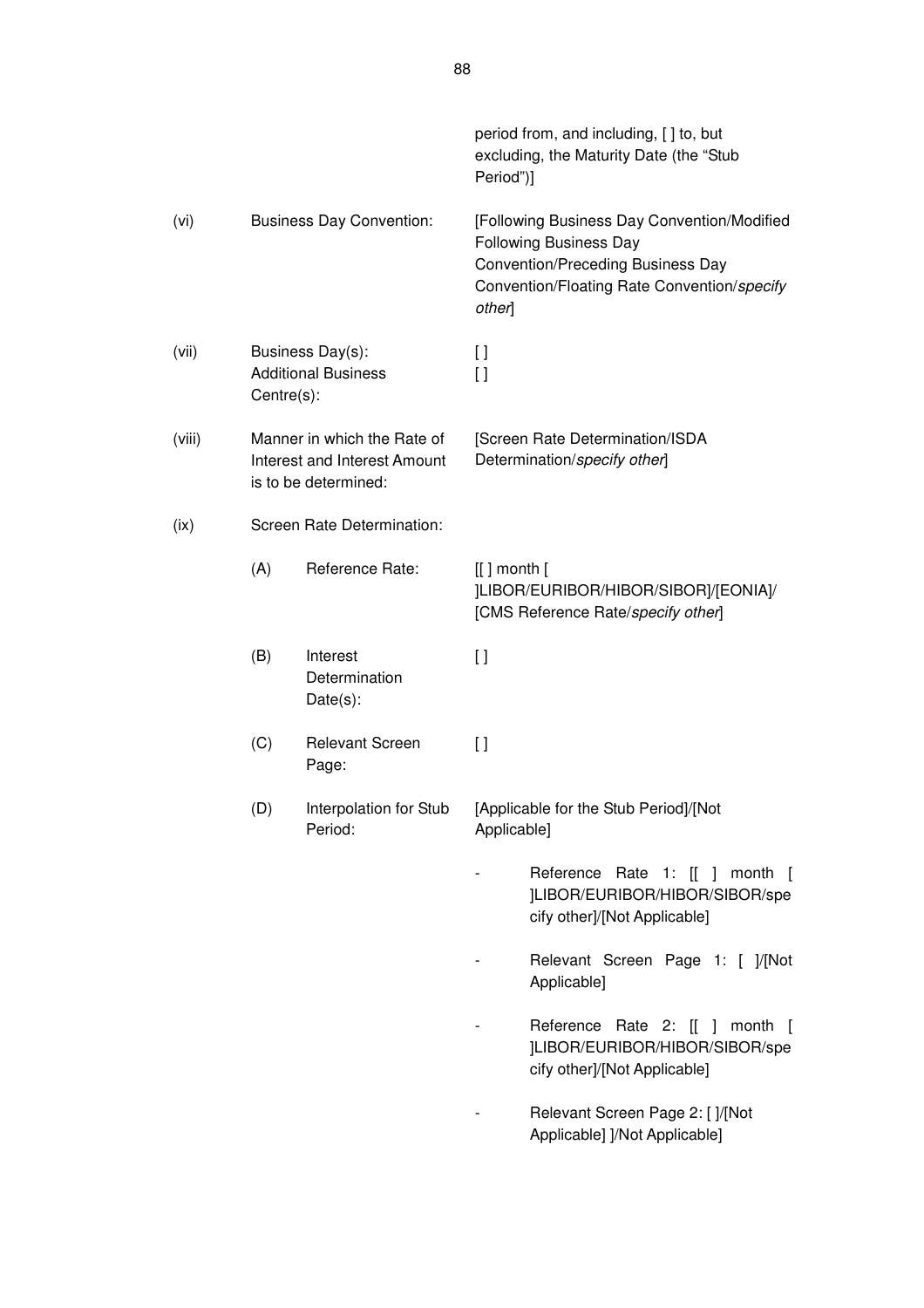|     | (E) | Reference Currency:                           | [[ ]/Not Applicable]                                                                                                                                                              |
|-----|-----|-----------------------------------------------|-----------------------------------------------------------------------------------------------------------------------------------------------------------------------------------|
|     | (F) | <b>Relevant Centre:</b>                       | [[ ]/Not Applicable]                                                                                                                                                              |
|     | (G) | Designated Maturity:                          | [[ ]/Not Applicable]                                                                                                                                                              |
|     | (H) | Determination Time:                           | [[] [a.m./p.m.] ([] time)]/[Not Applicable]                                                                                                                                       |
|     | (1) | <b>CMS Rate Fixing</b><br>Centre(s):          | $\Box$                                                                                                                                                                            |
| (x) |     | ISDA Determination:                           |                                                                                                                                                                                   |
|     | (A) | Floating Rate Option:                         | $\mathfrak{g}$                                                                                                                                                                    |
|     | (B) | Designated Maturity:                          | $\mathfrak{g}$                                                                                                                                                                    |
|     | (C) | <b>Reset Date:</b>                            | [] [, subject to adjustment in accordance with<br>the Reset Date Business Day Convention<br>referred to in E) below]                                                              |
|     | (D) | Interpolation for Stub<br>Period:             | Applicable for the Stub Period]/[Not<br>Applicable]                                                                                                                               |
|     |     |                                               | Floating Rate Option 1: []                                                                                                                                                        |
|     |     |                                               | Designated Maturity 1: []                                                                                                                                                         |
|     |     |                                               | Reset Date 1: [ ] [, subject<br>to<br>adjustment in accordance with the<br>Reset Date Business Day Convention<br>referred to in (E) below]                                        |
|     |     |                                               | Floating Rate Option 2: [ ]                                                                                                                                                       |
|     |     |                                               | Designated Maturity 2: []                                                                                                                                                         |
|     |     |                                               | Reset Date 2: [] [, subject to<br>adjustment in accordance with the<br>Reset Date Business Day Convention<br>referred to in (E) below]                                            |
|     | (E) | <b>Reset Date Business</b><br>Day Convention: | [Following Business Day Convention/Modified<br><b>Following Business Day</b><br><b>Convention/Preceding Business Day</b><br>Convention/Floating Rate Convention/specify<br>other] |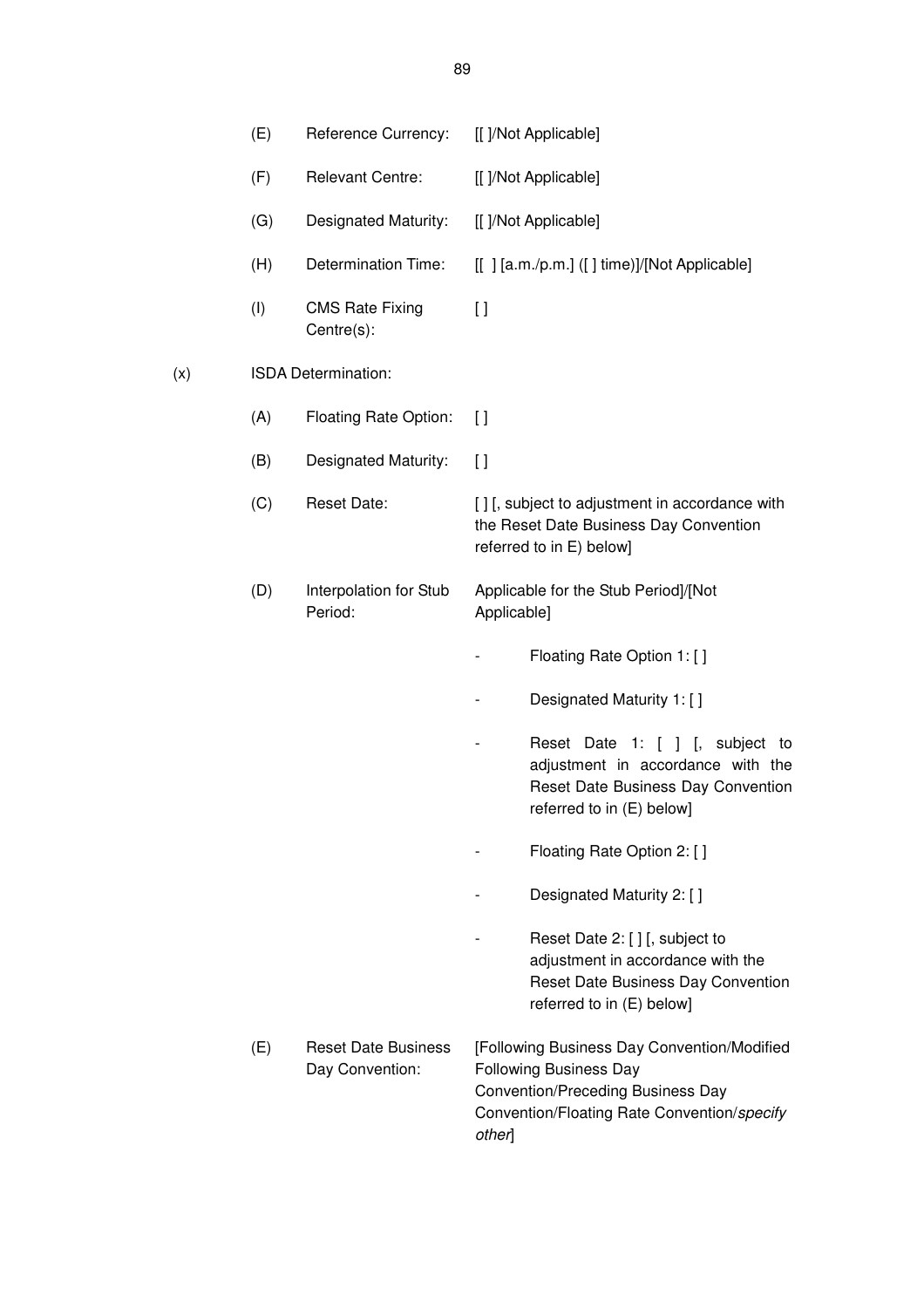|     | (x <sub>i</sub> ) | Margin(s):                                                                                                                                                                                                                         | [[plus/minus] [] per cent. per annum]<br>[In respect of the period from (and including)<br>[the Interest Commencement Date]/[] to (but<br>excluding) [], [plus/minus][] per cent. per<br>annum] |
|-----|-------------------|------------------------------------------------------------------------------------------------------------------------------------------------------------------------------------------------------------------------------------|-------------------------------------------------------------------------------------------------------------------------------------------------------------------------------------------------|
|     | (xii)             | Minimum Rate of Interest:                                                                                                                                                                                                          | [] per cent. per annum                                                                                                                                                                          |
|     | (xiii)            | Maximum Rate of Interest:                                                                                                                                                                                                          | [] per cent. per annum                                                                                                                                                                          |
|     | (xiv)             | Day Count Fraction:                                                                                                                                                                                                                | [Actual/Actual (ISDA)<br>Actual/Actual (ICMA)<br>Actual/365 (Fixed)<br>Actual/360<br>[30/360][360/360][Bond Basis]<br>30E/360<br>30E/360 (ISDA)<br>specify other]<br>[adjusted/unadjusted]      |
|     | (xv)              | Determination Date(s):                                                                                                                                                                                                             | [[] in each year]/[Not Applicable]                                                                                                                                                              |
|     | (ix)              | Fallback provisions, rounding<br>provisions and any other<br>terms relating to the method<br>of calculating interest on<br>Floating Rate Notes which<br>are Exempt Notes, if different<br>from those set out in the<br>Conditions: | $\Box$                                                                                                                                                                                          |
| 16. |                   | Zero Coupon/Discount Note<br>Provisions                                                                                                                                                                                            | [Applicable/Not Applicable]                                                                                                                                                                     |
|     | (i)               | Stated Yield:                                                                                                                                                                                                                      | [] per cent. per annum                                                                                                                                                                          |
|     | (ii)              | <b>Issue Price:</b>                                                                                                                                                                                                                | $\left[ \ \right]$                                                                                                                                                                              |
|     | (iii)             | <b>Business Day Convention:</b>                                                                                                                                                                                                    | [Following Business Day Convention/Modified<br><b>Following Business Day</b><br><b>Convention/Preceding Business Day</b><br>Convention]                                                         |
|     | (iv)              | Business Day(s):<br><b>Additional Business</b><br>Centre(s):                                                                                                                                                                       | I)<br>$\left[ \ \right]$                                                                                                                                                                        |
|     | (v)               | Day Count Fraction in relation<br>to Early Redemption Amounts                                                                                                                                                                      | [Actual/Actual (ICMA)<br>30/360                                                                                                                                                                 |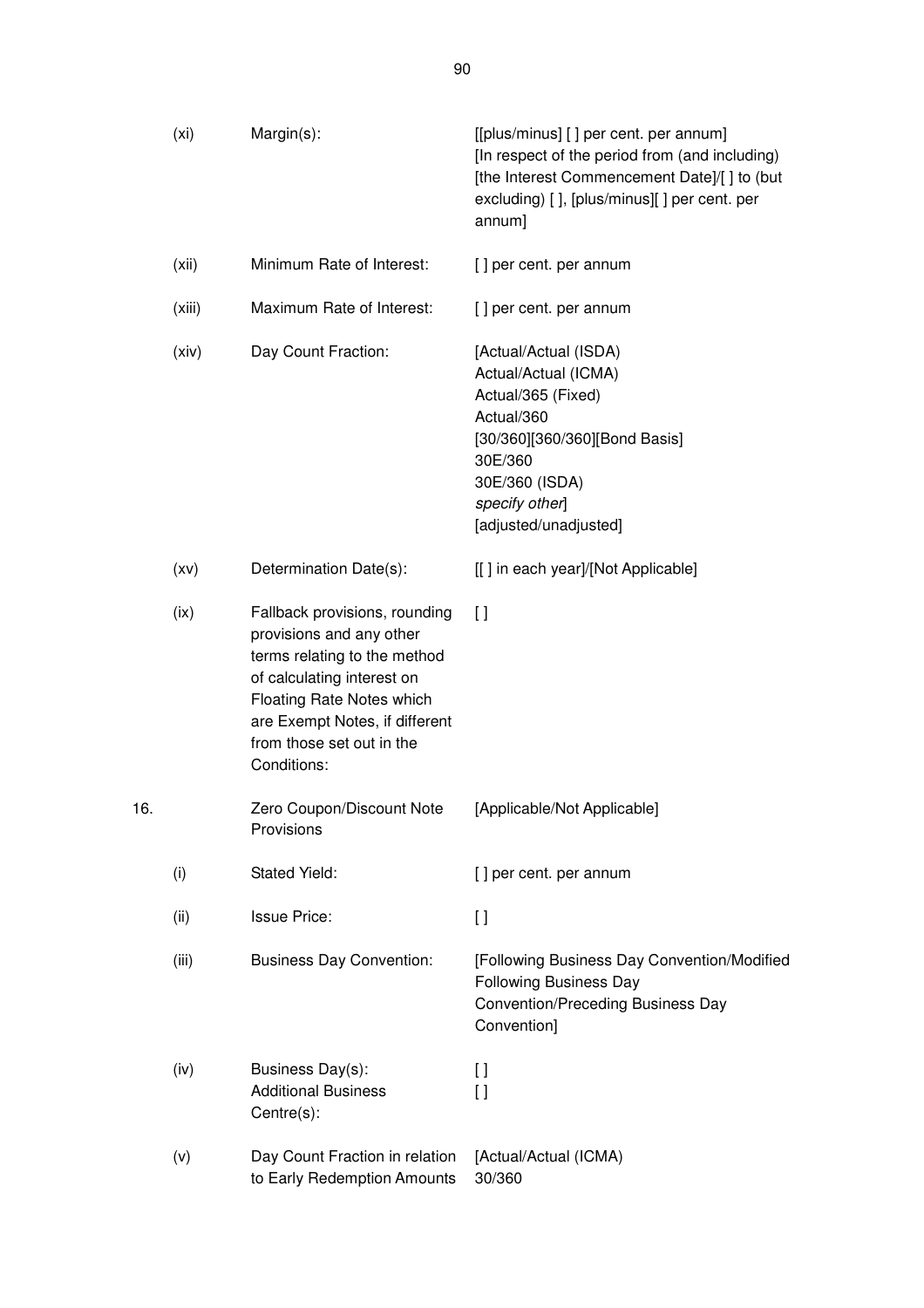|     | and late payment:                 |        |                                                                                                                | Actual/360<br>Actual/365 (Fixed)<br>specify other]<br>[adjusted/unadjusted]                                                                                                                                                                                 |
|-----|-----------------------------------|--------|----------------------------------------------------------------------------------------------------------------|-------------------------------------------------------------------------------------------------------------------------------------------------------------------------------------------------------------------------------------------------------------|
|     | (vi)                              | Notes: | Any other formula/basis of<br>determining amount payable<br>for Zero Coupon/Discount<br>Notes which are Exempt | $\Box$                                                                                                                                                                                                                                                      |
| 17. | Variable Interest Note Provisions |        |                                                                                                                | [Applicable/Not Applicable]                                                                                                                                                                                                                                 |
|     | (i)                               |        | Accrual Interest Rate(s):                                                                                      | [[] per cent. Fixed Rate]<br>[[[ ]LIBOR/EURIBOR/HIBOR/SIBOR/specify<br>other] +/- [] per cent. Floating Rate]<br>[specify other]<br>[In respect of the period from (and including)<br>[the Interest Commencement Date]/[] to (but<br>excluding) $[]$ , $[]$ |
|     |                                   | (A)    | <b>Screen Rate</b><br>Determination:                                                                           | [Applicable/Not Applicable]                                                                                                                                                                                                                                 |
|     |                                   |        | Reference Rate:                                                                                                | $[[[]]$ month $[$<br>]LIBOR/EURIBOR/HIBOR/SIBOR/specify<br>other]/Not Applicable]                                                                                                                                                                           |
|     |                                   |        | Interest<br>Determination<br>Date(s):                                                                          | [[ ]/Not Applicable]                                                                                                                                                                                                                                        |
|     |                                   |        | <b>Relevant Screen</b><br>Page:                                                                                | [[ ]/Not Applicable]                                                                                                                                                                                                                                        |
|     |                                   | (B)    | ISDA Determination:                                                                                            | [Applicable/Not Applicable]                                                                                                                                                                                                                                 |
|     |                                   |        | Floating Rate Option:                                                                                          | $\mathfrak{g}$                                                                                                                                                                                                                                              |
|     |                                   |        | Designated Maturity:                                                                                           | $\left[ \ \right]$                                                                                                                                                                                                                                          |
|     |                                   |        | <b>Reset Date:</b>                                                                                             | [] [, subject to adjustment in accordance with<br>the Reset Date Business Day Convention<br>referred to below]                                                                                                                                              |
|     |                                   |        | <b>Reset Date Business</b><br>Day Convention:                                                                  | [Following Business Day Convention/Modified<br><b>Following Business Day</b><br><b>Convention/Preceding Business Day</b><br>Convention/Floating Rate Convention/specify                                                                                     |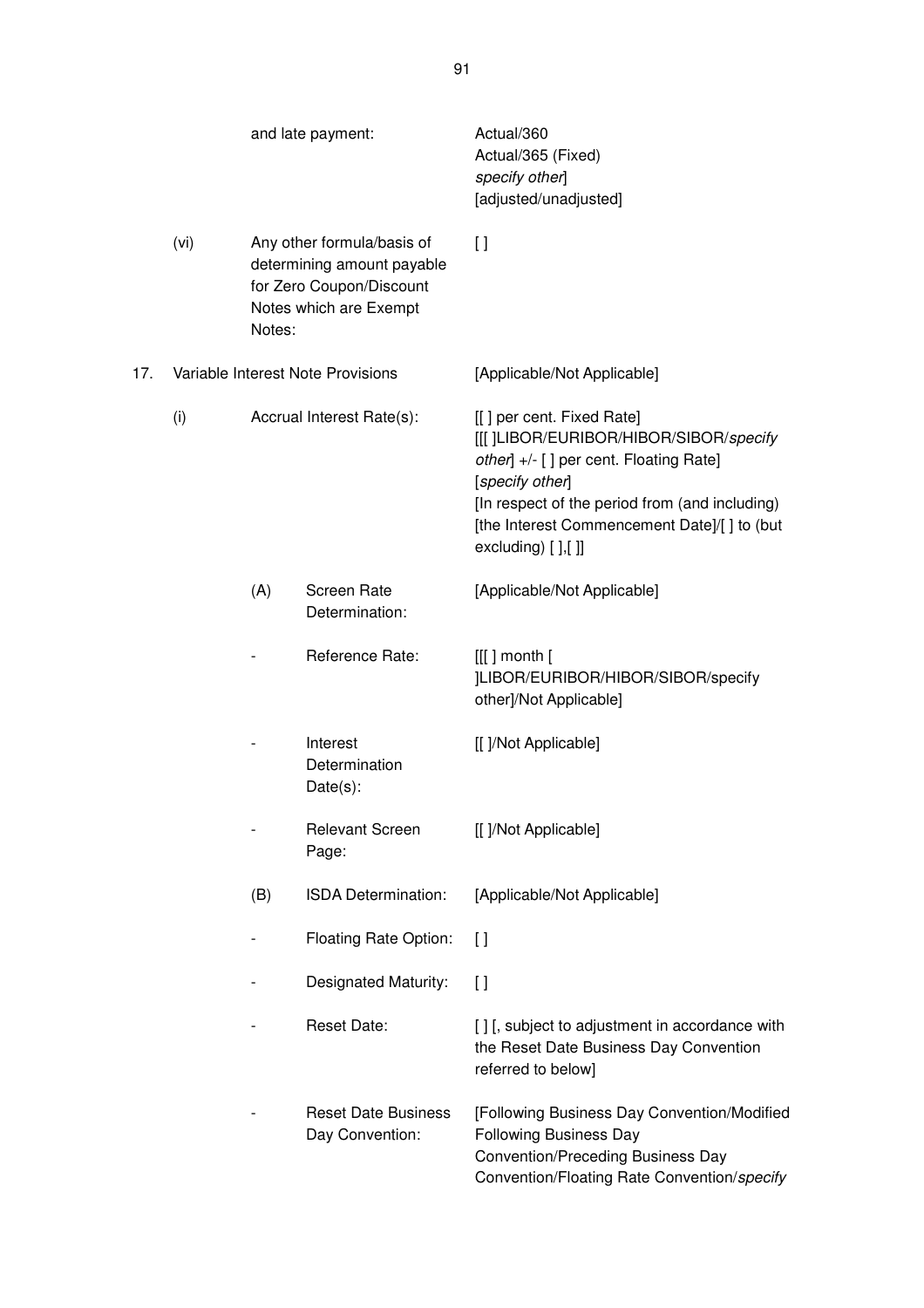# other]

|       | (C)        | Margin:                                            |                           | []/[Not Applicable]                                                                                                                                                     |
|-------|------------|----------------------------------------------------|---------------------------|-------------------------------------------------------------------------------------------------------------------------------------------------------------------------|
|       | (D)        | Minimum Rate of<br>Interest:                       |                           | [[] per cent. per annum/Not Applicable]                                                                                                                                 |
|       | (E)        | Maximum Rate of<br>Interest:                       |                           | [[] per cent. per annum/Not Applicable]                                                                                                                                 |
| (ii)  |            | Interest Period(s)/Interest<br>Payment Dates:      | $[ \ ]$                   |                                                                                                                                                                         |
| (iii) |            | <b>Business Day Convention:</b>                    | other]                    | [Following Business Day Convention/Modified<br><b>Following Business Day</b><br><b>Convention/Preceding Business Day</b><br>Convention/Floating Rate Convention/specify |
| (iv)  | Centre(s): | <b>Business Day:</b><br><b>Additional Business</b> | $\left[ \ \right]$        |                                                                                                                                                                         |
| (v)   |            | Day Count Fraction:                                | $\left[ \ \right]$        |                                                                                                                                                                         |
| (vi)  |            | Determination Date(s):                             | 30/360<br>30E/360         | [Actual/Actual (ISDA)<br>Actual/Actual (ICMA)<br>Actual/365 (Fixed)<br>30E/360 (ISDA)<br>specify other]<br>[adjusted/unadjusted]                                        |
| (vii) |            | Underlying Reference Rate:                         |                           | [[] in each year]/[Not Applicable]                                                                                                                                      |
|       |            |                                                    | $[[]$ month $[$<br>other] | ]LIBOR/EURIBOR/HIBOR/SIBOR/specify<br>other]/[EONIA]/[CMS Reference Rate][specify                                                                                       |
|       |            |                                                    |                           | Relevant Screen Page: []                                                                                                                                                |
|       |            |                                                    |                           | Reference Currency: [[ ]/Not<br>Applicable] Relevant Centre: [[ ]/Not<br>Applicable]                                                                                    |
|       |            |                                                    |                           | Designated Maturity: [[ ]/Not                                                                                                                                           |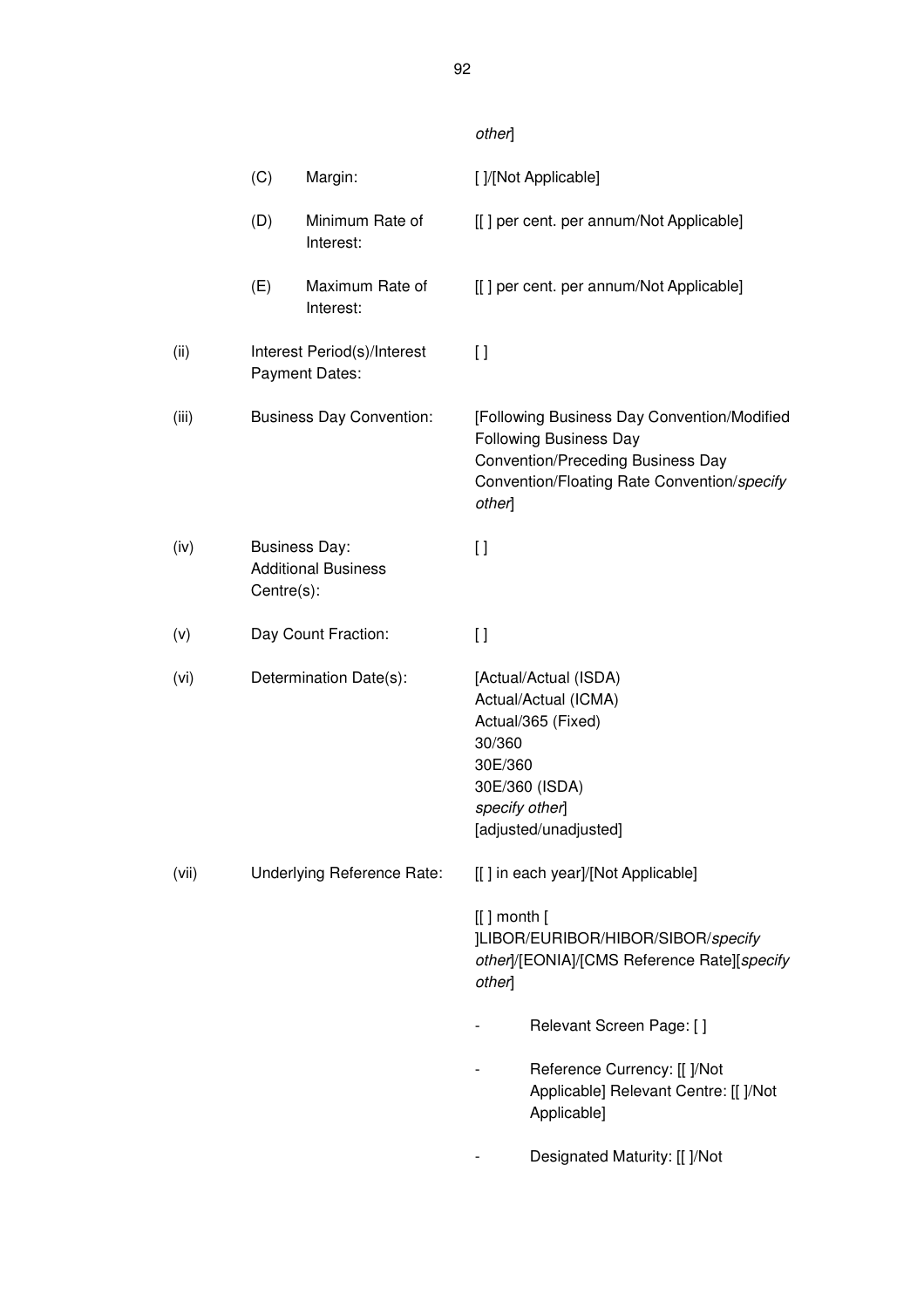Applicable] - Determination Time: [[ ]/Not Applicable] (viii) Lower Barrier(s): [ ] [In respect of the period from (and including) [the Interest Commencement Date]/[ ] to (but excluding) [ ],[ ]] (ix) Upper Barrier(s): [ ] [In respect of the period from (and including) [the Interest Commencement Date]/[ ] to (but excluding) [ ],[ ]] (x) Rate Cut-off Date: [The [ ] [Fixing Business Day]/[calendar day] prior to the Interest Payment Date falling at the end of the relevant Interest Period] (xi) Additional Fixing Business Centre: [[ ]/Not Applicable] (xii) Fallback provisions, rounding provisions and any other terms relating to the method of calculating interest on Variable Interest Notes which  $\lceil$ 

| 18. |       | <b>Convertible Interest Basis Provisions:</b> | [Applicable/Not Applicable]                                                                                            |  |  |
|-----|-------|-----------------------------------------------|------------------------------------------------------------------------------------------------------------------------|--|--|
|     | (i)   | First Interest Basis:                         | [[Fixed Rate/Floating Rate/Variable Interest] in<br>accordance with paragraph [14/15/17] above<br>and Condition 4(c)]  |  |  |
|     | (ii)  | Second Interest Basis:                        | [[Fixed Rate/Floating Rate/Variable Interest]<br>[in accordance with paragraph [14/15/17]<br>above and Condition 4(c)] |  |  |
|     | (iii) | Interest Basis Conversion<br>Date:            | [] [subject to adjustment in accordance with<br>the Business Day Convention][subject to no<br>adjustment]              |  |  |

are Exempt Notes, if different from those set out in the

Conditions: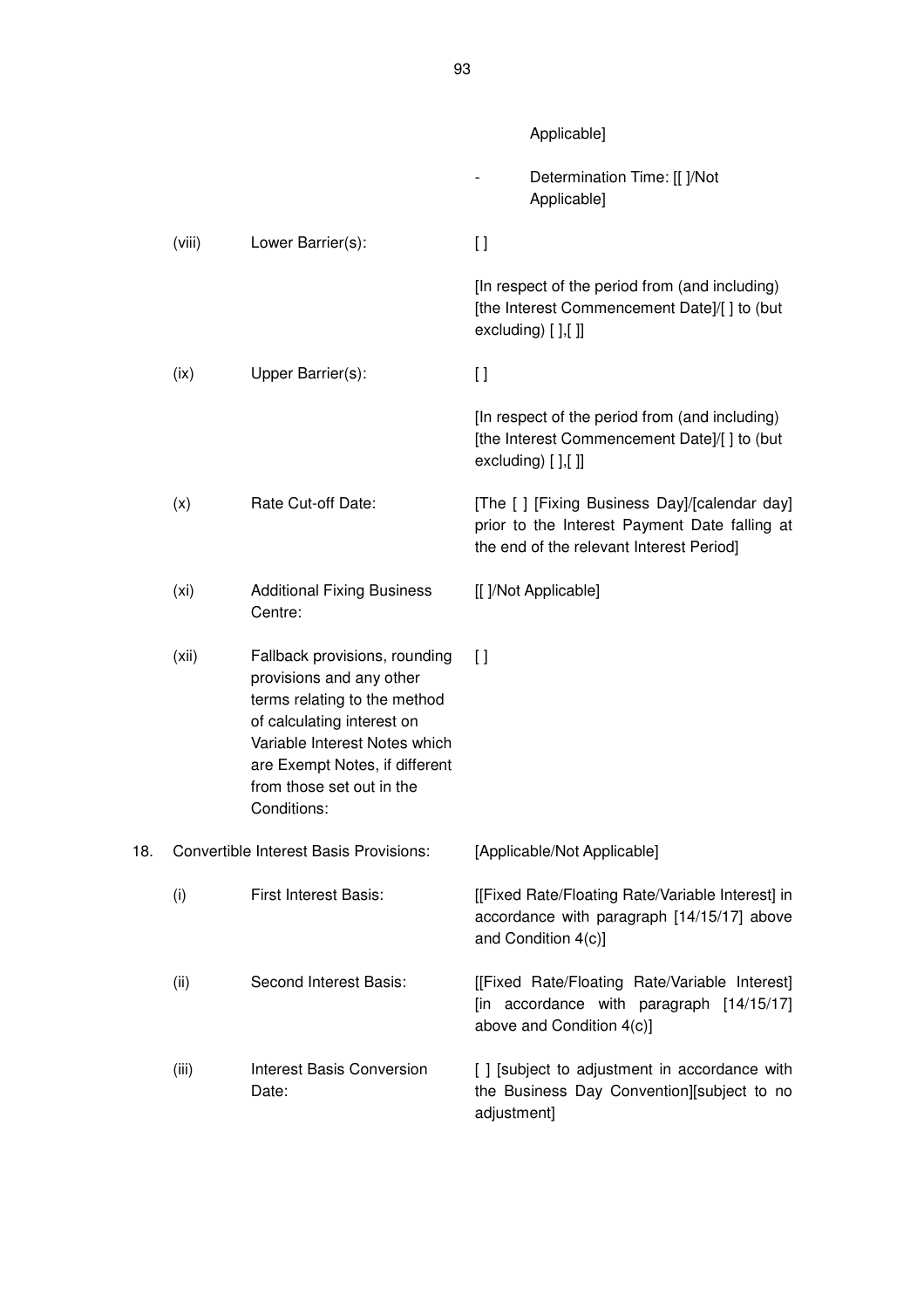## **PROVISIONS RELATING TO REDEMPTION**

| 19.  | <b>Issuer Call</b>                          |                                                                                                            |                               | [Applicable/Not Applicable]                                                                                                                                                                                                                                                                      |
|------|---------------------------------------------|------------------------------------------------------------------------------------------------------------|-------------------------------|--------------------------------------------------------------------------------------------------------------------------------------------------------------------------------------------------------------------------------------------------------------------------------------------------|
|      | (i)                                         |                                                                                                            | Optional Redemption Date(s):  | $\mathfrak{g}$                                                                                                                                                                                                                                                                                   |
|      | (ii)                                        | <b>Optional Redemption</b><br>Amount(s) and method of<br>calculation of such amount(s)<br>(if applicable): |                               | per cent. of [t]/[T]he outstanding<br>Ш<br>$\mathbf{L}$<br>aggregate nominal amount of Notes in [ ]] (if<br>Notes are represented by a Global Note), [ ]<br>per cent. of the Calculation Amount/[ ] per<br>Calculation Amount (if Notes are in definitive<br>form)/specify other/see Annex]      |
|      | (iii)                                       | If redeemable in part:                                                                                     |                               | [Applicable/Not Applicable]                                                                                                                                                                                                                                                                      |
|      |                                             | (1)                                                                                                        | Minimum Redemption<br>Amount: | [[ ] (if Notes are represented by a Global<br>Note), [ ] per Calculation Amount (if Notes are<br>in definitive form)]                                                                                                                                                                            |
|      | (2)<br>Maximum<br><b>Redemption Amount:</b> |                                                                                                            |                               | [[ ] (if Notes are represented by a Global<br>Note), [ ] per Calculation Amount (if Notes are<br>in definitive form)]                                                                                                                                                                            |
|      |                                             | (3)                                                                                                        | Minimum period:               | $[]$ days                                                                                                                                                                                                                                                                                        |
| (iv) |                                             | Notice periods:                                                                                            |                               | Minimum period: [] [calendar days]/[Business<br>Days]<br>Maximum period: [] [calendar<br>days]/[Business Days]                                                                                                                                                                                   |
| 20.  | <b>Investor Put</b>                         |                                                                                                            |                               | [Applicable/Not Applicable]                                                                                                                                                                                                                                                                      |
|      | (i)                                         | Optional Redemption Date(s):                                                                               |                               | $\Box$                                                                                                                                                                                                                                                                                           |
|      | (ii)                                        | <b>Optional Redemption</b><br>Amount(s) and method of<br>calculation of such amount(s)<br>(if applicable): |                               | cent. of [t]/[T]he outstanding<br>[[[<br>$\mathbf{I}$<br>per<br>aggregate nominal amount of Notes in [ ]] (if<br>Notes are represented by a Global Note), [ ]<br>per cent. of the Calculation Amount/[ ] per<br>Calculation Amount (if Notes are in definitive<br>form) specify other/see Annex] |
|      | (iii)                                       |                                                                                                            | Notice periods:               | Minimum period: [<br>] [calendar<br>days]/[Business Days]<br>Maximum period: [<br>] [calendar<br>days]/[Business Days]                                                                                                                                                                           |
| 21.  | Final Redemption Amount:                    |                                                                                                            |                               | [[[] per cent. of [t]/[T]he outstanding<br>aggregate nominal amount of Notes in [ ]] (if<br>Notes are represented by a Global Note), [ ]                                                                                                                                                         |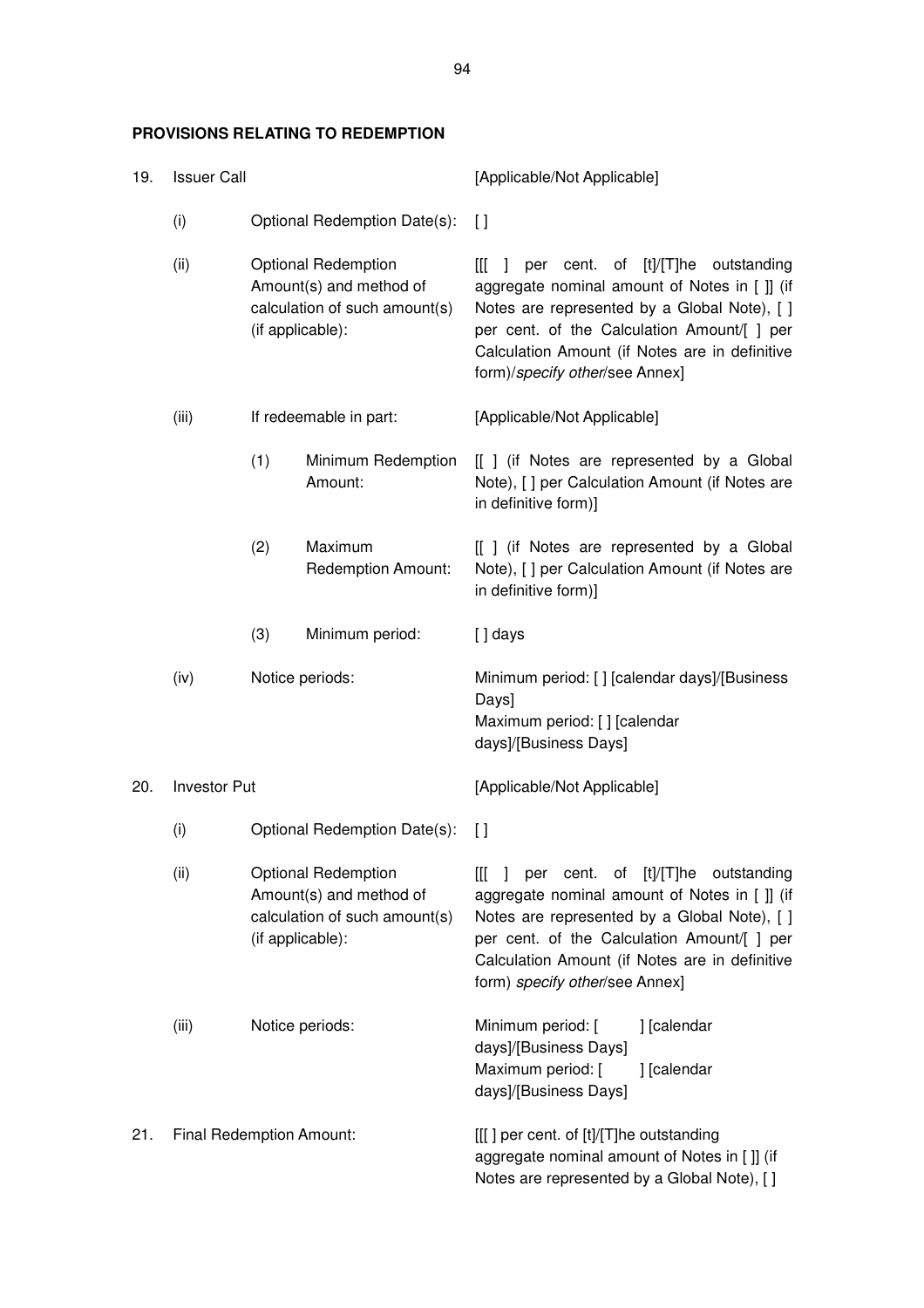per cent. of the Calculation Amount/[ ] per Calculation Amount (if Notes are in definitive form)/specify other/see Annex]

#### **GENERAL PROVISIONS APPLICABLE TO THE NOTES**

22. Form of Notes: [Bearer Notes: Temporary Bearer Global Note exchangeable for a Permanent Bearer Global Note which is exchangeable for definitive Bearer Notes [on 60 days' notice given at any time/only upon an Exchange Event at the expense of the Issuer]]. [Temporary Bearer Global Note exchangeable for definitive Bearer Notes on and after the Exchange Date.] [Permanent Bearer Global Note exchangeable for definitive Bearer Notes [on 60 days' notice given at any time/only upon an Exchange Event at the expense of the Issuer]]. [Registered Notes: Regulation S Global Note ([ ] of the Nominal Amount registered in the name of a nominee for [a common despositary for Euroclear and Clearstream, Luxembourg/a common safekeeper for Euroclear and Clearstream, Luxembourg])/Rule 144A Global Note[s] ([ ] of the Nominal Amount) registered in the name of a nominee for DTC] 23. New Global Note: [Yes/No] 24. Calculation Agent: [ ]/[Not Applicable] 25. Determination Agent: [ ] [] [[Not Applicable] 26. U.S. Selling Restrictions: [Reg. S. Compliance Category 2; TEFRA D/TEFRA C/TEFRA/Not Applicable; Rule 144A] 27. Other terms or special conditions: [Not Applicable/give details]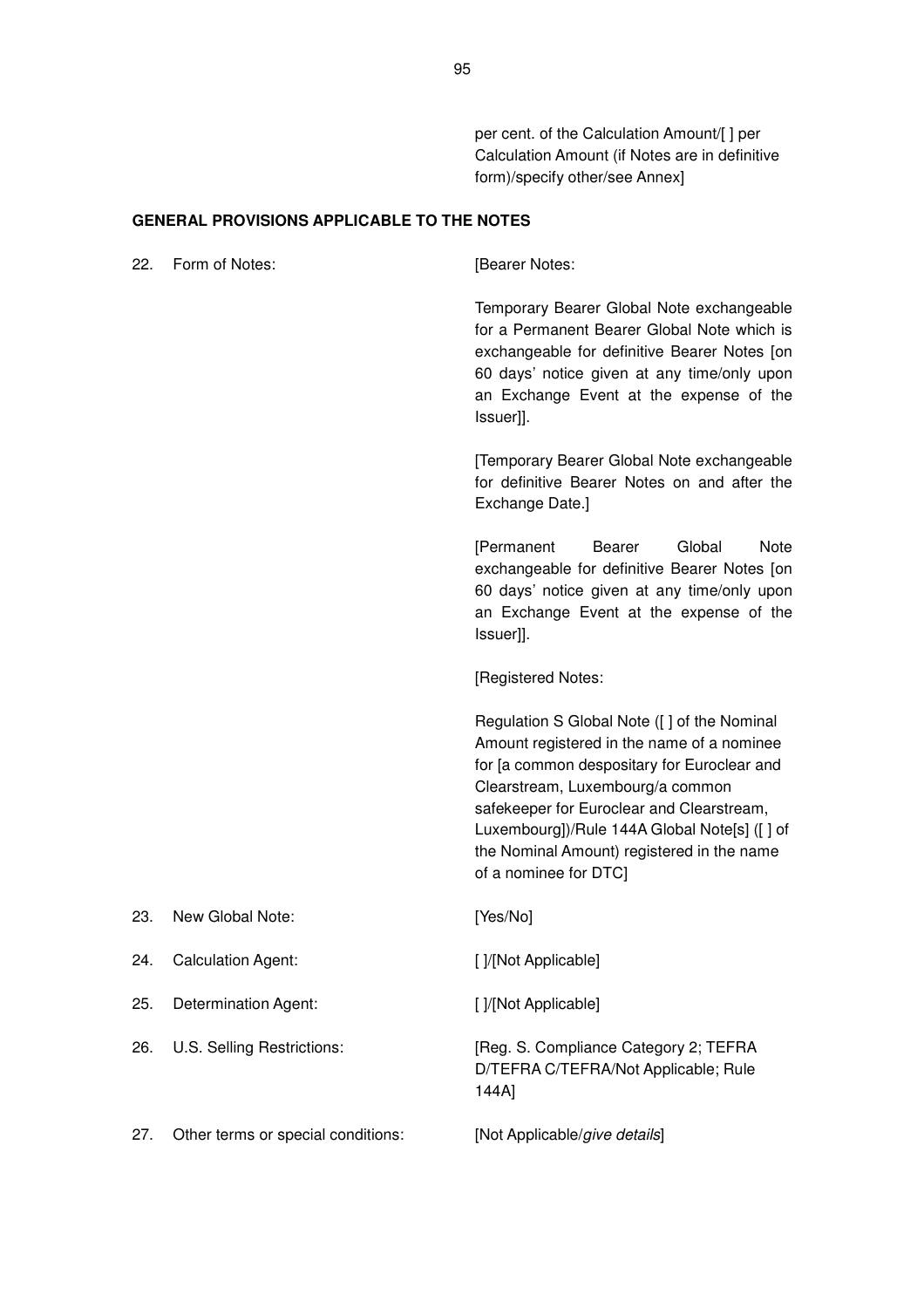Signed on behalf of the Issuer and the Guarantor:

By: ……………………………………………… Duly authorised for and on behalf of the Issuer

By: ……………………………………………… Duly authorised for and on behalf of the Guarantor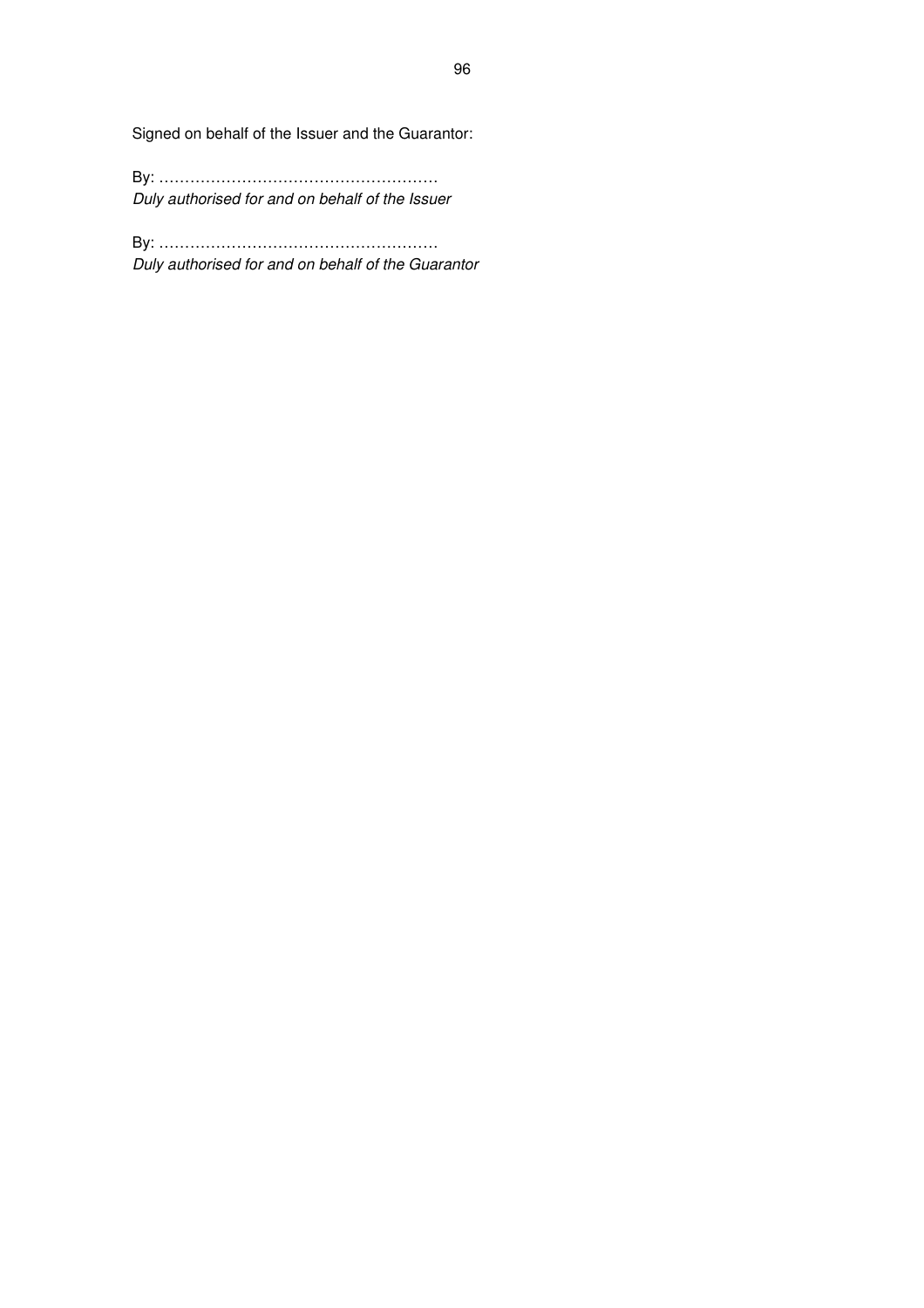## **PART B - OTHER INFORMATION**

**1.** LISTING [Not Applicable/give details]

[Not Applicable][Application [has been made/is expected to be made] by the Issuer (or on its behalf) for the Notes to be listed on [specify market - note this should not be a regulated market] with effect from [ ].]

## **2. RATINGS**

Ratings: The Notes [are expected to] have the following ratings:

[S & P: [ ]]

[Moody's: [ ]]

[[Fitch]: [ ]]]

[Not Applicable]

## **3. INTERESTS OF NATURAL AND LEGAL PERSONS INVOLVED IN THE ISSUE**

[Save for any fees payable to [ ] (the ["Dealer[s]"]/["Manager[s]"]), no person involved in the issue of the Notes has an interest material to the offer. The [Manager[s]/Dealer[s]] and their affiliates have engaged, and may in the future engage, in investment banking and/or commercial banking transactions with, and may perform other services for, the Issuer and the Guarantor and their affiliates in the ordinary course of business.]

### **4. YIELD (Fixed Rate Notes only)**

Indication of yield: [ ]

## **5. OPERATIONAL INFORMATION**

(i) ISIN Code: [ ] (ii) Common Code: [ ] (iii) CUSIP Code: [ ] (iv) Any clearing system(s) other than Euroclear Bank S.A./N.V. and Clearstream Banking, societe anonyme and the relevant identification number(s): [[ ]/Not Applicable]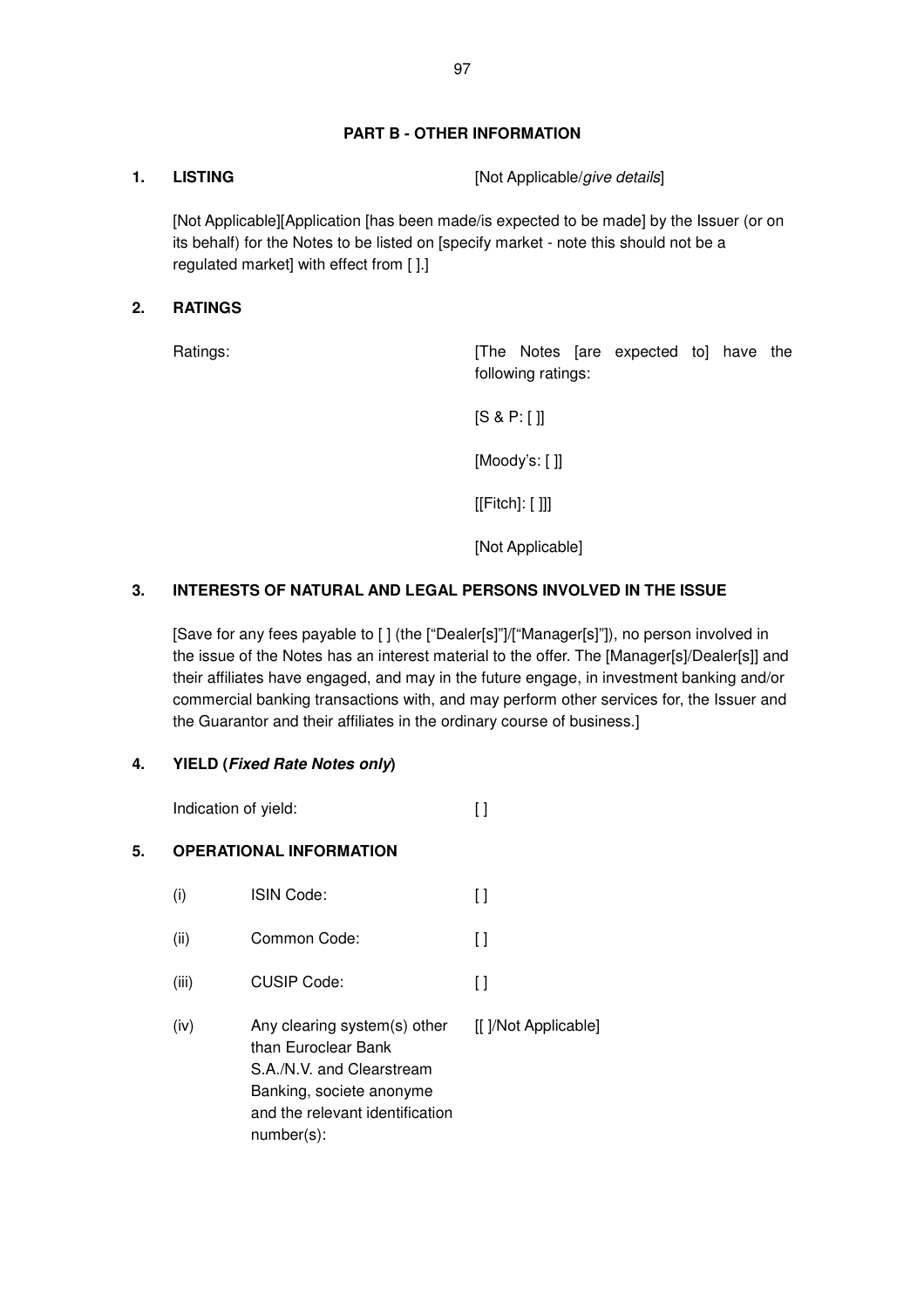- 
- (vi) Names and addresses of additional Paying Agent(s) (if any):
- (vii) Intended to be held in a manner which would allow Eurosystem eligibility:

(v) Delivery: Delivery [against/free of] payment [ ]

 $\lceil$ 

[Yes. Note that the designation "yes" simply means that the Notes are intended upon issue to be deposited with one of the ICSDs as common safekeeper [and registered in the name of a nominee of one of the ICSDs acting as common safekeeper, that is held under the New Safekeeping Structure for registered global securities,] and does not necessarily mean that the Notes will be recognised as eligible collateral for Eurosystem monetary policy and intra day credit operations by the Eurosystem either upon issue or at any or all times during their life. Such recognition will depend upon the ECB being satisfied that Eurosystem eligibility criteria have been met.]/

[No. Whilst the designation is specified as "no" at the date of this Pricing Supplement, should the Eurosystem eligibility criteria be amended in the future such that the Notes are capable of meeting them the Notes may then be deposited with one of the ICSDs as common safekeeper [and registered in the name of a nominee of one of the ICSDs acting as common safekeeper, that is held under the New Safekeeping Structure for registered global securities]. Note that this does not necessarily mean that the Notes will then be recognised as eligible collateral for Eurosystem monetary policy and intra day credit operations by the Eurosystem at any time during their life. Such recognition will depend upon the ECB being satisfied that Eurosystem eligibility criteria have been met.]

#### **6. DISTRIBUTION**

Managers:

(i) Method of distribution: [Syndicated/Non-syndicated] (ii) If syndicated, names of [Not Applicable/give names]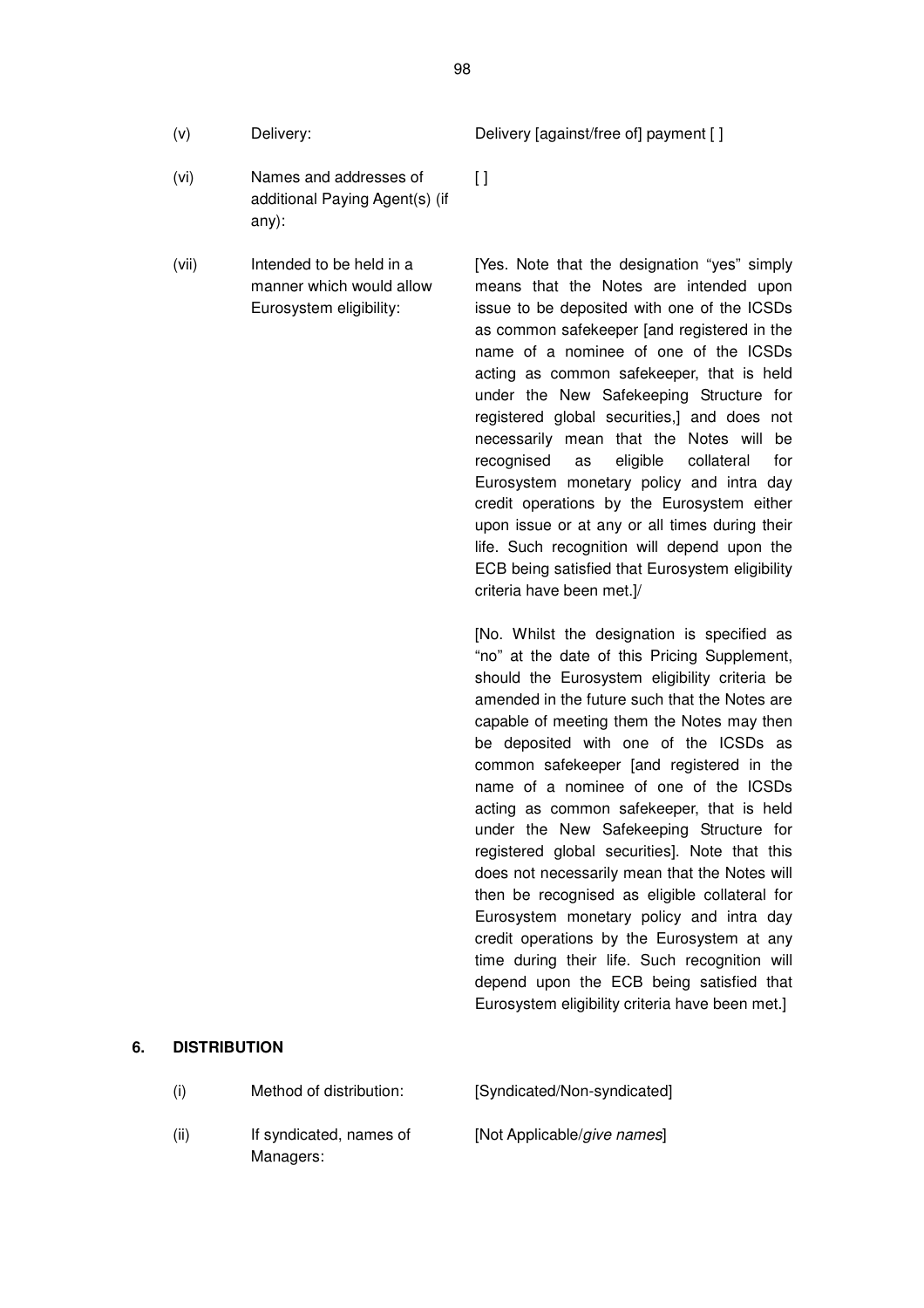| (iii) | Stabilisation Manager(s) (if<br>$any)$ :       | [Not Applicable/give name]    |
|-------|------------------------------------------------|-------------------------------|
| (iv)  | If non-syndicated, name of<br>relevant Dealer: | [Not Applicable/give name]    |
| (v)   | Additional selling restrictions:               | [Not Applicable/give details] |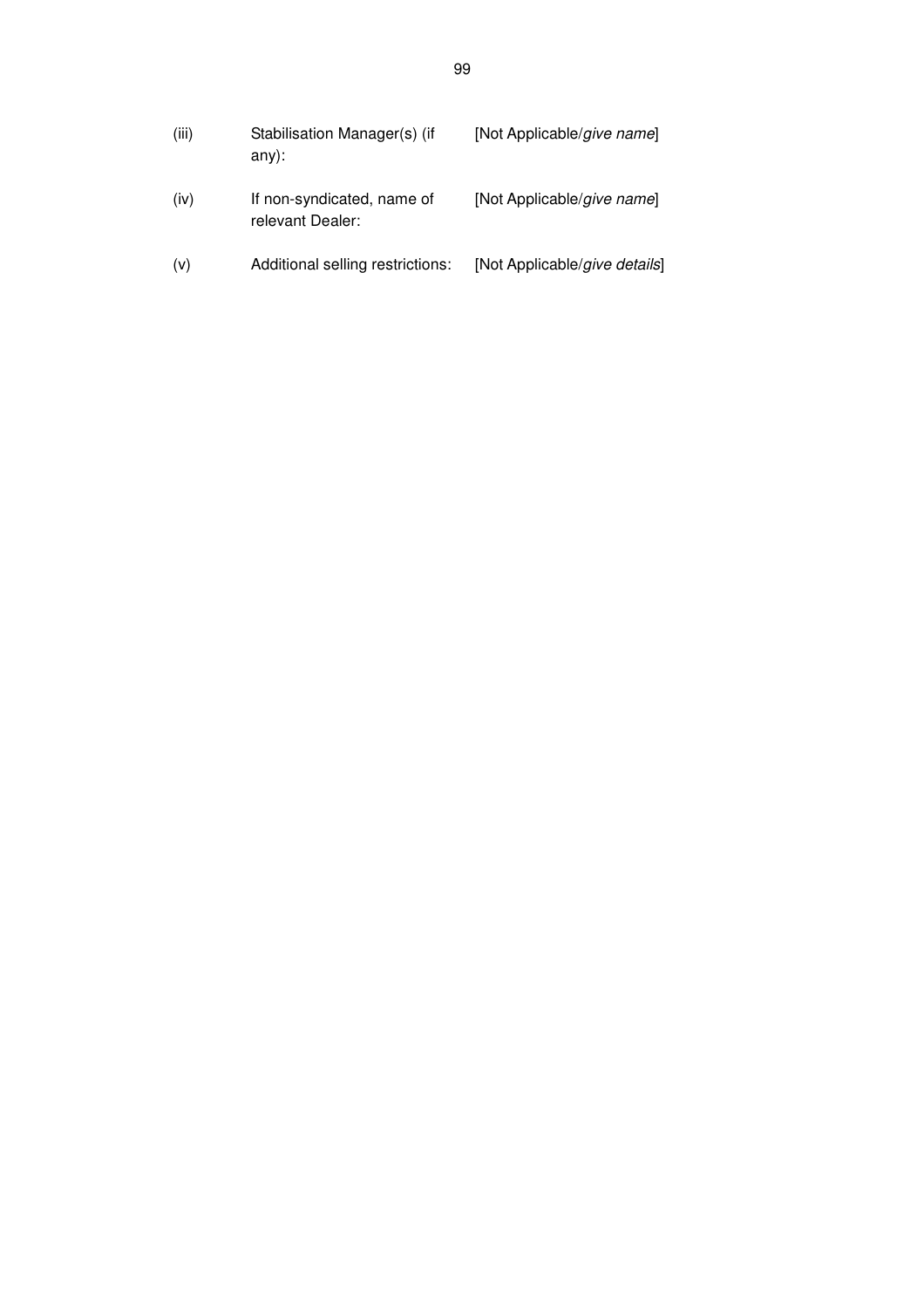#### **TERMS AND CONDITIONS OF THE NOTES**

The following are the Terms and Conditions of the Notes which will be incorporated by reference into each Global Note (as defined below) and each definitive Note, in the latter case only if permitted by the relevant stock exchange or other relevant authority (if any) and agreed by the Issuer and the relevant Dealer at the time of issue but, if not so permitted and agreed, such definitive Note will have endorsed thereon or attached thereto such Terms and Conditions. The applicable Pricing Supplement in relation to any Tranche of Exempt Notes may specify other terms and conditions which shall, to the extent so specified or to the extent inconsistent with the following Terms and Conditions, replace or modify the following Terms and Conditions for the purpose of such Notes. The applicable Final Terms (or the relevant provisions thereof) will be endorsed upon, or attached to, each Global Note and definitive Note. Reference should be made to "Form of Final Terms" (or, in the case of a Tranche of Exempt Notes, to "Form of Pricing Supplement") for a description of the content of the applicable Final Terms (or Pricing Supplement, as applicable) which will specify which of such terms are to apply in relation to the relevant Notes.

This Note is one of a Series (as defined below) of Notes issued by Abbey National Treasury Services plc (which may act through a Designated Branch) (the "Issuer") constituted by a Trust Deed dated 12 November, 1999 (the "Principal Trust Deed") as modified and restated by a First Supplemental Trust Deed dated 8 November, 2000 (the "First Supplemental Trust Deed"), as further modified by a Second Supplemental Trust Deed dated 28 March, 2001, as further modified and restated by a Third Supplemental Trust Deed dated 2 November, 2001, as further modified by a Fourth Supplemental Trust Deed dated 5 December, 2002, as further modified by a Fifth Supplemental Trust Deed dated 19 March, 2003, as further modified by a Sixth Supplemental Trust Deed dated 29 March, 2004, as further modified and restated by a Seventh Supplemental Trust Deed dated 11 April, 2005, as further modified and restated by an Eighth Supplemental Trust Deed dated 5 August, 2005, as further modified and restated by a Ninth Supplemental Trust Deed dated 22 June, 2006, as further modified and restated by a Tenth Supplemental Trust Deed dated 18 May, 2007, as further modified and restated by an Eleventh Supplemental Trust Deed dated 26 March, 2008, as further modified and restated by a Twelfth Supplemental Trust Deed dated 14 April, 2009, as further modified and restated by a Thirteenth Supplemental Trust Deed dated 5 May, 2010, as further modified and restated by a Fourteenth Supplemental Trust Deed dated 20 April, 2011, as further modified and restated by a Fifteenth Supplemental Trust Deed dated 18 April, 2012, as further modified and restated by a Sixteenth Supplemental Trust Deed dated 2 May, 2013, as further modified and restated by a Seventeenth Supplemental Trust Deed dated 2 May, 2014 and as further modified and restated by an Eighteenth Supplemental Trust Deed dated 5 May 2015 (the Principal Trust Deed as modified and/or restated by such Supplemental Trust Deeds and as further modified and/or restated from time to time, the "Trust Deed") and made between inter alios Abbey National Treasury Services plc and Santander UK plc (in its capacity as guarantor, the "Guarantor") and The Law Debenture Trust Corporation p.l.c. (the "Trustee", which expression shall include any successor as trustee) as trustee for the holders of the Notes (the "Noteholders" or "holders", which expressions shall mean, in relation to Notes in definitive bearer form, the bearers thereof and, in relation to Notes in definitive registered (or inscribed) form, the persons in whose names such Notes are registered and shall, in relation to Notes represented by a Global Note, be construed as provided below).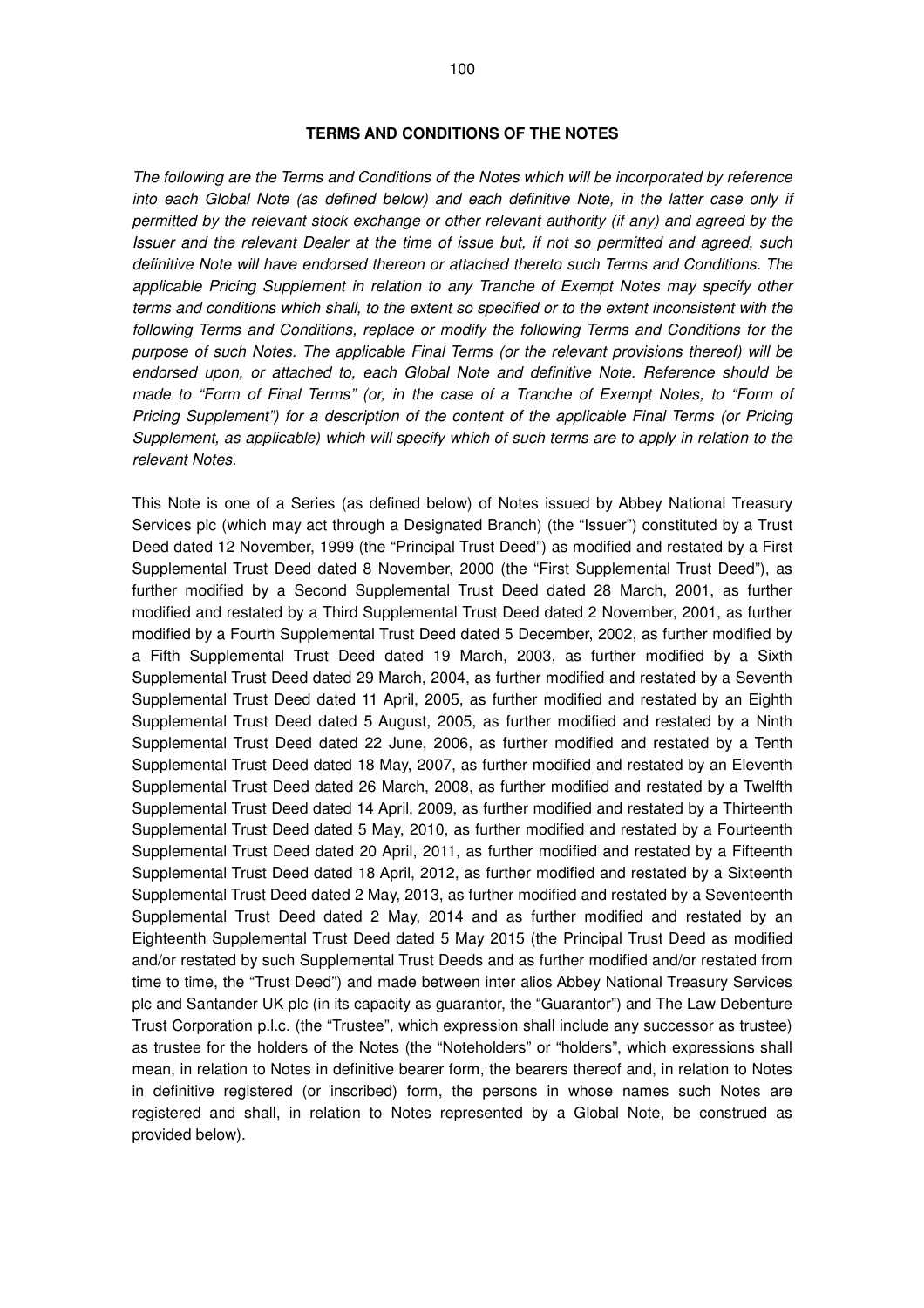References in these Terms and Conditions to the "Issuer" shall include any Designated Branch of Abbey National Treasury Services plc that is specified in the applicable Final Terms.

References herein to the "Notes" shall be references to the Notes of this Series and shall mean:

- 1. any global note (a "Global Note") and in relation to any Notes represented by a Global Note, units of the lowest Specified Denomination in the Specified Currency;
- 2. any definitive Notes in bearer form; and
- 3. any definitive Notes in registered (or inscribed) form.

The Notes and the Coupons (as defined below) also have the benefit of an Agency Agreement dated 2 May, 2014 which further amends and restates the agency agreements dated 12 November, 1999, 8 November, 2000, 2 November, 2001, 5 December, 2002, 19 March, 2003, 29 March, 2004, 11 April, 2005, 5 August, 2005, 22 June, 2006, 14 April, 2009, 5 May, 2010 and 2 May, 2013 (the "Agency Agreement") whereby the Issuer and the Guarantor appoint Citibank, N.A., London Branch as issuing and principal paying agent, agent bank, exchange agent (the "Exchange Agent", which expression shall include any successor exchange agent) and as a transfer agent, (the "Principal Paying Agent", which expression shall include any successor paying agent, agent bank, exchange agent and transfer agent), Citigroup Global Markets Deutschland AG as registrar (the "Registrar", which expression shall include any successor registrar), the other paying agents named therein (together with the Principal Paying Agent, the "Paying Agents", which expression shall include any additional or successor paying agents), the other transfer agents named therein (together with the Principal Paying Agent in its capacity as a transfer agent, the "Transfer Agents", which expression shall include any additional or successor transfer agents) and the Trustee.

References to the "Calculation Agency Agreement" and "Determination Agency Agreement" are to the calculation agency agreement or determination agency agreement (as the case may be) which may be entered into between the Issuer, the Guarantor, the calculation agent or, as the case may be, the determination agent to be appointed thereby (the "Calculation Agent" and the "Determination Agent", respectively) and the Trustee, the form of which is contained in Schedule 1 to the Agency Agreement.

Interest bearing definitive Bearer Notes (as defined below) have interest coupons ("Coupons") and, in the case of Notes which, when issued in definitive form, have more than 27 interest payments remaining, talons for further Coupons ("Talons") attached on issue. Any reference in these Terms and Conditions to Coupons or coupons shall, unless the context otherwise requires, be deemed to include a reference to Talons or talons. Registered Notes (as defined below) and Global Notes do not have Coupons or Talons attached on issue.

The final terms for this Note (or the relevant provisions thereof) are set out in Part A of the Final Terms attached to or endorsed on this Note which supplement these Terms and Conditions or, if this Note is a Note which is neither admitted to trading on a regulated market in the European Economic Area nor offered in the European Economic Area in circumstances where a prospectus is required to be published under the Prospectus Directive (an "Exempt Note"), the final terms (or the relevant provisions thereof) are set out in Part A of the Pricing Supplement and may specify other terms and conditions which shall, to the extent so specified or to the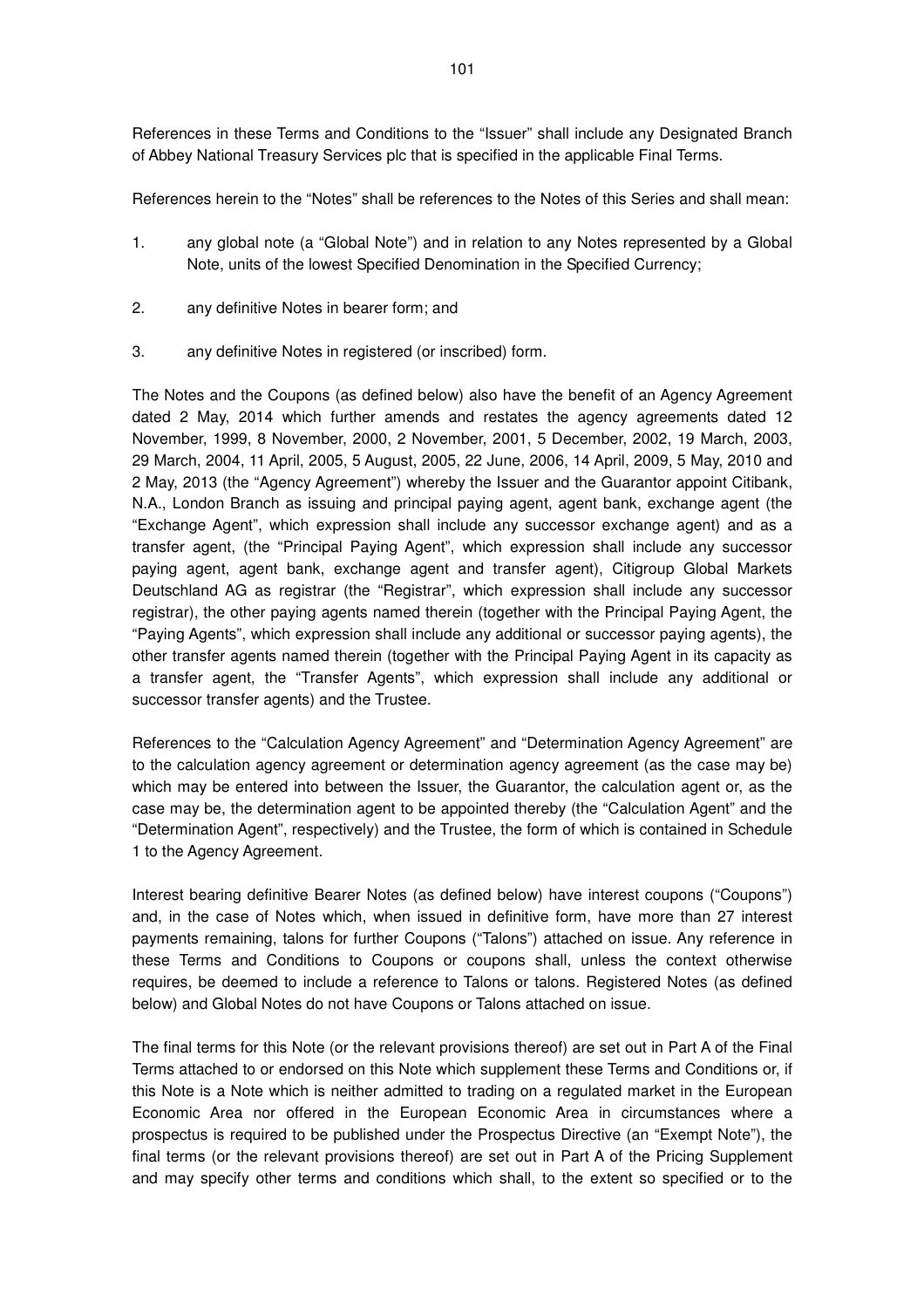extent inconsistent with the Conditions, replace or modify the Conditions for the purposes of this Note. References to the "applicable Final Terms" are, unless otherwise stated, to Part A of the Final Terms (or the relevant provisions thereof) attached to or endorsed on this Note. Any reference in the Conditions to "applicable Final Terms" shall be deemed to include a reference to "applicable Pricing Supplement" where relevant. The expression "Prospectus Directive" means Directive 2003/71/EC (and amendments thereto, including the 2010 PD Amending Directive) to the extent implemented in the relevant Member State of the European Economic Area and includes any relevant implementing measure in the relevant Member State and the expression "2010 PD Amending Directive" means Directive 2010/ 73/EU.

Any reference in these Terms and Conditions to "Couponholders" shall mean the holders of the Coupons and shall, unless the context otherwise requires, include the holders of the Talons.

As used herein, "Tranche" means Notes which are identical in all respects (including as to listing) and "Series" means a Tranche of Notes together with any further Tranche or Tranches of Notes which are (i) expressed to be consolidated and form a single series and (ii) identical in all respects (including as to listing) except for their respective Issue Dates, Interest Commencement Dates and/or Issue Prices.

Copies of the Trust Deed and the Agency Agreement are available for inspection during normal business hours at the registered office for the time being of the Trustee and at the specified office of each of the Principal Paying Agent, the Registrar, the other Paying Agents and the Transfer Agents (such agents and the Registrar being together referred to as the "Agents"). If the Notes are to be admitted to trading on the regulated market of the London Stock Exchange plc the applicable Final Terms will be published on the website of the London Stock Exchange plc through a regulatory information service. The applicable Final Terms will be obtainable during normal business hours at the specified office of the Principal Paying Agent, and from the registered office of the Guarantor by a Noteholder upon such Noteholder producing evidence satisfactory to the Trustee, the Principal Paying Agent or, as the case may be, the Guarantor as to its holding of such Notes and identity. The Noteholders and the Couponholders are deemed to have notice of, are bound by, and are entitled to the benefit of, all the provisions of the Trust Deed, the Deed Poll (if applicable), the Agency Agreement, the applicable Final Terms and any other documents specified in the applicable Final Terms which are applicable to them. The statements in these Terms and Conditions include summaries of, and are subject to, the detailed provisions of the Trust Deed and the Agency Agreement.

Words and expressions defined in the Trust Deed or the Agency Agreement or used in the applicable Final Terms shall have the same meanings where used in these Terms and Conditions unless the context otherwise requires or unless otherwise stated and provided that, in the event of inconsistency between the Trust Deed and the Agency Agreement, the Trust Deed shall prevail and, in the event of inconsistency between the Trust Deed, the Agency Agreement and the applicable Final Terms, the applicable Final Terms shall prevail.

#### 1. **Form, Denomination and Title**

The Notes are in bearer form ("Bearer Notes") or in registered (or inscribed) form ("Registered Notes") as specified in the applicable Final Terms in the currency (the "Specified Currency") and the denomination(s) (the "Specified Denomination(s)") specified in the applicable Final Terms and, in the case of definitive Notes, serially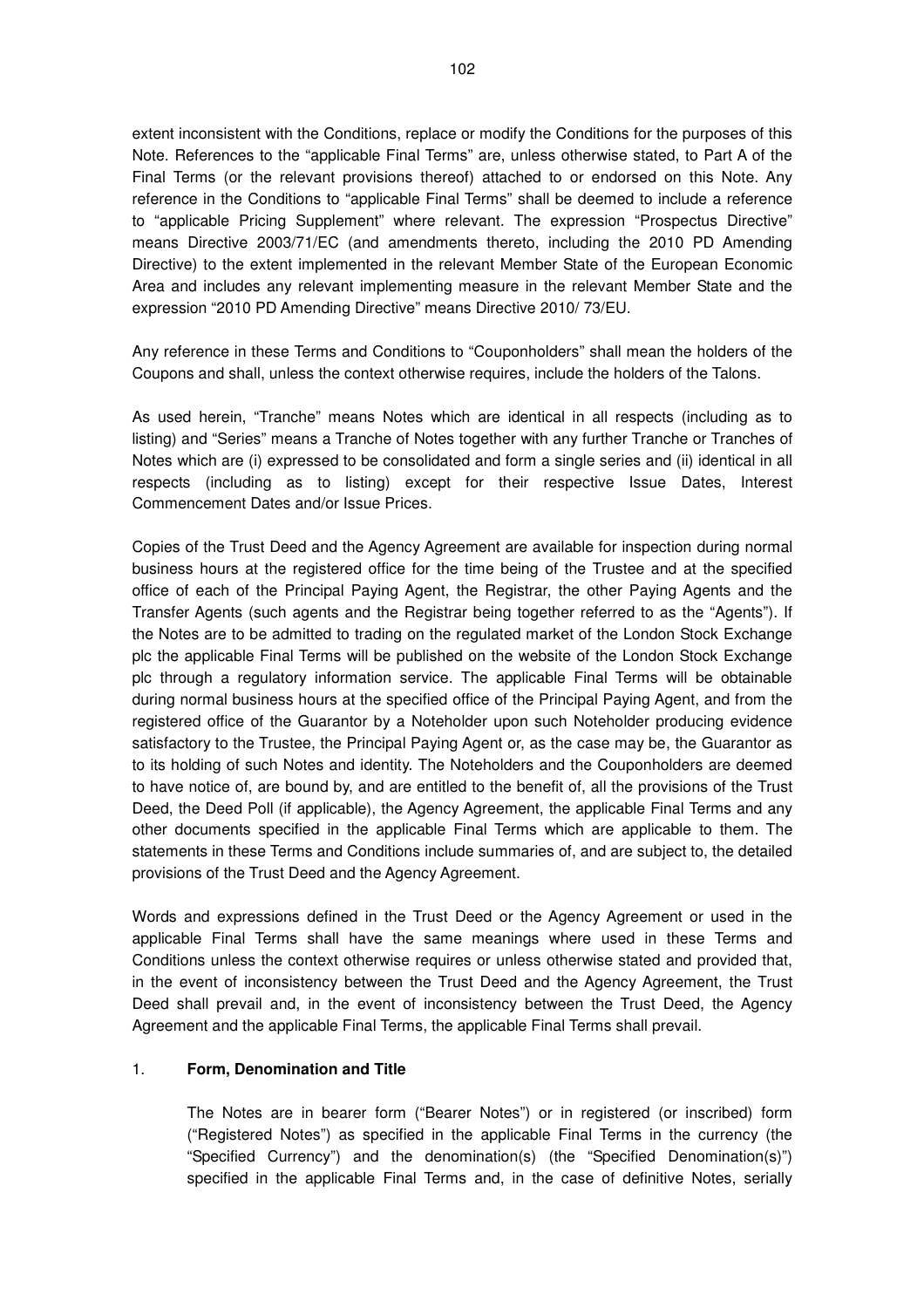numbered. Notes of one Specified Denomination may not be exchanged for Notes of another Specified Denomination and Bearer Notes may not be exchanged for Registered Notes and vice versa.

This Note may be a Fixed Rate Note, a Floating Rate Note (which term shall include an EONIA Linked Interest Note or a CMS Linked Interest Note if this Note is specified as such in the applicable Final Terms), a Zero Coupon/Discount Note, a Variable Interest Note, a Convertible Interest Basis Note or a combination of any of the foregoing, depending upon the Interest Basis shown in the applicable Final Terms.

Definitive Bearer Notes are issued with Coupons attached, unless they are Zero Coupon/ Discount Notes in which case references to Coupons and Couponholders in these Terms and Conditions are not applicable.

Subject as set out below, title to the Bearer Notes and Coupons will pass by delivery and title to the Registered Notes will pass upon registration of transfers in accordance with the provisions of the Agency Agreement. The Issuer, the Guarantor, the Trustee and any Agent will (except as otherwise required by law) deem and treat the bearer of any Bearer Note or Coupon and the registered holder of any Registered Note as the absolute owner thereof (whether or not overdue and notwithstanding any notice of ownership or writing thereon or notice of any previous loss or theft thereof) for all purposes but, in the case of any Global Note, without prejudice to the provisions set out in the next succeeding paragraph.

For so long as any of the Notes are represented by a Bearer Global Note or a Regulation S Global Note held by or on behalf of or, as the case may be, registered in the name of a common nominee for, Euroclear Bank S.A./N.V. ("Euroclear") and/or Clearstream Banking, societe anonyme ("Clearstream, Luxembourg") (or, as the case may be, a nominee for the common safekeeper), each person (other than Euroclear or Clearstream, Luxembourg) who is for the time being shown in the records of Euroclear or of Clearstream, Luxembourg as the holder of a particular nominal amount of such Notes (in which regard any certificate or other document issued by Euroclear or Clearstream, Luxembourg as to the nominal amount of such Notes standing to the account of any person shall be conclusive and binding for all purposes save in the case of manifest error) shall be treated by the Issuer, the Guarantor, the Trustee and the Agents as the holder of such nominal amount of such Notes for all purposes other than with respect to the payment of principal or interest on such nominal amount of such Notes, for which purpose the bearer of the relevant Bearer Global Note or, as the case may be, the registered holder of the relevant Regulation S Global Note shall be treated by the Issuer, the Guarantor, the Trustee and the Agents as the holder of such nominal amount of such Notes in accordance with and subject to the terms of the relevant Global Note and the expressions "Noteholder" and "holder of Notes" and related expressions shall be construed accordingly.

For so long as any of the Notes are represented by a Rule 144A Global Note registered in the name of The Depository Trust Company of New York ("DTC") or its nominee, each person who is for the time being shown in the records of DTC or such nominee as the holder of a particular nominal amount of such Notes shall be treated by the Issuer, the Guarantor, the Trustee and the Agents as the holder of such nominal amount of such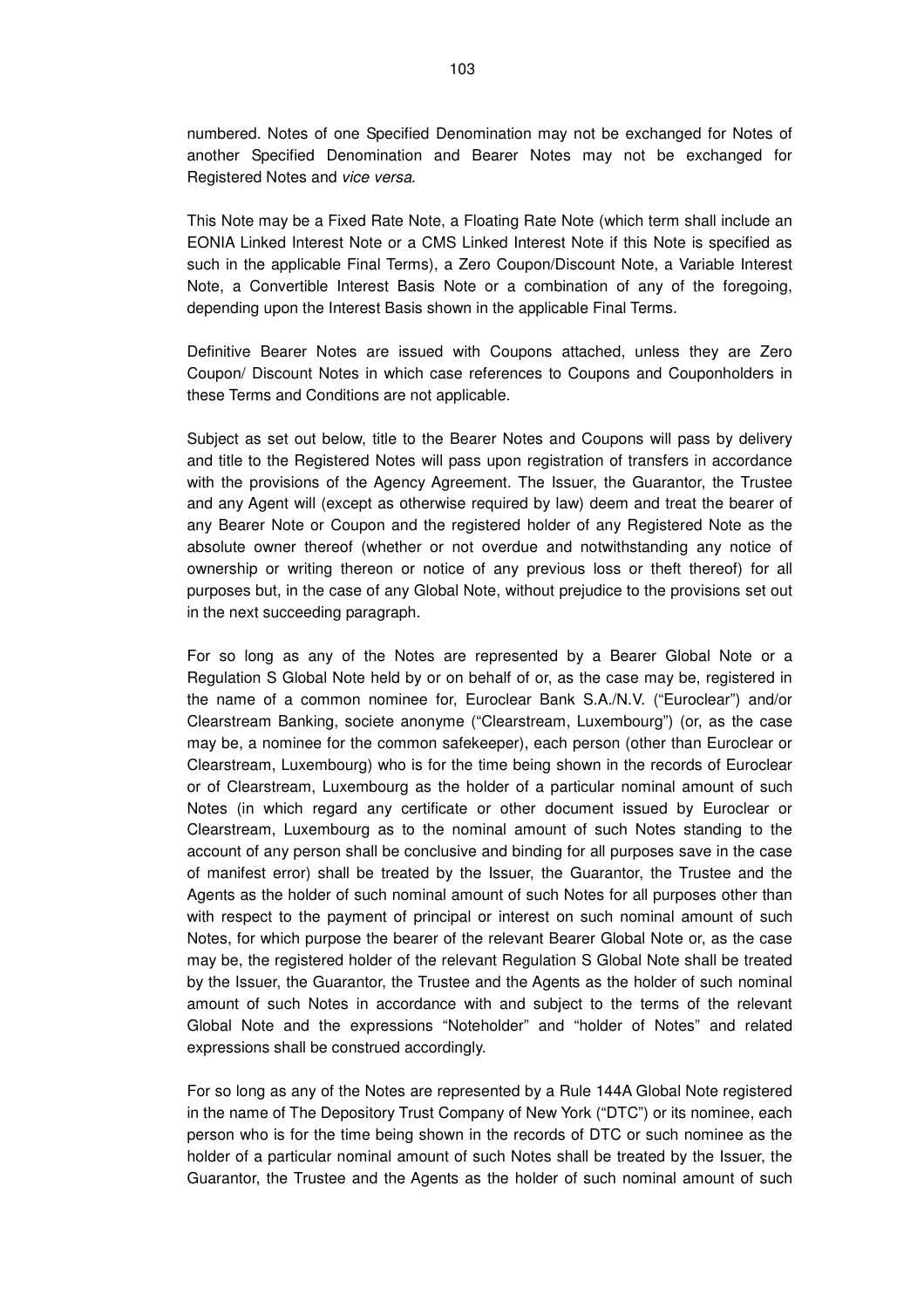Notes for all purposes other than with respect to the payment of principal or interest on, or voting, giving consents or making requests in respect of, such nominal amount of such Notes, for which purpose DTC or, in the case of payments only, its nominee shall be treated by the Issuer, the Guarantor, the Trustee and the Agents as the holder of

such nominal amount of such Notes in accordance with and subject to the terms of such Registered Global Note, and the expressions "Noteholder" and "holder of Notes" and related expressions shall be construed accordingly.

Interests in a Global Note will be transferable only in accordance with the rules and procedures for the time being of DTC, Euroclear and Clearstream, Luxembourg, as the case may be. References to DTC, Euroclear and/or Clearstream, Luxembourg shall, whenever the context so permits, be deemed to include a reference to any successor operator and/or successor clearing system and/or any additional or alternative clearing system specified in the applicable Final Terms or otherwise approved by the Issuer, the Guarantor, the Principal Paying Agent, the Registrar and the Trustee.

#### 2. **Transfers of Registered Notes**

#### **(a) Transfers of interests in Registered Global Notes**

Transfers of beneficial interests in Registered Global Notes will be effected by DTC, Euroclear or Clearstream, Luxembourg, as the case may be, and, in turn, by other participants and, if appropriate, indirect participants in such clearing systems acting on behalf of beneficial transferors and transferees of such interests. A beneficial interest in a Registered Global Note will, subject to compliance with all applicable legal and regulatory restrictions, be transferable for Registered Notes in definitive form or for a beneficial interest in another Registered Global Note only in the Specified Denominations set out in the applicable Final Terms and only in accordance with the rules and operating procedures for the time being of DTC, Euroclear or Clearstream, Luxembourg, as the case may be and in accordance with the terms and conditions specified in the Agency Agreement. Transfers of a Rule 144A Global Note shall be limited to transfers of such Rule 144A Global Note, in whole but not in part, to a nominee of DTC or to a successor of DTC or such successor's nominee.

### **(b) Transfers of Registered Notes in definitive form**

Subject as provided in Condition 2(d), (e) and (f) below, upon the terms and subject to the conditions set forth in the Agency Agreement, a Registered Note in definitive form may be transferred in whole or in part in the Specified Denominations set out in the applicable Final Terms. In order to effect any such transfer:

- (i) the holder or holders must:
	- (a) surrender the Registered Note for registration of the transfer of the Registered Note (or the relevant part of the Registered Note) at the specified office of the Registrar or any Transfer Agent, with the form of transfer thereon duly executed by the holder or holders thereof or his or their attorney or attorneys duly authorised in writing, and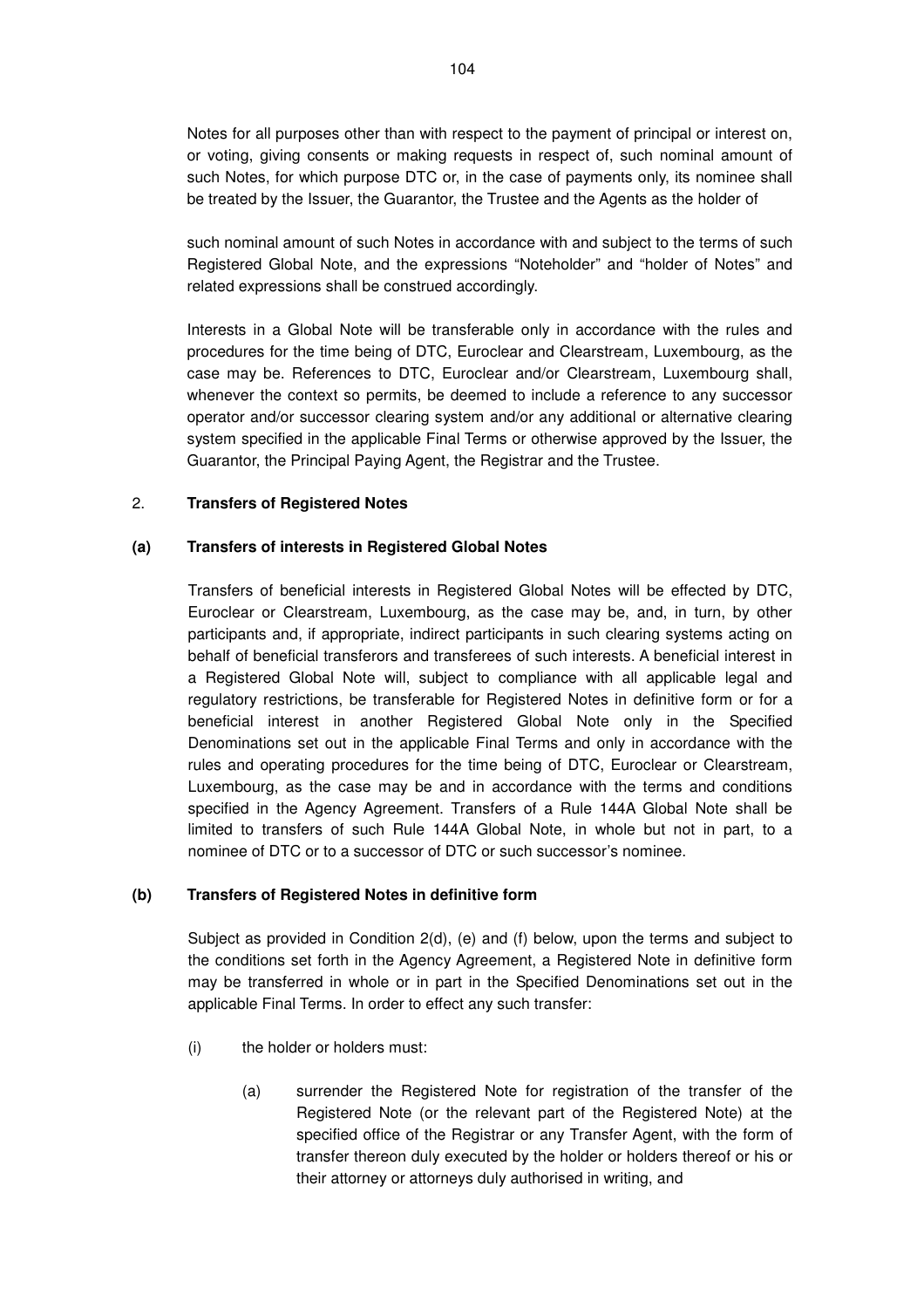- (b) complete and deposit such other certifications as may be required by the Registrar or, as the case may be, the relevant Transfer Agent, and
- (ii) the Registrar or, as the case may be, the relevant Transfer Agent must, after due and careful enquiry, be satisfied with the documents of title and the identity of the person making the request.

Any such transfer will be subject to such reasonable regulations as the Issuer and the Registrar may from time to time prescribe (the initial such regulations being set out in Schedule 4 to the Agency Agreement). Subject as provided above, the Registrar or, as the case may be, the relevant Transfer Agent will, within three business days (being for this purpose a day on which banks are open for business in the city where the specified office of the Registrar or, as the case may be, the relevant Transfer Agent is located) of the request (or such longer period as may be required to comply with any applicable fiscal or other laws or regulations) authenticate and deliver, or procure the authentication and delivery of, at its specified office to the transferee or (at the risk of the transferee) send by uninsured mail to such address as the transferee may request, a new Registered Note in definitive form for the same aggregate nominal amount as the Registered Note (or the relevant part of the Registered Note) transferred. In the case of a transfer of part only of a Registered Note in definitive form, a new Registered Note in definitive form in respect of the balance of the Registered Note not transferred will be so authenticated and delivered or (at the risk of the transferor) sent by uninsured mail to such address as the transferor may request.

Holders of Registered Notes in definitive form may exchange such Notes for interests in a Registered Global Note of the same type at any time.

### **(c) Registration of transfer upon partial redemption**

In the event of a partial redemption of Notes under Condition 6, the Issuer shall not be required to register the transfer of any Registered Note, or part of a Registered Note, called for partial redemption.

#### **(d) Costs of registration**

Noteholders will not be required to bear the costs and expenses of effecting any registration of transfer as provided above, except for any costs or expenses of delivery other than by normal uninsured mail and except that the Issuer may require the payment of a sum sufficient to cover any stamp duty, tax or other governmental charge that may be imposed in relation to the registration.

#### **(e) Transfers of interests in Regulation S Notes**

Prior to expiry of the applicable Distribution Compliance Period (as defined below), transfers by the holder of, or of a beneficial interest in, a Regulation S Note to a transferee in the United States or who is a U.S. person will only be made:

(i) upon receipt by the Registrar of a written certification substantially in the form set out in the Agency Agreement, amended as appropriate with the consent of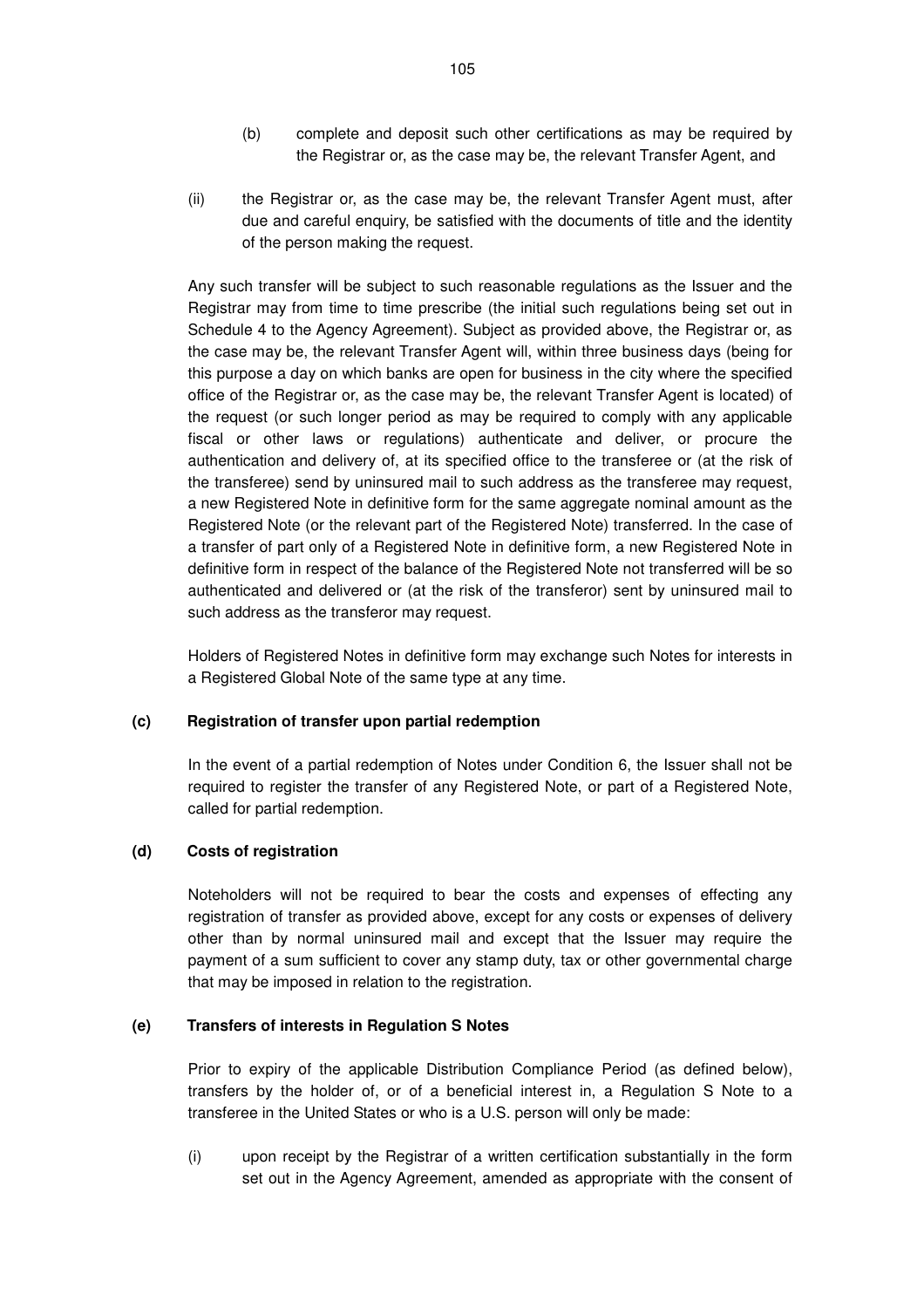the Issuer (a "Transfer Certificate"), copies of which are available from the specified office of the Registrar or any Transfer Agent, from the transferor of the Note or beneficial interest therein to the effect that such transfer is being made to a person whom the transferor reasonably believes is a QIB in a transaction meeting the requirements of Rule 144A; or

(ii) otherwise pursuant to the Securities Act or an exemption therefrom, subject to receipt by the Issuer of such satisfactory evidence as the Issuer may reasonably require, which may include an opinion of U.S. counsel, that such transfer is in compliance with any applicable securities laws of any State of the United States,

and, in each case, in accordance with any applicable securities laws of any State of the United States or any other jurisdiction.

In the case of paragraph (i) above, such transferee may take delivery through a Rule 144A Note in global or definitive form. After expiry of the applicable Distribution Compliance Period (i) beneficial interests in Regulation S Global Notes may be held through DTC directly, by a participant in DTC, or indirectly through a participant in DTC and (ii) such certification requirements will no longer apply to such transfers.

### **(f) Transfers of interests in Rule 144A Notes**

Transfers of Rule 144A Notes or beneficial interests therein may be made:

- (i) to a transferee who takes delivery of such interest through a Regulation S Note, upon receipt by the Registrar of a duly completed Transfer Certificate from the transferor to the effect that such transfer is being made in accordance with Regulation S; or
- (ii) to a transferee who takes delivery of such interest through a Rule 144A Note where the transferee is a person whom the transferor reasonably believes is a QIB in a transaction meeting the requirements of Rule 144A, without certification; or
- (iii) otherwise pursuant to the Securities Act or an exemption therefrom, subject to receipt by the Issuer of such satisfactory evidence as the Issuer may reasonably require, which may include an opinion of U.S. counsel, that such transfer is in compliance with any applicable securities laws of any State of the United States,

and, in each case, in accordance with any applicable securities laws of any State of the United States or any other jurisdiction.

Upon the transfer, exchange or replacement of Rule 144A Notes, or upon specific request for removal of any United States securities law legend enfaced on Rule 144A Notes, the Registrar shall deliver only Rule 144A Notes or refuse to remove such legend, as the case may be, unless there is delivered to the Issuer such satisfactory evidence as may reasonably be required by the Issuer, which may include an opinion of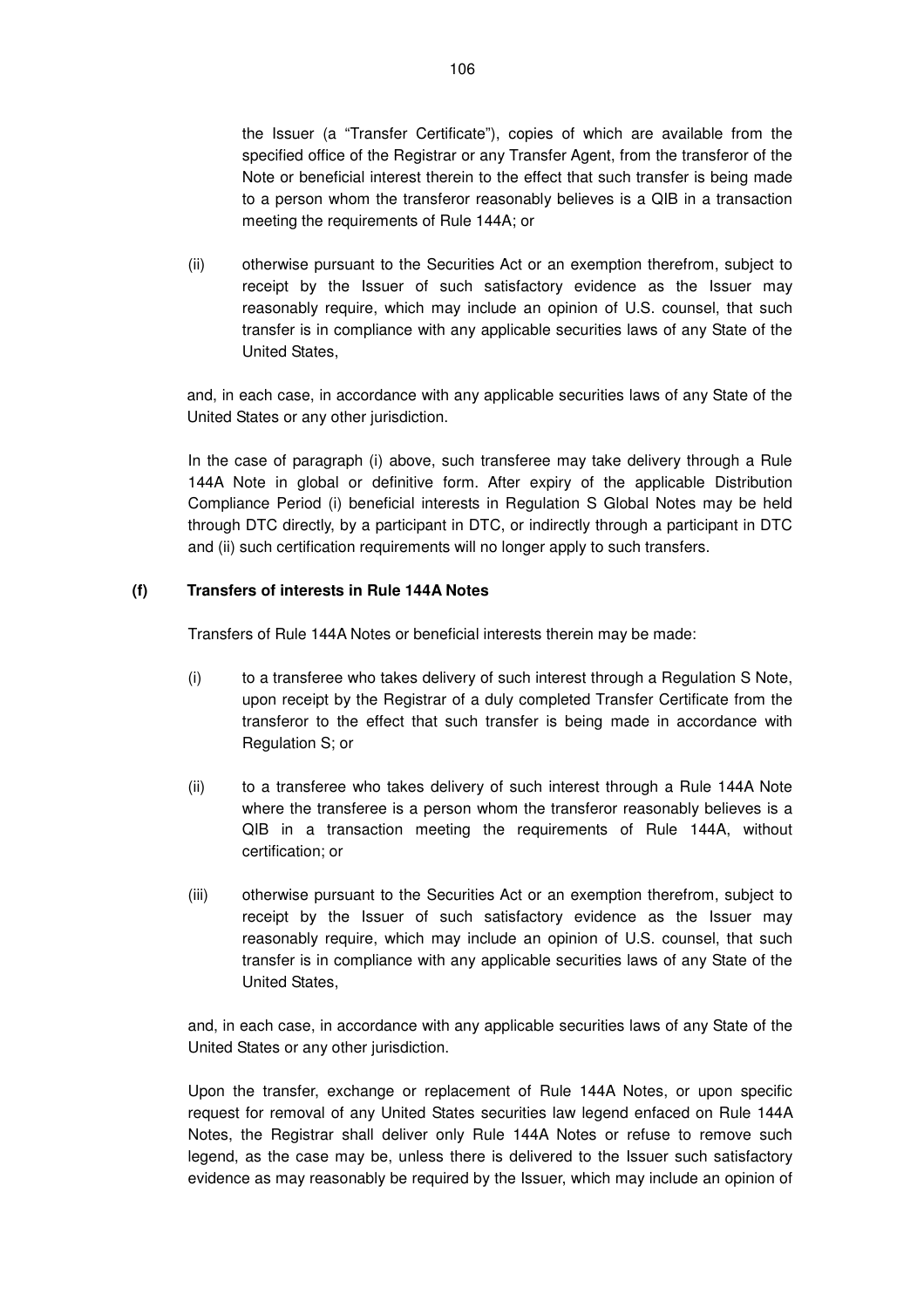U.S. counsel, that neither such legend nor the restrictions on transfer set forth therein are required to ensure compliance with the provisions of the Securities Act.

#### **(g) Definitions**

In this Condition, the following expressions shall have the following meanings:

"Distribution Compliance Period" means the period that ends 40 days after the completion of the distribution of each Tranche of Notes, as certified by the relevant Dealer (in the case of a non- syndicated issue) or the relevant Lead Manager (in the case of a syndicated issue);

"QIB" means a "qualified institutional buyer" within the meaning of Rule 144A;

"Regulation S" means Regulation S under the Securities Act;

"Regulation S Global Note" means a Registered Global Note representing Notes sold outside the United States in reliance on Regulation S;

"Regulation S Note" means a Note represented by a Regulation S Global Note or a Note issued in registered form in exchange or substitution therefor;

"Rule 144A" means Rule 144A under the Securities Act;

"Rule 144A Global Note" means a Registered Global Note representing Notes sold in the United States to QIBs pursuant to Rule 144A;

"Rule 144A Note" means a Note represented by a Rule 144A Global Note or a Note issued in registered form in exchange or substitution therefor;

"Securities Act" means the United States Securities Act of 1933, as amended; and

"U.S. person" has the meaning ascribed to it in Regulation S.

#### 3. **Status of the Notes and the Guarantee**

#### **(a) Status of the Notes**

The Notes and the relative Coupons (if any) are direct, unconditional and unsecured obligations of the Issuer ranking pari passu and without any preference among themselves and (subject to any applicable statutory provisions) at least equally with all other present and future unsecured and unsubordinated obligations of the Issuer.

#### **(b) Status of the Guarantee**

The payment of the principal and interest (if any) in respect of the Notes and all other moneys payable by the Issuer under or pursuant to the Trust Deed has been unconditionally and irrevocably guaranteed by the Guarantor in the Trust Deed. The obligations of the Guarantor under such guarantee constitute direct, unconditional and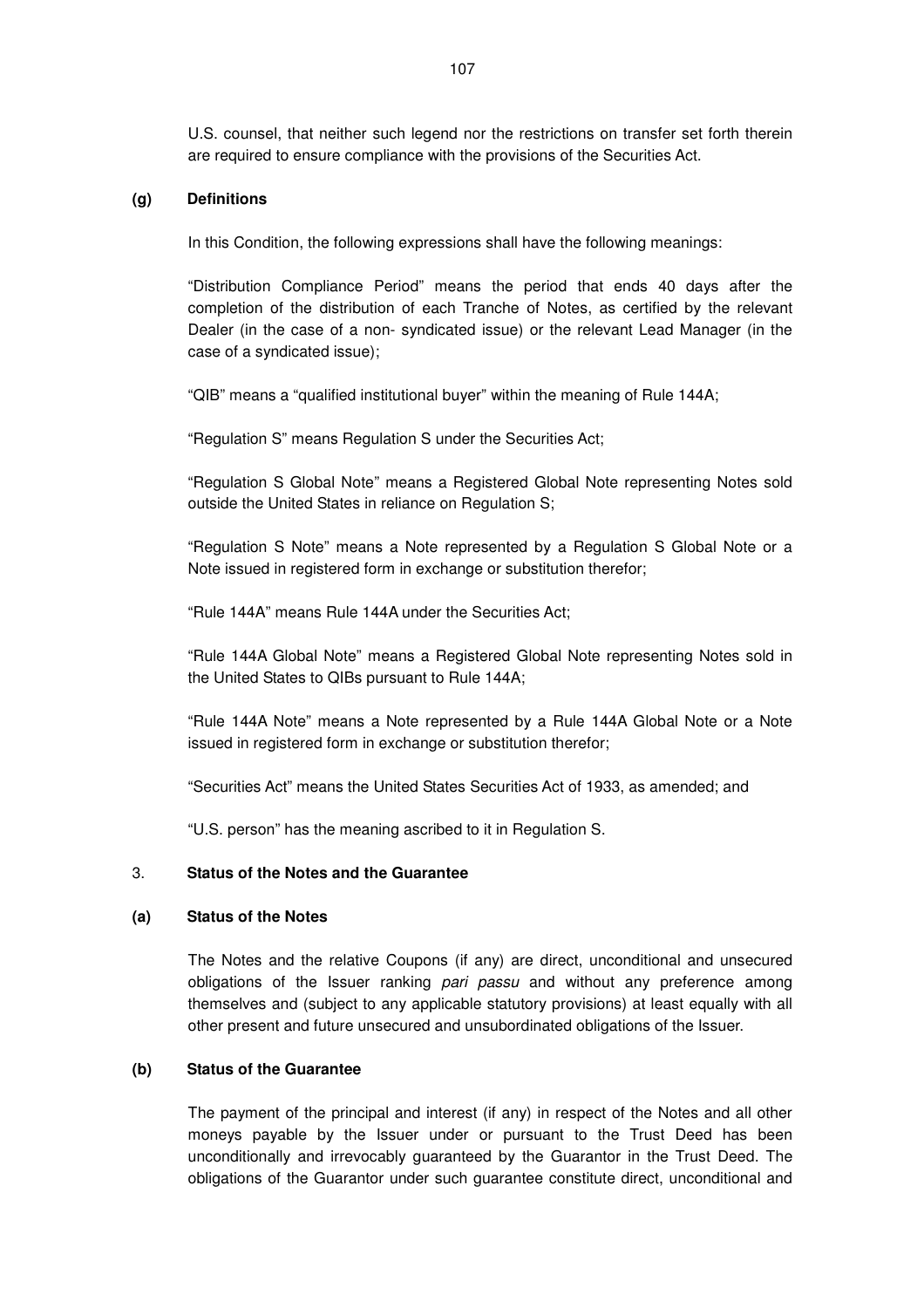unsecured obligations of the Guarantor ranking pari passu and without any preference among themselves and (subject to any applicable statutory provisions) at least equally with all other present and future outstanding unsecured and unsubordinated obligations of the Guarantor, but, in the event of insolvency, only to the extent permitted by laws relating to creditors' rights.

#### 4. **Interest**

#### **(a) Interest on Fixed Rate Notes**

Each Fixed Rate Note bears interest from (and including) the Interest Commencement Date (which unless otherwise specified in the applicable Final Terms shall be the Issue Date) at the rate(s) per annum equal to the Rate(s) of Interest (in each case for the period(s) specified in the applicable Final Terms) payable in arrear on the Interest Payment Date(s) specified in the applicable Final Terms.

If the Notes are in definitive form, except as provided in the applicable Final Terms, the amount of interest payable on each Interest Payment Date in respect of the Interest Period ending on such date will amount to the Fixed Coupon Amount. In the case of any long or short interest period (the "Stub Period"), payments of interest on the relevant Interest Payment Date will, if so specified in the applicable Final Terms, amount to the Broken Amount so specified in respect of such Stub Period.

Except in the case of Notes in definitive form where a Fixed Coupon Amount or Broken Amount is specified in the applicable Final Terms, interest shall be calculated in respect of any period by applying the applicable Rate of Interest to:

- (A) in the case of Fixed Rate Notes which are represented by a Global Note, the aggregate outstanding nominal amount of the Fixed Rate Notes represented by such Global Note; or
- (B) in the case of Fixed Rate Notes in definitive form, the Calculation Amount;

and, in each case, multiplying such sum by the applicable Day Count Fraction, and rounding the resultant figure to the nearest sub-unit of the relevant Specified Currency, half of any such sub-unit being rounded upwards or otherwise in accordance with applicable market convention. Where the Specified Denomination of a Fixed Rate Note in definitive form is a multiple of the Calculation Amount, the amount of interest payable in respect of such Fixed Rate Note shall be the product of the amount (determined in the manner provided above) for the Calculation Amount and the number by which the Calculation Amount is multiplied to reach the Specified Denomination without any further rounding.

"sub-unit" means, with respect to any currency other than euro, the lowest amount of such currency that is available as legal tender in the country of such currency and, with respect to euro, one cent.

As used in the Conditions, "Interest Period" means the period from (and including) an Interest Payment Date (or the Interest Commencement Date) to (but excluding) the next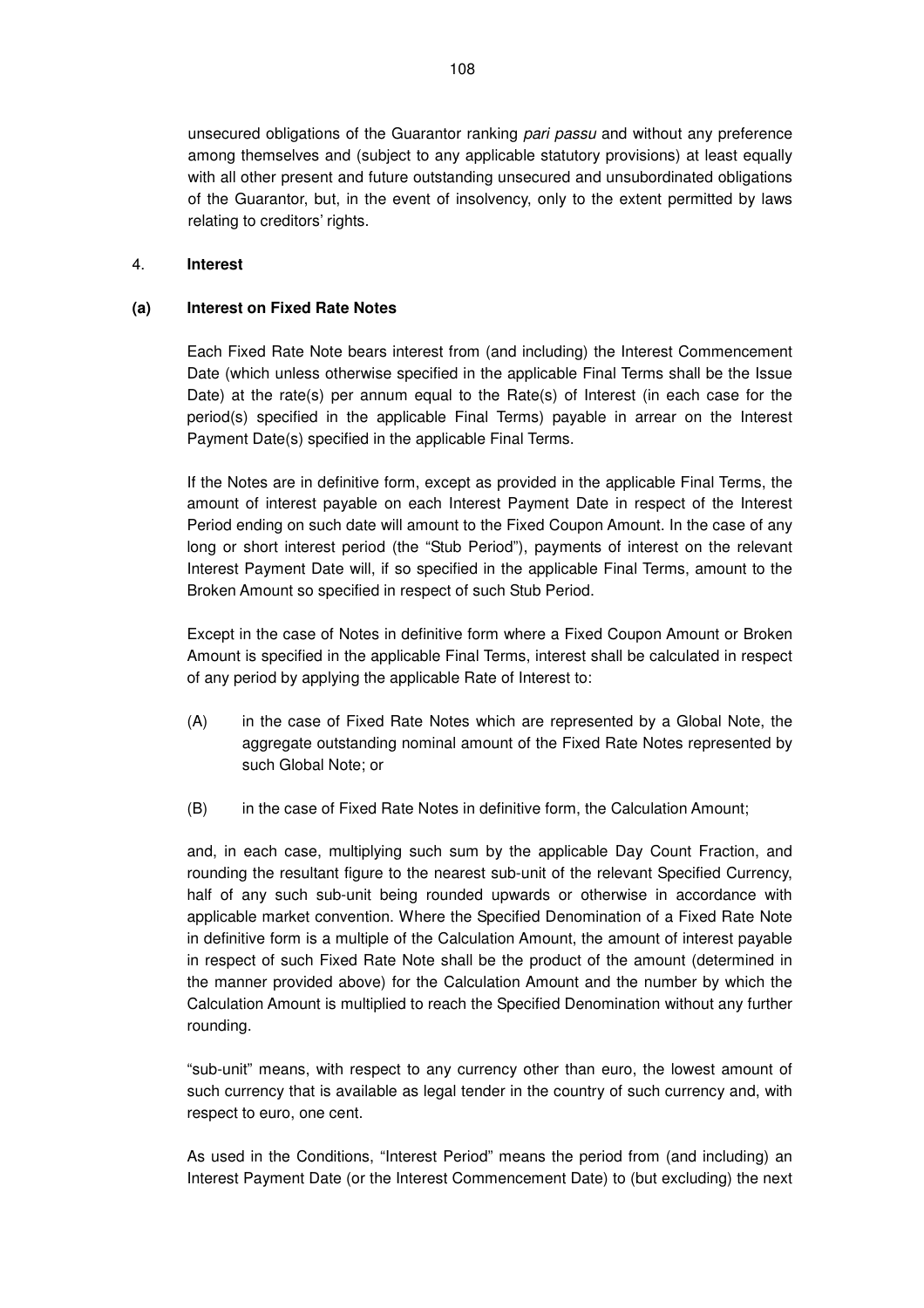(or first) Interest Payment Date, or such other period specified as the "Interest Period" in the applicable Final Terms.

#### **(b) Interest on Floating Rate Notes and Variable Interest Notes**

(i) Interest Payment Dates

Each Floating Rate Note and Variable Interest Note bears interest from (and including) the Interest Commencement Date (which unless otherwise specified in the applicable Final Terms shall be the Issue Date) and such interest will be payable in arrear on either:

- (A) the Interest Payment Date(s) in each year specified in the applicable Final Terms; or
- (B) if no express Interest Payment Date(s) is/are specified in the applicable Final Terms, each date (each such date, together with each Interest Payment Date specified in the applicable Final Terms an "Interest Payment Date") which falls the number of months or other period specified as the Interest Period in the applicable Final Terms after the preceding Interest Payment Date or, in the case of the first Interest Payment Date, after the Interest Commencement Date.

Such interest will be payable in respect of each Interest Period. In the Conditions, "Interest Period" means the period from (and including) an Interest Payment Date (or the Interest Commencement Date) to (but excluding) the next (or first) Interest Payment Date, or such other period specified as the "Interest Period" in the applicable Final Terms.

(ii) Rate of Interest

The Rate of Interest payable from time to time will be determined (i) in respect of Floating Rate Notes, in the manner specified in the applicable Final Terms and (ii) in respect of Variable Interest Notes, in the manner described in subparagraph (C).

(A) ISDA Determination for Floating Rate Notes

Where ISDA Determination is specified in the applicable Final Terms as the manner in which the Rate of Interest is to be determined, the Rate of Interest for each Interest Period will be (1) if Straight Floating Rate is specified as being applicable in the applicable Final Terms, the relevant ISDA Rate plus or minus (as indicated in the applicable Final Terms) the Margin (if any), (2) if Inverse Floating Rate is specified as being applicable in the applicable Final Terms, the Set IFRN Rate specified in the applicable Final Terms minus the relevant ISDA Rate, (3) if Leveraged Floating Rate is specified as being applicable in the applicable Final Terms, the product of the Leverage Factor specified in the applicable Final Terms and the relevant ISDA Rate, plus or minus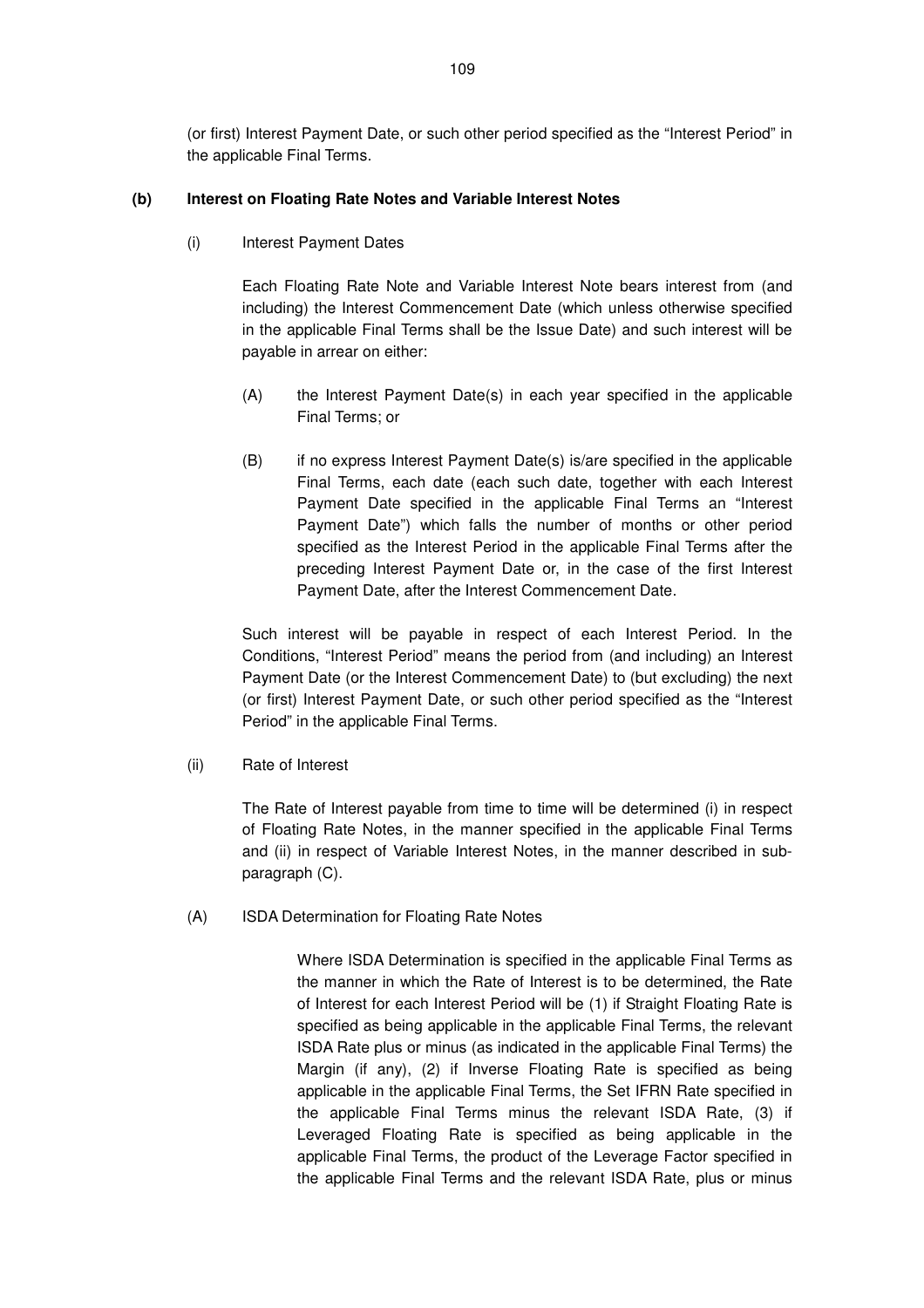(as indicated in the applicable Final Terms) the Margin (if any), or (4) if Leveraged Inverse Floating Rate is specified as being applicable in the applicable Final Terms, the difference between (i) the Set IFRN Rate specified in the applicable Final Terms and (ii) the product of the Leverage Factor specified in the applicable Final Terms and the relevant ISDA Rate.

For the purposes of this sub-paragraph (A):

"ISDA Rate" for an Interest Period (other than a Stub Period) means a rate equal to the Floating Rate that would be determined by the Principal Paying Agent under an interest rate swap transaction if the Principal Paying Agent were acting as Calculation Agent for that swap transaction under the terms of an agreement incorporating the 2006 ISDA Definitions, as published by the International Swaps and Derivatives Association, Inc. and as amended and updated as at the Issue Date of the first Tranche of the Notes, (the "ISDA Definitions") and under which:

- (1) the Floating Rate Option is as specified in the applicable Final Terms;
- (2) the Designated Maturity is a period specified in the applicable Final Terms; and
- (3) unless otherwise stated in the applicable Final Terms, the relevant Reset Date is the first day of that Interest Period and, if so specified in the applicable Final Terms, the relevant Reset Date shall be subject to adjustment in accordance with the Reset Date Business Day Convention specified in the applicable Final Terms.

"ISDA Rate" for a Stub Period means a rate calculated by the Principal Paying Agent or (if specified in the applicable Final Terms) the Calculation Agent or Determination Agent, as applicable, by means of linear interpolation of the relevant ISDA Rate 1 and the relevant ISDA Rate 2 in accordance with market convention.

"ISDA Rate 1" and "ISDA Rate 2" shall be determined for a Stub Period pursuant to this Condition 4.2(B)(i) on the same basis as the determination of the "ISDA Rate" for an Interest Period that is not a Stub Period save that references in this Condition 4.2(B)(i) to the Floating Rate Option, the Designated Maturity and the Reset Date shall be (i) in the case of the ISDA Rate 1, to the Floating Rate Option 1, the Designated Maturity 1 and the Reset Date 1, respectively, and (ii) in the case of the ISDA Rate 2, the Floating Rate Option 2, the Designated Maturity 2 and the Reset Date 2, respectively, in each case as specified in the applicable Final Terms.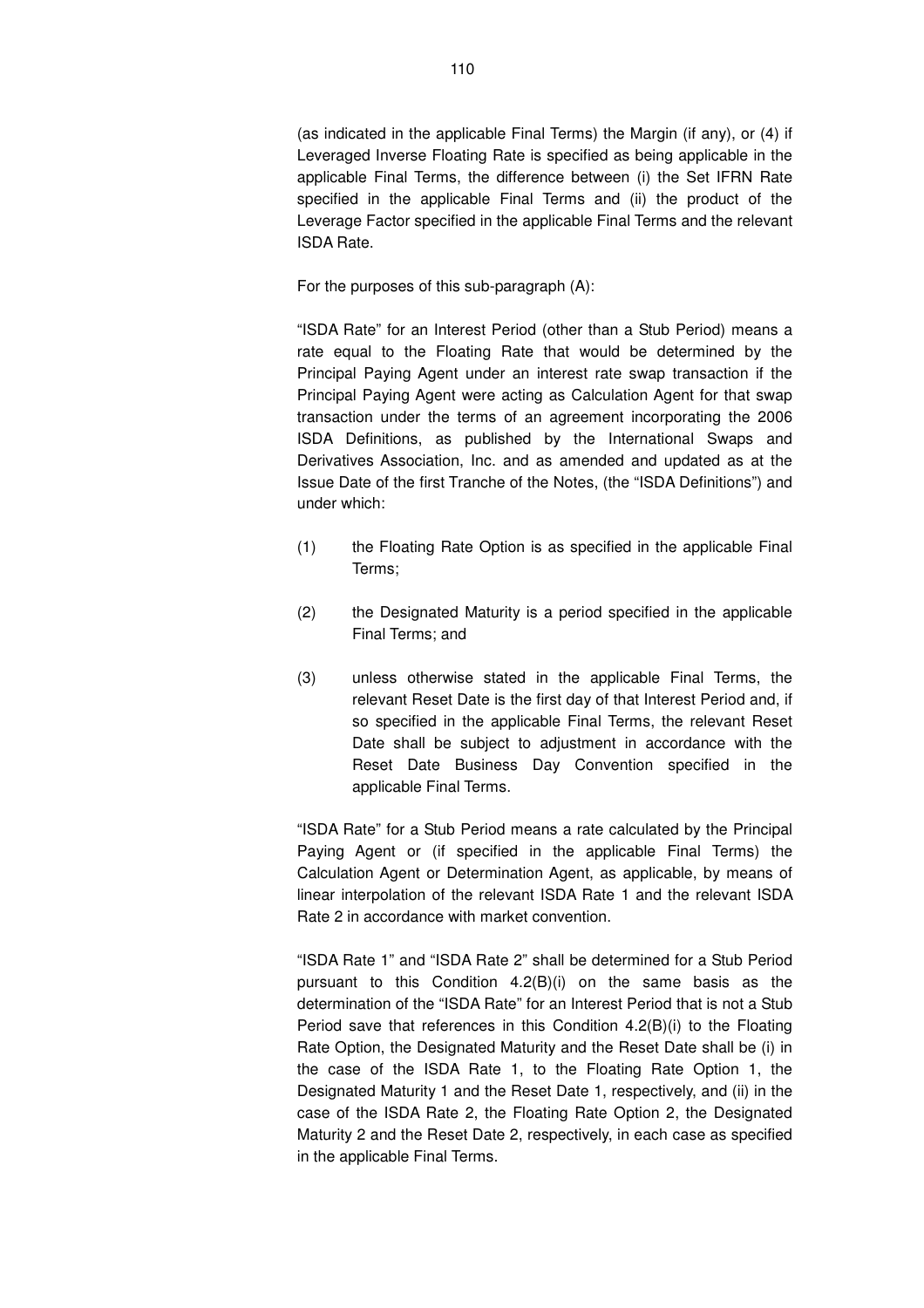"Stub Period" shall have the meaning specified in the applicable Final Terms.

For the purposes of this sub-paragraph (i), "Floating Rate", "Calculation Agent", "Floating Rate Option", "Designated Maturity" and "Reset Date" have the meanings given to those terms in the ISDA Definitions, and "Margin", "Set IFRN" and "Leverage Factor" have the meanings given to those terms in the applicable Final Terms.

- (B) Screen Rate Determination for Floating Rate Notes
	- (I) Floating Rate Notes other than EONIA Linked Interest Notes and CMS Linked Interest Notes

Where Screen Rate Determination is specified in the applicable Final Terms as the manner in which the Rate of Interest is to be determined, the Rate of Interest for each Interest Period will, subject as provided below, be (1) if Straight Floating Rate is specified as being applicable in the applicable Final Terms, the relevant Screen Rate plus or minus (as indicated in the applicable Final Terms) the Margin (if any), (2) if Inverse Floating Rate is specified as being applicable in the applicable Final Terms, the Set IFRN Rate specified in the applicable Final Terms minus the relevant Screen Rate, (3) if Leveraged Floating Rate is specified as being applicable in the applicable Final Terms, the product of the Leverage Factor specified in the applicable Final Terms and the relevant Screen Rate, plus or minus (as indicated in the applicable Final Terms) the Margin (if any), or (4) if Leveraged Inverse Floating Rate is specified as being applicable in the applicable Final Terms, the difference between (i) the Set IFRN Rate specified in the applicable Final Terms and (ii) the product of the Leverage Factor specified in the applicable Final Terms and the relevant Screen Rate, in each case as determined by the Principal Paying Agent.

"Screen Rate" for an Interest Period (other than a Stub Period) means, subject as provided below, either:

- (1) the offered quotation; or
- (2) the arithmetic mean (rounded if necessary to the fifth decimal place, with 0.000005 being rounded upwards) of the offered quotations,

(expressed as a percentage rate per annum) for the Reference Rate which appears or appear, as the case may be, on the Relevant Screen Page as at 11.00 a.m. (Relevant Financial Centre time) on the Interest Determination Date in question, all as determined by the Principal Paying Agent. If five or more of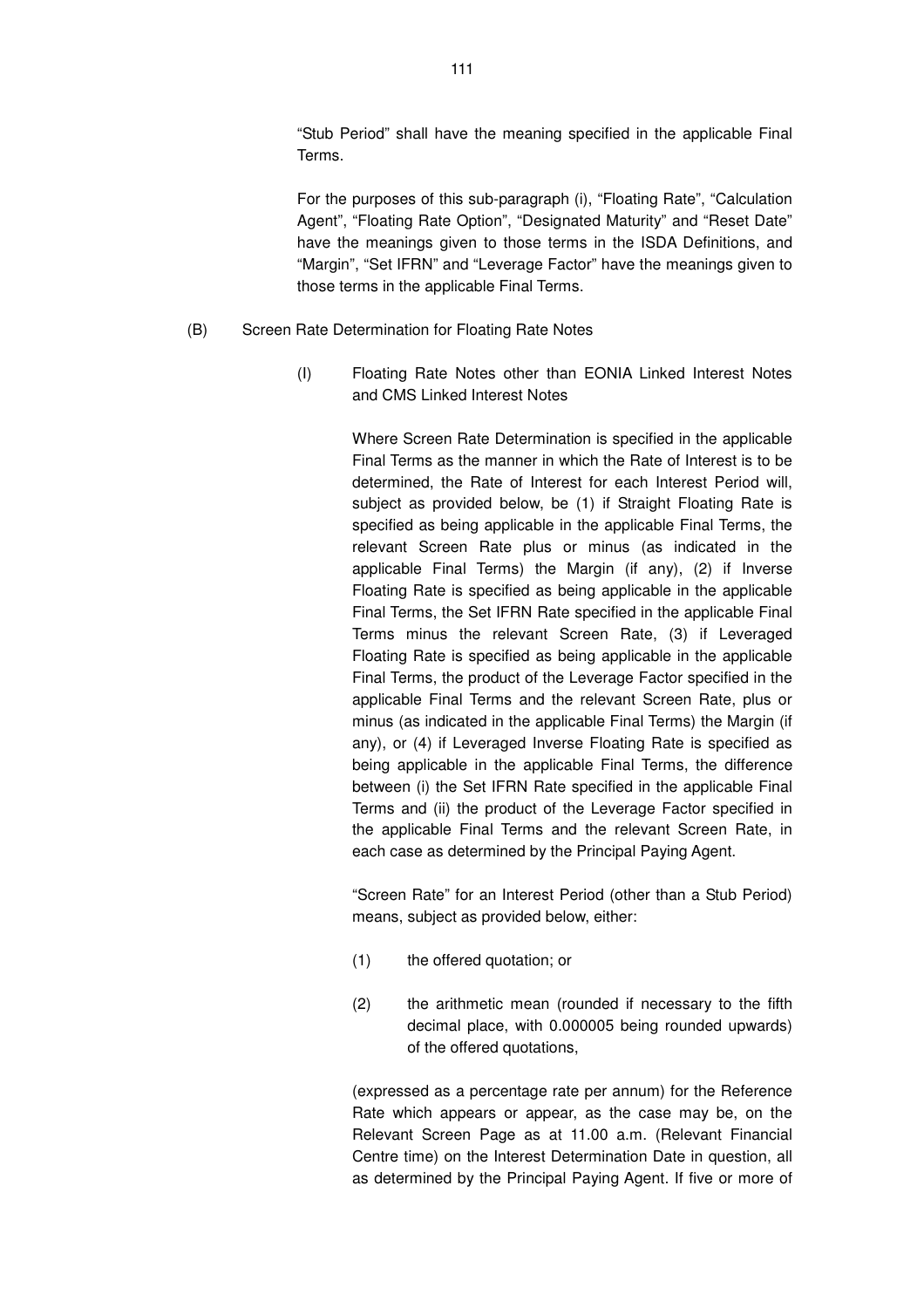such offered quotations are available on the Relevant Screen Page, the highest (or, if there is more than one such highest quotation, one only of such quotations) and the lowest (or, if there is more than one such lowest quotation, one only of such quotations) shall be disregarded by the Principal Paying Agent for the purpose of determining the arithmetic mean (rounded as provided above) of such offered quotations.

The Agency Agreement contains provisions for determining the Screen Rate in the event that the Relevant Screen Page is not available or if, in the case of (1) above, no such offered quotation appears or, in the case of (2) above, fewer than three such offered quotations appear, in each case as at the time specified in the preceding paragraph.

"Screen Rate" for a Stub Period means a rate calculated by the Principal Paying Agent or (if specified in the applicable Final Terms) the Calculation Agent or Determination Agent, as applicable, by means of linear interpolation of the relevant Screen Rate 1 and the relevant Screen Rate 2 in accordance with market convention.

"Screen Rate 1" and "Screen Rate 2" shall be determined for a Stub Period pursuant to this Condition 4(B)(I) on the same basis as the determination of the "Screen Rate" for an Interest Period that is not a Stub Period save that references in this Condition 4(B)(I) to the Reference Rate and the Relevant Screen Page shall be (i) in the case of the Screen Rate 1, to the Reference Rate 1 and the Relevant Screen Page 1, respectively, and (ii) in the case of the Screen Rate 2, to the Reference Rate 2, and the Relevant Screen Page 2, respectively, in each case as specified in the applicable Final Terms.

For the purposes of this sub-paragraph (B)(I):

"Interest Determination Date" shall have the meaning specified in the applicable Final Terms provided that, if any day specified as an Interest Determination Date in the applicable Final Terms is not a Reference Rate Business Day, the relevant Interest Determination Date shall be the immediately preceding Reference Rate Business Day;

"Leverage Factor" shall have the meaning specified in the applicable Final Terms;

"Margin" shall have the meaning specified in the applicable Final Terms;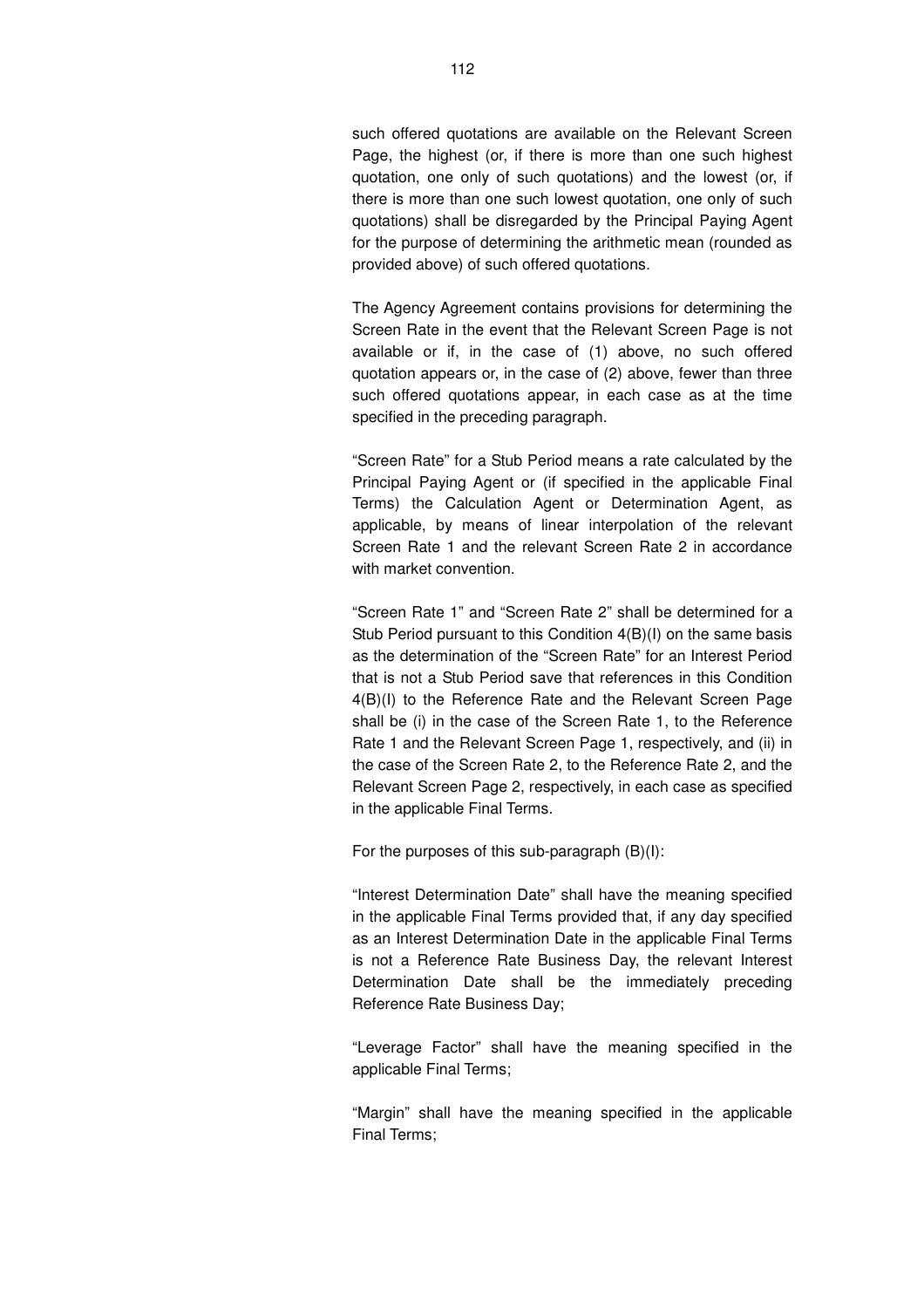"Reference Rate" shall mean (i) the London interbank offered rate ("LIBOR"), (ii) the Euro- zone interbank offered rate ("EURIBOR"), (iii) the Hong Kong interbank offered rate ("HIBOR") or (iv) the Singapore interbank offered rate ("SIBOR"), in each case for the relevant currency and/or period, all as specified in the applicable Final Terms;

"Reference Rate Business Day" means a day (other than a Saturday or a Sunday) on which banks and foreign exchange markets are open for business in the Relevant Financial Centre;

"Relevant Financial Centre" shall mean (i) London, where the Reference Rate is LIBOR, (ii) Brussels, where the Reference Rate is EURIBOR, (iii) Hong Kong, where the Reference Rate is HIBOR or (iv) Singapore, where the Reference Rate is SIBOR;

"Relevant Screen Page" shall have the meaning specified in the applicable Final Terms;

"Set IFRN Rate" shall have the meaning specified in the applicable Final Terms; and

"Stub Period" shall have the meaning specified in the applicable Final Terms.

(II) Floating Rate Notes which are EONIA Linked Interest Notes

Where Screen Rate Determination is specified in the applicable Final Terms as the manner in which the Rate of Interest is to be determined and the Reference Rate is specified as being EONIA, the Rate of Interest for each Interest Period will, subject as provided below, be Capitalised EONIA plus or minus (as indicated in the applicable Final Terms) the Margin, all as determined by the Calculation Agent or Determination Agent (as applicable).

For the purposes of this sub-paragraph (B)(II):

"Capitalised EONIA" means the resultant figure of the following formula (expressed as a percentage per annum rounded to the nearest ten-thousandths of a percentage point, with 0.00005 being rounded upwards):

$$
\left[\prod_{i=1}^{d_0} \left(1 + \frac{EONIA_i \times n_i}{360}\right) - 1\right] \times \frac{360}{d}
$$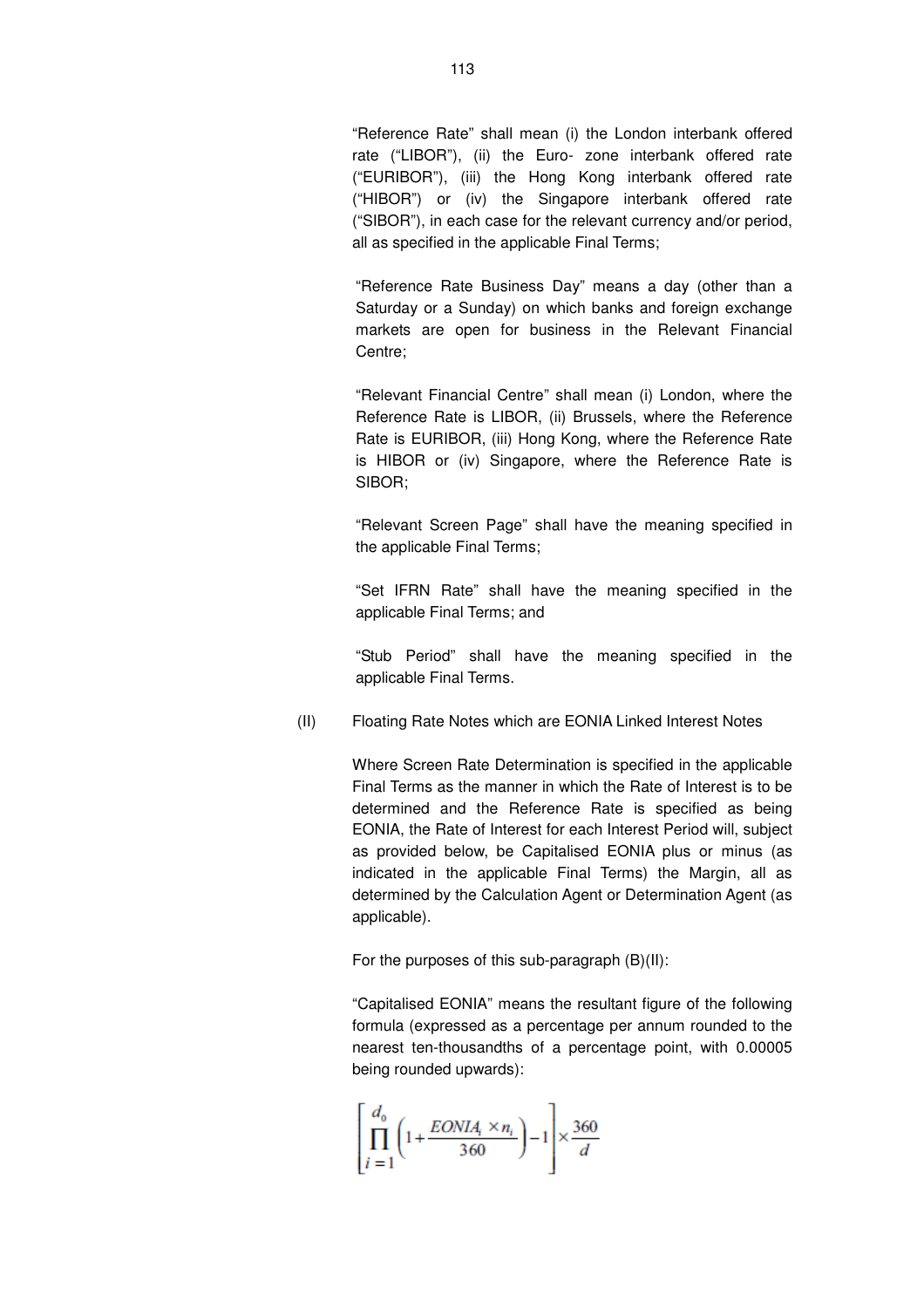"d<sub>0</sub>" means, for the relevant Interest Period, the number of TARGET Business Days in such Interest Period;

"i" means a series of whole numbers from one to  $d_0$ , each representing the relevant TARGET Business Days in chronological order from, and including, the first TARGET Business Day in the relevant Interest Period;

"EONIAi" means, for any day "i" in the relevant Interest Period, a reference rate equal to the overnight rate as calculated by the European Central Bank and appearing on the Relevant Screen Page in respect of that day;

"ni" means the number of calendar days in the relevant Interest Period on which the rate is  $EONIA_i;$ 

"d" means the number of calendar days in the relevant Interest Period;

"Margin" shall have the meaning specified in the applicable Final Terms;

"Relevant Screen Page" shall have the meaning specified in the applicable Final Terms or, if no meaning is so specified, Reuters Screen EONIA Page or any successor; and

"TARGET Business Day" means a day on which the TARGET2 System is open.

If the Calculation Agent or the Determination Agent (as applicable) determines that either the Relevant Screen Page is not available or no such overnight rate as referred to in EONIA<sub>1</sub> appears for any reason for any day "i" on the TARGET Business Day following that day as provided above, the Calculation Agent or the Determination Agent (as applicable) shall determine  $EONIA<sub>1</sub>$  for such day in its sole and absolute discretion on a commercial basis as it shall consider appropriate and in accordance with standard market practice.

(III) Floating Rate Notes which are CMS Linked Interest Notes

Where Screen Rate Determination is specified in the applicable Final Terms as the manner in which the Rate of Interest is to be determined and the Reference Rate is specified as being the CMS Reference Rate, the Rate of Interest for each Interest Period will, subject as provided below, be the CMS Rate plus or minus (as indicated in the applicable Final Terms) the Margin, as determined by the Calculation Agent or Determination Agent (as applicable).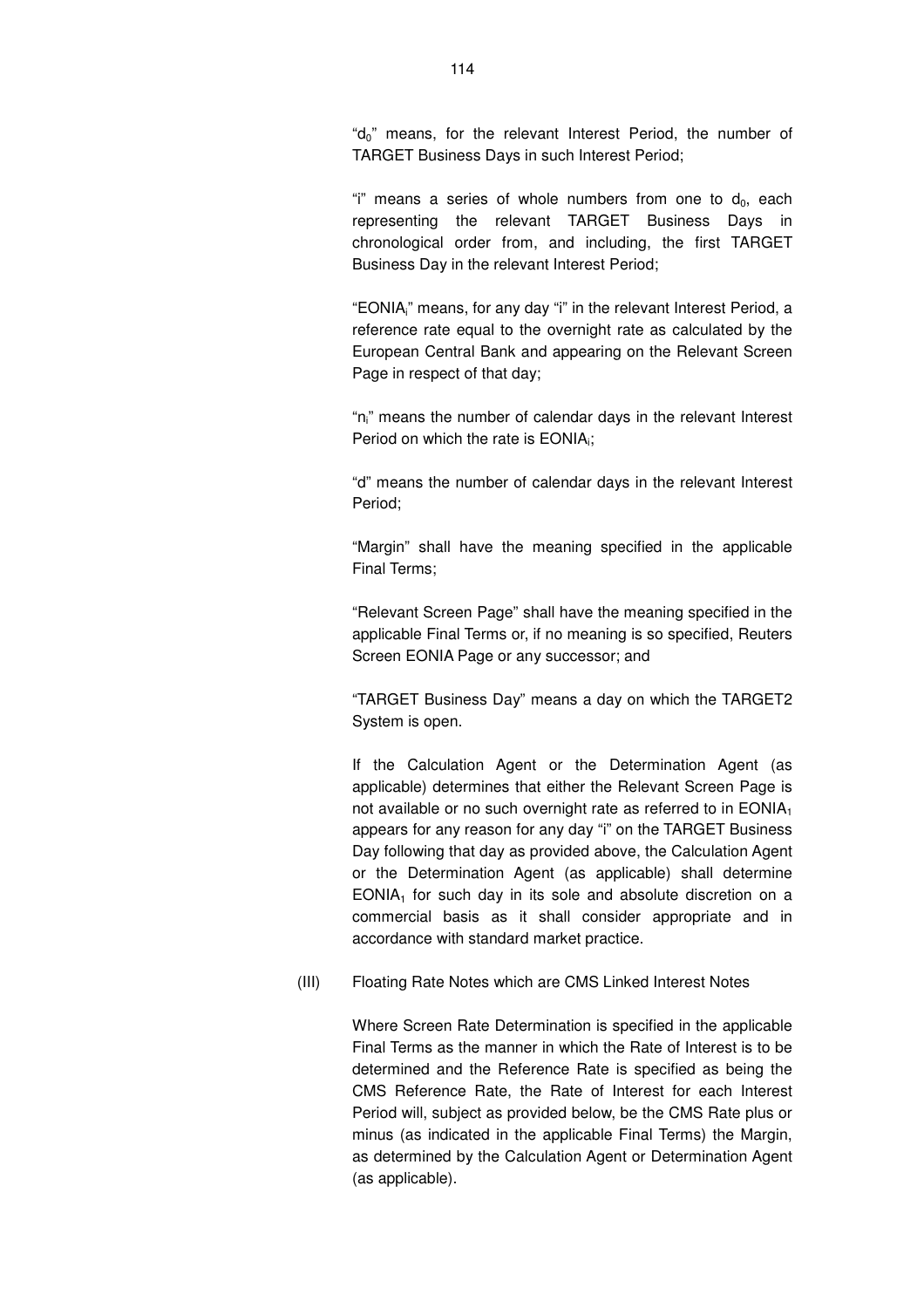"CMS Rate" for an Interest Period means the Relevant Swap Rate for swap transactions in the Reference Currency with a maturity of the Designated Maturity (expressed as a percentage rate per annum) which appears on the Relevant Screen Page as at (i) the Determination Time specified in the applicable Final Terms or (ii) if no Determination Time is specified in the applicable Final Terms, 11.00 a.m. (Relevant Centre time) on the Interest Determination Date in question, all as determined by the Calculation Agent or Determination Agent (as applicable).

If the Relevant Screen Page is not available, the Calculation Agent or Determination Agent (as applicable) shall request each of the Reference Banks (as defined below) to provide the Calculation Agent or Determination Agent (as applicable) with its quotation for the Relevant Swap Rate (expressed as a percentage rate per annum) at approximately (i) the Determination Time specified in the applicable Final Terms or (ii) if no Determination Time is specified in the applicable Final Terms, 11.00 a.m. (Relevant Centre time) on the Interest Determination Date in question. If two or more of the Reference Banks provide the Calculation Agent or Determination Agent (as applicable) such quotations, the CMS Rate for such Interest Period shall be the arithmetic mean (rounded if necessary to the fifth decimal place, with 0.000005 being rounded upwards) of the quotations, eliminating the highest quotation (or, in the event of equality, one of the highest) and the lowest quotation (or, in the event of equality, one of the lowest).

If on any Interest Determination Date one only or none of the Reference Banks provides the Calculation Agent or Determination Agent (as applicable) with such quotations as provided in the preceding paragraph, the CMS Rate shall be determined by the Calculation Agent or Determination Agent (as applicable) in its sole and absolute discretion on a commercial basis as it shall consider appropriate and in accordance with standard market practice.

For the purposes of this sub-paragraph (B)(III):

"Calculation Agent" shall have the meaning specified in the applicable Final Terms;

"CMS Rate Fixing Day" means a day (other than a Saturday or a Sunday) on which banks and foreign exchange markets are open for business in each CMS Rate Fixing Centre specified in the applicable Final Terms;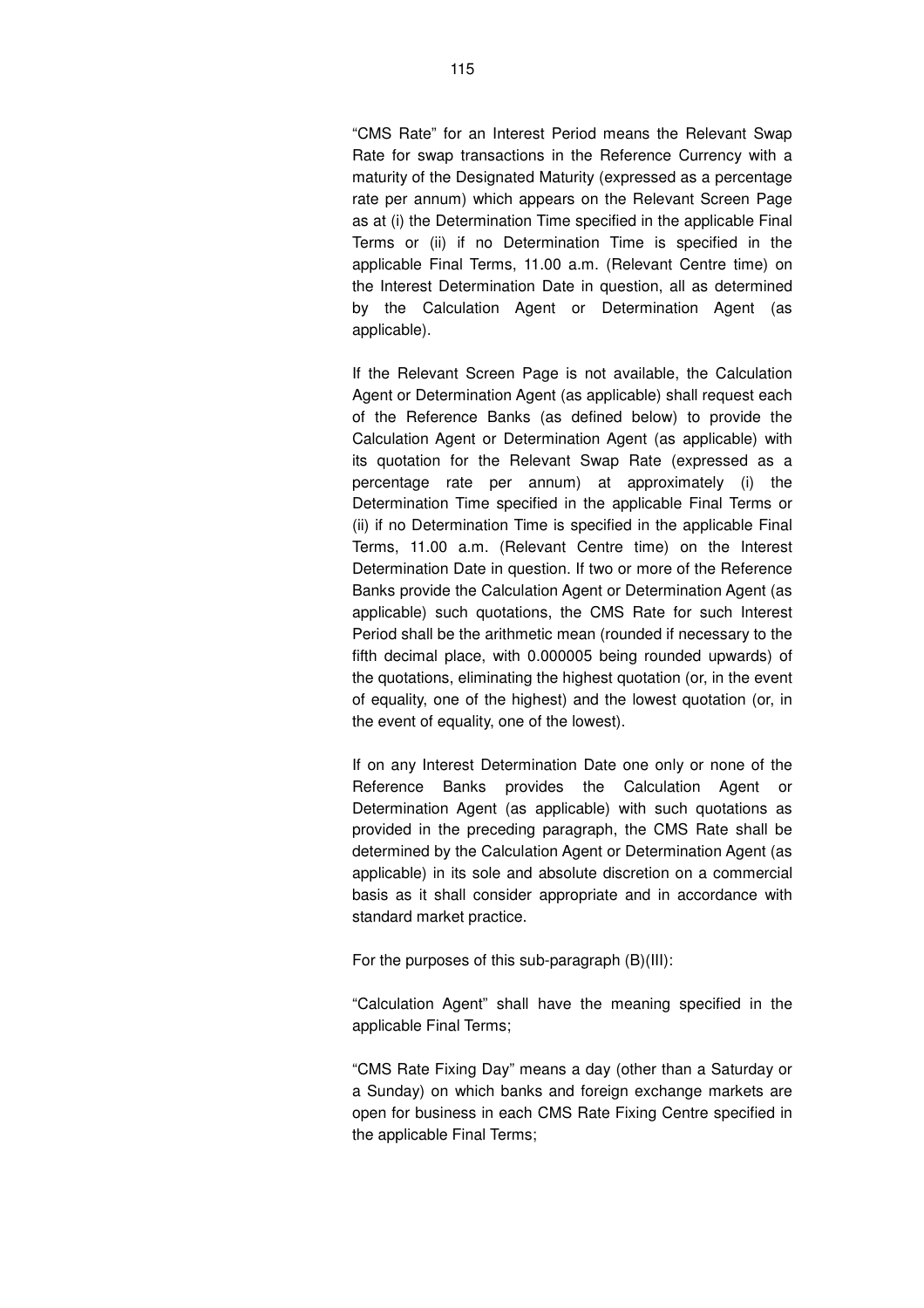"Designated Maturity" shall have the meaning specified in the applicable Final Terms;

"Determination Agent" shall have the meaning specified in the applicable Final Terms;

"Interest Determination Date" shall have the meaning specified in the applicable Final Terms provided that, if any day specified as an Interest Determination Date in the applicable Final Terms is not a CMS Rate Fixing Day, the relevant Interest Determination Date shall be the immediately preceding CMS Rate Fixing Day;

"Margin" shall have the meaning specified in the applicable Final Terms;

"Reference Banks" means (i) where the Reference Currency is euro, the principal office of five leading swap dealers in the Euro-zone inter-bank market, (ii) where the Reference Currency is Sterling, the principal London office of five leading swap dealers in the London inter-bank market, (iii) where the Reference Currency is U.S. dollars, the principal New York City office of five leading swap dealers in the New York City interbank market, or (iv) in the case of any other Reference Currency, the principal Relevant Centre office of five leading swap dealers in the Relevant Centre inter-bank market, in each case as selected by the Calculation Agent or Determination Agent (as applicable);

"Relevant Centre" shall have the meaning specified in the applicable Final Terms;

"Relevant Screen Page" shall have the meaning specified in the applicable Final Terms;

"Relevant Swap Rate" means:

(i) where the Reference Currency is euro, the mid-market annual swap rate determined on the basis of the arithmetic mean of the bid and offered rates for the annual fixed leg, calculated on a 30/ 360 day count basis, of a fixed-for-floating euro interest rate swap transaction with a term equal to the Designated Maturity commencing on the first day of the relevant Interest Period and in a Representative Amount with an acknowledged dealer of good credit in the swap market, where the floating leg, in each case calculated on an Actual/360 day count basis, is equivalent to EUR-EURIBOR-Reuters (as defined in the ISDA Definitions)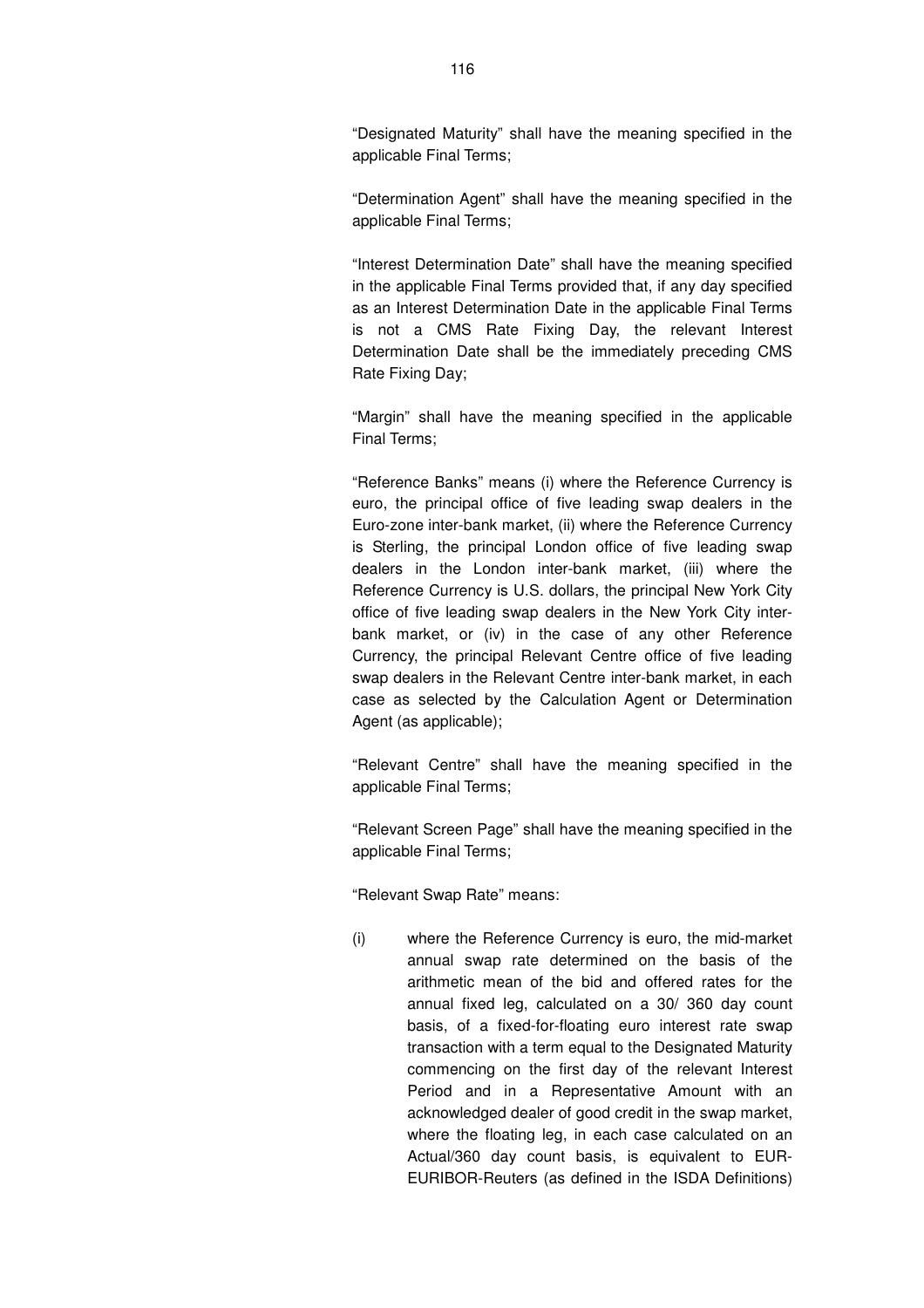with a designated maturity determined by the Calculation Agent or Determination Agent (as applicable) by reference to standard market practice and/or the ISDA Definitions;

- (ii) where the Reference Currency is Sterling, the midmarket semi-annual swap rate determined on the basis of the arithmetic mean of the bid and offered rates for the semi-annual fixed leg, calculated on an Actual/365 (Fixed) day count basis, of a fixed-for-floating Sterling interest rate swap transaction with a term equal to the Designated Maturity commencing on the first day of the relevant Interest Period and in a Representative Amount with an acknowledged dealer of good credit in the swap market, where the floating leg, in each case calculated on an Actual/365 (Fixed) day count basis, is equivalent (A) if the Designated Maturity is greater than one year, to GBP-LIBOR-BBA (as defined in the ISDA Definitions) with a designated maturity of six months or (B) if the Designated Maturity is one year or less, to GBP-LIBOR-BBA with a designated maturity of three months;
- (iii) where the Reference Currency is U.S. dollars, the midmarket semi-annual swap rate determined on the basis of the mean of the bid and offered rates for the semiannual fixed leg, calculated on a 30/360 day count basis, of a fixed-for-floating U.S. dollar interest rate swap transaction with a term equal to the Designated Maturity commencing on the first day of the relevant Interest Period and in a Representative Amount with an acknowledged dealer of good credit in the swap market, where the floating leg, calculated on an Actual/360 day count basis, is equivalent to USD-LIBOR-BBA (as defined in the ISDA Definitions) with a designated maturity of three months; and
- (iv) where the Reference Currency is any other currency, the mid-market swap rate as determined by the Calculation Agent or Determination Agent (as applicable) in its sole and absolute discretion on a commercial basis as it shall consider appropriate and in accordance with standard market practice;

"Representative Amount" means an amount that is representative for a single transaction in the relevant market at the relevant time; and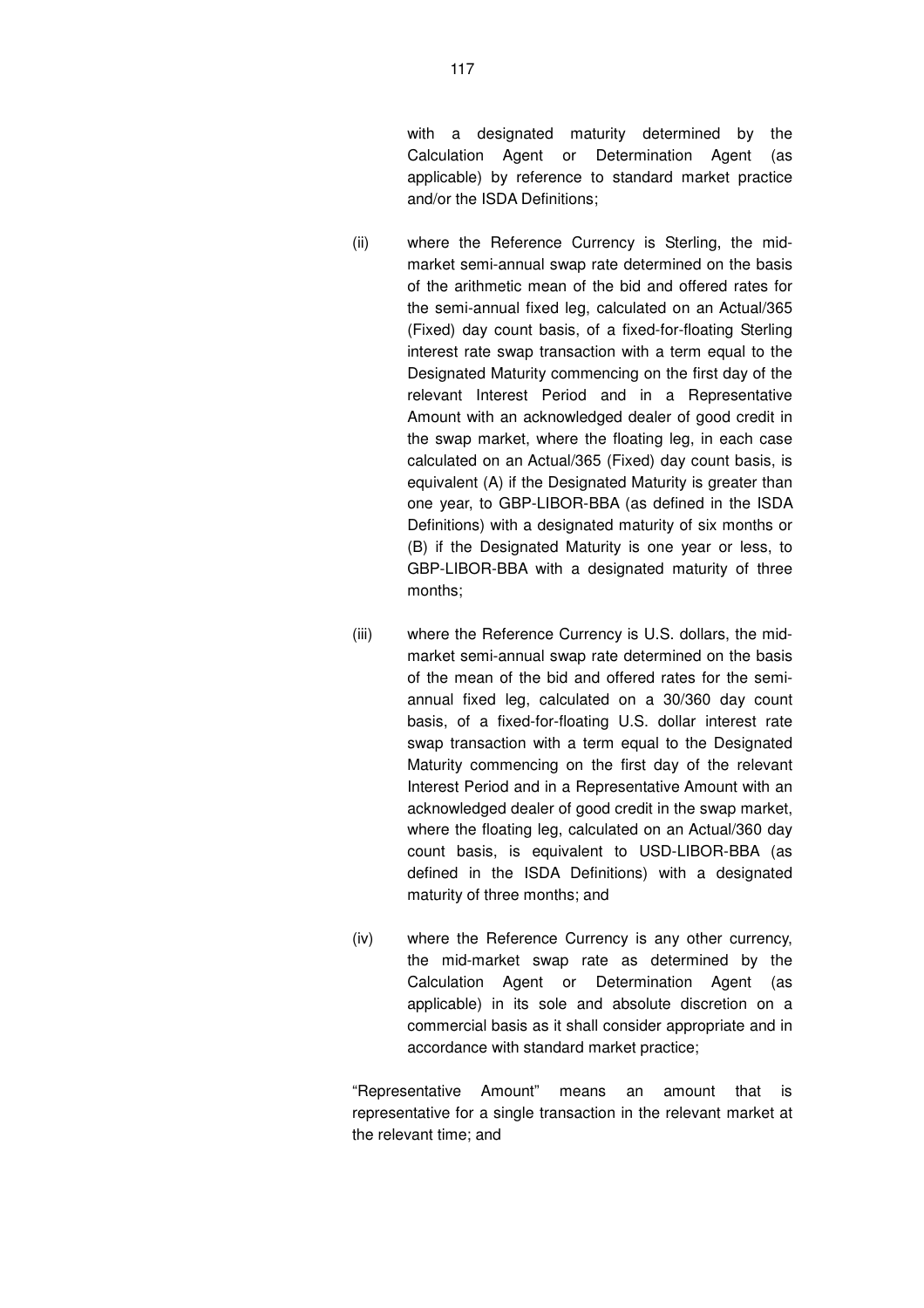"Stub Period" shall have the meaning specified in the applicable Final Terms.

(C) Interest Determination for Variable Interest Notes

In the case of Variable Interest Notes, the Rate of Interest for each Interest Period will, subject as provided below, be the product of (i) the Accrual Interest Rate and (ii)(A) the number of calendar days in an Interest Period where the Underlying Rate is less than or equal to the Upper Barrier (if any) and greater than or equal to the Lower Barrier (if any) divided by (B) the total number of calendar days in such corresponding Interest Period, all as determined by the Calculation Agent or Determination Agent (as applicable).

If the Underlying Reference Rate is specified in the applicable Final Terms as being any of LIBOR, EURIBOR, HIBOR or SIBOR, the Calculation Agent or Determination Agent (as applicable) shall determine the Underlying Rate for a calendar day in accordance with Condition 4(b)(ii)(B)(I) on the basis that:

- (a) references to "Screen Rate" shall be deemed to be to "Underlying Rate";
- (b) references to "Interest Determination Date" shall be deemed to be to:
	- (i) if the rate determination relates to a calendar day (other than a calendar day that falls in the Rate Cut-off Period) that is a Fixing Business Day, such calendar day;
	- (ii) if the rate determination relates to a calendar day (other than a calendar day that falls in the Rate Cut-off Period) that is not a Fixing Business Day, the Fixing Business Day immediately preceding such calendar day; and
	- (iii) if the rate determination relates to a calendar day that falls in the Rate Cut-off Period, the Rate Cut-Off Date, unless the Rate Cut-Off Date is not a Fixing Business Day, in which case the Fixing Business Day immediately preceding the Rate Cut-Off Date;
- (c) references to "Reference Rate" shall be deemed to be to the "Underlying Reference Rate" specified in the applicable Final Terms; and
- (d) the Calculation Agent or Determination Agent (as applicable) will be the party making all determinations and, notwithstanding the final paragraph of Condition 4(b)(ii)(B)(I), if the Calculation Agent or Determination Agent (as applicable) is unable to determine the Screen Rate in accordance with Condition  $4(b)(ii)(B)(I)$ , the Screen Rate will be determined by the Calculation Agent or Determination Agent (as applicable) in its sole and absolute discretion on a commercial basis as it shall consider appropriate and in accordance with standard market practice.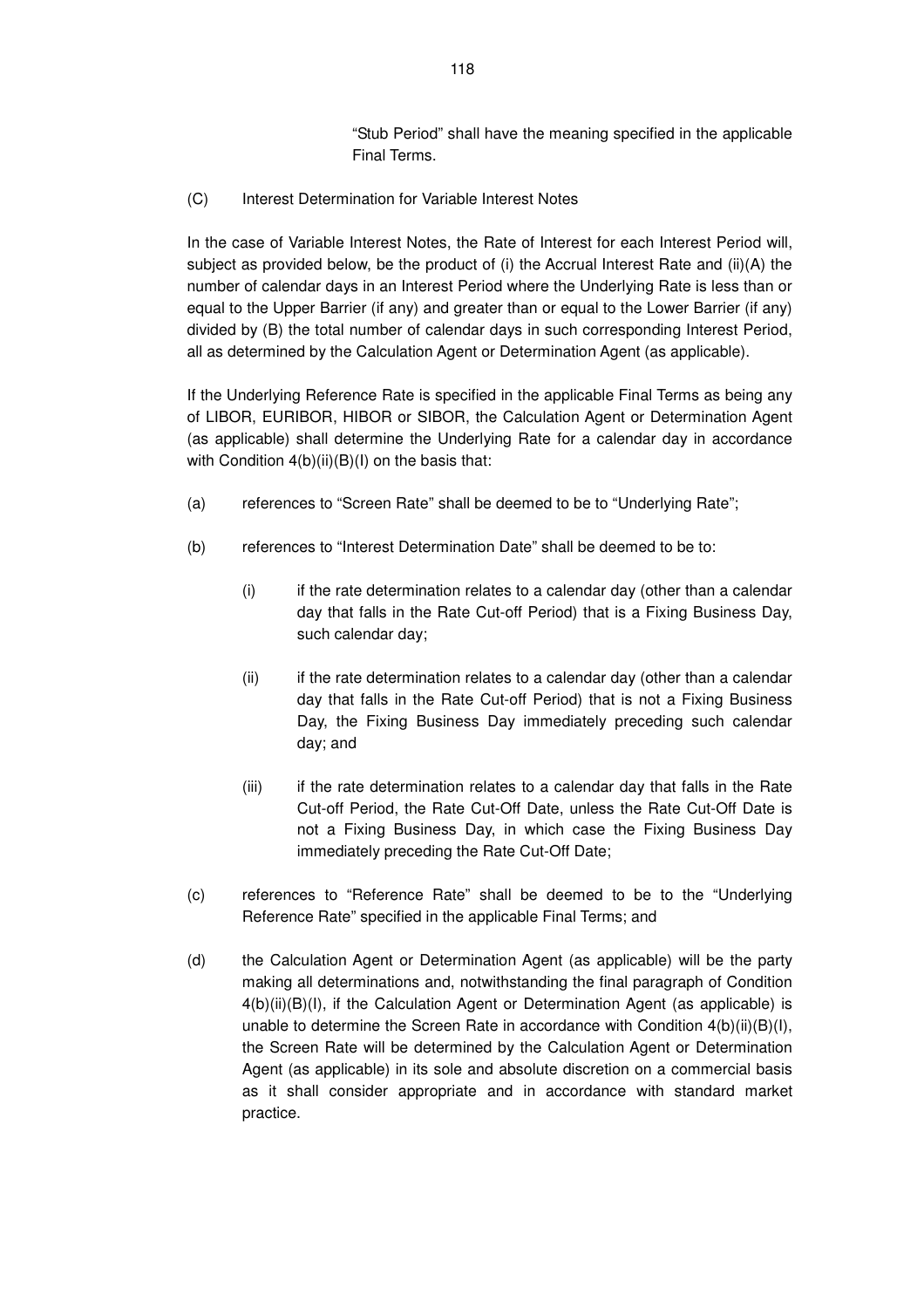If the Underlying Reference Rate is specified in the applicable Final Terms as being EONIA, the Calculation Agent or Determination Agent (as applicable) shall determine the Underlying Rate for a calendar day on the basis that:

- (a) "Underlying Rate" shall, for any calendar day, be deemed to be to a reference rate equal to the overnight rate as calculated by the European Central bank and appearing on the Relevant Screen Page on the first TARGET Business Day following that day;
- (b) "Relevant Screen Page" shall have the meaning specified in the applicable Final Terms or, if no meaning is so specified, Reuters Screen EONIA Page or any successor; and
- (c) "TARGET Business Day" means a day on which the TARGET2 System is open.

If the Calculation Agent or the Determination Agent (as applicable) determines that either the Relevant Screen Page is not available or no such overnight rate as referred to in Underlying Rate appears for any reason for the relevant calendar day on the TARGET Business Day following that day as provided above, the Calculation Agent or the Determination Agent (as applicable) shall determine the Underlying Rate for such day in its sole and absolute discretion on a commercial basis as it shall consider appropriate and in accordance with standard market practice.

If the Underlying Reference Rate is specified in the applicable Final Terms as being CMS Reference Rate, the Calculation Agent or Determination Agent (as applicable) shall determine the Underlying Rate for a calendar day in accordance with Condition  $4(b)(ii)(B)(III)$  on the basis that:

- (a) references to "CMS Rate" shall be deemed to be to "Underlying Rate"; and
- (b) references to "Interest Determination Date" shall be deemed to be to:
	- (i) if the rate determination relates to a calendar day that is a Fixing Business Day, such calendar day;
	- (ii) if the rate determination relates to a calendar day (other than a calendar day that falls in the Rate Cut-off Period) that is not a Fixing Business Day, the Fixing Business Day immediately preceding such calendar day; and
	- (iii) if the rate determination relates to a calendar day (other than a calendar day that falls in the Rate Cut-off Period) that falls in the Rate Cut-off Period, the Fixing Business Day immediately preceding the Rate Cut-off Period.

The applicable Final Terms will specify if the Accrual Interest Rate is a "Fixed Rate" or a "Floating Rate".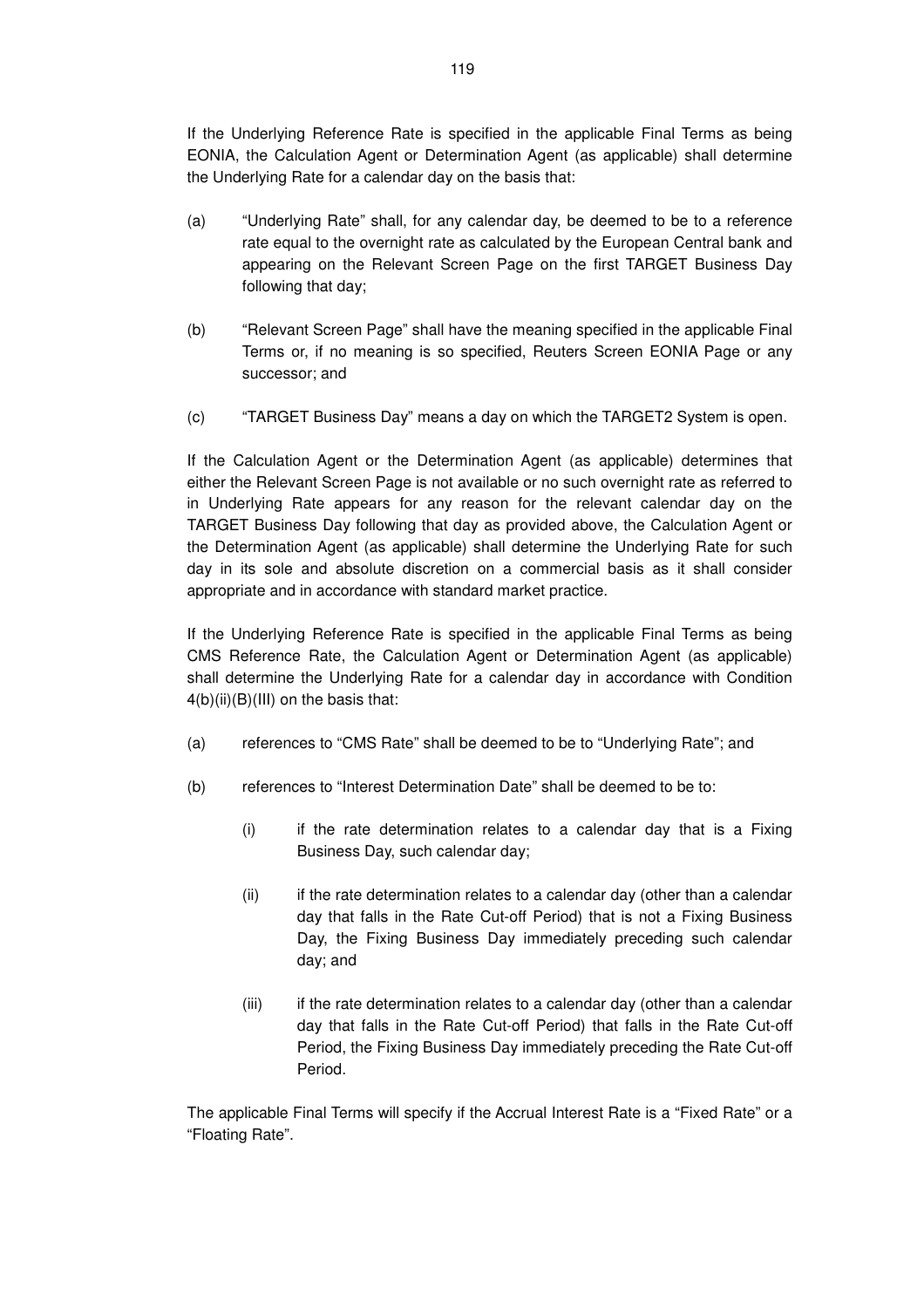If the Accrual Interest Rate is specified in the applicable Final Terms to be a "Floating Rate" and "Screen Rate Determination" is specified in the applicable Final Terms as being applicable, the Accrual Interest Rate for each Interest Period shall be determined by the Calculation Agent or Determination Agent (as applicable) in accordance with Condition  $4(b)(ii)(B)(I)$  and on the basis that:

- (a) references to "Rate of Interest" shall be deemed to be to "Accrual Interest Rate";
- (b) "Straight Floating Rate" shall be deemed to be specified as being applicable; and
- (c) the Calculation Agent or Determination Agent (as applicable) will be the party making all determinations and, notwithstanding the final paragraph of Condition 4(b)(ii)(B)(I), if the Calculation Agent or Determination Agent (as applicable) is unable to determine the Screen Rate in accordance with Condition  $4(b)(ii)(B)(I)$ , the Screen Rate will be determined by the Calculation Agent or Determination Agent (as applicable) in its sole and absolute discretion on a commercial basis as it shall consider appropriate and in accordance with standard market practice.

If the Accrual Interest Rate is specified in the applicable Final Terms to be a "Floating Rate" and "ISDA Determination" is specified in the applicable Final Terms as being applicable, the Accrual Interest Rate for each Interest Period shall be determined by the Calculation Agent or Determination Agent (as applicable) in accordance with Condition 4(b)(ii)(A) and on the basis that:

- (a) references to "Rate of Interest" shall be deemed to be to "Accrual Interest Rate";
- (b) "Straight Floating Rate" shall be deemed to be specified as being applicable; and
- (c) the Calculation Agent or Determination Agent (as applicable) will be the party making all determinations.

For the purposes of this sub-paragraph (C):

"Calculation Agent" shall have the meaning specified in the applicable Final Terms;

"Determination Agent" shall have the meaning specified in the applicable Final Terms;

"Fixing Business Day" means a day which is a day on which commercial banks and foreign exchange markets settle payments and are open for general business (including dealing in foreign exchange and foreign currency deposits) in London and, where applicable, any Additional Fixing Business Centre specified in the applicable Final Terms and which is:

(i) if the Underlying Reference Rate is specified in the applicable Final Terms as being CMS Reference Rate, a day on which commercial banks and foreign exchange markets settle payments and are open for general business (including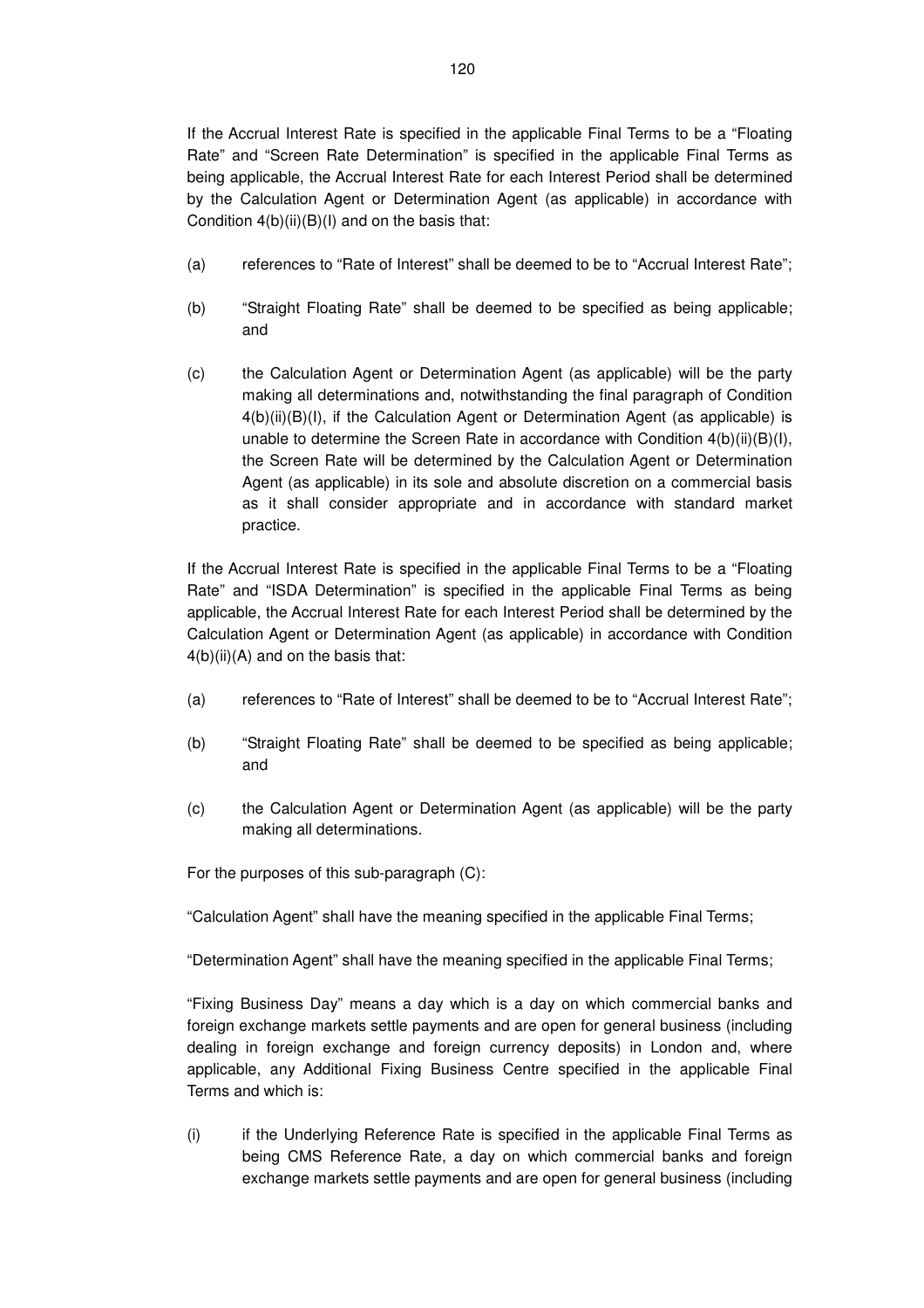dealing in foreign exchange and foreign currency deposits) in the principal financial centre of the country of the Reference Currency; or

- (ii) if the Underlying Reference Rate is specified in the applicable Final Terms as being euro- LIBOR or EURIBOR, a TARGET2 Settlement Day; or
- (iii) if the Underlying Reference Rate is specified in the applicable Final Terms as being any other Reference Rate, a day on which commercial banks and foreign exchange markets settle payments and are open for general business (including dealing in foreign exchange and foreign currency deposits) in the principal financial centre of the country of the currency to which such Reference Rate relates.

"Lower Barrier" shall have the meaning specified in the applicable Final Terms;

"Upper Barrier" shall have the meaning specified in the applicable Final Terms;

"Rate Cut-off Date" means, for each Interest Period, the date specified in the applicable Final Terms;

"Rate Cut-Off Period" means, for each Interest Period, the period from (and including) the Rate Cut-off Date to (but excluding) the Interest Payment Date falling at the end of such Interest Period; and

"Underlying Reference Rate" shall have the meaning specified in the applicable Final Terms.

(iii) Minimum Rate of Interest and/or Maximum Rate of Interest

If the applicable Final Terms specifies a Minimum Rate of Interest for any Interest Period, then, in the event that the Rate of Interest in respect of such Interest Period determined in accordance with the provisions of paragraph (ii) above is less than such Minimum Rate of Interest, the Rate of Interest for such Interest Period shall be such Minimum Rate of Interest.

If the applicable Final Terms specify a Maximum Rate of Interest for any Interest Period, then, in the event that the Rate of Interest in respect of such Interest Period determined in accordance with the provisions of paragraph (ii) above is greater than such Maximum Rate of Interest, the Rate of Interest for such Interest Period shall be such Maximum Rate of Interest.

(iv) Determination of Rate of Interest and calculation of Interest Amounts

The Principal Paying Agent or, where specified in these Conditions or the applicable Final Terms, the Calculation Agent or the Determination Agent (as applicable) will at, or as soon as practicable after, each time at which the Rate of Interest is to be determined, determine the Rate of Interest for the relevant Interest Period. In the case of Variable Interest Notes or CMS Linked Interest Notes, the Calculation Agent or Determination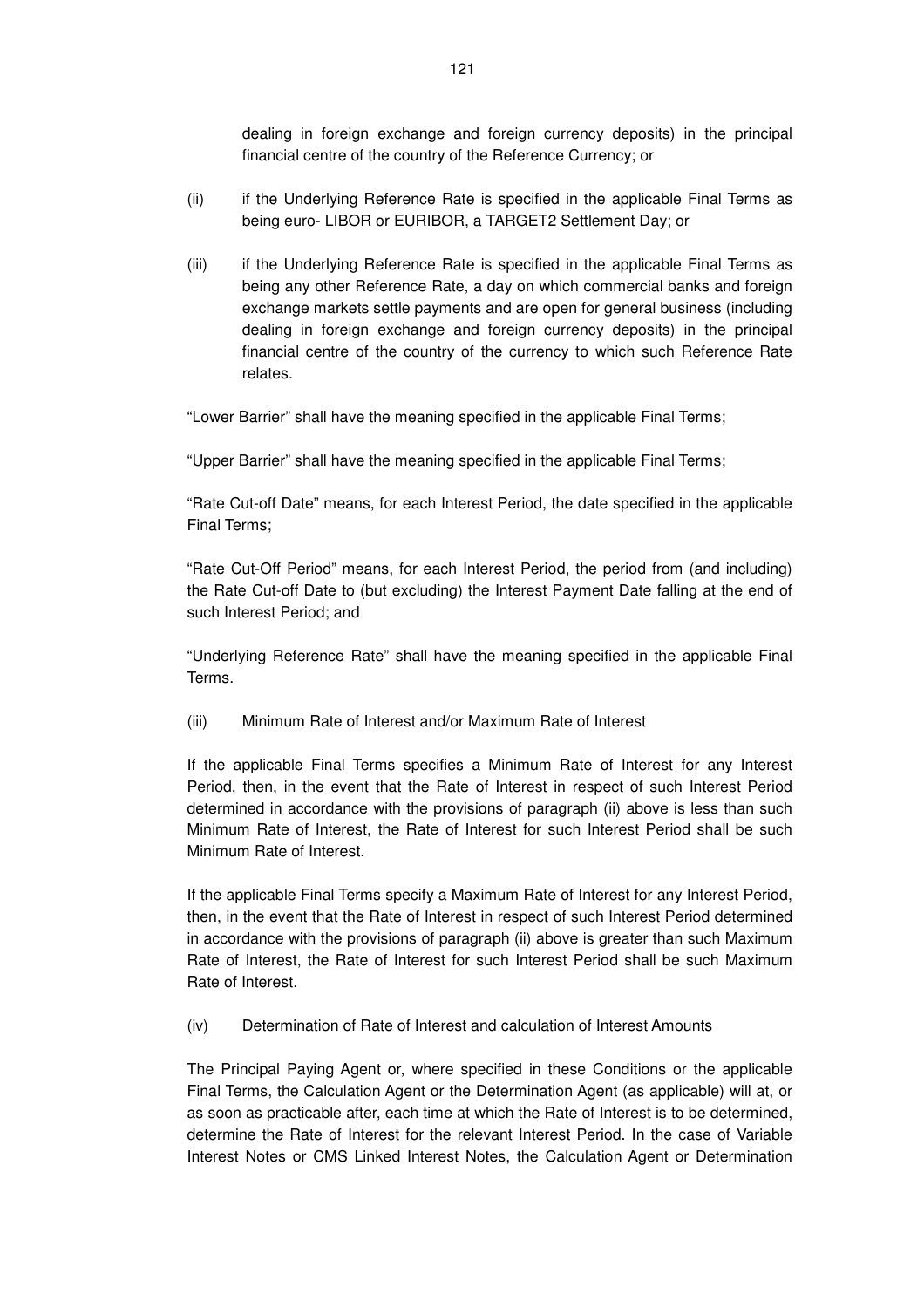Agent (as applicable) will notify the Principal Paying Agent of the Rate of Interest for the relevant Interest Period as soon as practicable after calculating the same.

The Principal Paying Agent or Calculation Agent or Determination Agent (as applicable) will calculate the amount of interest (the "Interest Amount") payable on the Floating Rate Notes and Variable Interest Notes for the relevant Interest Period by applying the Rate of Interest to:

- (A) in the case of Floating Rate Notes or Variable Interest Notes which are represented by a Global Note, the aggregate outstanding nominal amount of the Notes represented by such Global Note; or
- (B) in the case of Floating Rate Notes or Variable Interest Notes in definitive form, the Calculation Amount;

and, in each case, multiplying such sum by the applicable Day Count Fraction, and rounding the resultant figure to the nearest sub-unit of the relevant Specified Currency, half of any such sub-unit being rounded upwards or otherwise in accordance with applicable market convention. Where the Specified Denomination of a Floating Rate Note or an Variable Interest Note in definitive form is a multiple of the Calculation Amount, the Interest Amount payable in respect of such Note shall be the product of the amount (determined in the manner provided above) for the Calculation Amount, and the amount by which the Calculation Amount is multiplied to reach the Specified Denomination without any further rounding.

For the avoidance of doubt, where the Rate of Interest applicable to Floating Rate Notes for any Interest Period is determined to be less than zero, the Rate of Interest for such Interest Period shall (unless otherwise stated in the applicable Final Terms) be zero.

(v) Notification of Rate of Interest and Interest Amounts

The Principal Paying Agent (or, in the case of CMS Linked Interest Notes and Variable Interest Notes, the relevant Calculation Agent or Determination Agent) will cause the Rate of Interest and each Interest Amount for each Interest Period and the relevant Interest Payment Date to be notified to the Issuer and, if required by applicable law or regulation, any stock exchange or other relevant authority on which the relevant Floating Rate Notes or Variable Interest Notes are for the time being listed or by which they have been admitted to listing and, if applicable, notice thereof to be published in accordance with Condition 13 as soon as possible after their determination but in no event later than the fourth London Business Day thereafter. Each Interest Amount and Interest Payment Date so notified may subsequently be amended (or appropriate alternative arrangements made by way of adjustment) without prior notice in the event of an extension or shortening of the Interest Period. Any such amendment will, if required by applicable law or regulation, be promptly notified to each stock exchange or other relevant authority on which the relevant Floating Rate Notes or Variable Interest Notes are for the time being listed or by which they have been admitted to listing and to the Noteholders in accordance with Condition 13. For the purposes of this paragraph, the expression "London Business Day" means a day (other than a Saturday or a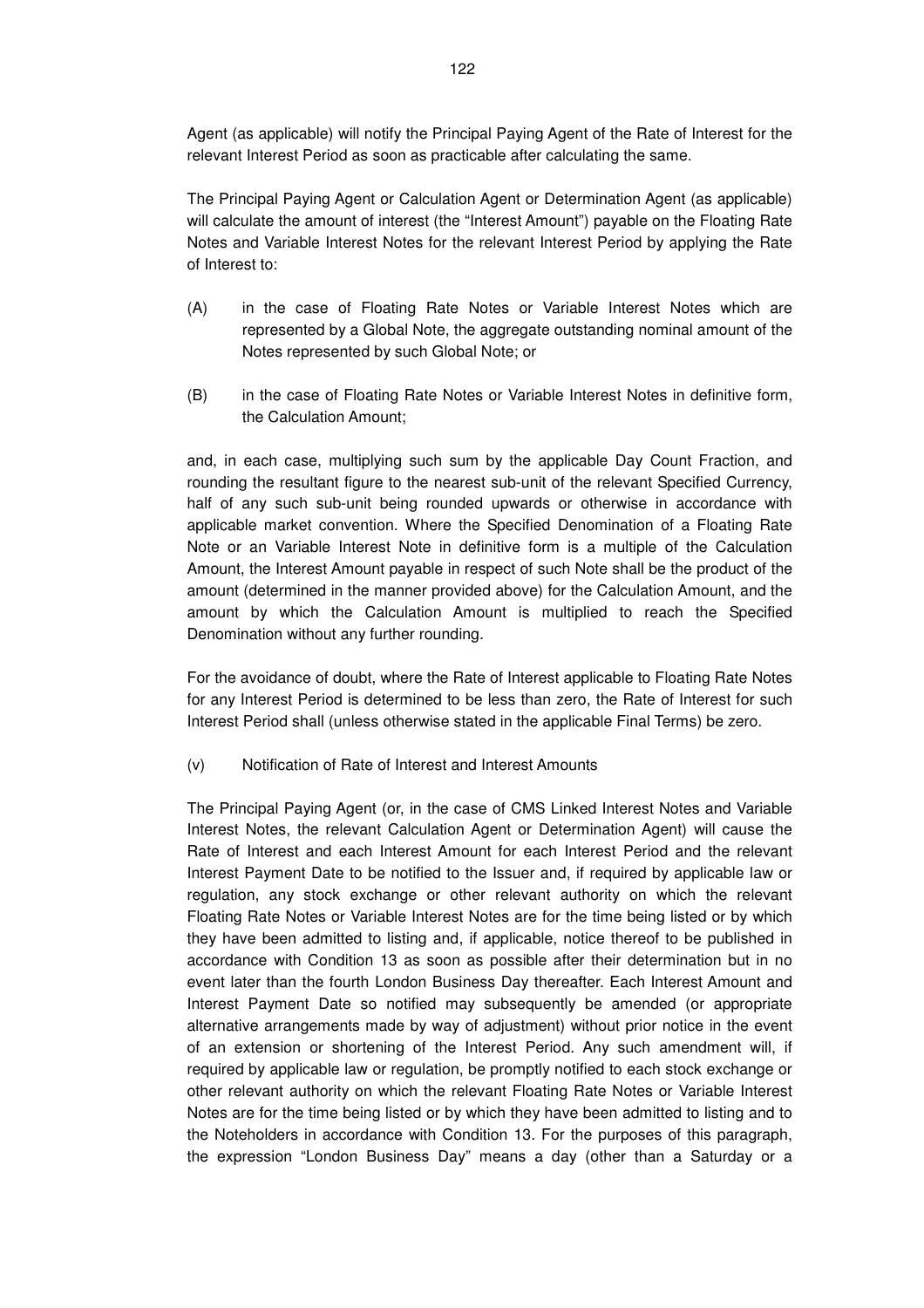Sunday) on which banks and foreign exchange markets are open for business in London.

#### (vi) Determination or Calculation by Trustee

If for any reason at any relevant time the Principal Paying Agent or, as the case may be, the Calculation Agent or the Determination Agent (as applicable) defaults in its obligation to determine the Rate of Interest or the Calculation Agent or the Determination Agent (as applicable) defaults in its obligation to calculate any Interest Amount in accordance with sub-paragraph (ii) above and in accordance with paragraph (iv) above, the Trustee shall determine the Rate of Interest at such rate as, in its absolute discretion (having such regard as it shall think fit to the foregoing provisions of this Condition 4, but subject always to any Minimum Rate of Interest or Maximum Rate of Interest specified in the applicable Final Terms), it shall deem fair and reasonable in all the circumstances or, as the case may be, the Trustee shall calculate the Interest Amount(s) in such manner as it shall deem fair and reasonable in all the circumstances. In making any such determination or calculation, the Trustee may appoint and rely on a determination or calculation by a calculation agent or a determination agent (which shall be an investment bank or other suitable entity of international repute). Each such determination or calculation shall be deemed to have been made by the Principal Paying Agent or, the Calculation Agent or the Determination Agent, as applicable.

#### (vii) Certificates to be final

All certificates, communications, opinions, determinations, calculations, quotations and decisions given, expressed, made or obtained for the purposes of the provisions of this Condition 4(b), whether by the Principal Paying Agent or, if applicable, the Calculation Agent or the Determination Agent, shall (in the absence of wilful default, bad faith or manifest error) be binding on the Issuer, the Guarantor, the Trustee, the Principal Paying Agent and (as applicable) the Calculation Agent or the Determination Agent, the other Agents and all Noteholders and Couponholders and (in the absence as aforesaid) no liability to the Issuer, the Guarantor, the Noteholders or the Couponholders shall attach to the Principal Paying Agent or (as applicable) the Calculation Agent or the Determination Agent or the Trustee in connection with the exercise or non-exercise by it of any of its powers, duties and discretions pursuant to such provisions.

### **(c) Convertible Interest Basis Notes**

If the Convertible Interest Basis is specified as being applicable in the applicable Final Terms, each Note bears interest from (and including) the Interest Commencement Date (which unless otherwise specified in the applicable Final Terms shall be the Issue Date) at the applicable Rates of Interest determined in accordance with this Condition  $4(c)$ , and such interest will be payable in arrear on the relevant Interest Payment Date (as defined below).

If the Convertible Interest Basis is specified as being applicable in the applicable Final Terms, the basis upon which interest accrues (and on which the Rate of Interest shall be determined) will (unless the Notes are redeemed or purchased and cancelled prior to the Interest Basis Conversion Date) change from one interest basis (the "First Interest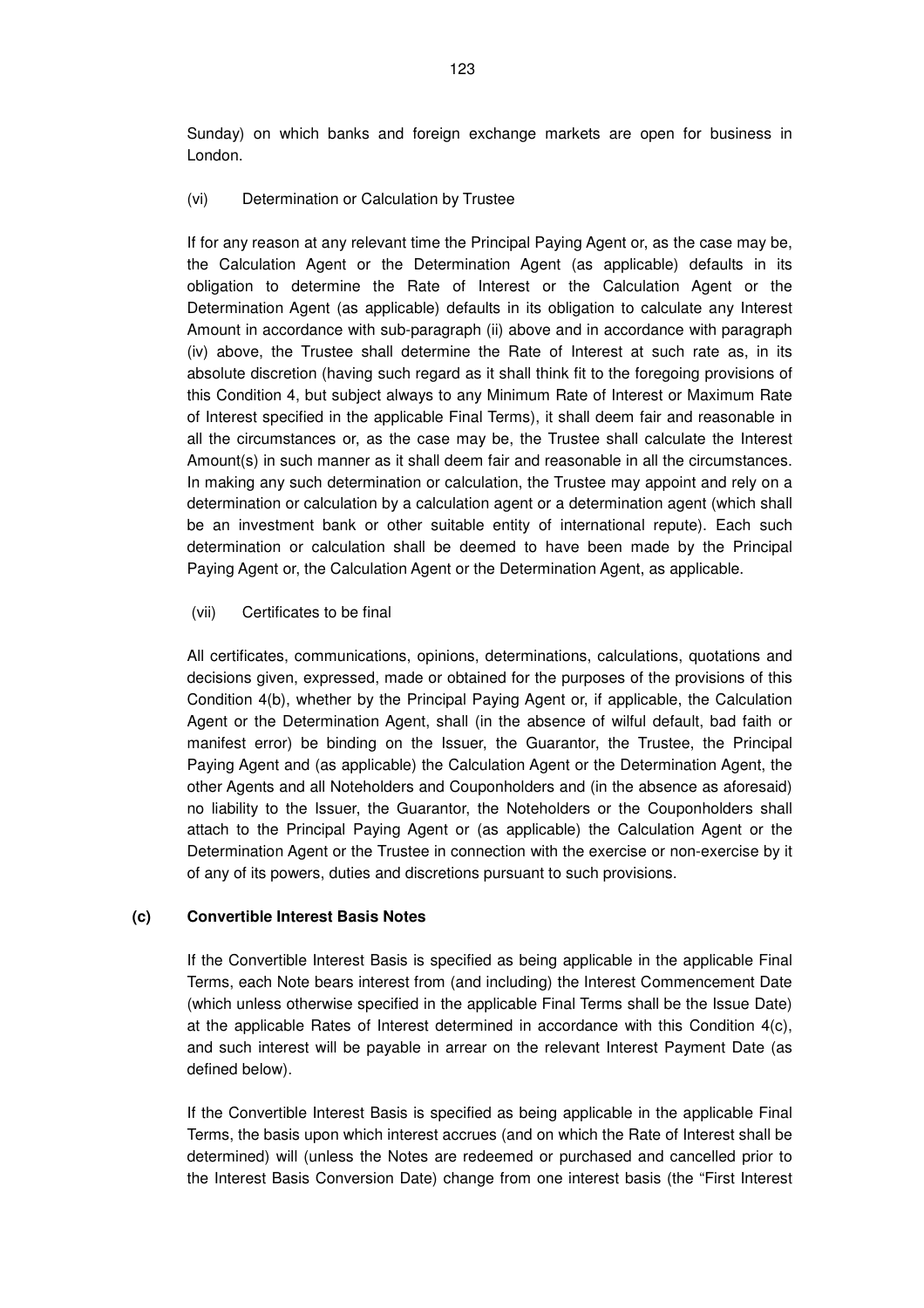Basis") to another (the "Second Interest Basis"). The First Interest Basis shall apply to any Interest Period in the First Interest Basis Period and the Second Interest Basis shall apply to any Interest Period in the Second Interest Basis Period.

The Rate of Interest for any Interest Period, and the amount of interest payable on each Interest Payment Date in respect of such Interest Period, shall be determined by the Principal Paying Agent or (if specified in the applicable Final Terms) the Calculation Agent or Determination Agent, as applicable, in accordance with (i) if the relevant Interest Basis is specified in the applicable Final Terms to be Fixed Rate, Condition 4(a) or (ii) if the relevant Interest Basis is specified in the applicable Final Terms to be Floating Rate or Variable Interest, Condition 4(b). If an Interest Basis for an Interest Basis Period is specified in the applicable Final Terms as being Floating Rate or Variable Interest, the notification and publication requirements of Condition 4(b)(v) shall apply in respect of each Interest Period falling within such Interest Basis Period.

For the purposes of this Condition 4(c):

"First Interest Basis Period" means the period from (and including) the Interest Commencement Date to (but excluding) the Interest Basis Conversion Date;

"Interest Basis" means the First Interest Basis or the Second Interest Basis, as applicable;

"Interest Basis Conversion Date" shall have the meaning specified in the applicable Final Terms;

"Interest Basis Period" means the First Interest Basis Period or the Second Interest Basis Period, as applicable;

"Interest Payment Date(s)" means, in relation to each Interest Basis:

- (A) the Interest Payment Date(s) in each year specified in the applicable Final Terms; or
- (B) if no express Interest Payment Date(s) is/are specified in the applicable Final Terms, each date which falls the number of months or other period specified as the Interest Period in the applicable Final Terms after the preceding Interest Payment Date or, in the case of the first Interest Payment Date that falls within the First Interest Basis Period, after the Interest Commencement Date; and

"Second Interest Basis Period" means the period from (and including) the Interest Basis Conversion Date to (but excluding) the Maturity Date.

#### **(d) Accrual of interest**

Each Note (or in the case of the redemption of part only of a Note, that part only of such Note) will cease to bear interest (if any) from the date fixed for its redemption unless payment of principal is improperly withheld or refused. In such event, interest will continue to accrue as provided in Condition 6(h).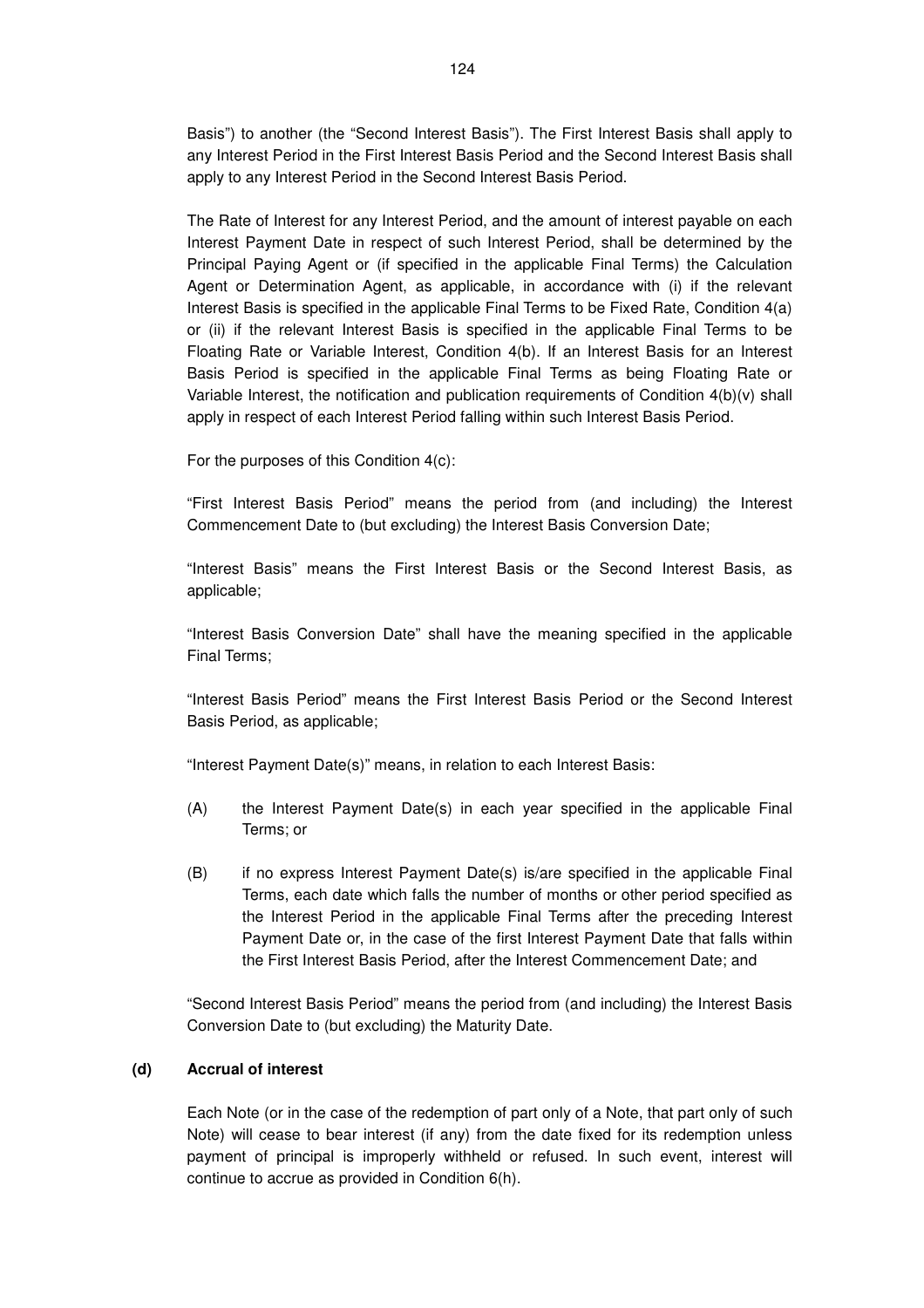# **(e) Business Day, Business Day Conventions, Day Count Fractions and other adjustments**

In these Terms and Conditions, "Business Day" means a day which is:

- (i) a day on which commercial banks and foreign exchange markets settle payments and are open for general business (including dealing in foreign exchange and foreign currency deposits) in London and any Additional Business Centre specified in the applicable Final Terms; and
- (ii) either
	- (1) in relation to any sum payable in a Specified Currency other than euro, a day on which commercial banks and foreign exchange markets settle payments and are open for general business (including dealing in foreign exchange and foreign currency deposits) in the principal financial centre of the country of the relevant Specified Currency (if other than London); or
	- (2) in relation to any sum payable in euro, a day on which the Trans-European Automated Real-Time Gross Settlement Express Transfer (TARGET2) System (the "TARGET2 System") is operating (a "TARGET2 Settlement Day").

If a Business Day Convention (or, in respect of any Reset Date, a Reset Date Business Day Convention) is specified in the applicable Final Terms and if any Interest Payment Date, Maturity Date or any other date (as specified in the applicable Final Terms) would otherwise fall on a day which is not a Business Day, then, if the Business Day Convention (or the Reset Date Business Day Convention, as applicable) specified is:

- (1) the Following Business Day Convention, such Interest Payment Date, Maturity Date or any other date (as specified in the applicable Final Terms) shall be postponed to the next day which is a Business Day; or
- (2) the Modified Following Business Day Convention, such Interest Payment Date, Maturity Date or any other date (as specified in the applicable Final Terms) shall be postponed to the next day which is a Business Day unless it would thereby fall into the next calendar month, in which event such Interest Payment Date, Maturity Date or any other date (as specified in the applicable Final Terms) shall be brought forward to the immediately preceding Business Day; or
- (3) the Preceding Business Day Convention, such Interest Payment Date, Maturity Date or any other date (as specified in the applicable Final Terms) shall be brought forward to the immediately preceding Business Day; or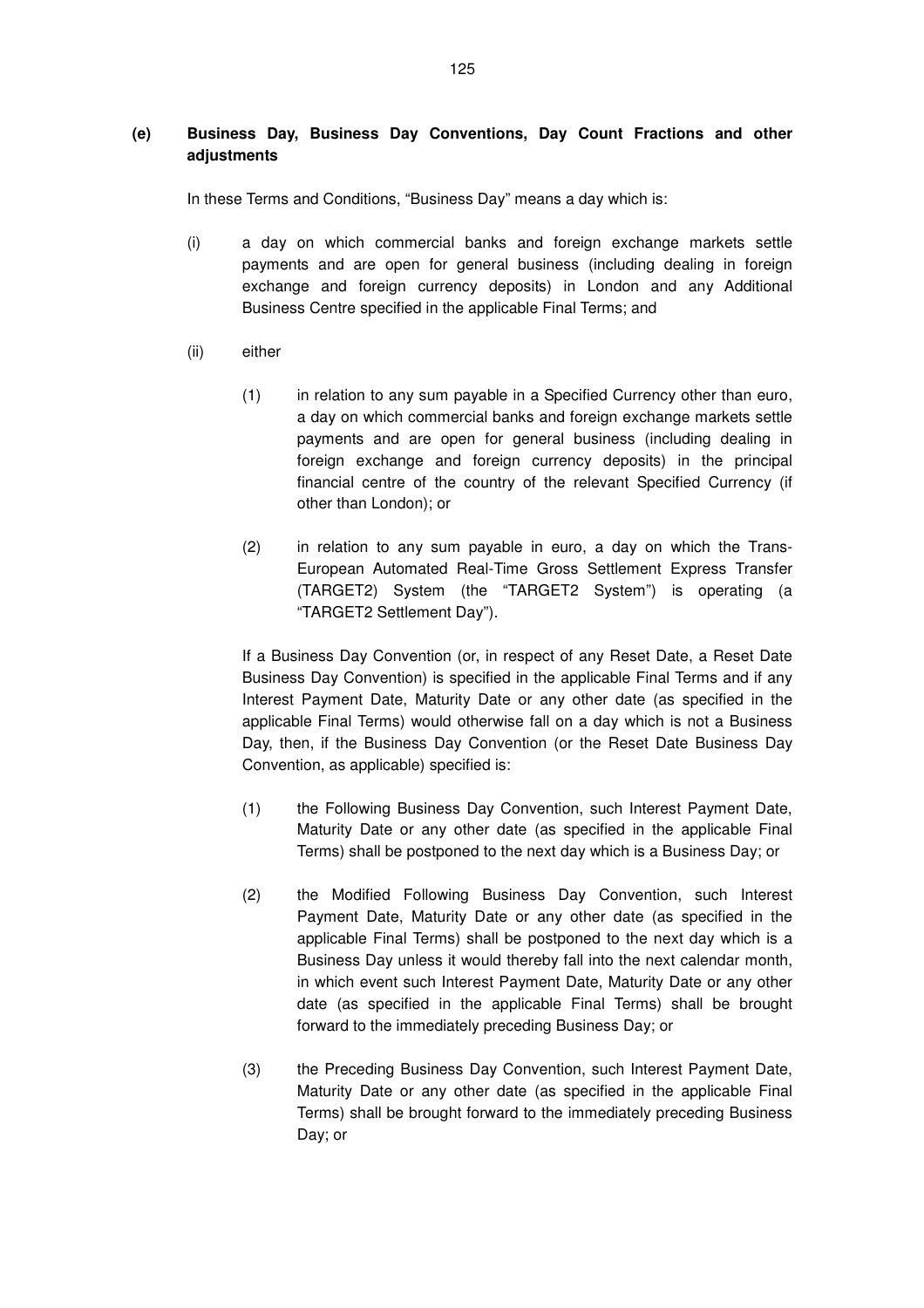- (4) in any case where Interest Periods are specified in accordance with Condition 4(b)(i)(B) above, the Floating Rate Convention, the Interest Payment Date:
	- (i) shall be postponed to the next day which is a Business Day and (A) each subsequent Interest Payment Date shall be the day that numerically corresponds with such Business Day, in the month which falls the Interest Period after the preceding applicable Interest Payment Date unless (B) such Business Day would thereby fall into the next calendar month, in which event (C) such Interest Payment Date shall be brought forward to the immediately preceding Business Day and (D) each subsequent Interest Payment Date shall be the last Business Day in the month which falls the Interest Period after the preceding applicable Interest Payment Date; or
	- (ii) in the case where there is no numerically corresponding day in the calendar month on which an Interest Payment Date should occur, shall be the last day that is a Business Day in the relevant month and the provisions of Condition 4(b)(i)(B) above of this paragraph shall apply mutatis mutandis.

"Day Count Fraction" means, in respect of the calculation of an amount of interest for any Interest Period:

- (1) if "Actual/Actual (ICMA)" is specified in the applicable Final Terms:
	- (a) in the case of Notes where the number of days in the relevant period from (and including) the most recent Interest Payment Date (or, if none, the Interest Commencement Date) to (but excluding) the relevant payment date (the "Accrual Period") is equal to or shorter than the Determination Period during which the Accrual Period ends, the number of days in such Accrual Period divided by the product of (1) the number of days in such Determination Period and (2) the number of Determination Dates (as specified in the applicable Final Terms) that would occur in one calendar year; or
	- (b) in the case of Notes where the Accrual Period is longer than the Determination Period during which the Accrual Period ends, the sum of:
		- (1) the number of days in such Accrual Period falling in the Determination Period in which the Accrual Period begins divided by the product of (x) the number of days in such Determination Period and (y) the number of Determination Dates that would occur in one calendar year; and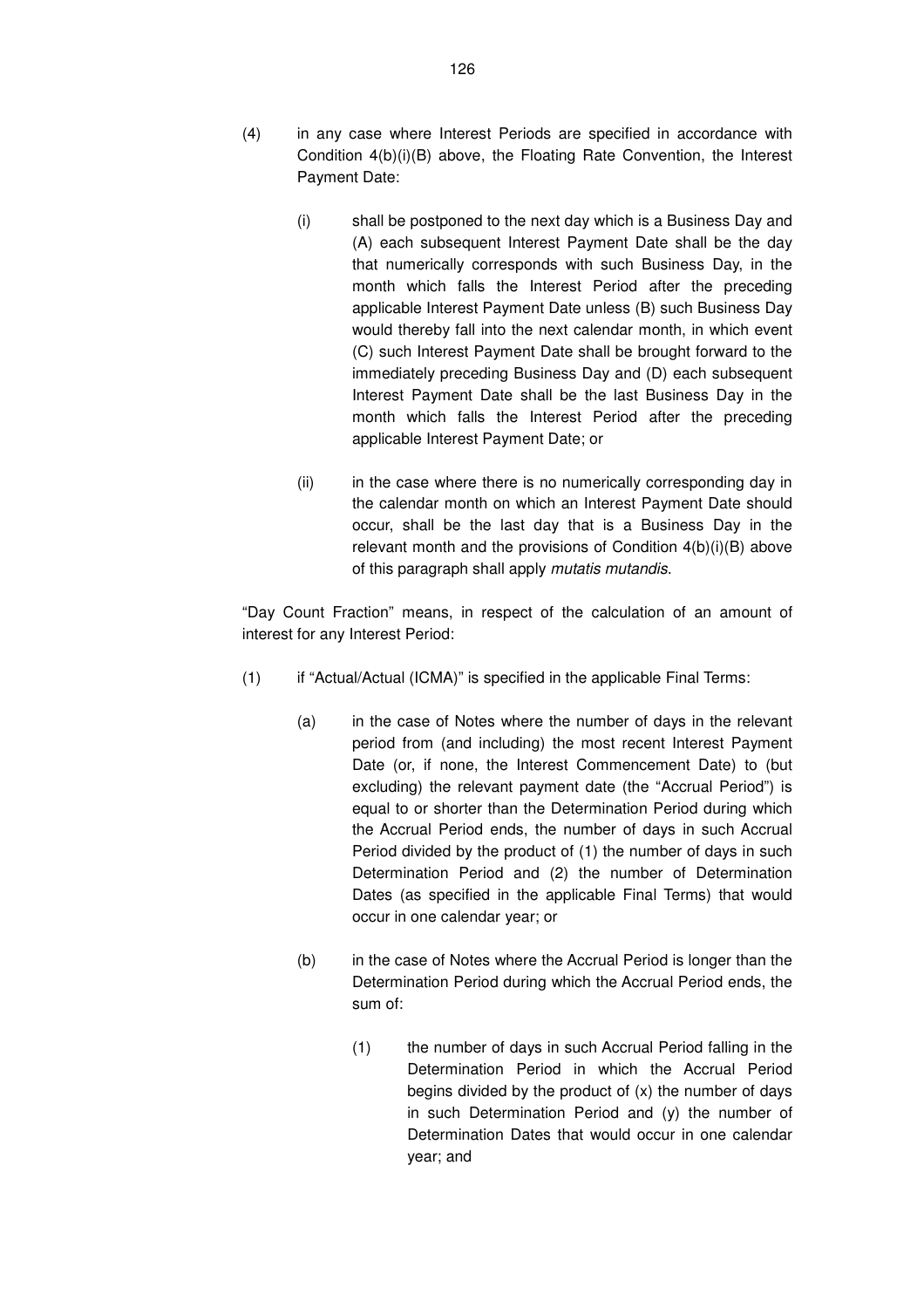- (2) the number of days in such Accrual Period falling in the next Determination Period divided by the product of (x) the number of days in such Determination Period and (y) the number of Determination Dates that would occur in one calendar year;
- (2) if "Actual/Actual ISDA" is specified in the applicable Final Terms, the actual number of days in the Interest Period divided by 365 (or, if any portion of that Interest Period falls in a leap year, the sum of (A) the actual number of days in that portion of the Interest Period falling in a leap year divided by 366 and (B) the actual number of days in that portion of the Interest Period falling in a non-leap year divided by 365);
- (3) if "Actual/365 (Fixed)" is specified in the applicable Final Terms, the actual number of days in the Interest Period divided by 365;
- (4) if "Actual/360" is specified in the applicable Final Terms, the actual number of days in the Interest Period divided by 360;
- (5) if "30/360", "360/360" or "Bond Basis" is specified in the applicable Final Terms, the number of days in the Interest Period divided by 360, calculated on a formula basis as follows:

 $\frac{[360 \times (Y_2 - Y_1)] + [30 \times (M_2 - M_1)] + (D_2 - D_1)}{360}$ Day Count Fraction  $=$ 

where:

" $Y_1$ " is the year, expressed as a number, in which the first day of the Interest Period falls;

" $Y_2$ " is the year, expressed as a number, in which the day immediately following the last day of the Interest Period falls;

"M1" is the calendar month, expressed as a number, in which the first day of the Interest Period falls;

"M<sub>2</sub>" is the calendar month, expressed as a number, in which the day immediately following the last day of the Interest Period falls;

"D<sub>1</sub>" is the first calendar day, expressed as a number, of the Interest Period, unless such number is 31, in which case  $D_1$  will be 30; and

" $D_2$ " is the calendar day, expressed as a number, immediately following the last day included in the Interest Period, unless such number would be 31 and  $D_1$  is greater than 29, in which case  $D_2$  will be 30;

(6) if "30E/360" is specified in the applicable Final Terms, the number of days in the Interest Period divided by 360, calculated on a formula basis as follows: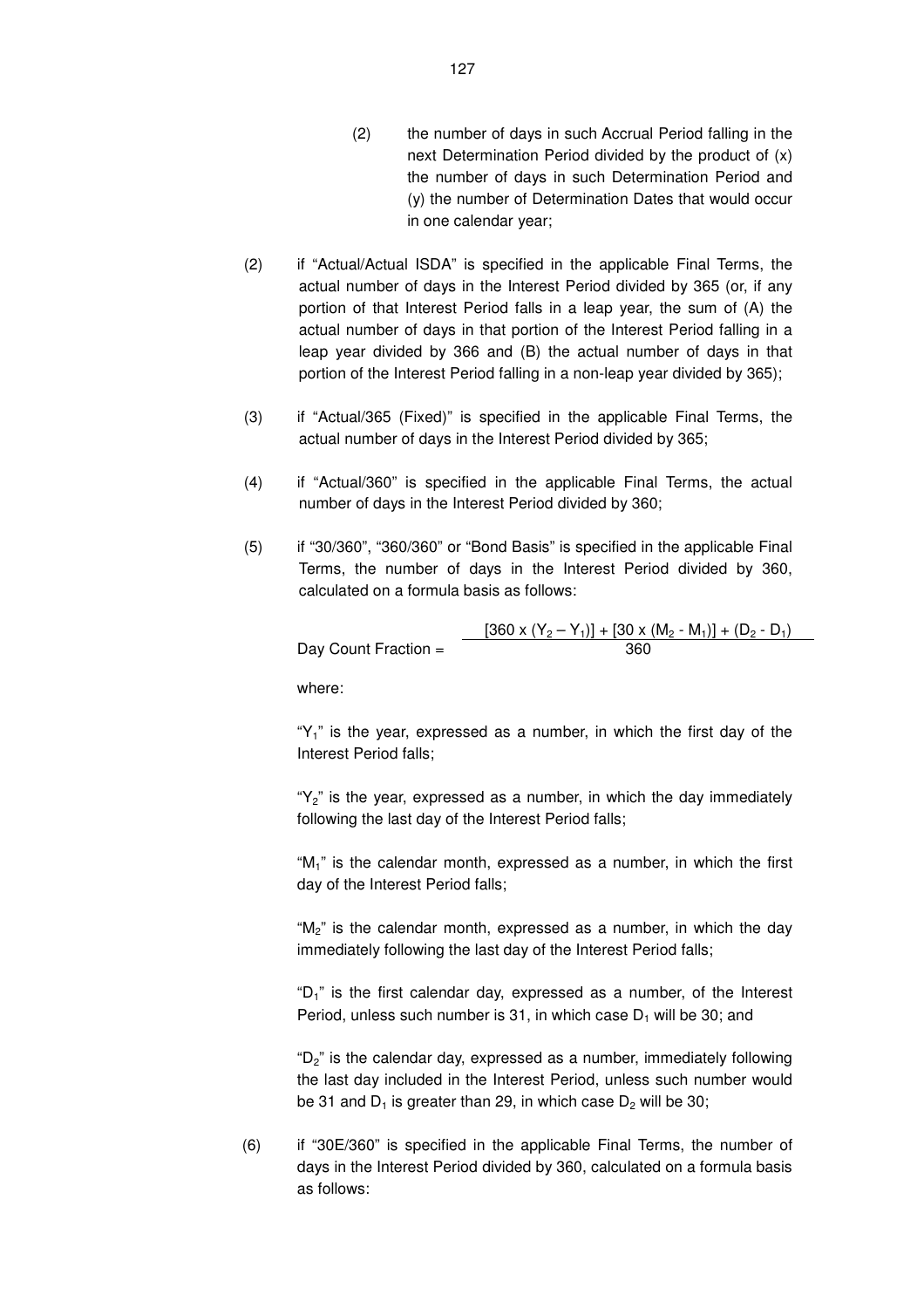Day Count Fraction = 
$$
\frac{[360 \times (Y_2 - Y_1)] + [30 \times (M_2 - M_1)] + (D_2 - D_1)}{360}
$$

where:

" $Y_1$ " is the year, expressed as a number, in which the first day of the Interest Period falls;

" $Y_2$ " is the year, expressed as a number, in which the day immediately following the last day of the Interest Period falls;

" $M_1$ " is the calendar month, expressed as a number, in which the first day of the Interest Period falls;

" $M_2$ " is the calendar month, expressed as a number, in which the day immediately following the last day of the Interest Period falls;

" $D_1$ " is the first calendar day, expressed as a number, of the Interest Period, unless such number would be 31, in which case  $D_1$  will be 30; and

" $D_2$ " is the calendar day, expressed as a number, immediately following the last day included in the Interest Period, unless such number would be 31, in which case  $D<sub>2</sub>$  will be 30;

(7) if "30E/360 (ISDA)" is specified in the applicable Final Terms, the number of days in the Interest Period divided by 360, calculated on a formula basis as follows:

|                      | $[360 \times (Y_2 - Y_1)] + [30 \times (M_2 - M_1)] + (D_2 - D_1)$ |
|----------------------|--------------------------------------------------------------------|
| Day Count Fraction = | 360                                                                |

where:

" $Y_1$ " is the year, expressed as a number, in which the first day of the Interest Period falls;

" $Y_2$ " is the year, expressed as a number, in which the day immediately following the last day of the Interest Period falls;

" $M_1$ " is the calendar month, expressed as a number, in which the first day of the Interest Period falls;

" $M_2$ " is the calendar month, expressed as a number, in which the day immediately following the last day of the Interest Period falls;

" $D_1$ " is the first calendar day, expressed as a number, of the Interest Period, unless (i) that day is the last day of February or (ii) such number would be 31, in which case  $D_1$  will be 30; and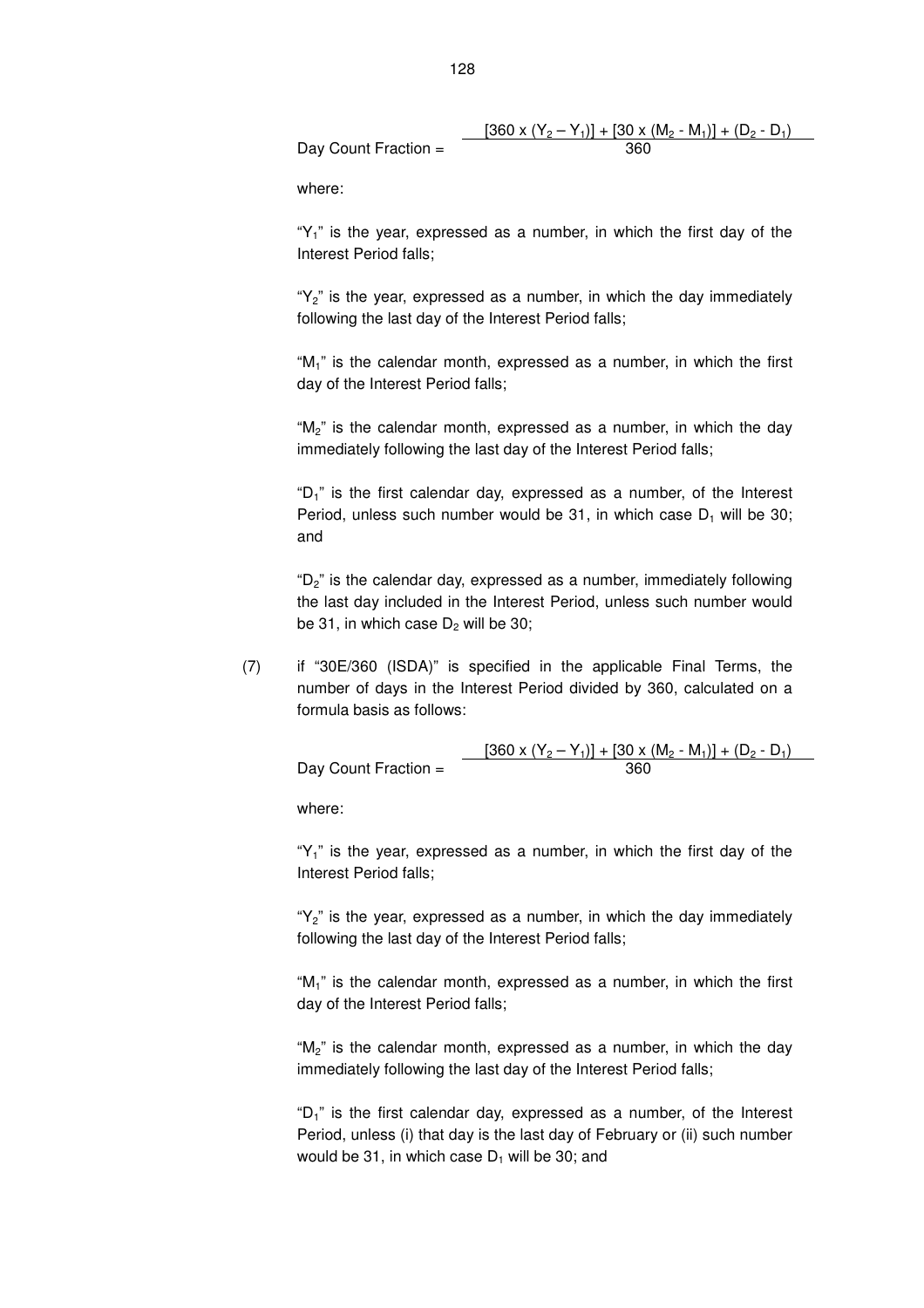"D<sub>2</sub>" is the calendar day, expressed as a number, immediately following the last day included in the Interest Period, unless (i) that day is the last day of February but not the Maturity Date or (ii) such number would be 31, in which case  $D<sub>2</sub>$  will be 30.

(8) if "RBA Bond Basis" is specified in the applicable Final Terms, one divided by the number of Interest Payment Dates in each twelve-month period (or, where the calculation period does not constitute an Interest Period, one divided by the number of Interest Payment Dates in each twelve-month period multiplied by the actual number of days in the calculation period divided by the number of days in the Interest Period ending on the next Interest Payment Date).

"Determination Period" means each period from (and including) a Determination Date to (but excluding) the next Determination Date (including, where either the Interest Commencement Date or the final Interest Payment Date is not a Determination Date, the period commencing on the first Determination Date prior to, and ending on the first Determination Date falling after, such date); and

"Interest Period" means the period from (and including) an Interest Payment Date (or the Interest Commencement Date) to (but excluding) the next (or first) Interest Payment Date.

If "adjusted" is specified in the applicable Final Terms in the Day Count Fraction item, interest in respect of the relevant Interest Period shall be payable in arrear on the relevant Interest Payment Date and calculated from (and including) an Interest Payment Date (or the Interest Commencement Date) to (but excluding) the next (or first) Interest Payment Date, as such Interest Payment Date shall, where applicable, be adjusted in accordance with the Business Day **Convention** 

If "unadjusted" is specified in the applicable Final Terms in the Day Count Fraction item, interest in respect of the relevant Interest Period shall be payable in arrear on the relevant Interest Payment Date, as adjusted in accordance with the Business Day Convention, but shall be calculated in respect of the period from (and including) a Period End Date (or the Interest Commencement Date) to (but excluding) the next (or first) Period End Date. For the purpose of this paragraph "Period End Date" means an Interest Payment Date prior to any modification as result of any Business Day Convention.

### 5. **Payments**

### **(a) Method of payment**

Subject as provided below:

(i) payments in a Specified Currency other than euro will be made by credit or transfer to an account in the relevant Specified Currency maintained by the payee with, or, at the option of the payee, by a cheque in such Specified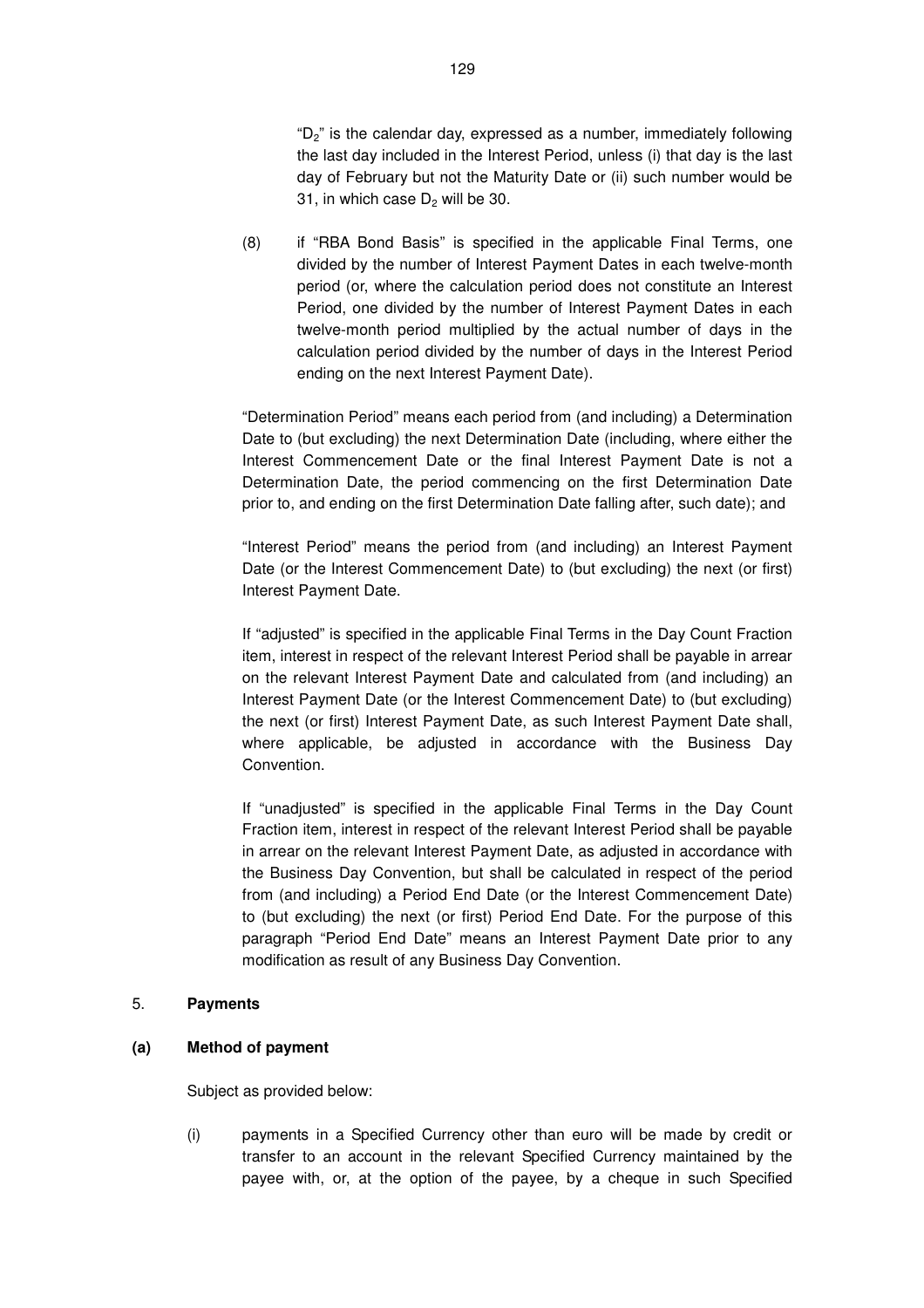Currency drawn on, a bank in the principal financial centre of the country of such Specified Currency; and

(ii) payments in euro will be made by credit or transfer to a euro account (or any other account to which euro may be credited or transferred) specified by the payee or, at the option of the payee, by a euro cheque.

Payments will be subject in all cases to: (A) any fiscal or other laws and regulations applicable thereto in any jurisdiction, but without prejudice to the provisions of Condition 7; and (B) any withholding or deduction required pursuant to an agreement described in Section 1471(b) of the U.S. Internal Revenue Code of 1986 (the "Code") or otherwise imposed pursuant to Sections 1471 through 1474 of the Code, any regulations or agreements thereunder, official interpretations thereof, or any law implementing a governmental approach thereto, and neither the Issuer nor the Guarantor (as the case may be) shall be required to pay any additional amounts under Condition 7 (Taxation) on account of any such deduction or withholding described in this limb (B).

#### **(b) Presentation of definitive Bearer Notes and Coupons**

Payments of principal in respect of definitive Bearer Notes will (subject as provided below) be made in the manner provided in paragraph (a) above only against presentation and surrender (or, in the case of part payment of any sum due, endorsement) of definitive Bearer Notes, and payments of interest in respect of definitive Bearer Notes will (subject as provided below) be made as aforesaid only against presentation and surrender (or, in the case of part payment of any sum due, endorsement) of Coupons, in each case at the specified office of any Paying Agent outside the United States (which expression, as used herein, means the United States of America (including the States and the District of Columbia, its territories, its possessions and other areas subject to its jurisdiction)).

Fixed Rate Notes in definitive bearer form (other than Long Maturity Notes (as defined below)) should be presented for payment together with all unmatured Coupons appertaining thereto (which expression shall for this purpose include Coupons falling to be issued on exchange of matured Talons), failing which the amount of any missing unmatured Coupon (or, in the case of payment not being made in full, the same proportion of the amount of such missing unmatured Coupon as the sum so paid bears to the sum due) will be deducted from the sum due for payment. Each amount of principal so deducted will be paid in the manner mentioned above against surrender of the relative missing Coupon at any time before the expiry of 10 years after the Relevant Date (as defined in Condition 7) in respect of such principal (whether or not such Coupon would otherwise have become void under Condition 8) or, if later, five years from the date on which such Coupon would otherwise have become due, but in no event thereafter.

Upon any Fixed Rate Note in definitive bearer form becoming due and repayable prior to its Maturity Date, all unmatured Talons (if any) appertaining thereto will become void and no further Coupons will be issued in respect thereof.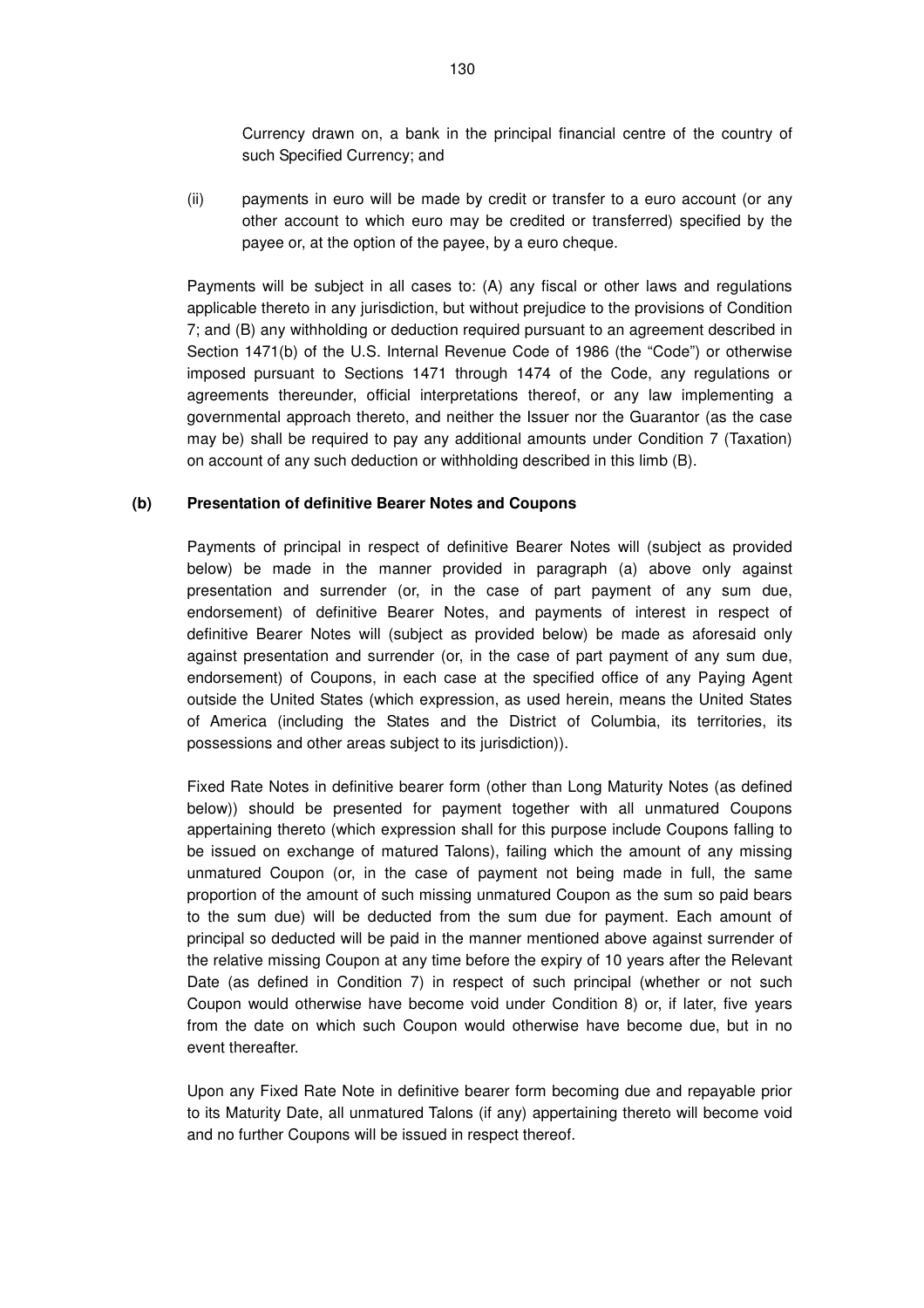Upon the date on which any Floating Rate Note, Variable Interest Note or Long Maturity Note in definitive bearer form becomes due and repayable, unmatured Coupons and Talons (if any) relating thereto (whether or not attached) shall become void and no payment or, as the case may be, exchange for further Coupons shall be made in respect thereof. A "Long Maturity Note" is a Fixed Rate Note (other than a Fixed Rate Note which on issue had a Talon attached) whose nominal amount on issue is less than the aggregate interest payable thereon provided that such Note shall cease to be a Long Maturity Note on the Interest Payment Date on which the aggregate amount of interest remaining to be paid after that date is less than the nominal amount of such Note.

If the due date for redemption of any definitive Bearer Note is not an Interest Payment Date, interest (if any) accrued in respect of such Note from (and including) the preceding Interest Payment Date or, as the case may be, the Interest Commencement Date shall be payable only against presentation and surrender of the relevant definitive Bearer Note.

#### **(c) Payments in respect of Bearer Global Notes**

Payments of principal and interest (if any) in respect of Notes represented by any Bearer Global Note will (subject as provided below) be made in the manner specified above in relation to definitive Bearer Notes or otherwise in the manner specified in the relevant Bearer Global Note, where applicable, against presentation or surrender, as the case may be, of such Bearer Global Note at the specified office of any Paying Agent outside the United States. A record of each payment, distinguishing between any payment of principal and any payment of interest, will be made on such Bearer Global Note either by the Paying Agent to which it was presented, and such record shall be prima facie evidence that the payment in question has been made, or in the records of Euroclear and Clearstream, Luxembourg, as applicable.

No payments of principal, interest or other amounts due in respect of a Bearer Global Note will be made by mail to an address in the United States or by transfer to an account maintained in the United States.

#### **(d) Payments in respect of Registered Notes**

Payments of principal in respect of each Registered Note (whether or not in global form) will be made against presentation and surrender (or, in the case of part payment of any sum due, endorsement) of the Registered Note at the specified office of the Registrar or any of the Paying Agents. Such payments will be made by transfer to the Designated Account (as defined below) of the holder (or the first named of joint holders) of the Registered Note appearing in the register of holders of the Registered Notes maintained by the Registrar (the "Register") (i) where in global form, at the close of the business day (being for this purpose a day on which Euroclear and Clearstream, Luxembourg or any other relevant clearing system are open for business) before the relevant due date, and (ii) where in definitive form, at the close of business on the fifteenth calendar day before the relevant due date (in each case, the "Record Date"). Notwithstanding the previous sentence, if (i) a holder does not have a Designated Account or (ii) the nominal amount of the Notes held by a holder is less than U.S.\$100,000 (or its equivalent),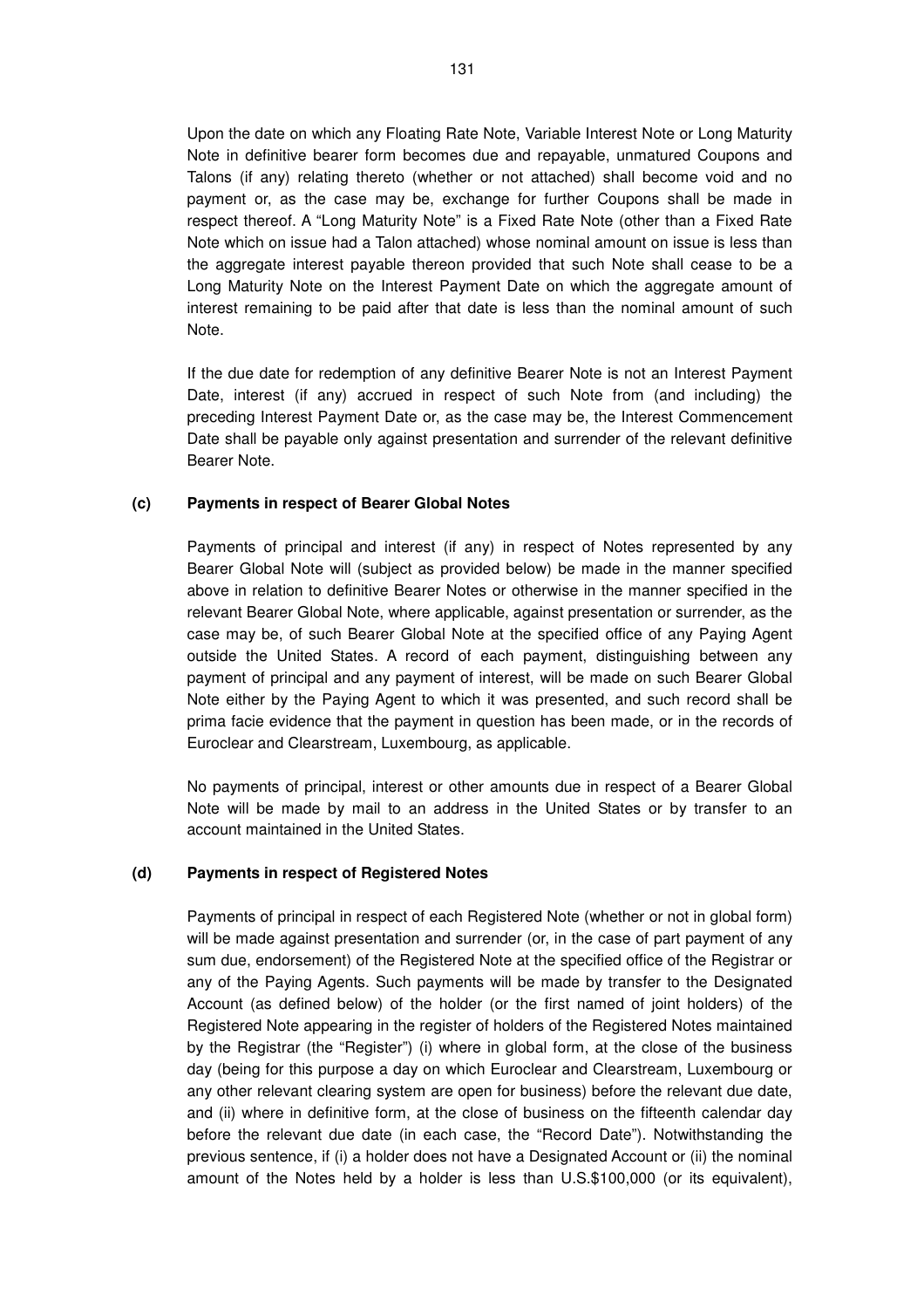payment will instead be made by a cheque in the Specified Currency drawn on a Designated Bank (as defined below). For these purposes, "Designated Account" means the account maintained by a holder with a Designated Bank and identified as such in the Register and "Designated Bank" means (in the case of payment in a Specified Currency other than euro) a bank in the principal financial centre of the country of such Specified Currency and (in the case of a payment in euro) any bank which processes payments in euro.

Payments of interest in respect of each Registered Note (whether or not in global form) will be made by a cheque in the Specified Currency drawn on a Designated Bank and mailed by uninsured mail on the business day in the city where the specified office of the Registrar is located immediately preceding the relevant due date to the holder (or the first named of joint holders) of the Registered Note appearing in the Register at the close of business on the Record Date at his address shown in the Register on the Record Date and at his risk. Upon application of the holder to the specified office of the Registrar not less than three business days in the city where the specified office of the Registrar is located before the due date for any payment of interest in respect of a Registered Note, the payment may be made by transfer on the due date in the manner provided in the preceding paragraph. Any such application for transfer shall be deemed to relate to all future payments of interest (other than interest due on redemption) in respect of the Registered Notes which become payable to the holder who has made the initial application until such time as the Registrar is notified in writing to the contrary by such holder. Payment of the interest due in respect of each Registered Note on redemption will be made in the same manner as payment of the principal amount of such Registered Note.

Holders of Registered Notes will not be entitled to any interest or other payment for any delay in receiving any amount due in respect of any Registered Note as a result of a cheque posted in accordance with this Condition arriving after the due date for payment or being lost in the post. No commissions or expenses shall be charged to such holders by the Registrar in respect of any payments of principal or interest in respect of the Registered Notes.

All amounts payable to DTC or its nominee as registered holder of a Rule 144A Global Note in respect of Notes denominated in a Specified Currency other than U.S. dollars shall be paid by transfer by the Registrar to an account in the relevant Specified Currency of the Exchange Agent on behalf of DTC or its nominee for payment in such Specified Currency for conversion into U.S. dollars in accordance with the provisions of the Agency Agreement.

None of the Issuer, the Guarantor, the Trustee and the Agents will have any responsibility or liability for any aspect of the records relating to, or payments made on account of, beneficial ownership interests in the Registered Global Notes or for maintaining, supervising or reviewing any records relating to such beneficial ownership interests.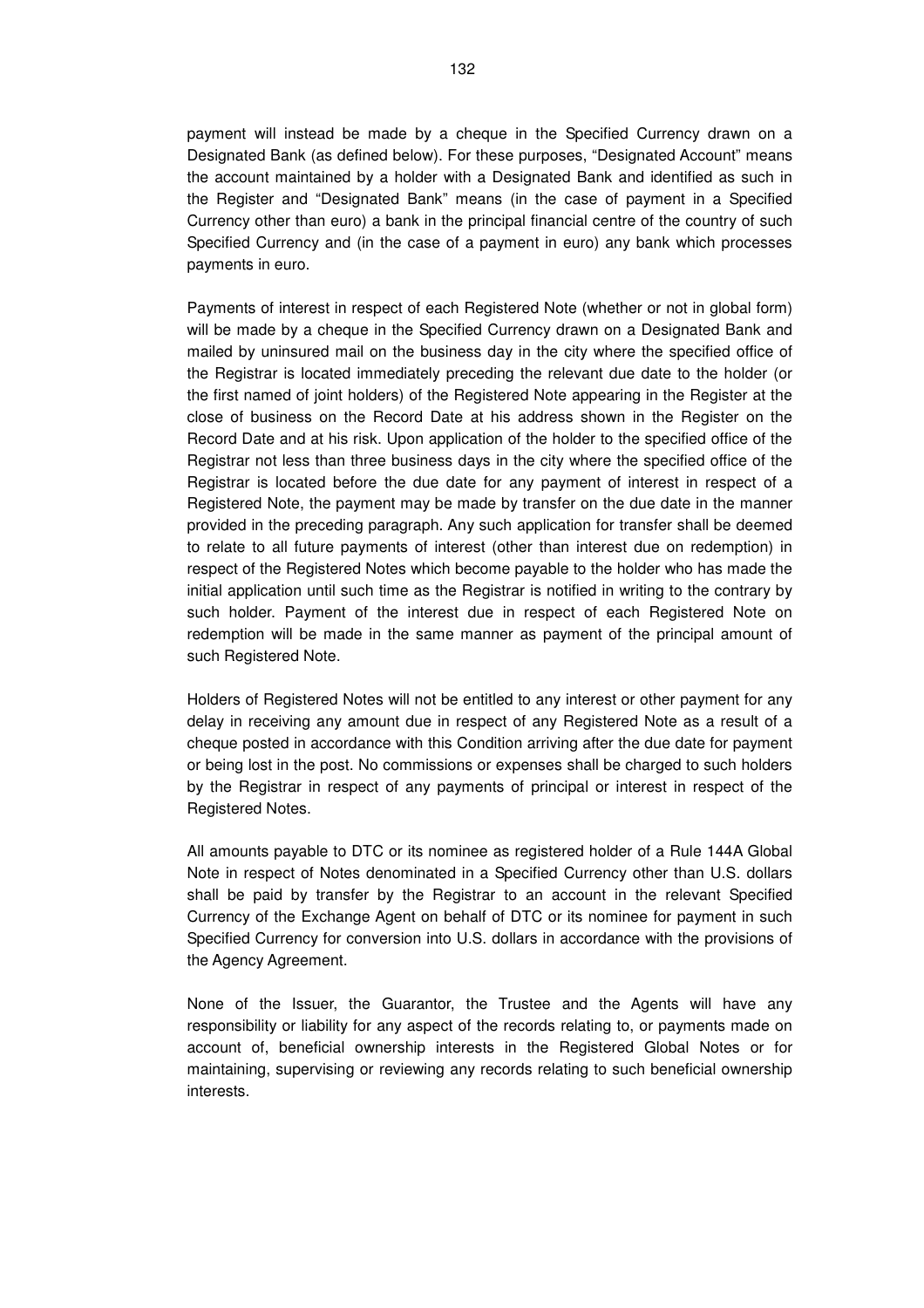### **(e) General provisions applicable to payments**

For so long as the Notes of a Series are listed on the Official List and admitted to trading on the London Stock Exchange's market for listed securities and for so long as the rules of the UK Listing Authority so require, the Issuer shall procure that there is a Paying Agent approved in writing by the Trustee in the City of London for the payment of principal and interest, if any, on the Notes.

The holder of a Global Note shall be the only person entitled to receive payments in respect of Notes represented by such Global Note and the Issuer or, as the case may be, the Guarantor will be discharged by payment to, or to the order of, the holder of such Global Note in respect of each amount so paid. Each of the persons shown in the records of DTC, Euroclear or Clearstream, Luxembourg as the beneficial holder of a particular nominal amount of Notes represented by such Global Note must look solely to DTC, Euroclear or Clearstream, Luxembourg, as the case may be, for his share of each payment so made by the Issuer or, as the case may be, the Guarantor to, or to the order of, the holder of such Global Note.

Notwithstanding the foregoing provisions of this Condition, if any amount of principal and/or interest in respect of Bearer Notes is payable in U.S. dollars, such U.S. dollar payments of principal and/or interest in respect of such Notes will be made at the specified office of a Paying Agent in the United States if:

- (i) the Issuer has appointed Paying Agents with specified offices outside the United States with the reasonable expectation that such Paying Agents would be able to make payment in U.S. dollars at such specified offices outside the United States of the full amount of principal and interest on the Bearer Notes in the manner provided above when due;
- (ii) payment of the full amount of such principal and interest at all such specified offices outside the United States is illegal or effectively precluded by exchange controls or other similar restrictions on the full payment or receipt of principal and interest in U.S. dollars; and
- (iii) such payment is then permitted under United States law without involving, in the opinion of the Issuer and the Guarantor, adverse tax consequences to the Issuer or the Guarantor.

### **(f) Payment Days**

If the date for payment of any amount in respect of any Note or Coupon is not a Payment Day, the holder thereof shall not be entitled to payment until the next following Payment Day and shall not be entitled to any further payment in respect of such delay. "Payment Day" means any day which (subject to Condition 8):

(i) in respect of Notes in definitive form only, is a day on which commercial banks and foreign exchange markets settle payments and are open for general business (including dealing in foreign exchange and foreign currency deposits) in the relevant place of presentation; or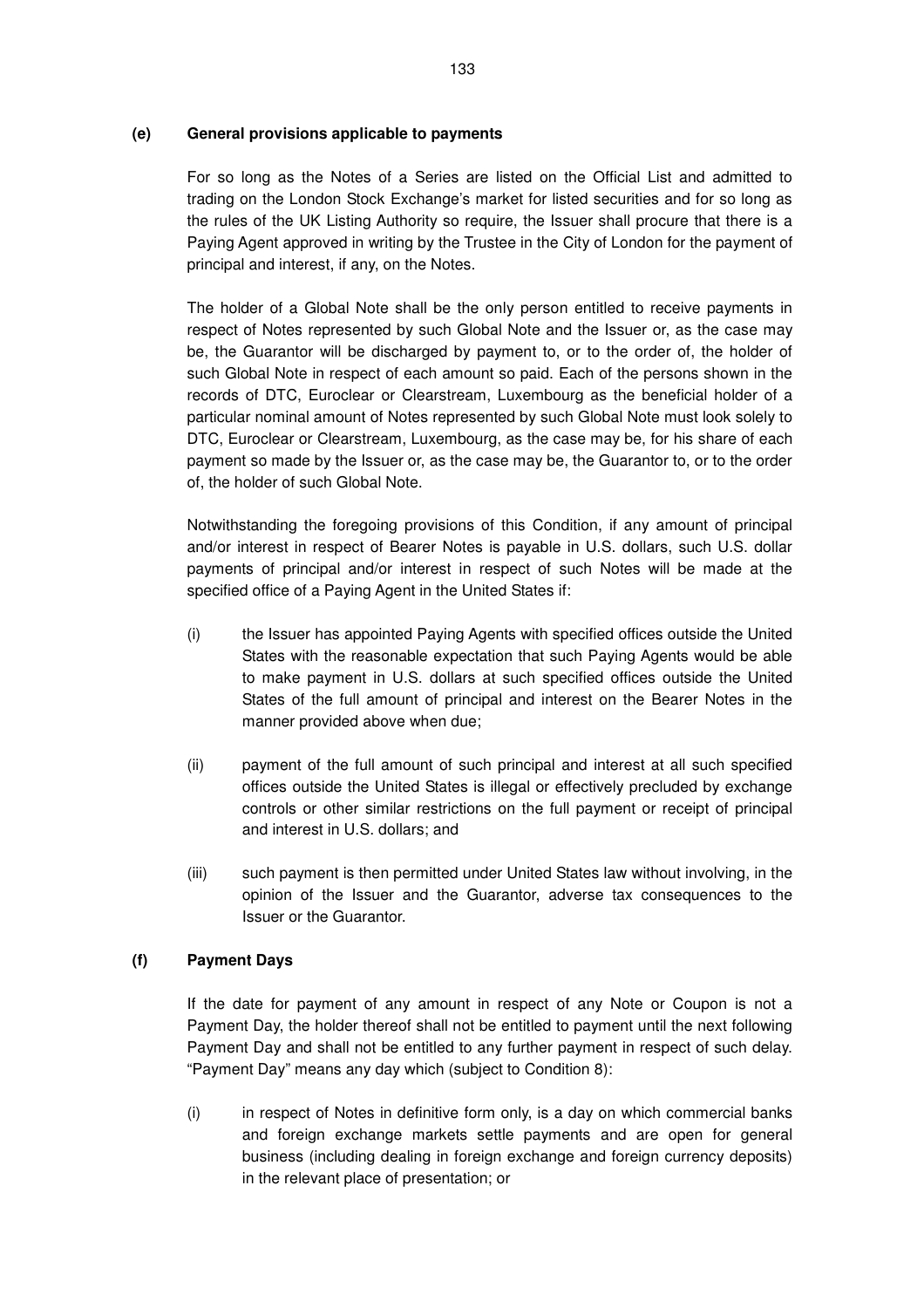- (ii) in the case of any payment in respect of a Rule 144A Global Note denominated in a Specified Currency other than U.S. dollars and registered in the name of DTC or its nominee and in respect of which an accountholder of DTC (with an interest in such Rule 144A Global Note) has elected to receive any part of such payment in U.S. dollars, a day on which commercial banks are not authorised or required by law or regulation to be closed in New York City; and
- (iii) is a Business Day as defined in Condition 4(e).

## **(g) Interpretation of principal and interest**

Any reference in these Terms and Conditions to principal in respect of the Notes shall be deemed to include, as applicable:

- (i) any additional amounts which may be payable with respect to principal under Condition 7;
- (ii) the Final Redemption Amount of the Notes;
- (iii) the Early Redemption Amount of the Notes;
- (iv) the Optional Redemption Amount(s) (if any) of the Notes;
- (v) in relation to Zero Coupon/Discount Notes, the Amortised Face Amount (as defined in Condition 6(e)); and
- (vi) any premium and any other amounts which may be payable by the Issuer under or in respect of the Notes.

Any reference in these Terms and Conditions to interest in respect of the Notes shall be deemed to include, as applicable, any additional amounts which may be payable with respect to interest under Condition 7.

### 6. **Redemption and Purchase**

### **(a) Redemption at maturity**

Unless previously redeemed or purchased and cancelled as specified below or in the applicable Final Terms, each Note will be redeemed by the Issuer at its Final Redemption Amount specified in the applicable Final Terms in the relevant Specified Currency on the Maturity Date.

### **(b) Redemption for tax reasons**

If the Issuer or the Guarantor satisfies the Trustee immediately prior to the giving of the notices referred to below that, on the occasion of the next payment due under the Notes, either: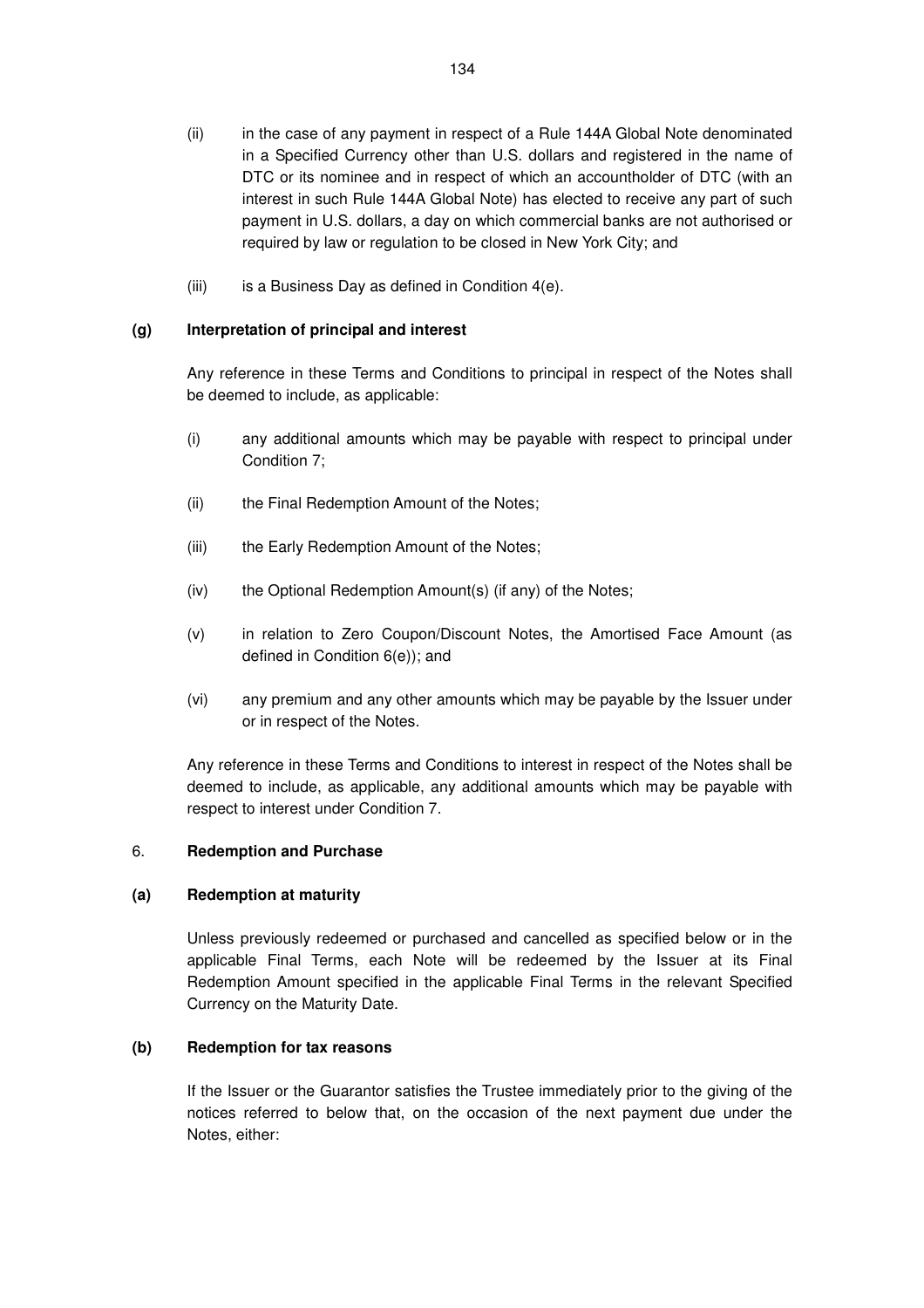- (i) the Issuer would be required to pay additional amounts as provided under Condition 7 or to account to any taxing authority in the taxing jurisdiction of any territory in which the Issuer is incorporated or resident for taxation purposes for any amount (other than tax withheld or deducted from interest payable on the Notes) calculated by reference to any amount payable in respect of the Notes; or
- (ii) the Guarantor would be unable for reasons outside its control to procure payment by the Issuer and in making such payment itself would be required to pay additional amounts or to account to any taxing authority in the United Kingdom for any amount as aforesaid; or
- (iii) if the Issuer is not incorporated or resident for taxation purposes in the United Kingdom, the Guarantor would be required to deduct or withhold amounts for or on account of any taxes of whatever nature imposed or levied by or on behalf of the United Kingdom in making any payment of any sum to the Issuer required to enable the Issuer to make a payment in respect of the Notes or to account to any taxing authority in the United Kingdom for any amount calculated by reference to the amount of any such sum to be paid to the Issuer,

then the Issuer may having given not less than 30 nor more than 60 days' notice to the Trustee, the Principal Paying Agent and, in accordance with Condition 13, the Noteholders (which notice shall be irrevocable), redeem all, but not some only, of the Notes at any time (if this Note is neither a Floating Rate Note nor a Variable Interest Note) or on the next Interest Payment Date (in the case of Floating Rate Notes or Variable Interest Notes). Upon the expiry of such notice the Issuer shall be bound to redeem the Notes accordingly.

Notes redeemed pursuant to this Condition 6(b) will be redeemed at their Early Redemption Amount determined pursuant to Condition 6(e) below.

### **(c) Redemption at the option of the Issuer (Issuer Call)**

If the Issuer Call is specified as being applicable in the applicable Final Terms, the Issuer may, having given not less than the minimum period nor more than the maximum period of notice specified in the applicable Final Terms to the Trustee, the Principal Paying Agent, the Noteholders, and in the case of a redemption of Registered Notes, the Registrar, (which notice shall be irrevocable and shall specify the date fixed for redemption) redeem all or (if so specified in the applicable Final Terms) some only of the Notes then outstanding on any Optional Redemption Date and at the Optional Redemption Amount(s) specified in, or determined in the manner specified in, the applicable Final Terms together, if appropriate, with interest accrued to (but excluding) the relevant Optional Redemption Date. Any such redemption must be of a nominal amount not less than the Minimum Redemption Amount and not more than the Maximum Redemption Amount (if any). In the case of a partial redemption of Notes, the Notes to be redeemed ("Redeemed Notes") will be selected individually by lot, in the case of Redeemed Notes represented by definitive Notes, and in accordance with the rules of DTC and/or Euroclear and/or Clearstream, Luxembourg, (to be reflected in the records of Euroclear and Clearstream, Luxembourg as either a pool factor or a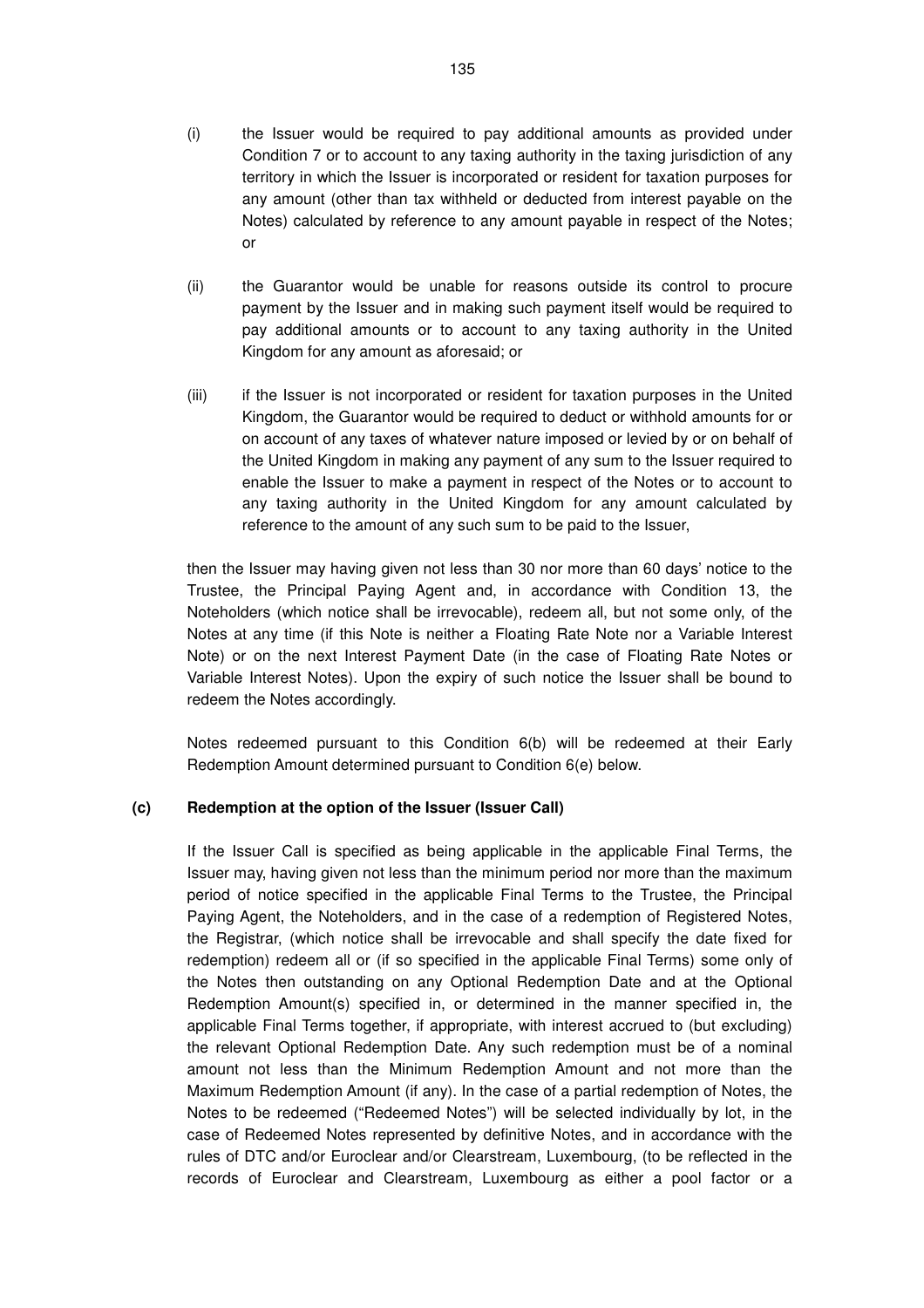reduction in nominal amount, at their discretion) in the case of Redeemed Notes represented by a Global Note, not more than 30 days prior to the date fixed for redemption (such date of selection being hereinafter called the "Selection Date"). In the case of Redeemed Notes represented by definitive Notes, a list of the serial numbers of such Redeemed Notes will be published in accordance with Condition 13 not less than the minimum period specified in the applicable Final Terms prior to the date fixed for redemption. No exchange of the relevant Global Note will be permitted during the period from (and including) the Selection Date to (and including) the date fixed for redemption pursuant to this paragraph (c) and notice to that effect shall be given by the Issuer to the Noteholders in accordance with Condition 13 at least five days prior to the Selection Date.

#### **(d) Redemption at the option of the Noteholders (Investor Put)**

If Investor Put is specified as being applicable in the applicable Final Terms, upon the holder of any Note giving to the Issuer in accordance with Condition 13 not less than the minimum period nor more than the maximum period of notice specified in the applicable Final Terms specified in the applicable Final Terms (which notice shall be irrevocable) the Issuer will, upon the expiry of such notice, redeem in whole (but not, in the case of a Bearer Note in definitive form, in part), such Note on the Optional Redemption Date and at the Optional Redemption Amount together, if appropriate, with interest accrued to (but excluding) the Optional Redemption Date. Registered Notes may be redeemed under this Condition 6(d) in any multiple of their lowest Specified Denomination.

If this Note is in definitive form, to exercise the right to require redemption of this Note, the holder of this Note must deliver such Note at the specified office of any Paying Agent (in the case of Bearer Notes) or the Registrar (in the case of Registered Notes) at any time during normal business hours of such Paying Agent or, as the case may be, the Registrar falling within the notice period, accompanied by a duly completed and signed notice of exercise in the form (for the time being current) obtainable from any specified office of any Paying Agent or, as the case may be, the Registrar (a "Put Notice") and in which the holder must specify a bank account (or, if payment is required to be made by cheque, an address) to which payment is to be made under this Condition and, in the case of Registered Notes, the nominal amount thereof to be redeemed and, if less than the full nominal amount of the Registered Notes so surrendered is to be redeemed, an address to which a new Registered Note in respect of the balance of such Registered Notes is to be sent subject to and in accordance with the provisions of Condition 2(b). Holders of Notes represented by a Global Note or in definitive form and held through DTC, Euroclear and/or Clearstream, Luxembourg must exercise the right to require redemption of their Notes by giving notice (including all information required in the applicable Put Notice) through DTC, Euroclear or Clearstream, Luxembourg, as the case may be (which notice may be in electronic form) in accordance with their standard procedures.

#### **(e) Early Redemption Amounts**

For the purpose of Condition 6(b) above and Condition 9, each Note will be redeemed at its Early Redemption Amount calculated as follows: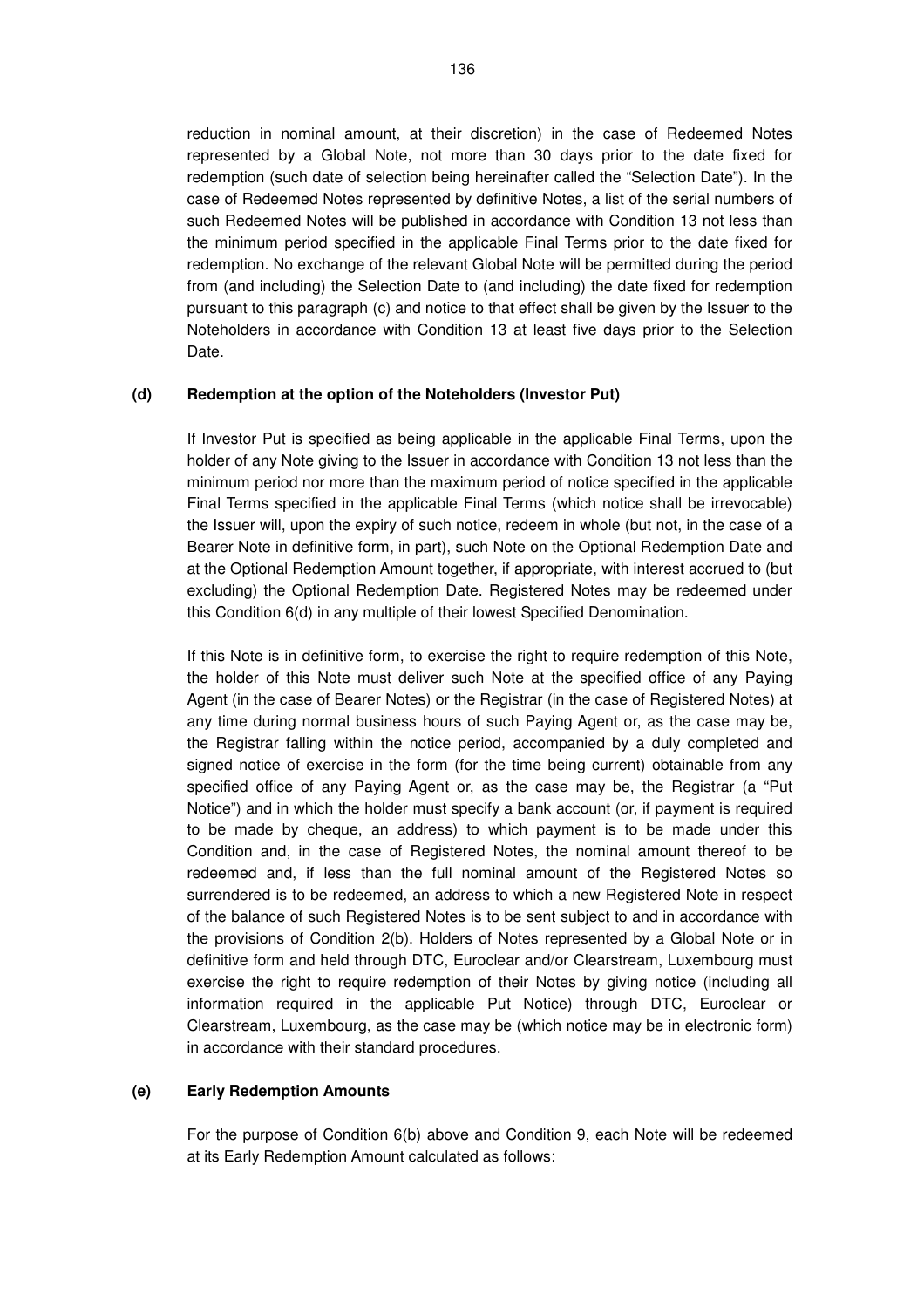- (i) in the case of a Note other than a Zero Coupon/Discount Note and a Variable Interest Note at the outstanding nominal amount together with interest accrued to (but excluding) the date fixed for redemption; or
- (ii) in the case of a Zero Coupon/Discount Note, at an amount (the "Amortised Face Amount") equal to the nominal amount of the Note multiplied by the sum of:
	- (A) the Issue Price; and
	- (B) the product of the Issue Price and the Stated Yield compounded annually from (and including) the Issue Date of the first Tranche of the Notes to (but excluding) the date fixed for redemption or (as the case may be) the date upon which such Note becomes due and payable on the basis of the Day Count Fraction specified in the applicable Final Terms;
- (iii) in the case of a Variable Interest Note, at an amount determined by the Calculation Agent or the Determination Agent (as applicable) that would on the due date for redemption have the effect of preserving for the holder of the Note the economic equivalent of the obligation of the Issuer to make the payment of the:
	- (A) Final Redemption Amount on the Maturity Date; and
	- (B) an amount or amounts representing the interest that is due as at the date of redemption.

### **(f) Purchases**

The Issuer, the Guarantor or any Subsidiary of the Issuer or the Guarantor may at any time purchase Notes (provided that, in the case of definitive Bearer Notes, all unmatured Coupons and Talons appertaining thereto are purchased therewith) at any price in the open market or otherwise. Such Notes may be held, reissued, resold or, at the option of the Issuer or the Guarantor, surrendered to any Paying Agent and/or the Registrar.

### **(g) Cancellation**

All Notes which are redeemed will forthwith be cancelled (together with all unmatured Coupons and Talons attached thereto or surrendered therewith at the time of redemption). All Notes so cancelled and Notes purchased and cancelled pursuant to paragraph (f) above (together with all unmatured Coupons and Talons cancelled therewith) shall be forwarded to the Principal Paying Agent and cannot be reissued or resold.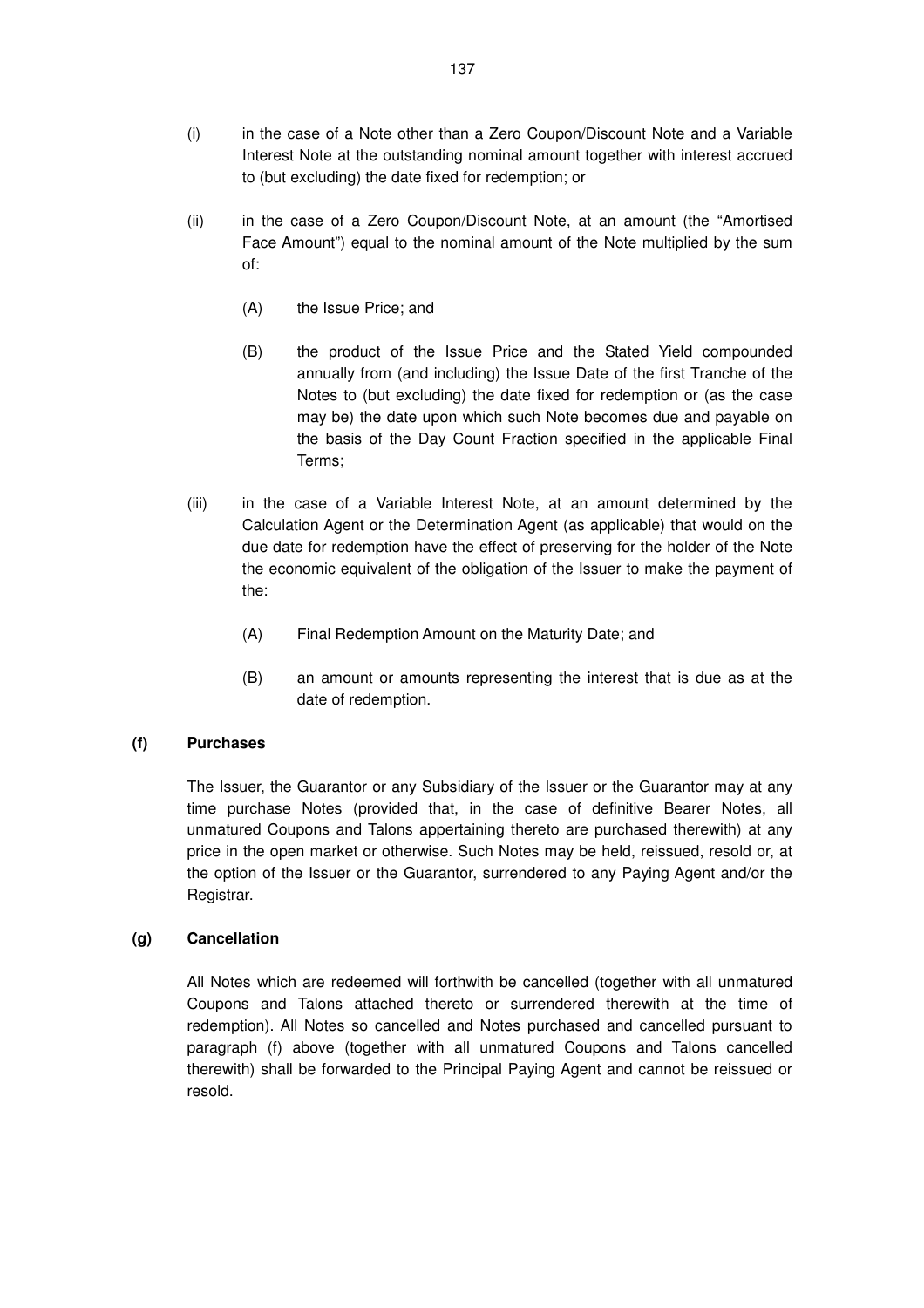### **(h) Late payment**

If any amount payable in respect of any Note is improperly withheld or refused upon its becoming due and repayable or is paid after its due date or on or after accelerated maturity following an Event of Default (as defined in Condition 9), the amount due and repayable in respect of such Note (the "Late Payment") shall itself accrue interest (both before and after any judgment or other order of a court of competent jurisdiction) from (and including) the date on which such payment was improperly withheld or refused or, as the case may be, became due, to (but excluding) the Late Payment Date in accordance with the following provisions:

- (i) in the case of a Note other than a Zero Coupon/Discount Note or a Variable Interest Note, at the rate determined in accordance with Condition 4(a) or 4(b), as the case may be;
- (ii) in the case of a Zero Coupon/Discount Note, at a rate equal to the Stated Yield; and
- (iii) in the case of a Variable Interest Note, at a rate calculated by the Calculation Agent so as to reasonably compensate the holder of the Note for the cost of funding the delay in receiving the Late Payment,

in each case on the basis of the Day Count Fraction specified in the applicable Final Terms or, if none is specified, on a 30/360 basis.

For the purpose of this paragraph (h) the "Late Payment Date" shall mean the earlier of:

- (A) the date which the Trustee determines to be the date on which, upon further presentation of the relevant Note, payment of the full amount (including interest as aforesaid) in the relevant currency in respect of such Note is to be made; and
- (B) the seventh day after notice is given to the relevant Noteholder(s) (whether individually or in accordance with Condition 13) that the full amount (including interest as aforesaid) in the relevant currency in respect of such Note is available for payment,

provided that in the case of both (A) and (B), upon further presentation thereof being duly made, such payment is made.

### 7. **Taxation**

All payments of principal and interest in respect of the Notes and Coupons by the Issuer or (as the case may be) the Guarantor will be made without withholding of or deduction for, or on account of, any present or future taxes, duties, assessments or governmental charges of whatsoever nature imposed or levied by or on behalf of the United Kingdom or the taxing jurisdiction of any territory in which the Issuer is incorporated or resident for taxation purposes, or any political subdivision of either of the same or by any authority therein or thereof having power to tax, unless the withholding or deduction of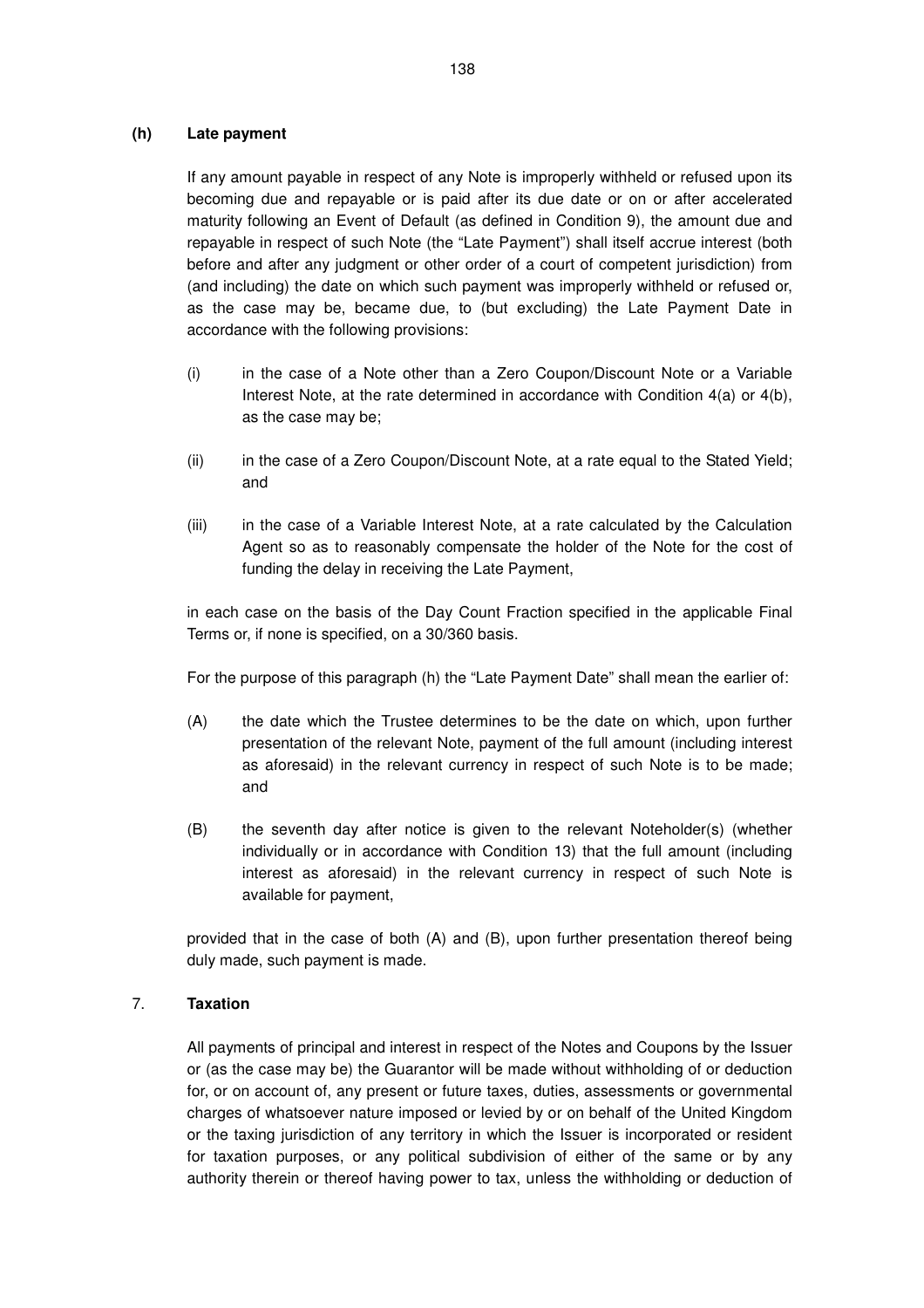such taxes, duties, assessments or governmental charges is required by law. In that event the Issuer or the Guarantor (as the case may be) will pay such additional amounts as may be necessary in order that the net amounts receivable by the holders after such withholding or deduction shall equal the respective amounts of principal, and interest, if applicable, which would have been receivable in respect of the Notes or Coupons, as the case may be, in the absence of any requirement to make such withholding or deduction, except that no such additional amounts shall be payable in relation to any payment with respect to any Note or Coupon:

- (i) presented for payment by, or by a third party on behalf of, a holder who (a) would be able to avoid such withholding or deduction by satisfying any statutory requirements or by making a declaration of non-residence or other similar claim for exemption to the relevant tax authority but fails to do so, or (b) is liable to such taxes, duties, assessments or governmental charges in respect of such Note or Coupon by reason of his having some connection with the abovementioned taxing jurisdiction of the Issuer (in the case of payments by the Issuer) or the United Kingdom (in the case of payments by the Guarantor) other than the mere holding of such Note or Coupon; or
- (ii) where such Note or Coupon is presented for payment in the jurisdiction in which the Issuer or the Guarantor is incorporated or resident for tax purposes or in the United Kingdom; or
- (iii) where such withholding or deduction is imposed on a payment to an individual and is required to be made pursuant to any law implementing or complying with or introduced in order to conform to any European Union Directive on the taxation of savings income implementing the conclusions of the ECOFIN Council meeting of 26 to 27 November, 2000 or any agreement between the European Community and any other jurisdiction providing for equivalent measures; or
- (iv) presented for payment by, or on behalf of, a holder who would have been able to avoid such withholding or deduction by presenting the relevant Note or Coupon to another Paying Agent in a Member State of the European Union; or
- (v) presented for payment more than 30 days after the Relevant Date except to the extent that the holder thereof would have been entitled to such additional amounts on presenting the same for payment on the last day of such period of 30 days, assuming that day had been a Payment Day if that day was not in fact a Payment Day.

The "Relevant Date" means the date on which the payment in respect of the Note or Coupon first becomes due and payable but, if the full amount of the moneys payable on such date has not been received by the Principal Paying Agent or the Trustee on or prior to such date, the "Relevant Date" means the date on which such moneys shall have been so received and notice to that effect shall have been given to the Noteholders in accordance with Condition 13.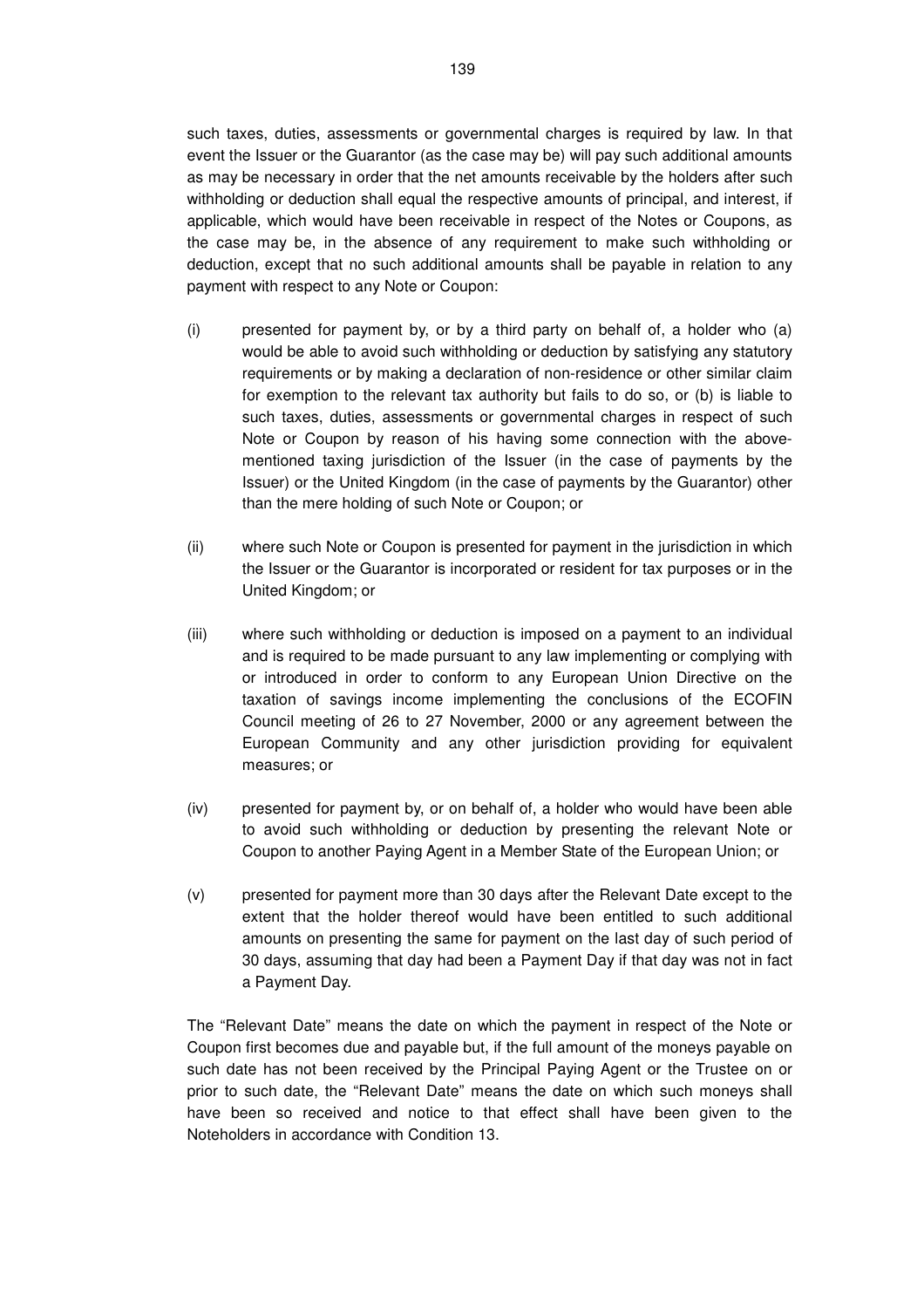All payments in respect of the Notes will be made subject to any withholding or deduction required pursuant to an agreement described in Section 1471(b) of the Code or otherwise imposed pursuant to Sections 1471 through 1474 of the Code, any regulations or agreements thereunder, official interpretations thereof, or any law implementing a governmental approach thereto, and neither the Issuer nor the Guarantor (as the case may be) shall be required to pay any additional amounts under this Condition on account of any such deduction or withholding described in this paragraph.

### 8. **Prescription**

The Notes and, if applicable, the Coupons (which for this purpose shall not include Talons) will become void unless claims in respect of principal and/or interest are made within a period of 10 years in the case of principal and five years in the case of interest from the Relevant Date (as defined in Condition 7) relating hereto. The Issuer shall be discharged from its obligation to pay principal on a Registered Note to the extent that the relevant Registered Note certificate has not been surrendered to the Registrar by, or a cheque which has been duly despatched in the Specified Currency remains uncashed at, the end of the period of 10 years from the Relevant Date in respect of such payment. The Issuer shall be discharged from its obligation to pay interest on a Registered Note to the extent that a cheque which has been duly despatched in the Specified Currency remains uncashed at the end of the period of five years from the Relevant Date in respect of such payment. There shall not be included in any Coupon sheet issued on exchange of a Talon any Coupon the claim for payment in respect of which would be void pursuant to this Condition or Condition 5(b) or any Talon which would be void pursuant to Condition 5(b).

### 9. **Events of Default and Enforcement**

The Trustee at its discretion may, and if so requested in writing by the holders of at least one- quarter in nominal amount of the Notes then outstanding or if so directed by an Extraordinary Resolution of the Noteholders shall (subject in each case to being indemnified to its satisfaction), give notice to the Issuer that the Notes are, and they shall accordingly thereby become, immediately due and repayable each at their Early Redemption Amount (determined pursuant to Condition 6(e)) together with accrued interest as provided in Condition 6(h), in any of the following events ("Events of Default"):

(i) if default is made for a period of 14 days or more in the payment of any principal or interest due in respect of the Notes or any of them, provided that it shall not be such a default to refuse or withhold any such payment in order to comply with any fiscal or other law or regulation or with the order of any court of competent jurisdiction. Where there is doubt as to the validity or applicability of any such law, regulation or order, it shall not be such a default to refuse or withhold any such payment in accordance with advice given at any time during the said period of 14 days by independent legal advisers acceptable to the Trustee; or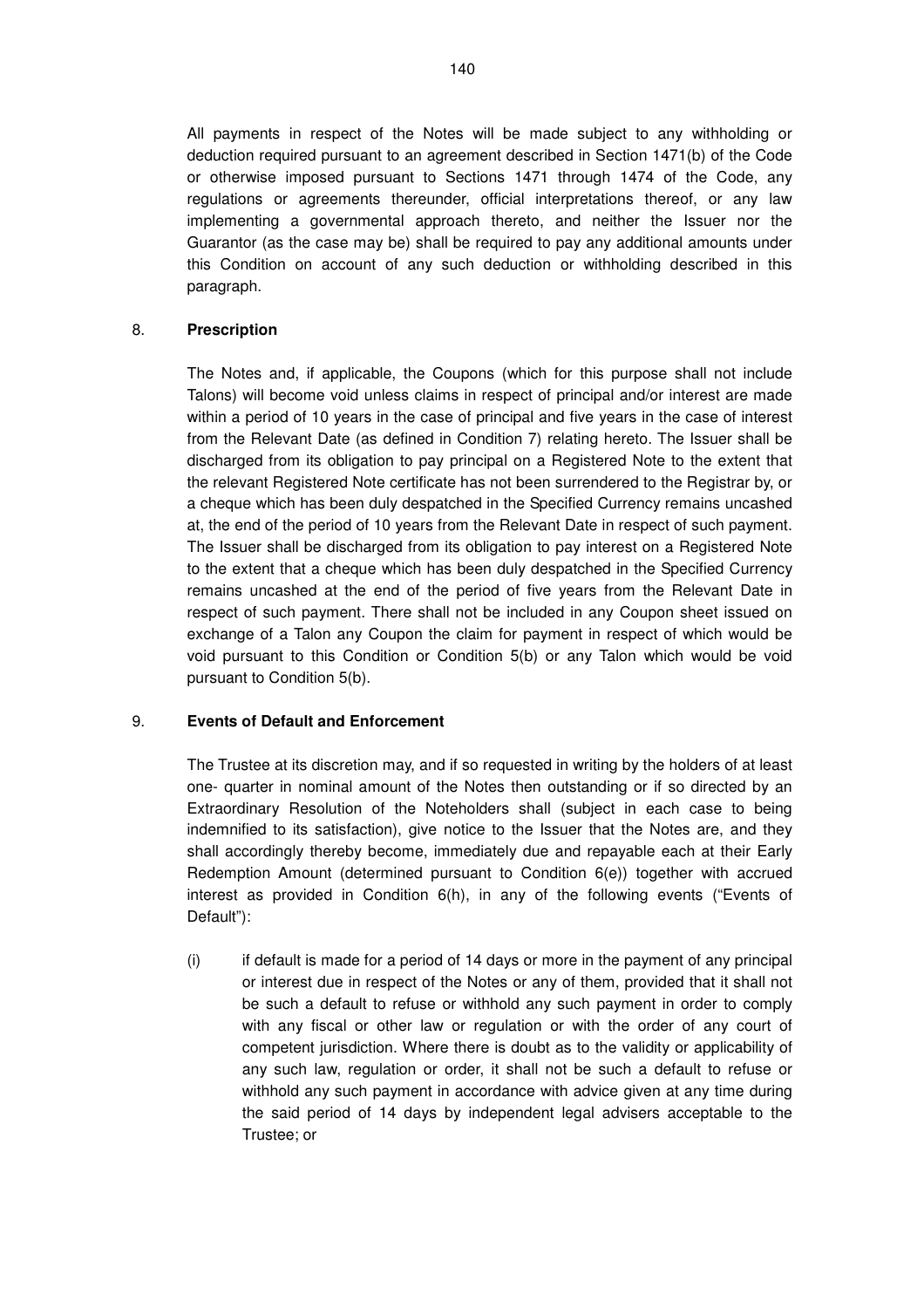- (ii) if the Issuer or the Guarantor fails to perform or observe any of its other obligations under the Notes or the Trust Deed and (except where the Trustee considers such failure to be incapable of remedy when no such continuation or notice as is hereinafter referred to will be required) such failure continues for the period of 30 days (or such longer period as the Trustee may permit) next following the service by the Trustee on the Issuer or the Guarantor, as the case may be, of notice requiring the same to be remedied; or
- (iii) if an effective resolution is passed or an order is made for the winding up or dissolution of the Issuer or the Guarantor (except for the purposes of a reconstruction or amalgamation the terms of which have previously been approved in writing by the Trustee or by an Extraordinary Resolution of the Noteholders),

provided that, in the case of an Event of Default described in paragraph (ii) above, the Trustee shall have certified to the Issuer that such Event of Default is, in its opinion, materially prejudicial to the interests of the Noteholders.

### 10. **Replacement of Notes, Coupons and Talons**

Should any Note or, if applicable, Coupon or Talon be lost, stolen, mutilated, defaced or destroyed it may be replaced, in the case of Bearer Notes or Coupons, at the specified office of the Principal Paying Agent or, in the case of Registered Notes, at the specified office of the Registrar (or in any case such other place of which notice shall have been given to the Noteholders in accordance with Condition 13) upon payment in any such case by the claimant of the expenses incurred in connection therewith and on such terms as to evidence and indemnity as the Issuer may reasonably require. Mutilated or defaced Notes or, if applicable, Coupons or Talons must be surrendered before replacements will be issued.

### 11. **Agents**

The names of the initial Agents and their initial specified offices are set out below. If any additional Paying Agent(s) are appointed in connection with any Series, the names of such Paying Agent(s) will be specified in Part B of the applicable Final Terms.

The Issuer is entitled, subject to the prior written approval of the Trustee, to vary or terminate the appointment of any Agent and/or approve any change in the specified office through which any Agent acts and/or, subject to prior consultation with the Trustee, appoint additional or other Agents, provided that:

- (a) there will at all times be a Principal Paying Agent and a Registrar;
- (b) so long as the Notes are listed on any stock exchange or admitted to listing by any other relevant authority, there will at all times be a Paying Agent (in the case of Bearer Notes) and a Transfer Agent (in the case of Registered Note) with a specified office in such place as may be required by the rules and regulations of the relevant stock exchange or other relevant authority;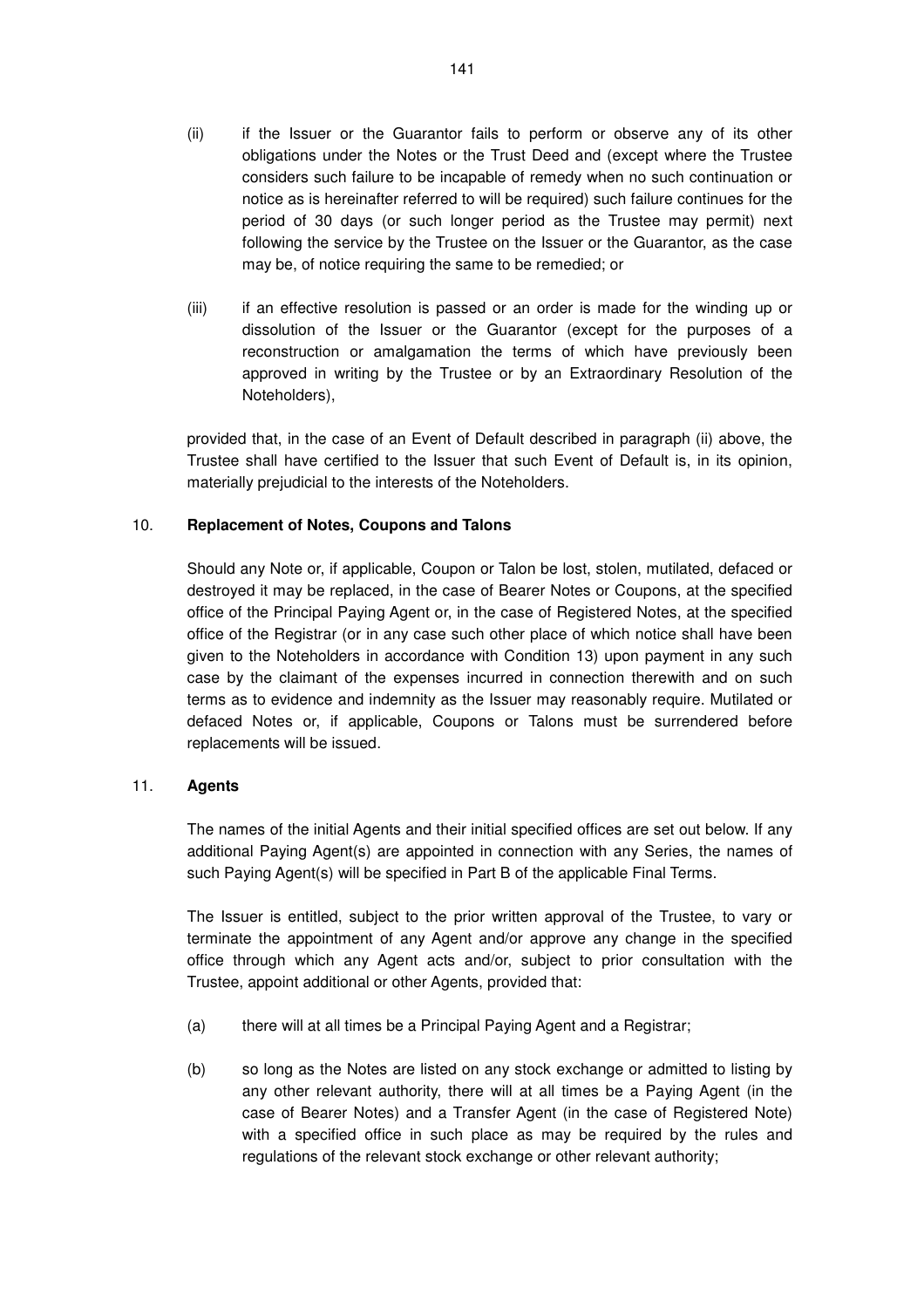- (c) there will at all times be a Paying Agent with a specified office in a city approved by the Trustee in continental Europe other than any such jurisdiction in which the Issuer or the Guarantor is incorporated or resident for tax purposes; and
- (d) so long as any of the Rule 144A Global Notes payable in a Specified Currency other than U.S. dollars are held through DTC or its nominee, there will at all times be an Exchange Agent with a specified office in London.

In addition, the Issuer shall forthwith appoint a Paying Agent having a specified office in New York City in the circumstances described in Condition 5(e). Notice of any variation, termination, appointment or change relating to the Notes in Agents will be given to the Noteholders promptly by the Issuer in accordance with Condition 13.

In acting under the Agency Agreement, the Agents act solely as agents or, as the case may be, registrars of the Issuer and the Guarantor and, in certain circumstances, of the Trustee and do not assume any obligation to, or relationship of agency or trust with, any Noteholders or Couponholders. The Agency Agreement contains provisions permitting any entity into which any Agent is merged or converted or with which it is consolidated or to which it transfers all or substantially all of its assets to become the successor agent.

The Issuer undertakes that, it will ensure that it maintains a Paying Agent with a specified office in a Member State of the European Union that is not obliged to withhold or deduct tax pursuant to European Council Directive 2003/48/EC or any other Directive implementing the conclusions of the ECOFIN Council meeting of 26 to 27 November, 2000 or any law implementing, or complying with, or introduced in order to conform to, any such Directive PROVIDED THAT under no circumstances shall the Issuer be obliged to maintain a Paying Agent with a specified office in such Member State unless at least one European Member State does not require a Paying Agent making payments through a specified office in that Member State to so withhold or deduct tax.

The Issuer also undertakes that if the European Community reaches an agreement with any jurisdiction of the nature referred to in Condition 7(iii), the Issuer will ensure that it maintains a Paying Agent with a specified office in a jurisdiction that will not be obliged to withhold or deduct tax pursuant to that agreement PROVIDED THAT there is at least one such jurisdiction.

### 12. **Exchange of Talons**

On and after the Interest Payment Date on which the final Coupon comprised in any Coupon sheet matures, the Talon (if any) forming part of such Coupon sheet may be surrendered at the specified office of the Principal Paying Agent or any other Paying Agent in exchange for a further Coupon sheet including (if such further Coupon sheet does not include Coupons to (and including) the final date for the payment of interest due in respect of the Note to which it appertains) a further Talon, subject to the provisions of Condition 8.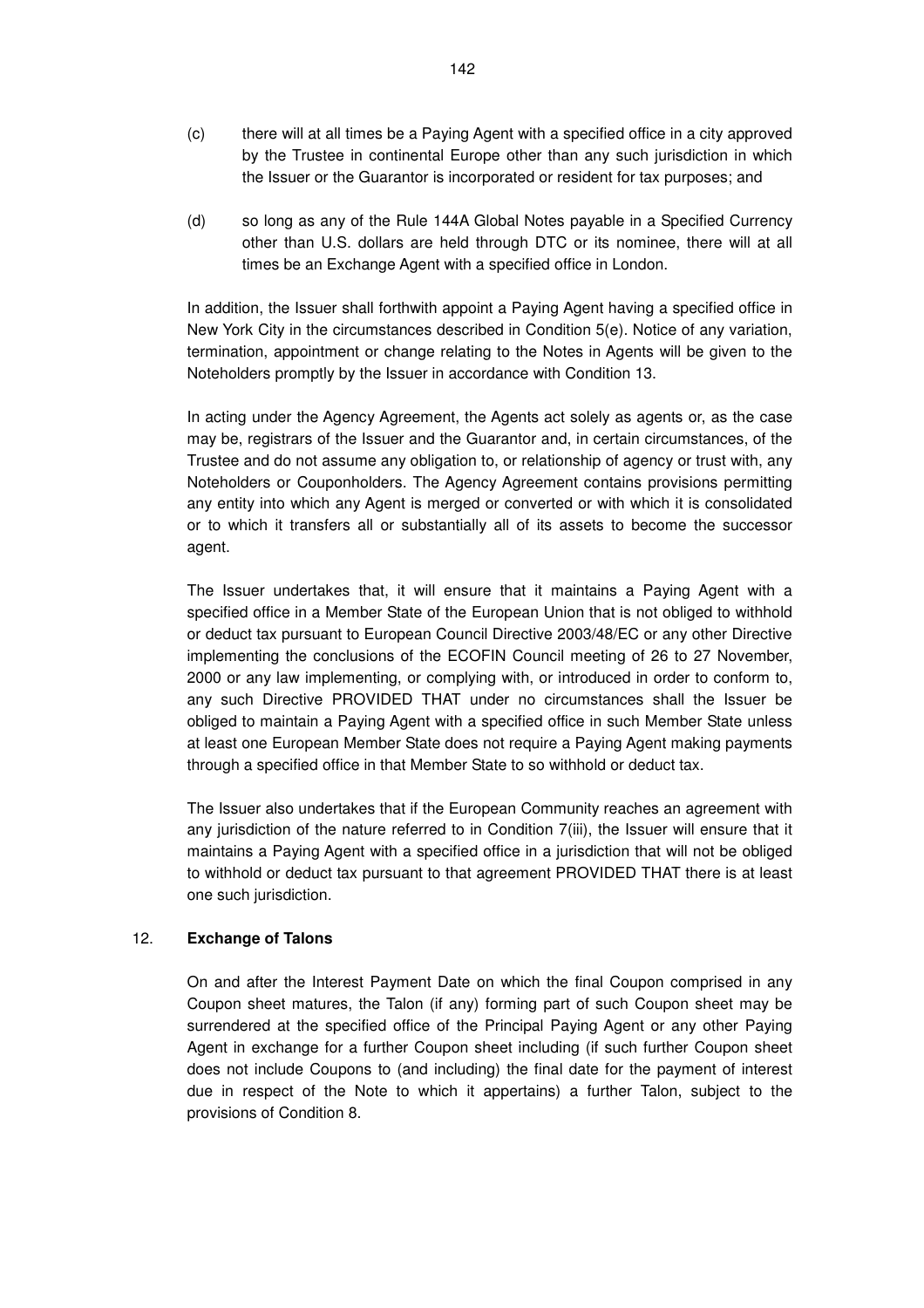#### 13. **Notices**

All notices regarding the Bearer Notes will be deemed to be validly given if published in one leading English language daily newspaper of general circulation in London. It is expected that such publication will be made in the Financial Times in London. The Issuer shall also ensure that notices are duly published in a manner which complies with the rules and regulations of any stock exchange or any other relevant authority on which the Bearer Notes are for the time being listed or by which they have been admitted to listing. Any such notice will be deemed to have been given on the date of the first publication. If publication as provided above is not practicable, notice will be given in such other manner, and will be deemed to have been given on such date, as the Trustee shall approve.

All notices regarding the Registered Notes will be deemed to be validly given if sent by first class mail or (if posted to an address overseas) by airmail to the holders (or the first named of joint holders) at their respective addresses recorded in the Register and will be deemed to have been given on the fourth day after mailing and, in addition, for so long as any Registered Notes are listed on a stock exchange or admitted to listing by any other relevant authority and the rules of that stock exchange or other relevant authority so require, the relevant notice will be published in a daily newspaper of general circulation in the place or places required by the rules of that stock exchange or other relevant authority. Any such notice will be deemed to have been given on the date of such publication. If the giving of notice as provided above is not practicable, notice will be given in such other manner, and will be deemed to have been given on such date, as the Trustee shall approve.

Until such time as any definitive Notes are issued, notice may be given (so long as any Global Notes representing the Notes are held in their entirety on behalf of DTC, Euroclear and/or Clearstream, Luxembourg (and so long as the rules of any stock exchange on which the Notes are listed, or the rules of any other relevant authority by which the Notes have been admitted to listing, permit)) by delivery of the relevant notice to DTC, Euroclear and/or Clearstream, Luxembourg (instead of by way of publication or mailing) for communication by them to the holders of the Notes provided that, in addition, for so long as any Notes are listed on a stock exchange or admitted to listing by any other relevant authority and the rules of that stock exchange or other relevant authority so require, such notice will be published in a daily newspaper of general circulation in a place or places required by the rules of that stock exchange or other relevant authority. Any such notice shall be deemed to have been given to the holders of the Notes the day after the day on which the said notice was given to DTC, Euroclear and/or Clearstream, Luxembourg, as the case may be.

Notices to be given by any Noteholder shall be in writing and given by lodging the same, together (in the case of any Note in definitive form) with the relative Note or Notes, with the Principal Paying Agent (in the case of Bearer Notes) or the Registrar (in the case of Registered Notes). Whilst any of the Notes are represented by a Global Note, such notice may be given by any holder of a Note to the Principal Paying Agent or the Registrar through DTC, Euroclear and/or Clearstream, Luxembourg, as the case may be, in such manner as the Principal Paying Agent, the Registrar and DTC, Euroclear and/or Clearstream, Luxembourg, as the case may be, may approve for this purpose.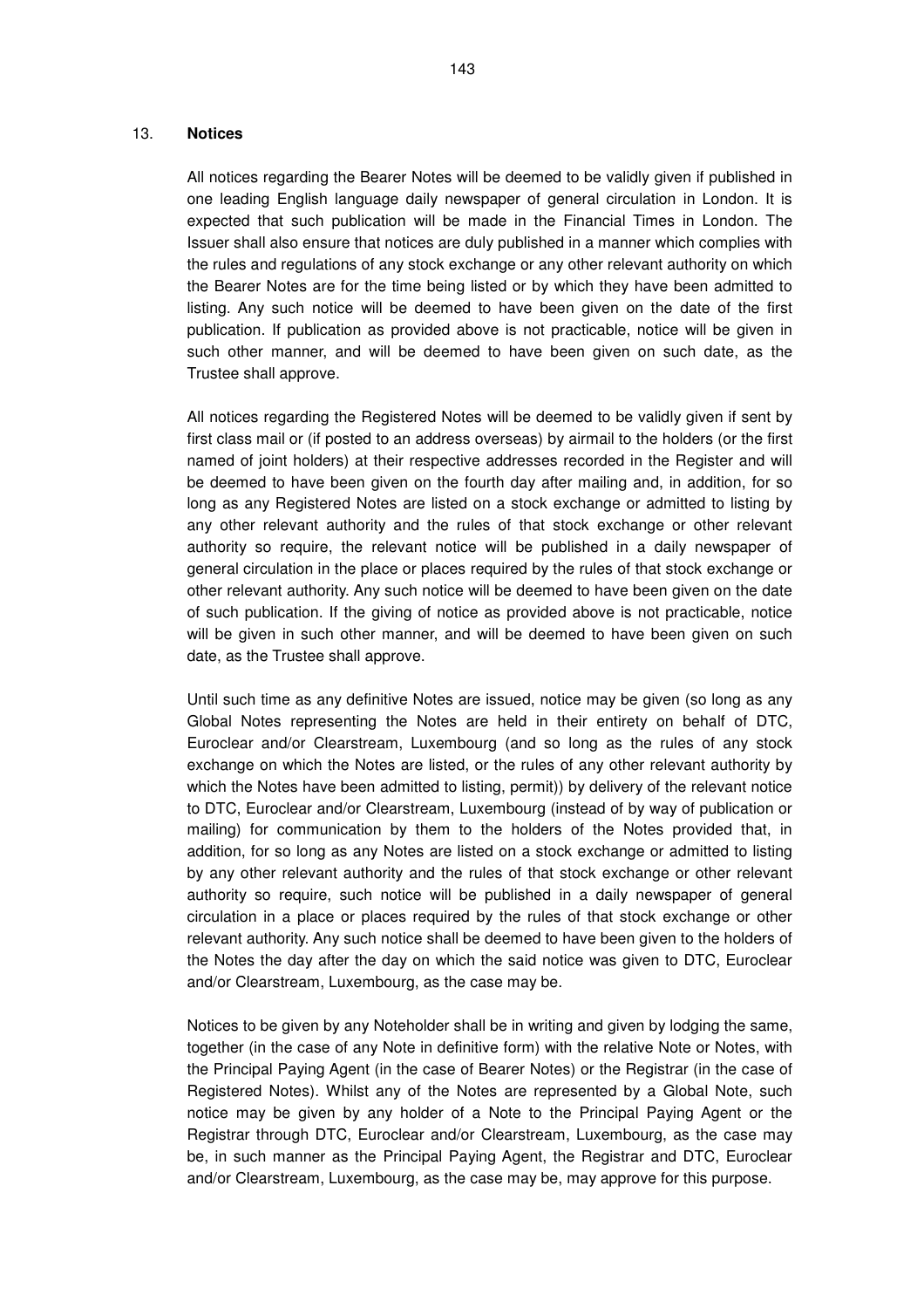#### 14. **Meetings of Noteholders, Modification, Waiver, Determination and Substitution**

The Trust Deed contains provisions for convening meetings of the Noteholders to consider any matter affecting their interests, including the sanctioning by Extraordinary Resolution of a modification of any of the provisions of these Terms and Conditions, the Notes, the Coupons or any of the provisions of the Trust Deed or the Deed Poll. Such a meeting may be convened by the Issuer, the Guarantor or the Trustee and shall be convened by the Issuer at the request of Noteholders holding not less than ten per cent. in nominal amount of the Notes for the time being outstanding. The quorum at any such meeting for passing an Extraordinary Resolution is one or more persons holding or representing a clear majority in nominal amount of the Notes for the time being outstanding, or at any adjourned such meeting one or more persons being or representing Noteholders whatever the nominal amount of the Notes so held or represented, except that at any meeting the business of which includes the modification of certain provisions of these Terms and Conditions, the Notes, the Coupons or the Trust Deed, the quorum shall be one or more persons holding or representing not less than two-thirds, or at any adjourned such meeting one or more persons holding or representing not less than one-third, in nominal amount of the Notes for the time being outstanding. An Extraordinary Resolution passed at any meeting of the Noteholders shall be binding on all the Noteholders, whether or not they are present at the meeting, and on all Couponholders.

The Trustee may agree, without the consent of the Noteholders or Couponholders, to:

- (a) any modification of, or any waiver or authorisation of any breach or proposed breach of, any of the provisions of these Terms and Conditions, the Notes, the Coupons or the Trust Deed or, in the case of modification, the Agency Agreement which, in the opinion of the Trustee, is not materially prejudicial to the interests of the Noteholders; or
- (b) any modification of any of the provisions of these Terms and Conditions, the Notes, the Coupons or the Trust Deed which is of a formal, minor or technical nature or is made to correct a manifest error or to comply with mandatory provisions of applicable law.

The Issuer and the Principal Paying Agent may agree, without the consent of the Trustee, the Noteholders or Couponholders, to any modification of any of the provisions of any applicable Final Terms which is of a formal, minor or technical nature or is made to correct a manifest error.

The Trustee may also determine, without the consent of the Noteholders or the Couponholders, that any Event of Default or Potential Event of Default (as defined in the Trust Deed) shall not be treated as such if the Trustee is satisfied that so to do will not be materially prejudicial to the interests of the Noteholders.

Subject as provided in the Trust Deed, the Trustee, if it is satisfied that so to do would not be materially prejudicial to the interests of the Noteholders, may agree, without the consent of the Noteholders or Couponholders, to the substitution of (i) the Guarantor or any other person or persons incorporated in any country in the world in place of the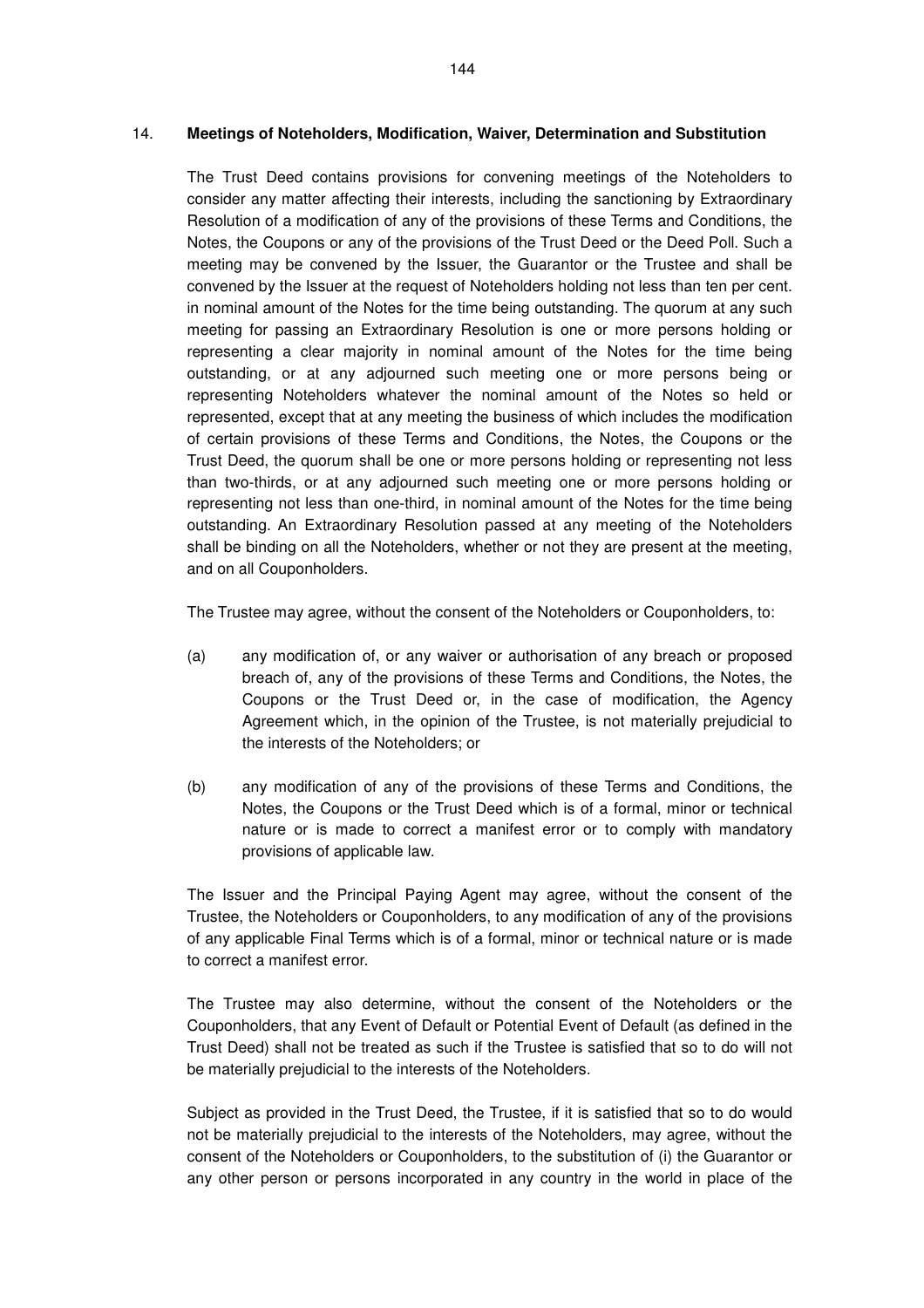Issuer as principal debtor under the Trust Deed, the Deed Poll (where applicable), the Notes and, if applicable, the Coupons provided that, except in the case of the substitution of the Guarantor, the obligations of such substitute as principal debtor under the Trust Deed, the Deed Poll (where applicable), the Notes and, if applicable, Coupons shall be guaranteed by the Guarantor in such form as the Trustee may require or (ii) any successor company of the Guarantor in place of the Guarantor as guarantor in respect of the Trust Deed, the Deed Poll (where applicable), the Notes and, if applicable, the Coupons. The Trustee may also agree without the consent of the Noteholders or Couponholders to the addition of another company as an issuer of Notes under the Programme and the Trust Deed. Any such addition shall be subject to the relevant provisions of the Trust Deed and to such amendment thereof and such other conditions as the Trustee may require.

In connection with the exercise by it of any of its trusts, powers, authorities or discretions (including, but without limitation, any modification, waiver, authorisation, determination or substitution), the Trustee shall have regard to the general interests of the Noteholders as a class but shall not have regard to any interests arising from circumstances particular to individual Noteholders or Couponholders (whatever their number) and, in particular, but without limitation, shall not have regard to the consequences (including any tax consequences) of such exercise for individual Noteholders or Couponholders (whatever their number) resulting from their being for any purpose domiciled or resident in, or otherwise connected with, or subject to the jurisdiction of, any particular territory and the Trustee shall not be entitled to require, nor shall any Noteholder or Couponholder be entitled to claim, from the Issuer, the Guarantor or any other person any indemnification or payment in respect of any tax consequence of any such exercise upon individual Noteholders or Couponholders except, in the case of the Issuer and the Guarantor, to the extent provided for in Condition 7 and/or any undertaking given in addition to, or in substitution for, Condition 7 pursuant to the Trust Deed.

Any such modification, waiver, authorisation, determination, substitution or addition as aforesaid shall be binding on the Noteholders the Couponholders and, unless the Trustee agrees otherwise, any such modification or substitution shall be notified to the Noteholders in accordance with Condition 13 as soon as practicable thereafter.

## 15. **Further Issues**

The Issuer shall be at liberty from time to time without the consent of the Noteholders or the Couponholders to create and issue further notes having terms and conditions the same as the Notes or the same in all respects save for the issue price and date of issue thereof and the amount and date of the first payment of interest thereon and so as to be consolidated and form a single series with the outstanding Notes; provided, however, that if such further notes are not issued as part of the same "issue" or in a "qualified reopening" for U.S. federal income tax purposes, the further notes will have a separate Common Code, ISIN and (where applicable) CUSIP and CINS from such numbers assigned to the previously issued Notes. The Trust Deed contains provisions for convening a single meeting of the Noteholders and the holders of notes of other Series in certain circumstances where the Trustee so decides.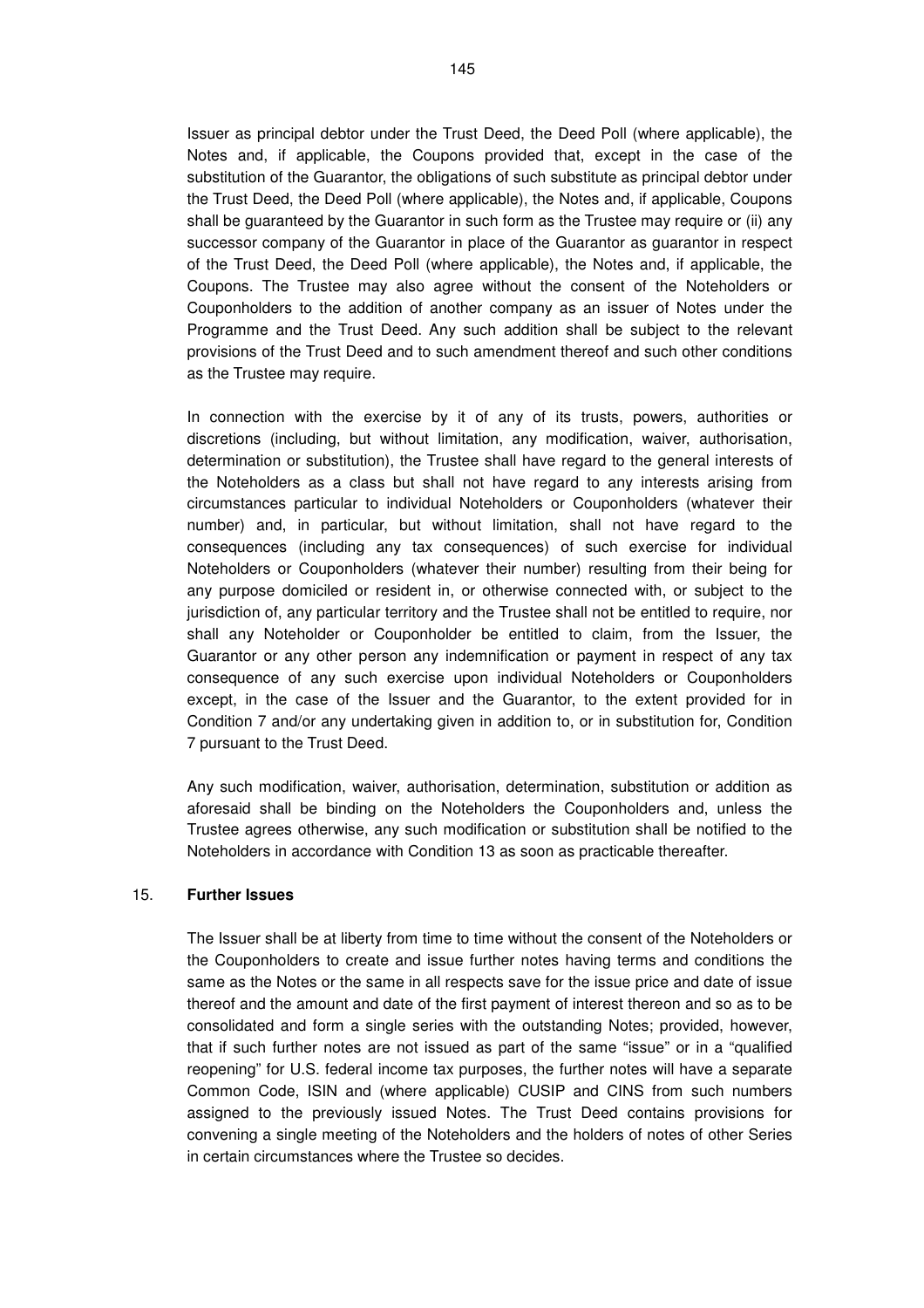## 16. **Enforcement**

At any time after the Notes or any of them shall have become immediately due and repayable and have not been repaid, the Trustee may, at its discretion and without further notice, institute such proceedings against the Issuer and/or the Guarantor as it may think fit to enforce repayment thereof together with accrued interest, if any, and to enforce the provisions of the Trust Deed or the Deed Poll, but it shall not be bound to institute any such proceedings unless (a) it shall have been so directed by an Extraordinary Resolution of the Noteholders or so requested in writing by the holders of at least one-quarter of the nominal amount of the Notes then outstanding and (b) it shall have been indemnified and/or secured and/or prefunded to its satisfaction. No Noteholder or Couponholder shall be entitled to proceed against the Issuer and/or the Guarantor unless the Trustee, having become bound so to proceed, fails to do so within a reasonable time and such failure is continuing.

The Trust Deed contains provisions for the indemnification of the Trustee and for its relief from responsibility, including provisions relieving it from taking action unless indemnified and/or secured and/or pre-funded to its satisfaction.

A person who is not a Noteholder has no right by virtue of the Contracts (Rights of Third Parties) Act 1999 to enforce any term of the Notes, but this does not affect any right or remedy which exists or is available apart from that Act.

## 17. **Governing Law**

The Trust Deed, the Agency Agreement, the Notes and the Coupons, and any noncontractual obligations arising out of, or in connection with, the Trust Deed, the Agency Agreement, the Notes and/or the Coupons, are governed by, and shall be construed in accordance with, English law.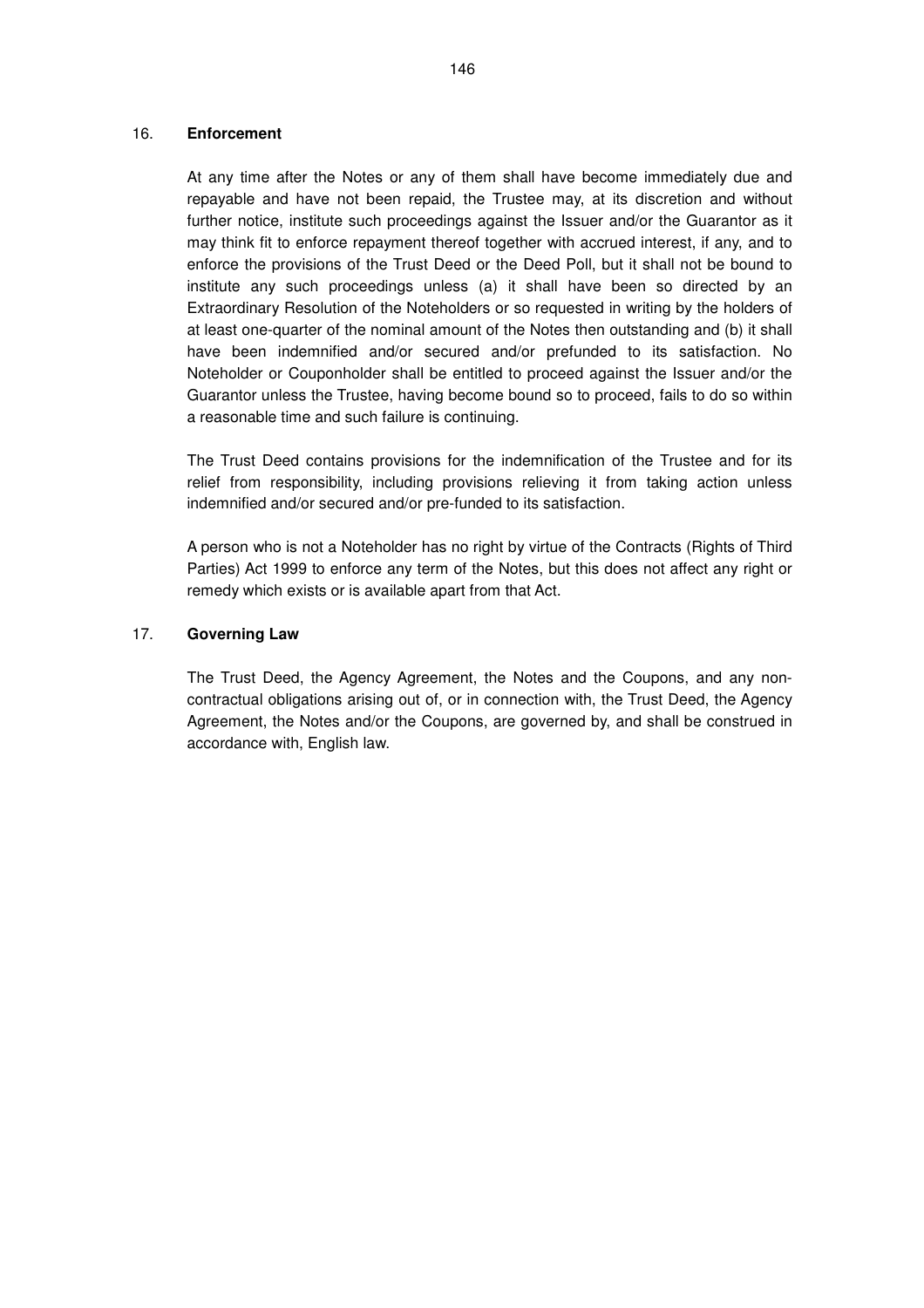The net proceeds from each issue of Notes will be used to fund the business of the Group.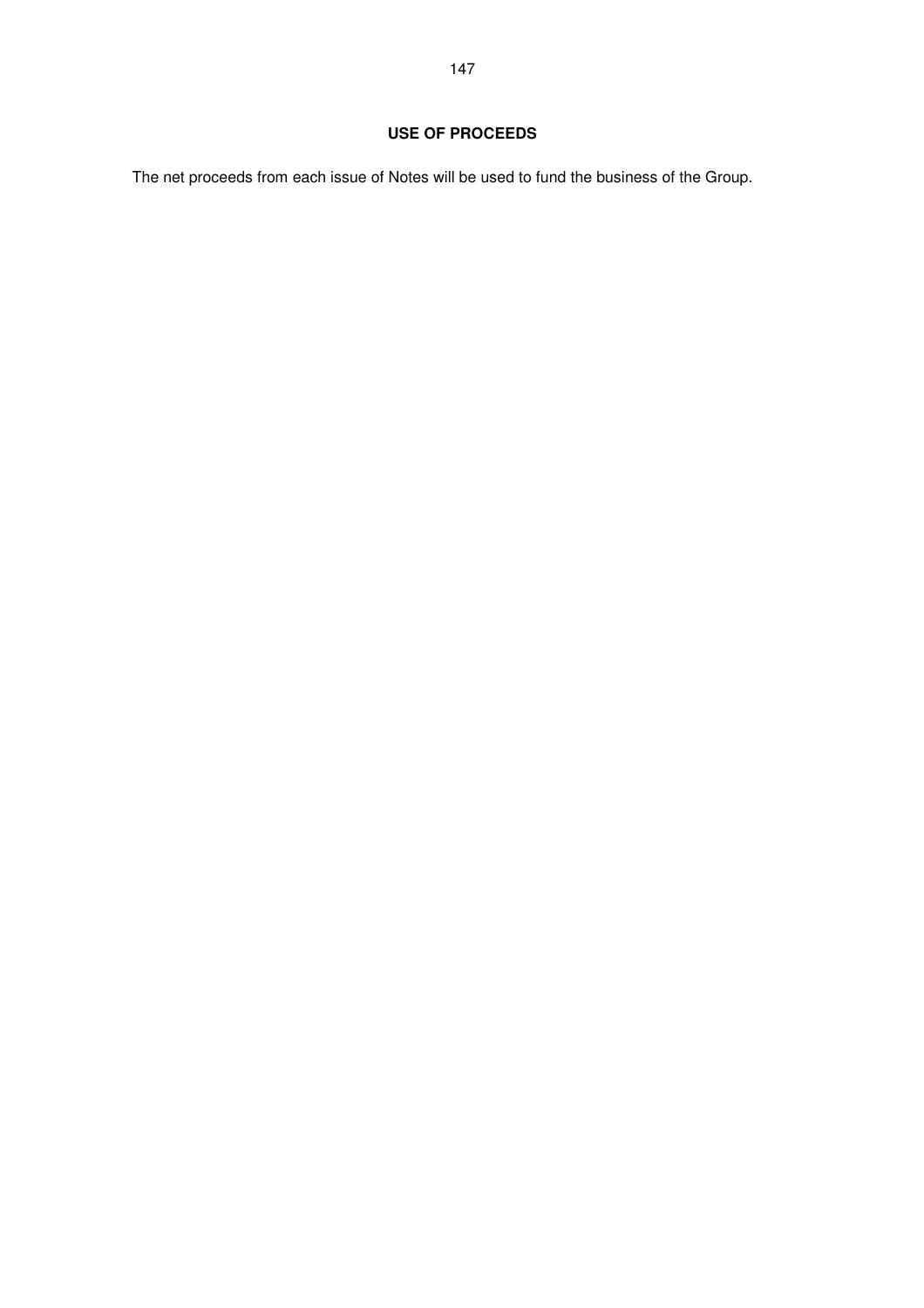# **DESCRIPTION OF THE ISSUER ABBEY NATIONAL TREASURY SERVICES PLC**

## **Background**

Abbey National Treasury Services plc is a public limited liability company incorporated (on 24 January 1989) and registered in England and Wales under the Companies Act 1985 (registered number 2338548). ANTS is incorporated in England and has its registered office at 2 Triton Square, Regent's Place, London NW1 3AN. The telephone number of ANTS is +44 (0) 870 607 6000. ANTS is regulated by the Prudential Regulation Authority and the Financial Conduct Authority and is an authorised person with permission to accept deposits under the FSMA.

ANTS is a direct wholly-owned subsidiary of Santander UK. ANTS and its subsidiaries are part of Banco Santander, which is the ultimate parent company. The shares of ANTS are not traded on the London Stock Exchange.

# **Business Overview**

ANTS provides treasury, corporate and wholesale banking services. ANTS provides these services to UK clients and also to the wider Santander UK Group, of which ANTS is a significant part. ANTS is also the treasury support function for the Santander UK Group. In this regard, ANTS's role is to provide access to financial markets and central bank facilities in order to meet the Santander UK Group's liquidity, funding, capital and balance sheet management requirements. As such, ANTS is one of the main debt issuance vehicles in the Santander UK Group.

The management structure of the Issuer consists of three main business divisions, organised as follows:

## **(a) Commercial Banking**

Commercial Banking provides banking services to companies with a turnover of between £250,000 and £500m per annum through its enhanced platform, distribution capability and product suite through a network of regional business centres and through telephony and e-commerce channels, and commercial real estate and Social Housing. Commercial Banking products and services include, loans, bank accounts, deposits and treasury services.

## **(b) Corporate and Institutional Banking**

Corporate and Institutional Banking is a financial markets business focused on providing value added financial services to large corporates, with an annual turnover above £500m, and financial institutions, where they can be best serviced in terms of their more specialised and tailored product needs, and benefit from the Banco Santander Group's global capability. It also serves the rest of Santander UK's business (including the Retail Banking and Commercial Banking divisions). It is structured into five main product areas: Rates, Foreign Exchange and Money Markets, Equity, Credit and Transaction Banking. In addition, large and complex clients are covered by teams organised along industry lines. Rates covers sales and trading activity for fixed income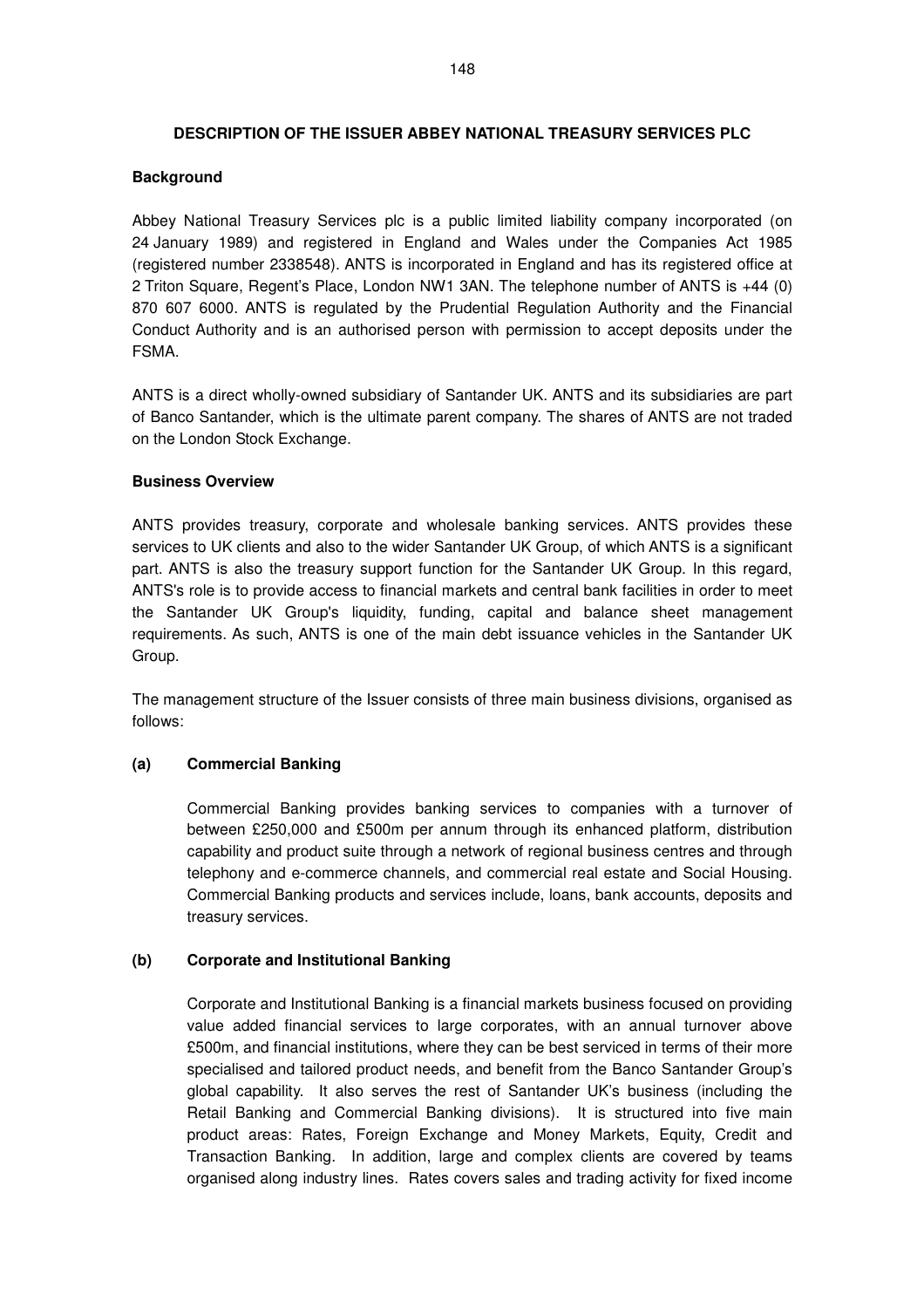products. Foreign Exchange offers a range of foreign exchange products and Money Markets runs securities lending/borrowing and repo businesses. Equity covers equity derivatives, property derivatives and commodities. Equity derivatives activities include the manufacture of structured products sold to retail and corporate customers of both Santander UK and of other financial institutions who sell them on to their customers. Credit originates loan and bond transactions in primary markets as well as their intermediation in secondary markets. Transaction Banking provides lending and deposit taking and trade finance.

## **(c) Corporate Centre**

Corporate Centre consists of Financial Management & Investor Relations ("FMIR") and the non-core portfolios of social housing loans and structured credit assets. FMIR is responsible for managing capital and funding, balance sheet composition, structural market risk and strategic liquidity risk for the rest of the Santander UK Group. The noncore portfolios are being run-down and/or managed for value

As at the date hereof, the following are the members of the Board of Directors of ANTS:

| Position                  | Name            | Other principal activities                                                                                                                                                                                                                                                                             |
|---------------------------|-----------------|--------------------------------------------------------------------------------------------------------------------------------------------------------------------------------------------------------------------------------------------------------------------------------------------------------|
| <b>Executive Director</b> | David Green     | Director of Finance Projects, Santander UK<br>plc                                                                                                                                                                                                                                                      |
| <b>Executive Director</b> | Stephen Jones   | Director of Santander UK plc;<br><b>Executive Director of Santander UK Group</b><br>Holdings plc;<br>Member of the Board of the British Bankers'<br>Association;<br>Member of the FCA Practitioner Panel;<br>and<br>Member of The City UK Advisory Council.                                            |
| <b>Executive Director</b> | Stephen Pateman | Director of Santander UK plc;<br>Director of Santander Asset Management UK<br>Limited;<br><b>Executive Director of Santander UK Group</b><br>Holdings plc;<br>Member of the Chartered Banker<br>Professional Standards Board;<br>and<br>Chair of the British Bankers' Association<br>Retail Committee. |
| <b>Executive Director</b> | Jacques Ripoll  | Global Head of Santander Global Banking<br>and Markets (SGBM)                                                                                                                                                                                                                                          |
| <b>Executive Director</b> | Antonio Roman   | <b>Finance Director</b>                                                                                                                                                                                                                                                                                |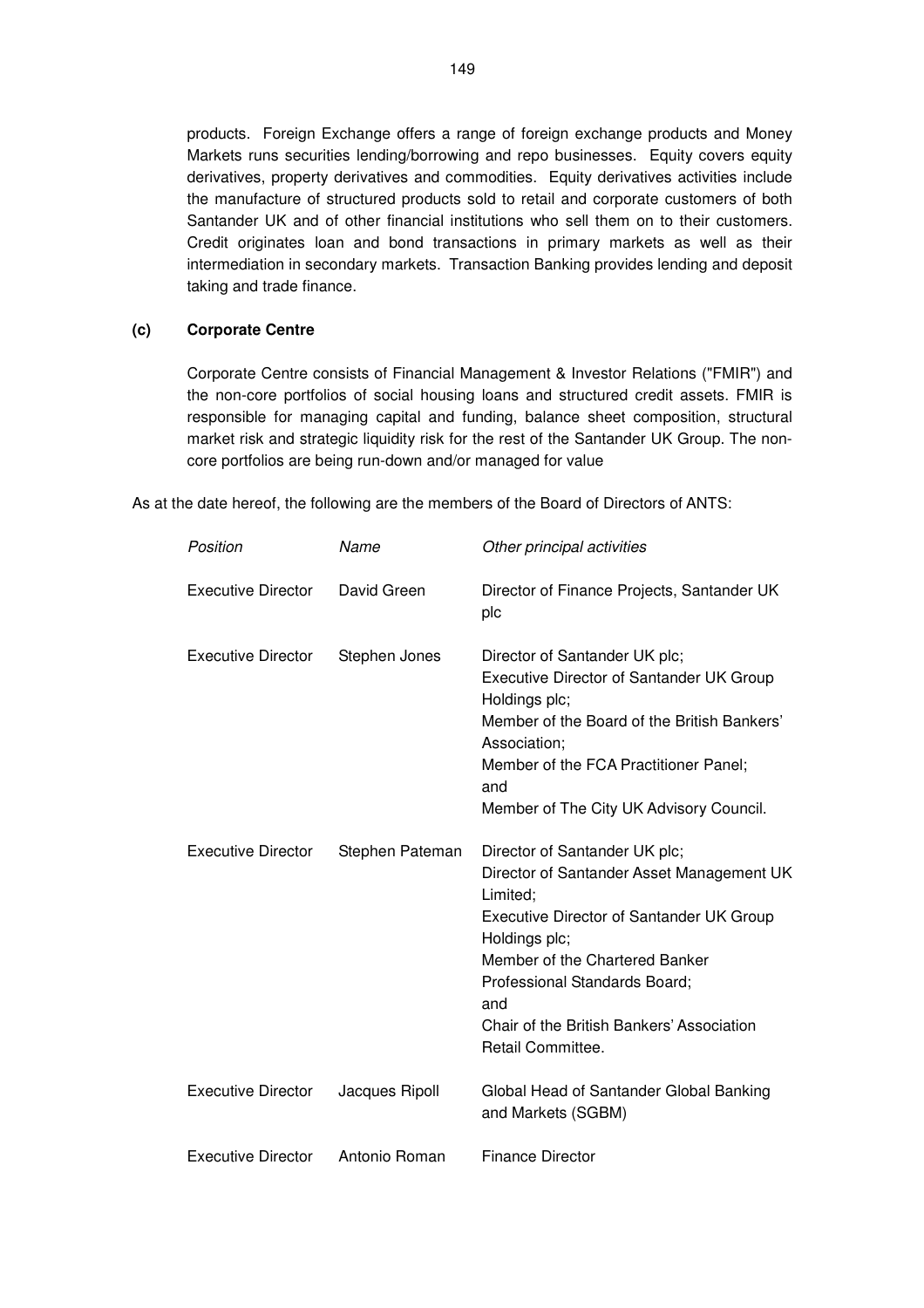The business address of each of the above is 2 Triton Square, Regent's Place, London NW1 3AN with telephone number +44 (0) 870 607 6000. None of the above has any activities outside the Group which are significant within the context of the Group.

## **Conflicts of Interest**

There are no actual or potential conflicts of interest between the duties to ANTS of the persons listed as members of the Board of Directors above and their private interests or other duties.

# **Corporate Governance**

ANTS complies with the requirements of the United Kingdom's corporate governance regime to the extent applicable to it.

# **Credit Ratings of the Issuer**

As at the date of this Prospectus, the long-term obligations of ANTS are rated A2 by Moody's and A by Fitch, and the short-term obligations of ANTS are rated P-1 by Moody's and F1 by Fitch.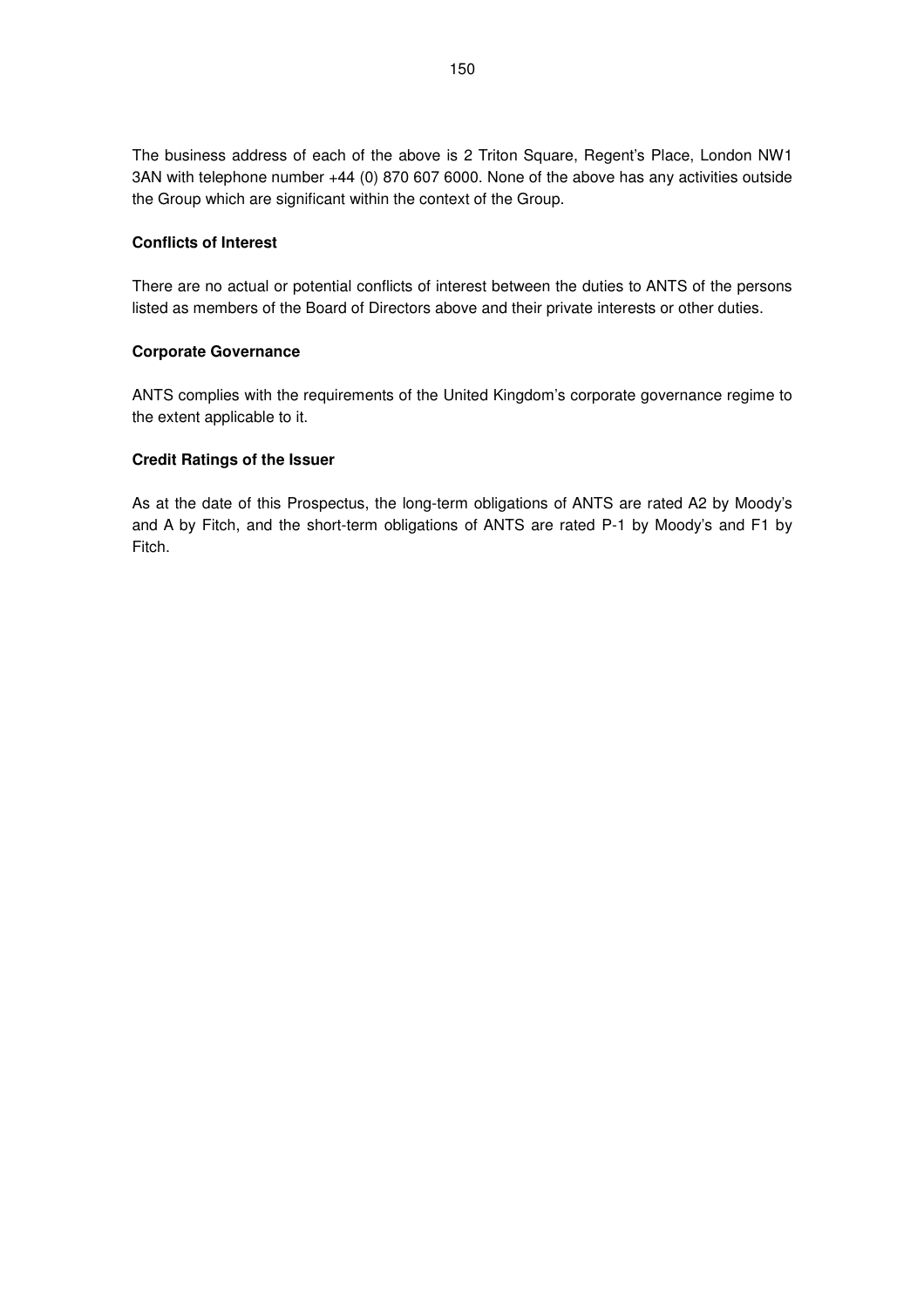## **DESCRIPTION OF SANTANDER UK PLC**

# **Background**

Santander UK plc was formed as a building society in 1944 and is now a public limited liability company incorporated and registered in England and Wales under the Companies Act 1985. It was incorporated on 12 September 1988 with registered number 2294747.

The principal executive office and registered office of Santander UK is at 2 Triton Square, Regent's Place, London, NW1 3AN. The telephone number of Santander UK is +44 (0) 870 607 6000.

Santander UK plc is a wholly owned subsidiary of Santander UK Group Holdings plc, which is a subsidiary of Banco Santander, S.A. Banco Santander, S.A. and its subsidiary Santusa Holding, S.L together hold the entire issued share capital of Santander UK Group Holdings plc.

# **Corporate Purpose**

Santander UK's purpose is to help people and businesses prosper as it seeks to build the Best Bank in the UK – a bank that is Simple, Personal and Fair.

## **Business and Support Divisions**

Santander UK, headed by Nathan Bostock, Chief Executive Officer, operates four business divisions as follows:

## **Retail Banking**

Retail Banking offers a wide range of products and financial services to individuals and small businesses (with a turnover of less than £250,000 per annum), through a network of branches and ATMs, as well as through telephony, digital, mobile and intermediary channels. Retail Banking also includes Santander Consumer Finance, predominantly a vehicle finance business. Its main products are residential mortgage loans, savings and current accounts, credit cards and personal loans as well as insurance policies

## **Commercial Banking**

Commercial Banking offers a wide range of products and financial services to customers through a network of regional Corporate Business Centres ('CBCs') and through telephony and digital channels. The management of our customers is organised according to the annual turnover (£250,000 to £500m) of their business, enabling us to offer a differentiated service to SMEs and mid corporate customers. Commercial Banking also includes specialist commercial real estate and Social Housing lending businesses.

## **Corporate and Institutional Banking**

Corporate and Institutional Banking services corporate clients and financial institutions that, because of their size, complexity or sophistication, require specially-tailored services or valueadded wholesale products. It offers risk management and other value-added financial services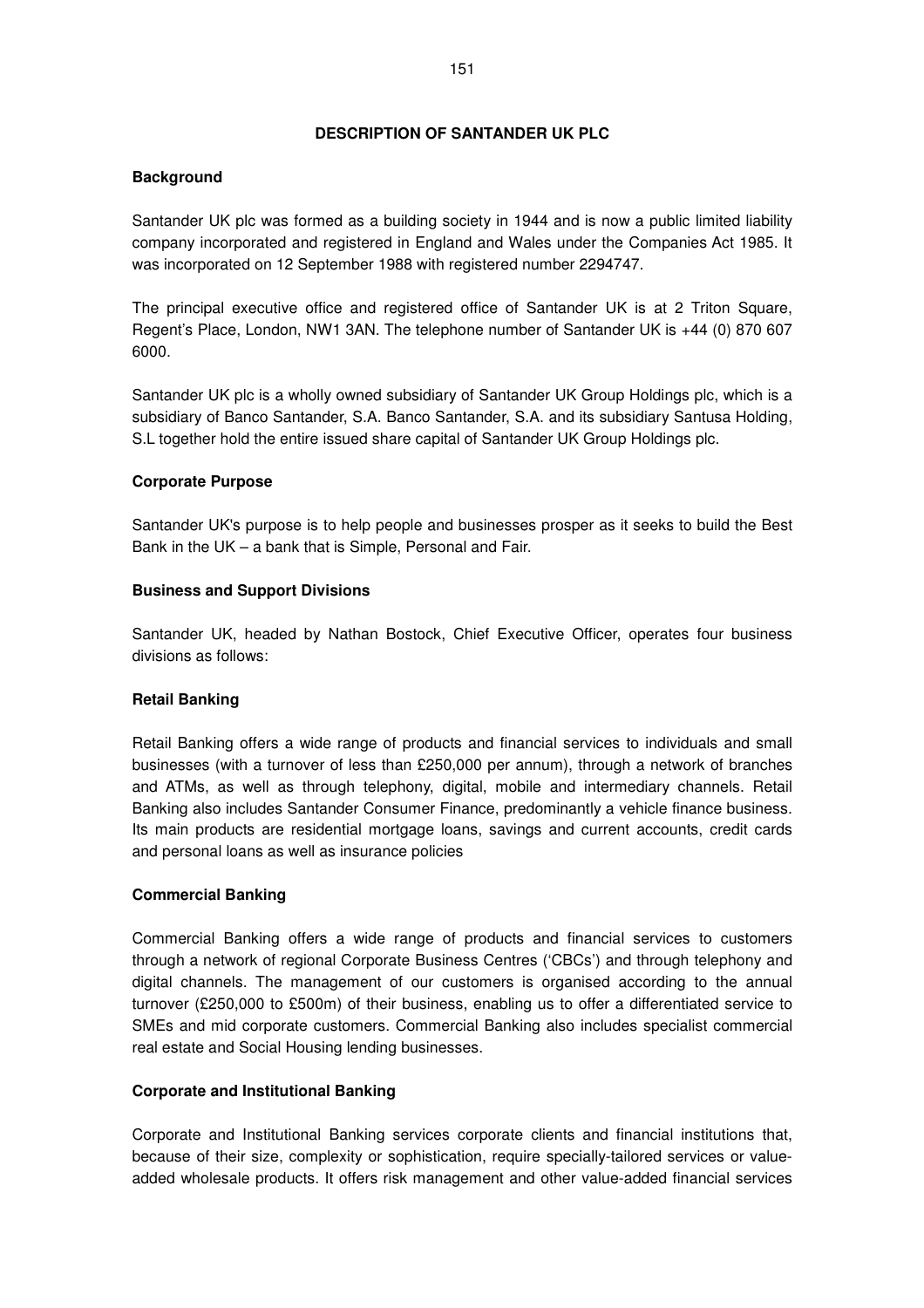to large corporates with a turnover above £500m per annum, and financial institutions, as well as to the rest of Santander UK's businesses. The main businesses areas include: working capital management (trade and export finance and cash management), financing (Debt Capital Markets, and corporate and specialised lending) and risk management (foreign exchange, rates and liability management).

## **Corporate Centre**

Corporate Centre includes asset and liability management for the Santander UK Group and management of the non-core corporate and treasury legacy portfolios. Corporate Centre is responsible for managing capital and funding, balance sheet composition and structure and strategic liquidity risk for the Santander UK Group. The non-core corporate and treasury legacy portfolios include aviation, shipping, infrastructure, commercial mortgages, Social Housing loans and structured credit assets, all of which are being run-down and/or managed for value. In addition, the co-brand credit cards business sold in 2013 was managed in Corporate Centre prior to its sale and presented as discontinued operations.

#### **Directors of Santander UK plc**

The following table sets forth the directors of Santander UK plc.

| Position                                                 | Name                    | Other principal activities                                                                                                                                                                                                                                                                                                            |
|----------------------------------------------------------|-------------------------|---------------------------------------------------------------------------------------------------------------------------------------------------------------------------------------------------------------------------------------------------------------------------------------------------------------------------------------|
| Chairman                                                 | Baroness Shriti Vadera  | Non-Executive Director BHP Billiton;<br>Non-Executive Director AstraZeneca plc;<br>and<br>Non-Executive Chairman Santander UK<br>Group Holdings plc.                                                                                                                                                                                  |
| Deputy Chairman and<br>Non-Executive Director            | Juan Rodriguez Inciarte | Director of Santander Consumer Finance,<br>S.A.;<br>Non-Executive Director of Santander UK<br>Group Holdings plc;<br>Executive Director of Banco Santander,<br>S.A.;<br>Director of Vista Capital de Expansion<br>S.A. S.G.E.C.R.;<br>Director of SAM Investment Holdings<br>Limited;<br>and<br>Chairman of Saarema Inversiones, S.A. |
| Executive Director and<br><b>Chief Executive Officer</b> | Nathan Bostock          | Executive Director of Santander UK<br>Group Holdings plc                                                                                                                                                                                                                                                                              |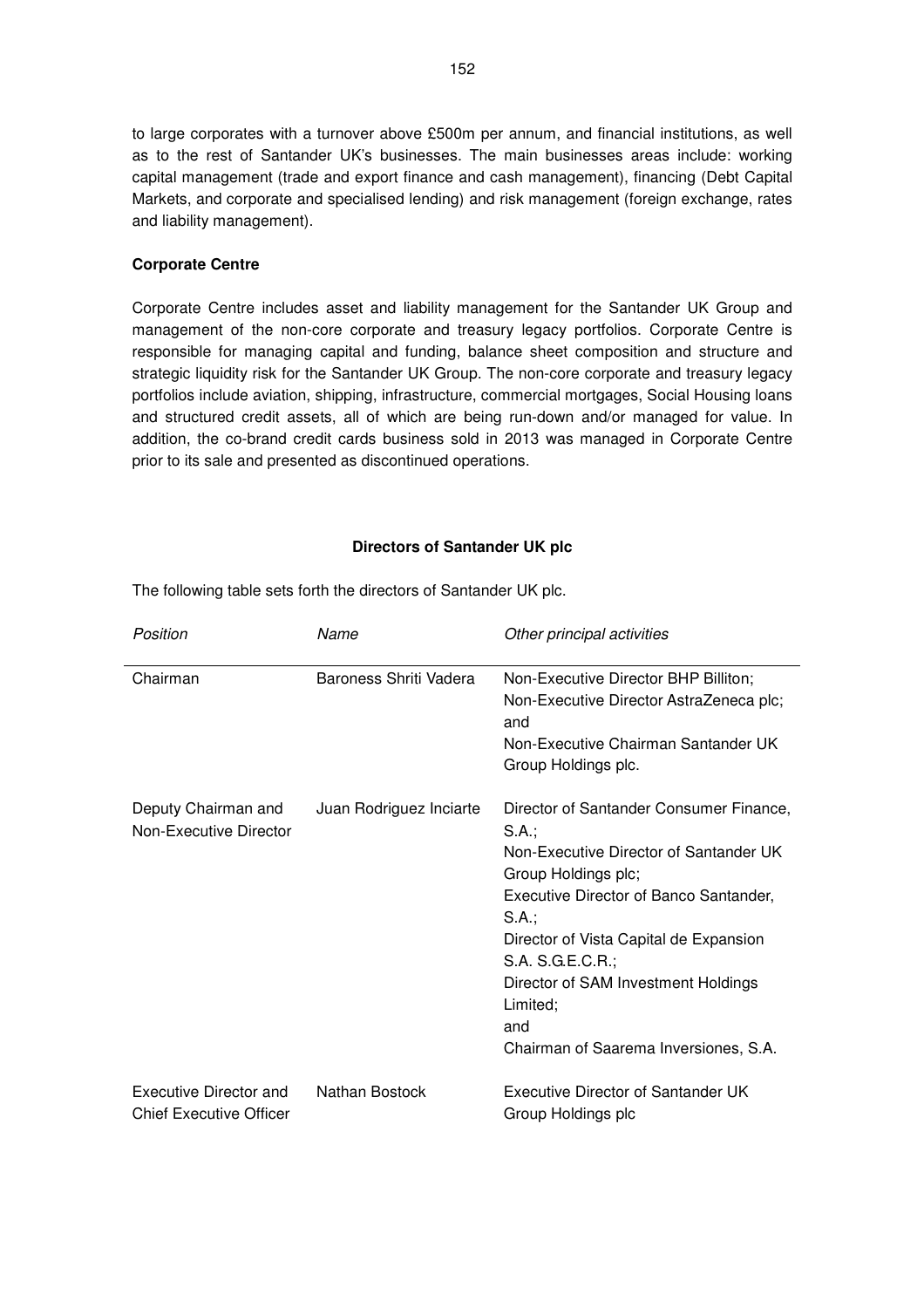| Position                                                        | Name              | Other principal activities                                                                                                                                                                                                                                                                                                                                                                |
|-----------------------------------------------------------------|-------------------|-------------------------------------------------------------------------------------------------------------------------------------------------------------------------------------------------------------------------------------------------------------------------------------------------------------------------------------------------------------------------------------------|
| <b>Executive Director and</b><br><b>Chief Financial Officer</b> | Stephen Jones     | Member of the Board of the British<br>Bankers' Association;<br>Member of the FCA Practitioner Panel;<br>and<br>Member of the Advisory Council of The<br>City UK;<br>Executive Director of Santander UK<br>Group Holdings plc;<br>and<br>Director of Abbey National Treasury<br>Services plc.                                                                                              |
| Executive Director and<br>Head of UK Banking                    | Stephen Pateman   | Member of the Chartered Banker<br>Professional Standards Board;<br>Director of Abbey National Treasury<br>Services plc;<br><b>Executive Director of Santander UK</b><br>Group Holdings plc;<br>Chair of BBA Retail Committee;<br>and<br>Director of Santander Asset Management<br>UK Limited.                                                                                             |
| Non-Executive Directors                                         | Rosemary Thorne   | Non-Executive Director of Smurfitt Kappa<br>Group plc;<br>Non-Executive Director of Solvay SA;<br>and<br>Non-Executive Director of Santander UK<br>Group Holdings plc.                                                                                                                                                                                                                    |
|                                                                 | Roy Brown         | Non-Executive Director of Santander UK<br>Group Holdings plc                                                                                                                                                                                                                                                                                                                              |
|                                                                 | José Maria Fuster | Non-Executive Director of Santander UK<br>Group Holdings plc;<br>Chief Information Officer of Banco<br>Santander, S.A.;<br>Managing Director of Banco Santander<br>Group Technology and Operations;<br>Director of Portal Universia, S.A.;<br>Director of Santander Consumer Bank<br>AG;<br>Director of Santander Consumer Holdings<br>GmBH;<br>and<br>Director of Ingeniería de Software |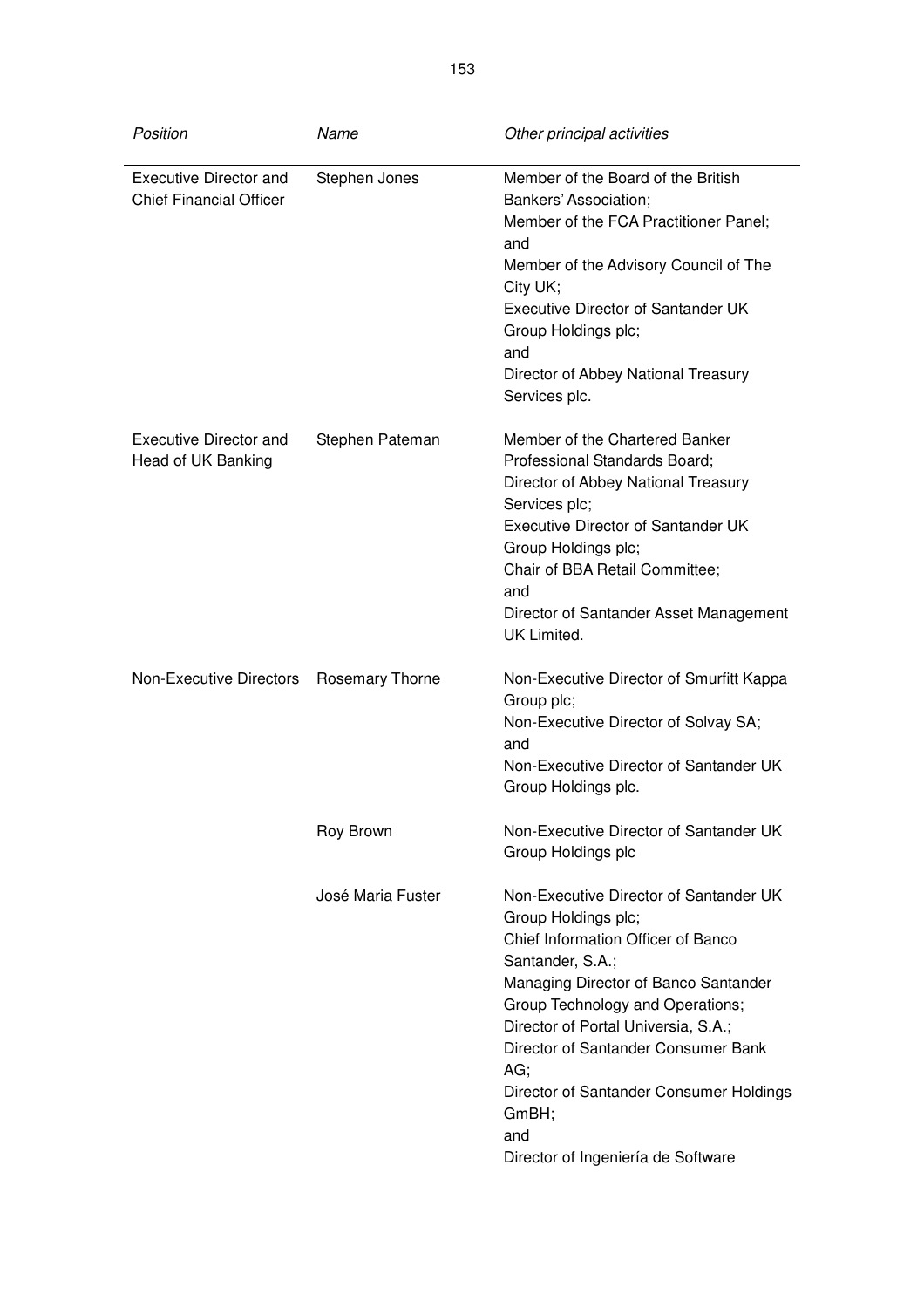| Position | Name                        | Other principal activities                                                                                                                                                                                                                                                                                                                                                                                                                 |
|----------|-----------------------------|--------------------------------------------------------------------------------------------------------------------------------------------------------------------------------------------------------------------------------------------------------------------------------------------------------------------------------------------------------------------------------------------------------------------------------------------|
|          |                             | Bancario, S.L.                                                                                                                                                                                                                                                                                                                                                                                                                             |
|          | <b>Bruce Carnegie-Brown</b> | Chairman of Aon UK Limited;<br>Non-Executive Director of Santander UK<br>Group Holdings plc;<br>and<br>Chairman of Moneysupermarket.com<br>Group plc.                                                                                                                                                                                                                                                                                      |
|          | Antonio Escámez Torres      | Chairman of Fundación Banco Santander<br>$S.A.$ ;<br>Non-Executive Director of Santander UK<br>Group Holdings plc;<br>Member of Banco Santander International<br>Advisory Board;<br>Chairman of Santander Consumer<br>Finance, S.A.;<br>Chairman of Openbank, S.A.;<br>Chairman of Arena Media<br>Communications Espana, S.A.;<br>Vice-Chairman of Grupo Konectanet S.L.;<br>and<br>Vice-Chairman of Attijariwafa Bank<br>Societe Anonyme. |
|          | Michael Amato               | President and Chief Executive Officer of<br>Cimarron Advisory Inc.;<br>and<br>Non-Executive Director of Santander UK<br>Group Holdings plc.                                                                                                                                                                                                                                                                                                |
|          | Alain Dromer                | Director of Moody's Investors Service<br>Limited;<br>Non-Executive Director of Santander UK<br>Group Holdings plc;<br>Independent Member of the Board of<br>Moody's Deutscheland GmbH;<br>Independent Member of the Supervisory<br>Board of Moody's France SAS;<br>Director of Majid Al Futtaim Trust LLC;<br>and<br>Non-Executive Director of Henderson<br>European Focus Trust plc.                                                      |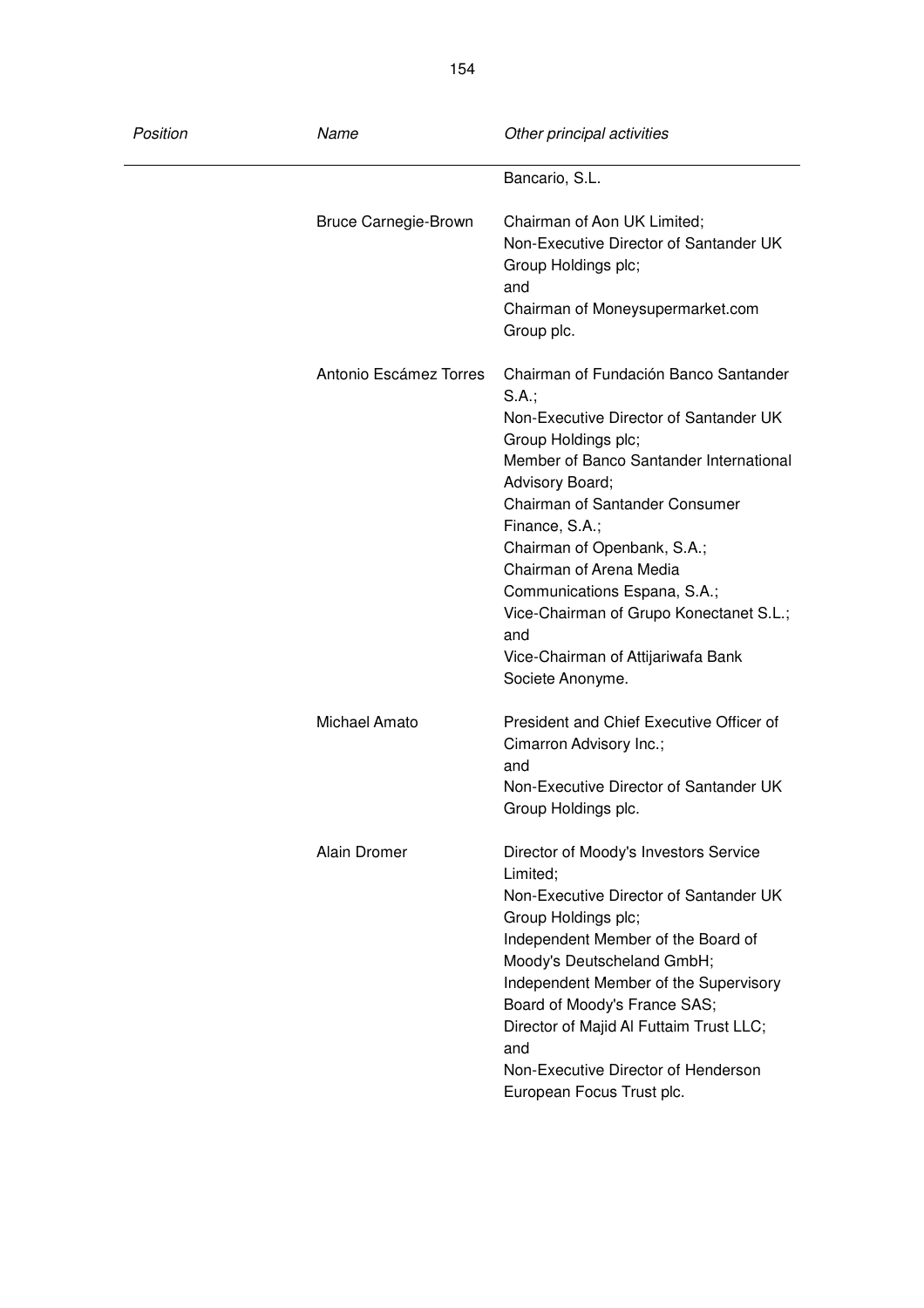| Position | Name               | Other principal activities                                                                                                                                                                                                                                                                                    |
|----------|--------------------|---------------------------------------------------------------------------------------------------------------------------------------------------------------------------------------------------------------------------------------------------------------------------------------------------------------|
|          | Scott Wheway       | Non-Executive Director of Aviva plc;<br>and                                                                                                                                                                                                                                                                   |
|          |                    | Non-Executive Director of Santander UK<br>Group Holdings plc.                                                                                                                                                                                                                                                 |
|          | <b>Manuel Soto</b> | Director of Cartera Industrial Rea, S.A.;<br>Director of Santander Bank, NA;<br>Non-Executive Director of Santander UK<br>Group Holdings plc;<br>Member of Advisory Board, Grupo<br>Barceló;<br>and<br>Member of Advisory Board, Befesa Medio<br>Ambiente, S.A.                                               |
|          | Ana Botín          | Group Executive Chairman of Banco<br>Santander, S.A.;<br>Director of SAM Investment Holdings<br>Limited;<br>Trustee of Fundación Botín;<br>Chairman of Portal Universia, S.A.;<br>Non-Executive Director of Santander UK<br>Group Holdings plc;<br>and<br>Non-Executive Director of The Coca Cola<br>Company. |
|          | Chris Jones        | Non-Executive Director of Santander UK<br>Group Holdings plc;<br>Chair of the Advisory Board of<br>Association of Corporate Treasurers;<br>Non-Executive Director of Redburn<br>(Europe) Limited<br>and<br>Member of the Advisory Board of the<br>Financial Services Faculty of the ICAEW.                    |

The business address of each of the directors is 2 Triton Square, Regent's Place, London NW1 3AN with telephone number +44 (0)870 607 6000.

# **Conflicts of Interest**

There are no potential conflicts of interest between the duties to the Guarantor of the persons listed under "Directors of Santander UK plc" above and their private interests and/or other duties.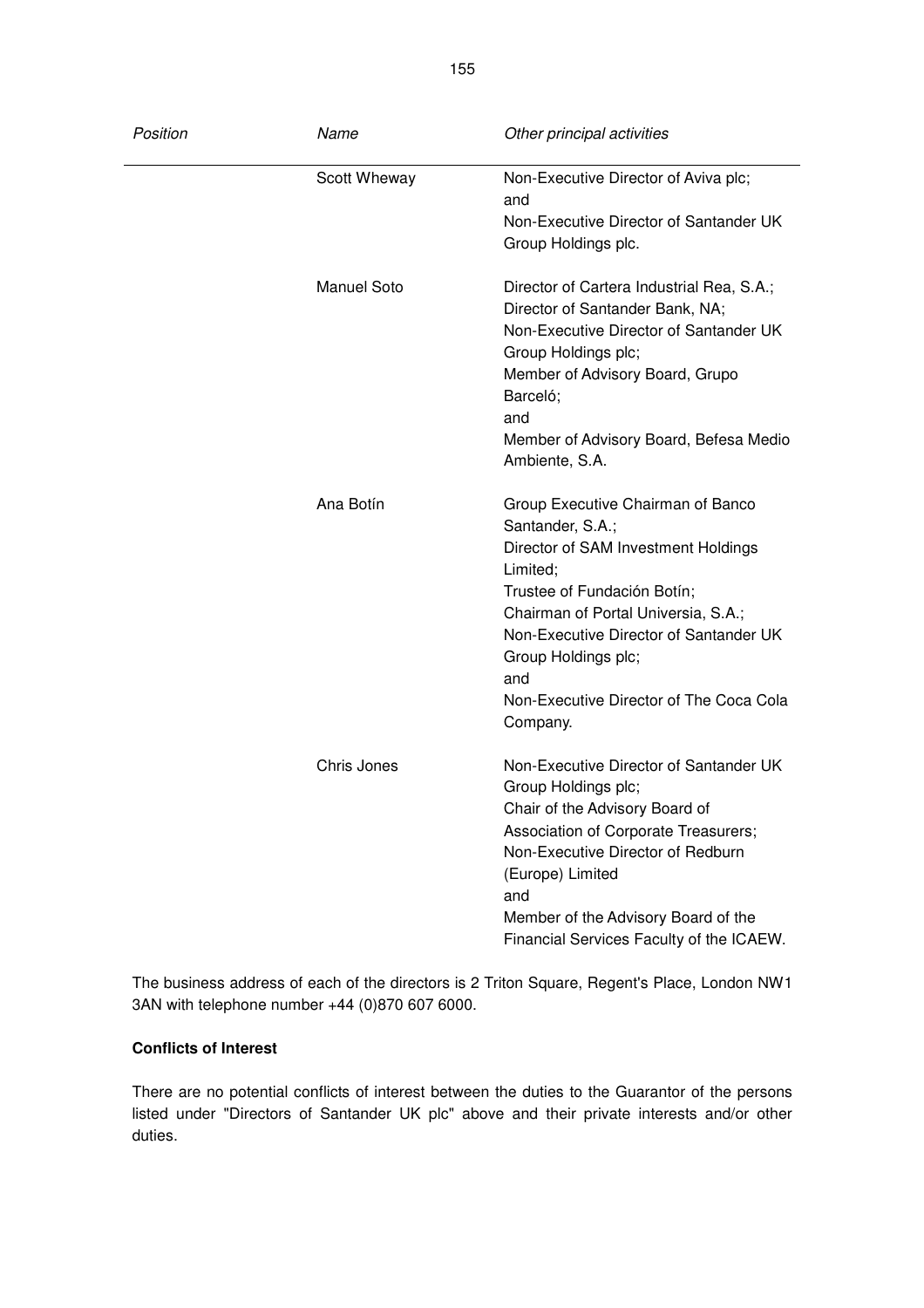# **Credit Ratings**

As at the date of this Prospectus, the long-term obligations of Santander UK are rated A by S&P, A2 by Moody's and A by Fitch, and the short-term obligations of Santander UK are rated A-1by S&P, P-1 by Moody's and F1 by Fitch.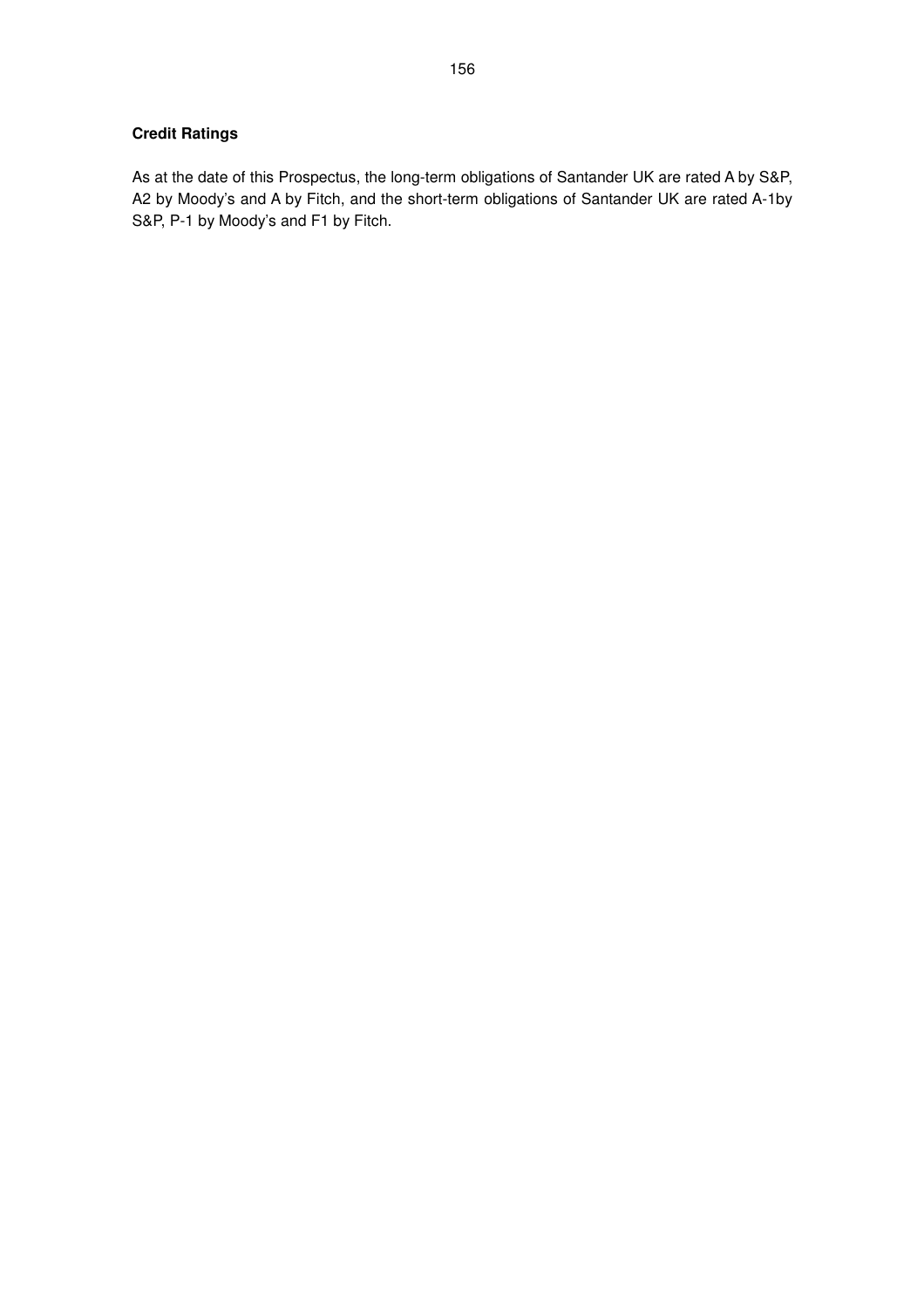#### **BOOK-ENTRY CLEARANCE SYSTEMS**

The information set out below is subject to any change in or reinterpretation of the rules, regulations and procedures of DTC, Euroclear or Clearstream, Luxembourg (together, the "Clearing Systems") currently in effect. The information in this section concerning the Clearing Systems has been obtained from sources that the Issuer and the Guarantor believe to be reliable. Investors wishing to use the facilities of any of the Clearing Systems are advised to confirm the continued applicability of the rules, regulations and procedures of the relevant Clearing System. None of the Issuer, the Guarantor, the Trustee, the Dealers and the Agents will have any responsibility or liability for any aspect of the records relating to, or payments made on account of, beneficial ownership interests in the Notes held through the facilities of any Clearing System or for maintaining, supervising or reviewing any records or payments relating to such beneficial ownership interests.

#### **Book-entry Systems**

#### DTC

DTC has advised the Issuer and the Guarantor that it is a limited purpose trust company organised under the New York Banking Law, a "banking organisation" within the meaning of the New York Banking Law, a member of the Federal Reserve System a "clearing corporation" within the meaning of the New York Uniform Commercial Code and a "clearing agency" registered pursuant to Section 17A of the Exchange Act. DTC holds and provides asset servicing for securities that its participants ("Participants") deposit with DTC. DTC also facilitates the post trade settlement among Participants of sales and other securities transactions in deposited securities through electronic computerised book-entry changes between Participants' accounts, thereby eliminating the need for physical movement of securities certificates. Direct participants include both U.S. and non-U.S. securities brokers and dealers, banks, trust companies, clearing corporations and certain other organisations ("Direct Participants"). DTC is a wholly-owned subsidiary of the Depositary Trust & Clearing Corporation ("DTCC") DTC, in turn, is owned by a number of Direct Participants and Members of the National Securities Clearing Corporation, Government Securities Clearing Corporation, MBS Clearing Corporation and Emerging Markets Clearing Corporation (NSCC, GSCC, MBSCC and EMCC, also subsidiaries of DTCC), as well as by the New York Stock Exchange, Inc., the American Stock Exchange, Inc. and the National Association of Securities Dealers, Inc.. Access to the DTC System is also available to others such as securities brokers and dealers, banks and trust companies that clear through or maintain a custodial relationship with a Direct Participant, either directly or indirectly ("Indirect Participants"). DTC has Standard & Poor's highest rating: AAA. The DTC Rules applicable to its Direct or Indirect Participants are on file with the Securities and Exchange Commission. More information about DTC can be found at www.dtcc.com.

Under the rules, regulations and procedures creating and affecting DTC and its operations (the "Rules"), DTC makes book-entry transfers of Registered Notes among Direct Participants on whose behalf it acts with respect to Notes accepted into DTC's book-entry settlement system ("DTC Notes") as described below and receives and transmits distributions of principal and interest on DTC Notes. The Rules are on file with the United States Securities and Exchange Commission. Direct Participants and Indirect Participants with which beneficial owners of DTC Notes ("Beneficial Owners") have accounts with respect to the DTC Notes are required to make book-entry transfers and receive and transmit such payments on behalf of their respective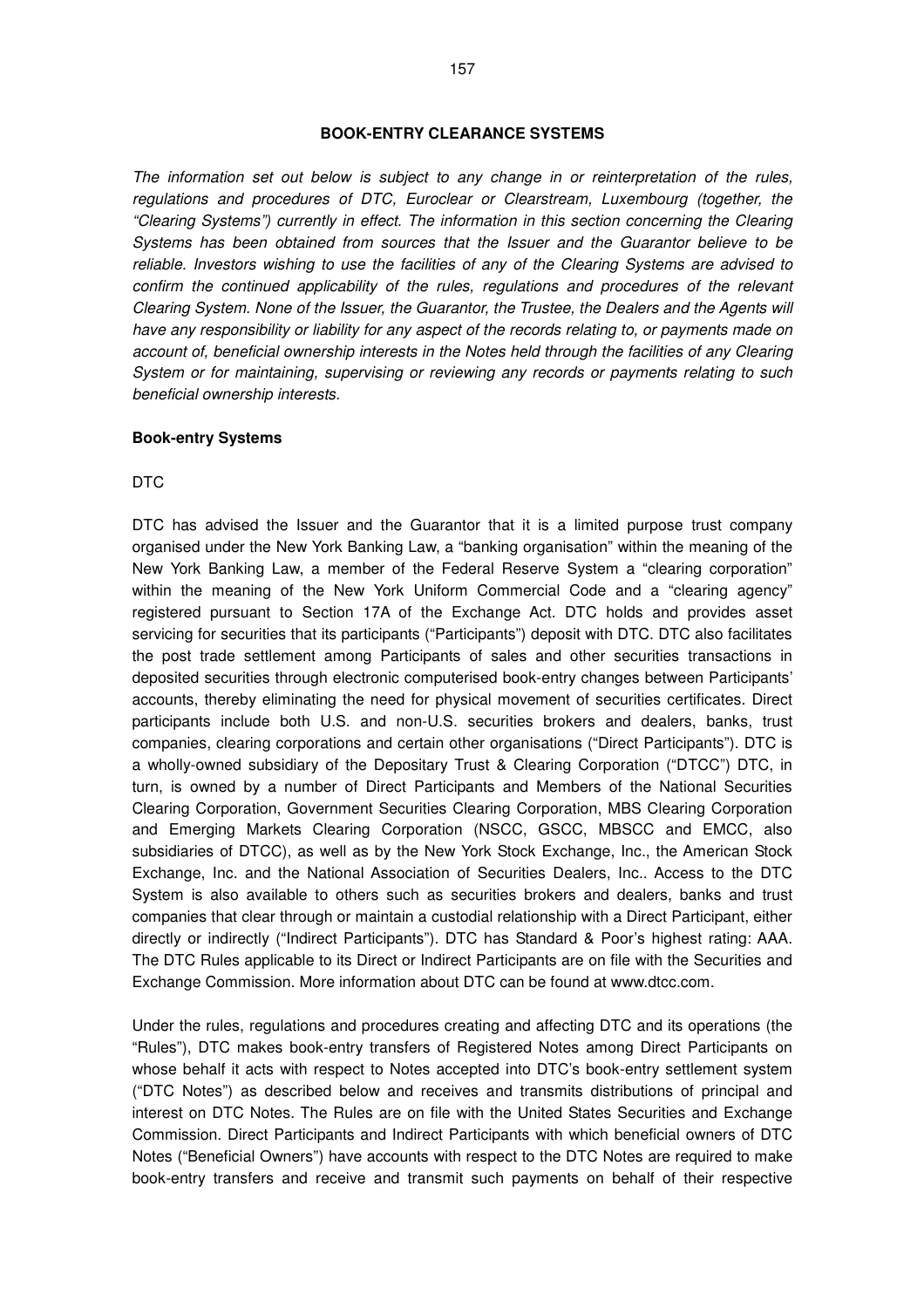Owners. Accordingly, although Beneficial Owners who hold DTC Notes through Direct Participants or Indirect Participants will not possess Registered Notes, the Rules, by virtue of the requirements described above, provide a mechanism by which Direct Participants can receive payments and transfer their interest with respect to the DTC Notes.

Purchases of DTC Notes under the DTC System must be made by or through Direct Participants, which will receive a credit for the DTC Notes on DTC's records. The ownership interest of each actual purchaser of each DTC Note is in turn to be recorded on the Direct and Indirect Participant's records. Beneficial Owners will not receive written confirmation from DTC of their purchase, but Beneficial Owners are expected to receive written confirmations providing details of the transaction, as well as periodic statements of their holdings, from the Direct or Indirect Participant through which the Beneficial Owner entered into the transaction. Transfers of ownership interests in the DTC Notes are to be accomplished by entries made on the books of Participants acting on behalf of Beneficial Owners. Beneficial Owners will not receive certificates representing their ownership interests in DTC Notes, except in the event that use of the bookentry system for the DTC Notes is discontinued.

To facilitate subsequent transfers, all DTC Notes deposited by Participants with DTC are registered in the name of DTC's partnership nominee, Cede & Co. or such other nominee as may be requested by an authorised representative of DTC. The deposit of DTC Notes with DTC and their registration in the name of Cede & Co. or such other nominee effect no change in beneficial ownership. DTC has no knowledge of the actual Beneficial Owners of the DTC Notes; DTC's records reflect only the identity of the Direct Participants to whose accounts such DTC Notes are credited, which may or may not be the Beneficial Owners. The Direct and Indirect Participants will remain responsible for keeping an account of their holdings of DTC Notes on behalf of their customers.

Delivery of notices and other communications by DTC to Direct Participants, by Direct Participants to Indirect Participants, and by Direct Participants and Indirect Participants to Beneficial Owners will be governed by arrangements among them, subject to any statutory or regulatory requirements as may be in effect from time to time.

Redemption notices shall be sent to DTC. If less than all of the DTC Notes of a Series are being redeemed, DTC's practice is to determine by lot the amount of the interest of each Direct Participant in such Series to be redeemed.

Neither DTC nor Cede & Co. nor such other nominee will consent or vote with respect to DTC Notes. Under its usual procedures, DTC will mail an Omnibus Proxy to the Issuer as soon as possible after the record date. The Omnibus Proxy assigns Cede & Co.'s consenting or voting rights to those Direct Participants to whose accounts the DTC Notes are credited on the record date (identified in a listing attached to the Omnibus Proxy).

Principal and interest payments on the DTC Notes will be made to Cede & Co., or such other nominee as may be requested by an authorised representative of DTC. DTC's practice is to credit Direct Participants' accounts on the due date for payment in accordance with their respective holdings shown on DTC's records unless DTC has reason to believe that it will not receive payment on the due date. Payments by Participants to Beneficial Owners will be governed by standing instructions and customary practices, as is the case with securities held for the accounts of customers in bearer form or registered in "street name", and will be the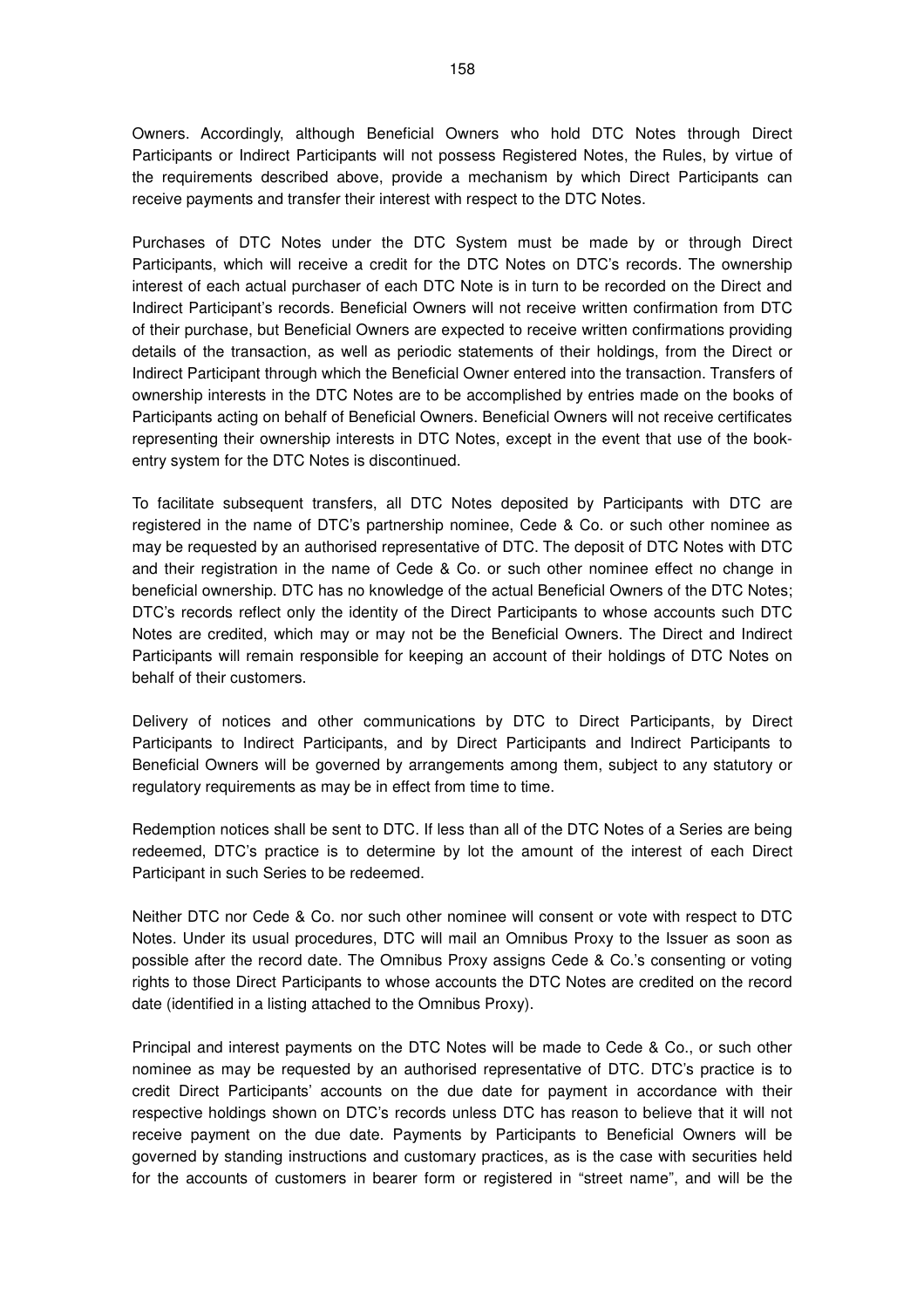responsibility of such Direct or Indirect Participant and not of DTC or its nominee or the Issuer or the Guarantor, subject to any statutory or regulatory requirements as may be in effect from time to time. Payment of principal and interest to Cede & Co., or such other nominee as may be requested by an authorised representative of DTC is the responsibility of the Issuer or the Guarantor, disbursement of such payments to Direct Participants is the responsibility of DTC, and disbursement of such payments to the Beneficial Owners is the responsibility of Direct and Indirect Participants. None of the Issuer or the Guarantor accept any responsibility or liability for any such payments to be made by DTC or by Direct or Indirect Participants.

## Euroclear and Clearstream, Luxembourg

Euroclear and Clearstream, Luxembourg each hold securities for their customers and facilitate the clearance and settlement of securities transactions by electronic book-entry transfer between their respective account holders. Euroclear and Clearstream, Luxembourg provide various services including safekeeping, administration, clearance and settlement of internationally traded securities and securities lending and borrowing. Euroclear and Clearstream, Luxembourg also deal with domestic securities markets in several countries through established depository and custodial relationships. Euroclear and Clearstream, Luxembourg have established an electronic bridge between their two systems across which their respective participants may settle trades with each other.

Euroclear and Clearstream, Luxembourg customers are world-wide financial institutions, including underwriters, securities brokers and dealers, banks, trust companies and clearing corporations. Indirect access to Euroclear and Clearstream, Luxembourg is available to other institutions that clear through or maintain a custodial relationship with an account holder of either system.

#### **Book-entry Ownership of and Payments in respect of DTC Notes**

The Issuer will apply to DTC in order to have each Tranche of Notes represented by Rule 144A Global Notes accepted in its book-entry settlement system. Upon the issue of any Rule 144A Global Notes, DTC or its custodian will credit, on its internal book-entry system, the respective nominal amounts of the individual beneficial interests represented by such Rule 144A Global Notes to the accounts of DTC Participants. Such accounts initially will be designated by or on behalf of the relevant Dealer. Ownership of beneficial interests in a Rule 144A Global Note will be held through Direct Participants or Indirect Participants of DTC, including the respective depositaries of Euroclear and Clearstream, Luxembourg. Ownership of beneficial interests in a Rule 144A Global Note will be shown on, and the transfer of such ownership will be effected only through, records maintained by DTC or its nominee (with respect to the interests of Direct Participants) and the records of Direct Participants (with respect to interests of Indirect Participants).

Payments in U.S. dollars of principal and interest in respect of a Rule 144A Global Note registered in the name of DTC's nominee will be made to the order of such nominee as the registered holder of such Note. In the case of any payment in a currency other than U.S. dollars, payment will be made by the Issuer to the Exchange Agent on behalf of DTC's nominee and the Exchange Agent will (in accordance with instructions received by it) remit all or a portion of such payment for credit directly to the beneficial holders of interests in the Rule 144A Notes in the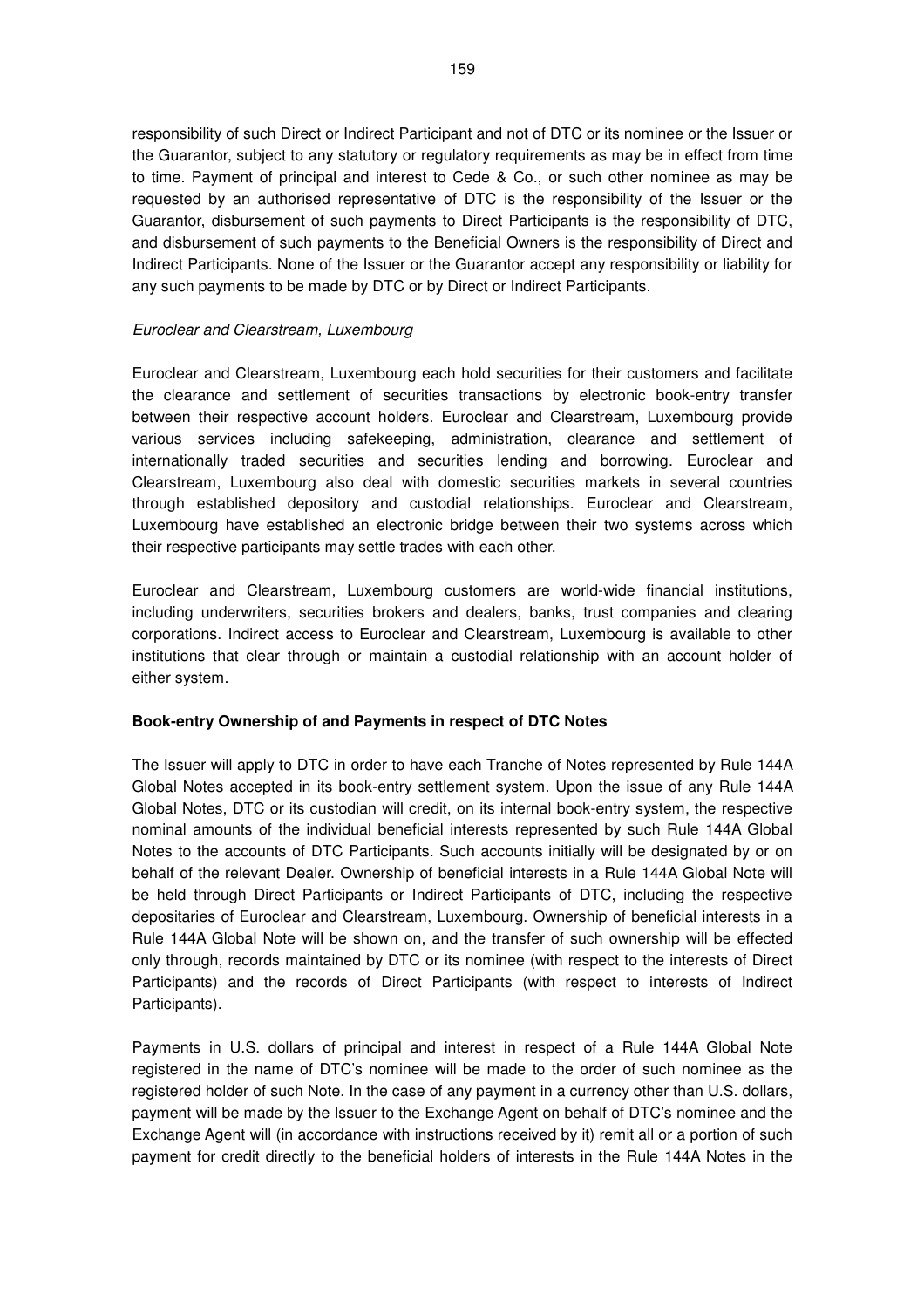currency in which such payment was made and/or cause all or a portion of such payment to be converted into U.S. dollars and credited to the applicable Participants' account.

#### **Transfers of Notes Represented by Registered Global Notes**

Transfers of any interests in Notes represented by a Registered Global Note within DTC, Euroclear and Clearstream, Luxembourg will be effected in accordance with the customary rules and operating procedures of the relevant clearing system. The laws in some States within the United States require that certain persons take physical delivery of securities in definitive form. Similarly, because DTC can only act on behalf of Direct Participants in the DTC system who in turn act on behalf of Indirect Participants, the ability of a person having an interest in Notes represented by a Rule 144A Global Note to pledge such Notes to persons or entities that do not participate in the DTC system or to otherwise take action in respect of such Notes may depend upon the ability to exchange such Notes for Notes in definitive form. The ability of any holder of Notes represented by a Rule 144A Global Note to resell, pledge or otherwise transfer such Notes may be impaired if the proposed transferee of such Notes is not eligible to hold such Notes through a Direct or Indirect Participant in the DTC system.

Subject to compliance with the transfer restrictions applicable to the Registered Notes described under "Subscription and Sale and Transfer and Selling Restrictions", cross-market transfers between DTC, on the one hand, and directly or indirectly through Euroclear or Clearstream, Luxembourg accountholders, on the other, will be effected by the relevant clearing system in accordance with its rules and through action taken by the Registrar, the Principal Paying Agent and any custodian ("Custodian") with whom the relevant Registered Global Notes have been deposited.

On or after the Issue Date for any Series, transfers of Notes of such Series between accountholders in Euroclear and Clearstream, Luxembourg and transfers of Notes of such Series between participants in DTC will generally have a settlement date three business days after the trade date (T+3). The customary arrangements for delivery versus payment will apply to such transfers.

Cross-market transfers between accountholders in Euroclear or Clearstream, Luxembourg and DTC Participants will need to have an agreed settlement date between the parties to such transfer. Because there is no direct link between DTC, on the one hand, and Euroclear and Clearstream, Luxembourg, on the other, transfers of interests in the relevant Registered Global Notes will be effected through the Registrar, the Principal Paying Agent and the Custodian receiving instructions (and where appropriate certification) from the transferor and arranging for delivery of the interests being transferred to the credit of the designated account for the transferee. In the case of cross- market transfers, settlement between Euroclear or Clearstream, Luxembourg accountholders and DTC participants cannot be made on a delivery versus payment basis. The securities will be delivered on a delivery free of payment basis and arrangements for payment must be made separately.

DTC, Euroclear and Clearstream, Luxembourg have each published rules and operating procedures designed to facilitate transfers of beneficial interests in Registered Global Notes among participants and accountholders of DTC, Euroclear and Clearstream, Luxembourg. However, they are under no obligation to perform or continue to perform such procedures, and such procedures may be discontinued or changed at any time. None of the Issuer, the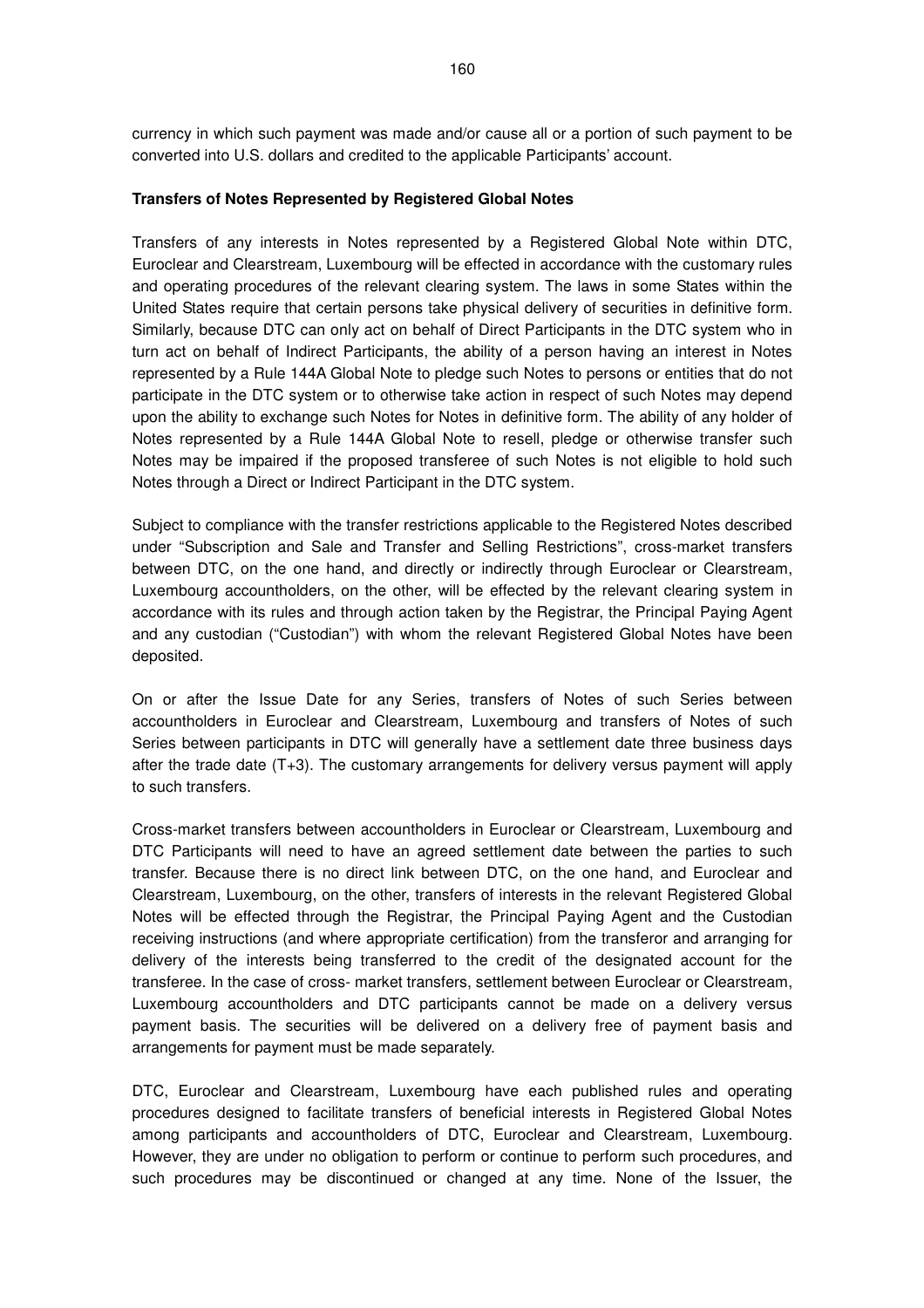Guarantor, the Trustee, the Agents or any Dealer will be responsible for any performance by DTC, Euroclear or Clearstream, Luxembourg or their respective Direct or Indirect Participants or accountholders of their respective obligations under the rules and procedures governing their operations and none of them will have any liability for any aspect of the records relating to or payments made on account of beneficial interests in the Notes represented by Registered Global Notes or for maintaining, supervising or reviewing any records relating to such beneficial interests.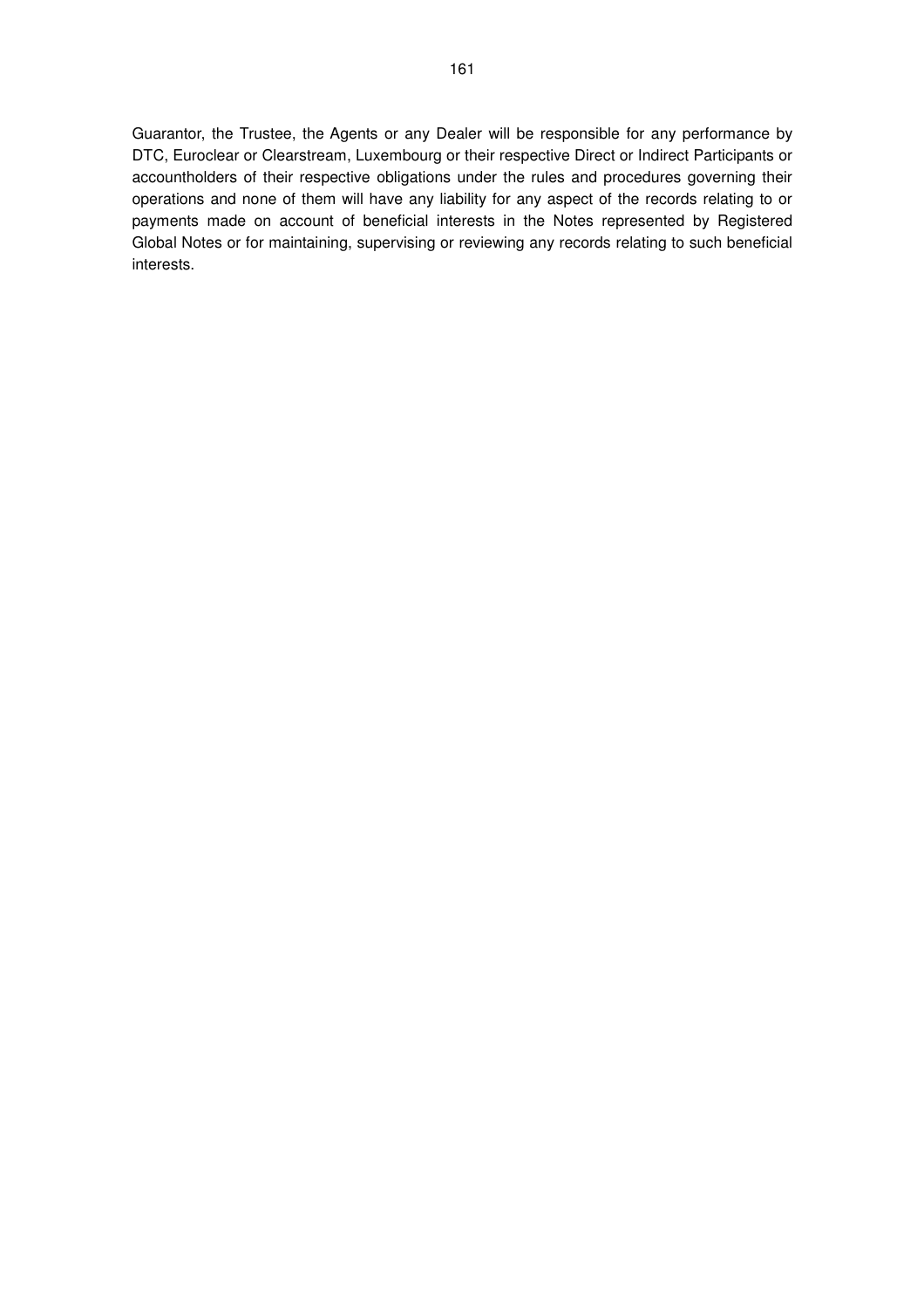The comments below are of a general nature and are based on the Issuer's and the Guarantor's understanding of current tax law and HM Revenue & Customs' published practice as at the date of this Prospectus. They relate only to the position of persons who are the absolute beneficial owners of the Notes and may not apply to certain classes of Noteholders (such as dealers in securities) to whom special rules may apply. They are not exhaustive. They relate only to the deduction from interest on the Notes for or on account of tax in the United Kingdom (and do not deal with any other United Kingdom tax implications of acquiring, holding or disposing of the Notes) to certain directives of the Council of the European Union and to certain aspects of U.S. federal income tax. The United Kingdom tax treatment of Noteholders depends on their individual circumstances and may be subject to change in the future. Prospective noteholders who may be unsure of their tax position or who may be subject to tax in a jurisdiction other than the United Kingdom or the United States or who are resident in, but not domiciled in, the United Kingdom for tax purposes, should seek their own professional advice.

## **UK Taxation**

- 1. The Issuer, provided that it continues to be a bank for the purposes of Section 991 of the Income Tax Act 2007 ("ITA 2007") and provided that the interest on the Notes which it issues is paid in the ordinary course of its business within the meaning of Section 878 of ITA 2007, is entitled to make payments of interest on such Notes without withholding or deduction for or on account of United Kingdom income tax.
- 2. Payments of interest on Notes issued by the Issuer (whether or not paragraph 1 above applies) which are "quoted Eurobonds" within the meaning of Section 987 of ITA 2007 may be made without withholding or deduction for or on account of United Kingdom income tax by the Issuer and any Paying Agents. Notes will constitute "quoted Eurobonds" while they are admitted to trading on a recognised stock exchange and either they are included in the United Kingdom official list (within the meaning of Part 6 of the Financial Services and Markets Act 2000) or they are officially listed, in accordance with provisions corresponding to those generally applicable in European Economic Area states, in a country outside the United Kingdom in which there is a recognised stock exchange (as defined in section 1005 ITA 2007).

In the UK, the UK Listing Authority is a competent authority and the London Stock Exchange is a recognised stock exchange. So long as this remains the case, securities will constitute "quoted Eurobonds", provided they are and continue to be admitted to the Official List by the UK Listing Authority and admitted to trading on the London Stock Exchange's Regulated Market.

3. Interest on the Notes may also be paid without withholding or deduction on account of United Kingdom tax where interest on the Notes is paid by a company and, at the time the payment is made, the Issuer reasonably believes (and any person by or through whom interest on the Notes is paid reasonably believes) that the beneficial owner is within the charge to United Kingdom corporation tax as regards the payment of interest; provided that HM Revenue and Customs ("HMRC") has not given a direction that the interest should be paid under deduction of tax.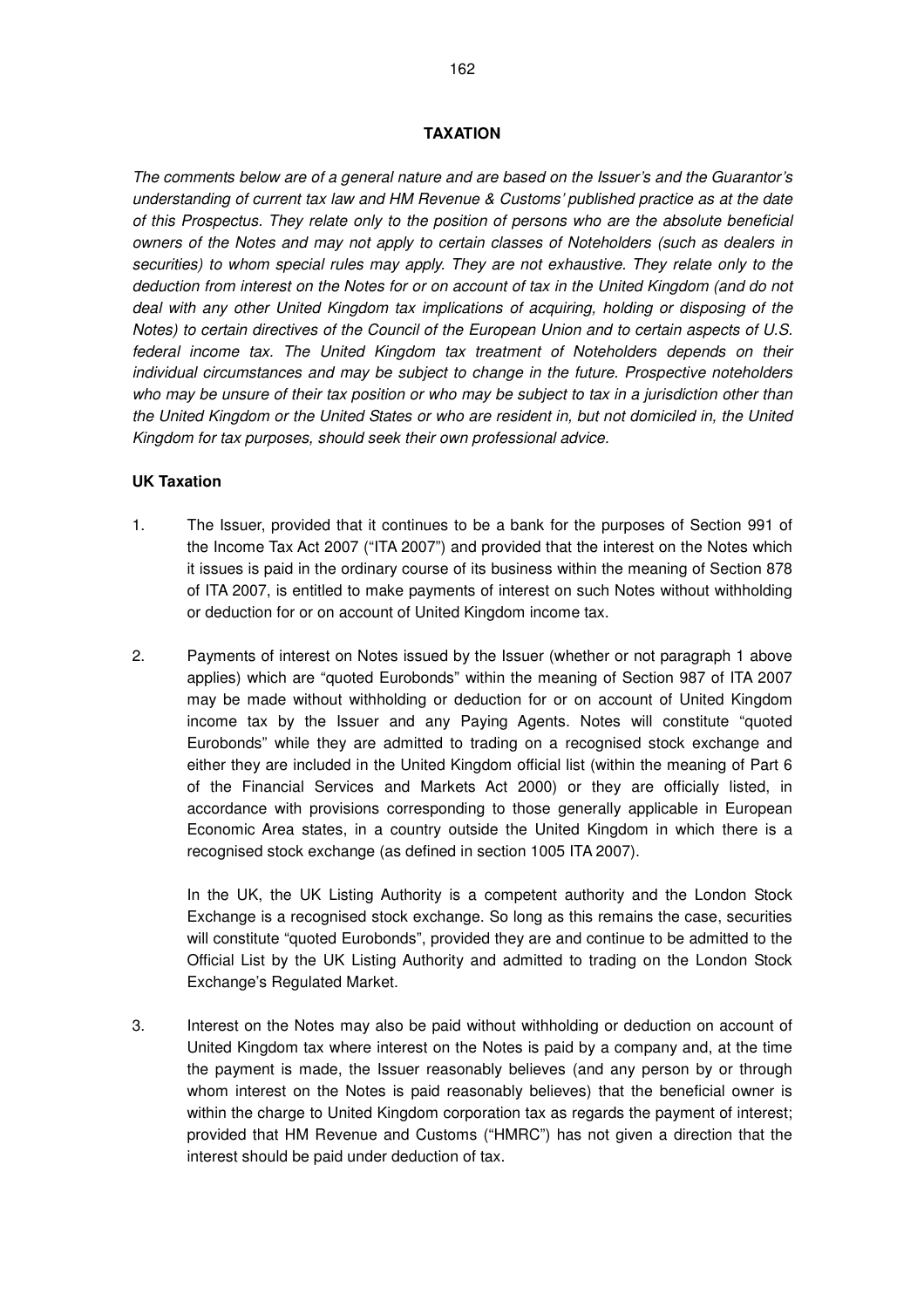- 4. In other cases tax may, subject to any relief available under any applicable double taxation convention, have to be withheld from payments of interest on the Notes. Where United Kingdom tax is withheld, the rate is the "basic rate" of income tax (currently 20 per cent.).
- 5. HMRC has powers, in certain circumstances, to obtain information about: payments derived from securities (whether income or capital); certain payments of interest (including the amount payable on the redemption of a deeply discounted security); and securities transactions.

The persons from whom HMRC can obtain information include: a person who receives (or is entitled to receive) a payment derived from securities; a person who makes such a payment (received from, or paid on behalf of another person); a person by or through whom interest is paid or credited; a person who effects or is a party to securities transactions on behalf of others; registrars or administrators in respect of securities transactions; and each registered or inscribed holder of securities.

The information HMRC can obtain includes: details of the beneficial owner of securities or, if not known, details of the person for whom the securities are held, or the person to whom the payment is to be made (and, if more than one, their respective interests); information and documents relating to securities transactions; and, in relation to interest paid or credited on money received or retained in the United Kingdom, the identity of the security under which interest is paid. HMRC is generally not able to obtain information (under its power relating solely to interest) about a payment of interest to (or a receipt for) a person that is not an individual. This limitation does not apply to HMRC's power to obtain information about payments derived from securities.

HMRC has indicated that it will not use its information gathering power on interest to obtain information about amounts payable on the redemption of deeply discounted securities which are paid before 6 April, 2015.

In certain circumstances the information which HMRC has obtained using these powers may be exchanged with tax authorities in other jurisdictions.

## **Directive on the taxation of savings income**

Under Council Directive 2003/48/EC on the taxation of savings income (the "Savings Directive"), each Member State is required to provide to the tax authorities of another Member State details of certain payments of interest or similar income paid or secured by a person established within its jurisdiction to or for the benefit of an individual resident in that other Member State or certain limited types of entities established in another Member State or certain limited types of entities established in that other Member State.

For a transitional period, Austria is required (unless during that period it elects otherwise) to operate a withholding system in relation to such payments. The end of the transitional period is dependent upon the conclusion of certain other agreements relating to information exchange with certain other countries. A number of non-EU countries and territories including Switzerland have adopted similar measures (a withholding system in the case of Switzerland).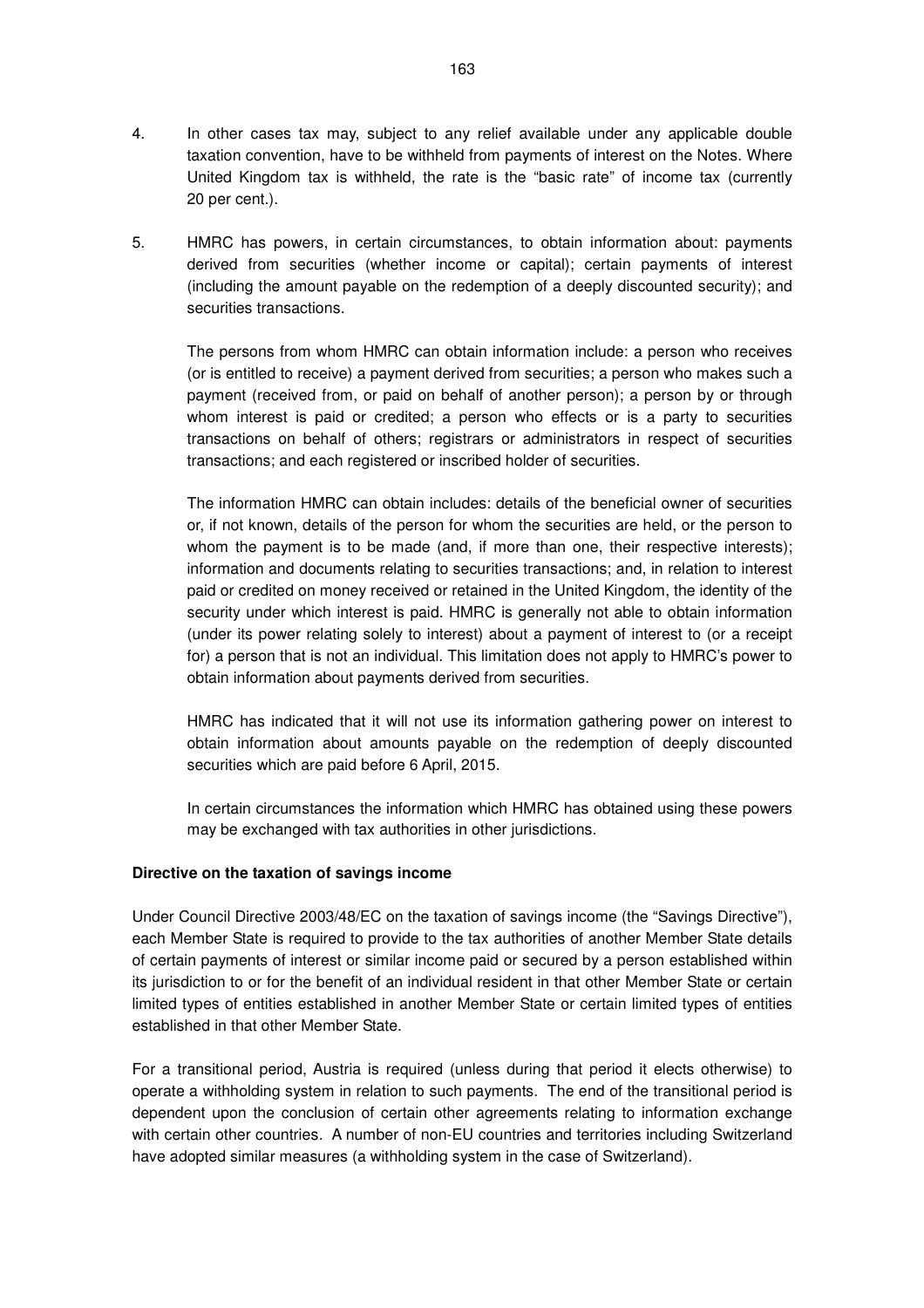On 24 March, 2014, the Council of the European Union adopted a Council Directive (the "**Amending Directive**") amending and broadening the scope of the requirements described above. The Amending Directive requires Member States to apply these new requirements from 1 January, 2017, and if they were to take effect the changes would expand the range of payments covered by the Savings Directive, in particular to include additional types of income payable on securities. They would also expand the circumstances in which payments that indirectly benefit an individual resident in a Member State must be reported or subject to withholding. This approach would apply to payments made to, or secured for, persons, entities or legal arrangements (including trusts) where certain conditions are satisfied, and may in some cases apply where the person, entity or legal arrangement is established or effectively managed outside of the European Union.

However, the European Commission has proposed the repeal of the Savings Directive from 1 January, 2017 in the case of Austria and from 1 January, 2016 in the case of all other Member States (subject to ongoing requirements to fulfil administrative obligations such as the reporting and exchange of information relating to, and accounting for withholding taxes on, payments made before those dates). This is to prevent overlap between the Savings Directive and a new automatic exchange of information regime to be implemented under Council Directive 2011/16/EU on Administrative Cooperation in the field of Taxation (as amended by Council Directive 2014/107/EU). The proposal also provides that, if it proceeds, Member States will not be required to apply the new requirements of the Amending Directive.

The Savings Directive does not preclude Member States from levying other types of withholding tax.

Prospective Noteholders who may be affected by any of these requirements are advised to seek their own professional advice.

## **U.S. Taxation**

The following is a summary of certain U.S. federal income tax considerations that may be relevant to a holder of a Note that is a citizen or resident of the United States, a U.S. domestic corporation or otherwise is subject to U.S. federal income tax on a net income basis in respect of the Note (a "**U.S. holder**"). This summary is based on laws, regulations, rulings and decisions now in effect, all of which are subject to change. This summary deals only with U.S. holders that hold Notes as capital assets. It does not address all aspects of U.S. federal income taxation that may be relevant to particular investors, and does not address tax considerations applicable to investors that may be subject to special tax rules, such as banks, tax-exempt entities, insurance companies, dealers in securities or currencies, traders in securities electing to mark to market, persons that will hold Notes as a position in a "straddle" or conversion transaction or as part of a "synthetic security" or other integrated financial transaction, persons that hold Notes in bearer form or persons that have a "functional currency" other than the U.S. dollar. This summary also does not address the alternative minimum tax or the Medicare tax on net investment income. Moreover, the summary does not address Notes with a term of over 30 years, Notes that are not treated as debt instruments for U.S. federal income tax purposes or Notes that are subject to the Contingent Payment Regulations (defined below) or other special tax considerations.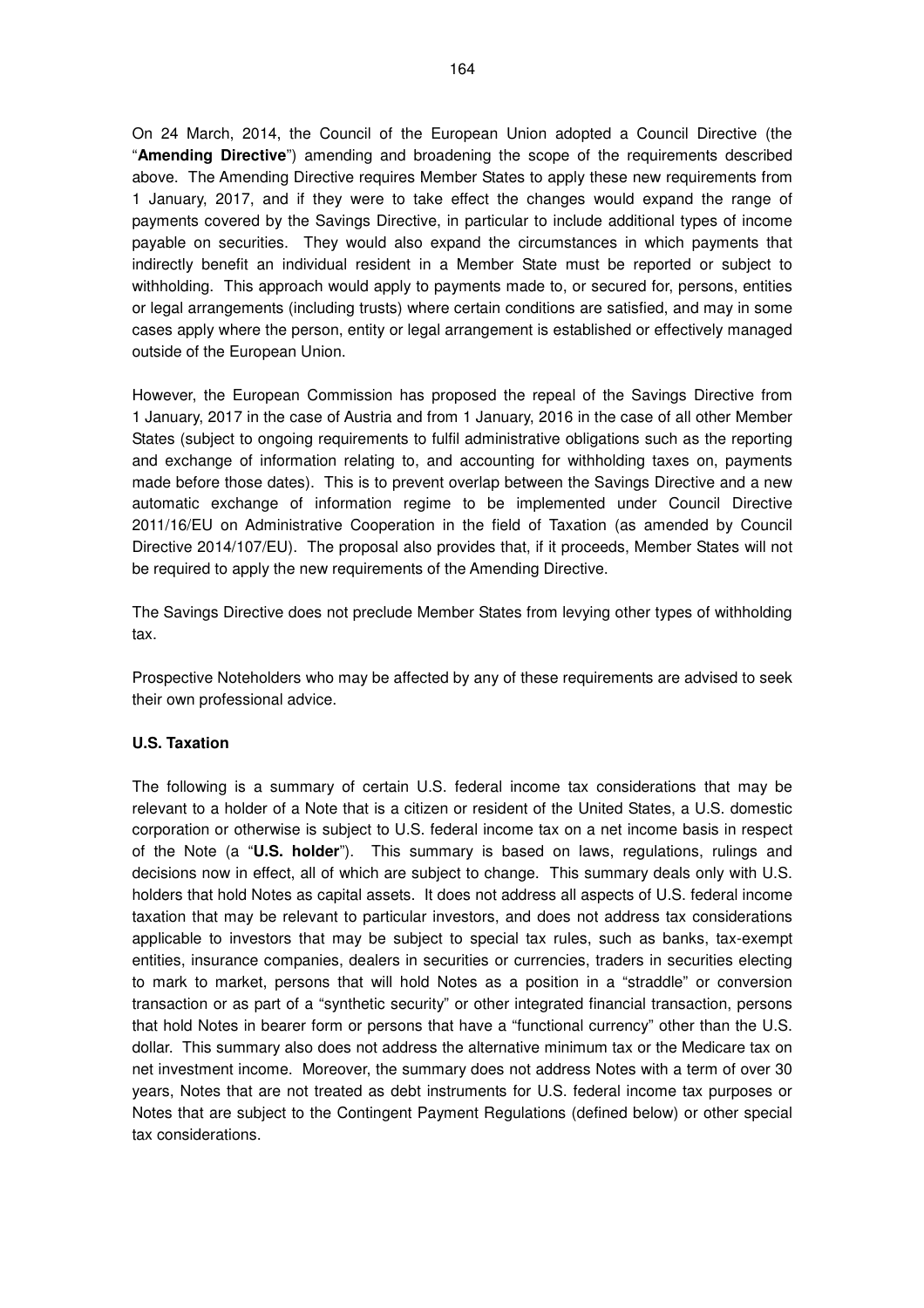Investors should consult their own tax advisors in determining the tax consequences to them of holding Notes, including the application to their particular situation of the U.S. federal income tax considerations discussed below, as well as the application of state, local, foreign or other tax

#### **Payments of interest**

laws.

Payments of "qualified stated interest" (as defined below under "Original issue discount") on a Note will be taxable to a U.S. holder as ordinary interest income at the time that such payments are accrued or are received (in accordance with the U.S. holder's method of tax accounting). If such payments of interest are made with respect to a Note denominated in a currency other than the U.S. dollar (a "Foreign Currency Note"), the amount of interest income realized by a U.S. holder that uses the cash method of tax accounting will be the U.S. dollar value of the foreign currency payment based on the exchange rate in effect on the date of receipt regardless of whether the payment in fact is converted into U.S. dollars. A U.S. holder that uses the accrual method of accounting for tax purposes will accrue interest income on the Note in the relevant foreign currency and translate the amount accrued into U.S. dollars based on the average exchange rate in effect during the interest accrual period (or portion thereof within the U.S. holder's taxable year), or, at the accrual basis U.S. holder's election, at the spot rate of exchange on the last day of the accrual period (or the last day of the taxable year within such accrual period if the accrual period spans more than one taxable year), or at the spot rate of exchange on the date of receipt, if such date is within five business days of the last day of the accrual period. A U.S. holder that makes such election must apply it consistently to all debt instruments from year to year and cannot change the election without the consent of the U.S. Internal Revenue Service (the "IRS"). A U.S. holder that uses the accrual method of accounting for tax purposes will recognize foreign currency gain or loss, as the case may be, on the receipt of an interest payment made with respect to a Foreign Currency Note if the exchange rate in effect on the date the payment is received differs from the rate applicable to a previous accrual of that interest income. This foreign currency gain or loss will be treated as ordinary income or loss but generally will not be treated as an adjustment to interest income received on the Note.

#### **Purchase, sale and retirement of Notes**

A U.S. holder's tax basis in a Note generally will equal the cost of such Note to such U.S. holder, increased by any amount includible in income by the U.S. holder as original issue discount or market discount and reduced by any amortized premium (each as described below) and any payments other than payments of qualified stated interest made on such Note. In the case of a Foreign Currency Note, the cost of such Note to a U.S. holder will be the U.S. dollar value of the foreign currency purchase price on the date of purchase. In the case of a Foreign Currency Note that is traded on an established securities market, a cash basis U.S. holder (and, if it so elects, an accrual basis U.S. holder) will determine the U.S. dollar value of such Note by translating the amount paid at the spot rate of exchange on the settlement date of the purchase. The amount of any subsequent adjustments to a U.S. Holder's tax basis in a Note in respect of original issue discount, market discount, and premium denominated in a foreign currency will be determined in the manner described under "Original issue discount" and "Premium and market discount" below. The conversion of U.S. dollars to the relevant foreign currency and the immediate use of the foreign currency to purchase such a Note generally will not result in taxable gain or loss for a U.S. holder.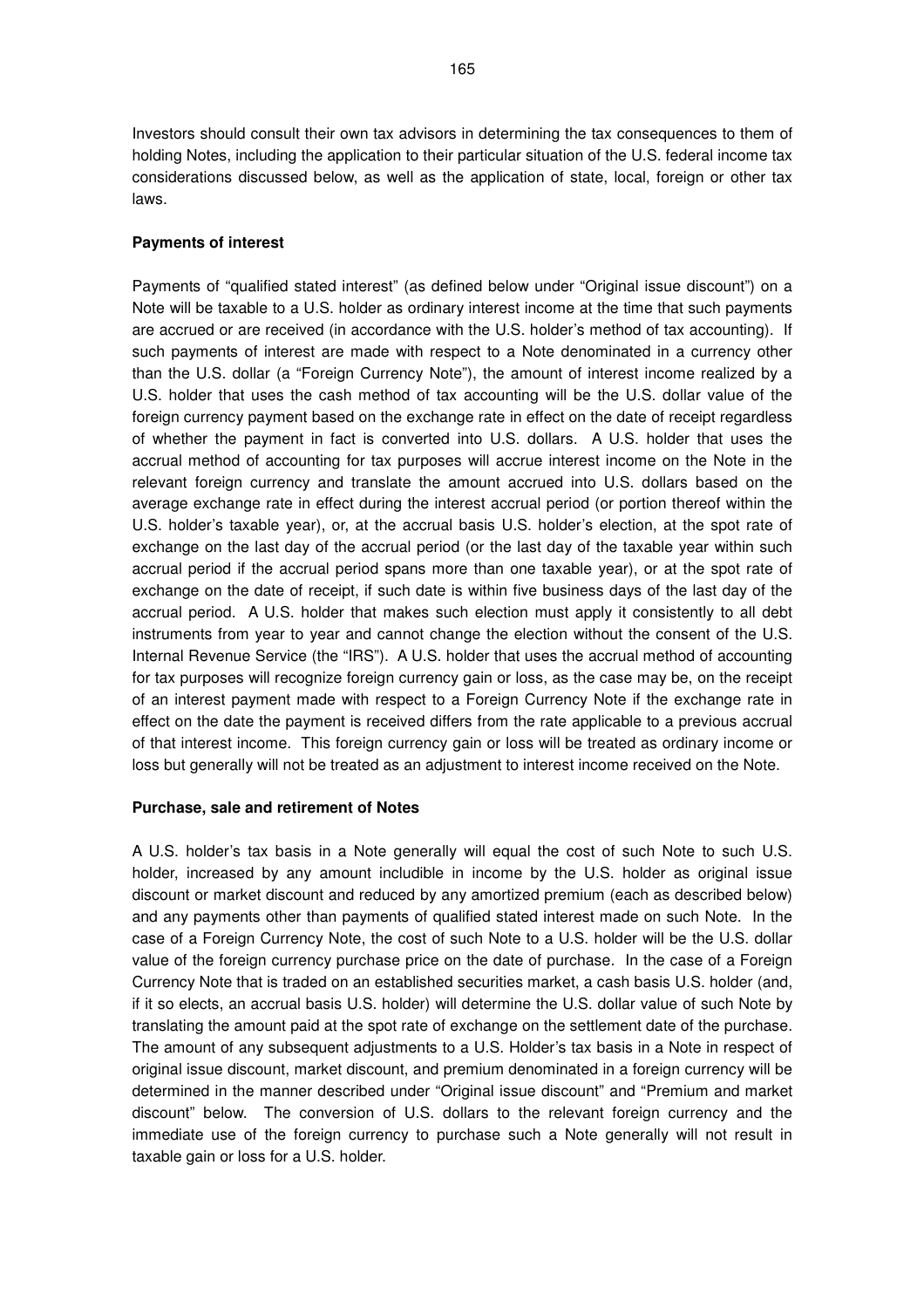Upon the sale, exchange or retirement of a Note, a U.S. holder generally will recognize gain or loss equal to the difference between the amount realized on the sale, exchange or retirement (less any accrued qualified stated interest, which will be taxable as such) and the U.S. holder's tax basis in such Note. If a U.S. holder receives a currency other than the U.S. dollar in respect of the sale, exchange or retirement of a Note, the amount realized will be the U.S. dollar value of the foreign currency received calculated at the exchange rate in effect on the date the Note is sold, exchanged or retired. In the case of a Foreign Currency Note that is traded on an established securities market, a cash basis U.S. holder (and, if it so elects, an accrual basis U.S. holder) will determine the U.S. dollar value of the amount realized by translating such amount at the spot rate on the settlement date of the sale. The election available to accrual basis U.S. holders in respect of the purchase and sale of Foreign Currency Notes that are traded on an established securities market, discussed above, must be applied consistently to all debt instruments from year to year and cannot be changed without the consent of the IRS.

Except as discussed below with respect to market discount, Short-Term Notes (as defined below) and foreign currency gain or loss, gain or loss recognized by a U.S. holder generally will be long-term capital gain or loss if the U.S. holder has held the Note for more than one year at the time of disposition. Long-term capital gains recognized by an individual holder generally are subject to tax at a lower rate than short-term capital gains or ordinary income. The ability of U.S. holders to offset capital losses against ordinary income is limited.

Gain or loss recognized by a U.S. holder on the sale, exchange or retirement of a Foreign Currency Note generally will be treated as ordinary income or loss to the extent that the gain or loss is attributable to changes in exchange rates during the period in which the U.S. holder held such Note. This foreign currency gain or loss will not be treated as an adjustment to interest income received on the Notes.

## **Original issue discount**

If the Issuer issues Notes at a discount from their stated redemption price at maturity, and the discount is equal to more than the product of one-fourth of one per cent. (0.25%) of the stated redemption price at maturity of the Notes multiplied by the number of full years to their maturity, the Notes will be "Original Issue Discount Notes." The difference between the issue price and the stated redemption price at maturity of the Notes will be the "original issue discount." The "issue price" of the Notes will be the first price at which a substantial amount of the Notes are sold to the public (that is, excluding sales of Notes to underwriters, placement agents, wholesalers or similar persons). The "stated redemption price at maturity" will include all payments under the Notes other than payments of qualified stated interest. The term "qualified stated interest" generally means stated interest that is unconditionally payable in cash or property (other than debt instruments issued by the Issuer) at least annually during the entire term of a Note at a single fixed interest rate or, subject to certain conditions, based on one or more interest indices.

U.S. holders of Original Issue Discount Notes generally will be subject to the special tax accounting rules for obligations issued with original issue discount ("OID") provided by the U.S. Internal Revenue Code of 1986, as amended, and certain regulations promulgated thereunder (the "OID Regulations"). U.S. holders of Original Issue Discount Notes should be aware that, as described in greater detail below, they generally must include OID in ordinary gross income for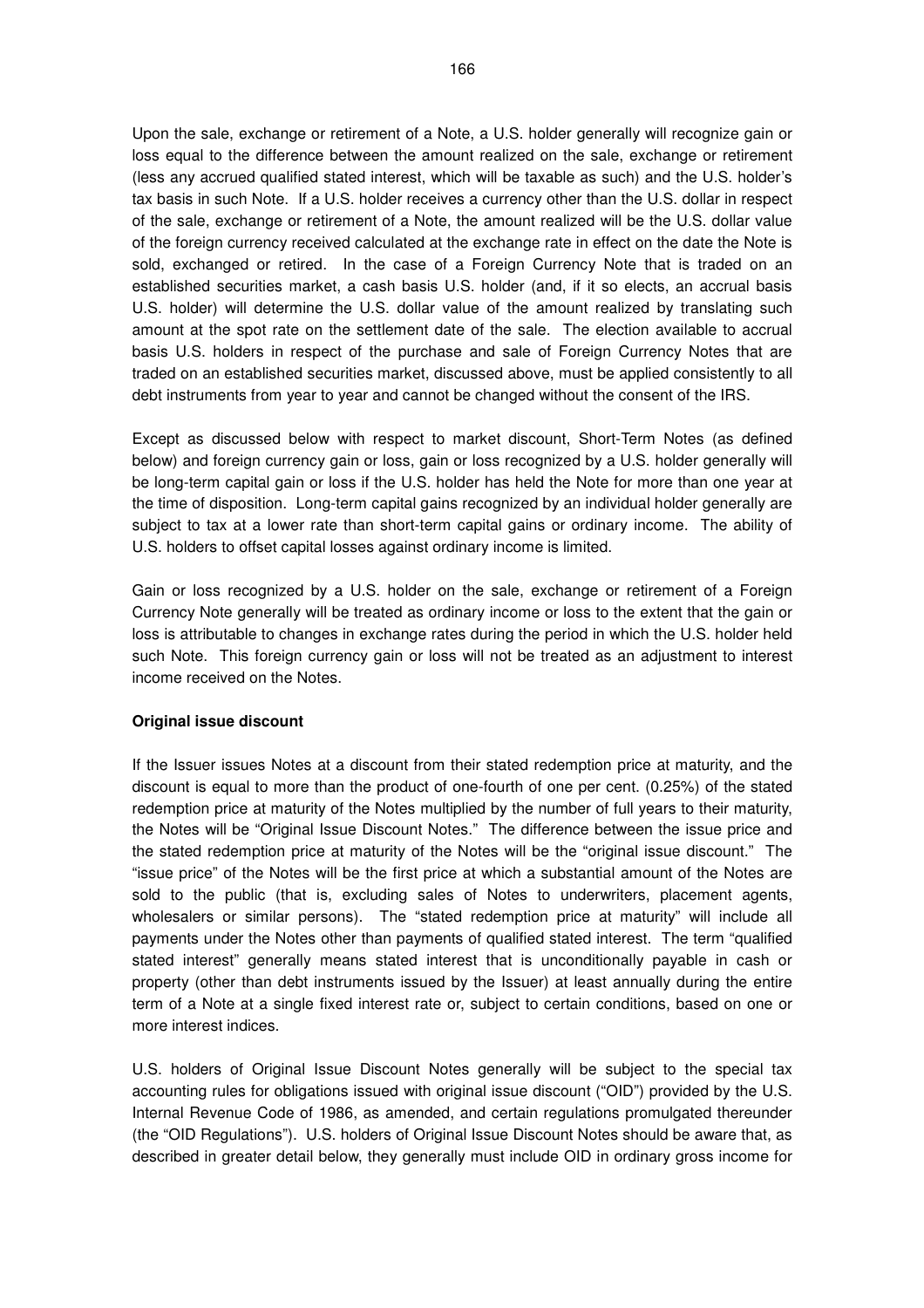U.S. federal income tax purposes as it accrues, in advance of the receipt of cash attributable to that income.

In general, each U.S. holder of an Original Issue Discount Note, whether such holder uses the cash or the accrual method of tax accounting, will be required to include in ordinary gross income the sum of the "daily portions" of OID on the Note for all days during the taxable year that the U.S. holder owns the Note. The daily portions of OID on an Original Issue Discount Note are determined by allocating to each day in any accrual period a ratable portion of the OID allocable to that accrual period. Accrual periods may be any length and may vary in length over the term of an Original Issue Discount Note, provided that no accrual period is longer than one year and each scheduled payment of principal or interest occurs on either the final day or the first day of an accrual period. In the case of an initial holder, the amount of OID on an Original Issue Discount Note allocable to each accrual period is determined by (a) multiplying the "adjusted issue price" (as defined below) of the Original Issue Discount Note at the beginning of the accrual period by the yield to maturity of such Original Issue Discount Note (appropriately adjusted to reflect the length of the accrual period) and (b) subtracting from that product the amount (if any) of qualified stated interest allocable to that accrual period. The yield to maturity of a Note is the discount rate that causes the present value of all payments on the Note as of its original issue date to equal the issue price of such Note. The "adjusted issue price" of an Original Issue Discount Note at the beginning of any accrual period will generally be the sum of its issue price (generally including accrued interest, if any) and the amount of OID allocable to all prior accrual periods, reduced by the amount of all payments other than payments of qualified stated interest (if any) made with respect to such Note in all prior accrual periods. In the case of an Original Issue Discount Note that is a Floating Rate Note, both the "yield to maturity" and "qualified stated interest" will generally be determined for these purposes as though the Original Issue Discount Note will bear interest in all periods at a fixed rate generally equal to the rate that would be applicable to the interest payments on the Note on its date of issue or, in the case of certain Floating Rate Notes, the rate that reflects the yield that is reasonably expected for the Note. (Additional rules may apply if interest on a Floating Rate Note is based on more than one interest index.) As a result of this "constant yield" method of including OID in income, the amounts includible in income by a U.S. holder in respect of an Original Issue Discount Note denominated in U.S. dollars generally are lesser in the early years and greater in the later years than the amounts that would be includible on a straight-line basis.

A U.S. holder generally may make an irrevocable election to include in its income its entire return on a Note (that is, the excess of all remaining payments to be received on the Note, including payments of qualified stated interest, over the amount paid by such U.S. holder for such Note) under the constant-yield method described above. For Notes purchased at a premium or bearing market discount in the hands of the U.S. holder, the U.S. holder making such election will also be deemed to have made the election (discussed below in "Premium and market discount") to amortize premium or to accrue market discount in income currently on a constant-yield basis.

In the case of an Original Issue Discount Note that is also a Foreign Currency Note, a U.S. holder should determine the U.S. dollar amount includible in income as OID for each accrual period by (a) calculating the amount of OID allocable to each accrual period in the relevant foreign currency using the constant-yield method described above, and (b) translating the amount of the foreign currency so derived at the average exchange rate in effect during that accrual period (or portion thereof within a U.S. holder's taxable year) or, at the U.S. holder's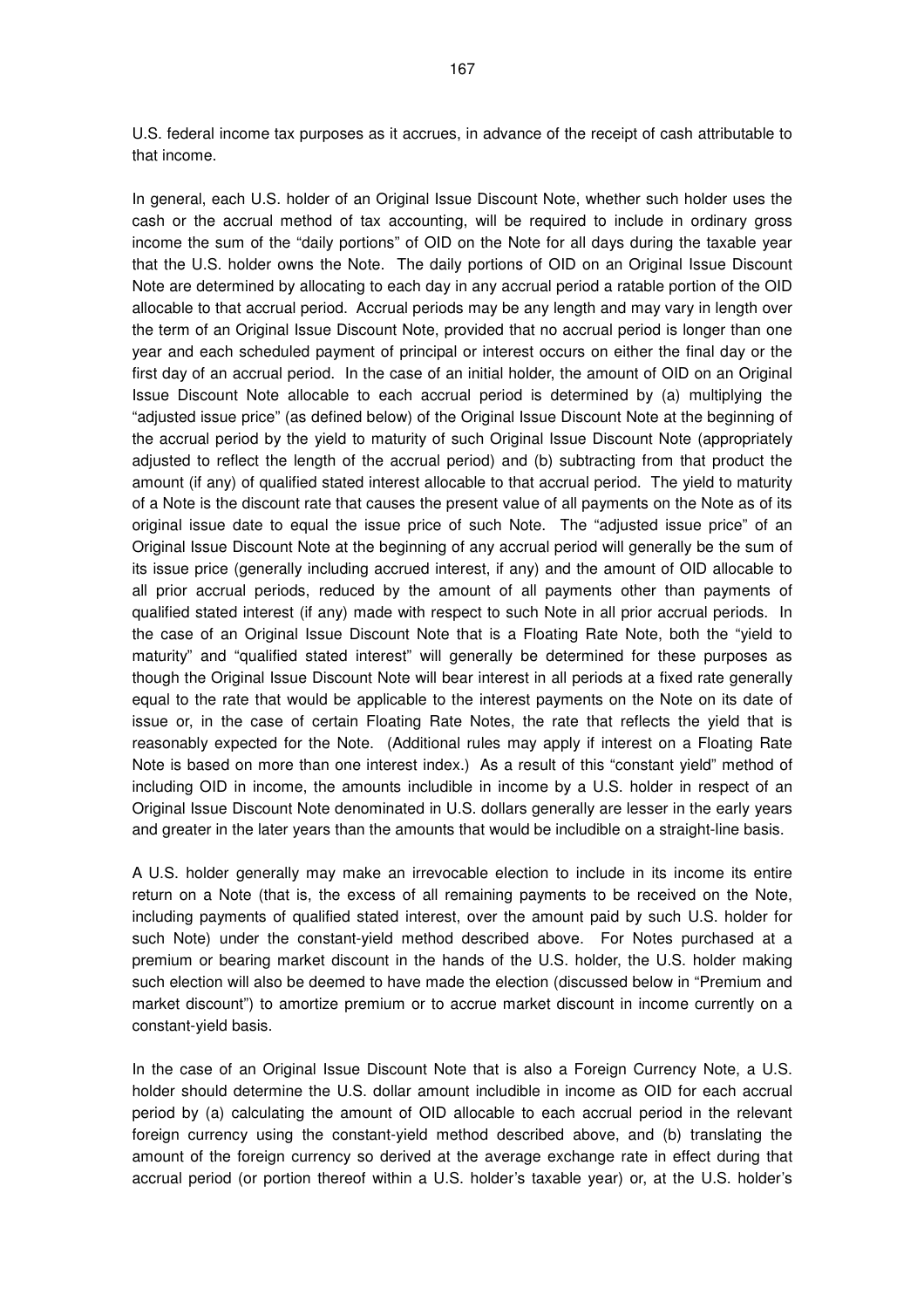election (as described above under "Payments of interest"), at the spot rate of exchange on the last day of the accrual period (or the last day of the taxable year within such accrual period if the accrual period spans more than one taxable year), or at the spot rate of exchange on the date of receipt, if such date is within five business days of the last day of the accrual period. Because exchange rates may fluctuate, a U.S. holder of an Original Issue Discount Note that is also a Foreign Currency Note may recognize a different amount of OID income in each accrual period than would the holder of an otherwise similar Original Issue Discount Note denominated in U.S. dollars. All payments on an Original Issue Discount Note (other than payments of qualified stated interest) will generally be viewed first as payments of previously accrued OID (to the extent thereof), with payments attributed first to the earliest-accrued OID, and then as payments of principal. Upon the receipt of an amount attributable to OID (whether in connection with a payment of an amount that is not qualified stated interest or the sale or retirement of the Original Issue Discount Note), a U.S. holder will recognize ordinary income or loss measured by the difference between the amount received (translated into U.S. dollars at the exchange rate in effect on the date of receipt or on the date of disposition of the Original Issue Discount Note, as the case may be) and the amount accrued (using the exchange rate applicable to such previous accrual).

A subsequent U.S. holder of an Original Issue Discount Note that purchases the Note at a cost less than its remaining redemption amount (as defined below), or an initial U.S. holder that purchases an Original Issue Discount Note at a price other than the Note's issue price, also generally will be required to include in gross income the daily portions of OID, calculated as described above. However, if the U.S. holder acquires the Original Issue Discount Note at a price greater than its adjusted issue price, such U.S. holder is required to reduce its periodic inclusions of OID income to reflect the premium paid over the adjusted issue price. The "remaining redemption amount" for a Note is the total of all future payments to be made on the Note other than payments of qualified stated interest.

Floating Rate Notes generally will be treated as "variable rate debt instruments" under the OID Regulations. Accordingly, the stated interest on a Floating Rate Note generally will be treated as qualified stated interest and such a Note will not have OID solely as a result of the fact that it provides for interest at a variable rate. If a Floating Rate Note does not qualify as a "variable rate debt instrument," such Note will be subject to special rules (the "Contingent Payment Regulations") that govern the tax treatment of debt obligations that provide for contingent payments ("Contingent Debt Obligations").

Certain of the Notes may be subject to special redemption, repayment or interest rate reset features, as indicated in the applicable Final Terms or Pricing Supplement. Notes containing such features, in particular Original Issue Discount Notes, may be subject to special rules that differ from the general rules discussed above. Purchasers of Notes with such features should carefully examine the applicable Final Terms or Pricing Supplement and should consult their own tax advisors with respect to such Notes since the tax consequences with respect to such features, and especially with respect to OID, will depend, in part, on the particular terms of the purchased Notes.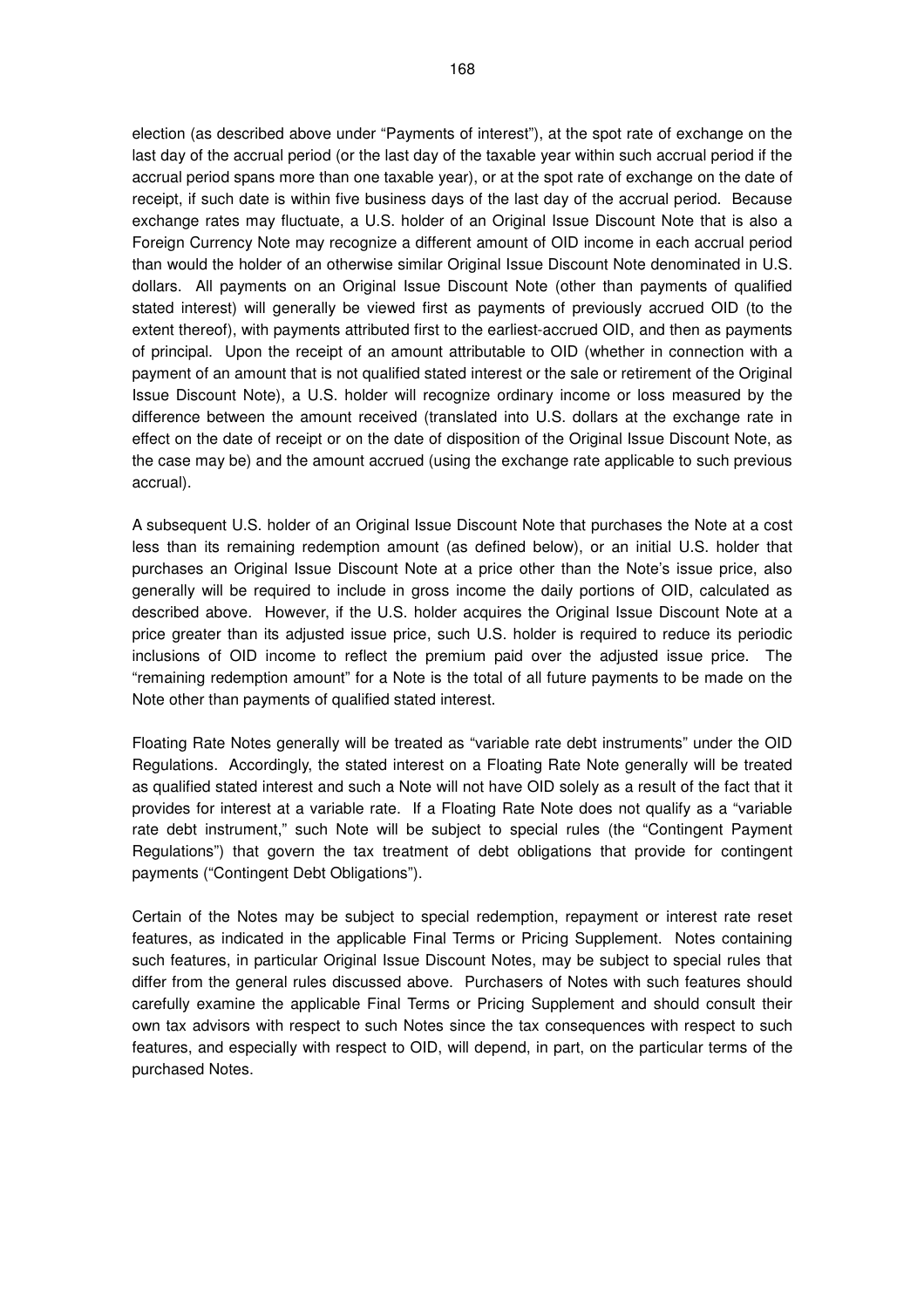#### **Premium and market discount**

A U.S. holder of a Note that purchases the Note at a cost greater than its remaining redemption amount will be considered to have purchased the Note at a premium, and may elect to amortize such premium (as an offset to interest income), using a constant-yield method, over the remaining term of the Note. Such election, once made, generally applies to all bonds held or subsequently acquired by the U.S. holder on or after the first day of the first taxable year to which the election applies and may not be revoked without the consent of the IRS. A U.S. holder that elects to amortize such premium must reduce its tax basis in a Note by the amount of the premium amortized during its holding period. Original Issue Discount Notes purchased at a premium will not be subject to the OID rules described above. In the case of premium in respect of a Foreign Currency Note, a U.S. holder should calculate the amortization of such premium in the specified currency. Amortization deductions attributable to a period reduce interest payments in respect of that period and therefore are translated into U.S. dollars at the exchange rate used by the U.S. holder for such interest payments. Exchange gain or loss will be realized with respect to amortized bond premium on such a Note based on the difference between the exchange rate on the date or dates such premium is recovered through interest payments on the Note and the exchange rate on the date on which the U.S. holder acquired the Note. With respect to a U.S. holder that does not elect to amortize bond premium, the amount of bond premium will be included in the U.S. holder's tax basis when the Note matures or is disposed of by the U.S. holder. Therefore, a U.S. holder that does not elect to amortize such premium and that holds the Note to maturity generally will be required to treat the premium as capital loss when the Note matures.

If a U.S. holder of a Note purchases the Note at a price that is lower than its remaining redemption amount, or in the case of an Original Issue Discount Note, its adjusted issue price, by at least 0.25% of its remaining redemption amount multiplied by the number of remaining whole years to maturity, the Note will be considered to have "market discount" in the hands of such U.S. holder. In such case, gain realized by the U.S. holder on the disposition of the Note generally will be treated as ordinary income to the extent of the market discount that accrued on the Note while held by such U.S. holder. In addition, the U.S. holder could be required to defer the deduction of a portion of the interest paid on any indebtedness incurred or maintained to purchase or carry the Note. In general terms, market discount on a Note will be treated as accruing ratably over the term of such Note, or, at the election of the holder, under a constantyield method. Market discount on a Foreign Currency Note will be accrued by a U.S. holder in the relevant foreign currency. The amount includible in income by a U.S. holder in respect of such accrued market discount will be the U.S. dollar value of the amount accrued, generally calculated at the exchange rate in effect on the date that the Note is disposed of by the U.S. holder.

A U.S. holder may elect to include market discount in income on a current basis as it accrues (on either a ratable or constant-yield basis), in lieu of treating a portion of any gain realized on a sale of a Note as ordinary income. If a U.S. holder elects to include market discount on a current basis, the interest deduction deferral rule described above will not apply. Any accrued market discount on a Foreign Currency Note that is currently includible in income will be translated into U.S. dollars at the average exchange rate for the accrual period (or portion thereof within the U.S. holder's taxable year). Any such election, if made, applies to all market discount bonds acquired by the taxpayer on or after the first day of the first taxable year to which such election applies and is revocable only with the consent of the IRS.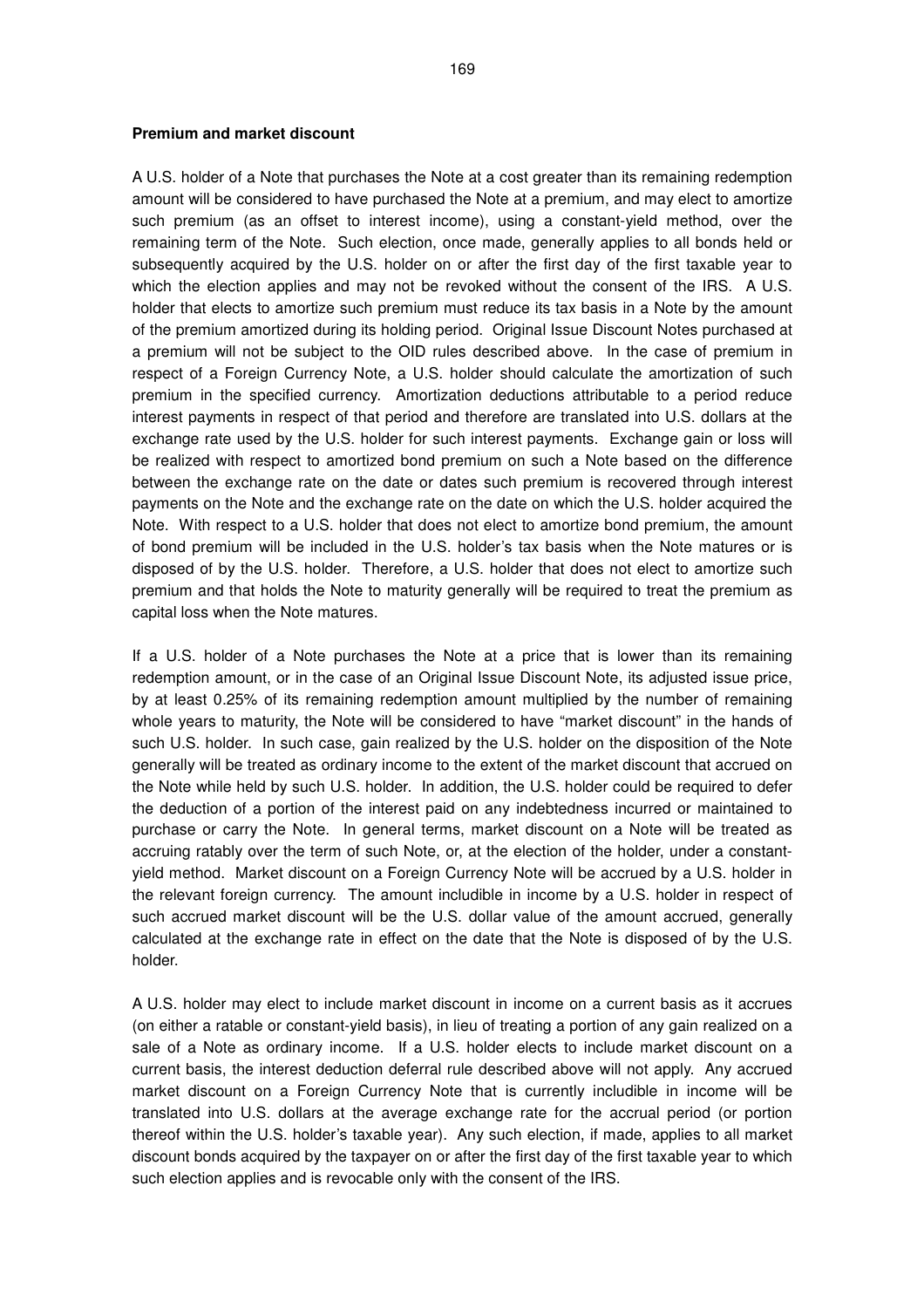## **Short-Term Notes**

The rules set forth above will also generally apply to Notes having maturities of not more than one year ("Short-Term Notes"), but with certain modifications.

First, the OID Regulations treat none of the interest on a Short-Term Note as qualified stated interest. Thus, all Short-Term Notes will be Original Issue Discount Notes. OID will be treated as accruing on a Short-Term Note ratably, or at the election of a U.S. holder, under a constant yield method.

Second, a U.S. holder of a Short-Term Note that uses the cash method of tax accounting and is not a bank, securities dealer, regulated investment company or common trust fund, and does not identify the Short-Term Note as part of a hedging transaction, will generally not be required to include OID in income on a current basis. Such a U.S. holder may not be allowed to deduct all of the interest paid or accrued on any indebtedness incurred or maintained to purchase or carry such Note until the Maturity of the Note or its earlier disposition in a taxable transaction. In addition, such a U.S. holder will be required to treat any gain realized on a sale, exchange or retirement of the Note as ordinary income to the extent such gain does not exceed the OID accrued with respect to the Note during the period the U.S. holder held the Note. Notwithstanding the foregoing, a cash-basis U.S. holder of a Short-Term Note may elect to accrue OID into income on a current basis or to accrue the "acquisition discount" on the Note under the rules described below. If the U.S. holder elects to accrue OID or acquisition discount, the limitation on the deductibility of interest described above will not apply.

A U.S. holder using the accrual method of tax accounting and certain cash-basis U.S. holders (including banks, securities dealers, regulated investment companies and common trust funds) generally will be required to include original issue discount on a Short-Term Note in income on a current basis. Alternatively, a U.S. holder of a Short-Term Note can elect to accrue the "acquisition discount," if any, with respect to the Note on a current basis. If such an election is made, the OID rules will not apply to the Note. Acquisition discount is the excess of the Short-Term Note's stated redemption price at maturity (that is, all amounts payable on the Short-Term Note) over the purchase price. Acquisition discount will be treated as accruing ratably or, at the election of the U.S. holder, under a constant-yield method based on daily compounding.

Finally, the market discount rules will not apply to a Short-Term Note.

#### **Notes providing for contingent payments**

The Contingent Payment Regulations, which govern the tax treatment of Contingent Debt Obligations, generally require accrual of interest income on a constant-yield basis in respect of such obligations at a yield determined at the time of their issuance, and may require adjustments to such accruals when any contingent payments are made. This summary does not address all of the tax considerations relevant to U.S. holders of Contingent Debt Obligations.

#### **Foreign Account Tax Compliance Act**

As a result of Sections 1471 through 1474 of the Code and related Treasury regulations (collectively, "FATCA") and related intergovernmental agreements, investors in the Notes may be required to provide information and tax documentation regarding their tax identities as well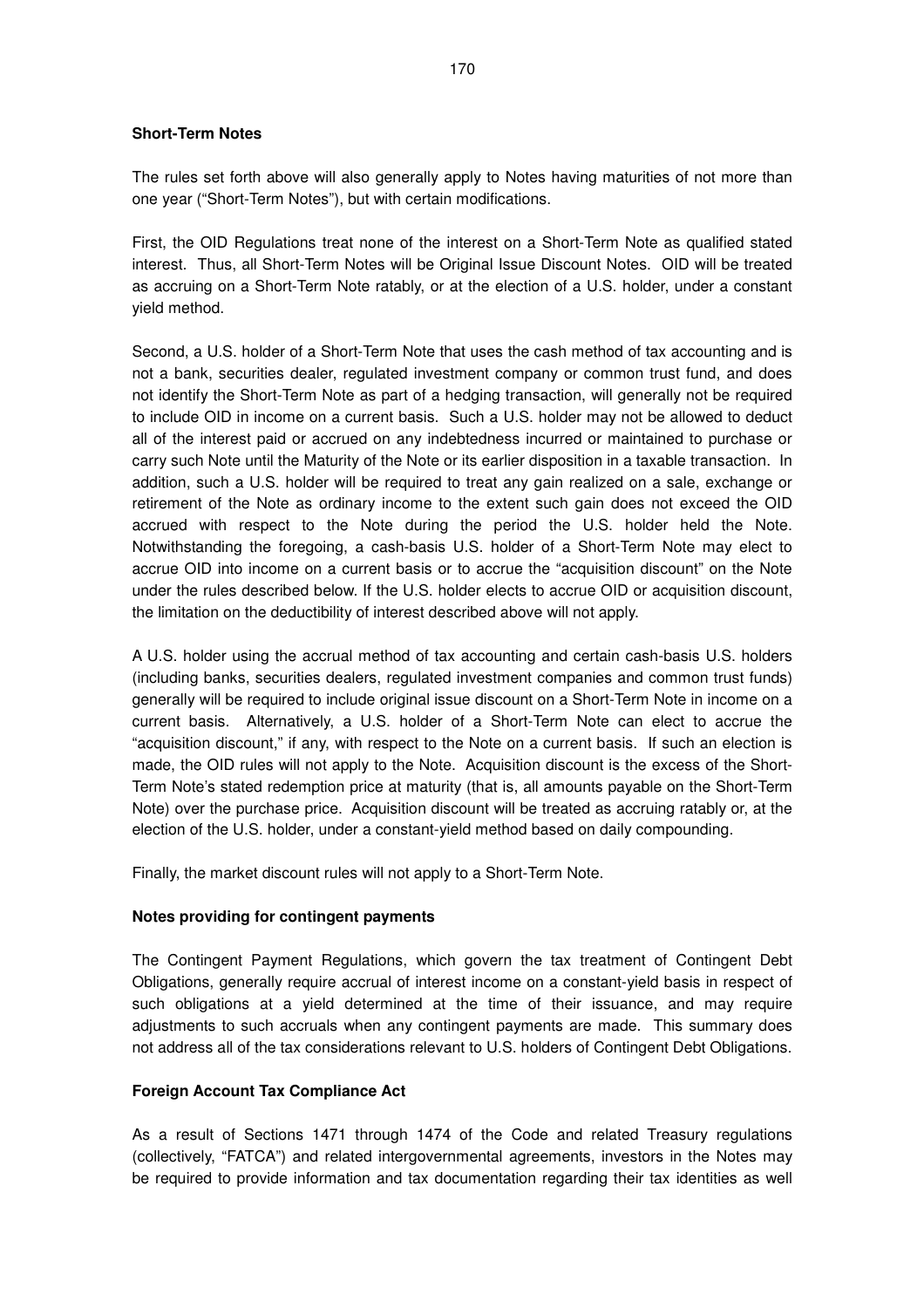as that of their direct and indirect owners. It is also possible that payments on Notes issued or materially modified on or after 1 January, 2017 may be subject to a withholding tax of 30%. The Issuer will not pay additional amounts on account of any withholding tax imposed by FATCA.

Pursuant to the intergovernmental agreement relating to FATCA between the United States and the United Kingdom (the "U.S.-UK IGA") and applicable UK regulations implementing the U.S.- UK IGA, the Issuer may be required to comply with certain reporting requirements. Investors in the Notes may therefore be required to provide information and tax documentation regarding their identities as well as that of their direct and indirect owners and this information may be reported to the Commissioners for Her Majesty's Revenue & Customs, and ultimately to the IRS. Assuming the Issuer complies with any applicable reporting requirements pursuant to the U.S.-UK IGA, the Issuer should not be subject to withholding tax under FATCA on payments it receives.

FATCA is particularly complex. Each prospective investor should consult its own tax adviser to obtain a more detailed explanation of FATCA and to learn how this legislation might affect such investor in its particular circumstances.

## **Information reporting and backup withholding**

Information returns may need to be filed with the IRS with respect to payments made to certain U.S. holders of Notes. In addition, certain U.S. holders may be subject to backup withholding tax in respect of such payments if they do not provide their taxpayer identification numbers and certify that they are not subject to backup withholding or otherwise establish an exception from backup withholding. Persons holding Notes who are not U.S. holders may be required to comply with applicable certification procedures to establish that they are not U.S. holders in order to avoid the application of such information reporting requirements and backup withholding tax. Any amounts withheld under the backup withholding rules will be allowed as a credit against a U.S. holder's U.S. federal income tax liability, if any, or as a refund, provided the required information is timely furnished to the IRS.

#### **Reportable transactions**

A U.S. taxpayer that participates in a "reportable transaction" is required to disclose its participation to the IRS. Under the relevant rules, a U.S. holder may be required to treat a foreign currency exchange loss from Foreign Currency Notes as a reportable transaction if this loss exceeds the relevant threshold in the regulations (U.S.\$50,000 in a single taxable year, if the U.S. holder is an individual or trust, or higher amounts for other non-individual U.S. holders), and to disclose its investment by filing Form 8886 with the IRS. A penalty in the amount of U.S.\$10,000 in the case of a natural person and U.S.\$50,000 in all other cases is generally imposed on any taxpayer that fails to timely file an information return with the IRS with respect to a transaction resulting in a loss that is treated as a reportable transaction. Prospective purchasers are urged to consult their tax advisors regarding the application of these rules.

# **PROSPECTIVE NOTEHOLDERS WHO ARE IN ANY DOUBT AS TO THEIR TAX POSITION OR WHO MAY BE SUBJECT TO TAX IN A JURISDICTION OTHER THAN THE UNITED KINGDOM OR THE UNITED STATES SHOULD SEEK INDEPENDENT PROFESSIONAL ADVICE.**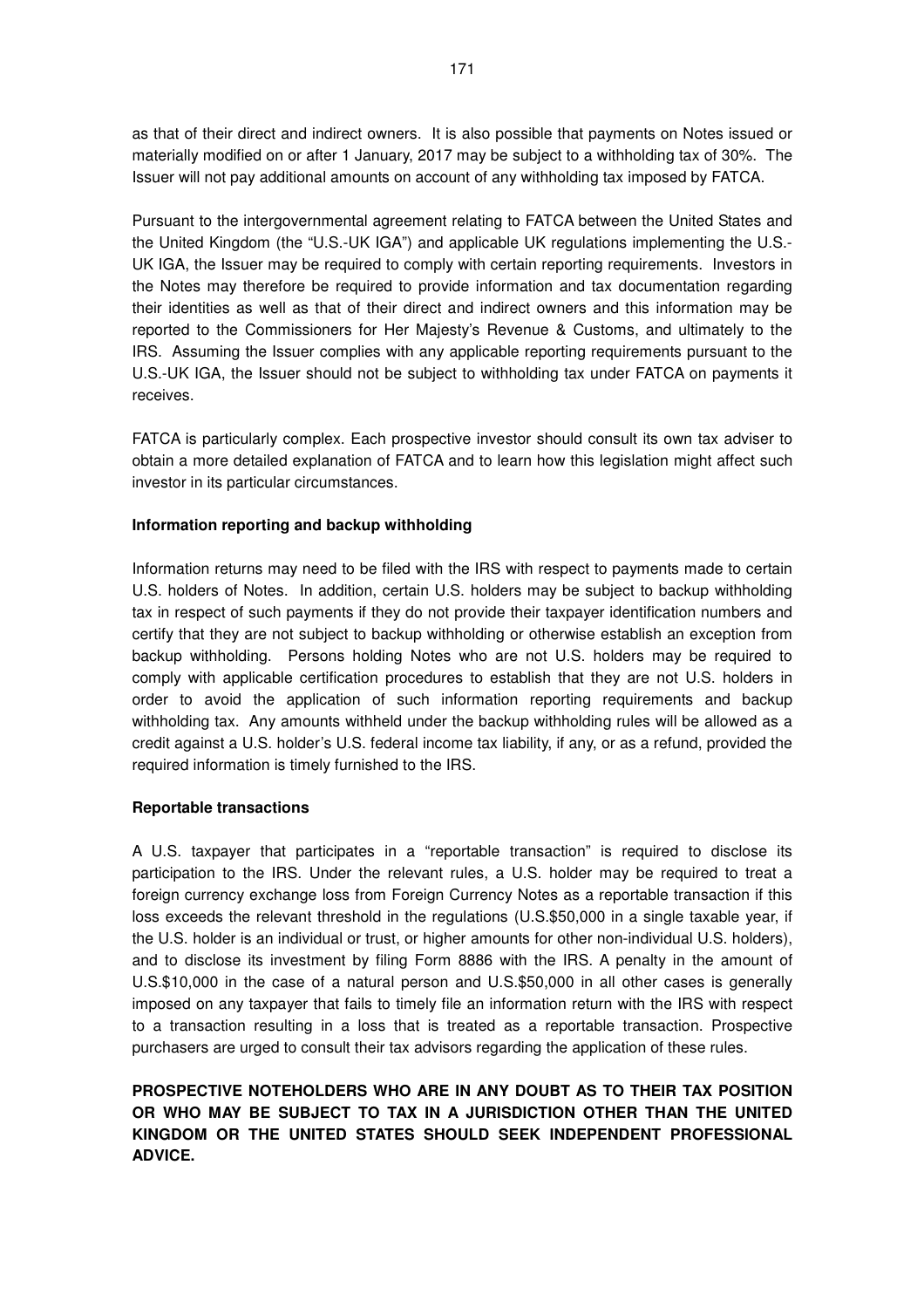#### **SUBSCRIPTION AND SALE AND TRANSFER AND SELLING RESTRICTIONS**

The Dealers have in a programme agreement (such programme agreement as modified and/or supplemented and/or restated from time to time, the "Programme Agreement") dated 5 May 2015 agreed with the Issuer and the Guarantor a basis upon which the Issuer may from time to time agree to issue Notes. Any such agreement will extend to those matters stated under "Form of the Notes" and "Terms and Conditions of the Notes". In the Programme Agreement, the Issuer (failing which, the Guarantor) has agreed to reimburse the Dealers for certain of their expenses in connection with the issue of Notes under the Programme and to indemnify the Dealers against certain liabilities incurred by them in connection therewith.

In connection with the issue of any Tranche of Notes, one or more relevant Dealers acting as Stabilisation Manager(s) (or persons acting on behalf of any Stabilisation Manager(s)) may overallot Notes or effect transactions with a view to supporting the market price of the Notes at a level higher than that which might otherwise prevail. However, there is no assurance that the Stabilisation Manager(s) (or persons acting on behalf of a Stabilisation Manager) will undertake stabilisation action. Any stabilisation action may begin on or after the date on which adequate public disclosure of the terms of the offer of the relevant Tranche of Notes is made and, if begun, may be ended at any time, but it must end no later than the earlier of 30 days after the issue date of the relevant Tranche of Notes and 60 days after the date of the allotment of the relevant Tranche of Notes. Any stabilisation action or over-allotment must be conducted by the relevant Stabilisation Manager(s) (or person(s) acting on behalf of any Stabilisation Manager(s)) in accordance with all applicable laws and rules.

#### **Selling Restrictions**

#### **United States**

Each Dealer has acknowledged, and each further Dealer appointed under the Programme Agreement will be required to acknowledge, that the Notes have not been and will not be registered under the Securities Act or the securities laws of any state of the United States or other relevant jurisdiction within the United States, and may not be offered or sold within the United States or to, or for the account or benefit of, U.S. persons except in accordance with Regulation S under the Securities Act or pursuant to an exemption from or in a transaction not subject to, the registration requirements of the Securities Act. Terms used in the preceding sentence have the meanings given to them by Regulation S under the Securities Act.

Notes in bearer form are subject to U.S. tax law requirements and may not be offered, sold or delivered within the United States or its possessions or to U.S. persons, except in certain transactions permitted by U.S. tax regulations. Terms used in the preceding sentence have the meanings given to them by the United States Internal Revenue Code of 1986 and regulations thereunder. The applicable Final Terms (or, in the case of Exempt Notes, the applicable Pricing Supplement) will identify whether TEFRA C rules or TEFRA D rules apply or whether TEFRA is not applicable.

Each Dealer has agreed, and each further Dealer appointed under the Programme Agreement will be required to agree, that except as permitted by the Programme Agreement, it has not offered, sold or delivered Notes and it will not offer, sell or deliver Notes (i) as part of their distribution at any time or (ii) otherwise until 40 days after the completion of the distribution of all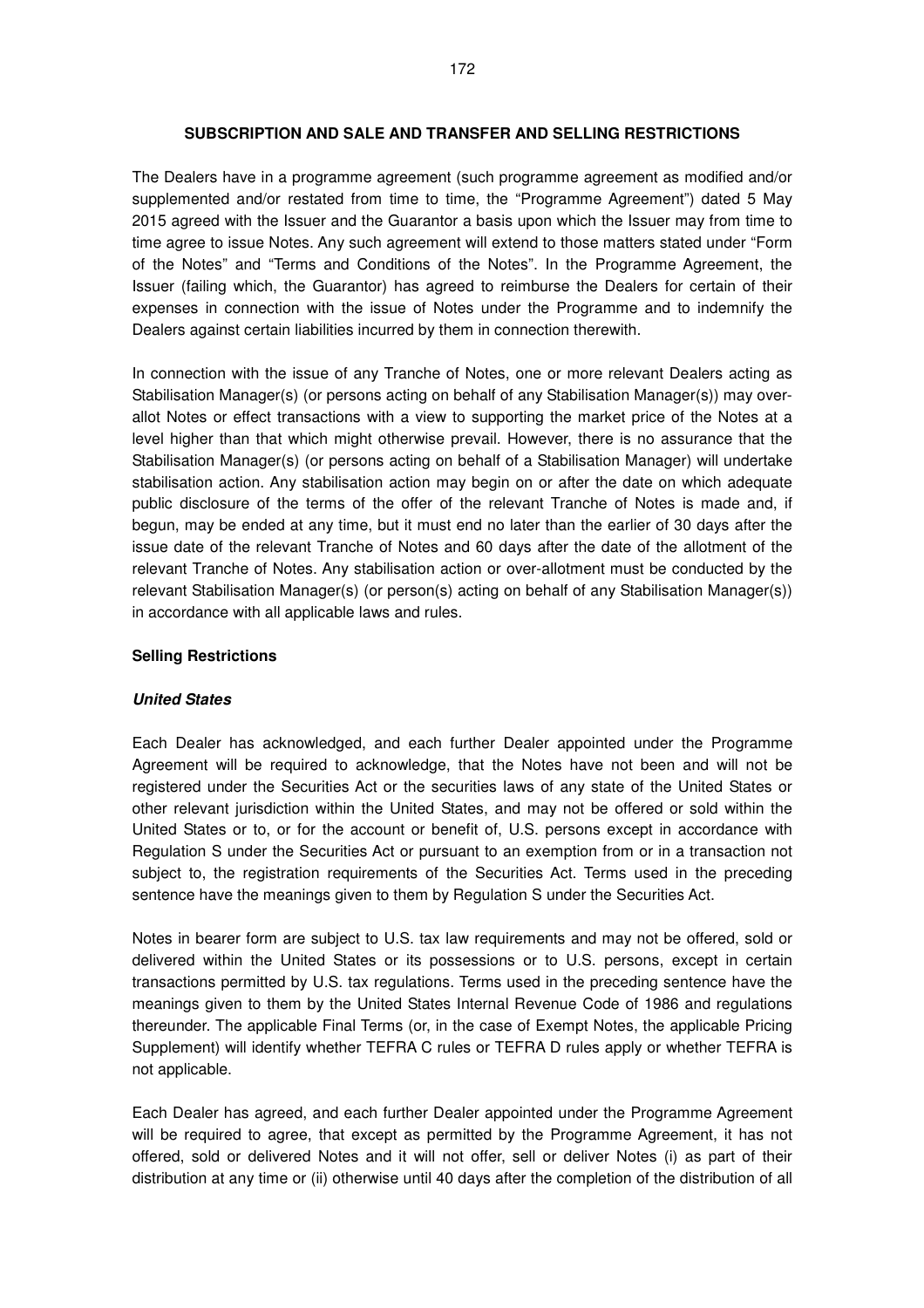Notes of the relevant Tranche, within the United States or to, or for the account or benefit of U.S. persons and only in accordance with Rule 903 of Regulation S or, if applicable, Rule 144A under the Securities Act and it will have sent to each distributor, dealer or person receiving a selling concession, fee or other remuneration that purchases Notes from it or through it during the distribution compliance period a confirmation or notice setting forth the restrictions on offers and sales of the Notes within the United States or to or for the account or benefit of U.S. persons.

The Notes are being offered and sold only (a) outside the United States to persons other than U.S. persons ("foreign purchasers", which term includes dealers or other professional fiduciaries in the United States acting on a discretionary basis for foreign beneficial owners, other than an estate or trust) in reliance upon Regulation S and (b) to a limited number of QIBs in compliance with Rule 144A.

Terms used in this section of "Selling Restrictions" have the meanings given to them by Regulation S.

In addition, until 40 days after the completion of the distribution of all Notes comprising any Tranche, any offer or sale of Notes within the United States by any dealer (whether or not participating in the offering) may violate the registration requirements of the Securities Act.

Each purchaser of Notes will be deemed to have represented and agreed as follows:

- (1) It is purchasing the Notes for its own account or an account with respect to which it exercises sole investment discretion and that it and any such account is either (A) a QIB and is aware that the sale to it is being made in reliance on Rule 144A, or (B) a foreign purchaser that is outside the United States (or a foreign purchaser that is a dealer or other fiduciary as referred to above).
- (2) It acknowledges that the Notes have not been registered under the Securities Act or any other applicable U.S. State securities laws and may not be offered or sold within the United States or to, or for the account or benefit of, U.S. persons except as set forth below.
- (3) It agrees that the Issuer has no obligation to register the Notes under the Securities Act.
- (4) It will not resell or otherwise transfer any Notes except (A) in accordance with Rule 144A to a person whom the seller reasonably believes is a QIB purchasing for its own account or for the account of a QIB, (B) outside the United States in compliance with Rule 903 or Rule 904 of Regulation S under the Securities Act, (C) pursuant to the exemption from registration provided by Rule 144 under the Securities Act (if available) or (D) pursuant to an effective registration statement under the Securities Act in each case, in accordance with all applicable U.S. State securities laws.
- (5) It will give to each person to whom it transfers Notes notice of any restrictions on transfer of those Notes.
- (6) It acknowledges that transfers by the holder of, or of a beneficial interest in, a Rule 144A Note to a transferee taking delivery of such interest through a Regulation S Notes; or,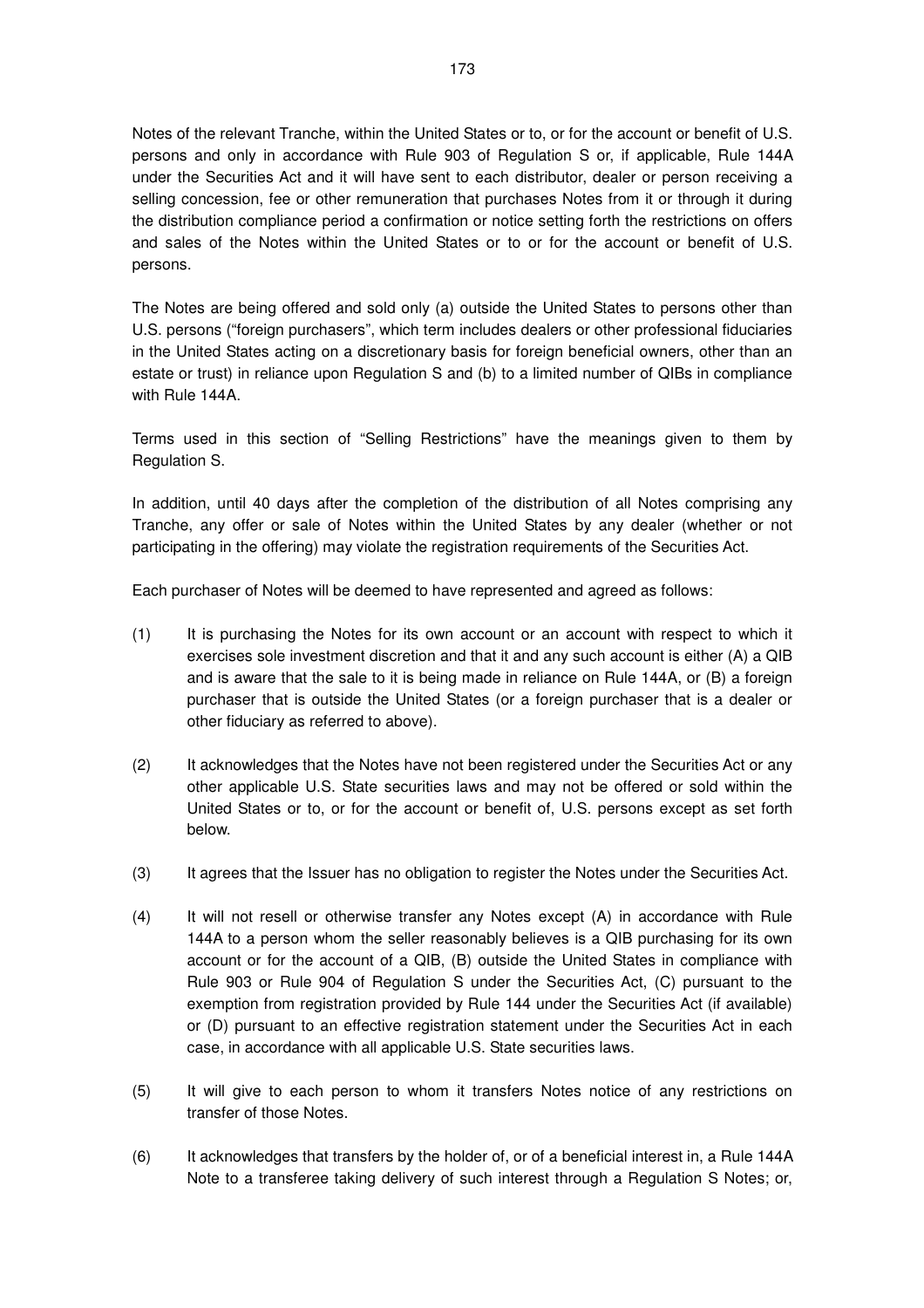prior to the expiry of the Distribution Compliance Period, transfers by the holder of, or of a beneficial interest in, a Regulation S Note to a transferee taking delivery of such interest through a Rule 144A Note are conditioned on the requirement that the transferor provide the Registrar and the Transfer Agent with a written certification (the form of which certification can be obtained from the Trustee) as to compliance with the transfer restrictions referred to above.

- (7) It understands that the Notes will bear the legends in the forms set out below.
- (8) It acknowledges that the Issuer and others will rely upon the truth and accuracy of the foregoing acknowledgements, representations and agreements and agrees that if any of such acknowledgements, representations or agreements made by it are no longer accurate, it shall promptly notify the Issuer; and if it is acquiring any Notes as a fiduciary or agent for one or more accounts it represents that it has sole investment discretion with respect to each such account and that it has full power to make the foregoing acknowledgements, representations and agreements on behalf of each such account.

Each Rule 144A Note will bear a legend to the following effect:

"THE NOTES REPRESENTED BY THIS [GLOBAL][DEFINITIVE] NOTE HAVE NOT BEEN, AND WILL NOT BE, REGISTERED UNDER THE U.S. SECURITIES ACT OF 1933, AS AMENDED (THE "SECURITIES ACT"), OR WITH ANY SECURITIES REGULATORY AUTHORITY OF ANY STATE OR OTHER JURISDICTION OF THE UNITED STATES, AND, MAY BE TRANSFERRED ONLY PURSUANT TO THE EXEMPTION FROM THE REGISTRATION REQUIREMENTS OF SUCH ACT AS SET FORTH BELOW.

[THE HOLDER HEREOF - include for Rule 144A Global Notes][THE REGISTERED OWNER HEREOF - include for definitive notes], BY PURCHASING OR OTHERWISE ACQUIRING THE NOTES IN RESPECT OF WHICH THIS [GLOBAL][DEFINITIVE] NOTE IS ISSUED [(OR ANY BENEFICIAL INTEREST OR PARTICIPATION HEREIN) ON ITS OWN BEHALF AND ON BEHALF OF ANY ACCOUNT FOR WHICH IT IS PURCHASING THIS GLOBAL NOTE OR ANY BENEFICIAL INTEREST OR PARTICIPATION HEREIN - include for Rule 144A Global Notes], (1) REPRESENTS FOR THE BENEFIT OF THE ISSUER AND FOR ANY AGENT OR SELLER WITH RESPECT TO SUCH NOTES THAT IT IS THE SOLE BENEFICIAL OWNER OF THE NOTES REPRESENTED HEREBY OR IS PURCHASING SUCH NOTES FOR ONE OR MORE ACCOUNTS MAINTAINED BY IT OR OVER WHICH IT EXERCISES SOLE INVESTMENT DISCRETION AND THAT EITHER (A) IT AND ANY SUCH ACCOUNT ARE NOT U.S. PERSONS (AS DEFINED IN REGULATION S OF THE SECURITIES ACT) AND ARE NOT PURCHASING SUCH NOTES FOR THE ACCOUNT OR BENEFIT OF A U.S. PERSON, OR (B) IT AND ANY SUCH ACCOUNT ARE (OR ARE HOLDING SUCH NOTES FOR THE BENEFIT OF) QUALIFIED INSTITUTIONAL BUYERS ("QIBS") AS DEFINED IN RULE 144A UNDER THE SECURITIES ACT ("RULE 144A"), (2) ACKNOWLEDGES THAT SUCH NOTES HAVE NOT BEEN, AND WILL NOT BE, REGISTERED UNDER THE SECURITIES ACT AND MAY NOT BE OFFERED, SOLD, RESOLD OR DELIVERED IN THE UNITED STATES EXCEPT PURSUANT TO AN EXEMPTION FROM THE SECURITIES ACT IN ACCORDANCE WITH THE TERMS HEREOF, (3) AGREES TO NOTIFY ANY SUBSEQUENT TRANSFEREE OF THE TRANSFER RESTRICTIONS SET OUT HEREIN AND THAT IT WILL BE A CONDITION TO SUCH TRANSFER THAT THE TRANSFEREE WILL BE DEEMED TO MAKE THE REPRESENTATIONS SET OUT HEREIN, AND (4) AGREES, FOR THE BENEFIT OF THE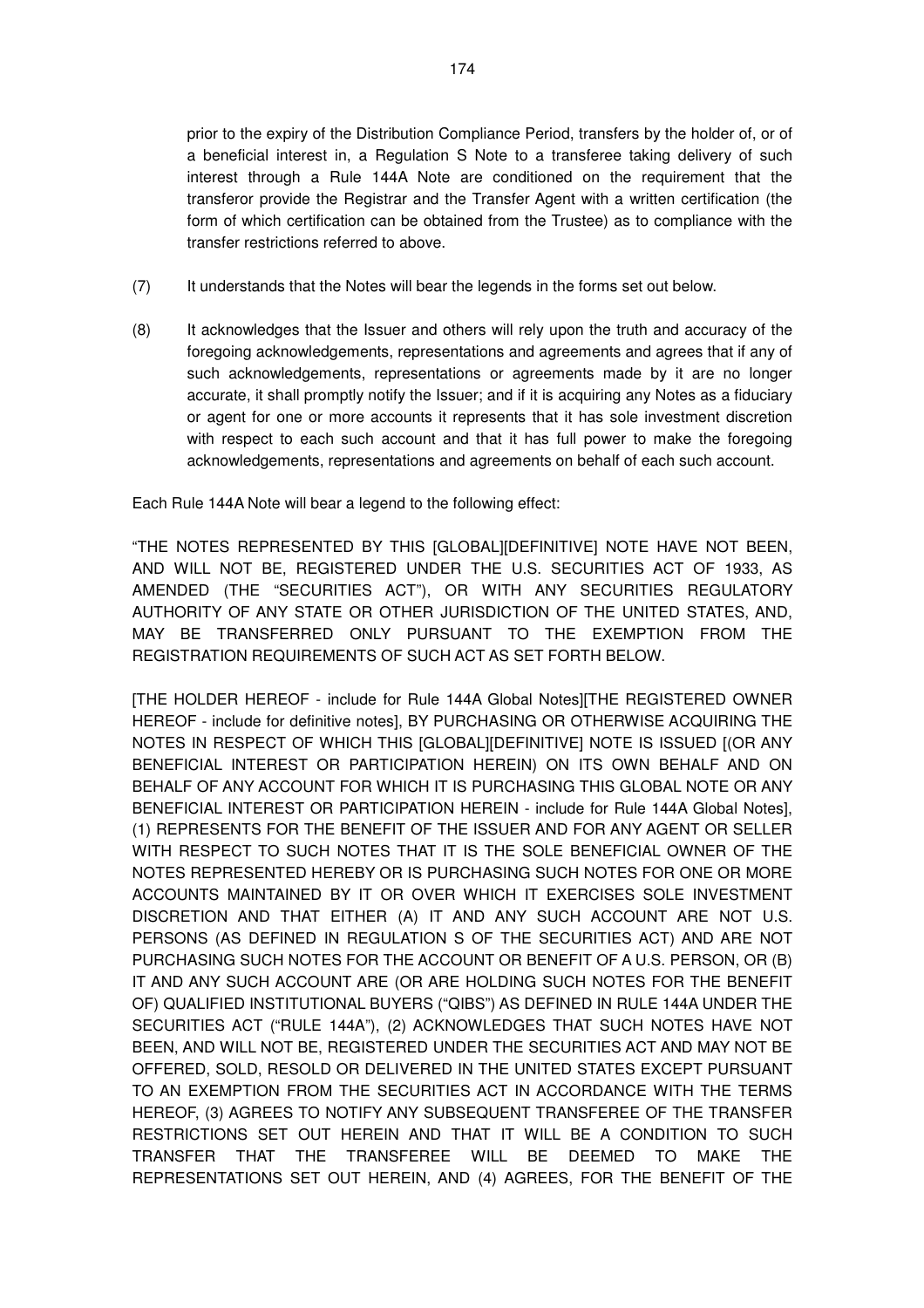ISSUER, THAT SUCH NOTES MAY ONLY BE OFFERED, SOLD, RESOLD, PLEDGED OR OTHERWISE TRANSFERRED OR DELIVERED (A) TO A NON-U.S. PERSON IN AN OFFSHORE TRANSACTION IN ACCORDANCE WITH THE PROVISIONS OF REGULATION S UNDER THE SECURITIES ACT, OR (B) TO A PERSON WHO THE SELLER REASONABLY BELIEVES TO BE A QIB IN A TRANSACTION MEETING THE REQUIREMENTS OF RULE 144A OR ANOTHER EXEMPTION FROM REGISTRATION UNDER THE SECURITIES ACT; PROVIDED THAT, IN THE CASE OF A TRANSFER PURSUANT TO CLAUSE (A), A TRANSFEROR OF THE NOTES WILL BE REQUIRED [(1)] TO EXECUTE AND DELIVER TO THE ISSUER AND THE REGISTRAR AND THE TRANSFER AGENT A TRANSFER CERTIFICATE (THE FORM OF WHICH IS ATTACHED TO THE AGENCY AGREEMENT AND CAN BE OBTAINED FROM THE REGISTRAR AND THE TRANSFER AGENT), [AND (2) TO EXCHANGE THE PORTION OF THIS GLOBAL NOTE TO BE SO TRANSFERRED FOR AN INTEREST IN A REGULATION S GLOBAL NOTE OR A DEFINITIVE NOTE TO BE REGISTERED IN THE NAME OF THE TRANSFEREE - include for Rule 144A Global Notes].

PROSPECTIVE PURCHASERS ARE HEREBY NOTIFIED THAT THE SELLERS OF THE NOTES MAY BE RELYING ON THE EXEMPTION FROM THE PROVISIONS OF SECTION 5 OF THE SECURITIES ACT PROVIDED BY RULE 144A.

EACH HOLDER OF THIS [GLOBAL][DEFINITIVE] NOTE [OR AN INTEREST HEREIN - include for Rule 144A Global Notes] AGREES THAT IT WILL DELIVER TO EACH PERSON TO WHOM THIS NOTE [OR AN INTEREST HEREIN - include for Rule 144A Global Notes] IS TRANSFERRED A NOTICE SUBSTANTIALLY TO THE EFFECT OF THIS LEGEND.

FOR THE PURPOSES HEREOF, "OFFSHORE TRANSACTION" AND "U.S. PERSON" SHALL HAVE THE MEANINGS GIVEN TO THEM IN RULE 902 OF REGULATION S UNDER THE SECURITIES ACT."

Each Regulation S Note will bear a legend to the following effect:

"THE NOTES REPRESENTED BY THIS [GLOBAL][DEFINITIVE] NOTE HAVE NOT BEEN, AND WILL NOT BE, REGISTERED UNDER THE U.S. SECURITIES ACT OF 1933, AS AMENDED (THE "SECURITIES ACT"), OR WITH ANY SECURITIES REGULATORY AUTHORITY OF ANY STATE OR OTHER JURISDICTION OF THE UNITED STATES. [THE OFFER, SALE, PLEDGE OR TRANSFER OF THE NOTES REPRESENTED BY THIS GLOBAL NOTE IS SUBJECT TO CERTAIN CONDITIONS AND RESTRICTIONS. - include for Regulation S Global Notes] [BY PURCHASING OR OTHERWISE ACQUIRING THE NOTES REPRESENTED BY THIS GLOBAL NOTE, THE HOLDER - include for Regulation S Global Notes][THE OWNER HEREOF, BY PURCHASING THE NOTES IN RESPECT OFWHICH THIS DEFINITIVE NOTE IS ISSUED, - include for definitive notes] AGREES FOR THE BENEFIT OF THE ISSUER THAT, IF IT SHOULD DECIDE TO DISPOSE OF THE NOTES REPRESENTED BY THIS NOTE PRIOR TO THE DATE WHICH IS 40 DAYS AFTER THE COMPLETION OF THE DISTRIBUTION OF THE NOTES REPRESENTED BY THIS [GLOBAL][DEFINITIVE] NOTE, THE NOTES REPRESENTED BY THIS [GLOBAL][DEFINITIVE] NOTE MAY BE OFFERED, RESOLD, PLEDGED OR OTHERWISE TRANSFERRED OR DELIVERED ONLY IN COMPLIANCE WITH THE SECURITIES ACT AND ONLY (A) TO PERSONS WHOM THE SELLER REASONABLY BELIEVES TO BE QUALIFIED INSTITUTIONAL BUYERS ("QIBS"), AS DEFINED IN RULE 144A ("RULE 144A") UNDER THE SECURITIES ACT IN A TRANSACTION MEETING THE REQUIREMENTS OF RULE 144A OR ANOTHER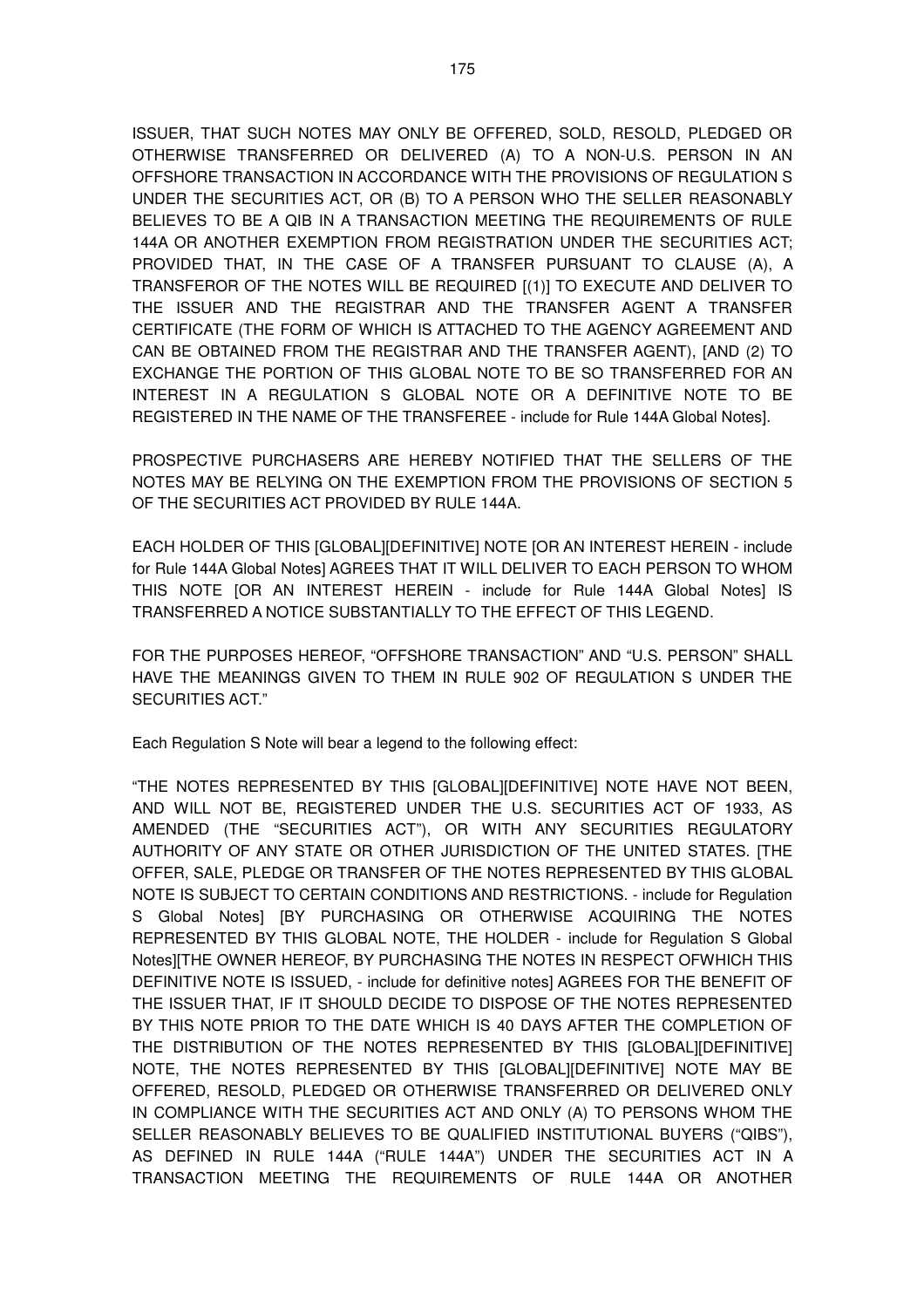EXEMPTION FROM REGISTRATION UNDER THE SECURITIES ACT, OR (B) OTHERWISE TO NON-U.S. PERSONS IN AN OFFSHORE TRANSACTION IN ACCORDANCE WITH REGULATION S UNDER THE SECURITIES ACT; PROVIDED THAT, IN THE CASE OF A TRANSFER PURSUANT TO CLAUSE (A), A TRANSFEROR OF THE NOTES WILL BE REQUIRED [(1)] TO EXECUTE AND DELIVER TO THE ISSUER AND THE REGISTRAR AND THE TRANSFER AGENT A TRANSFER CERTIFICATE (THE FORM OF WHICH IS ATTACHED TO THE AGENCY AGREEMENT AND CAN BE OBTAINED FROM THE REGISTRAR AND THE TRANSFER AGENT), [AND (2) TO EXCHANGE THE PORTION OF THIS GLOBAL NOTE TO BE SO TRANSFERRED FOR AN INTEREST IN A RULE 144A GLOBAL NOTE OR A DEFINITIVE NOTE TO BE REGISTERED IN THE NAME OF THE TRANSFEREE - include for Regulation S Global Notes].

EACH HOLDER OF THIS NOTE OR AN INTEREST HEREIN AGREES THAT IT WILL DELIVER TO EACH PERSON TO WHOM THIS NOTE OR AN INTEREST HEREIN IS TRANSFERRED A NOTICE SUBSTANTIALLY TO THE EFFECT OF THIS LEGEND.

FOR THE PURPOSES HEREOF, "OFFSHORE TRANSACTION" AND "U.S. PERSON" HAVE THE MEANINGS GIVEN TO THEM BY RULE 902 OF REGULATION S UNDER THE SECURITIES ACT."

In the case of a Registered Global Note registered in the name of Cede & Co. as nominee (or another nominee) of The Depository Trust Company, the following paragraph shall also appear in the legend:

"UNLESS THIS GLOBAL NOTE IS PRESENTED BY AN AUTHORISED REPRESENTATIVE OF THE DEPOSITORY TRUST COMPANY, A NEW YORK CORPORATION ("DTC"), TO THE ISSUER OR ITS AGENT FOR REGISTRATION OF TRANSFER, EXCHANGE OR PAYMENT, AND ANY REGISTERED NOTE ISSUED IN THE NAME OF CEDE & CO. OR IN SUCH OTHER NAME AS IS REQUIRED BY AN AUTHORISED REPRESENTATIVE OF DTC (AND ANY PAYMENT IS MADE TO CEDE & CO. OR TO SUCH OTHER ENTITY AS IS REQUIRED BY ANY AUTHORISED REPRESENTATIVE OF DTC), ANY TRANSFER, PLEDGE OR OTHER USE HEREOF FOR VALUE OR OTHERWISE BY OR TO ANY PERSON IS WRONGFUL IN AS MUCH AS THE REGISTERED OWNER HEREOF, CEDE & CO., HAS AN INTEREST HEREIN."

## **Public Offer Selling Restriction under the Prospectus Directive**

In relation to each Member State of the European Economic Area which has implemented the Prospectus Directive (each, a "Relevant Member State"), each Dealer has represented and agreed, and each further Dealer appointed under the Programme will be required to represent and agree, that with effect from and including the date on which the Prospectus Directive is implemented in that Relevant Member State (the "Relevant Implementation Date") it has not made and will not make an offer of Notes which are the subject of the offering contemplated by this prospectus as completed by the Final Terms (or, in the case of Exempt Notes, the Pricing Supplement) in relation thereto to the public in that Relevant Member State, except that it may, with effect from and including the Relevant Implementation Date, make an offer of such Notes to the public in that Relevant Member State:

(a) at any time to any legal entity which is a qualified investor as defined in the Prospectus Directive;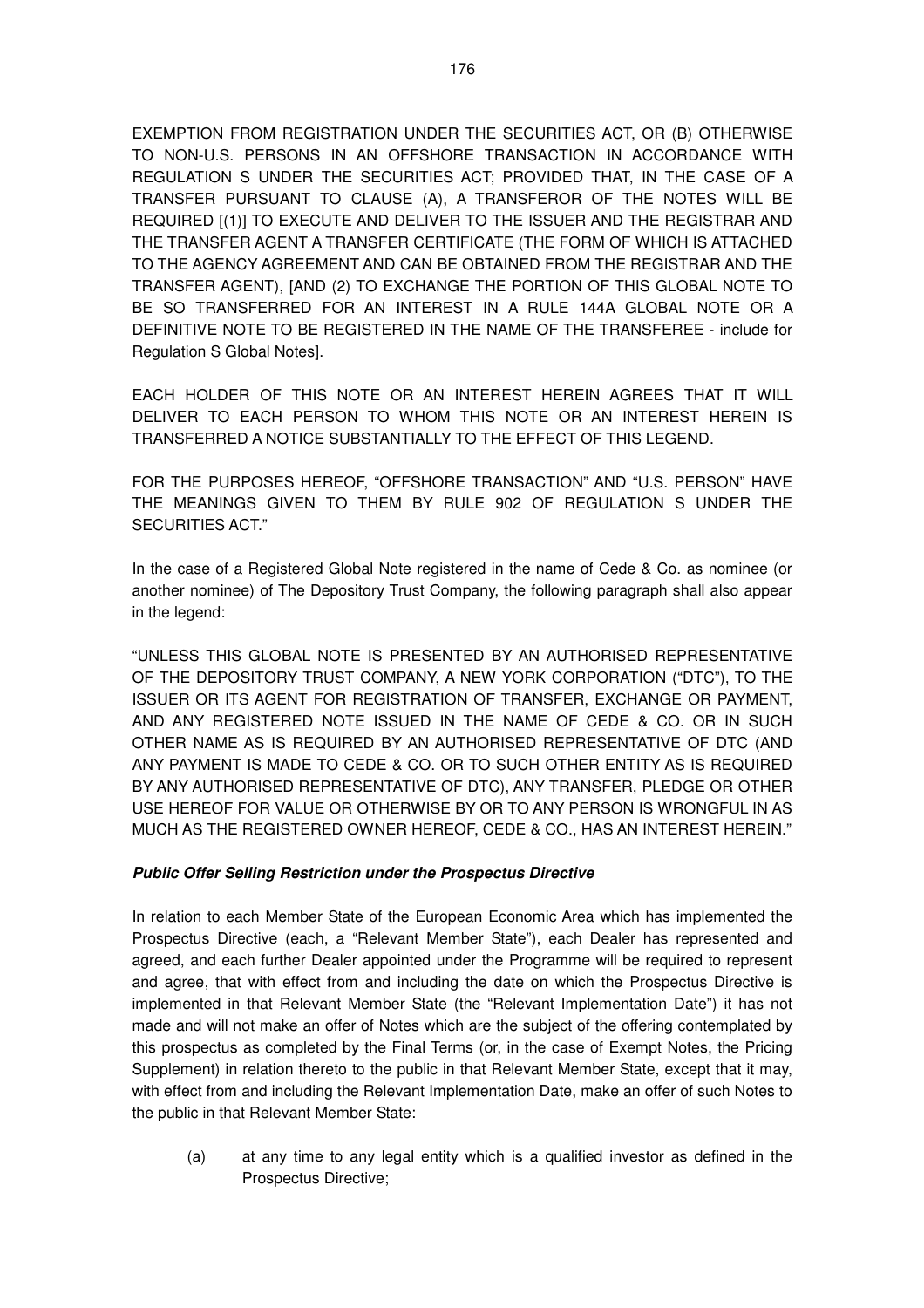- (b) at any time to fewer than 150 natural or legal persons (other than qualified investors as defined in the Prospectus Directive) subject to obtaining the prior consent of the relevant Dealer or Dealers nominated by the Issuer for any such offer; or
- (c) at any time in any other circumstances falling within Article 3(2) of the Prospectus Directive,

provided that no such offer of Notes referred to in (a) to (c) above shall require the Issuer or any Dealer to publish a prospectus pursuant to Article 3 of the Prospectus Directive or supplement a prospectus pursuant to Article 16 of the Prospectus Directive.

For the purposes of this provision:

- the expression an "offer of Notes to the public" in relation to any Notes in any Relevant Member State means the communication in any form and by any means of sufficient information on the terms of the offer and the Notes to be offered so as to enable an investor to decide to purchase or subscribe the Notes, as the same may be varied in that Member State by any measure implementing the Prospectus Directive in that Member State and the expression; and
- the expression "Prospectus Directive" means Directive 2003/71/EC (as amended, including by Directive 2010/73/EU) and includes any relevant implementing measure in the Relevant Member State.

## **United Kingdom**

Each Dealer has represented and agreed, and each further Dealer appointed under the Programme will be required to represent and agree, that:

- (a) it has only communicated or caused to be communicated and will only communicate or cause to be communicated an invitation or inducement to engage in investment activity (within the meaning of Section 21 of the FSMA) received by it in connection with the issue or sale of any Notes in circumstances in which Section 21(1) of the FSMA does not apply to the Issuer or the Guarantor; and
- (b) it has complied and will comply with all applicable provisions of the FSMA with respect to anything done by it in relation to any Notes in, from or otherwise involving the United Kingdom.

## **Australia**

No prospectus or other disclosure document (as defined in the Corporations Act 2001 of the Commonwealth of Australia) in relation to the Programme or the Notes has been, or will be, lodged with the Australian Securities and Investments Commission ("ASIC"). Each Dealer has represented and agreed, and each further Dealer appointed under the Programme will be required to represent and agree, that (unless the applicable Final Terms (or, in the case of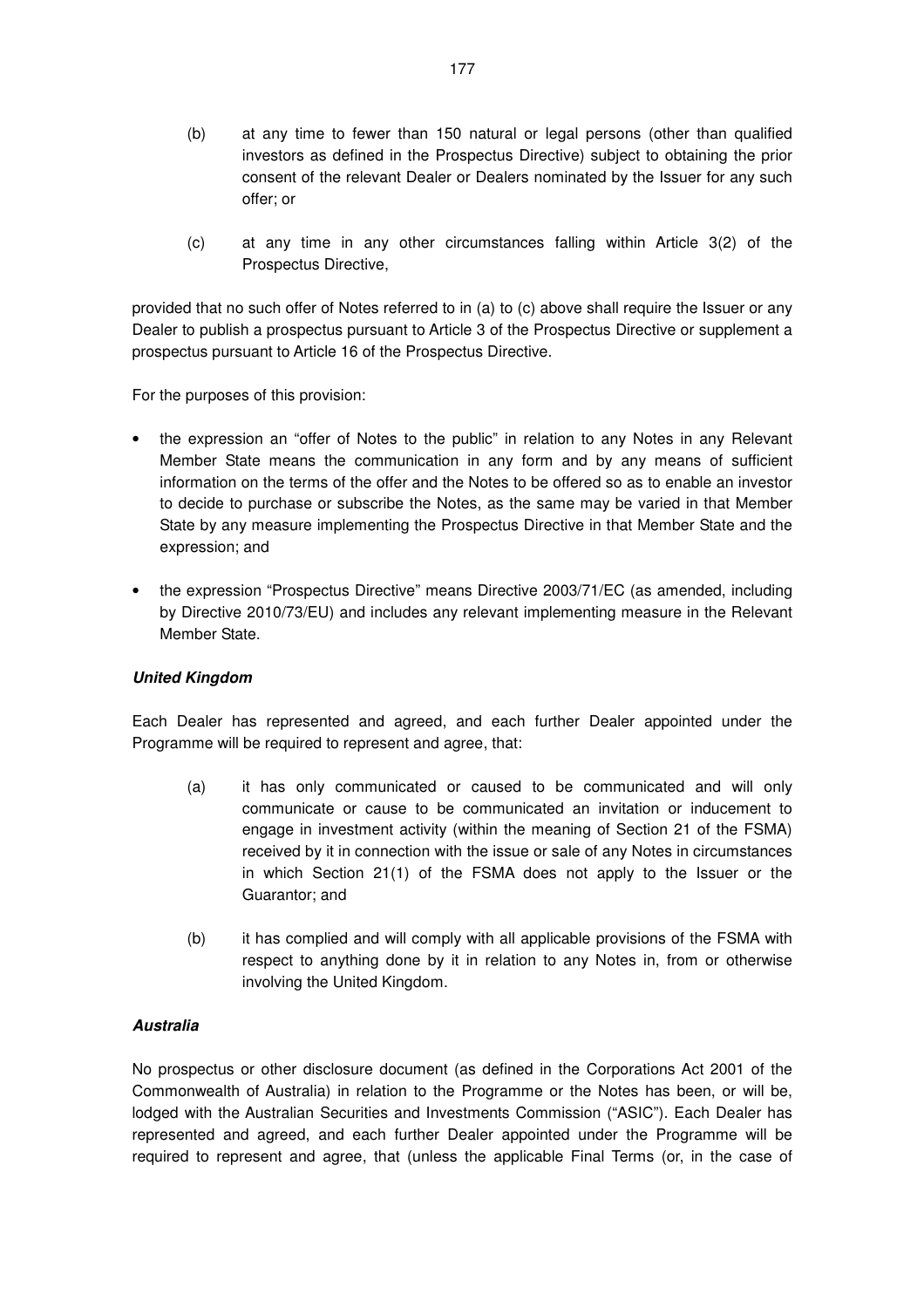Exempt Notes, the applicable Pricing Supplement) or another supplement to this Prospectus otherwise provides) it:

- (a) has not made or invited, and will not make or invite, an offer of the Notes for issue or sale in the Commonwealth of Australia (including an offer or invitation which is received by a person in the Commonwealth of Australia); and
- (b) has not distributed or published, and will not distribute or publish, this Prospectus or any other offering material or advertisement relating to any Notes in the Commonwealth of Australia,

unless:

- (i) the aggregate consideration payable by each offeree is at least A\$500,000 (or its equivalent in an alternative currency, in either case disregarding moneys lent by the offeror or its associates);
- (ii) the offer or invitation does not require disclosure to investors under Parts 6D.2 or 7.9 of the Corporations Act 2001 of the Commonwealth of Australia;
- (iii) the offer or invitation does not constitute an offer to a "retail client" as defined for the purposes of section 761G of the Corporations Act 2001 of the Commonwealth of Australia;
- (iv) such action complies with all applicable laws, regulations and directives; and
- (v) such action does not require any document to be lodged with ASIC or any other regulatory authority.

#### **Japan**

The Notes have not been and will not be registered under the Financial Instruments and Exchange Act of Japan (Act No. 25 of 1948, as amended; the "FIEA") and each Dealer has represented and agreed, and each further Dealer appointed under the Programme will be required to represent and agree, that it will not offer or sell any Notes, directly or indirectly, in Japan or to, or for the benefit of, any resident of Japan (as defined under Item 5, Paragraph 1, Article 6 of the Foreign Exchange and Foreign Trade Act (Act No. 228 of 1949, as amended)), or to others for re- offering or resale, directly or indirectly, in Japan or to, or for the benefit of, a resident of Japan except pursuant to an exemption from the registration requirements of and otherwise in compliance with the FIEA and any other applicable laws, regulations and ministerial guidelines of Japan.

#### **Hong Kong**

Each Dealer has represented and agreed that:

1. it has not offered or sold and will not offer or sell in Hong Kong, by means of any document, any Notes (except for Notes which are a "structured product" as defined in the Securities and Futures Ordinance (Cap. 571) of Hong Kong) other than (i) to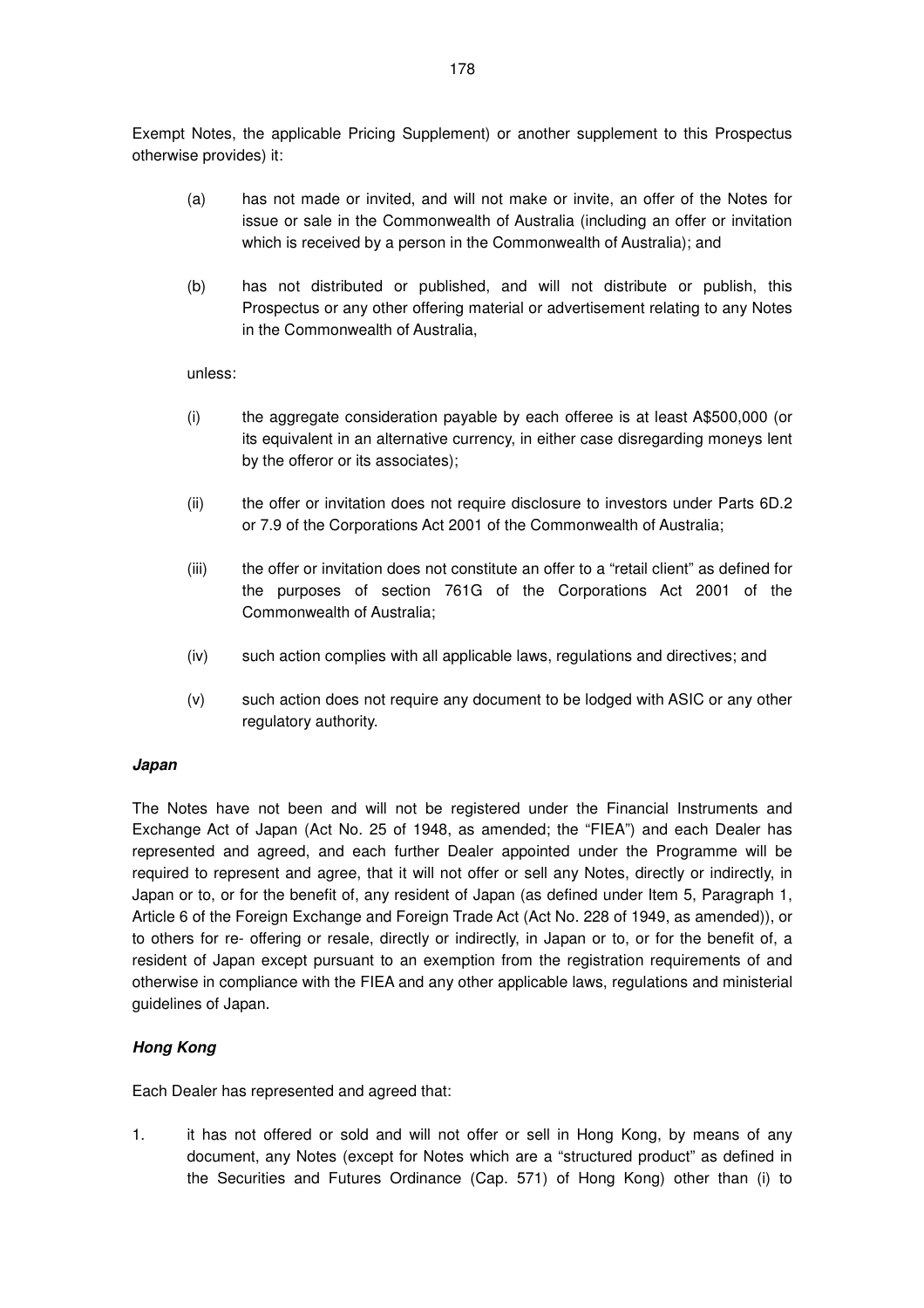"professional investors" as defined in the Securities and Futures Ordinance (Cap. 571) of Hong Kong and any rules made under that Ordinance; or (ii) in other circumstances which do not result in the document being a "prospectus" as defined in the Companies Ordinance (Cap. 32) of Hong Kong or which do not constitute an offer to the public within the meaning that Ordinance; and

2. it has not issued or had in its possession for the purposes of issue, and will not issue or have in its possession for the purposes of issue, whether in Hong Kong or elsewhere, any advertisement, invitation or document relating to the Notes, which is directed at, or the contents of which are likely to be accessed or read by, the public of Hong Kong (except if permitted to do so under the securities laws of Hong Kong) other than with respect to Notes which are or are intended to be disposed of only to persons outside Hong Kong or only to "professional investors" as defined in the Securities and Futures Ordinance and any rules made under that Ordinance.

## **Singapore**

This Prospectus has not been registered as a prospectus with the Monetary Authority of Singapore and Notes will be offered pursuant to exemptions under the Securities and Futures Act, Chapter 289 of Singapore (the "Securities and Futures Act"). Accordingly, the Notes may not be offered or sold, or be made the subject of an invitation for subscription or purchase nor may this Prospectus or any other document or material in connection with the offer or sale or invitation for subscription or purchase of any Notes be circulated or distributed, whether directly or indirectly, to any person in Singapore other than (i) to an institutional investor pursuant to Section 274 of the Securities and Futures Act, (ii) to a relevant person or any person pursuant to Section 275(1), and in accordance with the conditions specified in Section 275, of the Securities and Futures Act or (iii) otherwise pursuant to, and in accordance with the conditions of, any other applicable provision of the Securities and Futures Act.

Each of the following persons specified in Section 275 of the Securities and Futures Act which has subscribed or purchased Notes, namely a person who is:

- (a) a corporation (which is not an accredited investor (as defined in Section 4A of the Securities and Futures Act)) the sole business of which is to hold investments and the entire share capital of which is owned by one or more individuals, each of whom is an accredited investor; or
- (b) a trust (where the trustee is not an accredited investor) whose sole purpose is to hold investments and each beneficiary of the trust is an individual who is an accredited investor,

should note that shares, debentures and units of shares and debentures of that corporation or the beneficiaries' rights and interest in that trust shall not be transferred for six months after that corporation or trust has acquired the Notes under Section 275 of the Securities and Futures Act except:

(1) to an institutional investor under Section 274 of the Securities and Futures Act respectively or to a relevant person or any person pursuant to Section 275(1)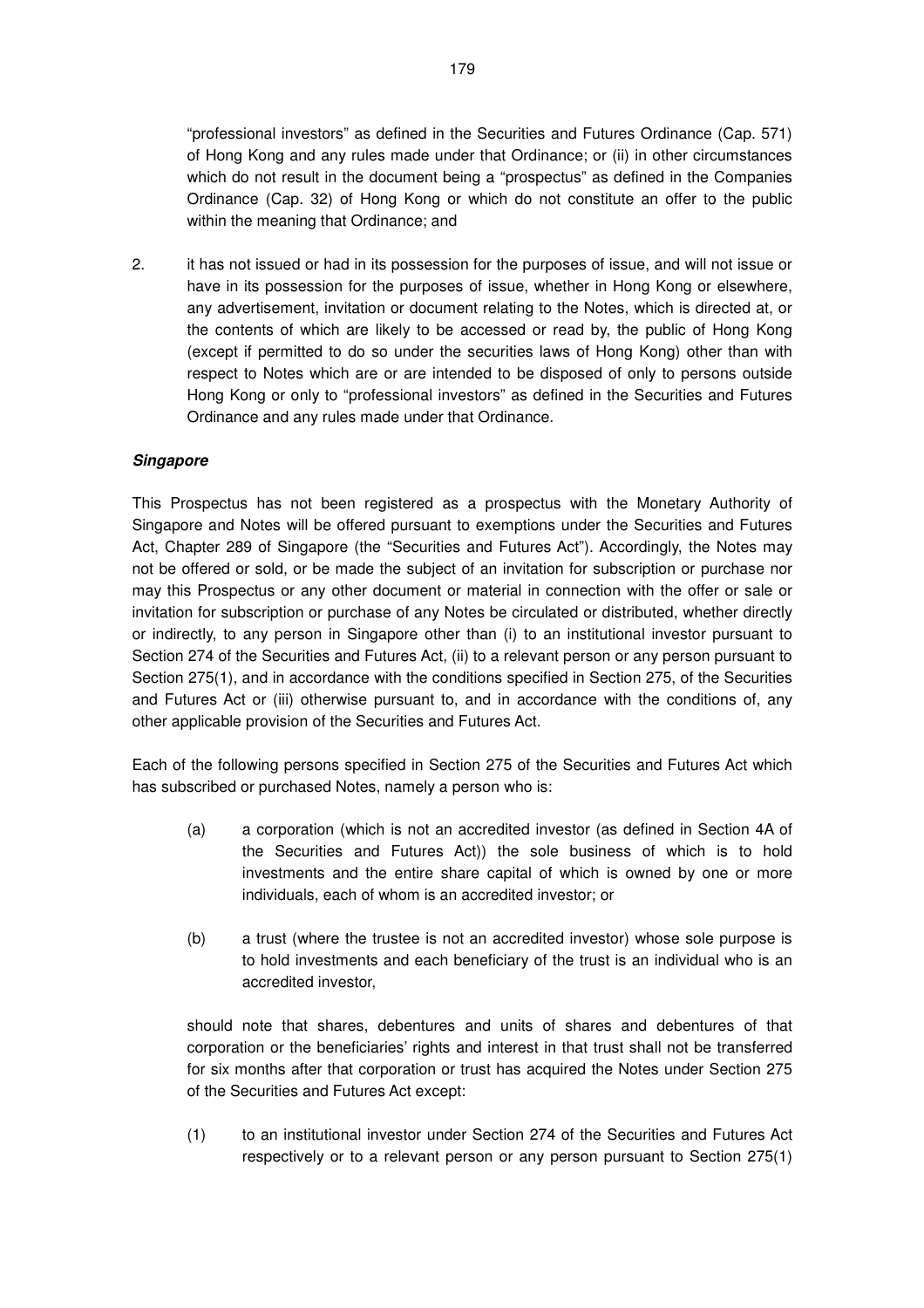and Section 275(1A) of the Securities and Futures Act and in accordance with the conditions specified in Section 275 of the Securities and Futures Act;

- (2) where no consideration is or will be given for the transfer;
- (3) where the transfer is by operation of law; or
- (4) pursuant to Section 276(7) of the Securities and Futures Act.

#### **Canada**

Each Dealer has represented and agreed, and each further Dealer appointed under the Programme will be required to represent and agree, that:

- (a) the sale and delivery of any Notes to any purchaser who is a resident of Canada or otherwise subject to the laws of Canada or who is purchasing for a principal who is a resident of Canada or otherwise subject to the laws of Canada (each such purchaser or principal a "Canadian Purchaser") by such Dealer shall be made so as to be exempt from the prospectus filing requirements in Canada, and exempt from or in compliance with the dealer registration requirements in Canada, of all applicable securities laws and regulations of Canada, rulings and orders made thereunder and rules, instruments and policy statements issued and adopted by the relevant securities regulator or regulatory authority in Canada, including those applicable in each of the provinces and territories of Canada (the "Canadian Securities Laws");
- (b) where required under applicable Canadian Securities Laws:
	- (i) it is appropriately registered under the applicable Canadian Securities Laws in each province and territory to sell and deliver the Notes to each Canadian Purchaser that is a resident of, or otherwise subject to the Canadian Securities Laws of, such province or territory, and to whom it sells or delivers any Notes;
	- (ii) such sale and delivery will be made through an affiliate of it that is so registered if the affiliate is registered in a category that permits such sale and has agreed to make such sale and delivery in compliance with the representations, warranties and agreements set out herein;
	- (iii) it is entitled to rely upon a dealer registration exemption for trades with "accredited investors" made available under a blanket order issued by the applicable securities regulatory authority of the province or territory each Canadian Purchaser to whom it sells or delivers any Notes to is a resident of otherwise subject to the Canadian Securities Laws of; or
	- (iv) the Notes are being offered primarily in a jurisdiction outside of Canada and any sale and delivery of Notes in Canada will be made by a Dealer that is permitted to rely on the "international dealer exemption" contained in, and each investor in Canada has received the notice from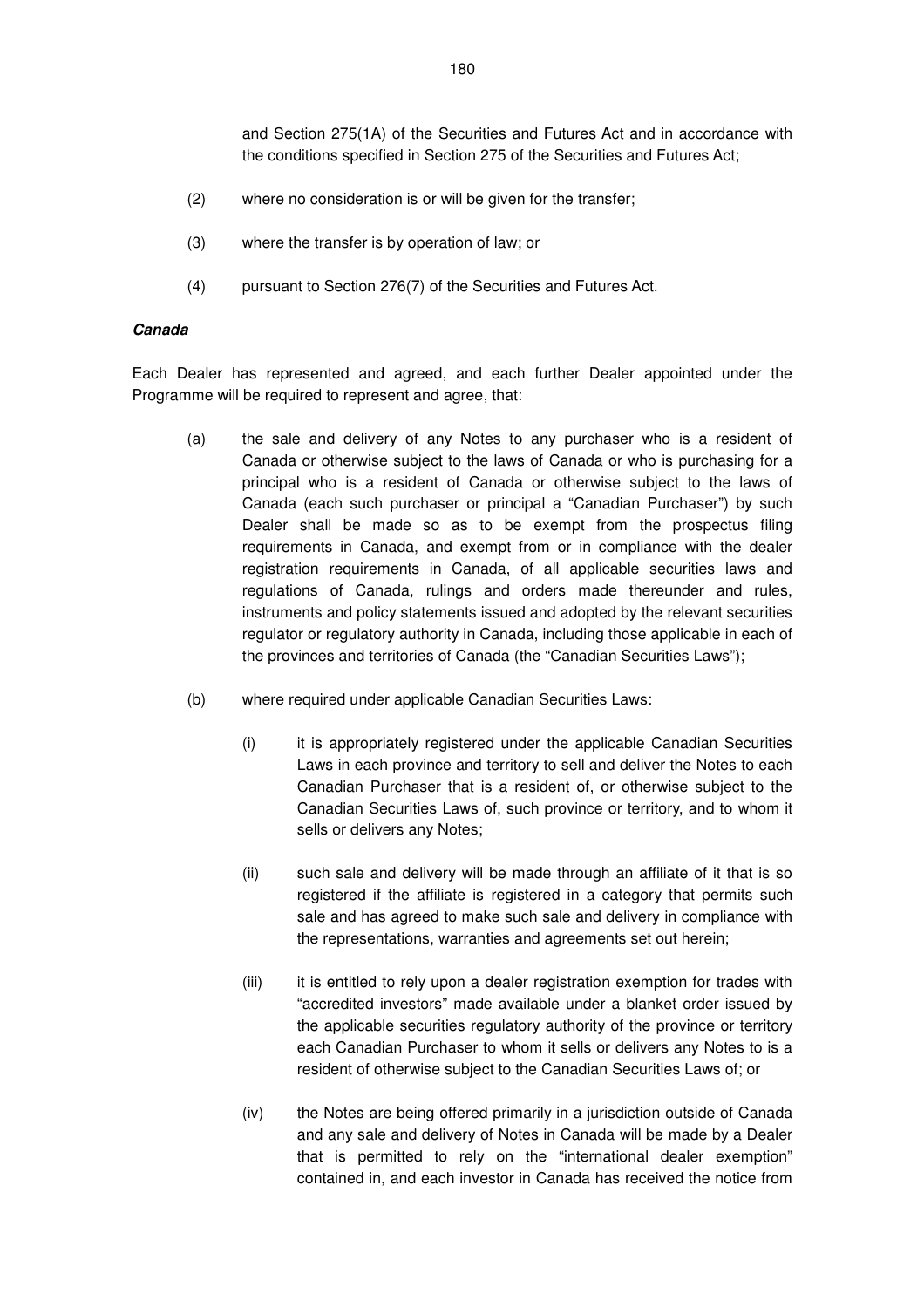such Dealer referred to in, section 8.18 of NI 31-103 - Registration Requirements, Exemptions and Ongoing Registrant Obligations ("NI 31- 103");

- (c) it will comply with all relevant Canadian Securities Laws concerning any resale of the Notes by it and will prepare, execute, deliver and file the report of exempt distribution under NI 45-106 (as defined below) and the Canadian Offering Memorandum (as defined below), if applicable, required by the applicable Canadian Securities Laws to permit each resale by it of Notes to a Canadian Purchaser;
- (d) it will ensure that each Canadian Purchaser purchasing from it: (i) has represented to it that such Canadian Purchaser is a resident in, and subject to the Canadian Securities Laws of, a province or territory of Canada, or is a corporation, partnership, or other entity, resident and created in or organised under the laws of Canada or any province or territory thereof; (ii) has represented to it that (a) such Canadian Purchaser is an "accredited investor" as defined in section 1.1 of National Instrument 45-106-Prospectus and Registration Exemptions ("NI 45-106") and which categories set forth in the relevant definition of "accredited investor" in NI 45-106 correctly describe such Canadian Purchaser, and (b) where the sale and delivery of the Notes will be made by a Dealer that is permitted to rely on the "international dealer exemption", that such Canadian Purchaser is a "permitted client" and a "Canadian permitted client" as defined in section 1.1 and section 8.18 respectively of NI 31-103 and which categories set forth in the relevant definitions of permitted client and Canadian permitted client in NI 31-103 correctly describe such Canadian Purchaser; (iii) has represented to it that it is not a person created or used solely to purchase or hold the Notes as an accredited investor as described in Section 2.3(5) of NI 45-106 or as a permitted client and a Canadian permitted client as described in NI 31-103 (as applicable); and (vi) consents to disclosure of all required information about the purchase to the relevant Canadian securities regulatory authorities;
- (e) the offer and sale of the Notes by the Dealer was not made through or accompanied by any advertisement of the Notes, including, without limitation, in printed media of general and regular paid circulation, radio, television, or telecommunications, including electronic display or any other form of advertising or as part of a general solicitation in Canada by the Dealer;
- (f) it has not provided and will not provide to any Canadian Purchaser any document or other material that would constitute an offering memorandum (other than the Canadian Offering Memorandum prepared in connection with the issue of the relevant Notes to be prepared by the Issuer, in form and content satisfactory to the Dealer, acting reasonably, and provided to the Dealer (the "Canadian Offering Memorandum"));
- (g) it will ensure that each Canadian Purchaser purchasing from it is advised that no securities commission, stock exchange or other similar regulatory authority in Canada has reviewed or in any way passed upon the Canadian Offering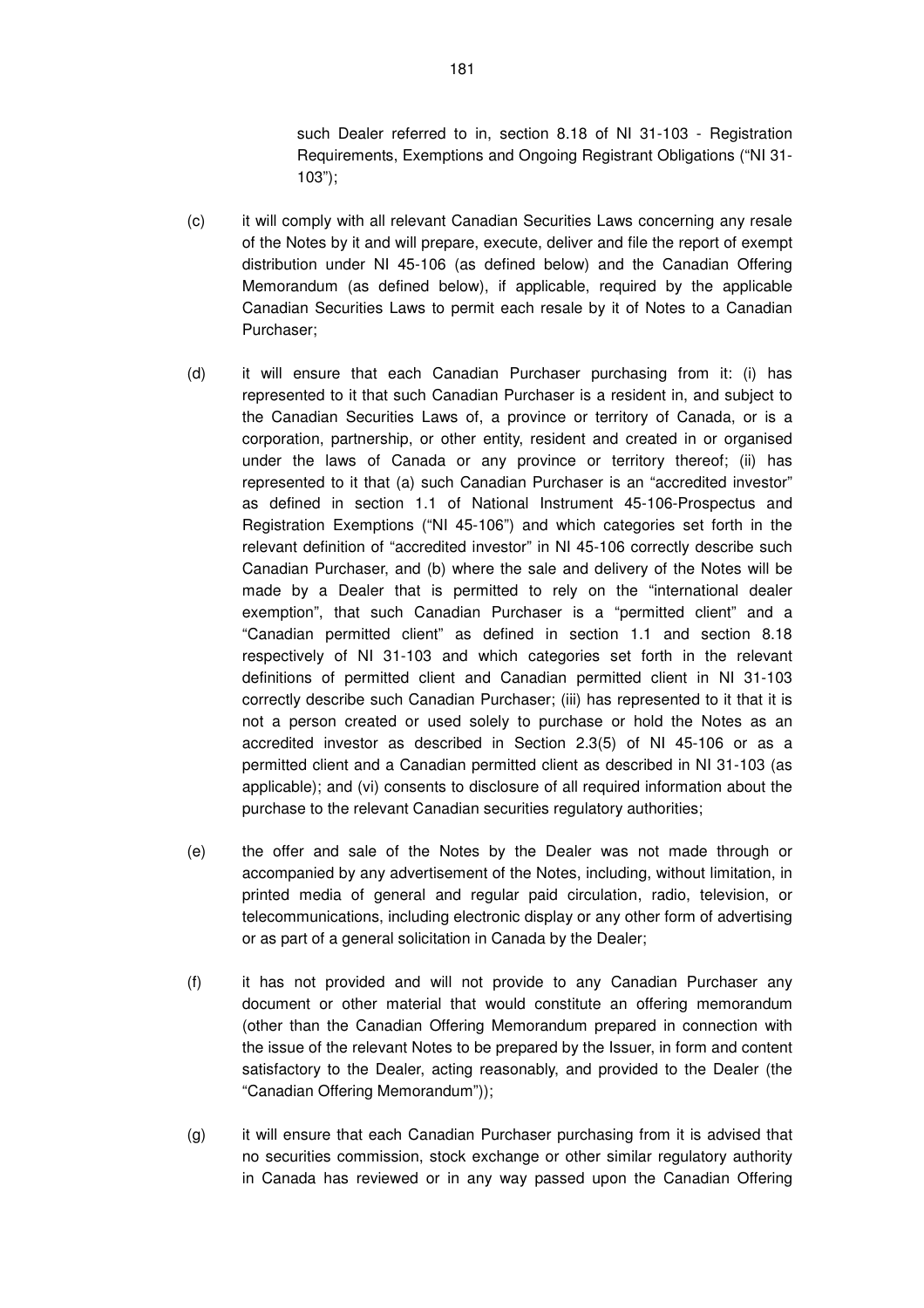Memorandum or the merits of the Notes described therein, nor has any such securities commission, stock exchange or other similar regulatory authority in Canada made any recommendation or endorsement with respect to the Notes, provided that a statement to such effect in the Canadian Offering Memorandum delivered to such Canadian Purchaser by the Dealer shall constitute such disclosure;

- (h) it has not made and it will not make any written or oral representations to any Canadian Purchaser (i) that any person will resell or repurchase the Notes purchased by such Canadian Purchaser; (ii) that the Notes will be freely tradeable by the Canadian Purchaser without any restrictions or hold periods; (iii) that any person will refund the purchase price of the Notes; or (iv) as to the future price or value of the Notes; and
- (i) it will inform each Canadian Purchaser purchasing from it (i) that the Issuer is not a "reporting issuer" (as defined under applicable Canadian Securities Laws) and is not, and may never be, a reporting issuer in any province or territory of Canada and there currently is no public market in Canada for any of the Notes, and one may never develop; (ii) that the Notes will be subject to resale restrictions under applicable Canadian Securities Laws; and (iii) such Canadian Purchaser's name and other specified information will be disclosed to the relevant Canadian securities regulators or regulatory authorities and may become available to the public in accordance with applicable laws, provided that a statement to such effect in the Canadian Offering Memorandum delivered to such Canadian Purchaser by the Dealer shall constitute such disclosure.

## **Poland**

No permit has been obtained from the Polish Financial Supervisory Authority ("Polish FSA") in relation to the issue of the Notes nor has the issue of the Notes been notified to the Polish FSA in accordance with applicable procedures. Accordingly, the Notes may not be offered in the Republic of Poland ("Poland") as defined in the Polish Act on Public Offerings, the Conditions Governing the Introduction of Financial Instruments to Organised Trading System and Public Companies dated 29 July, 2005 (as amended) as a communication made in any form and by any mean, directed at 150 or more people or at an unnamed addressee ("Public Offering"). Each Dealer has confirmed that it is aware that no such permit has been obtained nor such notification made and has represented that it has not offered, sold or delivered and will not offer, sell or deliver the Notes in Poland in the manner defined as Public Offering as part of their initial distribution or otherwise to residents of Poland or on the territory of Poland. Each Dealer has acknowledged that the acquisition and holding of the Notes by residents of Poland may be subject to restrictions imposed by Polish law (including foreign exchange regulations) and that the offers and sales of the Notes to Polish residents or within Poland in secondary trading may also be subject to restrictions.

#### **General**

Each Dealer has severally agreed, and each further Dealer appointed under the Programme will be required to agree, with the Issuer and the Guarantor that it will observe all applicable laws and regulations in any jurisdiction in which it may offer, sell or deliver Notes and that it will not,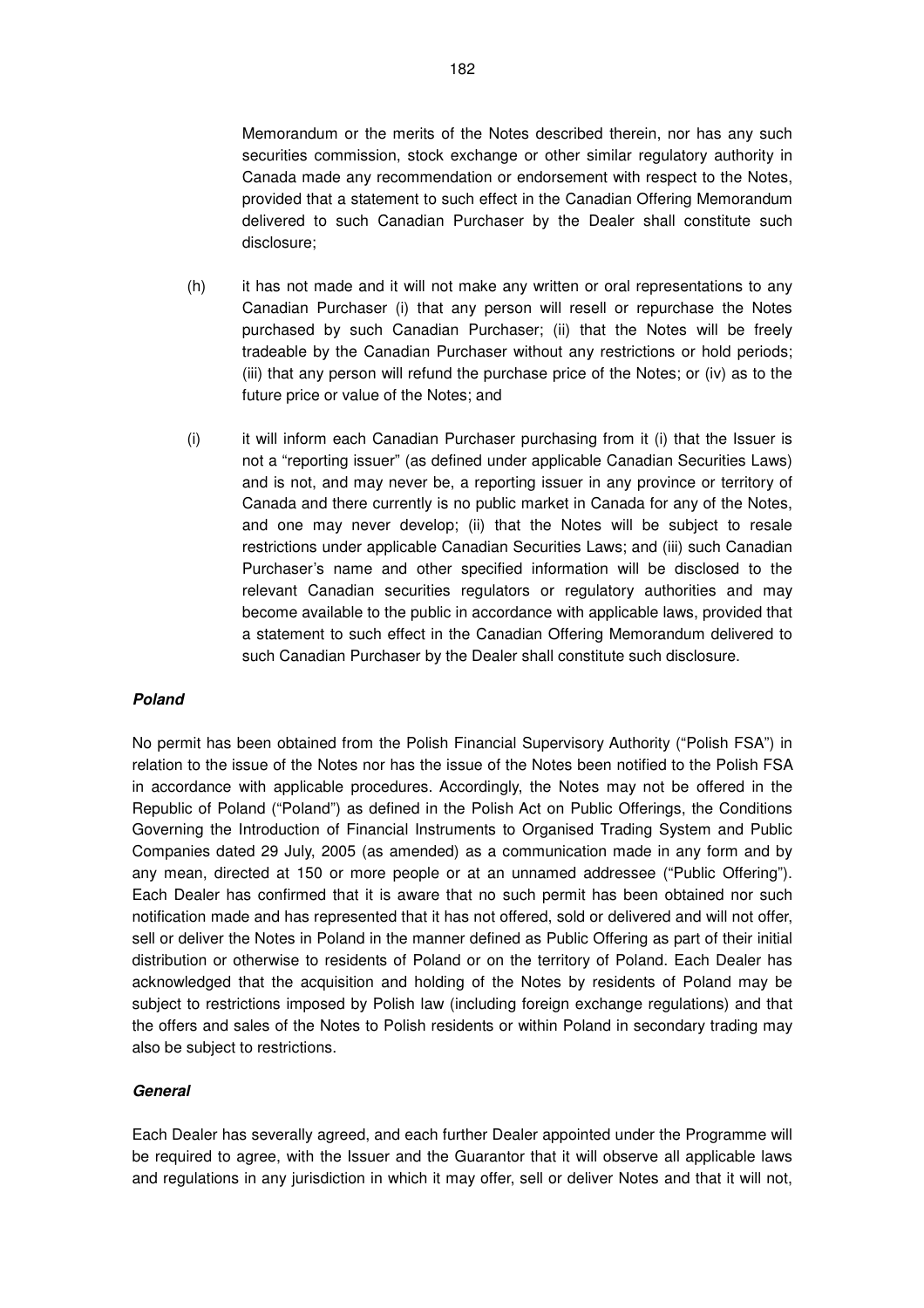directly or indirectly, offer, sell or deliver Notes or distribute or publish this document, any prospectus, circular, advertisement or other offering material (including, without limitation, any supplement to this document) in relation to the Notes in or from any country of jurisdiction except under circumstances that will to be the best of its knowledge and belief result in compliance with any applicable laws and regulations, and all offers, sales and deliveries of Notes by it will be made on the foregoing terms.

The restrictions on offerings may be modified by the agreement of the Issuer, the Guarantor and the Dealers following a change in a relevant law, regulation or directive.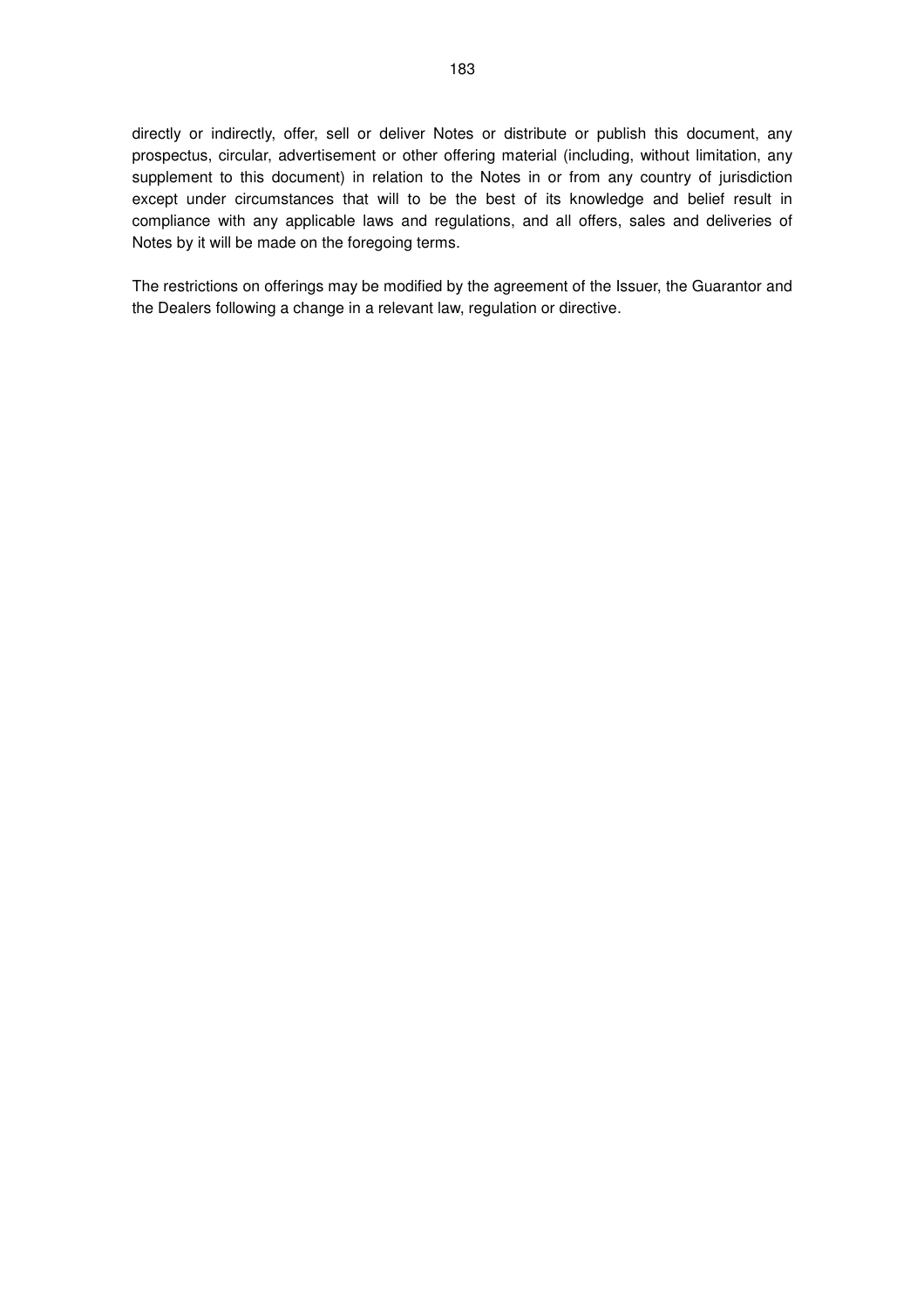## **GENERAL INFORMATION**

## **1. Incorporation**

Abbey National Treasury Services plc and Santander UK plc were incorporated in England and Wales on 24 January, 1989 and 12 September, 1988 respectively, and with registered numbers 2338548 and 2294747 respectively.

## **2. Authorisation**

The continuation of the Programme and the issue of Notes (with maturities not exceeding 30 years) was duly confirmed and authorised by resolutions of the Board of Directors of Abbey National Treasury Services plc dated 27 March, 2015. Pursuant to such resolutions, authority was delegated to the Chief Executive Officer or any two directors of Santander UK plc to sub-delegate authority to authorise the update of the Programme. Pursuant to such delegated authority, the update of the Programme by the Issuer has been duly authorised by a Funding Approval and Authorisation of the Issuer dated 29 April, 2015. The continuation of the Programme and the giving of Guarantee was duly confirmed and authorised by a resolution of the Board of Directors of Santander UK plc dated 24 March, 2015. Pursuant to such resolution, authority was delegated to the Chief Executive Officer or any two directors of Santander UK plc to sub-delegate authority to authorise the update of the Programme. Pursuant to such delegated authority, the update of the Programme has been duly authorised by a Funding Approval and Authorisation of the Guarantor dated 29 April, 2015.

## **3. Listing of Notes on the Official List**

The listing of Notes on the Official List will be expressed as a percentage of their nominal amount (excluding accrued interest). It is expected that each Tranche of Notes which is to be admitted to listing on the Official List and to trading on the London Stock Exchange's Regulated Market will be admitted separately as and when issued, subject only to the issue of a Global Note or Notes initially representing the Notes of such Tranche. The acceptance of the Programme on the Official List in respect of Notes is expected to be granted on or around 8 May, 2015.

## **4. Documents Available**

So long as Notes are capable of being issued under the Programme, copies of the following documents will, when published, be available for inspection during usual business hours on any weekday (Saturdays and public holidays excepted) at the registered office of the Issuer and the Guarantor and at the specified offices of the Paying Agents (and items (i), (iv) and (v) will be available for collection free of charge):

- (i) the articles of association of the Issuer and the articles of association of the Guarantor;
- (ii) the consolidated and non-consolidated audited financial statements of the Issuer and the Guarantor in respect of the financial years ended 31 December, 2013 and 31 December, 2014;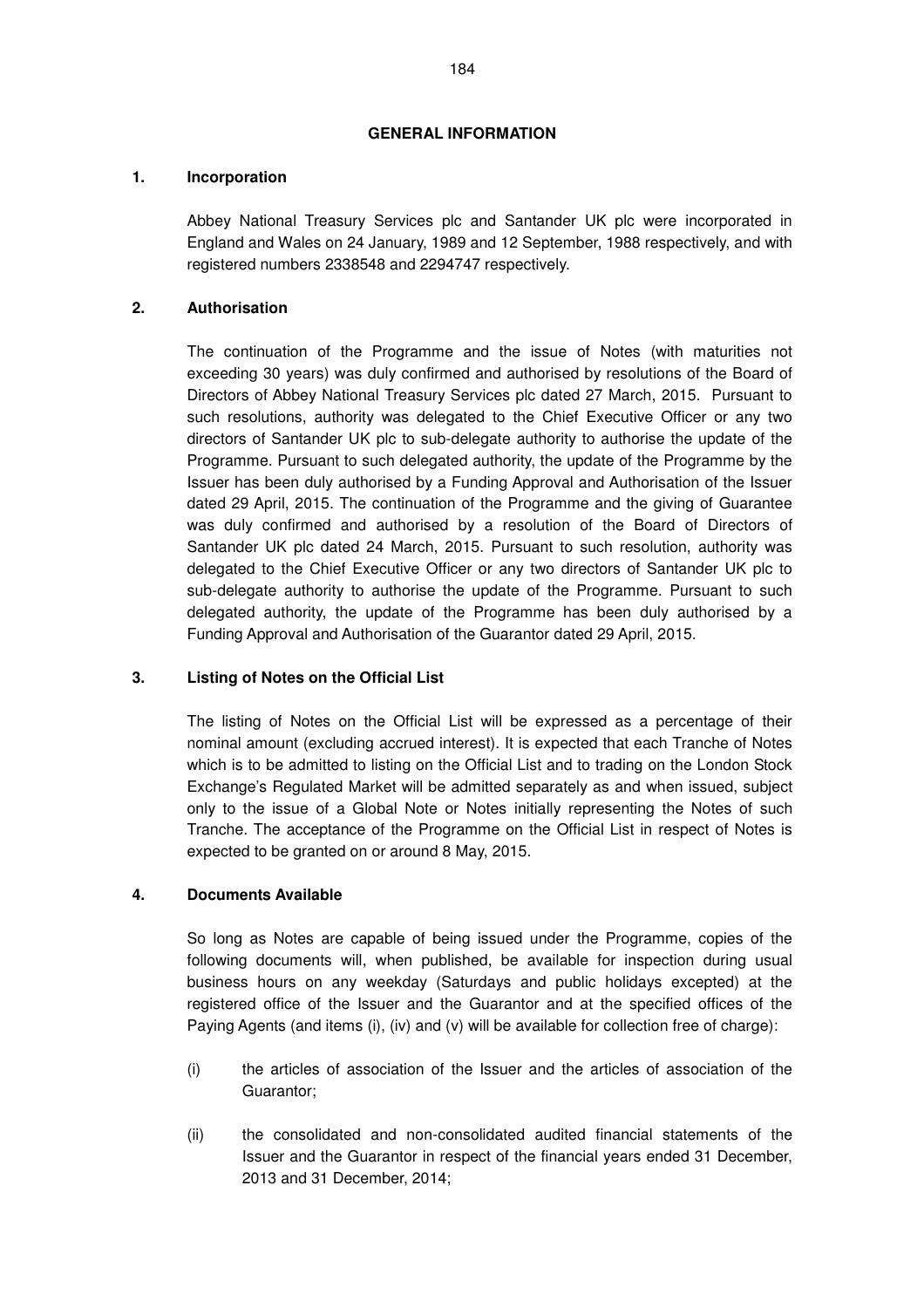- (iii) the Programme Agreement, the Agency Agreement and the Trust Deed (which contains the Guarantee, the forms of Global Notes, Notes in definitive form, Coupons and Talons);
- (iv) this Prospectus;
- (v) any future information memoranda, offering circulars, prospectuses and supplements to this Prospectus and any other documents incorporated herein or therein by reference; and
- (vi) Final Terms and Pricing Supplements (save that Final Terms and Pricing Supplements relating to a Note will only be available for inspection by a holder of such Note and such holder must produce evidence satisfactory to the Issuer and the Paying Agent as to its holding of Notes and identity).

## **5. Clearing Systems**

The Notes in bearer and registered form have been accepted for clearance through Euroclear and Clearstream, Luxembourg. The appropriate Common Code and ISIN for each Tranche of Bearer Notes allocated by Euroclear and Clearstream, Luxembourg will be specified in the applicable Final Terms (or, in the case of Exempt Notes, the applicable Pricing Supplement). In addition, the Issuer may make an application for any Notes in registered form to be accepted for trading in book-entry form by DTC. The CUSIP and/or CINS numbers for each Tranche of Registered Notes, together with the relevant ISIN and Common Code, will be specified in the applicable Final Terms (or, in the case of Exempt Notes, the applicable Pricing Supplement). If the Notes are to clear through an additional or alternative clearing system the appropriate information will be specified in the applicable Final Terms (or, in the case of Exempt Notes, the applicable Pricing Supplement).

The address of Euroclear is 3 Boulevard du Roi Albert II, B.1210 Brussels, Belgium and the address of Clearstream, Luxembourg is Avenue J. F. Kennedy, L-1855 Luxembourg.

The address of DTC is 55 Water Street, 25th Floor, New York, NY 10041-0099, United States of America.

#### **6. Significant or Material Change**

There has been no significant change in the financial or trading position of the Issuer and its subsidiaries or the Guarantor and its subsidiaries since 31 December, 2014, being the date of its last published consolidated annual financial statements.

There has been no material adverse change in the financial position or prospects of the Issuer and its subsidiaries or the Guarantor since 31 December, 2014, being the date of its last published consolidated annual financial statements.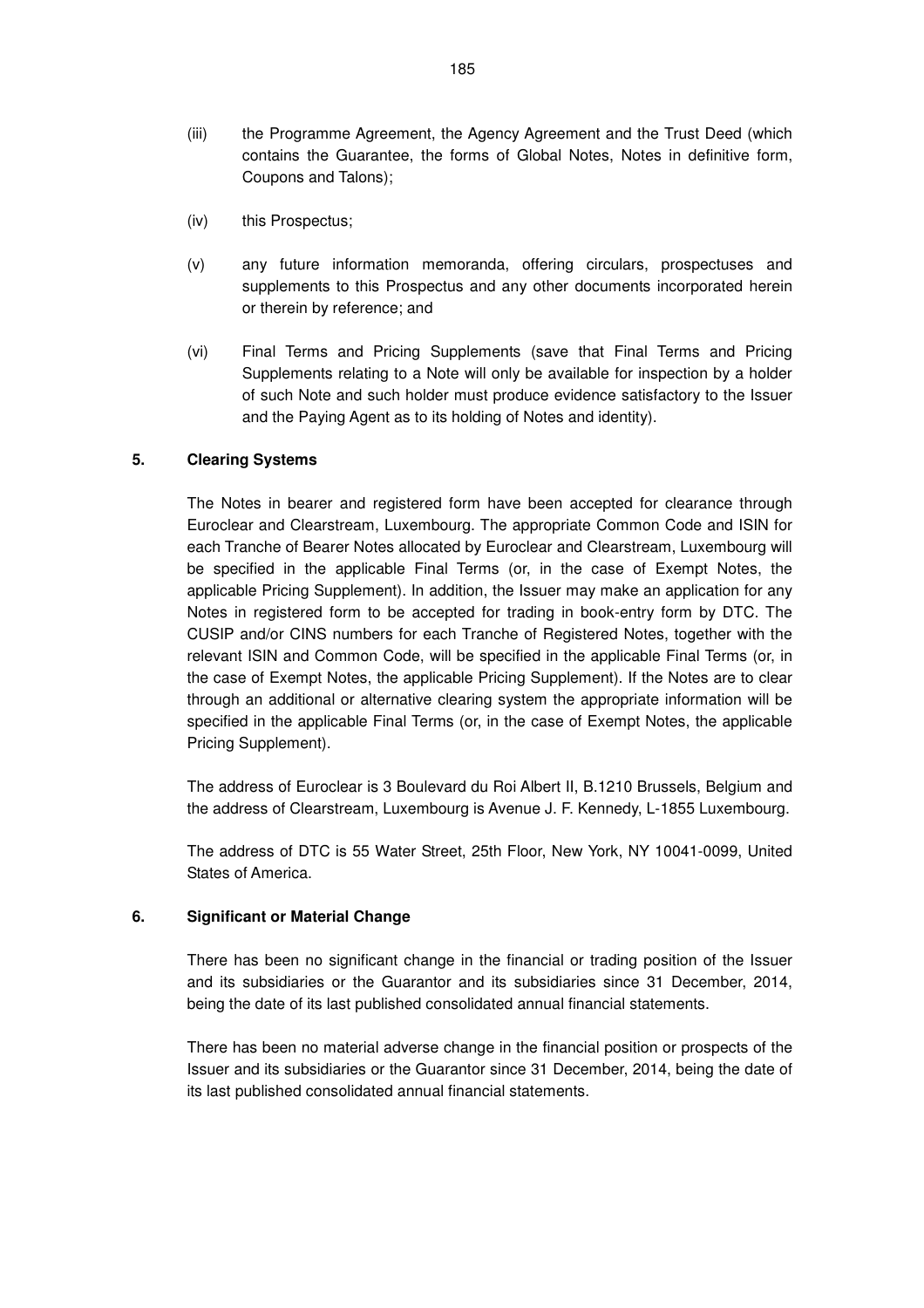## **7. Litigation**

There are no governmental, legal or arbitration proceedings (including any such proceedings which are pending or threatened of which the Issuer or the Guarantor is aware) which may have or had, in the 12 months prior to the date hereof, a significant effect on the financial position or profitability of the Santander UK Group, the Issuer or the Guarantor and its subsidiaries.

## **8. Auditors**

The consolidated annual financial statements of the Issuer, the Guarantor and the Group for the years ended 31 December, 2014 and 31 December, 2013 herein included or incorporated by reference were audited by Deloitte LLP, Chartered Accountants and Registered Auditors, as stated in the report appearing therein, in accordance with International Standards on Auditing (UK and Ireland) and have been reported on without qualification. The auditors of the Issuer, the Guarantor and the Group have no material interest in the Issuer, the Guarantor or the Group.

The Trust Deed will provide that the Trustee may rely on any certificate or report of the auditors or any other expert as sufficient evidence of the facts stated therein in accordance with the provisions of the Trust Deed whether or not called for by or addressed to the Trustee and whether or not any such certificate or report or engagement letter or other document entered into by the Trustee and the auditors or any other expert in connection therewith contains a monetary or other limit on the liability of the auditors or such other expert. However, the Trustee will have no recourse to the auditors in respect of such certificates or reports unless the auditors have agreed to address such certificates or reports to the Trustee.

## **9. Legend for Bearer Notes, Coupons and Talons in respect of certain limitations under United States income tax laws**

Bearer Notes and the relevant Coupons or Talons will bear a legend to the effect that any U.S. person holding the same will be subject to limitations under the United States income tax laws, including those under Sections 165(j) and 1287(a) of the United States Internal Revenue Code of 1986, as amended.

## **10. Programme Ratings**

 As at the date of this Prospectus, the Programme has been rated (i) (P)A2 (long-term) and (P)P- 1 (short-term) by Moody's, (ii) A (senior unsecured notes with a maturity of one year or more), A-1 (senior unsecured notes with a maturity of less than one year) by S&P and (iii) A (long-term senior unsecured) and F1 (short-term senior unsecured) by Fitch.

## **11. Contracts (Rights of Third Parties) Act 1999**

The Contracts (Rights of Third Parties) Act 1999 (the "Act") provides, inter alia, that persons who are not parties to a contract governed by the laws of England and Wales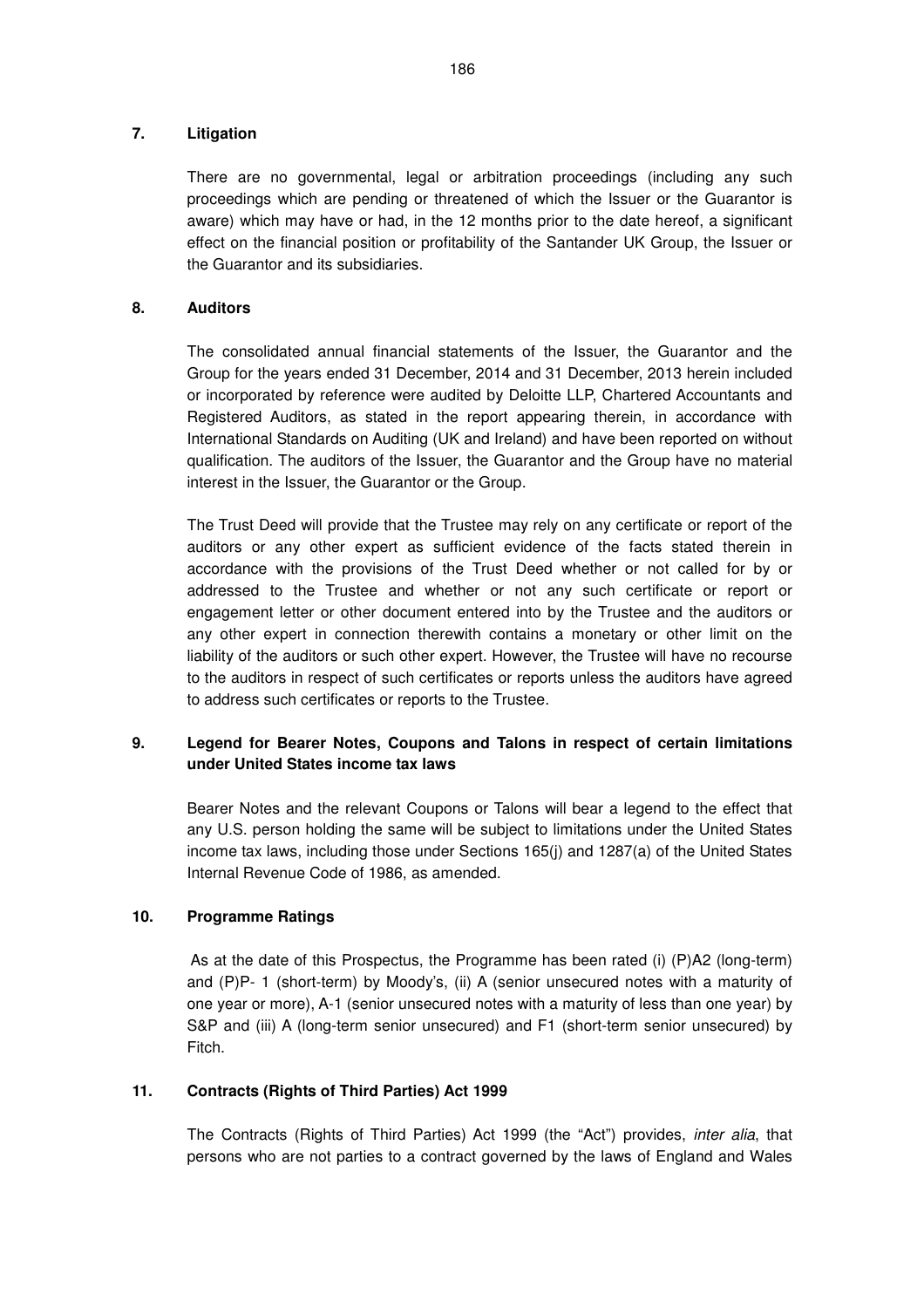may be given enforceable rights under such contract. This Programme expressly excludes the application of the Act to any issue of Notes under the Programme.

## **12. Post Issuance Information**

The Issuer does not intend to provide any post-issuance information in relation to any issue of Notes.

## **13. Indicative Yield for Fixed Rate Notes**

In relation to any Tranche of Fixed Rate Notes, an indication of the yield in respect of such Notes will be specified in the applicable Final Terms (or, in the case of Exempt Notes, the applicable Pricing Supplement). The yield is calculated at the Issue Date of the Notes on the basis of the relevant Issue Price. The yield indicated will be calculated as the yield to maturity as at the Issue Date of the Notes and will not be an indication of future yield.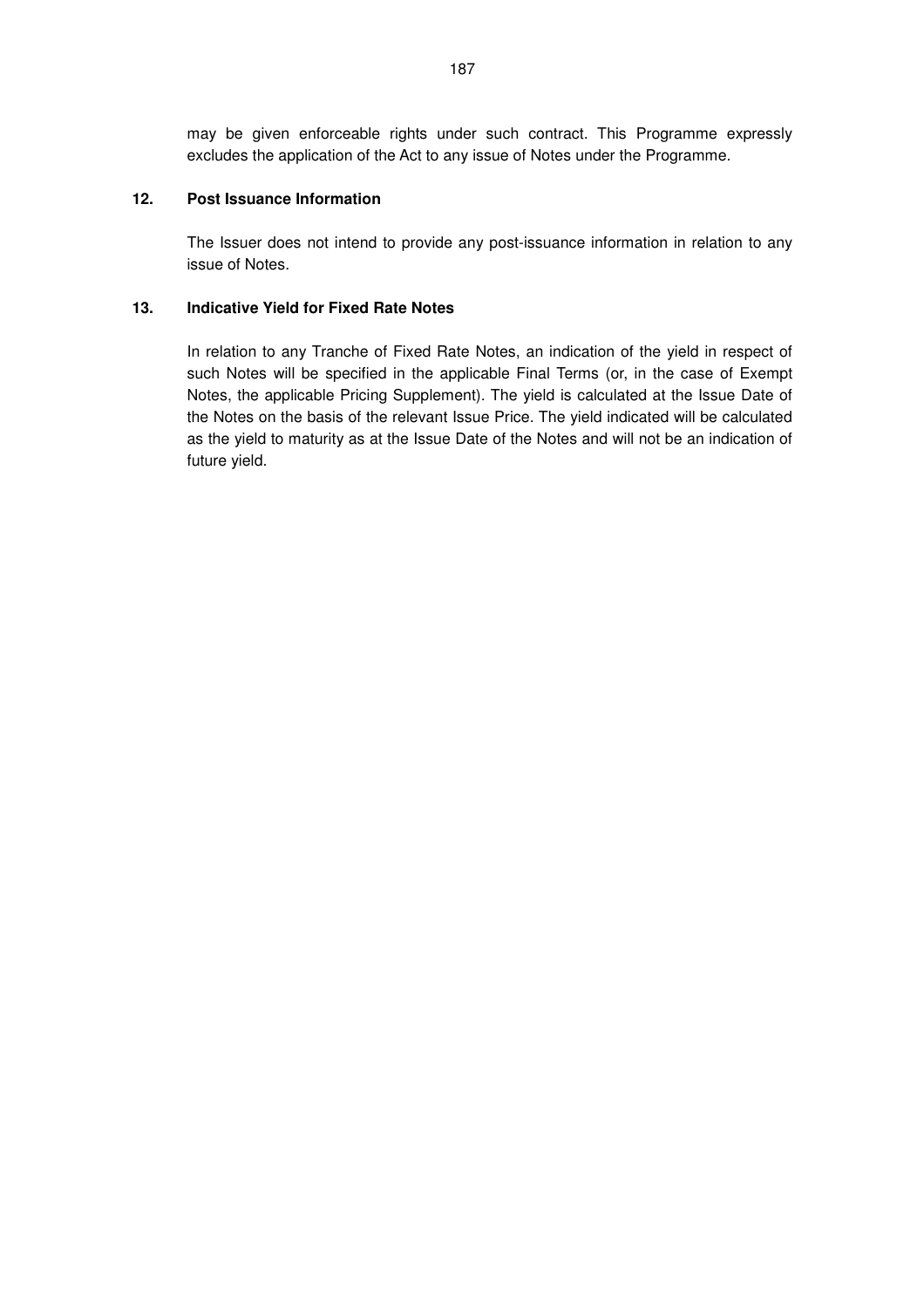## **REGISTERED OFFICE OF THE ISSUER AND THE GUARANTOR**

2 Triton Square Regent's Place London NW1 3AN

#### **THE TRUSTEE**

**The Law Debenture Trust Corporation p.l.c.**  Fifth Floor 100 Wood Street London EC2V 7EX

## **PRINCIPAL PAYING AGENT, TRANSFER AGENT AND EXCHANGE AGENT**

**Citibank, N.A., London Branch** 

13th Floor, Citigroup Centre Canada Square London E14 5LB

#### **REGISTRAR**

**Citigroup Global Markets Deutschland AG** 

Reuterweg 16, 60323 Frankfurt

## **PAYING AND TRANSFER AGENT**

**The Bank of New York Mellon (Luxembourg) S.A.** 

Vertigo Building - Polaris 2-4 rue Eugene Ruppert L-2453 Luxembourg

#### **LEGAL ADVISERS**

To the Issuer and the Guarantor as to English law

To the Issuer and the Guarantor as to United States law

#### **Slaughter and May**

**Cleary Gottlieb Steen & Hamilton LLP**

One Bunhill Row London EC1Y 8YY

City Place House 55 Basinghall Street London EC2V 5EH

To the Dealers and the Trustee as to English and United States law **Allen & Overy LLP** One Bishops Square

London E1 6AD